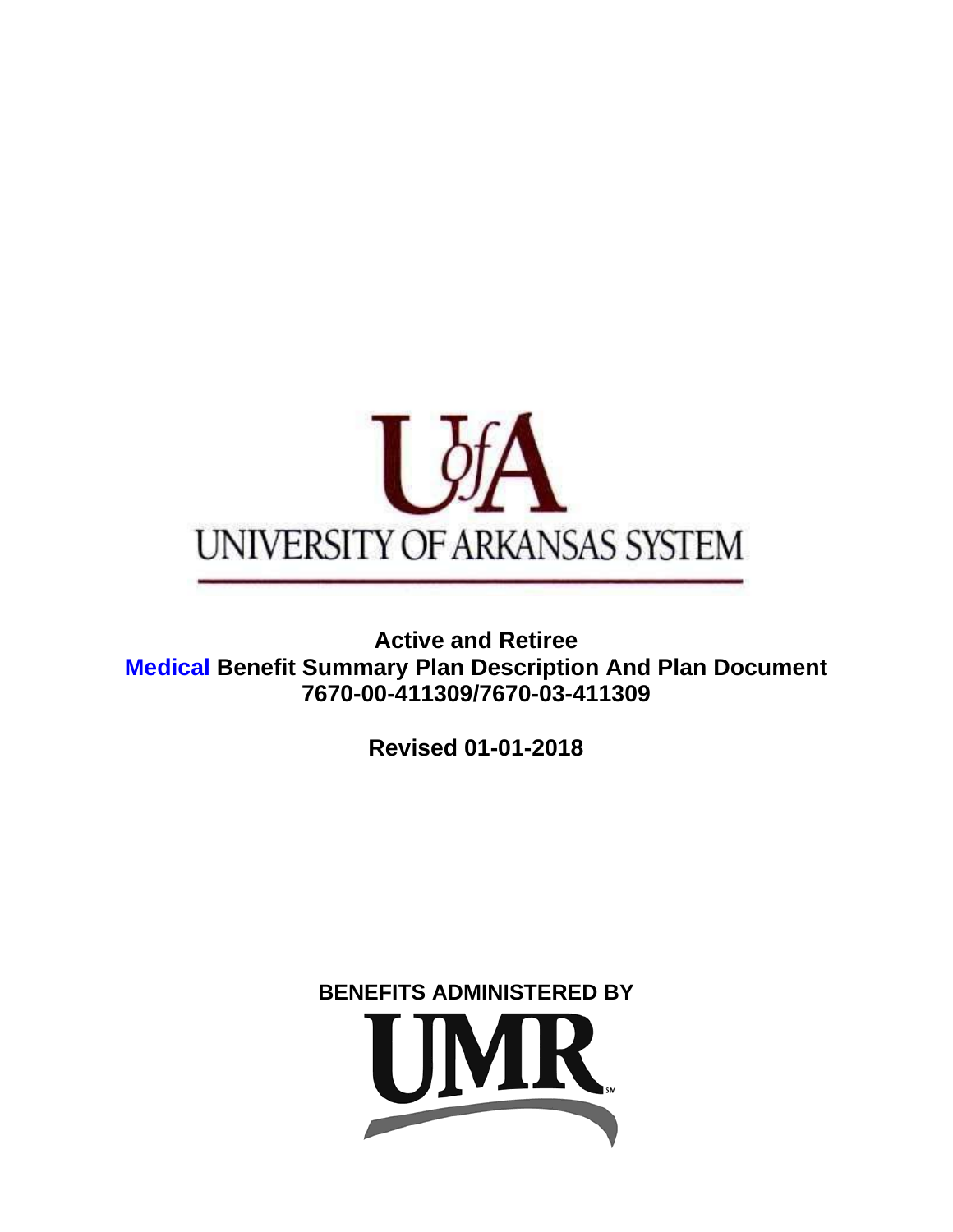# **Table of Contents**

| UNIFORMED SERVICES EMPLOYMENT AND REEMPLOYMENT RIGHTS ACT OF 1994 119 |  |
|-----------------------------------------------------------------------|--|
|                                                                       |  |
|                                                                       |  |
|                                                                       |  |
|                                                                       |  |
|                                                                       |  |
|                                                                       |  |
|                                                                       |  |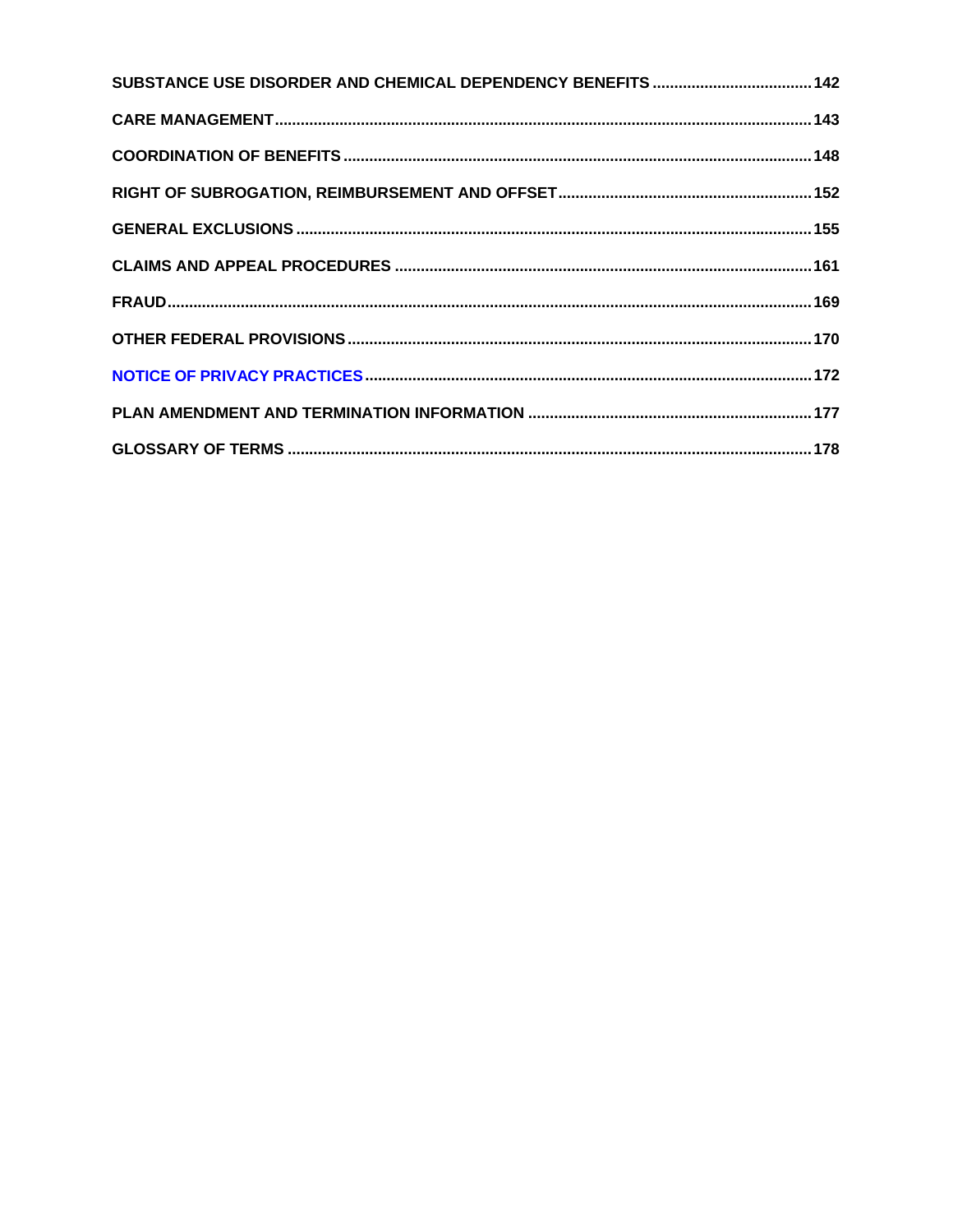# **UNIVERSITY OF ARKANSAS MEDICAL BENEFIT PLAN**

# **SUMMARY PLAN DESCRIPTION AND PLAN DOCUMENT**

# **INTRODUCTION**

The purpose of this document is to provide You and Your covered Dependents, if any, with summary information on benefits available under the UNIVERSITY OF ARKANSAS MEDICAL BENEFIT Plan (The "Plan") as well as information on a Covered Person's rights and obligations under the Plan. As a valued Employee of UNIVERSITY OF ARKANSAS SYSTEM, we are pleased to sponsor this Plan to provide benefits that can help meet Your health care needs. Please read this document carefully and contact Your Human Resources or Personnel office if You have questions.

The President of the UNIVERSITY OF ARKANSAS SYSTEM is named the Plan Administrator for this Plan. The Plan Administrator has designated staff of the UNIVERSITY OF ARKANSAS SYSTEM to act on the President's behalf in plan administration and has retained the services of independent Third Party Administrators to process claims and handle other duties for this self-funded Plan. The Third Party Administrators for this Plan are UMR, Inc. (hereinafter "UMR") for medical claims, and MedImpact Healthcare Systems, Inc. for pharmacy claims. The Third Party Administrators do not assume liability for benefits payable under this Plan, as they are solely claims paying agents for the Plan Administrator.

The Plan is self-funded by participating campuses of the UNIVERSITY OF ARKANSAS SYSTEM through monies set aside for the purpose of paying Your and Your dependent's medical care; however, Employees help cover some of the costs of covered benefits through contributions, Deductibles, out-ofpocket, and Plan Participation amounts as described in the Schedule of Benefits.

Some of the terms used in this document begin with a capital letter, even though the term normally would not be capitalized. These terms have special meaning under the Plan. Most terms will be listed in the Glossary of Terms, but some terms are defined within the provision where the term is used. Becoming familiar with the terms defined in the Glossary will help to better understand the provisions of this Plan.

Individuals covered under this Plan will be receiving an identification card to present to the provider whenever services are received. On the back of this card are phone numbers to call in case of questions or problems.

This document provides information on the benefits and limitations of the Plan and will serve as the SPD and Plan document. Therefore it will be referred to as both the Summary Plan Description ("SPD") and Plan Document.

This document becomes effective on January 1, 2013.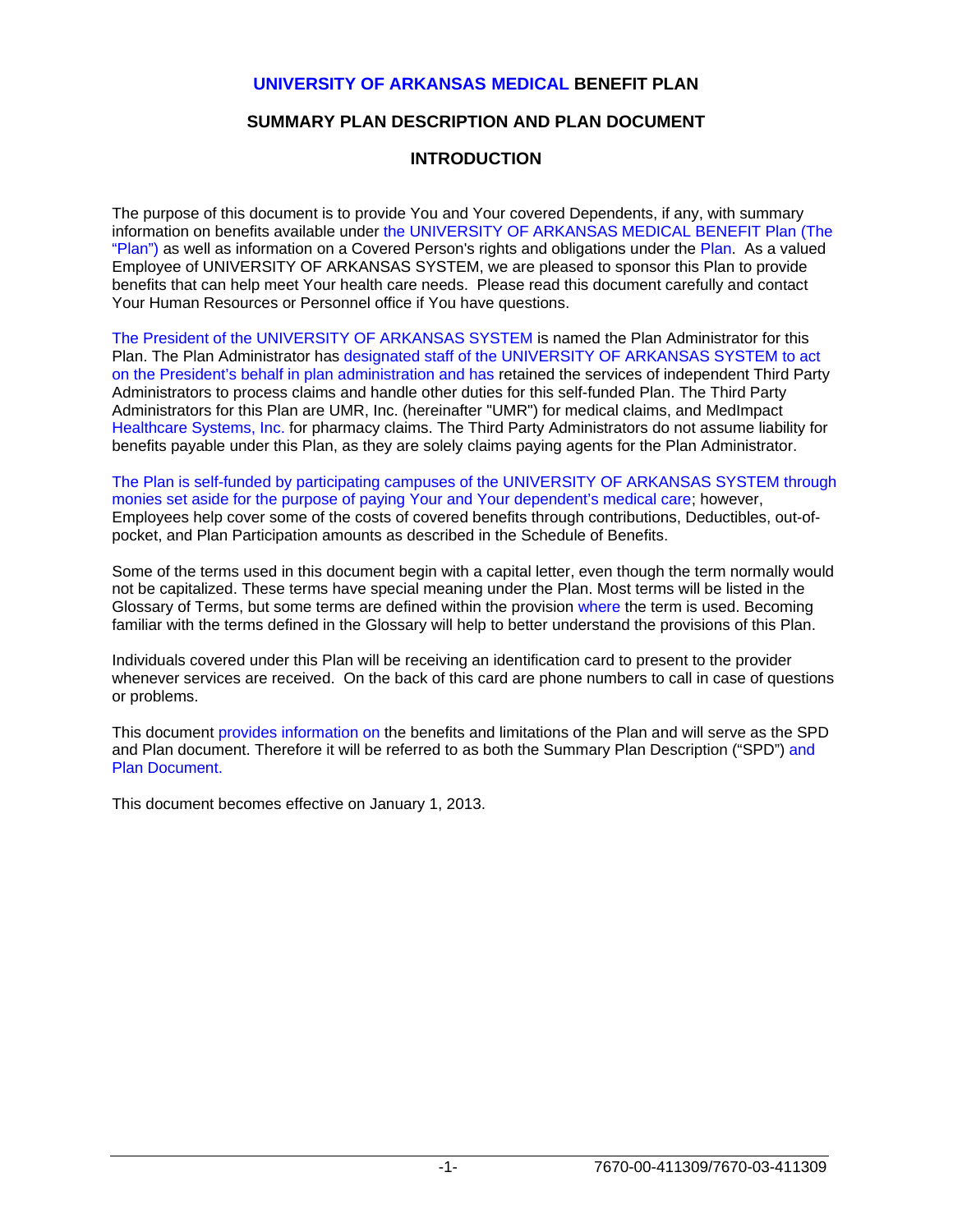#### **PLAN INFORMATION**

| <b>Plan Name</b>                                                        | UNIVERSITY OF ARKANSAS MEDICAL BENEFIT PLAN                                                                                                                                                                                                                                                                  |
|-------------------------------------------------------------------------|--------------------------------------------------------------------------------------------------------------------------------------------------------------------------------------------------------------------------------------------------------------------------------------------------------------|
| <b>Name And Address Of Employer</b>                                     | UNIVERSITY OF ARKANSAS SYSTEM<br>2404 N UNIVERSITY AVE<br>LITTLE ROCK AR 72207<br>ATTN: ASSOCIATE VICE PRESIDENT FOR EMPLOYEE<br>BENEFITS AND RISK MANAGEMENT SERVICES                                                                                                                                       |
| Name, Address And Phone Number<br><b>Of Plan Administrator</b>          | BOARD OF TRUSTEES OF THE UNIVERSITY OF<br>ARKANSAS 2404 N UNIVERSITY AVE<br>LITTLE ROCK AR 72207<br>501-686-2500<br><b>ATTN: PRESIDENT</b>                                                                                                                                                                   |
| <b>Named Fiduciary</b>                                                  | BOARD OF TRUSTEES OF THE UNIVERSITY OF<br><b>ARKANSAS</b>                                                                                                                                                                                                                                                    |
| <b>Employer Identification Number</b><br><b>Assigned By The IRS</b>     | 71-6003252                                                                                                                                                                                                                                                                                                   |
| <b>Type Of Benefit Plan Provided</b>                                    | Self-Funded Health & Welfare Plan providing Group Health<br><b>Benefits</b>                                                                                                                                                                                                                                  |
| <b>Type Of Administration</b>                                           | The administration of the Plan is under the supervision of<br>the Plan Administrator. The Plan is not financed by an<br>insurance company and benefits are not guaranteed by a<br>contract of insurance. UMR provides administrative<br>services such as claim payments for medical claims.                  |
| <b>Name And Address Of Agent For</b><br><b>Service Of Legal Process</b> | BOARD OF TRUSTEES OF THE UNIVERSITY OF<br><b>ARKANSAS</b><br>2404 N UNIVERSITY AVE<br>LITTLE ROCK AR 72207<br><b>ATTN: PRESIDENT'S OFFICE</b>                                                                                                                                                                |
| <b>Funding Of The Plan</b>                                              | <b>Employer and Employee Contributions</b>                                                                                                                                                                                                                                                                   |
|                                                                         | Benefits are provided by a benefit plan maintained on a<br>self-insured basis by Your employer.                                                                                                                                                                                                              |
| <b>Benefit Plan Year</b>                                                | Benefits begin on January 1 and end on the following<br>December 31. For new Employees and Dependents, a<br>Benefit Plan Year begins on the individual's Effective Date<br>and runs through December 31 of the same Benefit Plan<br>Year.                                                                    |
| <b>Plan's Fiscal Year</b>                                               | January 1 through December 31                                                                                                                                                                                                                                                                                |
| <b>Compliance</b>                                                       | It is intended that this Plan meet all applicable laws. In the<br>event of any conflict between this Plan and the applicable<br>law, the provisions of the applicable law shall be deemed<br>controlling, and any conflicting part of this Plan shall be<br>deemed superseded to the extent of the conflict. |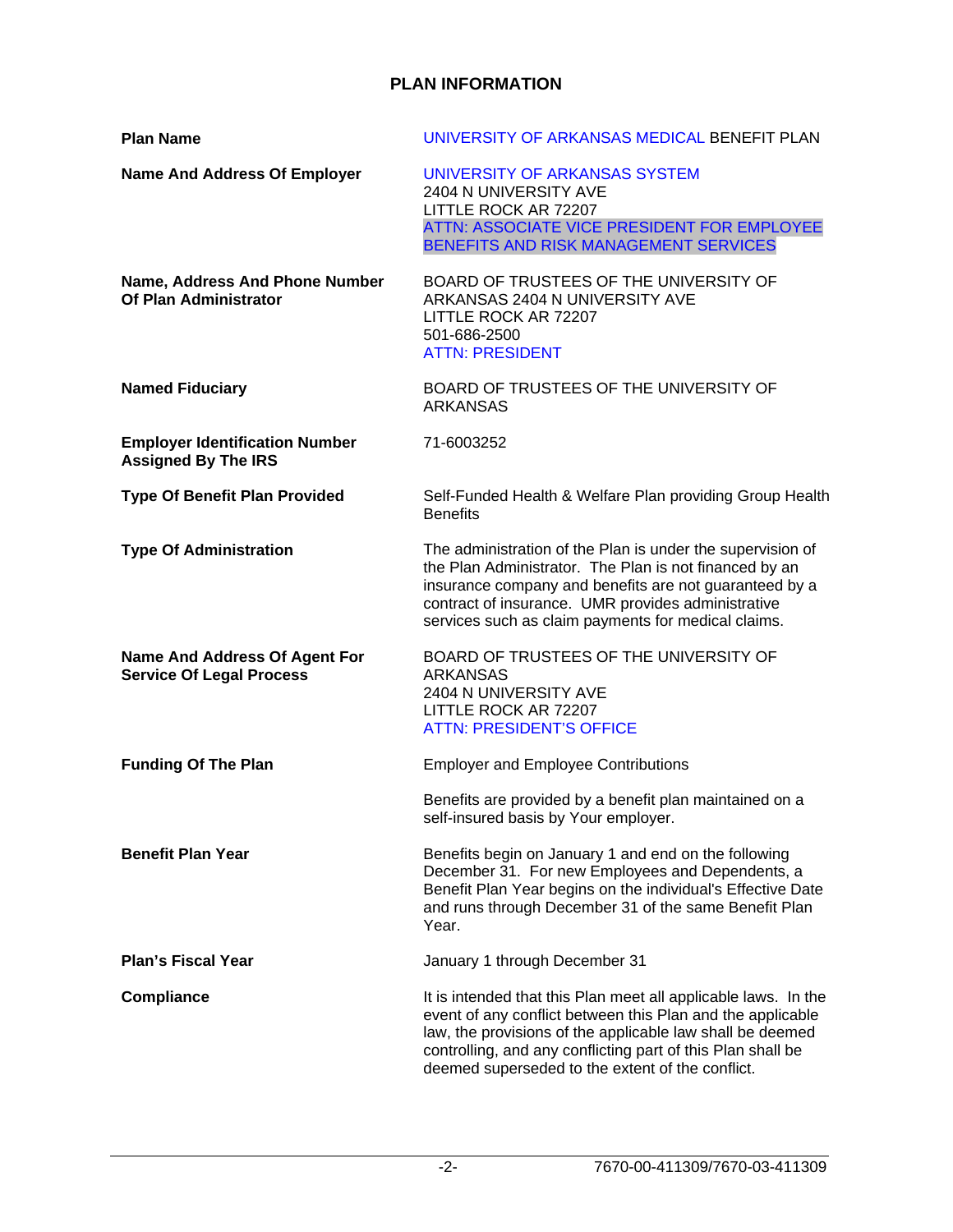**Discretionary Authority** The Plan Administrator shall perform its duties as the Plan Administrator and in its sole discretion, shall determine appropriate courses of action in light of the reason and purpose for which this Plan is established and maintained. In particular, the Plan Administrator shall have full and sole discretionary authority to interpret all plan documents, including this SPD, and make all interpretive and factual determinations as to whether any individual is entitled to receive any benefit under the terms of this Plan. Any construction of the terms of any plan document and any determination of fact adopted by the Plan Administrator shall be final and legally binding on all parties, except that the Plan Administrator has delegated certain responsibilities to the Third Party Administrators for this Plan. Any interpretation, determination or other action of the Plan Administrator or the Third Party Administrators shall be subject to review only if a court of proper jurisdiction determines its action is arbitrary or capricious or otherwise a clear abuse of discretion. Any review of a final decision or action of the Plan Administrator or the Third Party Administrators shall be based only on such evidence presented to or considered by the Plan Administrator or the Third Party Administrators at the time it made the decision that is the subject of review. Accepting any benefits or making any claim for benefits under this Plan constitutes agreement with and consent to any decisions that the Plan Administrator or the Third Party Administrators make, in its sole discretion, and further, means that the Covered Person consents to the limited standard and scope of review afforded under law. Nothing herein shall waive the sovereign immunity of the State of Arkansas or of the Plan Administrator.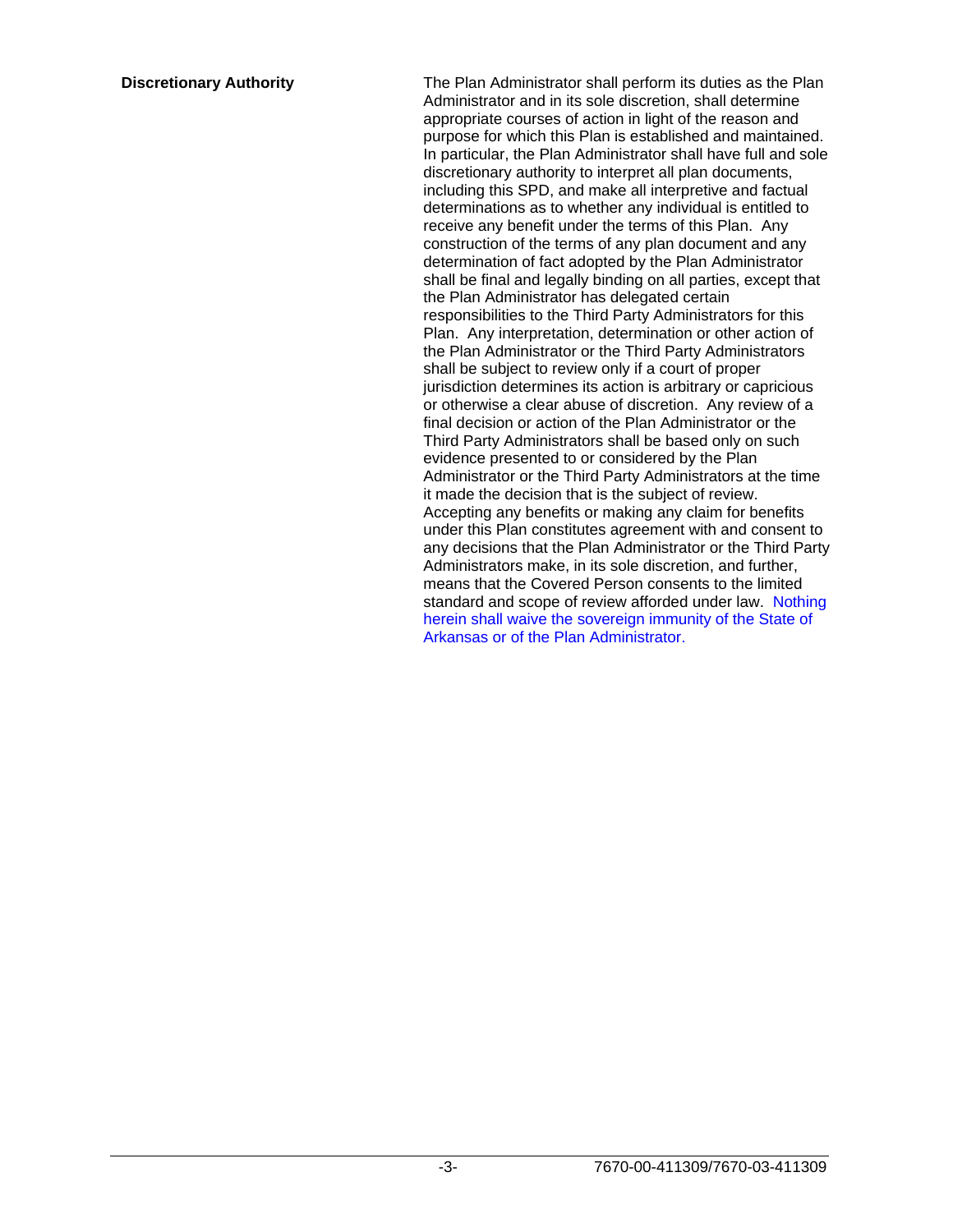# **MEDICAL SCHEDULE OF BENEFITS**

#### **Benefit Plan(s) 001 – Classic Non-SmartCare**

All health benefits shown on this Schedule of Benefits are subject to the following: Deductibles, Co-pays, Plan Participation rates, and out-of-pocket maximums, if any. Refer to the Out-of-Pocket Expenses section of this SPD for more details.

Benefits are subject to all provisions of this Plan including any benefit determination based on an evaluation of medical facts and covered benefits. Refer to the Covered Medical Benefits and General Exclusions sections of this SPD for more details.

Important: Prior authorization may be required before benefits will be considered for payment. Failure to obtain prior authorization may result in a penalty or increased out-of-pocket costs. Refer to the Care Management section of this SPD for a description of these services and prior authorization procedures.

Notes: Refer to the Provider Network section for clarifications and possible exceptions to the In-Network or Out-of-Network classifications.

If a benefit maximum is listed in the middle of a column on the Schedule of Benefits, that means that it is a combined Maximum Benefit for services that the Covered Person receives from all In-Network and Outof-Network providers and facilities.

|   |                                                    | <b>IN-NETWORK</b>   | <b>OUT-OF-NETWORK</b>    |
|---|----------------------------------------------------|---------------------|--------------------------|
|   | Annual Deductible Per Calendar Year Excluding      |                     |                          |
|   | The Prescription Benefit Deductible:               |                     |                          |
|   | Per Person                                         |                     | \$1,250                  |
|   | Per Family                                         |                     | \$2,500                  |
|   | Plan Participation Rate, Unless Otherwise Stated   |                     |                          |
|   | <b>Below:</b>                                      |                     |                          |
|   | Paid By Plan After Satisfaction Of Deductible      |                     | 75%                      |
|   | <b>Annual Out-Of-Pocket Maximum Excluding The</b>  |                     |                          |
|   | <b>Prescription Benefit Out-Of-Pocket Maximum:</b> |                     |                          |
|   | Per Person                                         |                     | \$5,250                  |
|   | Per Family                                         | \$10,500            |                          |
|   | Advanced Imaging Services (CT, PET, MRI &          |                     |                          |
|   | <b>Nuclear Medicine):</b>                          |                     | No Benefit               |
|   | Co-pay Per Visit                                   | \$100               |                          |
|   | Paid By Plan After Deductible                      | 75%                 |                          |
|   | <b>Ambulance Transportation:</b>                   |                     |                          |
|   | Co-pay Per Visit                                   |                     | \$100                    |
|   | (Waived If Admitted As Inpatient)                  |                     |                          |
|   | Paid By Plan                                       |                     | 100% (Deductible Waived) |
|   | <b>Breast Prosthesis:</b>                          |                     | No Benefit               |
|   | Maximum Benefit Every Two Years                    | 1 Replacement       |                          |
| ٠ | Paid By Plan                                       | 100%                |                          |
|   |                                                    | (Deductible Waived) |                          |
|   | <b>Breast Pumps:</b>                               |                     |                          |
|   | Paid By Plan                                       | 100%                | 100%                     |
|   |                                                    | (Deductible Waived) | (Deductible Waived)      |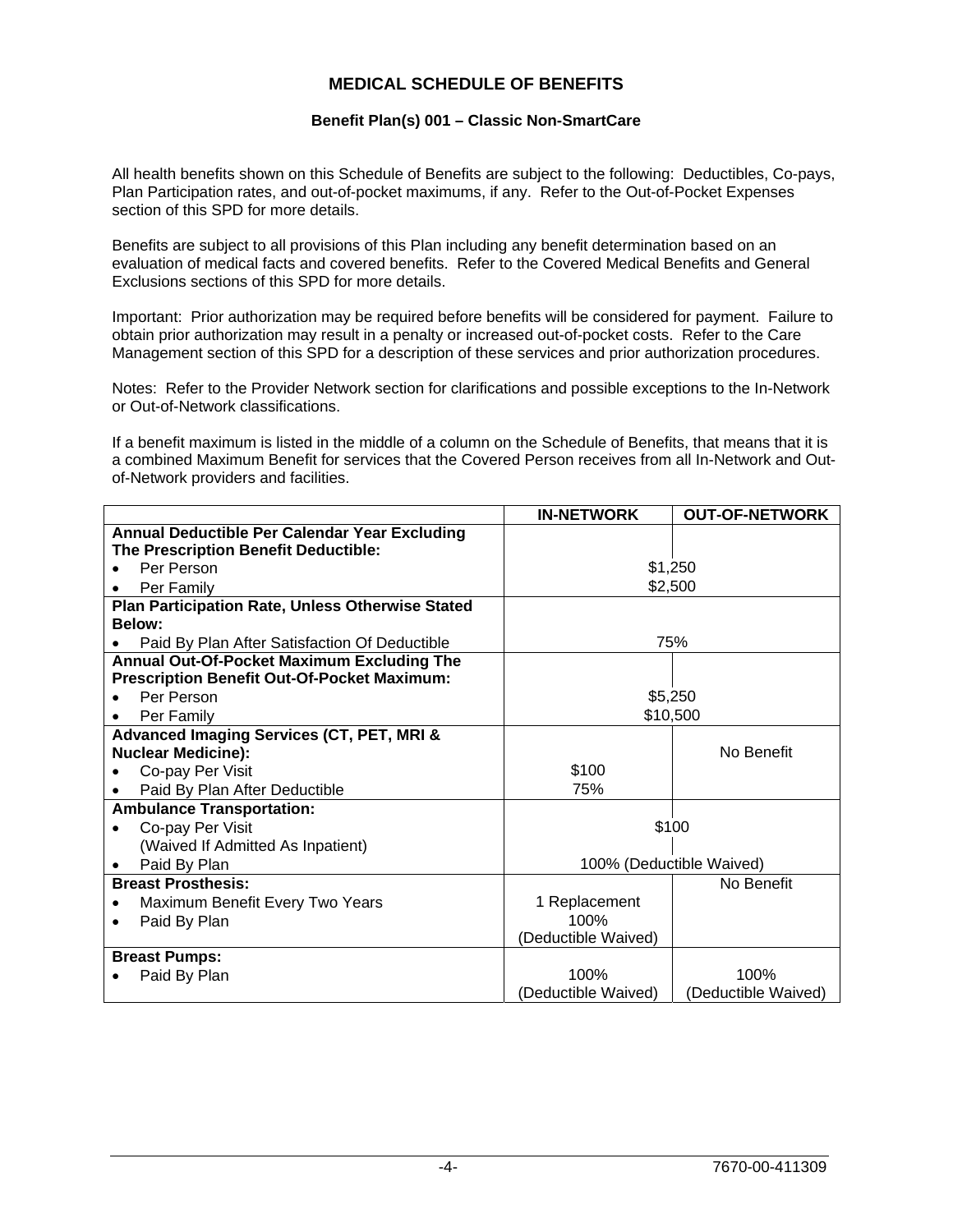|                                                                                                                                                                                                                                                                              | <b>IN-NETWORK</b>                                   | <b>OUT-OF-NETWORK</b>                  |
|------------------------------------------------------------------------------------------------------------------------------------------------------------------------------------------------------------------------------------------------------------------------------|-----------------------------------------------------|----------------------------------------|
| <b>Contraceptive Methods And Counseling Approved</b><br>By The FDA:                                                                                                                                                                                                          |                                                     | No Benefit                             |
| Paid By Plan                                                                                                                                                                                                                                                                 | 100%<br>(Deductible Waived)                         |                                        |
| <b>Note: Contraceptives Obtained From A Pharmacy</b><br>Are Covered Under The Prescription Drug Plan.                                                                                                                                                                        |                                                     |                                        |
| <b>Diabetes Treatment Not Performed In Office:</b><br>Paid By Plan After Deductible                                                                                                                                                                                          | 75%                                                 | No Benefit                             |
| <b>Diabetes Treatment Performed In Office:</b><br>Co-pay Per Visit - Primary Care Physician<br>Co-pay Per Visit - Specialist<br>Paid By Plan<br>٠                                                                                                                            | \$35<br>\$55<br>100%<br>(Deductible Waived)         |                                        |
| <b>Lab Services:</b><br>Paid By Plan                                                                                                                                                                                                                                         | 75%<br>(Deductible Waived)                          |                                        |
| <b>Nutritional Counseling:</b><br>Paid By Plan                                                                                                                                                                                                                               | 100%<br>(Deductible Waived)                         |                                        |
| <b>Durable Medical Equipment:</b><br>Paid By Plan After Deductible                                                                                                                                                                                                           | 75%                                                 | No Benefit                             |
| <b>Emergency Services / Treatment:</b>                                                                                                                                                                                                                                       |                                                     |                                        |
| <b>Emergency Room / Emergency Physicians:</b><br>Co-pay Per First Visit Of Calendar Year<br>Co-pay Per Second Visit Of Calendar Year<br>Co-pay Per Third And Additional Visits Of<br>٠<br>Calendar Year<br>(Waived If Admitted As Inpatient Within 24 Hours)<br>Paid By Plan | \$150<br>\$200<br>\$250<br>100% (Deductible Waived) |                                        |
| Additional Services Performed In Office (Such As In<br><b>Office Surgery)</b><br>Paid By Plan After Deductible                                                                                                                                                               | 75%                                                 | No Benefit                             |
| <b>Hearing Services:</b>                                                                                                                                                                                                                                                     |                                                     | No Benefit                             |
| <b>Exams, Tests Not Performed In Office:</b><br>Paid By Plan After Deductible<br>Exam, Tests Performed In Office:                                                                                                                                                            | 75%                                                 | No Benefit                             |
| Co-pay Per Visit - Primary Care Physician                                                                                                                                                                                                                                    | \$35                                                |                                        |
| Co-pay Per Visit - Specialist<br>Paid By Plan                                                                                                                                                                                                                                | \$55<br>100%<br>(Deductible Waived)                 |                                        |
| <b>Hearing Aids:</b><br>Maximum Benefit Per Ear Every Three Years<br>Paid By Plan<br><b>Implantable Hearing Aids:</b>                                                                                                                                                        | \$3,000<br>100%<br>(Deductible Waived)              | \$1,400<br>100%<br>(Deductible Waived) |
| Paid By Plan After Deductible                                                                                                                                                                                                                                                | 75%                                                 |                                        |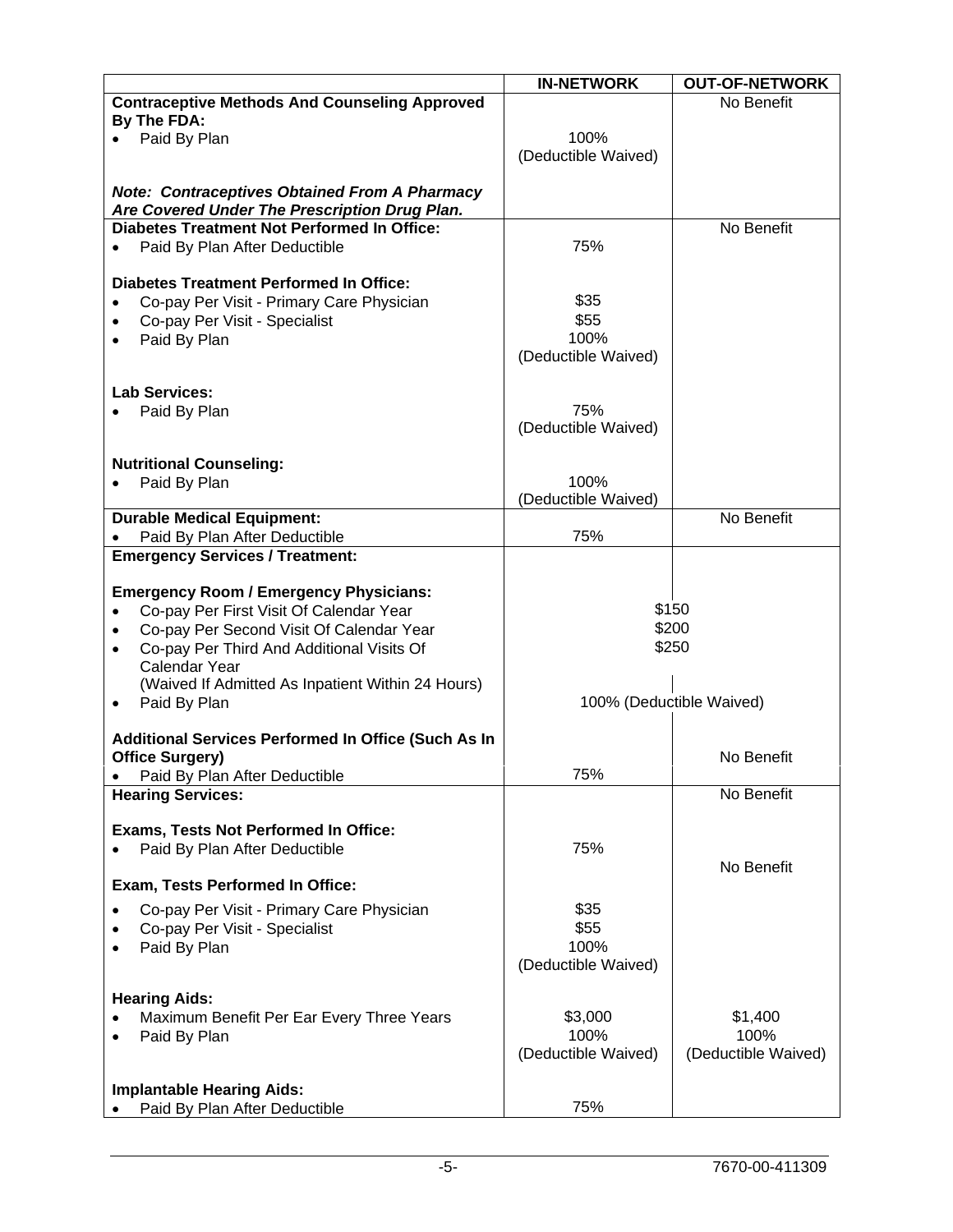|                                                                                                                                                                                                                                                                                                           | <b>IN-NETWORK</b>   | <b>OUT-OF-NETWORK</b> |
|-----------------------------------------------------------------------------------------------------------------------------------------------------------------------------------------------------------------------------------------------------------------------------------------------------------|---------------------|-----------------------|
| <b>Home Health Care Benefits:</b>                                                                                                                                                                                                                                                                         |                     | No Benefit            |
| Maximum Visits Per Calendar Year                                                                                                                                                                                                                                                                          | 40 Visits           |                       |
| Paid By Plan After Deductible                                                                                                                                                                                                                                                                             | 75%                 |                       |
| <b>Note: A Home Health Care Visit Will Be Considered</b><br>A Periodic Visit By Either A Nurse Or Qualified<br>Therapist, As The Case May Be, Or Up To Four (4)<br>Hours Of Home Health Care Services. Care<br><b>Management Can Extend The Visits In Lieu Of More</b><br><b>Expensive Level Of Care.</b> |                     |                       |
| <b>Hospice Care Benefits:</b>                                                                                                                                                                                                                                                                             |                     | No Benefit            |
|                                                                                                                                                                                                                                                                                                           |                     |                       |
| <b>Hospice Services:</b>                                                                                                                                                                                                                                                                                  |                     |                       |
| Paid By Plan After Deductible                                                                                                                                                                                                                                                                             | 75%                 |                       |
|                                                                                                                                                                                                                                                                                                           |                     |                       |
| <b>Bereavement Counseling:</b>                                                                                                                                                                                                                                                                            |                     |                       |
| Paid By Plan After Deductible                                                                                                                                                                                                                                                                             | 75%                 |                       |
| <b>Hospital Services:</b>                                                                                                                                                                                                                                                                                 |                     | No Benefit            |
|                                                                                                                                                                                                                                                                                                           |                     |                       |
| <b>Pre-admission Testing:</b>                                                                                                                                                                                                                                                                             |                     |                       |
| Paid By Plan After Deductible                                                                                                                                                                                                                                                                             | 75%                 |                       |
|                                                                                                                                                                                                                                                                                                           |                     |                       |
| <b>Inpatient Services Only:</b>                                                                                                                                                                                                                                                                           |                     |                       |
| Co-pay Per Admission                                                                                                                                                                                                                                                                                      | \$300               |                       |
| Paid By Plan After Deductible                                                                                                                                                                                                                                                                             | 75%                 |                       |
| <b>Note: Maximum Combined Inpatient Co-Pay Per</b><br>Calendar Year Is \$1,200 Per Person. No More Than<br>One Co-Pay Per 30 Days.                                                                                                                                                                        |                     |                       |
| <b>Inpatient Physician Charges Only:</b>                                                                                                                                                                                                                                                                  |                     |                       |
| Paid By Plan After Deductible                                                                                                                                                                                                                                                                             | 75%                 |                       |
| <b>Outpatient Hospital Services:</b>                                                                                                                                                                                                                                                                      |                     |                       |
| <b>Outpatient Services / Outpatient Physician</b>                                                                                                                                                                                                                                                         |                     |                       |
| Charges:                                                                                                                                                                                                                                                                                                  |                     |                       |
| Paid By Plan After Deductible                                                                                                                                                                                                                                                                             | 75%                 |                       |
|                                                                                                                                                                                                                                                                                                           |                     |                       |
| <b>Outpatient X-ray Charges:</b>                                                                                                                                                                                                                                                                          |                     |                       |
| Paid By Plan After Deductible                                                                                                                                                                                                                                                                             | 75%                 |                       |
|                                                                                                                                                                                                                                                                                                           |                     |                       |
| <b>Outpatient Lab Charges:</b>                                                                                                                                                                                                                                                                            |                     |                       |
| Paid By Plan                                                                                                                                                                                                                                                                                              | 75%                 |                       |
|                                                                                                                                                                                                                                                                                                           | (Deductible Waived) |                       |
|                                                                                                                                                                                                                                                                                                           |                     |                       |
| <b>Outpatient Imaging Charges:</b>                                                                                                                                                                                                                                                                        | \$100               |                       |
| Co-pay Per Visit                                                                                                                                                                                                                                                                                          |                     |                       |
| Paid By Plan After Deductible                                                                                                                                                                                                                                                                             | 75%                 |                       |
| <b>Outpatient Surgery Only:</b>                                                                                                                                                                                                                                                                           |                     |                       |
| Co-pay Per Visit                                                                                                                                                                                                                                                                                          | \$150               |                       |
| Paid By Plan After Deductible                                                                                                                                                                                                                                                                             | 75%                 |                       |
|                                                                                                                                                                                                                                                                                                           |                     |                       |
| <b>Outpatient Surgeon Charges Only:</b>                                                                                                                                                                                                                                                                   |                     |                       |
| Paid By Plan After Deductible                                                                                                                                                                                                                                                                             | 75%                 |                       |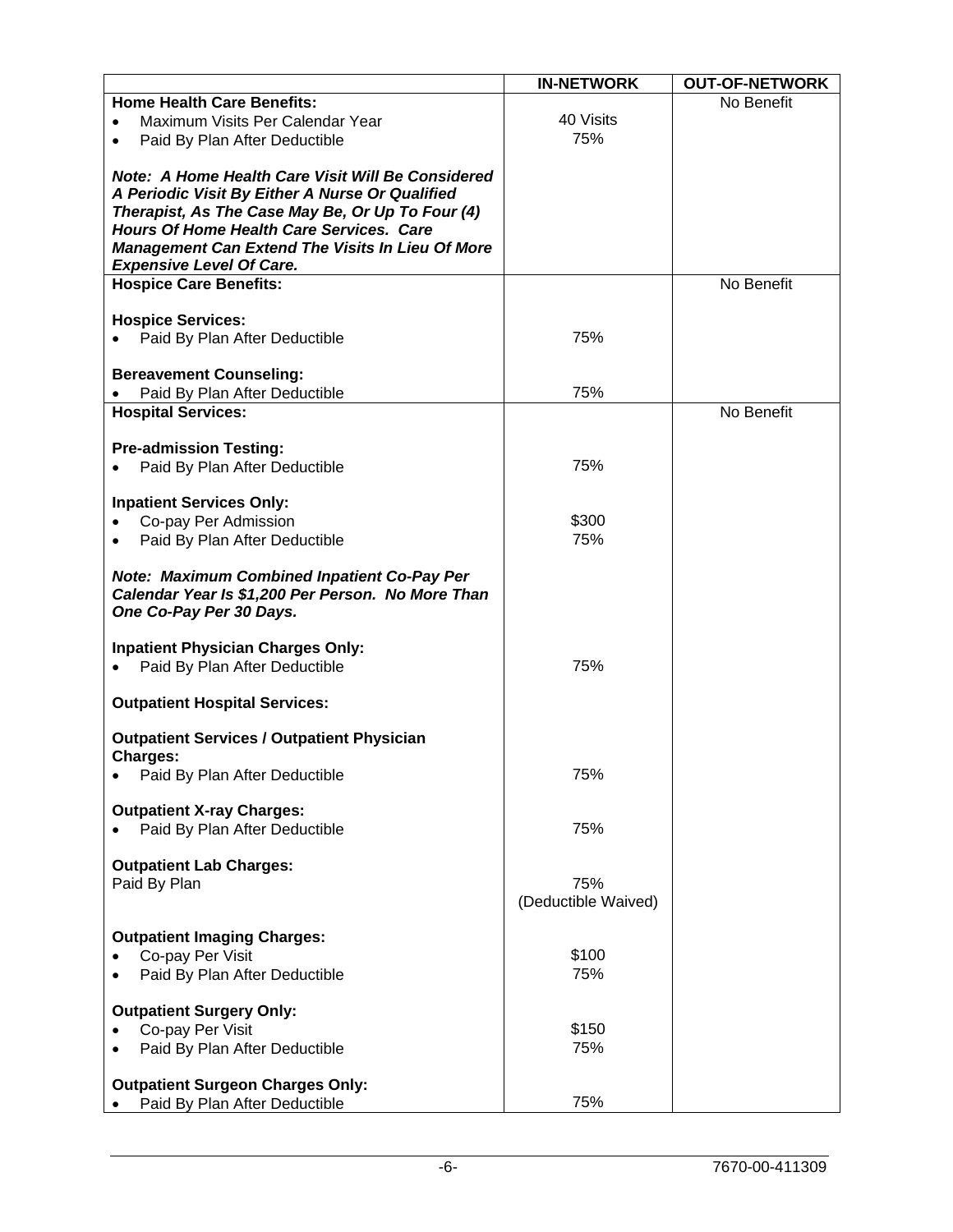|                                                                                                                                                                                                                                                                                 | <b>IN-NETWORK</b>           | <b>OUT-OF-NETWORK</b> |
|---------------------------------------------------------------------------------------------------------------------------------------------------------------------------------------------------------------------------------------------------------------------------------|-----------------------------|-----------------------|
| Injections:                                                                                                                                                                                                                                                                     |                             | No Benefit            |
| <b>Preventive Injections (Including But Not Limited To</b><br>Flu Shots, Pneumonia or Shingles Vaccines):                                                                                                                                                                       |                             |                       |
| Paid By Plan                                                                                                                                                                                                                                                                    | 100%<br>(Deductible Waived) |                       |
| <b>Non-Preventive Injections (Such As Steroids):</b><br>Paid By Plan After Deductible                                                                                                                                                                                           | 75%                         |                       |
| <b>Manipulations:</b><br>Maximum Visits Per Calendar Year Includes<br>Physical, Occupational And Speech Therapy<br>Paid By Plan After Deductible                                                                                                                                | 30 Visits<br>75%            | No Benefit            |
| <b>Maternity:</b>                                                                                                                                                                                                                                                               |                             | No Benefit            |
| <b>Preventive Prenatal Services and Postnatal</b><br>Services As Defined By The Affordable Care Act:<br>Paid By Plan                                                                                                                                                            | 100%<br>(Deductible Waived) |                       |
| Note: The First Ultrasound Of Pregnancy Is To Be<br><b>Covered At The Routine Prenatal Care Benefit Level</b><br>For In-Network, regardless of diagnosis, unless<br>administered in an emergency room, in which case<br>it will be covered under the emergency room<br>benefit. |                             |                       |
| <b>Physician Charges:</b><br>Paid By Plan                                                                                                                                                                                                                                       | 100%<br>(Deductible Waived) |                       |
| <b>Inpatient Services Only:</b><br>Co-pay Per Admission<br>Paid By Plan After Deductible                                                                                                                                                                                        | \$300<br>75%                |                       |
| <b>Note: Maximum Combined Inpatient Co-Pay Per</b><br>Calendar Year Is \$1,200 Per Person. No More Than<br>One Co-Pay Per 30 Days.                                                                                                                                              |                             |                       |
| Mental Health, Substance Use Disorder And<br><b>Chemical Dependency Benefits:</b>                                                                                                                                                                                               |                             | No Benefit            |
| <b>Inpatient Services Only:</b><br><b>Prior Authorization Required</b><br>Co-pay Per Admission<br>Paid By Plan After Deductible                                                                                                                                                 | \$300<br>75%                |                       |
| <b>Note: Maximum Combined Inpatient Co-Pay Per</b><br>Calendar Year Is \$1,200 Per Person. No More Than<br>One Co-Pay Per 30 Days.                                                                                                                                              |                             |                       |
| <b>Inpatient Physician Charges Only:</b><br>Paid By Plan After Deductible                                                                                                                                                                                                       | 75%                         |                       |
| <b>Residential Treatment:</b><br><b>Prior Authorization Required</b><br>Paid By Plan After Deductible                                                                                                                                                                           | 75%                         |                       |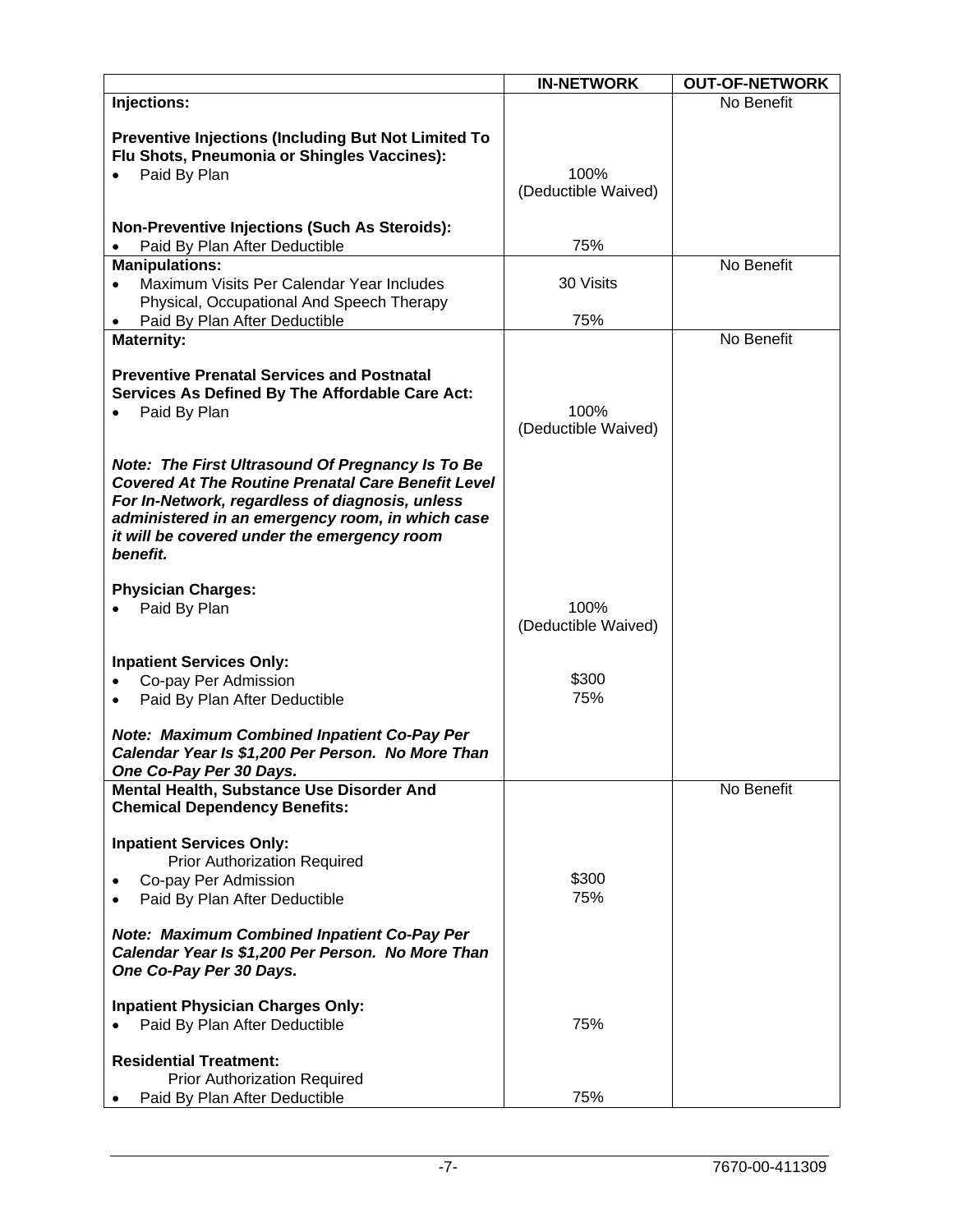|                                                                                                                                                       | <b>IN-NETWORK</b>           | <b>OUT-OF-NETWORK</b> |
|-------------------------------------------------------------------------------------------------------------------------------------------------------|-----------------------------|-----------------------|
| <b>Outpatient Or Partial Hospitalization Services (Day</b>                                                                                            |                             |                       |
| <b>Treatment) And Physician Charges:</b>                                                                                                              |                             |                       |
| <b>Prior Authorization Required</b>                                                                                                                   |                             |                       |
| Co-pay For First Day                                                                                                                                  | \$150                       |                       |
| Paid By Plan After Deductible                                                                                                                         | 75%                         |                       |
| <b>Note: Co-Pay Applies To In-Network Services For</b><br>The First Day Only. The Remainder Of The Days<br>Are Subject To Deductible And Coinsurance. |                             |                       |
| <b>Office Visit:</b>                                                                                                                                  |                             |                       |
| Co-pay Per Visit                                                                                                                                      | \$35                        |                       |
| Paid By Plan                                                                                                                                          | 100%                        |                       |
|                                                                                                                                                       | (Deductible Waived)         |                       |
| <b>Morbid Obesity Treatment:</b>                                                                                                                      |                             | No Benefit            |
| Paid By Plan After Deductible                                                                                                                         | 75%                         |                       |
| Note: Please Refer To The Exclusion Section For<br><b>Additional Benefit Information.</b>                                                             |                             |                       |
| <b>Bariatric Surgery:</b>                                                                                                                             |                             |                       |
| Paid By Plan After Deductible                                                                                                                         | 75%                         |                       |
|                                                                                                                                                       |                             |                       |
| <b>Weight Loss Programs:</b>                                                                                                                          |                             |                       |
| Maximum Reimbursement Per Lifetime                                                                                                                    |                             | \$1,000               |
| Paid By Plan                                                                                                                                          | 100%<br>(Deductible Waived) |                       |
|                                                                                                                                                       |                             |                       |
| <b>Note: Members Must Pay For The Physician</b>                                                                                                       |                             |                       |
| <b>Supervised Weight Loss Program Up Front And</b>                                                                                                    |                             |                       |
| <b>Submit A Claim To UMR For Reimbursement. UMR</b>                                                                                                   |                             |                       |
| Will Not Reimburse The Provider Directly.                                                                                                             |                             |                       |
| <b>Nursery And Newborn Expenses:</b>                                                                                                                  | 100%                        | No Benefit            |
| Paid By Plan                                                                                                                                          | (Deductible Waived)         |                       |
|                                                                                                                                                       |                             |                       |
| <b>Note: The Deductible Is Waived For The Entire</b><br><b>Newborn Stay Even If A Sick Child.</b>                                                     |                             |                       |
| <b>Nutritional Counseling:</b>                                                                                                                        |                             | No Benefit            |
| Maximum Visits Per Calendar Year With Dietician<br>$\bullet$                                                                                          | 1 Visit                     |                       |
| Maximum Visits Per Calendar Year With Health                                                                                                          | 3 Visits                    |                       |
| Coaching<br>Paid By Plan                                                                                                                              | 100%                        |                       |
|                                                                                                                                                       | (Deductible Waived)         |                       |
| <b>Orthotic Appliances:</b>                                                                                                                           |                             | No Benefit            |
| Paid By Plan After Deductible                                                                                                                         | 75%                         |                       |
|                                                                                                                                                       |                             |                       |
| <b>Shoes-Custom Molded:</b>                                                                                                                           |                             |                       |
| To Age 18                                                                                                                                             | 2 Pairs                     |                       |
| Maximum Benefit Per Calendar Year<br>From Age 18                                                                                                      |                             |                       |
| Maximum Benefit Per Calendar Year                                                                                                                     | 1 Pair                      |                       |
| Paid By Plan After Deductible                                                                                                                         | 75%                         |                       |
|                                                                                                                                                       |                             |                       |
| <b>Shoe Inserts-Custom Molded:</b>                                                                                                                    |                             |                       |
| Maximum Benefit Per Calendar Year                                                                                                                     | 2 Pairs                     |                       |
| Paid By Plan After Deductible                                                                                                                         | 75%                         |                       |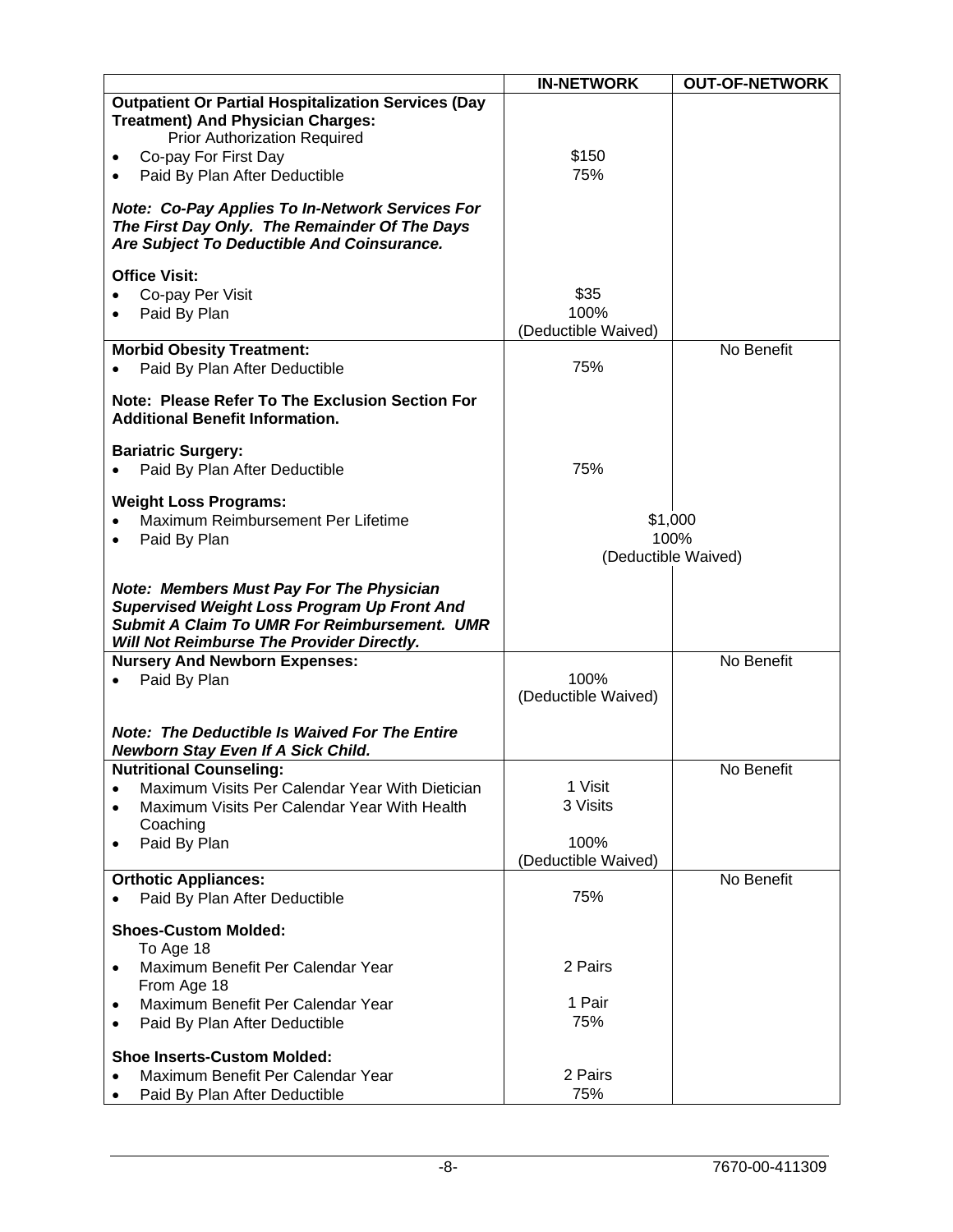|                                                                                                                | <b>IN-NETWORK</b>                   | <b>OUT-OF-NETWORK</b> |
|----------------------------------------------------------------------------------------------------------------|-------------------------------------|-----------------------|
| <b>Outpatient Hospital Services:</b>                                                                           |                                     | No Benefit            |
| <b>Outpatient Services / Outpatient Physician</b>                                                              |                                     |                       |
| Charges:<br>Paid By Plan After Deductible                                                                      | 75%                                 |                       |
| <b>Outpatient X-ray Charges:</b><br>Paid By Plan After Deductible                                              | 75%                                 |                       |
| <b>Outpatient Lab Charges:</b><br>Paid By Plan                                                                 | 75%<br>(Deductible Waived)          |                       |
| <b>Outpatient Imaging Charges:</b><br>Co-pay Per Visit<br>Paid By Plan After Deductible                        | \$100<br>75%                        |                       |
| <b>Outpatient Surgery Only:</b><br>Co-pay Per Visit<br>Paid By Plan After Deductible                           | \$150<br>75%                        |                       |
| <b>Outpatient Surgeon Charges Only:</b><br>Paid By Plan After Deductible                                       | 75%                                 |                       |
| <b>Physician Office Visit:</b>                                                                                 |                                     | No Benefit            |
| <b>Primary Care Physician Visit:</b><br>Co-pay Per Visit<br>Paid By Plan                                       | \$35<br>100%<br>(Deductible Waived) |                       |
| Additional Services Performed In Office (Such As In<br><b>Office Surgery)</b><br>Paid By Plan After Deductible | 75%                                 |                       |
| <b>Specialist Visit:</b><br>Co-pay Per Visit<br>Paid By Plan                                                   | \$55<br>100%<br>(Deductible Waived) |                       |
| Additional Services Performed In Office (Such As In<br><b>Office Surgery)</b><br>Paid By Plan After Deductible | 75%                                 |                       |
| <b>Physician Office Services:</b><br>Paid By Plan After Deductible                                             | 75%                                 | No Benefit            |
| <b>Office Surgery:</b><br>Paid By Plan After Deductible                                                        | 75%                                 |                       |
| <b>Allergy Testing:</b><br>Paid By Plan                                                                        | 100%<br>(Deductible Waived)         |                       |
| <b>Allergy Serum:</b><br>Paid By Plan                                                                          | 100%<br>(Deductible Waived)         |                       |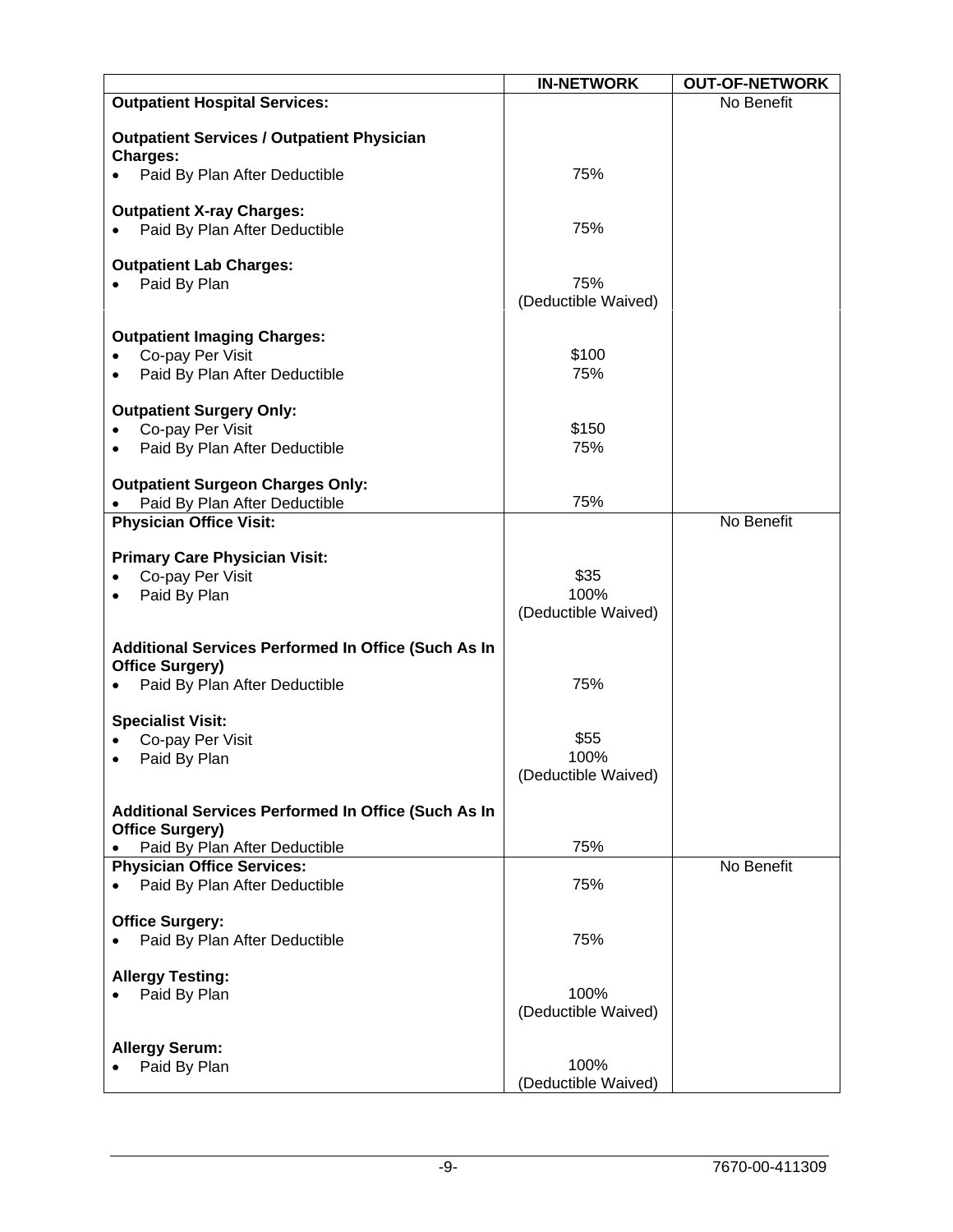|                                                                                                                                                                                 | <b>IN-NETWORK</b>                     | <b>OUT-OF-NETWORK</b> |
|---------------------------------------------------------------------------------------------------------------------------------------------------------------------------------|---------------------------------------|-----------------------|
| <b>Diagnostic X-ray Charges:</b><br>Paid By Plan After Deductible                                                                                                               | 75%                                   | No Benefit            |
| <b>Diagnostic Laboratory Charges:</b><br>Paid By Plan                                                                                                                           | 75%<br>(Deductible Waived)            |                       |
| Preventive Care Benefits. See Glossary Of Terms<br>For Definition. Benefits Include:<br>From Age 3                                                                              |                                       | No Benefit            |
| <b>Preventive Physical Exams At Appropriate Ages:</b><br>Paid By Plan                                                                                                           | 100%<br>(Deductible Waived)           |                       |
| Immunizations:<br>Paid By Plan                                                                                                                                                  | 100%<br>(Deductible Waived)           |                       |
| Preventive Tests, Lab And X-rays At Appropriate<br>Ages:<br>Paid By Plan                                                                                                        | 100%<br>(Deductible Waived)           |                       |
| <b>Preventive Mammograms And Breast Exams:</b><br>Maximum Exams Per Calendar Year<br>Paid By Plan                                                                               | 1 Exam<br>100%<br>(Deductible Waived) |                       |
| Note: First Mammogram Per Calendar Year<br><b>Covered At Preventive Benefits Regardless Of</b><br>Diagnosis. Subsequent Mammograms Will Be Paid<br>As Deductible / Coinsurance. |                                       |                       |
| <b>Preventive Pelvic Exams And Pap Test:</b><br>Maximum Exams Per Calendar Year<br>Paid By Plan<br>$\bullet$                                                                    | 1 Exam<br>100%<br>(Deductible Waived) |                       |
| <b>Preventive PSA Test And Prostate Exams:</b><br>From Age 40<br>Maximum Exams Per Calendar Year<br>Paid By Plan                                                                | 1 Exam<br>100%<br>(Deductible Waived) |                       |
| <b>Note: Preventive PSA Test And Prostate Exams Up</b><br>To Age 40 Will Follow Normal Plan Benefits.                                                                           |                                       |                       |
| <b>Preventive Screenings / Services At Appropriate</b><br><b>Ages And Gender:</b><br>Paid By Plan                                                                               | 100%<br>(Deductible Waived)           |                       |
| <b>Preventive Autism Screening:</b><br>From Age 0 To 21<br>Paid By Plan                                                                                                         | 100%<br>(Deductible Waived)           |                       |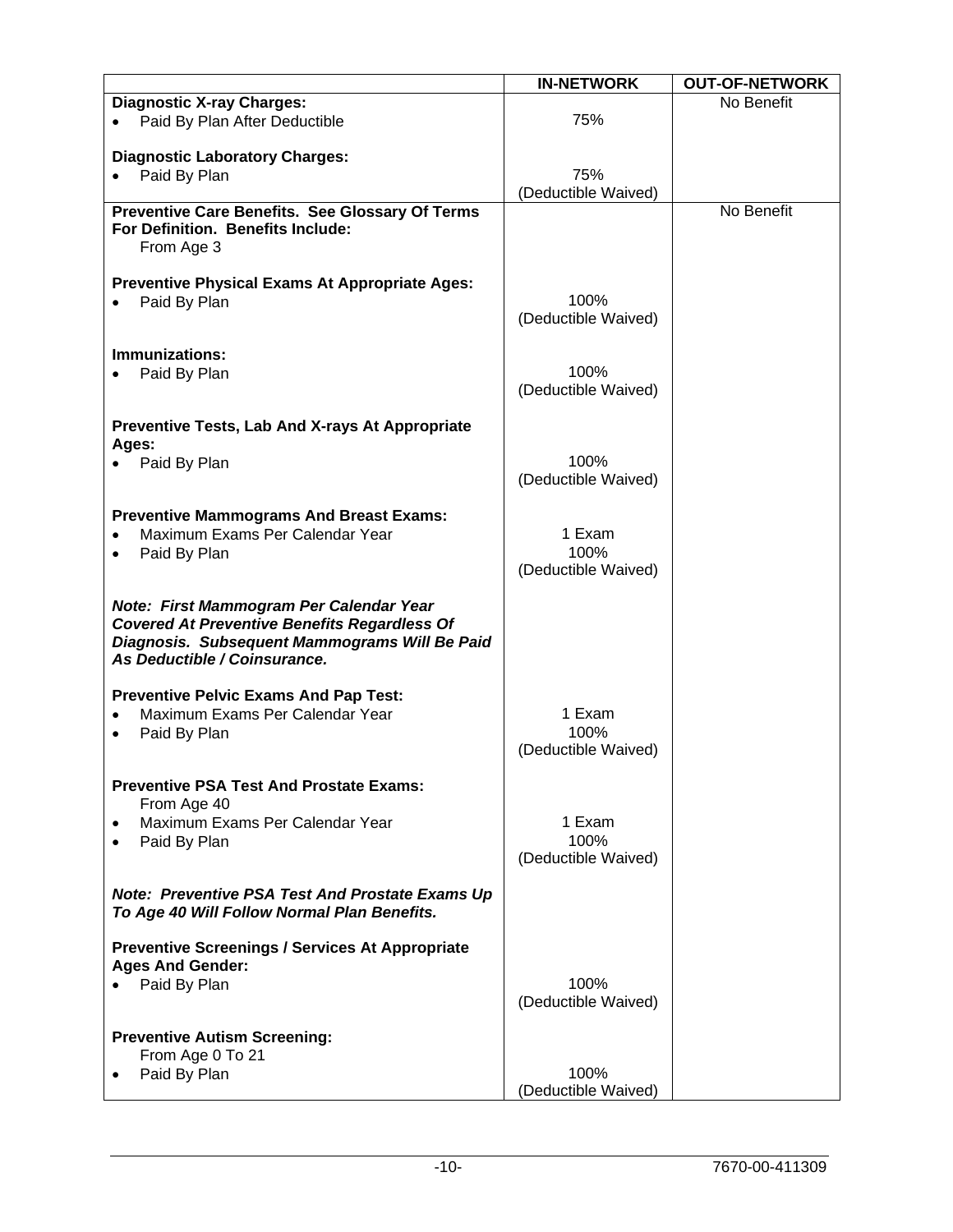|                                                                                                                                                                                                                                                                                                                                                                                                                                                                                                                                    | <b>IN-NETWORK</b>                       | <b>OUT-OF-NETWORK</b> |
|------------------------------------------------------------------------------------------------------------------------------------------------------------------------------------------------------------------------------------------------------------------------------------------------------------------------------------------------------------------------------------------------------------------------------------------------------------------------------------------------------------------------------------|-----------------------------------------|-----------------------|
| <b>Preventive Colonoscopy, Sigmoidoscopy And</b><br><b>Similar Surgical Procedures Done For Preventive</b><br><b>Reasons:</b><br>From Age 40<br>Maximum Exams Per Calendar Year<br>Paid By Plan                                                                                                                                                                                                                                                                                                                                    | 1 Exam<br>100%<br>(Deductible Waived)   | No Benefit            |
| Note: First Colonoscopy Per Calendar Year for Age<br><b>40 And Over Covered At Preventive Benefits</b><br><b>Regardless Of Diagnosis. Subsequent</b><br>Colonoscopy for Age 40 And Over, Or Any<br>Colonoscopy, Sigmoidoscopy Or Similar Procedure<br>Up To Age 40 Will Follow Normal Plan Benefits.<br><b>Plan Will Cover Self-Administered Colon Testing</b><br><b>Products Such as Cologuard.</b>                                                                                                                               |                                         |                       |
| <b>Preventive Counseling For Alcohol Or Substance</b><br>Use Disorder, Obesity, Diet And Nutrition:<br>Maximum Visits Per Calendar Year<br>Paid By Plan                                                                                                                                                                                                                                                                                                                                                                            | 1 Visit<br>100%<br>(Deductible Waived)  |                       |
| <b>Preventive Counseling For Tobacco Use:</b><br>Maximum Visits Per Calendar Year<br>Paid By Plan                                                                                                                                                                                                                                                                                                                                                                                                                                  | 2 Visits<br>100%<br>(Deductible Waived) |                       |
| After Maximum Is Satisfied<br>Paid By Plan After Deductible                                                                                                                                                                                                                                                                                                                                                                                                                                                                        | 75%                                     |                       |
| <b>Preventive Bone Density Screening:</b><br>Paid By Plan                                                                                                                                                                                                                                                                                                                                                                                                                                                                          | 100%<br>(Deductible Waived)             | No Benefit            |
| In Addition, The Following Preventive Services Are<br><b>Covered For Women:</b><br>$\triangleright$ Gestational Diabetes<br>Papillomavirus DNA Testing*<br>⋗<br><b>Counseling For Sexually Transmitted</b><br>⋗<br>Infections (Provided Annually)*<br><b>Counseling For Human Immune-deficiency</b><br>⋗<br>Virus (Provided Annually)*<br><b>Breastfeeding Support, Supplies And</b><br>⋗<br><b>Counseling</b><br><b>Counseling For Interpersonal And Domestic</b><br>➤<br>Violence For Women (Provided Annually)*<br>Paid By Plan | 100%                                    |                       |
|                                                                                                                                                                                                                                                                                                                                                                                                                                                                                                                                    | (Deductible Waived)                     |                       |
| *These Services May Also Apply To Men.                                                                                                                                                                                                                                                                                                                                                                                                                                                                                             |                                         |                       |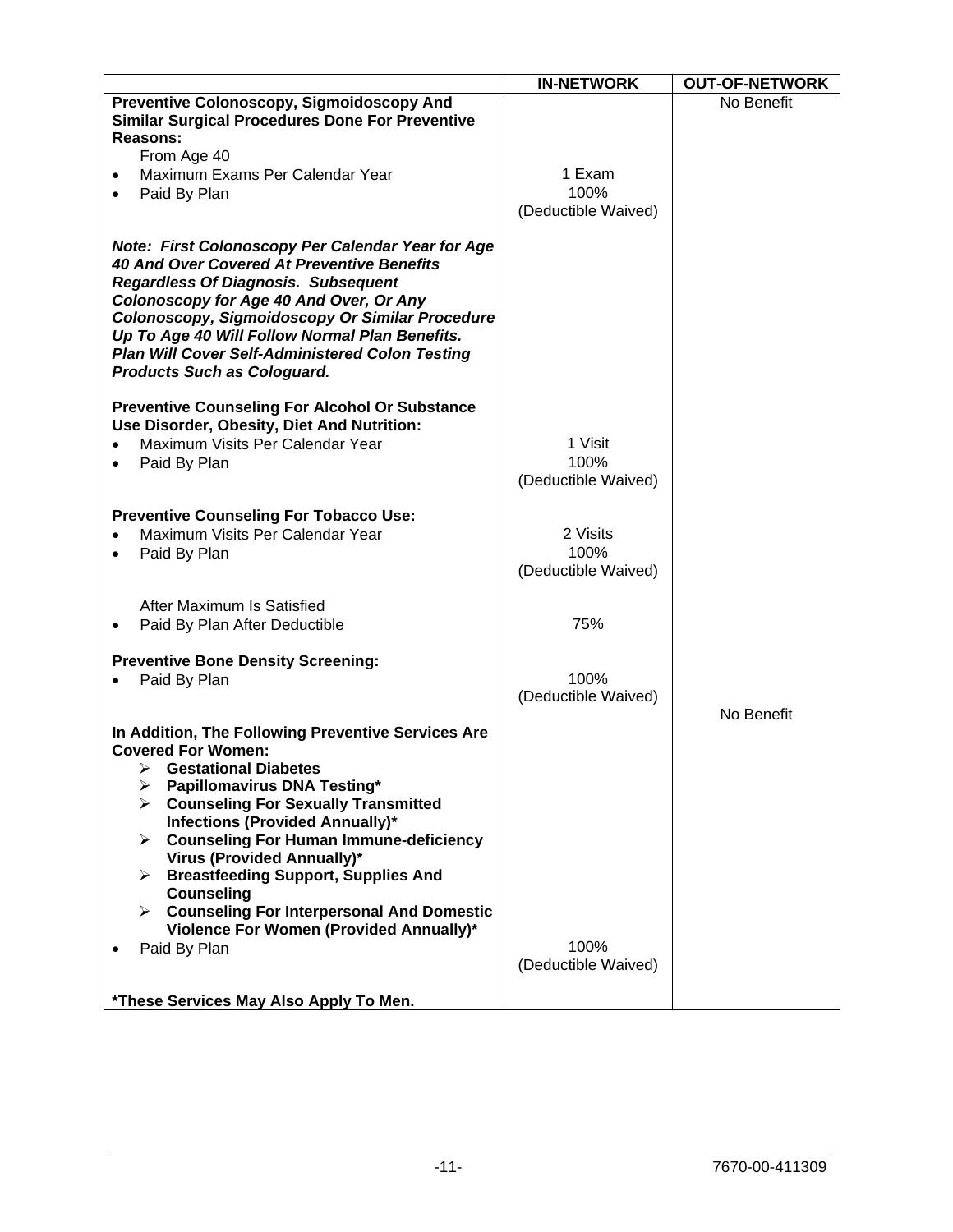|                                                                                | <b>IN-NETWORK</b>           | <b>OUT-OF-NETWORK</b> |
|--------------------------------------------------------------------------------|-----------------------------|-----------------------|
| <b>Preventive Care Benefits For Children Include:</b><br>To Age 3              |                             | No Benefit            |
| <b>Preventive Physical Exams:</b><br>Paid By Plan                              | 100%                        |                       |
|                                                                                | (Deductible Waived)         |                       |
| Immunizations:                                                                 |                             |                       |
| Paid By Plan                                                                   | 100%                        |                       |
|                                                                                | (Deductible Waived)         |                       |
| <b>Shingles Vaccine:</b>                                                       |                             |                       |
| From Age 60                                                                    | 100%                        |                       |
| Paid By Plan<br>$\bullet$                                                      | (Deductible Waived)         |                       |
|                                                                                |                             |                       |
| <b>Preventive Screenings At Appropriate Ages:</b><br>Paid By Plan              | 100%                        |                       |
|                                                                                | (Deductible Waived)         |                       |
|                                                                                |                             |                       |
| Preventive Diagnostic Tests, Lab And X-rays:<br>Paid By Plan                   | 100%                        |                       |
|                                                                                | (Deductible Waived)         |                       |
| <b>Preventive Oral Fluoride Supplements Prescribed</b>                         |                             |                       |
| For Children Ages 6 Months To 5 Years Whose                                    |                             |                       |
| <b>Primary Water Source Is Deficient In Fluoride:</b>                          |                             |                       |
| Paid By Plan                                                                   | 100%<br>(Deductible Waived) |                       |
|                                                                                |                             |                       |
| <b>Preventive Hearing Exam:</b>                                                |                             |                       |
| Paid By Plan<br>$\bullet$                                                      | 100%<br>(Deductible Waived) |                       |
| <b>Skilled Nursing, Convalescent Or Subacute Facility:</b>                     |                             | No Benefit            |
| Co-pay Per Admission<br>$\bullet$<br>(Waived If Transferred From An Acute Care | \$300                       |                       |
| Facility)                                                                      |                             |                       |
| Paid By Plan After Deductible                                                  | 75%                         |                       |
| <b>Note: Maximum Combined Inpatient Co-Pay Per</b>                             |                             |                       |
| Calendar Year Is \$1,200 Per Person. No More Than                              |                             |                       |
| One Co-Pay Per 30 Days.<br><b>Sterilizations:</b>                              |                             | No Benefit            |
| Paid By Plan                                                                   | 100%                        |                       |
| Temporomandibular Joint Disorder Benefits:                                     | (Deductible Waived)         | No Benefit            |
| Co-pay Per Visit                                                               | \$200                       |                       |
| Deductible Per Calendar Year                                                   | \$1,000                     |                       |
| Paid By Plan                                                                   | 75%                         |                       |
| <b>Therapy Services:</b>                                                       | (Deductible Waived)         | No Benefit            |
| Included In Manipulations Maximum                                              |                             |                       |
| Paid By Plan After Deductible<br>$\bullet$                                     | 75%                         |                       |
| Note: Medical Necessity Will Be Reviewed After 30                              |                             |                       |
| Visits.                                                                        |                             |                       |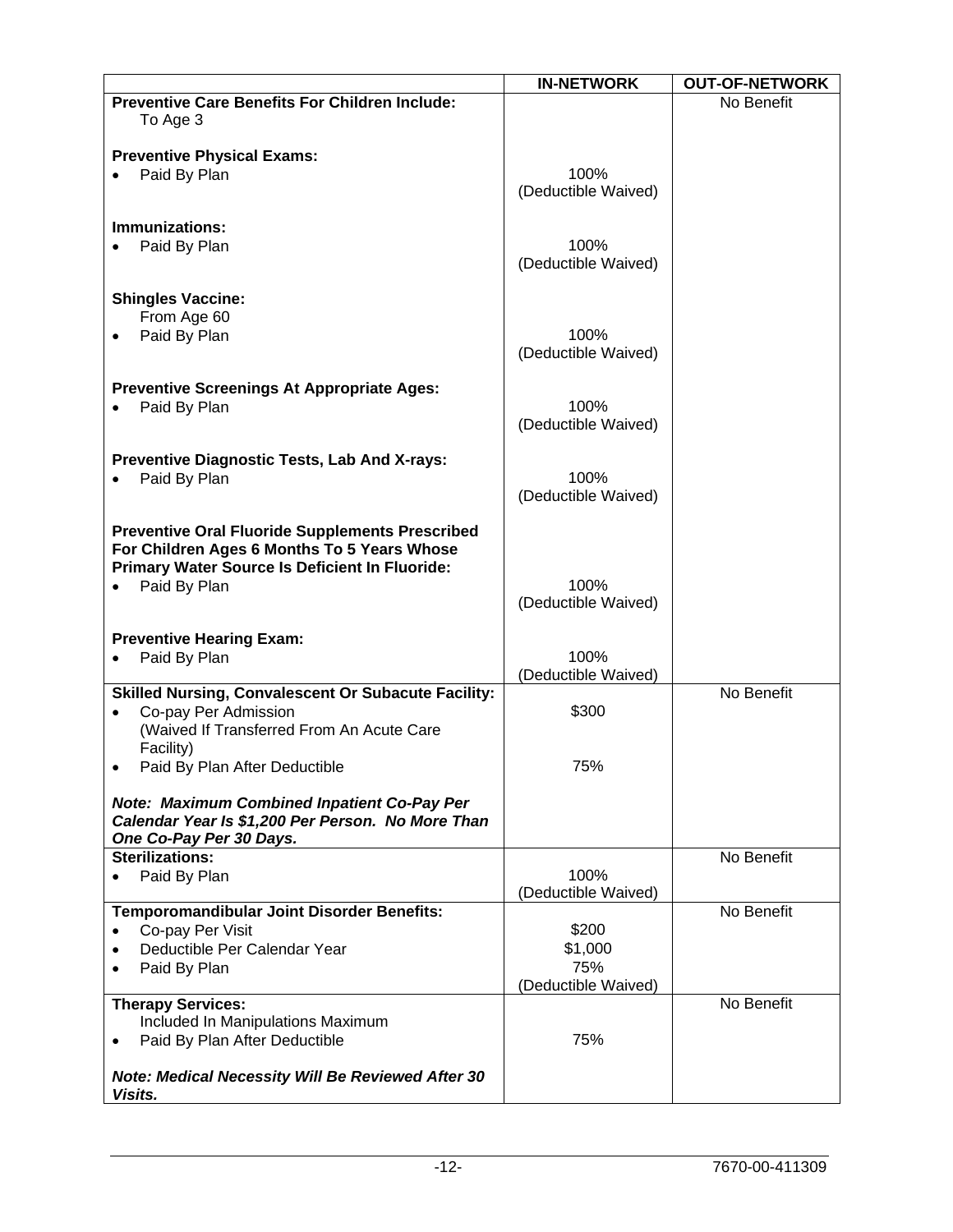| <b>Tobacco Addiction:</b><br>No Benefit<br>2 Visits<br>Maximum Visits Per Calendar Year<br>100%<br>Paid By Plan<br>(Deductible Waived)<br>After Maximum Visits Are Satisfied<br>75%<br>Paid By Plan After Deductible<br><b>Upper GI Endoscopy (EGD):</b><br>No Benefit<br>Paid By Plan After Deductible<br>75% |
|----------------------------------------------------------------------------------------------------------------------------------------------------------------------------------------------------------------------------------------------------------------------------------------------------------------|
|                                                                                                                                                                                                                                                                                                                |
|                                                                                                                                                                                                                                                                                                                |
|                                                                                                                                                                                                                                                                                                                |
|                                                                                                                                                                                                                                                                                                                |
|                                                                                                                                                                                                                                                                                                                |
|                                                                                                                                                                                                                                                                                                                |
|                                                                                                                                                                                                                                                                                                                |
|                                                                                                                                                                                                                                                                                                                |
|                                                                                                                                                                                                                                                                                                                |
| <b>Urgent Care:</b>                                                                                                                                                                                                                                                                                            |
| \$55<br>Co-pay Per Visit                                                                                                                                                                                                                                                                                       |
| 100% (Deductible Waived)<br>Paid By Plan                                                                                                                                                                                                                                                                       |
|                                                                                                                                                                                                                                                                                                                |
| Additional Services Performed In Office (Such As In                                                                                                                                                                                                                                                            |
| <b>Office Surgery)</b>                                                                                                                                                                                                                                                                                         |
| 75%<br>No Benefit<br>Paid By Plan After Deductible                                                                                                                                                                                                                                                             |
| <b>Vision Care Benefits:</b>                                                                                                                                                                                                                                                                                   |
| Eye Exam:                                                                                                                                                                                                                                                                                                      |
| \$35<br>Co-pay Per Visit                                                                                                                                                                                                                                                                                       |
| 1 Exam<br>Maximum Exams Per Calendar Year                                                                                                                                                                                                                                                                      |
| 100%<br>Paid By Plan                                                                                                                                                                                                                                                                                           |
| (Deductible Waived)                                                                                                                                                                                                                                                                                            |
|                                                                                                                                                                                                                                                                                                                |
| <b>Eye Refractions:</b>                                                                                                                                                                                                                                                                                        |
| \$35<br>Co-pay Per Visit                                                                                                                                                                                                                                                                                       |
| 1 Exam<br>Maximum Exams Per Calendar Year                                                                                                                                                                                                                                                                      |
| 100%<br>Paid By Plan                                                                                                                                                                                                                                                                                           |
| (Deductible Waived)                                                                                                                                                                                                                                                                                            |
|                                                                                                                                                                                                                                                                                                                |
| Note: Only One (1) Co-Pay Applies Per Visit For                                                                                                                                                                                                                                                                |
| <b>Preventive And Medical As Well As Primary Care</b>                                                                                                                                                                                                                                                          |
| Physician Or Specialist (Combined For Eye Exams,                                                                                                                                                                                                                                                               |
| <b>Glaucoma Testing And Eye Refractions).</b>                                                                                                                                                                                                                                                                  |
|                                                                                                                                                                                                                                                                                                                |
| <b>Additional Services Performed Are Subject To</b>                                                                                                                                                                                                                                                            |
| <b>Deductible And Coinsurance.</b><br><b>All Other Covered Expenses:</b><br>75%<br>No Benefit                                                                                                                                                                                                                  |
| Paid By Plan After Deductible                                                                                                                                                                                                                                                                                  |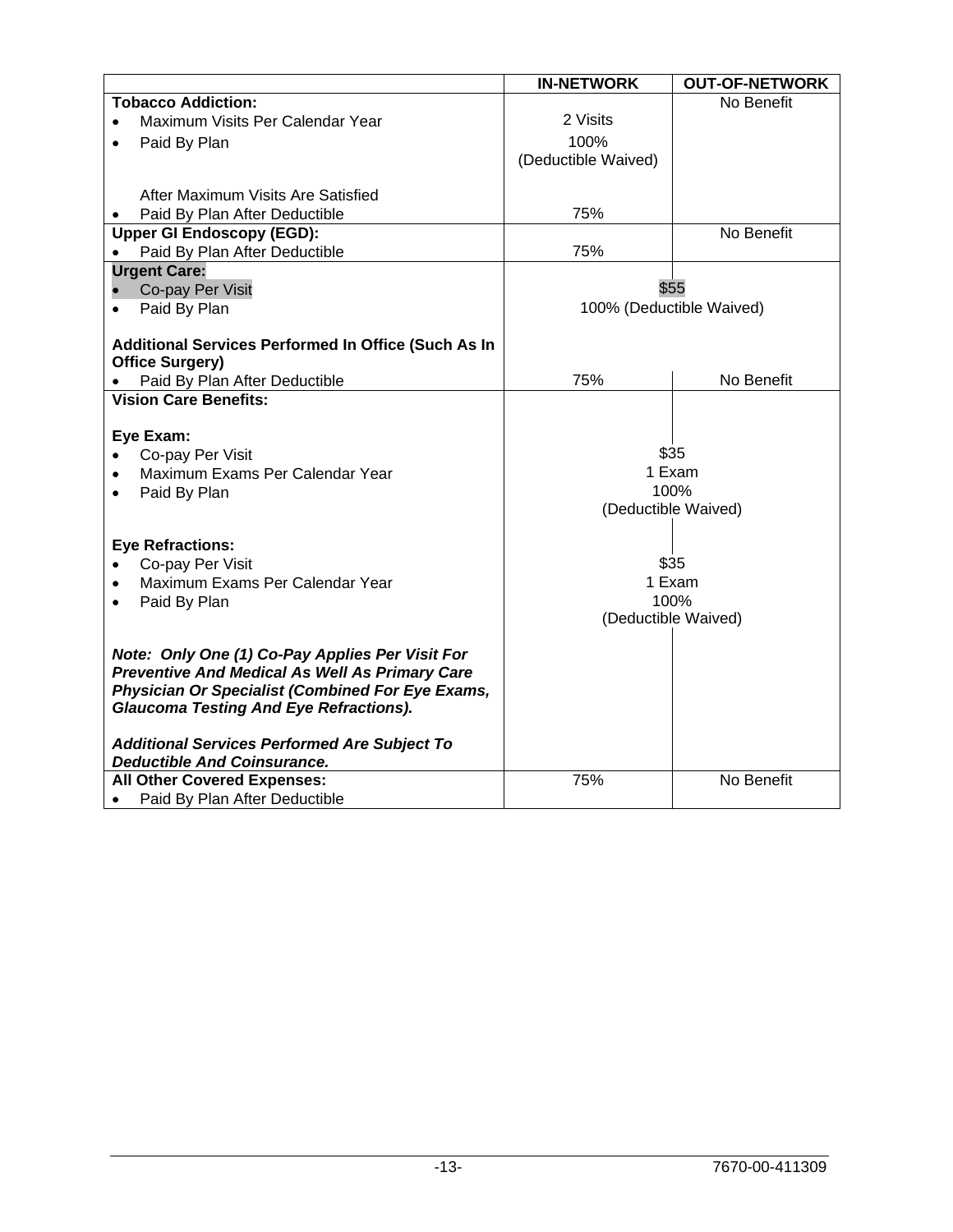#### **MEDICAL SCHEDULE OF BENEFITS**

#### **Benefit Plan(s) 003 – Classic SmartCare**

All health benefits shown on this Schedule of Benefits are subject to the following: Deductibles, Co-pays, Plan Participation rates, and out-of-pocket maximums, if any. Refer to the Out-of-Pocket Expenses section of this SPD for more details.

Benefits are subject to all provisions of this Plan including any benefit determination based on an evaluation of medical facts and covered benefits. Refer to the Covered Medical Benefits and General Exclusions sections of this SPD for more details.

Important: Prior authorization may be required before benefits will be considered for payment. Failure to obtain prior authorization may result in a penalty or increased out-of-pocket costs. Refer to the Care Management section of this SPD for a description of these services and prior authorization procedures.

Notes: Refer to the Provider Network section for clarifications and possible exceptions to the In-Network or Out-of-Network classifications.

If a benefit maximum is listed in the middle of a column on the Schedule of Benefits, that means that it is a combined Maximum Benefit for services that the Covered Person receives from all UAMS SmartCare, In-Network and Out-of-Network providers and facilities.

|                                                      | <b>UAMS</b>      | <b>In-Network</b> | Out-of-        |
|------------------------------------------------------|------------------|-------------------|----------------|
|                                                      | <b>SmartCare</b> |                   | <b>Network</b> |
| <b>Annual Deductible Per Calendar Year Excluding</b> |                  |                   | No Benefit     |
| The Prescription Benefit Deductible:                 |                  |                   |                |
| Per Person                                           | \$750            | \$1,250           |                |
| Per Family                                           | \$1,500          | \$2,500           |                |
| Plan Participation Rate, Unless Otherwise Stated     |                  |                   | No Benefit     |
| <b>Below:</b>                                        |                  |                   |                |
| Paid By Plan After Satisfaction Of Deductible        | 80%              | 75%               |                |
| Annual Out-Of-Pocket Maximum Excluding The           |                  |                   | No Benefit     |
| <b>Prescription Benefit Out-Of-Pocket Maximum:</b>   |                  |                   |                |
| Per Person                                           | \$4,750          | \$5,250           |                |
| Per Family                                           | \$9,500          | \$10,500          |                |
| Advanced Imaging Services (CT, PET, MRI &            |                  |                   | No Benefit     |
| <b>Nuclear Medicine):</b>                            |                  |                   |                |
| Co-pay Per Visit                                     | \$50             | \$100             |                |
| Paid By Plan After Deductible<br>$\bullet$           | 80%              | 75%               |                |
| <b>Ambulance Transportation:</b>                     |                  |                   |                |
| Co-pay Per Visit                                     | \$100            | \$100             | \$100          |
| (Waived If Admitted As Inpatient)                    |                  |                   |                |
| Paid By Plan<br>$\bullet$                            | 100%             | 100%              | 100%           |
|                                                      | (Deductible      | (Deductible       | (Deductible    |
|                                                      | Waived           | Waived)           | Waived)        |
| <b>Breast Prosthesis:</b>                            |                  |                   | No Benefit     |
| Maximum Benefit Every Two Years<br>$\bullet$         |                  | 1 Replacement     |                |
| Paid By Plan<br>$\bullet$                            | 100%             | 100%              |                |
|                                                      | (Deductible      | (Deductible       |                |
|                                                      | Waived)          | Waived)           |                |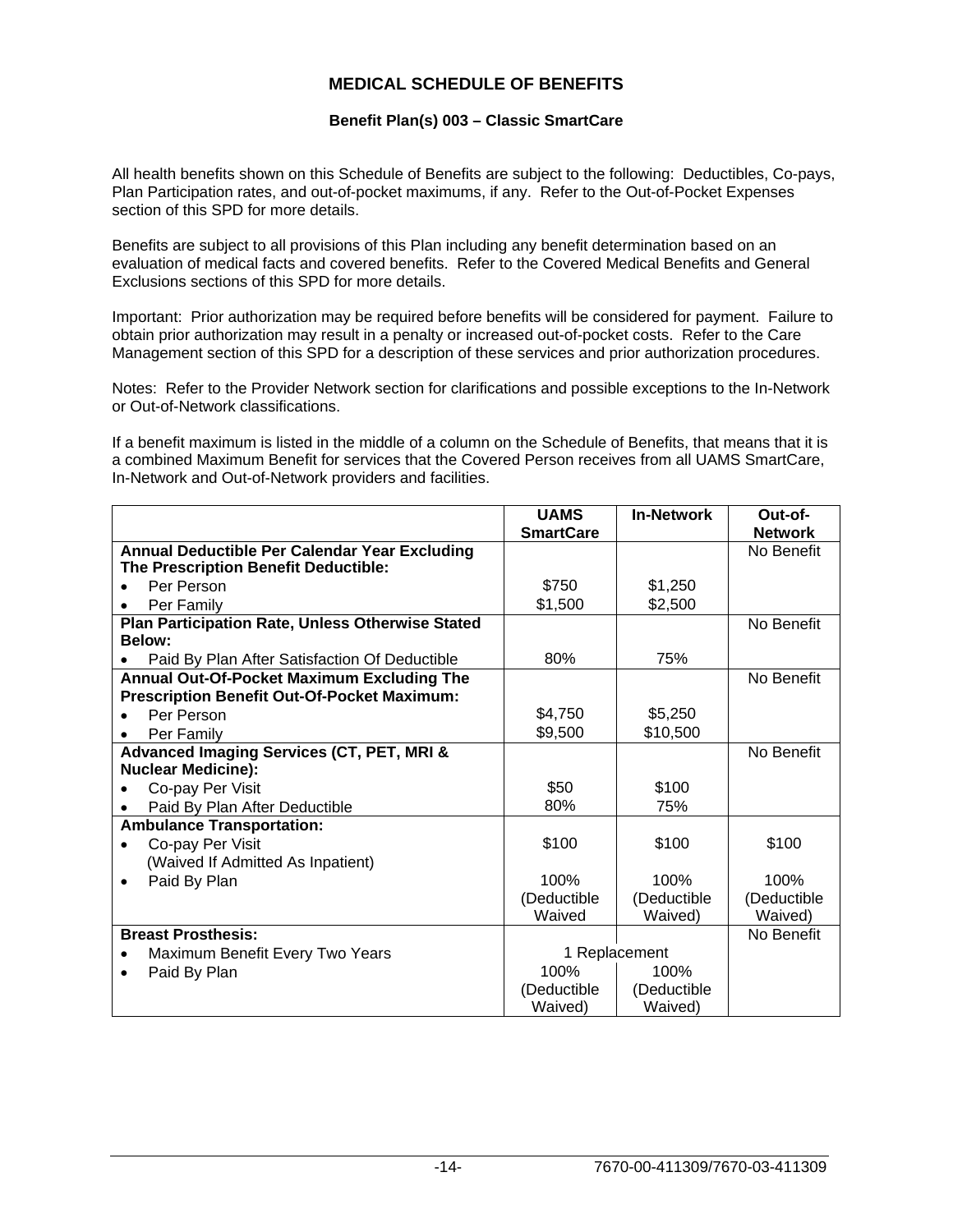|                                                                                       | <b>UAMS</b>            | <b>In-Network</b>      | Out-of-                |
|---------------------------------------------------------------------------------------|------------------------|------------------------|------------------------|
|                                                                                       | <b>SmartCare</b>       |                        | <b>Network</b>         |
| <b>Breast Pumps:</b>                                                                  |                        |                        |                        |
| Paid By Plan                                                                          | 100%                   | 100%                   | 100%                   |
|                                                                                       | (Deductible<br>Waived) | (Deductible<br>Waived) | (Deductible<br>Waived) |
| <b>Contraceptive Methods And Counseling Approved</b>                                  |                        |                        | No Benefit             |
| By The FDA:                                                                           |                        |                        |                        |
| Paid By Plan                                                                          | 100%                   | 100%                   |                        |
|                                                                                       | (Deductible            | (Deductible            |                        |
|                                                                                       | Waived)                | Waived)                |                        |
| <b>Note: Contraceptives Obtained From A Pharmacy</b>                                  |                        |                        |                        |
| Are Covered Under The Prescription Drug Plan.                                         |                        |                        |                        |
| <b>Diabetes Treatment Not Performed In Office:</b>                                    |                        |                        | No Benefit             |
| Paid By Plan After Deductible                                                         | 80%                    | 75%                    |                        |
|                                                                                       |                        |                        |                        |
| <b>Diabetes Treatment Performed In Office:</b>                                        |                        |                        |                        |
| Co-pay Per Visit - Primary Care Physician                                             | \$20<br>\$40           | \$35<br>\$55           |                        |
| Co-pay Per Visit - Specialist<br>Paid By Plan                                         | 100%                   | 100%                   |                        |
| $\bullet$                                                                             | (Deductible            | (Deductible            |                        |
|                                                                                       | Waived)                | Waived)                |                        |
|                                                                                       |                        |                        |                        |
| <b>Lab Services:</b>                                                                  |                        |                        |                        |
| Paid By Plan                                                                          | 80%<br>(Deductible     | 75%                    |                        |
|                                                                                       | Waived)                | (Deductible<br>Waived) |                        |
|                                                                                       |                        |                        |                        |
| <b>Nutritional Counseling:</b>                                                        |                        |                        |                        |
| Paid By Plan                                                                          | 100%                   | 100%                   |                        |
|                                                                                       | (Deductible            | (Deductible            |                        |
|                                                                                       | Waived)                | Waived)                | No Benefit             |
| <b>Durable Medical Equipment:</b><br>Paid By Plan After Deductible                    | 80%                    | 75%                    |                        |
| <b>Emergency Services / Treatment:</b>                                                |                        |                        |                        |
|                                                                                       |                        |                        |                        |
| <b>Emergency Room / Emergency Physicians:</b>                                         |                        |                        |                        |
| Co-pay Per First Visit Of Calendar Year                                               |                        | \$150                  |                        |
| Co-pay Per Second Visit Of Calendar Year<br>Co-pay Per Third And Additional Visits Of |                        | \$200<br>\$250         |                        |
| Calendar Year                                                                         |                        |                        |                        |
| (Waived If Admitted As Inpatient Within 24 Hours)                                     |                        |                        |                        |
| Paid By Plan<br>$\bullet$                                                             | 100%                   | 100%                   | 100%                   |
|                                                                                       | (Deductible            | (Deductible            | (Deductible            |
|                                                                                       | Waived)                | Waived)                | Waived)                |
| <b>Additional Services Performed In Office (Such As</b>                               |                        |                        |                        |
| In Office Surgery)                                                                    |                        |                        |                        |
| Paid By Plan After Deductible                                                         | 80%                    | 75%                    | No Benefit             |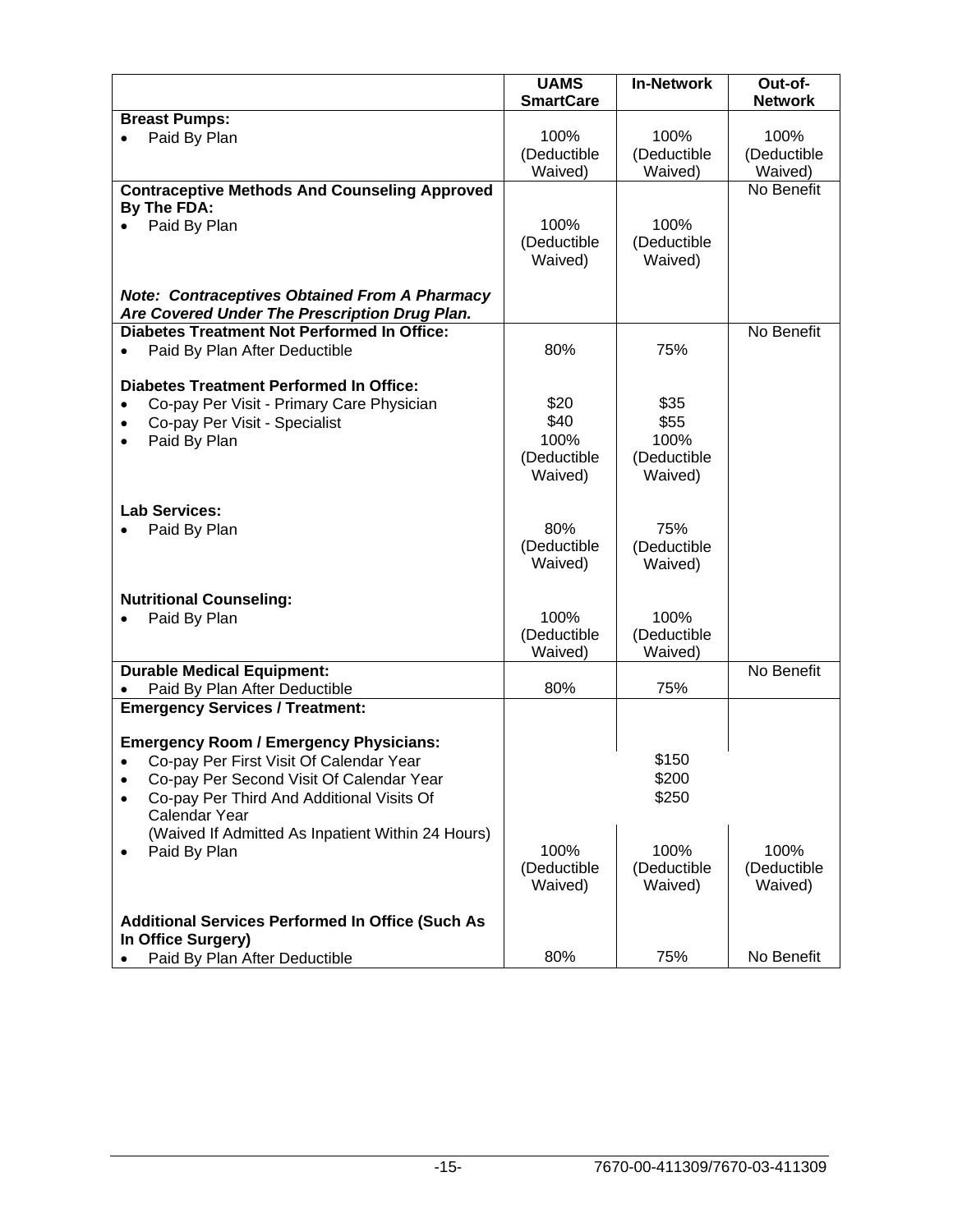|                                                                                                           | <b>UAMS</b><br><b>SmartCare</b> | <b>In-Network</b> | Out-of-<br><b>Network</b> |
|-----------------------------------------------------------------------------------------------------------|---------------------------------|-------------------|---------------------------|
| <b>Hearing Services:</b>                                                                                  |                                 |                   |                           |
|                                                                                                           |                                 |                   |                           |
| <b>Exams, Tests Not Performed In Office:</b><br>Paid By Plan After Deductible                             | 80%                             | 75%               | No Benefit                |
|                                                                                                           |                                 |                   |                           |
| Exam, Tests Performed In Office:                                                                          |                                 |                   | No Benefit                |
| Co-pay Per Visit - Primary Care Physician                                                                 | \$20                            | \$35              |                           |
| Co-pay Per Visit - Specialist                                                                             | \$40<br>100%                    | \$55<br>100%      |                           |
| Paid By Plan<br>$\bullet$                                                                                 | (Deductible                     | (Deductible       |                           |
|                                                                                                           | Waived)                         | Waived)           |                           |
|                                                                                                           |                                 |                   |                           |
| <b>Hearing Aids:</b><br>Maximum Benefit Per Ear Every Three Years                                         | \$3,000                         |                   | \$1,400                   |
| Paid By Plan                                                                                              | 100%                            | 100%              | 100%                      |
|                                                                                                           | (Deductible                     | (Deductible       | (Deductible               |
|                                                                                                           | Waived)                         | Waived)           | Waived)                   |
| <b>Implantable Hearing Devices:</b>                                                                       |                                 |                   |                           |
| Paid By Plan After Deductible                                                                             | 80%                             | 75%               |                           |
| <b>Home Health Care Benefits:</b>                                                                         | Not Available                   |                   | No Benefit                |
| Maximum Visits Per Calendar Year<br>Paid By Plan After Deductible                                         |                                 | 40 Visits<br>75%  |                           |
|                                                                                                           |                                 |                   |                           |
| <b>Note: A Home Health Care Visit Will Be</b>                                                             |                                 |                   |                           |
| <b>Considered A Periodic Visit By Either A Nurse Or</b><br>Qualified Therapist, As The Case May Be, Or Up |                                 |                   |                           |
| To Four (4) Hours Of Home Health Care Services.                                                           |                                 |                   |                           |
| <b>Care Management Can Extend The Visits In Lieu</b>                                                      |                                 |                   |                           |
| Of More Expensive Level Of Care.                                                                          |                                 |                   |                           |
| <b>Hospice Care Benefits:</b>                                                                             |                                 |                   | No Benefit                |
| <b>Hospice Services:</b>                                                                                  |                                 |                   |                           |
| Paid By Plan After Deductible                                                                             | 80%                             | 75%               |                           |
| <b>Bereavement Counseling:</b>                                                                            |                                 |                   |                           |
| Paid By Plan After Deductible<br>$\bullet$                                                                | 80%                             | 75%               |                           |
| <b>Hospital Services:</b>                                                                                 |                                 |                   | No Benefit                |
| <b>Pre-Admission Testing:</b>                                                                             |                                 |                   |                           |
| Paid By Plan After Deductible                                                                             | 80%                             | 75%               |                           |
|                                                                                                           |                                 |                   |                           |
| <b>Inpatient Services Only:</b>                                                                           |                                 |                   |                           |
| Co-pay Per Admission                                                                                      | \$150<br>80%                    | \$300<br>75%      |                           |
| Paid By Plan After Deductible                                                                             |                                 |                   |                           |
| <b>Note: Maximum Combined Inpatient Co-Pay Per</b>                                                        |                                 |                   |                           |
| Calendar Year Is \$1,200 Per Person. No More                                                              |                                 |                   |                           |
| Than One Co-Pay Per 30 Days.                                                                              |                                 |                   |                           |
| <b>Inpatient Physician Charges Only:</b>                                                                  |                                 |                   |                           |
| Paid By Plan After Deductible                                                                             | 80%                             | 75%               |                           |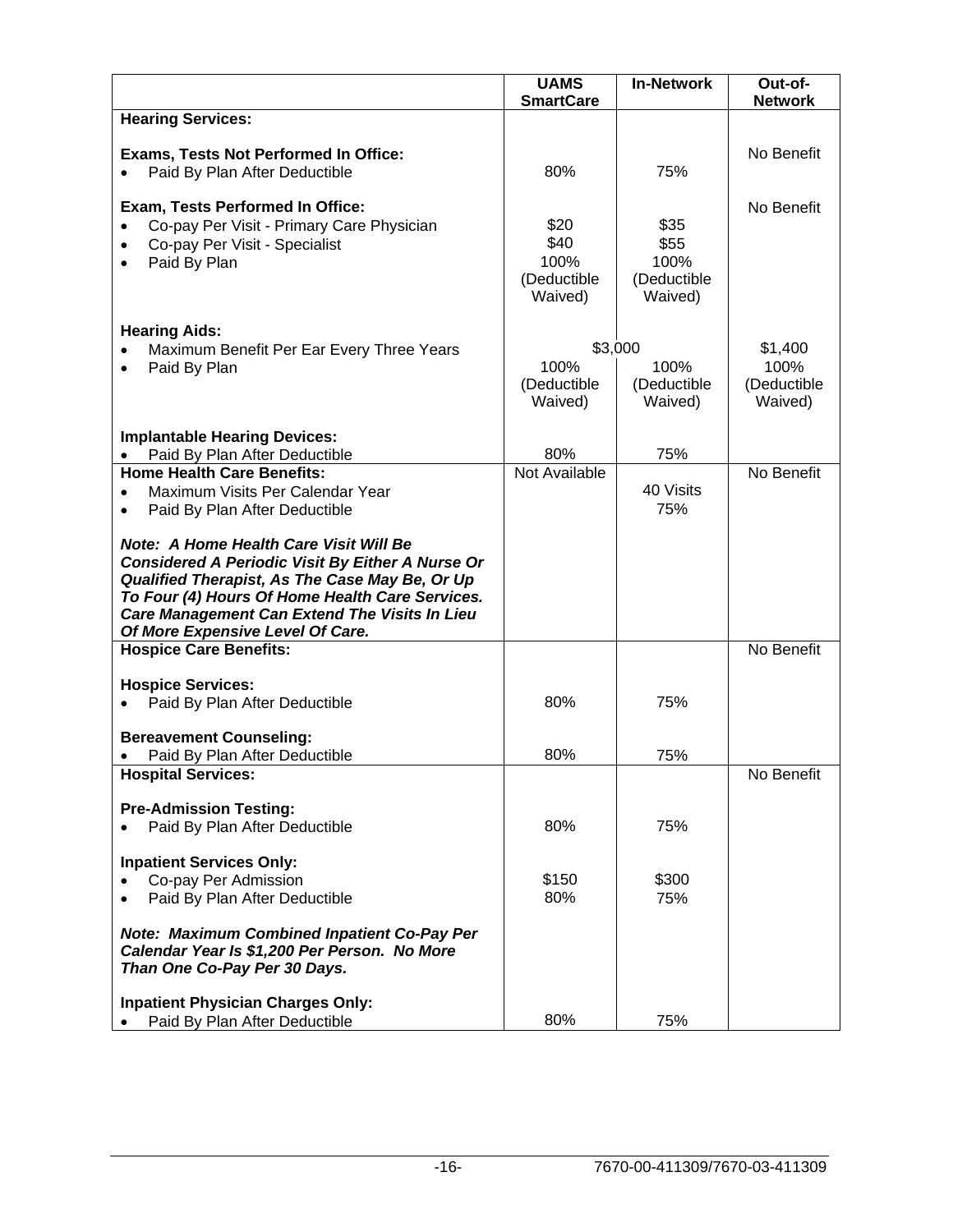|                                                                                                                                                                                                                               | <b>UAMS</b>                    | <b>In-Network</b>              | Out-of-        |
|-------------------------------------------------------------------------------------------------------------------------------------------------------------------------------------------------------------------------------|--------------------------------|--------------------------------|----------------|
|                                                                                                                                                                                                                               | <b>SmartCare</b>               |                                | <b>Network</b> |
| <b>Outpatient Hospital Services</b>                                                                                                                                                                                           |                                |                                | No Benefit     |
| <b>Outpatient Services / Outpatient Physician</b><br><b>Charges:</b>                                                                                                                                                          |                                |                                |                |
| Paid By Plan After Deductible                                                                                                                                                                                                 | 80%                            | 75%                            |                |
| <b>Outpatient X-ray Charges:</b><br>Paid By Plan After Deductible                                                                                                                                                             | 80%                            | 75%                            |                |
| <b>Outpatient Lab Charges:</b><br>Paid By Plan                                                                                                                                                                                | 80%<br>(Deductible<br>Waived)  | 75%<br>(Deductible<br>Waived)  |                |
| <b>Outpatient Imaging Charges:</b><br>Co-pay Per Visit<br>Paid By Plan After Deductible                                                                                                                                       | \$50<br>80%                    | \$100<br>75%                   |                |
| <b>Outpatient Surgery / Surgeon Charges:</b><br>Co-pay Per Visit                                                                                                                                                              | <b>Not</b><br>Applicable       | \$150                          |                |
| Paid By Plan After Deductible<br>٠<br>Injections:                                                                                                                                                                             | 80%                            | 75%                            | No Benefit     |
| <b>Preventive Injections (Including But Not Limited</b><br>To Flu Shots, Pneumonia or Shingles Vaccines):<br>Paid By Plan                                                                                                     | 100%<br>(Deductible<br>Waived) | 100%<br>(Deductible<br>Waived) |                |
| <b>Non-Preventive Injections (Such As Steroids):</b><br>Paid By Plan After Deductible                                                                                                                                         | 80%                            | 75%                            |                |
| <b>Manipulations:</b><br>Maximum Visits Per Calendar Year Includes<br>$\bullet$<br>Physical, Occupational And Speech Therapy                                                                                                  |                                | 30 Visits                      | No Benefit     |
| Paid By Plan After Deductible                                                                                                                                                                                                 | 80%                            | 75%                            |                |
| <b>Maternity:</b><br><b>Preventive Prenatal Services and Postnatal</b><br>Services As Defined By The Affordable Care Act:<br>Paid By Plan<br>Note: The First Ultrasound Of Pregnancy Is To Be                                 | 100%<br>(Deductible<br>Waived) | 100%<br>(Deductible<br>Waived) | No Benefit     |
| <b>Covered At The Routine Prenatal Care Benefit</b><br>Level For Tier 1 And 2, regardless of diagnosis,<br>unless administered in an emergency room, in<br>which case it will be covered under the emergency<br>room benefit. |                                |                                |                |
| <b>Physician Charges:</b><br>Paid By Plan                                                                                                                                                                                     | 100%<br>(Deductible<br>Waived) | 100%<br>(Deductible<br>Waived) |                |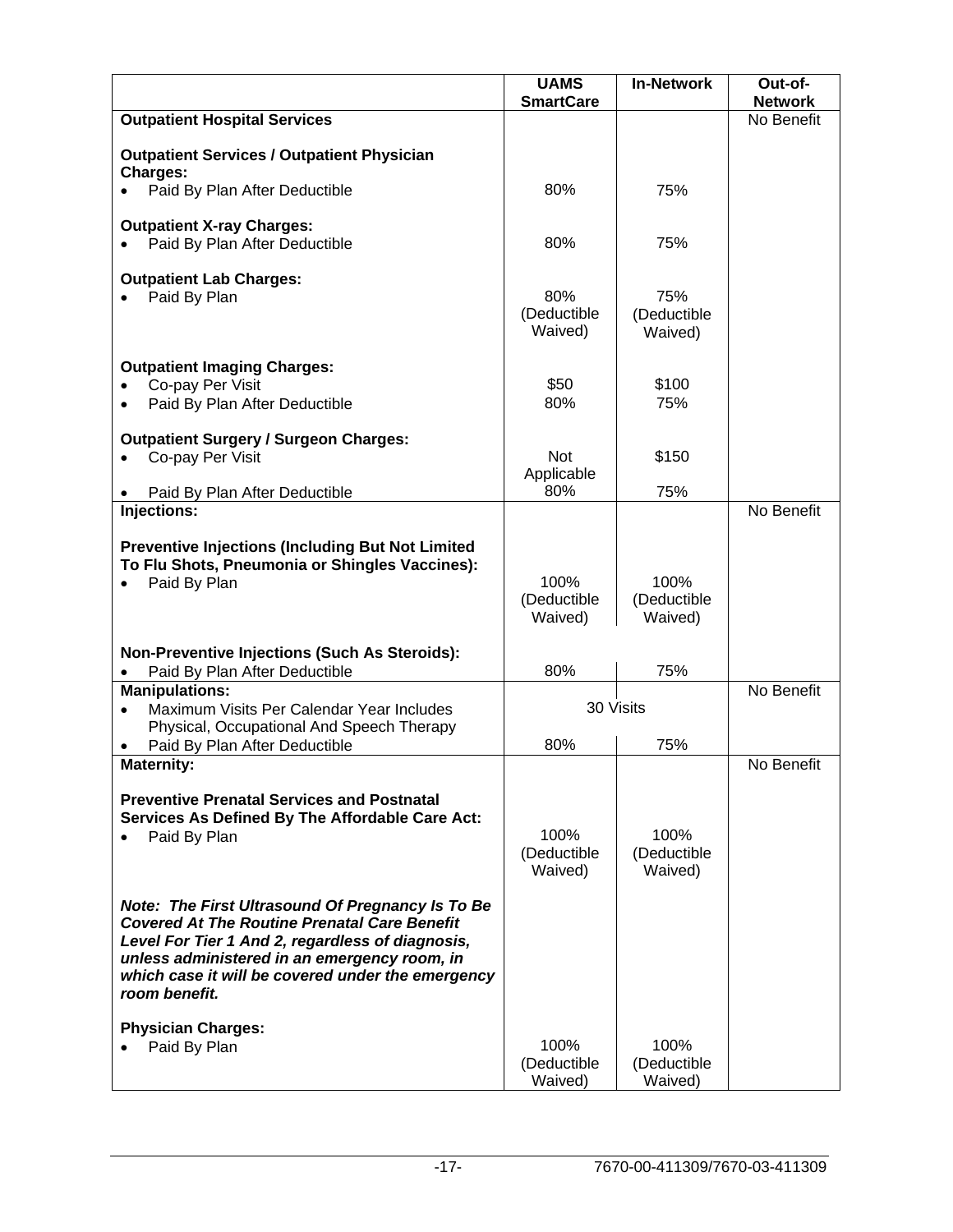|                                                                                                                                                                       | <b>UAMS</b>                    | <b>In-Network</b>              | Out-of-        |
|-----------------------------------------------------------------------------------------------------------------------------------------------------------------------|--------------------------------|--------------------------------|----------------|
|                                                                                                                                                                       | <b>SmartCare</b>               |                                | <b>Network</b> |
| <b>Inpatient Services Only:</b>                                                                                                                                       |                                |                                | No Benefit     |
| Co-pay Per Admission                                                                                                                                                  | \$150                          | \$300                          |                |
| Paid By Plan After Deductible                                                                                                                                         | 80%                            | 75%                            |                |
| <b>Note: Maximum Combined Inpatient Co-Pay Per</b><br>Calendar Year Is \$1,200 Per Person. No More<br>Than One Co-Pay Per 30 Days.                                    |                                |                                |                |
| Mental Health, Substance Use Disorder and                                                                                                                             |                                |                                | No Benefit     |
| <b>Chemical Dependency Benefits:</b>                                                                                                                                  |                                |                                |                |
| <b>Inpatient Services Only:</b>                                                                                                                                       |                                |                                |                |
| <b>Prior Authorization Required</b>                                                                                                                                   |                                |                                |                |
| Co-pay Per Admission                                                                                                                                                  | \$150                          | \$300                          |                |
| Paid By Plan After Deductible                                                                                                                                         | 80%                            | 75%                            |                |
| <b>Note: Maximum Combined Inpatient Co-Pay Per</b><br>Calendar Year Is \$1,200 Per Person. No More<br>Than One Co-Pay Per 30 Days.                                    |                                |                                |                |
| <b>Inpatient Physician Charges Only:</b>                                                                                                                              |                                |                                |                |
| Paid By Plan After Deductible                                                                                                                                         | 80%                            | 75%                            |                |
| <b>Residential Treatment:</b><br><b>Prior Authorization Required</b>                                                                                                  |                                |                                |                |
| Paid By Plan After Deductible                                                                                                                                         | 80%                            | 75%                            |                |
| <b>Outpatient Or Partial Hospitalization Services (Day</b><br><b>Treatment) And Physician Charges:</b><br><b>Prior Authorization Required</b><br>Co-pay For First Day | 80%                            | \$150<br>75%                   |                |
| Paid By Plan After Deductible                                                                                                                                         |                                |                                |                |
| <b>Note: Co-Pay Applies To In-Network Services For</b><br>The First Day Only. The Remainder Of The Days<br>Are Subject To Deductible And Coinsurance.                 |                                |                                |                |
| <b>Office Visit:</b>                                                                                                                                                  |                                |                                |                |
| Co-pay Per Visit                                                                                                                                                      | \$20                           | \$35                           |                |
| Paid By Plan                                                                                                                                                          | 100%<br>(Deductible<br>Waived) | 100%<br>(Deductible<br>Waived) |                |
| <b>Morbid Obesity Treatment:</b>                                                                                                                                      |                                |                                | No Benefit     |
| Paid By Plan After Deductible                                                                                                                                         | 80%                            | 75%                            |                |
|                                                                                                                                                                       |                                |                                |                |
| Note: Please Refer To The Exclusion Section For<br><b>Additional Benefit Information.</b>                                                                             |                                |                                |                |
| <b>Bariatric Surgery:</b>                                                                                                                                             |                                |                                |                |
| Paid By Plan After Deductible                                                                                                                                         | 80%                            | 75%                            | No Benefit     |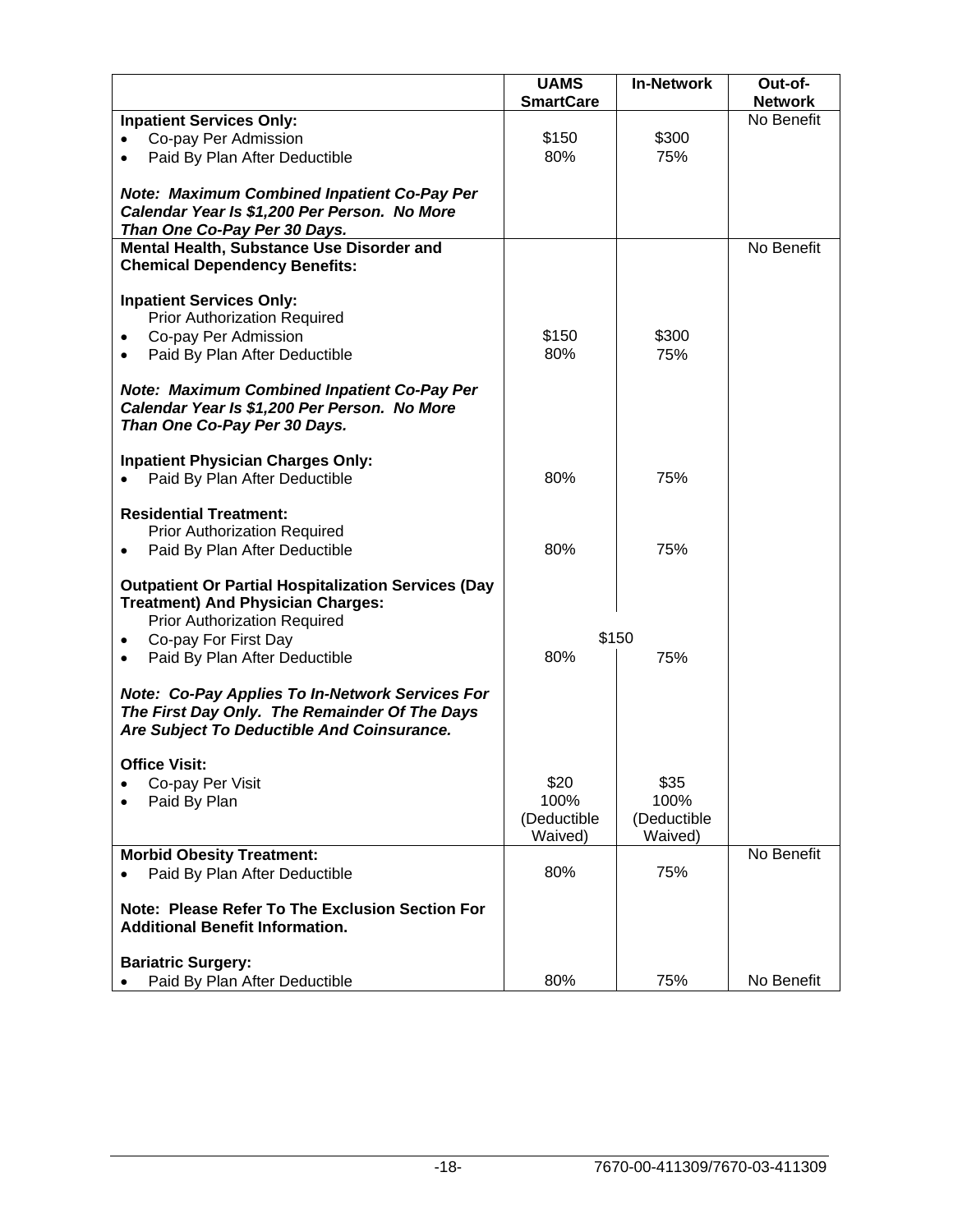|                                                                                                                                                                                                                  | <b>UAMS</b>                    | <b>In-Network</b>                         | Out-of-                        |
|------------------------------------------------------------------------------------------------------------------------------------------------------------------------------------------------------------------|--------------------------------|-------------------------------------------|--------------------------------|
|                                                                                                                                                                                                                  | <b>SmartCare</b>               |                                           | <b>Network</b>                 |
| <b>Weight Loss Programs:</b><br>Maximum Reimbursement Per Lifetime<br>Paid By Plan                                                                                                                               | 100%<br>(Deductible<br>Waived) | \$1,000<br>100%<br>(Deductible<br>Waived) | 100%<br>(Deductible<br>Waived) |
| <b>Note: Members Must Pay For The Physician</b><br><b>Supervised Weight Loss Program Up Front And</b><br><b>Submit A Claim To UMR For Reimbursement.</b><br><b>UMR Will Not Reimburse The Provider Directly.</b> |                                |                                           |                                |
| <b>Nursery And Newborn Expenses:</b><br>Paid By Plan                                                                                                                                                             | 100%<br>(Deductible<br>Waived) | 100%<br>(Deductible<br>Waived)            | No Benefit                     |
| <b>Note: The Deductible Is Waived For The Entire</b><br>Newborn Stay Even If A Sick Child.                                                                                                                       |                                |                                           |                                |
| <b>Nutritional Counseling:</b><br>Maximum Visits Per Calendar Year With Dietician<br>$\bullet$<br>Maximum Visits Per Calendar Year With Health<br>$\bullet$<br>Coaching                                          |                                | 1 Visit<br>3 Visits                       | No Benefit                     |
| Paid By Plan<br>$\bullet$                                                                                                                                                                                        | 100%<br>(Deductible<br>Waived) | 100%<br>(Deductible<br>Waived)            |                                |
| <b>Orthotic Appliances:</b><br>Paid By Plan After Deductible                                                                                                                                                     | 80%                            | 75%                                       | No Benefit                     |
| <b>Shoes-Custom Molded:</b><br>To Age 18                                                                                                                                                                         |                                |                                           |                                |
| Maximum Benefit Per Calendar Year<br>$\bullet$<br>From Age 18                                                                                                                                                    |                                | 2 Pairs                                   |                                |
| Maximum Benefit Per Calendar Year<br>$\bullet$<br>Paid By Plan After Deductible<br>$\bullet$                                                                                                                     | 80%                            | 1 Pair<br>75%                             |                                |
| <b>Shoe Inserts-Custom Molded:</b><br>Maximum Benefit Per Calendar Year                                                                                                                                          |                                | 2 Pairs                                   |                                |
| Paid By Plan After Deductible                                                                                                                                                                                    | 80%                            | 75%                                       |                                |
| <b>Outpatient Hospital Services</b><br><b>Outpatient Services / Outpatient Physician</b>                                                                                                                         |                                |                                           | No Benefit                     |
| <b>Charges:</b>                                                                                                                                                                                                  |                                |                                           |                                |
| Paid By Plan After Deductible                                                                                                                                                                                    | 80%                            | 75%                                       |                                |
| <b>Outpatient X-ray Charges:</b><br>Paid By Plan After Deductible                                                                                                                                                | 80%                            | 75%                                       |                                |
| <b>Outpatient Lab Charges:</b><br>Paid By Plan                                                                                                                                                                   | 80%<br>(Deductible<br>Waived)  | 75%<br>(Deductible<br>Waived)             |                                |
| <b>Outpatient Imaging Charges:</b>                                                                                                                                                                               |                                |                                           |                                |
| Co-pay Per Visit<br>Paid By Plan After Deductible                                                                                                                                                                | \$50<br>80%                    | \$100<br>75%                              |                                |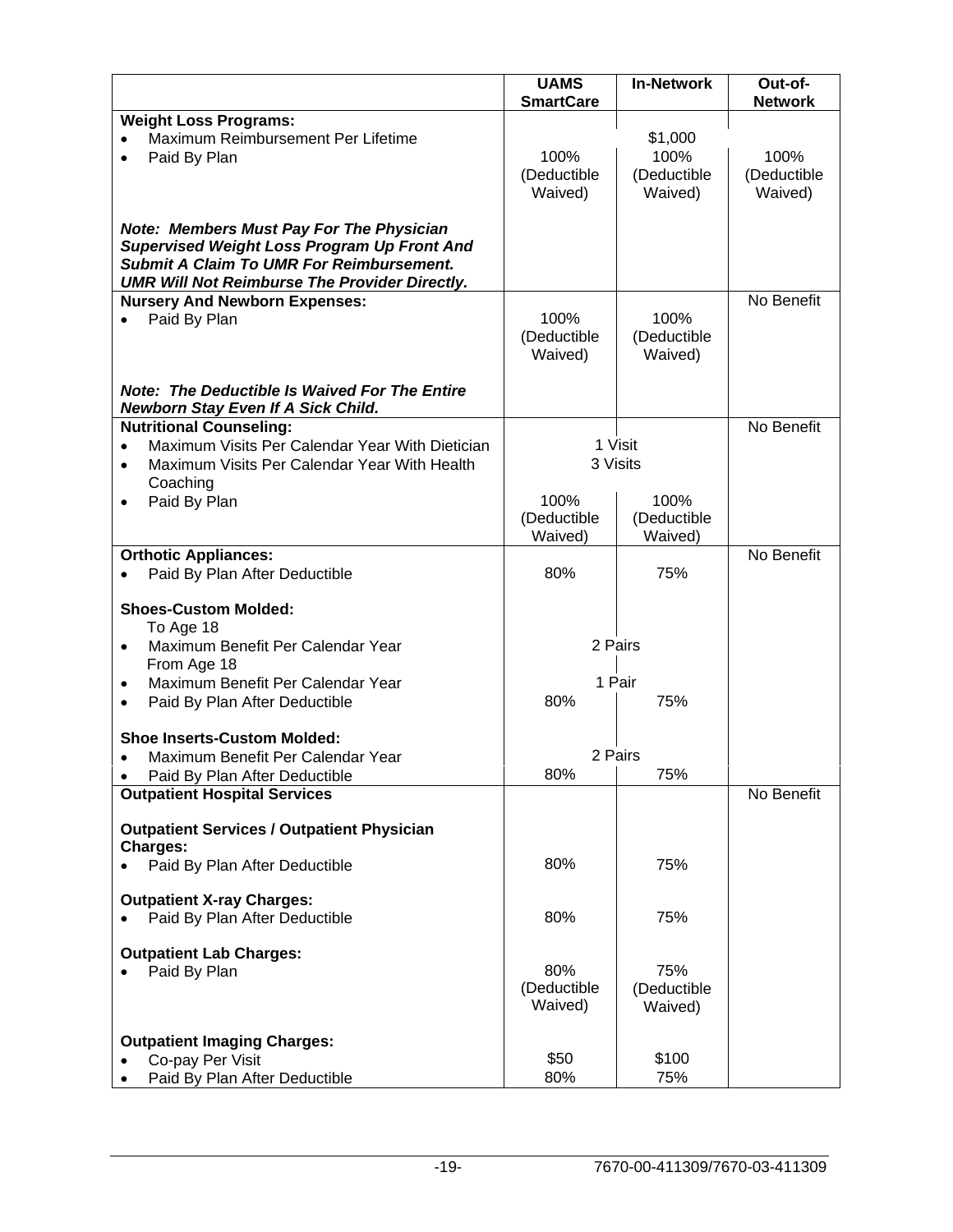|                                                                               | <b>UAMS</b>              | <b>In-Network</b> | Out-of-        |
|-------------------------------------------------------------------------------|--------------------------|-------------------|----------------|
|                                                                               | <b>SmartCare</b>         |                   | <b>Network</b> |
| <b>Outpatient Surgery / Surgeon Charges:</b>                                  |                          |                   | No Benefit     |
| Co-pay Per Visit                                                              | <b>Not</b><br>Applicable | \$150             |                |
| Paid By Plan After Deductible                                                 | 80%                      | 75%               |                |
| <b>Physician Office Visit:</b>                                                |                          |                   | No Benefit     |
|                                                                               |                          |                   |                |
| <b>Primary Care Physician Visit:</b>                                          |                          |                   |                |
| Co-pay Per Visit                                                              | \$20                     | \$35              |                |
| Paid By Plan                                                                  | 100%                     | 100%              |                |
|                                                                               | (Deductible              | (Deductible       |                |
|                                                                               | Waived)                  | Waived)           |                |
| <b>Additional Services Performed In Office (Such As</b><br>In Office Surgery) |                          |                   |                |
| Paid By Plan After Deductible                                                 | 80%                      | 75%               |                |
|                                                                               |                          |                   |                |
| <b>Specialist Visit:</b>                                                      |                          |                   |                |
| Co-pay Per Visit                                                              | \$40                     | \$55              |                |
| Paid By Plan                                                                  | 100%                     | 100%              |                |
|                                                                               | (Deductible              | (Deductible       |                |
|                                                                               | Waived)                  | Waived)           |                |
| <b>Additional Services Performed In Office (Such As</b>                       |                          |                   |                |
| In Office Surgery)                                                            |                          |                   |                |
| Paid By Plan After Deductible                                                 | 80%                      | 75%               |                |
| <b>Physician Office Services:</b>                                             |                          |                   | No Benefit     |
| Paid By Plan After Deductible                                                 | 80%                      | 75%               |                |
|                                                                               |                          |                   |                |
| <b>Office Surgery:</b>                                                        |                          |                   |                |
| Paid By Plan After Deductible                                                 | 80%                      | 75%               |                |
| <b>Allergy Testing:</b>                                                       |                          |                   |                |
| Paid By Plan                                                                  | 100%                     | 100%              |                |
|                                                                               | (Deductible              | (Deductible       |                |
|                                                                               | Waived)                  | Waived)           |                |
|                                                                               |                          |                   |                |
| <b>Allergy Serum:</b><br>Paid By Plan                                         | 100%                     | 100%              |                |
|                                                                               | (Deductible              | (Deductible       |                |
|                                                                               | Waived)                  | Waived)           |                |
|                                                                               |                          |                   |                |
| <b>Diagnostic X-ray Charges:</b>                                              |                          |                   |                |
| Paid By Plan After Deductible                                                 | 80%                      | 75%               |                |
| <b>Diagnostic Laboratory Charges:</b>                                         |                          |                   |                |
| Paid By Plan                                                                  | 80%                      | 75%               |                |
|                                                                               | (Deductible              | (Deductible       |                |
|                                                                               | Waived)                  | Waived)           |                |
| Preventive Care Benefits. See Glossary Of Terms                               |                          |                   | No Benefit     |
| For Definition. Benefits Include:                                             |                          |                   |                |
| From Age 3                                                                    |                          |                   |                |
| <b>Preventive Physical Exams At Appropriate Ages:</b>                         |                          |                   |                |
| Paid By Plan                                                                  | 100%                     | 100%              |                |
|                                                                               | (Deductible              | (Deductible       |                |
|                                                                               | Waived)                  | Waived)           |                |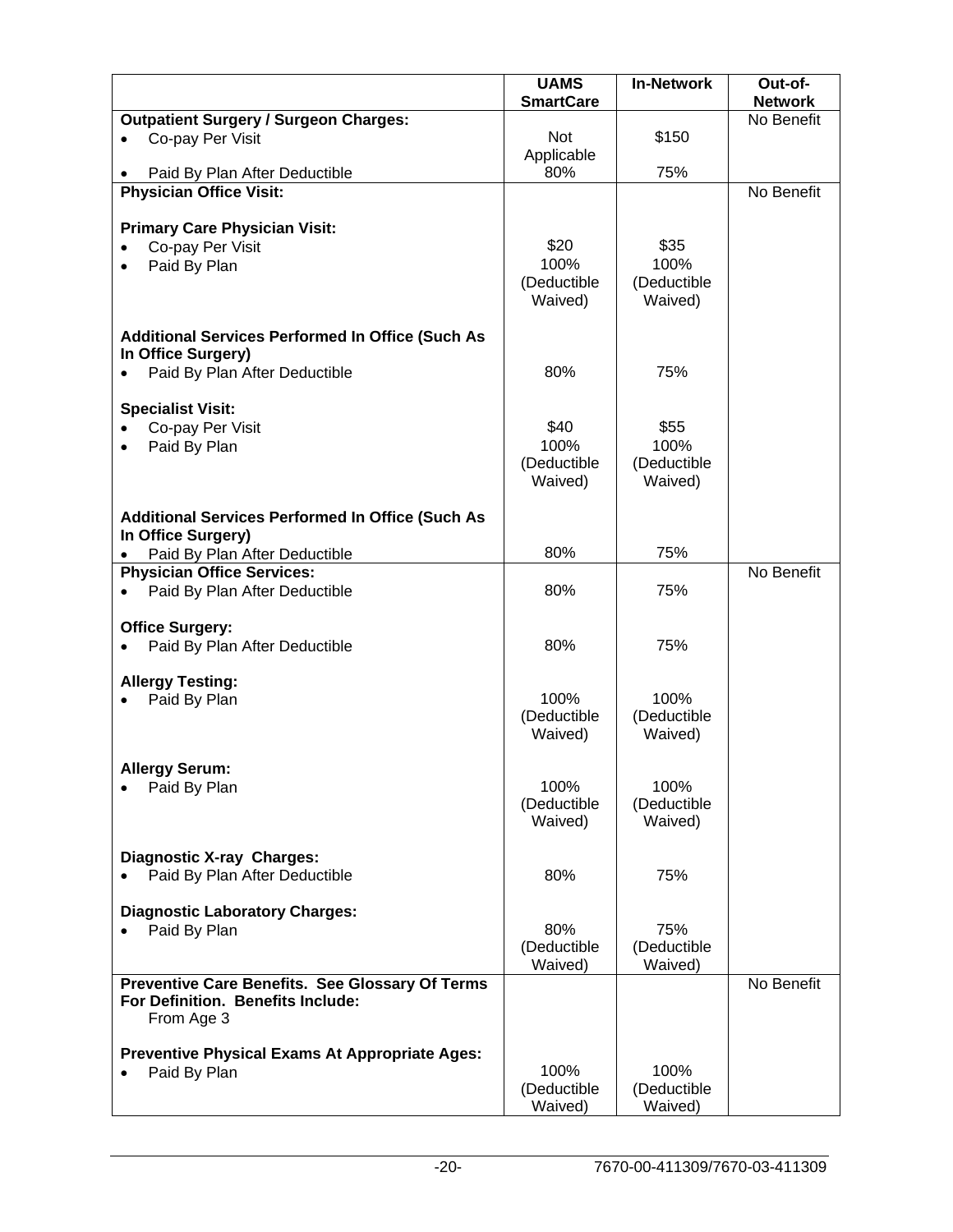|                                                                                                                                                                                 | <b>UAMS</b>                    | <b>In-Network</b>                              | Out-of-        |
|---------------------------------------------------------------------------------------------------------------------------------------------------------------------------------|--------------------------------|------------------------------------------------|----------------|
|                                                                                                                                                                                 | <b>SmartCare</b>               |                                                | <b>Network</b> |
| <b>Immunizations:</b>                                                                                                                                                           |                                |                                                | No Benefit     |
| Paid By Plan<br>$\bullet$                                                                                                                                                       | 100%<br>(Deductible<br>Waived) | 100%<br>(Deductible<br>Waived)                 |                |
| <b>Shingles Vaccine:</b>                                                                                                                                                        |                                |                                                |                |
| From Age 60                                                                                                                                                                     |                                |                                                |                |
| Paid By Plan<br>$\bullet$                                                                                                                                                       | 100%<br>(Deductible<br>Waived) | 100%<br>(Deductible<br>Waived)                 |                |
| Preventive Tests, Lab And X-rays At Appropriate<br>Ages:                                                                                                                        |                                |                                                |                |
| Paid By Plan<br>$\bullet$                                                                                                                                                       | 100%<br>(Deductible<br>Waived) | 100%<br>(Deductible<br>Waived)                 |                |
| <b>Preventive Mammograms And Breast Exams:</b>                                                                                                                                  |                                |                                                |                |
| Maximum Exams Per Calendar Year                                                                                                                                                 |                                | 1 Exam                                         |                |
| Paid By Plan                                                                                                                                                                    | 100%<br>(Deductible<br>Waived) | 100%<br>(Deductible<br>Waived)                 |                |
| Note: First Mammogram Per Calendar Year<br><b>Covered At Preventive Benefits Regardless Of</b><br>Diagnosis. Subsequent Mammograms Will Be<br>Paid As Deductible / Coinsurance. |                                |                                                |                |
| <b>Preventive Pelvic Exams And Pap Test:</b>                                                                                                                                    |                                |                                                |                |
| Maximum Exams Per Calendar Year                                                                                                                                                 |                                | 1 Exam                                         |                |
| Paid By Plan<br>$\bullet$                                                                                                                                                       | 100%<br>(Deductible<br>Waived) | 100%<br>(Deductible<br>Waived)                 |                |
| <b>Preventive PSA Test And Prostate Exams:</b><br>From Age 40                                                                                                                   |                                |                                                |                |
| Maximum Exams Per Calendar Year                                                                                                                                                 |                                | 1 Exam                                         |                |
| Paid By Plan                                                                                                                                                                    | 100%<br>(Deductible<br>Waived) | $\mathbf{I}$<br>100%<br>(Deductible<br>Waived) |                |
| <b>Note: Preventive PSA Test And Prostate Exams</b><br>Up To Age 40 Will Follow Normal Plan Benefits.                                                                           |                                |                                                |                |
| <b>Preventive Autism Screening:</b>                                                                                                                                             |                                |                                                |                |
| From Age 0 To 21<br>Paid By Plan                                                                                                                                                | 100%                           | 100%                                           |                |
|                                                                                                                                                                                 | (Deductible<br>Waived)         | (Deductible<br>Waived)                         |                |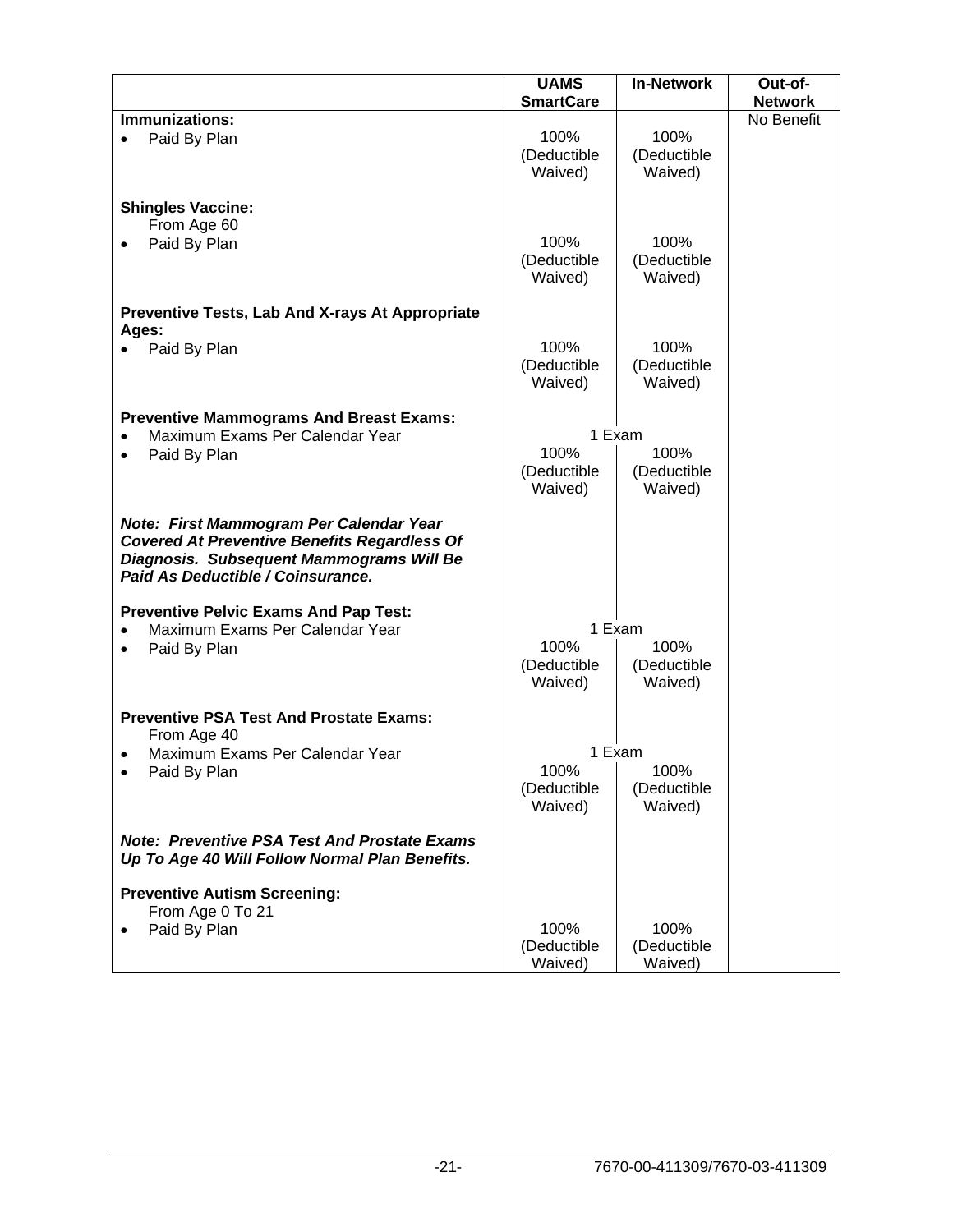|                                                                                                                                                                                                                                                                                                                    | <b>UAMS</b>                    | <b>In-Network</b>              | Out-of-        |
|--------------------------------------------------------------------------------------------------------------------------------------------------------------------------------------------------------------------------------------------------------------------------------------------------------------------|--------------------------------|--------------------------------|----------------|
|                                                                                                                                                                                                                                                                                                                    | <b>SmartCare</b>               |                                | <b>Network</b> |
| <b>Preventive Screenings / Services At Appropriate</b><br><b>Ages And Gender:</b>                                                                                                                                                                                                                                  |                                |                                | No Benefit     |
| Paid By Plan                                                                                                                                                                                                                                                                                                       | 100%<br>(Deductible<br>Waived) | 100%<br>(Deductible<br>Waived) |                |
| <b>Preventive Colonoscopy, Sigmoidoscopy And</b><br><b>Similar Preventive Surgical Procedures Done For</b><br><b>Preventive Reasons:</b><br>From Age 40                                                                                                                                                            |                                |                                |                |
| Maximum Exams Per Calendar Year<br>$\bullet$                                                                                                                                                                                                                                                                       |                                | 1 Exam                         |                |
| Paid By Plan                                                                                                                                                                                                                                                                                                       | 100%<br>(Deductible<br>Waived) | 100%<br>(Deductible<br>Waived) |                |
| Note: First Colonoscopy Per Calendar Year for<br>Age 40 And Over Covered At Preventive Benefits<br><b>Regardless Of Diagnosis. Subsequent</b><br>Colonoscopy for Age 40 And Over, Or Any<br>Colonoscopy, Sigmoidoscopy Or Similar<br>Preventive Procedure Up To Age 40 Will Follow<br><b>Normal Plan Benefits.</b> |                                |                                |                |
| <b>Plan Will Cover Self-Administered Colon Testing</b><br><b>Products Such as Cologuard.</b>                                                                                                                                                                                                                       |                                |                                |                |
| <b>Preventive Counseling For Alcohol Or Substance</b><br>Use Disorder, Obesity, Diet And Nutrition:                                                                                                                                                                                                                |                                |                                |                |
| Maximum Exams Per Calendar Year                                                                                                                                                                                                                                                                                    |                                | 1 Exam                         |                |
| Paid By Plan                                                                                                                                                                                                                                                                                                       | 100%<br>(Deductible<br>Waived) | 100%<br>(Deductible<br>Waived) |                |
| <b>Preventive Counseling For Tobacco Use:</b><br>Maximum Visits Per Calendar Year                                                                                                                                                                                                                                  | 2 Visits                       |                                |                |
|                                                                                                                                                                                                                                                                                                                    | 100%                           | 100%                           |                |
| Paid By Plan                                                                                                                                                                                                                                                                                                       | (Deductible<br>Waived)         | (Deductible<br>Waived)         |                |
| After Maximum Is Satisfied<br>Paid By Plan After Deductible<br>$\bullet$                                                                                                                                                                                                                                           | 80%                            | 75%                            |                |
| <b>Preventive Bone Density Screening:</b>                                                                                                                                                                                                                                                                          |                                |                                |                |
| Paid By Plan                                                                                                                                                                                                                                                                                                       | 100%<br>(Deductible<br>Waived) | 100%<br>(Deductible<br>Waived) |                |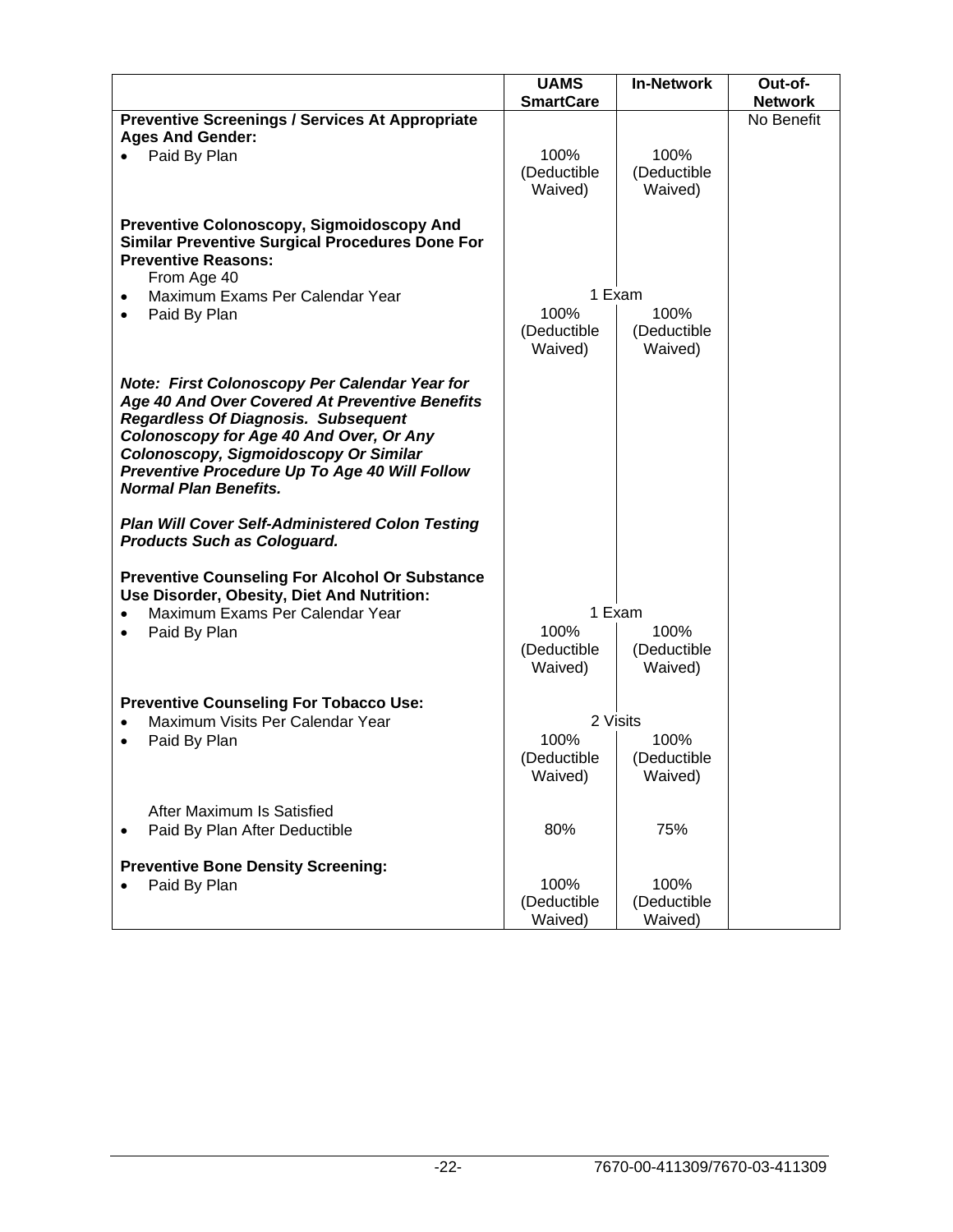|                                                                                                                                                                                                                                                                                                                                                                                                                                                                                                                                                                    | <b>UAMS</b>                    | <b>In-Network</b>              | Out-of-        |
|--------------------------------------------------------------------------------------------------------------------------------------------------------------------------------------------------------------------------------------------------------------------------------------------------------------------------------------------------------------------------------------------------------------------------------------------------------------------------------------------------------------------------------------------------------------------|--------------------------------|--------------------------------|----------------|
|                                                                                                                                                                                                                                                                                                                                                                                                                                                                                                                                                                    | <b>SmartCare</b>               |                                | <b>Network</b> |
| In Addition, The Following Preventive Services<br><b>Are Covered For Women:</b><br>$\triangleright$ Gestational Diabetes<br>$\triangleright$ Papillomavirus DNA Testing*<br>> Counseling For Sexually Transmitted<br><b>Infections (Provided Annually)*</b><br>$\triangleright$ Counseling For Human Immune-deficiency<br>Virus (Provided Annually)*<br>$\triangleright$ Breastfeeding Support, Supplies And<br><b>Counseling</b><br>> Counseling For Interpersonal And<br><b>Domestic Violence For Women (Provided</b><br>Annually)*<br>Paid By Plan<br>$\bullet$ | 100%<br>(Deductible            | 100%<br>(Deductible            | No Benefit     |
|                                                                                                                                                                                                                                                                                                                                                                                                                                                                                                                                                                    | Waived)                        | Waived)                        |                |
| *These Services May Also Apply To Men.                                                                                                                                                                                                                                                                                                                                                                                                                                                                                                                             |                                |                                |                |
| <b>Preventive Care Benefits For Children Include:</b><br>To Age 3                                                                                                                                                                                                                                                                                                                                                                                                                                                                                                  |                                |                                | No Benefit     |
| <b>Preventive Physical Exams:</b>                                                                                                                                                                                                                                                                                                                                                                                                                                                                                                                                  |                                |                                |                |
| Paid By Plan                                                                                                                                                                                                                                                                                                                                                                                                                                                                                                                                                       | 100%<br>(Deductible<br>Waived) | 100%<br>(Deductible<br>Waived) |                |
| Immunizations:                                                                                                                                                                                                                                                                                                                                                                                                                                                                                                                                                     |                                |                                |                |
| Paid By Plan                                                                                                                                                                                                                                                                                                                                                                                                                                                                                                                                                       | 100%<br>(Deductible<br>Waived) | 100%<br>(Deductible<br>Waived) |                |
| <b>Preventive Screenings At Appropriate Ages:</b><br>Paid By Plan                                                                                                                                                                                                                                                                                                                                                                                                                                                                                                  | 100%<br>(Deductible<br>Waived) | 100%<br>(Deductible<br>Waived) |                |
| Preventive Tests, Lab And X-rays:<br>Paid By Plan                                                                                                                                                                                                                                                                                                                                                                                                                                                                                                                  | 100%<br>(Deductible<br>Waived) | 100%<br>(Deductible<br>Waived) |                |
| <b>Preventive Oral Fluoride Supplements Prescribed</b><br>For Children Ages 6 Months To 5 Years Whose<br><b>Primary Water Source Is Deficient In Fluoride:</b><br>Paid By Plan                                                                                                                                                                                                                                                                                                                                                                                     | 100%<br>(Deductible<br>Waived) | 100%<br>(Deductible<br>Waived) |                |
| <b>Preventive Hearing Exam:</b><br>Paid By Plan                                                                                                                                                                                                                                                                                                                                                                                                                                                                                                                    | 100%<br>(Deductible<br>Waived) | 100%<br>(Deductible<br>Waived) |                |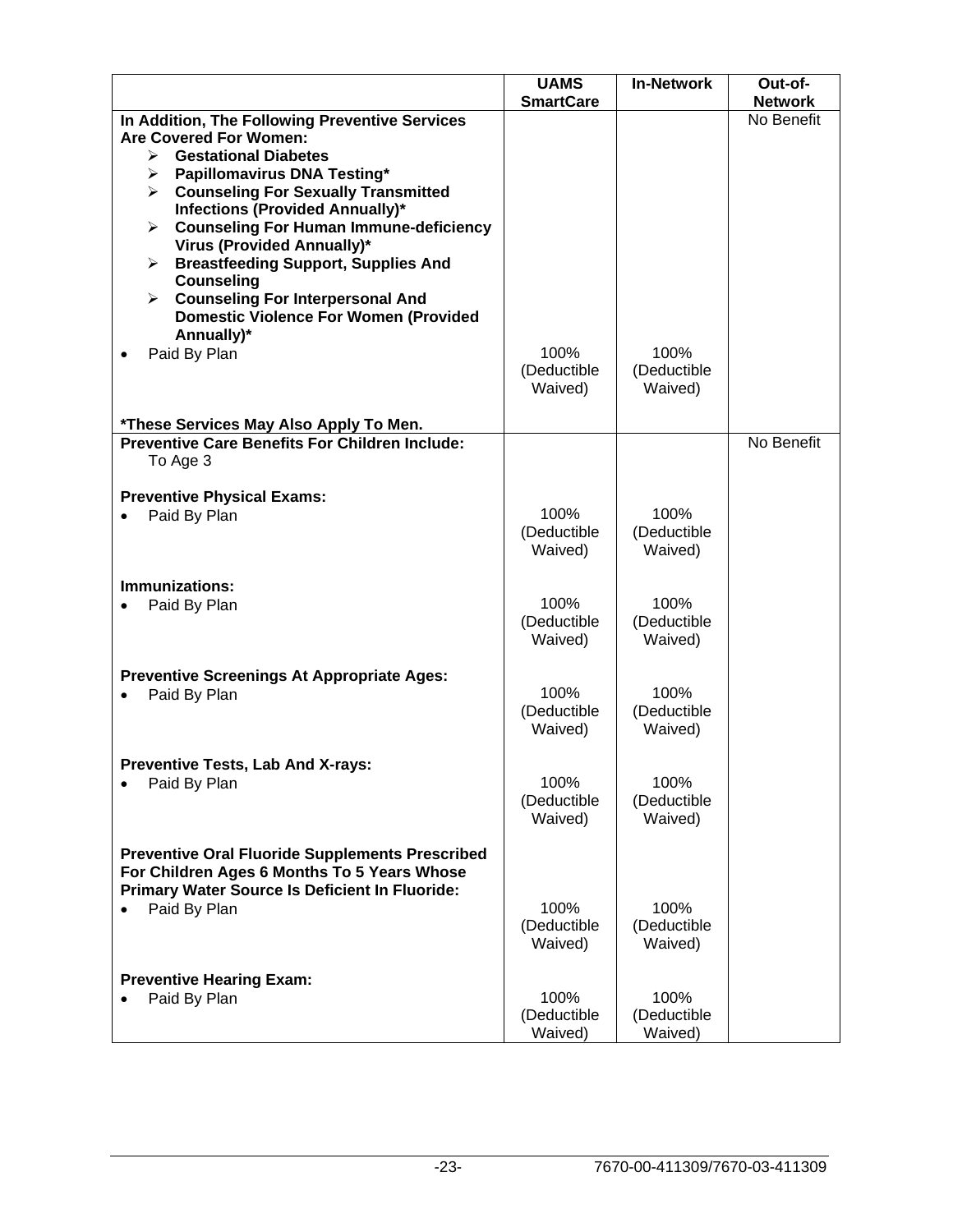|                                                                                                                                           | <b>UAMS</b>                                       | <b>In-Network</b>                                 | Out-of-                                |
|-------------------------------------------------------------------------------------------------------------------------------------------|---------------------------------------------------|---------------------------------------------------|----------------------------------------|
|                                                                                                                                           | <b>SmartCare</b>                                  |                                                   | <b>Network</b>                         |
| <b>Skilled Nursing, Convalescent Or Subacute</b><br><b>Facility:</b><br>Co-pay Per Admission<br>(Waived If Transferred From An Acute Care | Not Available                                     | \$300                                             | No Benefit                             |
| Facility)<br>Paid By Plan After Deductible<br>٠                                                                                           |                                                   | 75%                                               |                                        |
| <b>Note: Maximum Combined Inpatient Co-Pay Per</b><br>Calendar Year Is \$1,200 Per Person. No More<br>Than One Co-Pay Per 30 Days.        |                                                   |                                                   |                                        |
| <b>Sterilizations:</b><br>Paid By Plan After Deductible                                                                                   | 100%<br>(Deductible<br>Waived)                    | 100%<br>(Deductible<br>Waived)                    | 50%                                    |
| Temporomandibular Joint Disorder Benefits:<br>Co-pay Per Visit<br>Deductible Per Calendar Year<br>Paid By Plan                            | \$200<br>\$1,000<br>80%<br>(Deductible<br>Waived) | \$200<br>\$1,000<br>75%<br>(Deductible<br>Waived) | No Benefit                             |
| <b>Therapy Services:</b><br>Included in Manipulations Maximum<br>Paid By Plan After Deductible                                            | 80%                                               | 75%                                               | No Benefit                             |
| <b>Note: Medical Necessity Will Be Reviewed After</b><br>30 Visits.                                                                       |                                                   |                                                   |                                        |
| <b>Tobacco Addiction:</b>                                                                                                                 |                                                   | 2 Visits                                          | No Benefit                             |
| Maximum Visits Per Calendar Year<br>Paid By Plan                                                                                          | 100%<br>(Deductible<br>Waived)                    | 100%<br>(Deductible<br>Waived)                    |                                        |
| After Maximum Visits Are Satisfied<br>Paid By Plan After Deductible                                                                       | 80%                                               | 75%                                               |                                        |
| <b>Upper GI Endoscopy (EGD):</b>                                                                                                          |                                                   |                                                   | No Benefit                             |
| Paid By Plan After Deductible                                                                                                             | 80%                                               | 75%                                               |                                        |
| <b>Urgent Care:</b><br>Co-pay Per Visit<br>Paid By Plan                                                                                   | \$55<br>100%<br>(Deductible<br>Waived)            | \$55<br>100%<br>(Deductible<br>Waived)            | \$55<br>100%<br>(Deductible<br>Waived) |
| <b>Additional Services Performed In Office (Such As</b><br>In Office Surgery)<br>Paid By Plan After Deductible                            | 80%                                               | 75%                                               | No Benefit                             |
| <b>Vision Care Benefits:</b>                                                                                                              |                                                   |                                                   |                                        |
| Eye Exam:<br>Co-pay Per Visit<br>Maximum Exams Per Calendar Year                                                                          | \$20                                              | \$35<br>1 Exam                                    | \$35                                   |
| Paid By Plan                                                                                                                              | 100%<br>(Deductible<br>Waived)                    | 100%<br>(Deductible<br>Waived)                    | 100%<br>(Deductible<br>Waived)         |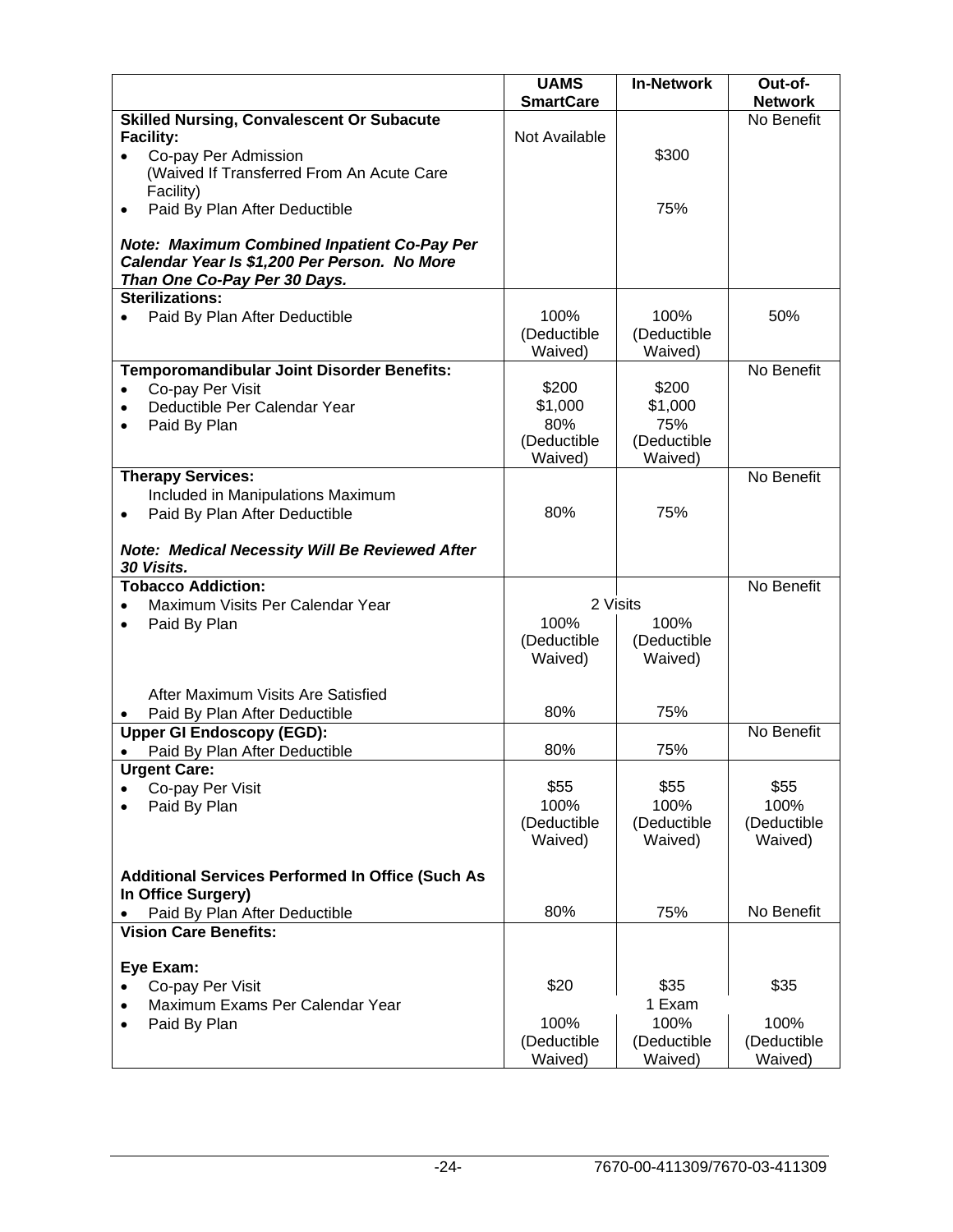|                                                                                                                                                                                                                      | <b>UAMS</b><br><b>SmartCare</b> | <b>In-Network</b>      | Out-of-<br><b>Network</b> |
|----------------------------------------------------------------------------------------------------------------------------------------------------------------------------------------------------------------------|---------------------------------|------------------------|---------------------------|
| <b>Eye Refractions:</b>                                                                                                                                                                                              |                                 |                        |                           |
| Co-pay Per Visit                                                                                                                                                                                                     | \$20                            | \$35                   | \$35                      |
| Maximum Exams Per Calendar Year<br>$\bullet$                                                                                                                                                                         |                                 | 1 Exam                 |                           |
| Paid By Plan<br>$\bullet$                                                                                                                                                                                            | 100%                            | 100%                   | 100%                      |
|                                                                                                                                                                                                                      | (Deductible<br>Waived)          | (Deductible<br>Waived) | (Deductible<br>Waived)    |
|                                                                                                                                                                                                                      |                                 |                        |                           |
| Note: Only One (1) Co-Pay Applies Per Visit For<br><b>Preventive And Medical As Well As Primary Care</b><br><b>Physician Or Specialist (Combined For Eye</b><br><b>Exams, Glaucoma Testing And Eye Refractions).</b> |                                 |                        |                           |
| <b>Additional Services Performed Are Subject To</b>                                                                                                                                                                  |                                 |                        |                           |
| Deductible And Coinsurance.                                                                                                                                                                                          |                                 |                        |                           |
| <b>All Other Covered Expenses:</b>                                                                                                                                                                                   |                                 |                        | No Benefit                |
| Paid By Plan After Deductible<br>$\bullet$                                                                                                                                                                           | 80%                             | 75%                    |                           |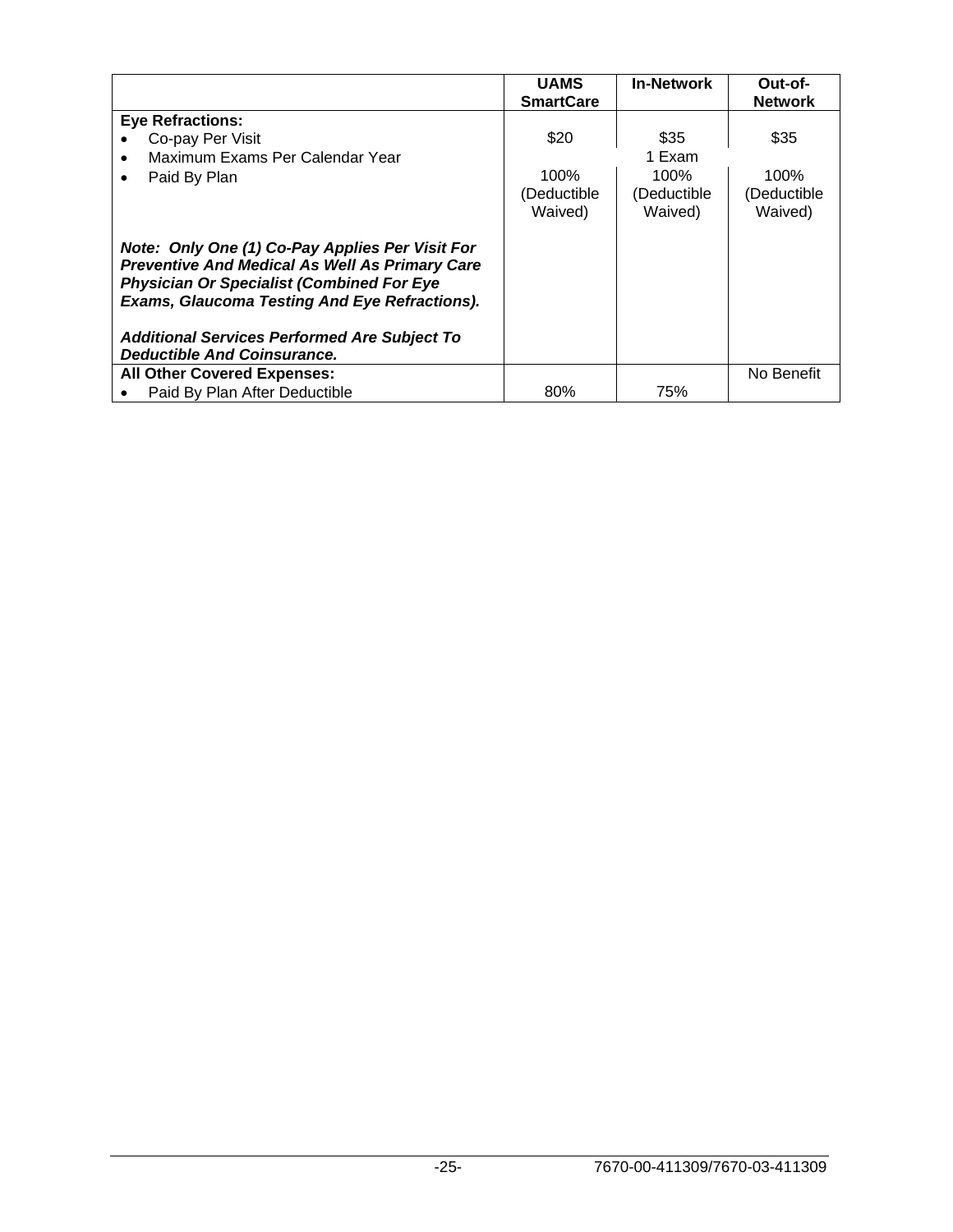#### **MEDICAL SCHEDULE OF BENEFITS**

#### **Benefit Plan(s) 009 – Classic SmartCare With Wellness Incentive**

All health benefits shown on this Schedule of Benefits are subject to the following: Deductibles, Co-pays, Plan Participation rates, and out-of-pocket maximums, if any. Refer to the Out-of-Pocket Expenses section of this SPD for more details.

Benefits are subject to all provisions of this Plan including any benefit determination based on an evaluation of medical facts and covered benefits. Refer to the Covered Medical Benefits and General Exclusions sections of this SPD for more details.

Important: Prior authorization may be required before benefits will be considered for payment. Failure to obtain prior authorization may result in a penalty or increased out-of-pocket costs. Refer to the Care Management section of this SPD for a description of these services and prior authorization procedures.

Notes: Refer to the Provider Network section for clarifications and possible exceptions to the In-Network or Out-of-Network classifications.

If a benefit maximum is listed in the middle of a column on the Schedule of Benefits, that means that it is a combined Maximum Benefit for services that the Covered Person receives from all UAMS SmartCare, In-Network and Out-of-Network providers and facilities.

|                                                      | <b>UAMS</b>      | <b>In-Network</b> | Out-of-        |
|------------------------------------------------------|------------------|-------------------|----------------|
|                                                      | <b>SmartCare</b> |                   | <b>Network</b> |
| <b>Annual Deductible Per Calendar Year Excluding</b> |                  |                   | No Benefit     |
| The Prescription Benefit Deductible:                 |                  |                   |                |
| Per Person<br>$\bullet$                              | \$750            | \$1,250           |                |
| Per Family                                           | \$1,500          | \$2,500           |                |
| <b>Annual Out-Of-Pocket Maximum:</b>                 |                  |                   | No Benefit     |
| Paid By Plan After Satisfaction Of Deductible        | 80%              | 75%               |                |
| Annual Out-Of-Pocket Maximum Excluding The           |                  |                   | No Benefit     |
| <b>Prescription Benefit Out-Of-Pocket Maximum:</b>   |                  |                   |                |
| Per Person                                           | \$3,350          | \$3,850           |                |
| Per Family                                           | \$6,700          | \$7,700           |                |
| Advanced Imaging Services (CT, PET, MRI &            |                  |                   | No Benefit     |
| <b>Nuclear Medicine):</b>                            |                  |                   |                |
| Co-pay Per Visit                                     | \$50             | \$100             |                |
| Paid By Plan After Deductible                        | 80%              | 75%               |                |
| <b>Ambulance Transportation:</b>                     |                  |                   |                |
| Co-pay Per Visit                                     | \$100            | \$100             | \$100          |
| (Waived If Admitted As Inpatient)                    |                  |                   |                |
| Paid By Plan<br>$\bullet$                            | 100%             | 100%              | 100%           |
|                                                      | (Deductible      | (Deductible       | (Deductible    |
|                                                      | Waived)          | Waived)           | Waived)        |
| <b>Breast Prosthesis:</b>                            |                  |                   | No Benefit     |
| Maximum Benefit Every Two Years<br>$\bullet$         |                  | 1 Replacement     |                |
| Paid By Plan<br>$\bullet$                            | 100%             | 100%              |                |
|                                                      | (Deductible      | (Deductible       |                |
|                                                      | Waived)          | Waived)           |                |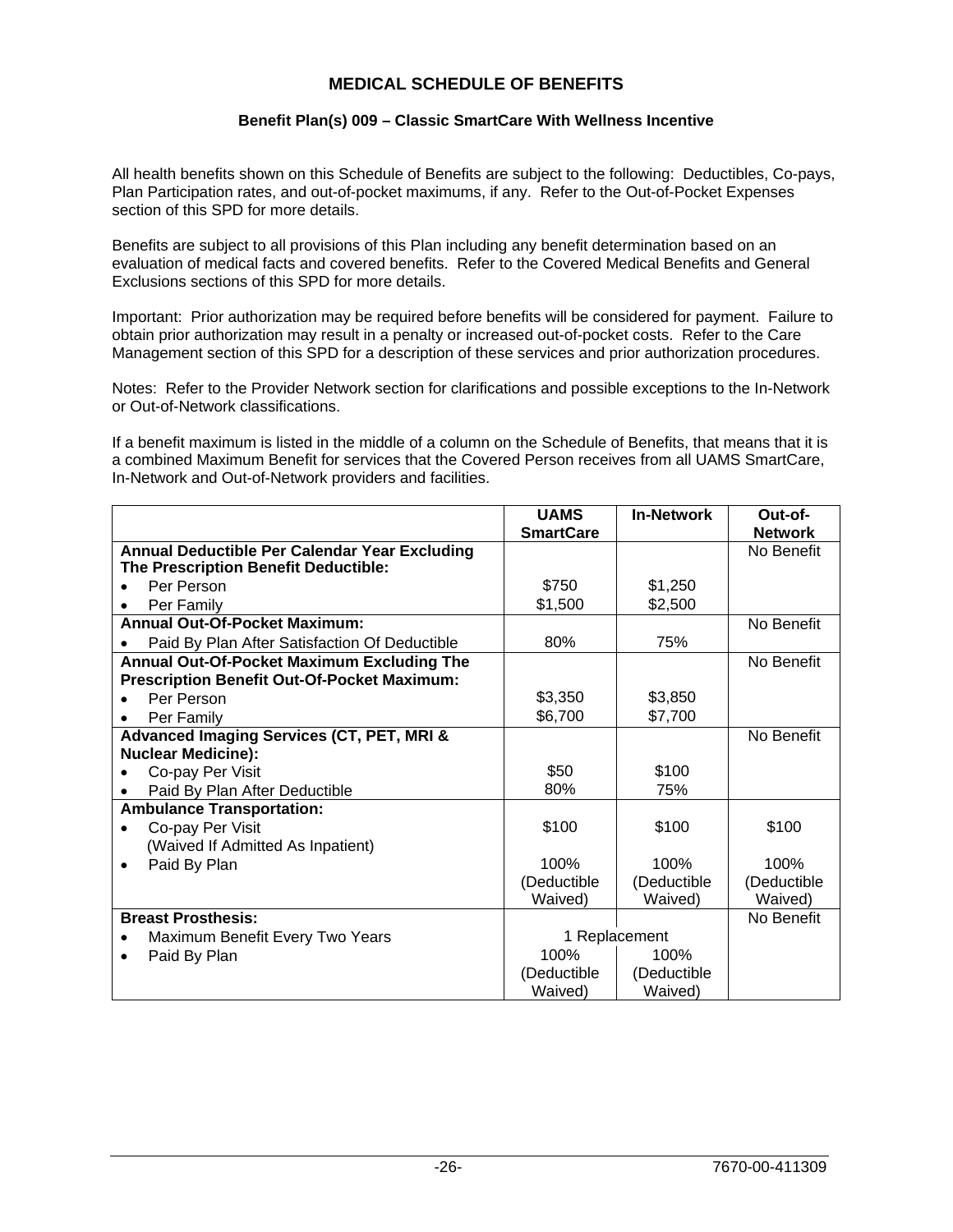|                                                                     | <b>UAMS</b><br><b>SmartCare</b> | <b>In-Network</b>      | Out-of-<br><b>Network</b> |
|---------------------------------------------------------------------|---------------------------------|------------------------|---------------------------|
| <b>Breast Pumps:</b>                                                |                                 |                        | No Benefit                |
| Paid By Plan                                                        | 100%                            | 100%                   |                           |
|                                                                     | (Deductible                     | (Deductible            |                           |
|                                                                     | Waived)                         | Waived)                |                           |
| <b>Contraceptive Methods And Counseling Approved</b><br>By The FDA: |                                 |                        | No Benefit                |
| Paid By Plan                                                        | 100%                            | 100%                   |                           |
|                                                                     | (Deductible                     | (Deductible            |                           |
|                                                                     | Waived)                         | Waived)                |                           |
| Diabetes Treatment Not Performed In Office:                         |                                 |                        | No Benefit                |
| Paid By Plan After Deductible                                       | 80%                             | 75%                    |                           |
| <b>Diabetes Treatment Performed In Office:</b>                      |                                 |                        |                           |
| Co-pay Per Visit - Primary Care Physician                           | \$20                            | \$35                   |                           |
| Co-pay Per Visit - Specialist                                       | \$40                            | \$55                   |                           |
| Paid By Plan                                                        | 100%                            | 100%                   |                           |
|                                                                     | (Deductible                     | (Deductible            |                           |
|                                                                     | Waived)                         | Waived)                |                           |
|                                                                     |                                 |                        |                           |
| <b>Lab Services:</b>                                                | 80%                             |                        |                           |
| Paid By Plan                                                        | (Deductible                     | 75%<br>(Deductible     |                           |
|                                                                     | Waived)                         | Waived)                |                           |
|                                                                     |                                 |                        |                           |
| <b>Nutritional Counseling:</b>                                      |                                 |                        |                           |
| Paid By Plan                                                        | 100%                            | 100%                   |                           |
|                                                                     | (Deductible                     | (Deductible            |                           |
|                                                                     | Waived)                         | Waived)                |                           |
| <b>Durable Medical Equipment:</b>                                   |                                 |                        | No Benefit                |
| Paid By Plan After Deductible                                       | 80%                             | 75%                    |                           |
| <b>Emergency Services / Treatment:</b>                              |                                 |                        |                           |
| <b>Emergency Room / Emergency Physicians:</b>                       |                                 |                        |                           |
| Co-pay Per First Visit Of Calendar Year<br>$\bullet$                |                                 | \$150                  |                           |
| Co-pay Per Second Visit Of Calendar Year                            |                                 | \$200                  |                           |
| Co-pay Per Third And Additional Visits Of<br>$\bullet$              |                                 | \$250                  |                           |
| Calendar Year                                                       |                                 |                        |                           |
| (Waived If Admitted As Inpatient Within 24 Hours)                   |                                 |                        |                           |
| Paid By Plan                                                        | 100%                            | 100%                   | 100%                      |
|                                                                     | (Deductible<br>Waived)          | (Deductible<br>Waived) | (Deductible<br>Waived)    |
|                                                                     |                                 |                        |                           |
| <b>Additional Services Performed In Office (Such As</b>             |                                 |                        |                           |
| In Office Surgery)                                                  |                                 |                        |                           |
|                                                                     |                                 |                        | No Benefit                |
| Paid By Plan After Deductible                                       | 80%                             | 75%                    |                           |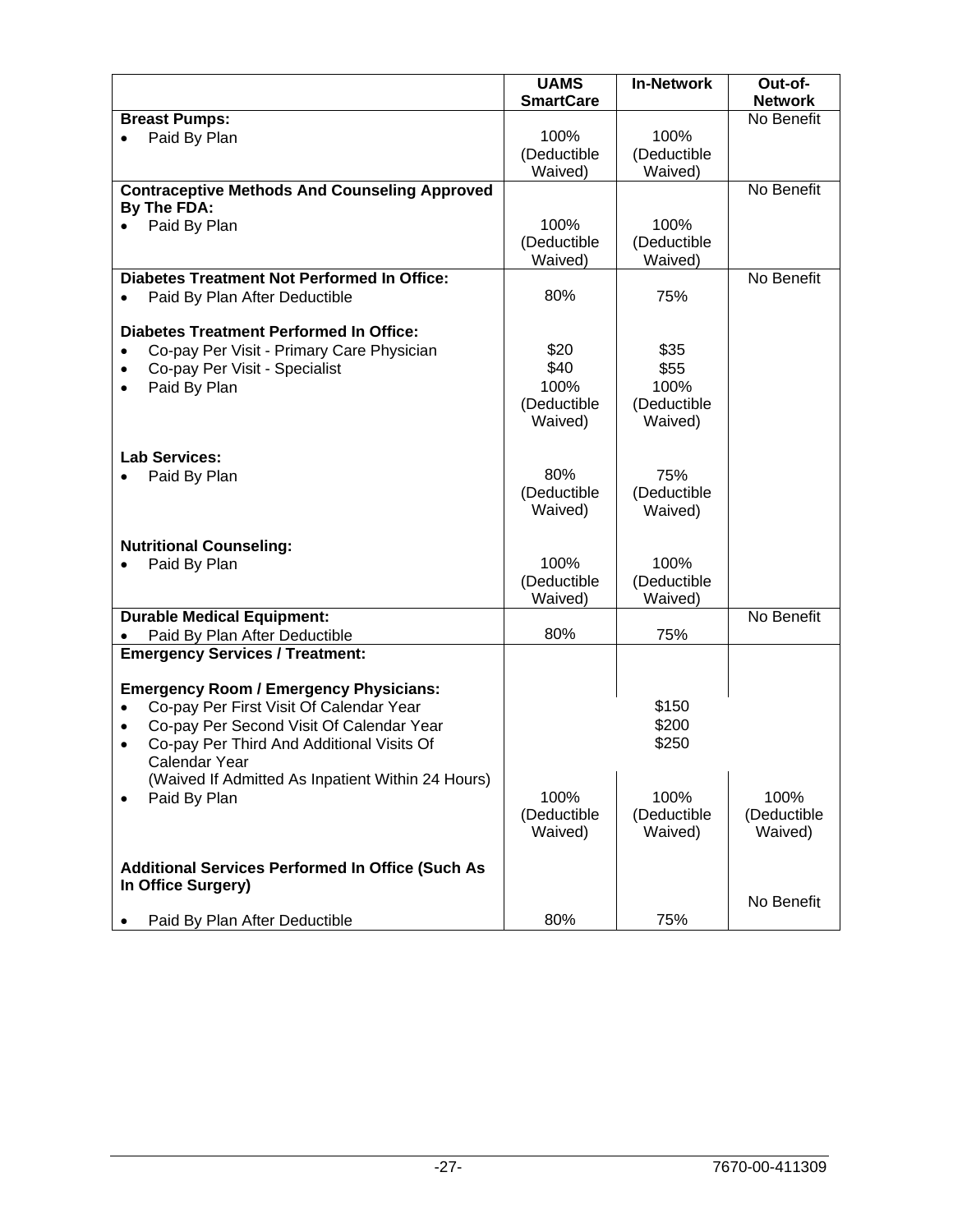|                                                                                                                                                                                                                                                                                                           | <b>UAMS</b><br><b>SmartCare</b> | <b>In-Network</b>   | Out-of-<br><b>Network</b> |
|-----------------------------------------------------------------------------------------------------------------------------------------------------------------------------------------------------------------------------------------------------------------------------------------------------------|---------------------------------|---------------------|---------------------------|
| <b>Hearing Services:</b>                                                                                                                                                                                                                                                                                  |                                 |                     |                           |
|                                                                                                                                                                                                                                                                                                           |                                 |                     |                           |
| <b>Exams, Tests Not Performed In Office:</b>                                                                                                                                                                                                                                                              | 80%                             | 75%                 | No Benefit                |
| Paid By Plan After Deductible                                                                                                                                                                                                                                                                             |                                 |                     | No Benefit                |
| Exam, Tests Performed In Office:                                                                                                                                                                                                                                                                          |                                 |                     |                           |
| Co-pay Per Visit - Primary Care Physician                                                                                                                                                                                                                                                                 | \$20                            | \$35                |                           |
| Co-pay Per Visit - Specialist                                                                                                                                                                                                                                                                             | \$40                            | \$55                |                           |
| Paid By Plan<br>$\bullet$                                                                                                                                                                                                                                                                                 | 100%<br>(Deductible             | 100%<br>(Deductible |                           |
|                                                                                                                                                                                                                                                                                                           | Waived)                         | Waived)             |                           |
|                                                                                                                                                                                                                                                                                                           |                                 |                     |                           |
| <b>Hearing Aids:</b>                                                                                                                                                                                                                                                                                      |                                 |                     |                           |
| Maximum Benefit Per Ear Every Three Years<br>Paid By Plan                                                                                                                                                                                                                                                 | 100%                            | \$3,000<br>100%     | \$1,400<br>100%           |
|                                                                                                                                                                                                                                                                                                           | (Deductible                     | (Deductible         | (Deductible               |
|                                                                                                                                                                                                                                                                                                           | Waived)                         | Waived)             | Waived)                   |
|                                                                                                                                                                                                                                                                                                           |                                 |                     |                           |
| <b>Implantable Hearing Devices:</b><br>Paid By Plan After Deductible                                                                                                                                                                                                                                      | 80%                             | 75%                 | No Benefit                |
| <b>Home Health Care Benefits:</b>                                                                                                                                                                                                                                                                         |                                 |                     | No Benefit                |
| Maximum Visits Per Calendar Year                                                                                                                                                                                                                                                                          |                                 | 40 Visits           |                           |
| Paid By Plan After Deductible                                                                                                                                                                                                                                                                             | 80%                             | 75%                 |                           |
| <b>Note: A Home Health Care Visit Will Be</b><br><b>Considered A Periodic Visit By Either A Nurse Or</b><br>Qualified Therapist, As The Case May Be, Or Up<br>To Four (4) Hours Of Home Health Care Services.<br><b>Care Management Can Extend The Visits In Lieu</b><br>Of More Expensive Level Of Care. |                                 |                     |                           |
| <b>Hospice Care Benefits:</b>                                                                                                                                                                                                                                                                             |                                 |                     | No Benefit                |
|                                                                                                                                                                                                                                                                                                           |                                 |                     |                           |
| <b>Hospice Services:</b><br>Paid By Plan After Deductible                                                                                                                                                                                                                                                 | 80%                             | 75%                 |                           |
|                                                                                                                                                                                                                                                                                                           |                                 |                     |                           |
| <b>Bereavement Counseling:</b>                                                                                                                                                                                                                                                                            |                                 |                     |                           |
| Paid By Plan After Deductible<br>$\bullet$                                                                                                                                                                                                                                                                | 80%                             | 75%                 | No Benefit                |
| <b>Hospital Services:</b>                                                                                                                                                                                                                                                                                 |                                 |                     |                           |
| <b>Pre-Admission Testing:</b>                                                                                                                                                                                                                                                                             |                                 |                     |                           |
| Paid By Plan After Deductible                                                                                                                                                                                                                                                                             | 80%                             | 75%                 |                           |
| <b>Inpatient Services Only:</b>                                                                                                                                                                                                                                                                           |                                 |                     |                           |
| Co-pay Per Admission                                                                                                                                                                                                                                                                                      | \$150                           | \$300               |                           |
| Paid By Plan After Deductible                                                                                                                                                                                                                                                                             | 80%                             | 75%                 |                           |
| <b>Note: Maximum Combined Inpatient Co-Pay Per</b><br>Calendar Year Is \$1,200 Per Person. No More<br>Than One Co-Pay Per 30 Days.                                                                                                                                                                        |                                 |                     |                           |
| <b>Inpatient Physician Charges Only:</b><br>Paid By Plan After Deductible                                                                                                                                                                                                                                 | 80%                             | 75%                 |                           |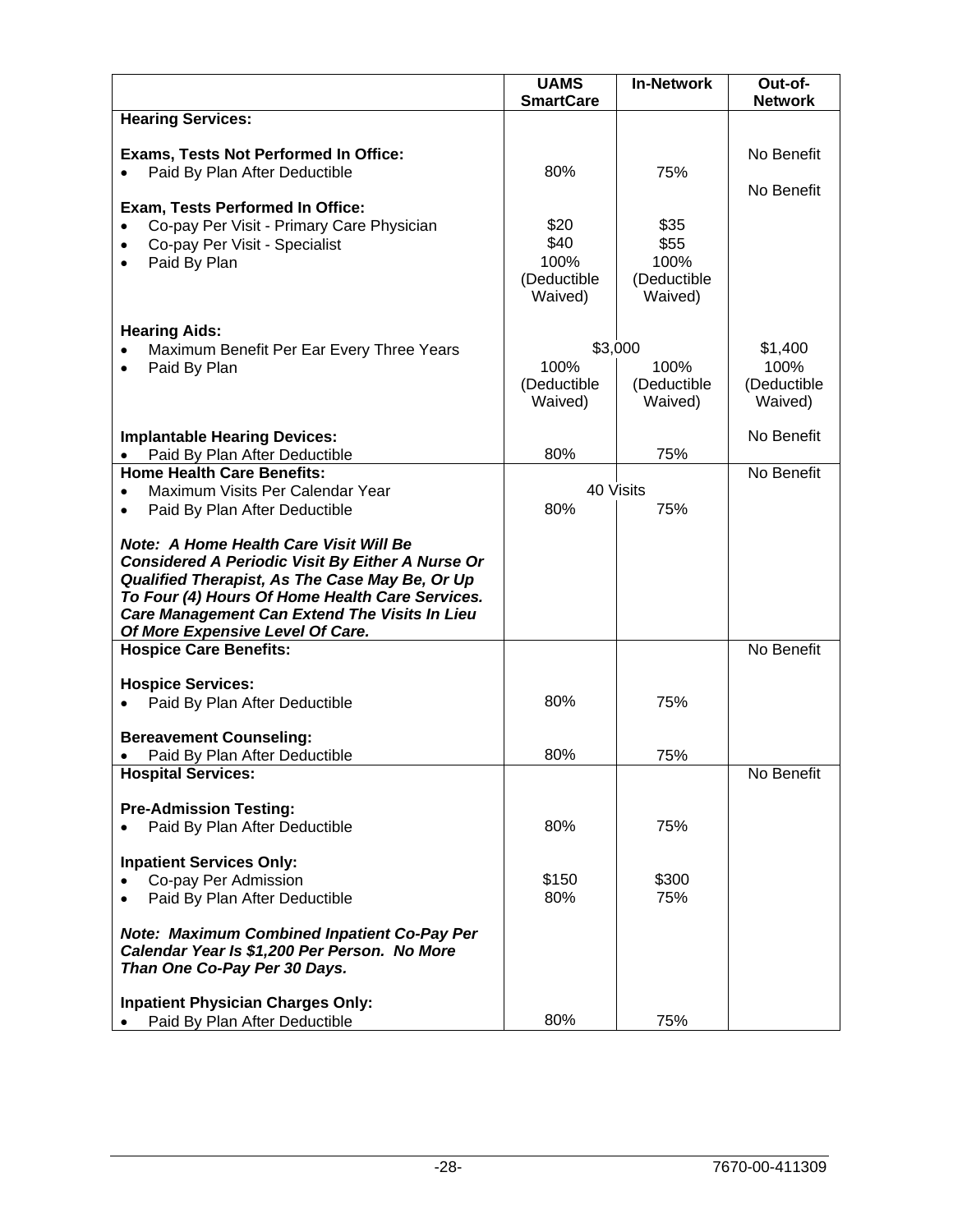|                                                                                       | <b>UAMS</b>      | <b>In-Network</b> | Out-of-        |
|---------------------------------------------------------------------------------------|------------------|-------------------|----------------|
|                                                                                       | <b>SmartCare</b> |                   | <b>Network</b> |
| <b>Outpatient Hospital Services:</b>                                                  |                  |                   | No Benefit     |
|                                                                                       |                  |                   |                |
| <b>Outpatient Services / Outpatient Physician</b><br><b>Charges:</b>                  |                  |                   |                |
| Paid By Plan After Deductible                                                         | 80%              | 75%               |                |
| <b>Outpatient X-ray Charges:</b>                                                      |                  |                   |                |
| Paid By Plan After Deductible                                                         | 80%              | 75%               |                |
| <b>Outpatient Lab Charges:</b>                                                        |                  |                   |                |
| Paid By Plan                                                                          | 80%              | 75%               |                |
|                                                                                       | (Deductible      | (Deductible       |                |
|                                                                                       | Waived)          | Waived)           |                |
| <b>Outpatient Imaging Charges:</b>                                                    |                  |                   |                |
| Co-pay Per Visit                                                                      | \$50             | \$100             |                |
| Paid By Plan After Deductible                                                         | 80%              | 75%               |                |
|                                                                                       |                  |                   |                |
| <b>Outpatient Surgery / Surgeon Charges:</b><br>Co-pay Per Visit                      | <b>Not</b>       | \$150             |                |
|                                                                                       | Applicable       |                   |                |
| Paid By Plan After Deductible                                                         | 80%              | 75%               |                |
| Injections:                                                                           |                  |                   | No Benefit     |
|                                                                                       |                  |                   |                |
| <b>Preventive Injections (Including but Not Limited</b>                               |                  |                   |                |
| To Flu Shots, Pneumonia Or Shingles Vaccines):                                        |                  |                   |                |
| Paid By Plan                                                                          | 100%             | 100%              |                |
|                                                                                       | (Deductible      | (Deductible       |                |
|                                                                                       | Waived)          | Waived)           |                |
| <b>Non-Preventive Injections (Such As Steroids):</b><br>Paid By Plan After Deductible | 80%              | 75%               |                |
| <b>Manipulations:</b>                                                                 |                  |                   | No Benefit     |
| Maximum Visits Per Calendar Year Includes<br>$\bullet$                                |                  | 30 Visits         |                |
| Physical, Occupational And Speech Therapy                                             |                  |                   |                |
| Paid By Plan After Deductible                                                         | 80%              | 75%               |                |
| <b>Maternity:</b>                                                                     |                  |                   | No Benefit     |
| <b>Preventive Prenatal Services and Postnatal</b>                                     |                  |                   |                |
| Services As Defined By The Affordable Care Act:                                       |                  |                   |                |
| Paid By Plan                                                                          | 100%             | 100%              |                |
|                                                                                       | (Deductible      | (Deductible       |                |
|                                                                                       | Waived)          | Waived)           |                |
| Note: The First Ultrasound Of Pregnancy Is To Be                                      |                  |                   |                |
| <b>Covered At The Routine Prenatal Care Benefit</b>                                   |                  |                   |                |
| Level For Tier 1 And 2, regardless of diagnosis,                                      |                  |                   |                |
| unless administered in an emergency room, in                                          |                  |                   |                |
| which case it will be covered under the emergency<br>room benefit.                    |                  |                   |                |
|                                                                                       |                  |                   |                |
| <b>Physician Charges:</b>                                                             |                  |                   |                |
| Paid By Plan                                                                          | 100%             | 100%              |                |
|                                                                                       | (Deductible      | (Deductible       |                |
|                                                                                       | Waived)          | Waived)           |                |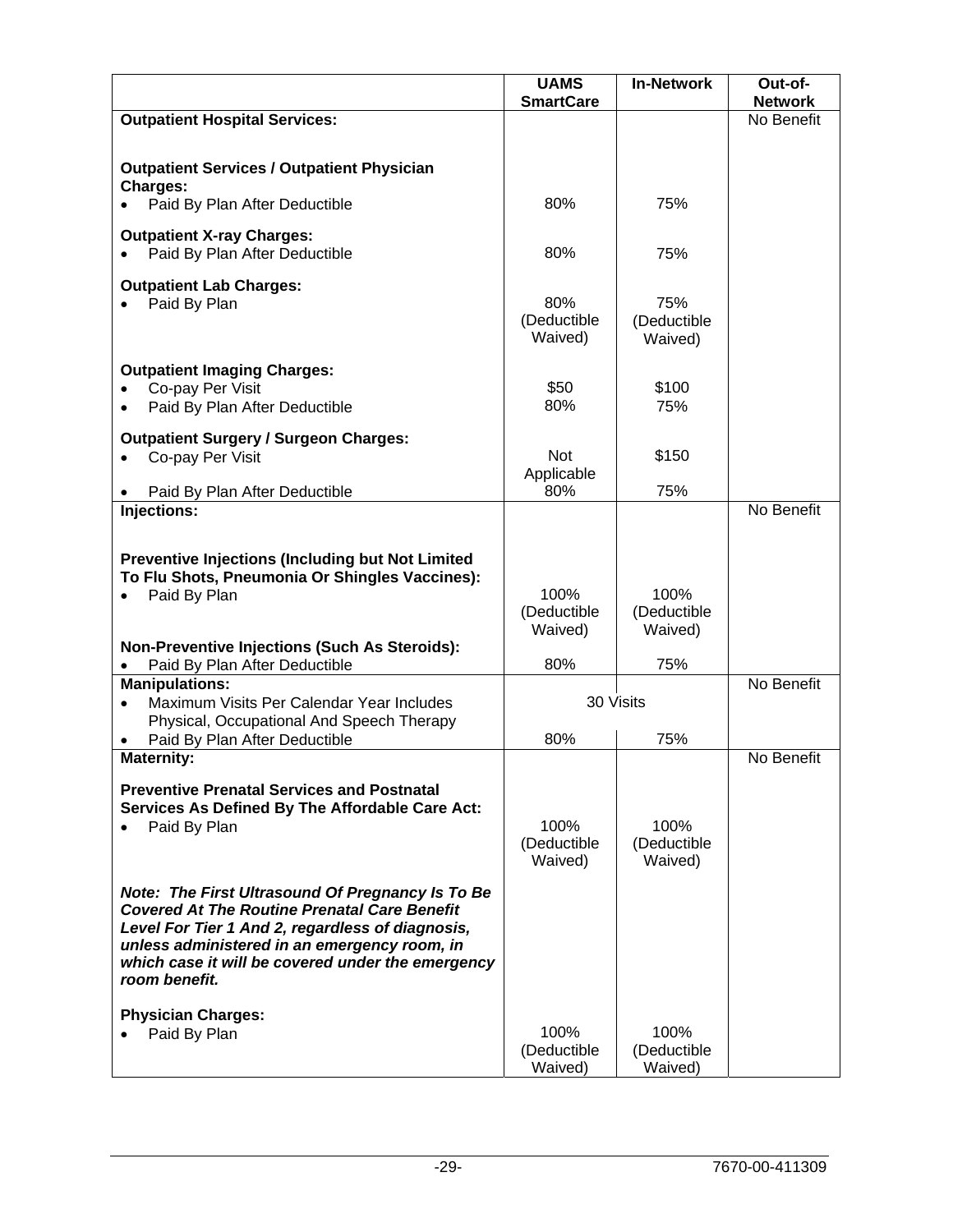|                                                                                                                                                       | <b>UAMS</b>      | <b>In-Network</b> | Out-of-        |
|-------------------------------------------------------------------------------------------------------------------------------------------------------|------------------|-------------------|----------------|
|                                                                                                                                                       | <b>SmartCare</b> |                   | <b>Network</b> |
| <b>Inpatient Services Only:</b>                                                                                                                       |                  |                   |                |
| Co-pay Per Admission                                                                                                                                  | \$150            | \$300             |                |
| Paid By Plan After Deductible                                                                                                                         | 80%              | 75%               |                |
| <b>Note: Maximum Combined Inpatient Co-Pay Per</b><br>Calendar Year Is \$1,200 Per Person. No More<br>Than One Co-Pay Per 30 Days.                    |                  |                   |                |
| Mental Health, Substance Use Disorder and                                                                                                             |                  |                   | No Benefit     |
| <b>Chemical Dependency Benefits:</b>                                                                                                                  |                  |                   |                |
|                                                                                                                                                       |                  |                   |                |
| <b>Inpatient Services Only:</b>                                                                                                                       |                  |                   |                |
| <b>Prior Authorization Required</b>                                                                                                                   |                  |                   |                |
| Co-pay Per Admission                                                                                                                                  | \$150<br>80%     | \$300             |                |
| Paid By Plan After Deductible                                                                                                                         |                  | 75%               |                |
| <b>Note: Maximum Combined Inpatient Co-Pay Per</b><br>Calendar Year Is \$1,200 Per Person. No More<br>Than One Co-Pay Per 30 Days.                    |                  |                   |                |
| <b>Inpatient Physician Charges Only:</b>                                                                                                              |                  |                   |                |
| Paid By Plan After Deductible                                                                                                                         | 80%              | 75%               |                |
| <b>Residential Treatment:</b><br><b>Prior Authorization Required</b>                                                                                  |                  |                   |                |
| Paid By Plan After Deductible                                                                                                                         | 80%              | 75%               |                |
|                                                                                                                                                       |                  |                   |                |
| <b>Outpatient Or Partial Hospitalization Services (Day</b><br><b>Treatment) And Physician Charges:</b><br><b>Prior Authorization Required</b>         |                  |                   |                |
| Co-pay Per Visit                                                                                                                                      | \$150            |                   |                |
| Paid By Plan After Deductible                                                                                                                         | 80%              | 75%               |                |
| <b>Note: Co-Pay Applies To In-Network Services For</b><br>The First Day Only. The Remainder Of The Days<br>Are Subject To Deductible And Coinsurance. |                  |                   |                |
| <b>Office Visit:</b>                                                                                                                                  |                  |                   |                |
| Co-pay Per Visit                                                                                                                                      | \$20             | \$35              |                |
| Paid By Plan                                                                                                                                          | 100%             | 100%              |                |
|                                                                                                                                                       | (Deductible      | (Deductible       |                |
|                                                                                                                                                       | Waived)          | Waived)           |                |
| <b>Morbid Obesity Treatment:</b>                                                                                                                      |                  |                   | No Benefit     |
| Paid By Plan After Deductible                                                                                                                         | 80%              | 75%               |                |
| Note: Please Refer To The Exclusion Section For<br><b>Additional Benefit Information.</b>                                                             |                  |                   |                |
| <b>Bariatric Surgery:</b>                                                                                                                             |                  |                   | No Benefit     |
| Paid By Plan After Deductible                                                                                                                         | 80%              | 75%               |                |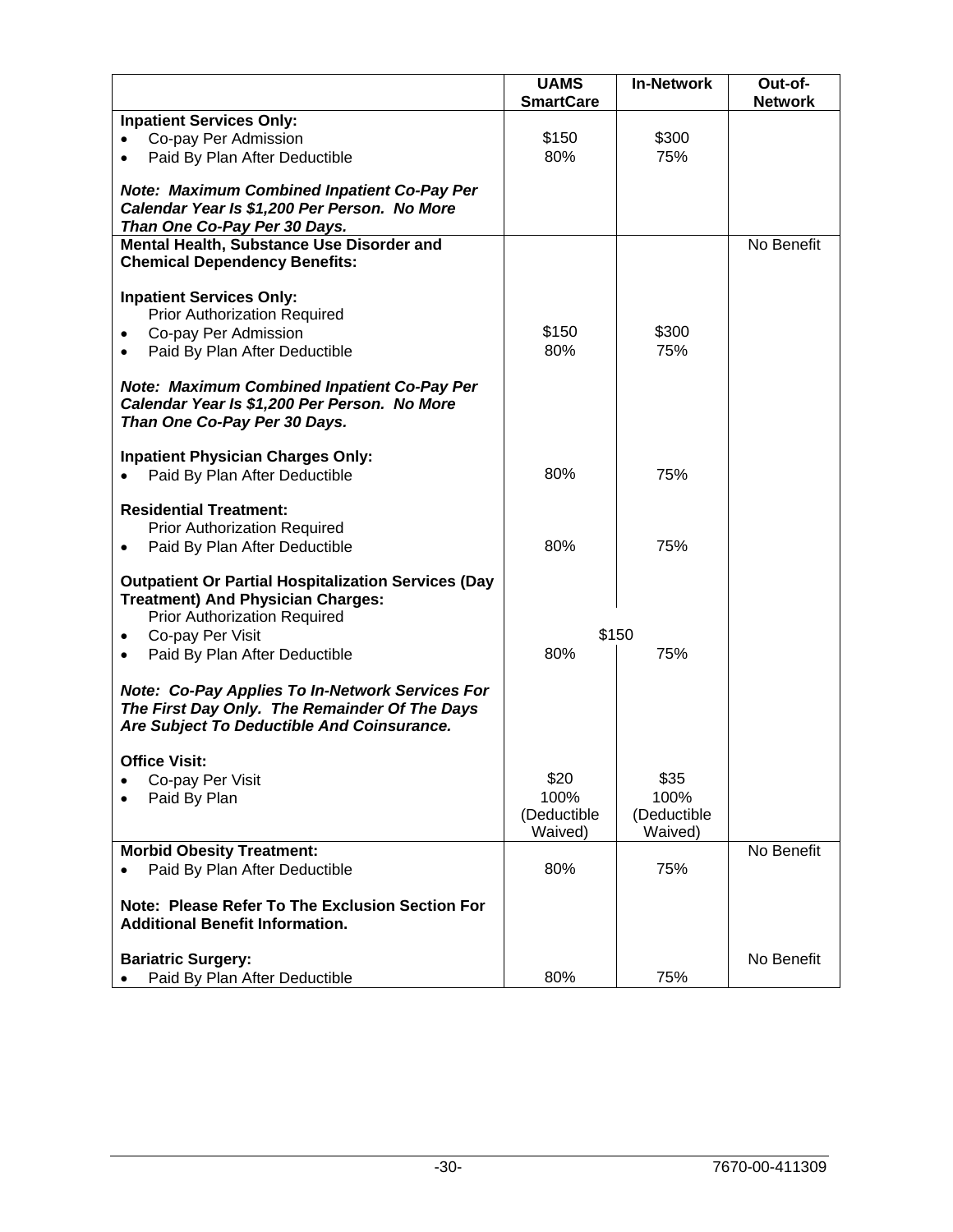|                                                                                                                                                                                                                  | <b>UAMS</b>                    | <b>In-Network</b>                         | Out-of-                        |
|------------------------------------------------------------------------------------------------------------------------------------------------------------------------------------------------------------------|--------------------------------|-------------------------------------------|--------------------------------|
|                                                                                                                                                                                                                  | <b>SmartCare</b>               |                                           | <b>Network</b>                 |
| <b>Weight Loss Programs:</b><br>Maximum Reimbursement Per Lifetime<br>Paid By Plan<br>$\bullet$                                                                                                                  | 100%<br>(Deductible<br>Waived) | \$1,000<br>100%<br>(Deductible<br>Waived) | 100%<br>(Deductible<br>Waived) |
| <b>Note: Members Must Pay For The Physician</b><br><b>Supervised Weight Loss Program Up Front And</b><br><b>Submit A Claim To UMR For Reimbursement.</b><br><b>UMR Will Not Reimburse The Provider Directly.</b> |                                |                                           |                                |
| <b>Nursery And Newborn Expenses:</b><br>Paid By Plan<br>$\bullet$                                                                                                                                                | 100%<br>(Deductible<br>Waived) | 100%<br>(Deductible<br>Waived)            | No Benefit                     |
| <b>Note: The Deductible Is Waived For The Entire</b><br>Newborn Stay Even If A Sick Child.                                                                                                                       |                                |                                           |                                |
| <b>Nutritional Counseling:</b><br>Maximum Visits Per Calendar Year With Dietitian<br>$\bullet$<br>Maximum Visits Per Calendar Year With Health<br>$\bullet$<br>Coaching                                          |                                | 1 Visit<br>3 Visits                       | No Benefit                     |
| Paid By Plan<br>$\bullet$                                                                                                                                                                                        | 100%<br>(Deductible<br>Waived) | 100%<br>(Deductible<br>Waived)            |                                |
| <b>Orthotic Appliances:</b><br>Paid By Plan After Deductible                                                                                                                                                     | 80%                            | 75%                                       | No Benefit                     |
| <b>Shoes - Custom Molded:</b><br>To Age 18                                                                                                                                                                       |                                |                                           |                                |
| Maximum Benefit Per Calendar Year<br>$\bullet$<br>From Age 18                                                                                                                                                    |                                | 2 Pairs                                   |                                |
| Maximum Benefit Per Calendar Year<br>$\bullet$<br>Paid By Plan After Deductible<br>$\bullet$                                                                                                                     | 80%                            | 1 Pair<br>75%                             |                                |
| <b>Shoe Inserts-Custom Molded:</b><br>Maximum Benefit Per Calendar Year<br>$\bullet$                                                                                                                             |                                | 2 Pairs                                   |                                |
| Paid By Plan After Deductible                                                                                                                                                                                    | 80%                            | 75%                                       |                                |
| <b>Outpatient Hospital Services:</b><br><b>Outpatient Services / Outpatient Physician</b><br><b>Charges:</b>                                                                                                     |                                |                                           | No Benefit                     |
| Paid By Plan After Deductible                                                                                                                                                                                    | 80%                            | 75%                                       |                                |
| <b>Outpatient X-ray Charges:</b><br>Paid By Plan After Deductible                                                                                                                                                | 80%                            | 75%                                       |                                |
| <b>Outpatient Lab Charges:</b><br>Paid By Plan                                                                                                                                                                   | 80%<br>(Deductible<br>Waived)  | 75%<br>(Deductible<br>Waived)             |                                |
| <b>Outpatient Imaging Charges:</b><br>Co-pay Per Visit                                                                                                                                                           | \$50                           | \$100                                     |                                |
| Paid By Plan After Deductible                                                                                                                                                                                    | 80%                            | 75%                                       |                                |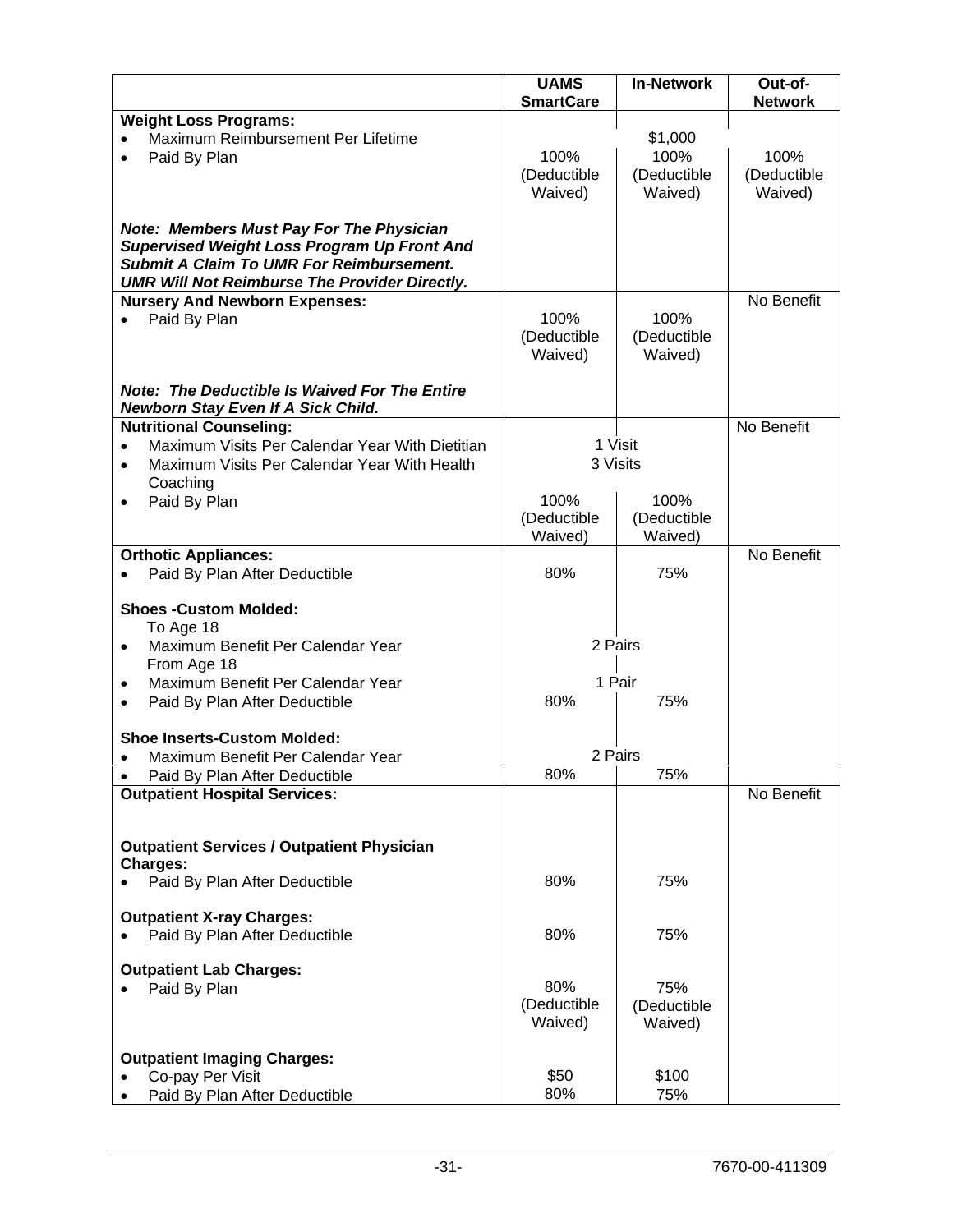|                                                         | <b>UAMS</b>            | <b>In-Network</b>      | Out-of-        |
|---------------------------------------------------------|------------------------|------------------------|----------------|
|                                                         | <b>SmartCare</b>       |                        | <b>Network</b> |
| <b>Outpatient Surgery / Surgeon Charges:</b>            |                        |                        |                |
| Co-pay Per Visit                                        | Not<br>Applicable      | \$150                  |                |
| Paid By Plan After Deductible                           | 80%                    | 75%                    |                |
| <b>Physician Office Visit:</b>                          |                        |                        | No Benefit     |
|                                                         |                        |                        |                |
| <b>Primary Care Physician Visit:</b>                    |                        |                        |                |
| Co-pay Per Visit                                        | \$20                   | \$35                   |                |
| Paid By Plan                                            | 100%<br>(Deductible    | 100%<br>(Deductible    |                |
|                                                         | Waived)                | Waived)                |                |
|                                                         |                        |                        |                |
| <b>Additional Services Performed In Office (Such As</b> |                        |                        |                |
| In Office Surgery)                                      |                        |                        |                |
| Paid By Plan After Deductible                           | 80%                    | 75%                    |                |
| <b>Specialist Visit:</b>                                |                        |                        |                |
| Co-pay Per Visit                                        | \$40                   | \$55                   |                |
| Paid By Plan                                            | 100%                   | 100%                   |                |
|                                                         | (Deductible            | (Deductible            |                |
|                                                         | Waived)                | Waived)                |                |
| <b>Additional Services Performed In Office (Such As</b> |                        |                        |                |
| In Office Surgery)                                      |                        |                        |                |
| Paid By Plan After Deductible                           | 80%                    | 75%                    |                |
| <b>Physician Office Services:</b>                       |                        |                        | No Benefit     |
| Paid By Plan After Deductible                           | 80%                    | 75%                    |                |
| <b>Office Surgery:</b>                                  |                        |                        |                |
| Paid By Plan After Deductible                           | 80%                    | 75%                    |                |
|                                                         |                        |                        |                |
| <b>Allergy Testing:</b>                                 |                        |                        |                |
| Paid By Plan                                            | 100%                   | 100%                   |                |
|                                                         | (Deductible<br>Waived) | (Deductible<br>Waived) |                |
|                                                         |                        |                        |                |
| <b>Allergy Serum:</b>                                   |                        |                        |                |
| Paid By Plan<br>$\bullet$                               | 100%                   | 100%                   |                |
|                                                         | (Deductible<br>Waived) | (Deductible<br>Waived) |                |
|                                                         |                        |                        |                |
| <b>Diagnostic X-ray Charges:</b>                        |                        |                        |                |
| Paid By Plan After Deductible                           | 80%                    | 75%                    |                |
|                                                         |                        |                        |                |
| <b>Diagnostic Laboratory Charges:</b><br>Paid By Plan   | 80%                    | 75%                    |                |
|                                                         | (Deductible            | (Deductible            |                |
|                                                         | Waived)                | Waived)                |                |
| Preventive Care Benefits. See Glossary Of Terms         |                        |                        | No Benefit     |
| For Definition. Benefits Include:                       |                        |                        |                |
| From Age 3                                              |                        |                        |                |
| <b>Preventive Physical Exams At Appropriate Ages:</b>   |                        |                        |                |
| Paid By Plan                                            | 100%                   | 100%                   |                |
|                                                         | (Deductible            | (Deductible            |                |
|                                                         | Waived)                | Waived)                |                |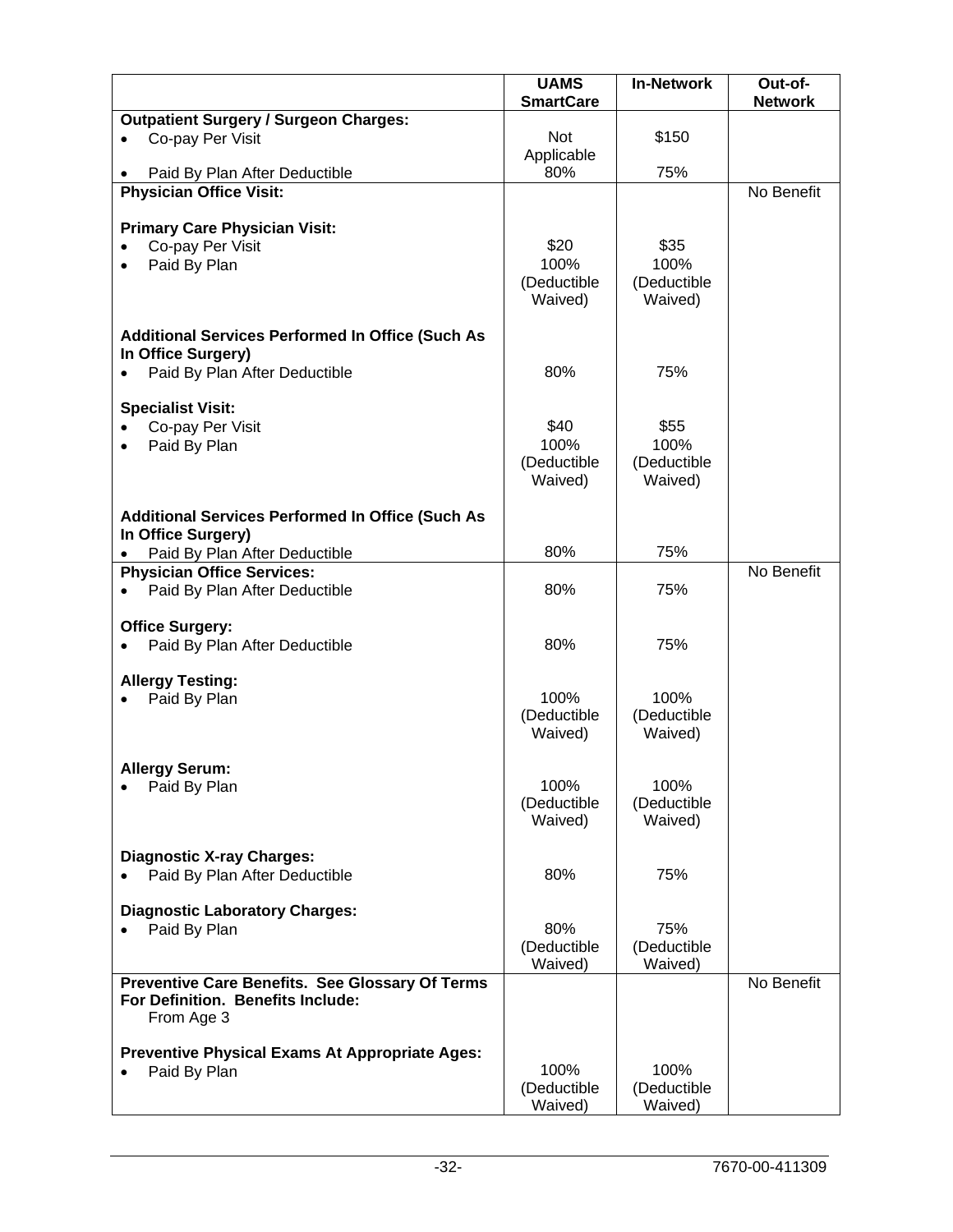|                                                                                                                                                                                 | <b>UAMS</b>                                    | <b>In-Network</b>                        | Out-of-        |
|---------------------------------------------------------------------------------------------------------------------------------------------------------------------------------|------------------------------------------------|------------------------------------------|----------------|
|                                                                                                                                                                                 | <b>SmartCare</b>                               |                                          | <b>Network</b> |
| Immunizations:<br>Paid By Plan                                                                                                                                                  | 100%<br>(Deductible<br>Waived)                 | 100%<br>(Deductible<br>Waived)           | No Benefit     |
| <b>Shingles Vaccine:</b><br>From Age 60<br>Paid By Plan<br>$\bullet$                                                                                                            | 100%<br>(Deductible<br>Waived)                 | 100%<br>(Deductible<br>Waived)           |                |
| Preventive Tests, Lab And X-rays At Appropriate<br>Ages:                                                                                                                        |                                                |                                          |                |
| Paid By Plan                                                                                                                                                                    | 100%<br>(Deductible<br>Waived)                 | 100%<br>(Deductible<br>Waived)           |                |
| <b>Preventive Mammograms And Breast Exams:</b><br>Maximum Exams Per Calendar Year                                                                                               |                                                | 1 Exam                                   |                |
| Paid By Plan                                                                                                                                                                    | 100%<br>(Deductible<br>Waived)                 | 100%<br>(Deductible<br>Waived)           |                |
| Note: First Mammogram Per Calendar Year<br><b>Covered At Preventive Benefits Regardless Of</b><br>Diagnosis. Subsequent Mammograms Will Be<br>Paid As Deductible / Coinsurance. |                                                |                                          |                |
| <b>Preventive Pelvic Exams And Pap Test:</b><br>Maximum Exams Per Calendar Year<br>Paid By Plan                                                                                 | 100%<br>(Deductible<br>Waived)                 | 1 Exam<br>100%<br>(Deductible<br>Waived) |                |
| <b>Preventive PSA Test And Prostate Exams:</b><br>From Age 40                                                                                                                   |                                                |                                          |                |
| Maximum Exams Per Calendar Year<br>$\bullet$<br>Paid By Plan<br><b>Note: Preventive PSA Test And Prostate Exams</b><br>Up To Age 40 Will Follow Normal Plan Benefits.           | 100%<br>$\mathbf{I}$<br>(Deductible<br>Waived) | 1 Exam<br>100%<br>(Deductible<br>Waived) |                |
| <b>Preventive Screenings / Services At Appropriate</b><br><b>Ages And Gender:</b>                                                                                               |                                                |                                          |                |
| Paid By Plan                                                                                                                                                                    | 100%<br>(Deductible<br>Waived)                 | 100%<br>(Deductible<br>Waived)           |                |
| <b>Preventive Autism Screening:</b><br>From Age 0 To 21                                                                                                                         |                                                |                                          |                |
| Paid By Plan<br>$\bullet$                                                                                                                                                       | 100%<br>(Deductible<br>Waived)                 | 100%<br>(Deductible<br>Waived)           |                |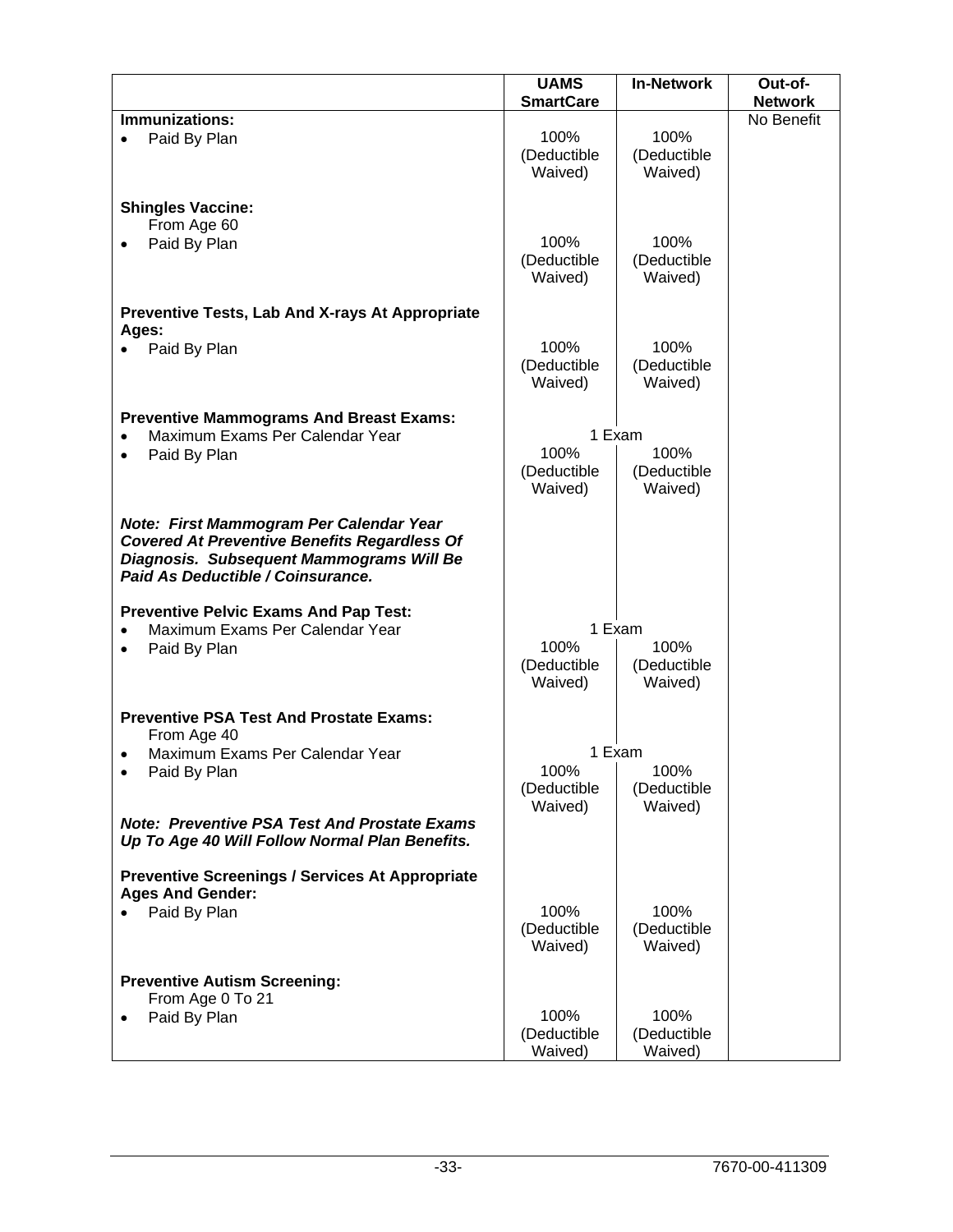|                                                                                                                                                                                                                                                                                                         | <b>UAMS</b>                                | <b>In-Network</b>                        | Out-of-        |
|---------------------------------------------------------------------------------------------------------------------------------------------------------------------------------------------------------------------------------------------------------------------------------------------------------|--------------------------------------------|------------------------------------------|----------------|
|                                                                                                                                                                                                                                                                                                         | <b>SmartCare</b>                           |                                          | <b>Network</b> |
| <b>Preventive Colonoscopy, Sigmoidoscopy And</b><br><b>Similar Routine Surgical Procedures Done For</b><br><b>Preventive Reasons:</b><br>From Age 40<br>Maximum Exams Per Calendar Year                                                                                                                 |                                            | 1 Exam                                   | No Benefit     |
| $\bullet$<br>Paid By Plan                                                                                                                                                                                                                                                                               | 100%<br>(Deductible                        | 100%<br>(Deductible                      |                |
| Note: First Colonoscopy Per Calendar Year for<br>Age 40 And Over Covered At Preventive Benefits<br><b>Regardless Of Diagnosis. Subsequent</b><br>Colonoscopy for Age 40 And Over, Or Any<br>Colonoscopy, Sigmoidoscopy Or Similar<br>Procedure Up To Age 40 Will Follow Normal Plan<br><b>Benefits.</b> | Waived)                                    | Waived)                                  |                |
| <b>Plan Will Cover Self-Administered Colon Testing</b><br><b>Products Such as Cologuard.</b>                                                                                                                                                                                                            |                                            |                                          |                |
| <b>Preventive Counseling For Alcohol Or Substance</b><br>Use Disorder, Obesity, Diet And Nutrition:<br>Maximum Exams Per Calendar Year<br>Paid By Plan<br>$\bullet$                                                                                                                                     | 100%<br>(Deductible<br>Waived)             | 1 Exam<br>100%<br>(Deductible<br>Waived) |                |
| <b>Preventive Counseling For Tobacco Use:</b><br>Maximum Visits Per Calendar Year<br>Paid By Plan                                                                                                                                                                                                       | 2 Visits<br>100%<br>(Deductible<br>Waived) | 100%<br>(Deductible<br>Waived)           |                |
| After Maximum Is Satisfied<br>Paid By Plan After Deductible                                                                                                                                                                                                                                             | 80%                                        | 75%                                      |                |
| <b>Preventive Bone Density Screening:</b><br>Paid By Plan                                                                                                                                                                                                                                               | 100%<br>(Deductible<br>Waived)             | 100%<br>(Deductible<br>Waived)           |                |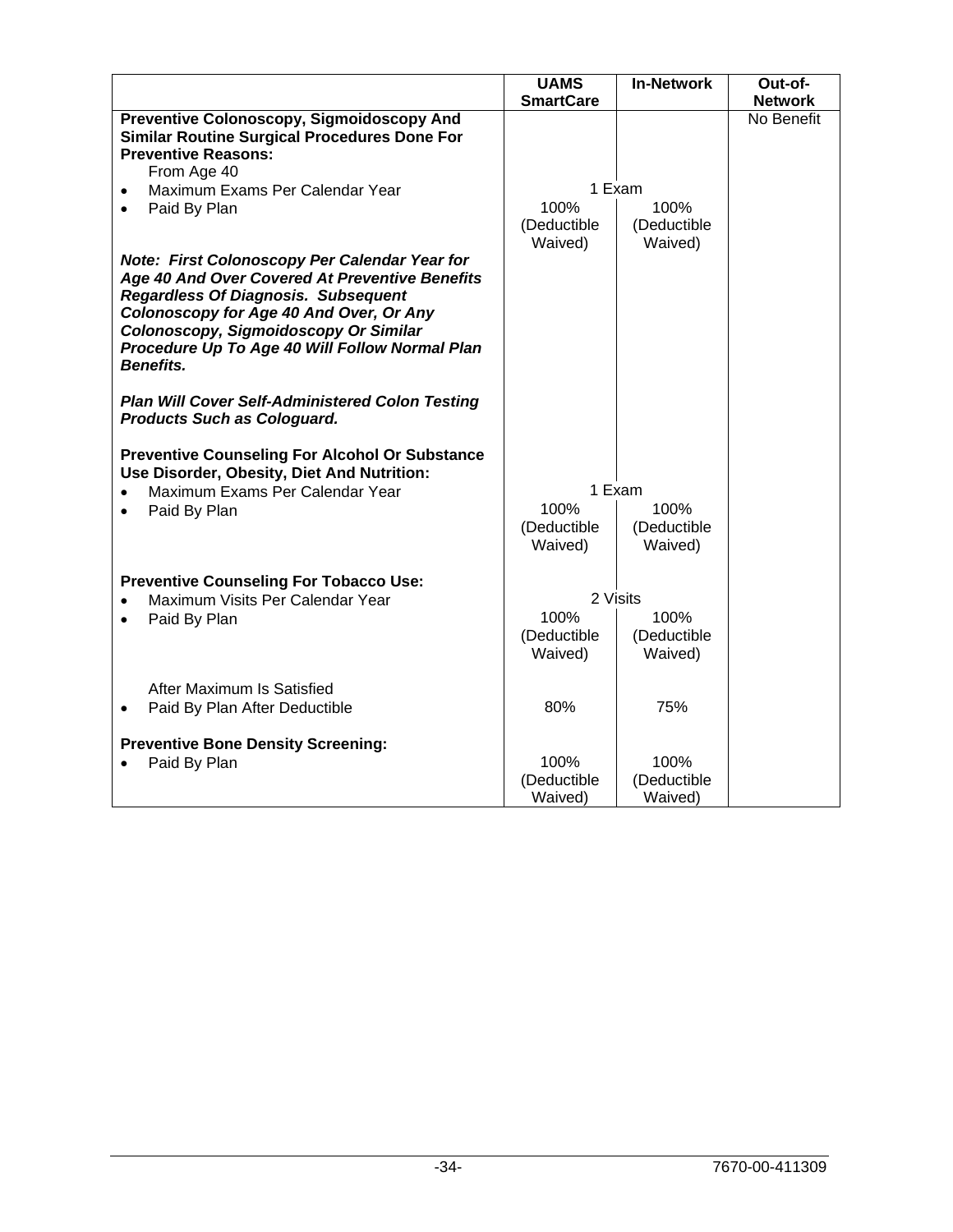|                                                                                                                                                                                                                                                                                                                                                                                                                                                                                                                                                                         | <b>UAMS</b>                             | <b>In-Network</b>              | Out-of-        |
|-------------------------------------------------------------------------------------------------------------------------------------------------------------------------------------------------------------------------------------------------------------------------------------------------------------------------------------------------------------------------------------------------------------------------------------------------------------------------------------------------------------------------------------------------------------------------|-----------------------------------------|--------------------------------|----------------|
| In Addition, The Following Preventive Services<br><b>Are Covered For Women:</b><br><b>Gestational Diabetes</b><br>≻<br>$\triangleright$ Papillomavirus DNA Testing*<br>> Counseling For Sexually Transmitted<br><b>Infections (Provided Annually)*</b><br><b>Counseling For Human Immune-deficiency</b><br>≻<br>Virus (Provided Annually)*<br><b>Breastfeeding Support, Supplies And</b><br>$\blacktriangleright$<br><b>Counseling</b><br>> Counseling For Interpersonal And<br><b>Domestic Violence For Women (Provided</b><br>Annually)*<br>Paid By Plan<br>$\bullet$ | <b>SmartCare</b><br>100%<br>(Deductible | 100%<br>(Deductible            | <b>Network</b> |
|                                                                                                                                                                                                                                                                                                                                                                                                                                                                                                                                                                         | Waived)                                 | Waived)                        |                |
| *These Services May Also Apply To Men.                                                                                                                                                                                                                                                                                                                                                                                                                                                                                                                                  |                                         |                                |                |
| <b>Preventive Care Benefits For Children Include:</b><br>To Age 3                                                                                                                                                                                                                                                                                                                                                                                                                                                                                                       |                                         |                                | No Benefit     |
| <b>Preventive Physical Exams:</b><br>Paid By Plan                                                                                                                                                                                                                                                                                                                                                                                                                                                                                                                       | 100%<br>(Deductible<br>Waived)          | 100%<br>(Deductible<br>Waived) |                |
| Immunizations:<br>Paid By Plan                                                                                                                                                                                                                                                                                                                                                                                                                                                                                                                                          | 100%<br>(Deductible<br>Waived)          | 100%<br>(Deductible<br>Waived) |                |
| <b>Preventive Screenings At Appropriate Ages:</b><br>Paid By Plan                                                                                                                                                                                                                                                                                                                                                                                                                                                                                                       | 100%<br>(Deductible<br>Waived)          | 100%<br>(Deductible<br>Waived) |                |
| Preventive Tests, Lab And X-rays:<br>Paid By Plan                                                                                                                                                                                                                                                                                                                                                                                                                                                                                                                       | 100%<br>(Deductible<br>Waived)          | 100%<br>(Deductible<br>Waived) |                |
| <b>Preventive Oral Fluoride Supplements Prescribed</b><br>For Children Ages 6 Months To 5 Years Whose<br><b>Primary Water Source Is Deficient In Fluoride:</b><br>Paid By Plan                                                                                                                                                                                                                                                                                                                                                                                          | 100%<br>(Deductible<br>Waived)          | 100%<br>(Deductible<br>Waived) |                |
| <b>Preventive Hearing Exam:</b><br>Paid By Plan                                                                                                                                                                                                                                                                                                                                                                                                                                                                                                                         | 100%<br>(Deductible<br>Waived)          | 100%<br>(Deductible<br>Waived) |                |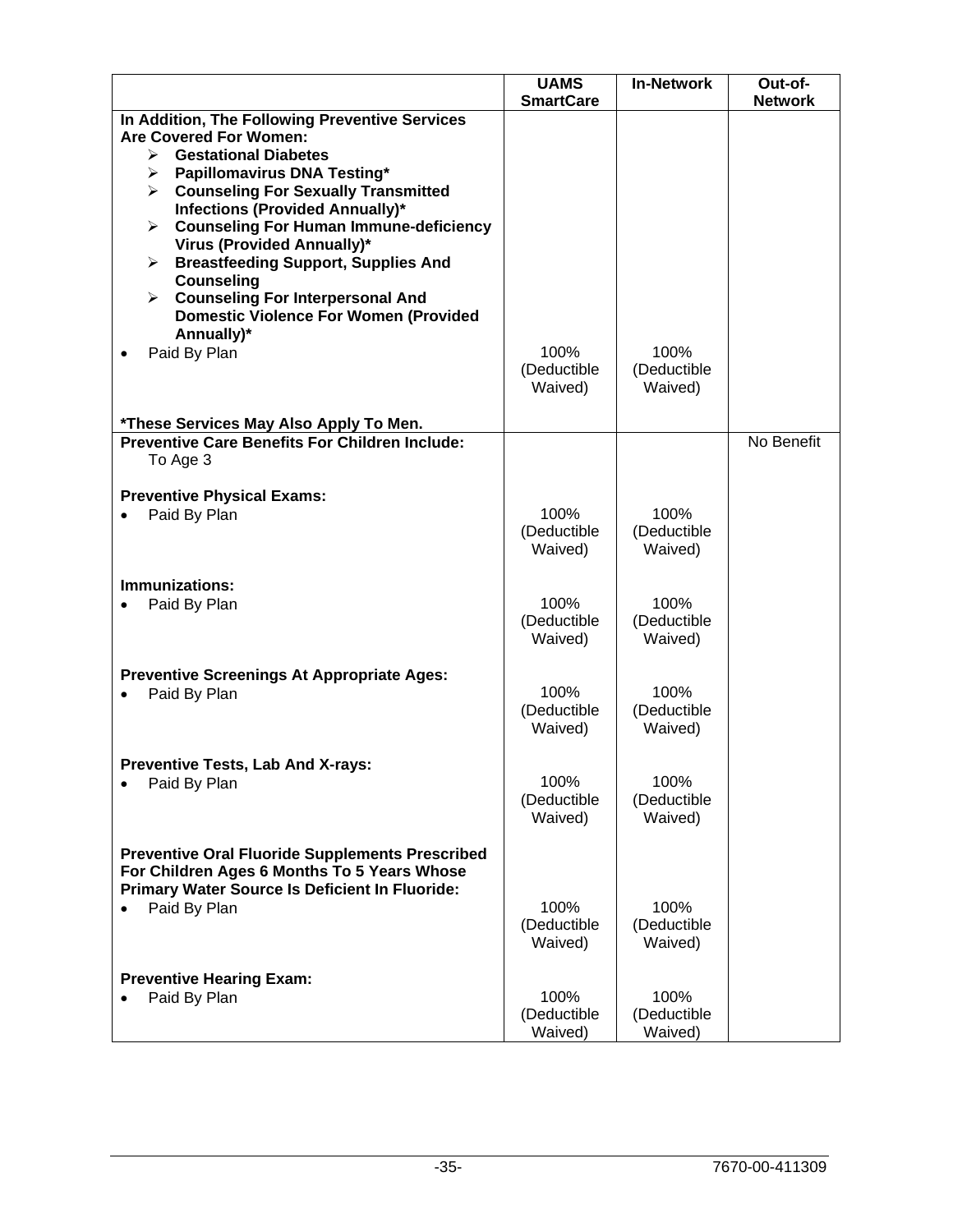|                                                                                                                                    | <b>UAMS</b>      | <b>In-Network</b> | Out-of-        |
|------------------------------------------------------------------------------------------------------------------------------------|------------------|-------------------|----------------|
|                                                                                                                                    | <b>SmartCare</b> |                   | <b>Network</b> |
| <b>Skilled Nursing, Convalescent Or Subacute</b>                                                                                   |                  |                   | No Benefit     |
| <b>Facility:</b>                                                                                                                   | \$150            | \$300             |                |
| Co-pay Per Admission<br>(Waived If Transferred From An Acute Care                                                                  |                  |                   |                |
| Facility)                                                                                                                          |                  |                   |                |
| Paid By Plan After Deductible<br>٠                                                                                                 | 80%              | 75%               |                |
| <b>Note: Maximum Combined Inpatient Co-Pay Per</b><br>Calendar Year Is \$1,200 Per Person. No More<br>Than One Co-Pay Per 30 Days. |                  |                   |                |
| <b>Sterilizations:</b>                                                                                                             |                  |                   | No Benefit     |
| Paid By Plan After Deductible                                                                                                      | 100%             | 100%              |                |
|                                                                                                                                    | (Deductible      | (Deductible       |                |
|                                                                                                                                    | Waived)          | Waived)           |                |
| Temporomandibular Joint Disorder Benefits:                                                                                         |                  |                   | No Benefit     |
| Co-pay Per Visit                                                                                                                   | \$200            | \$200             |                |
| Deductible Per Calendar Year                                                                                                       | \$1,000          | \$1,000           |                |
| Paid By Plan                                                                                                                       | 80%              | 75%               |                |
|                                                                                                                                    | (Deductible      | (Deductible       |                |
|                                                                                                                                    | Waived)          | Waived)           | No Benefit     |
| <b>Therapy Services:</b>                                                                                                           |                  |                   |                |
| Included In Manipulations Maximum                                                                                                  | 80%              | 75%               |                |
| Paid By Plan After Deductible                                                                                                      |                  |                   |                |
| <b>Note: Medical Necessity Will Be Reviewed After</b><br>30 Visits.                                                                |                  |                   |                |
| <b>Tobacco Addiction:</b>                                                                                                          |                  |                   | No Benefit     |
| Maximum Visits Per Calendar Year                                                                                                   |                  | 2 Visits          |                |
| Paid By Plan                                                                                                                       | 100%             | 100%              |                |
|                                                                                                                                    | (Deductible      | (Deductible       |                |
|                                                                                                                                    | Waived)          | Waived)           |                |
| After Maximum Visits Are Satisfied                                                                                                 |                  |                   |                |
| Paid By Plan After Deductible<br>٠                                                                                                 | 80%              | 75%               |                |
| <b>Upper GI Endoscopy (EGD):</b>                                                                                                   |                  |                   | No Benefit     |
| Paid By Plan After Deductible                                                                                                      | 80%              | 75%               |                |
| <b>Urgent Care:</b>                                                                                                                |                  |                   |                |
| Co-pay Per Visit<br>$\bullet$                                                                                                      | \$55             | \$55              | \$55           |
| Paid By Plan                                                                                                                       | 100%             | 100%              | 100%           |
|                                                                                                                                    | (Deductible      | (Deductible       | (Deductible    |
|                                                                                                                                    | Waived)          | Waived)           | Waived)        |
| <b>Additional Services Performed In Office (Such As</b>                                                                            |                  |                   |                |
| In Office Surgery)                                                                                                                 |                  |                   |                |
| Paid By Plan After Deductible                                                                                                      | 80%              | 75%               |                |
| <b>Vision Care Benefits:</b>                                                                                                       |                  |                   |                |
| Eye Exam:                                                                                                                          |                  |                   |                |
| Co-pay Per Visit                                                                                                                   | \$20             | \$35              | \$35           |
| Maximum Exams Per Calendar Year                                                                                                    |                  | 1 Exam            |                |
| Paid By Plan                                                                                                                       | 100%             | 100%              | 100%           |
|                                                                                                                                    | (Deductible      | (Deductible       | (Deductible    |
|                                                                                                                                    | Waived)          | Waived)           | Waived)        |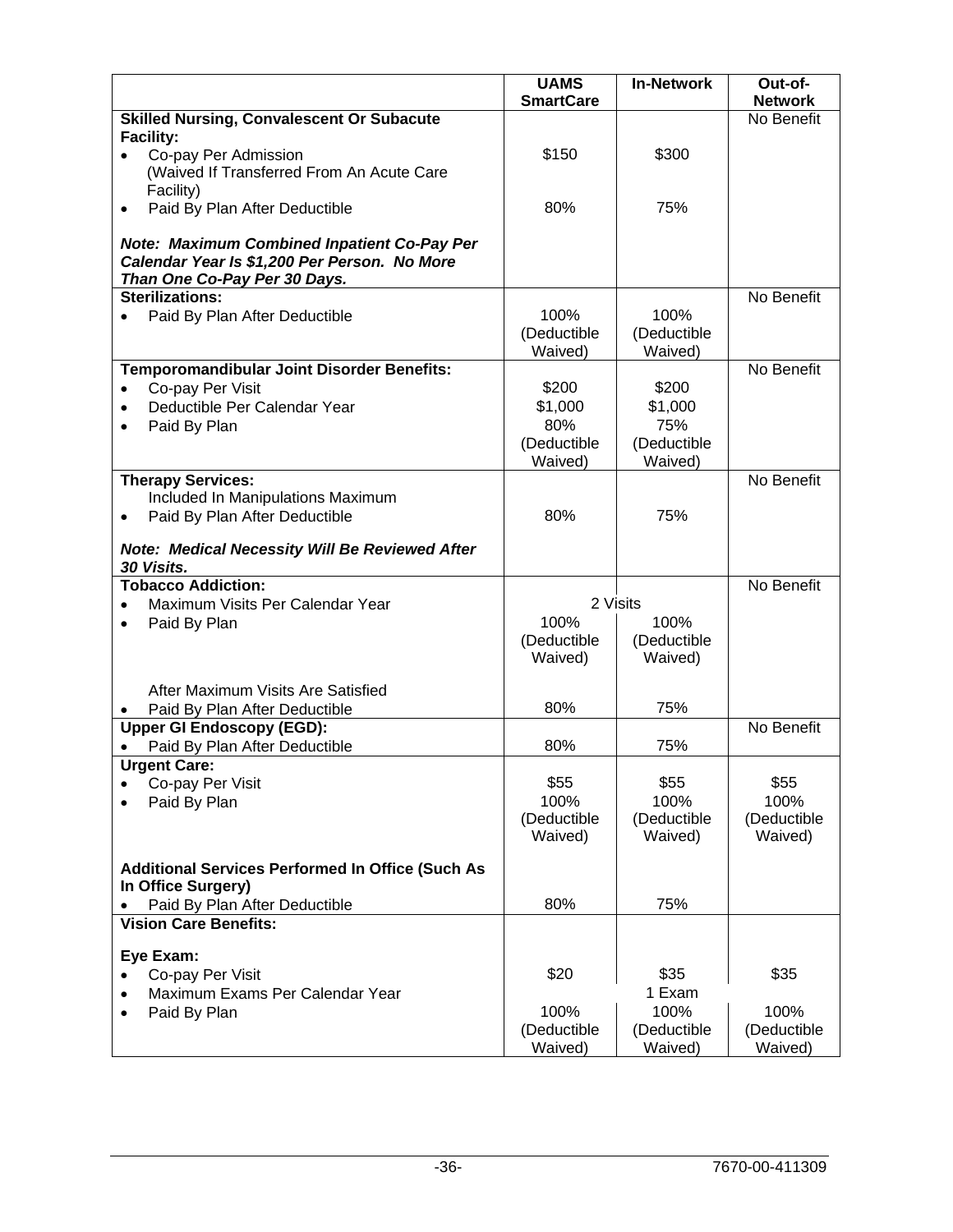|                                                                                                                                                                                                                      | <b>UAMS</b><br><b>SmartCare</b> | <b>In-Network</b>              | Out-of-<br><b>Network</b>      |
|----------------------------------------------------------------------------------------------------------------------------------------------------------------------------------------------------------------------|---------------------------------|--------------------------------|--------------------------------|
| <b>Eye Refractions:</b>                                                                                                                                                                                              |                                 |                                |                                |
| Co-pay Per Visit                                                                                                                                                                                                     | \$20                            | \$35                           | \$35                           |
| Maximum Exams Per Calendar Year<br>$\bullet$                                                                                                                                                                         |                                 | 1 Exam                         |                                |
| Paid By Plan<br>$\bullet$                                                                                                                                                                                            | 100%<br>(Deductible<br>Waived)  | 100%<br>(Deductible<br>Waived) | 100%<br>(Deductible<br>Waived) |
| Note: Only One (1) Co-Pay Applies Per Visit For<br><b>Preventive And Medical As Well As Primary Care</b><br><b>Physician Or Specialist (Combined For Eye</b><br><b>Exams, Glaucoma Testing And Eye Refractions).</b> |                                 |                                |                                |
| <b>Additional Services Performed Are Subject To</b>                                                                                                                                                                  |                                 |                                |                                |
| Deductible And Coinsurance.                                                                                                                                                                                          |                                 |                                |                                |
| <b>All Other Covered Expenses:</b><br>Paid By Plan After Deductible                                                                                                                                                  | 80%                             | 75%                            | No Benefit                     |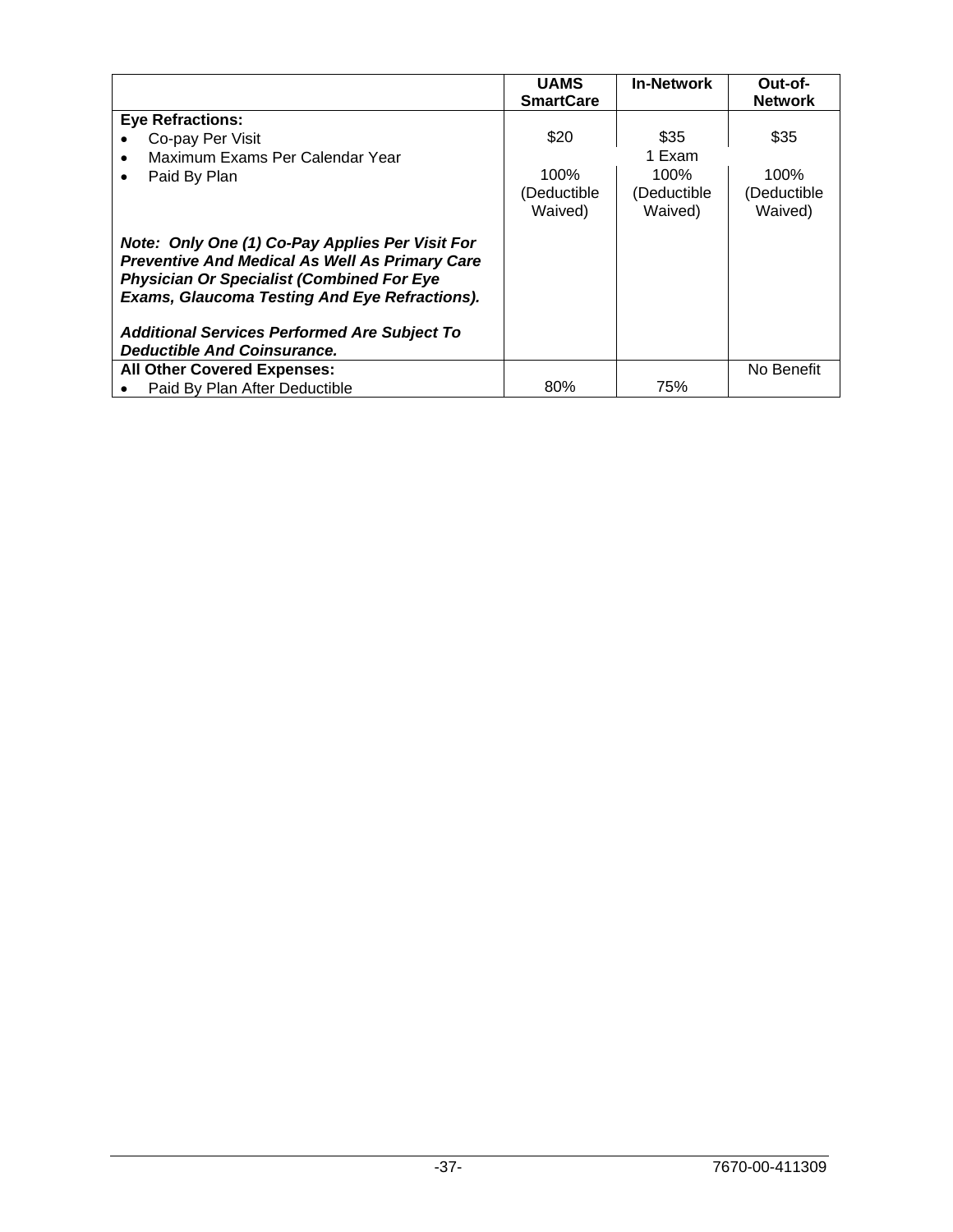# **MEDICAL SCHEDULE OF BENEFITS**

### **Benefit Plan(s) 011 – Classic With Wellness Incentive Non-SmartCare**

All health benefits shown on this Schedule of Benefits are subject to the following: Deductibles, Co-pays, Plan Participation rates, and out-of-pocket maximums, if any. Refer to the Out-of-Pocket Expenses section of this SPD for more details.

Benefits are subject to all provisions of this Plan including any benefit determination based on an evaluation of medical facts and covered benefits. Refer to the Covered Medical Benefits and General Exclusions sections of this SPD for more details.

Important: Prior authorization may be required before benefits will be considered for payment. Failure to obtain prior authorization may result in a penalty or increased out-of-pocket costs. Refer to the Care Management section of this SPD for a description of these services and prior authorization procedures.

Notes: Refer to the Provider Network section for clarifications and possible exceptions to the In-Network or Out-of-Network classifications.

If a benefit maximum is listed in the middle of a column on the Schedule of Benefits, that means that it is a combined Maximum Benefit for services that the Covered Person receives from all In-Network and Outof-Network providers and facilities.

|                                                      | <b>IN-NETWORK</b>   | <b>OUT-OF-NETWORK</b> |
|------------------------------------------------------|---------------------|-----------------------|
| Annual Deductible Per Calendar Year Excluding        |                     |                       |
| The Prescription Benefit Deductible:                 |                     |                       |
| Per Person                                           |                     | \$1,250               |
| Per Family                                           |                     | \$2,500               |
| Plan Participation Rate, Unless Otherwise Stated     |                     |                       |
| <b>Below:</b>                                        |                     |                       |
| Paid By Plan After Satisfaction Of Deductible        |                     | 75%                   |
| <b>Annual Out-Of-Pocket Maximum Excluding The</b>    |                     |                       |
| <b>Prescription Benefit Out-Of-Pocket Maximum:</b>   |                     |                       |
| Per Person                                           |                     | \$3,850               |
| Per Family                                           | \$7,700             |                       |
| <b>Advanced Imaging Services (CT, PET, MRI &amp;</b> |                     | No Benefit            |
| <b>Nuclear Medicine):</b>                            |                     |                       |
| Co-pay Per Visit                                     | \$100               |                       |
| Paid By Plan After Deductible                        | 75%                 |                       |
| <b>Ambulance Transportation:</b>                     |                     |                       |
| Co-pay Per Visit                                     |                     | \$100                 |
| (Waived If Admitted As Inpatient)                    |                     |                       |
| Paid By Plan<br>$\bullet$                            |                     | 100%                  |
|                                                      | (Deductible Waived) |                       |
| <b>Breast Prosthesis:</b>                            |                     | No Benefit            |
| Maximum Benefit Every Two Years<br>٠                 | 1 Replacement       |                       |
| Paid By Plan                                         | 100%                |                       |
|                                                      | Deductible Waived)  |                       |
| <b>Breast Pumps:</b>                                 |                     |                       |
| Paid By Plan                                         |                     | 100%                  |
|                                                      |                     | (Deductible Waived)   |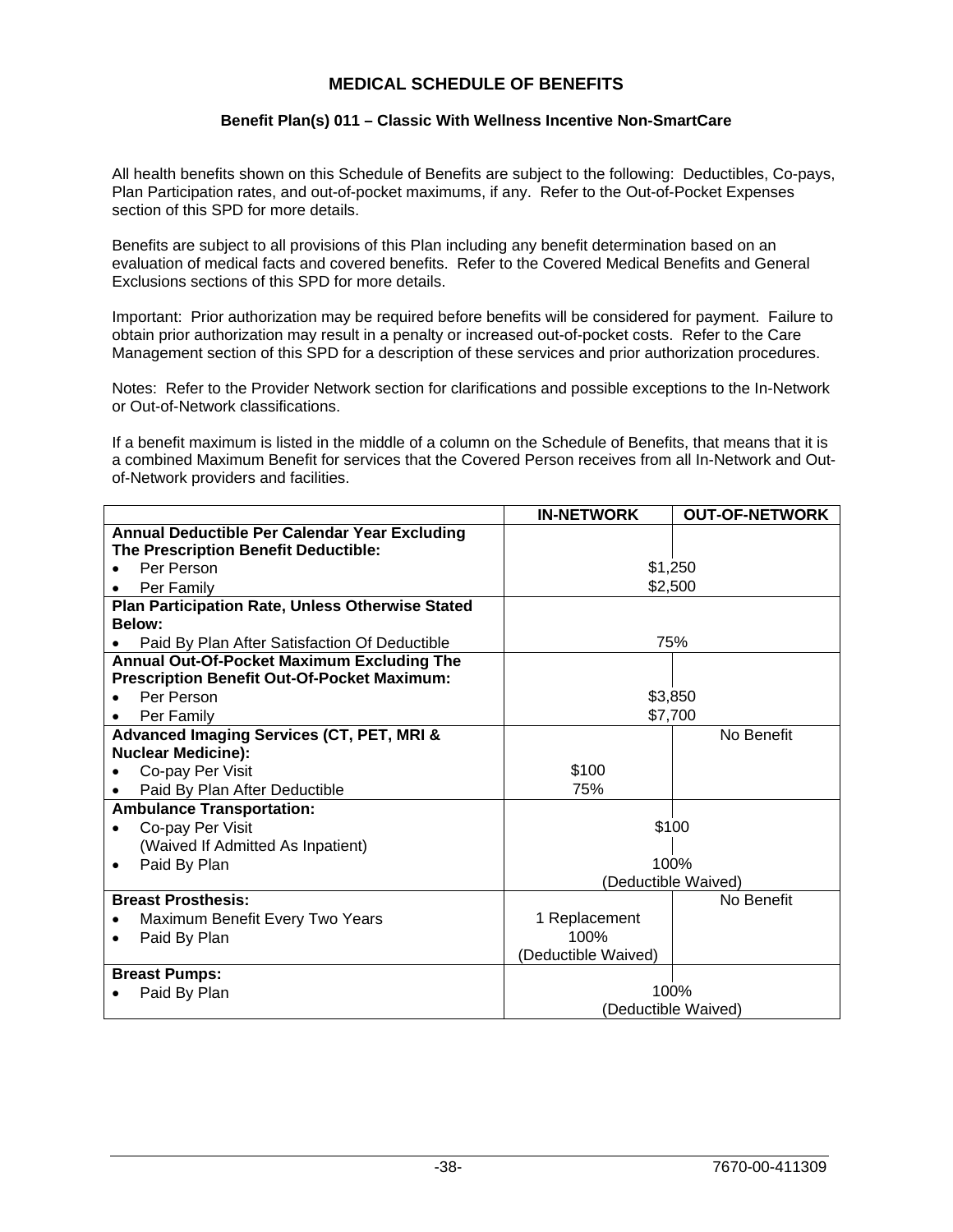|                                                                            | <b>IN-NETWORK</b>   | <b>OUT-OF-NETWORK</b> |
|----------------------------------------------------------------------------|---------------------|-----------------------|
| <b>Contraceptive Methods And Counseling Approved</b>                       |                     | No Benefit            |
| By The FDA:                                                                |                     |                       |
| Paid By Plan                                                               | 100%                |                       |
|                                                                            | (Deductible Waived) |                       |
| <b>Note: Contraceptives Obtained From A Pharmacy</b>                       |                     |                       |
| Are Covered Under The Prescription Drug Plan.                              |                     |                       |
| <b>Diabetes Treatment Not Performed In Office:</b>                         |                     | No Benefit            |
| Paid By Plan After Deductible                                              | 75%                 |                       |
|                                                                            |                     |                       |
| <b>Diabetes Treatment Performed In Office:</b>                             |                     |                       |
| Co-pay Per Visit - Primary Care Physician                                  | \$35                |                       |
| Co-pay Per Visit - Specialist                                              | \$55                |                       |
| Paid By Plan                                                               | 100%                |                       |
|                                                                            | (Deductible Waived) |                       |
| <b>Lab Services:</b>                                                       |                     |                       |
| Paid By Plan                                                               | 75%                 |                       |
|                                                                            | (Deductible Waived) |                       |
|                                                                            |                     |                       |
| <b>Nutritional Counseling:</b>                                             |                     |                       |
| Paid By Plan                                                               | 100%                |                       |
|                                                                            | (Deductible Waived) |                       |
| <b>Durable Medical Equipment:</b><br>Paid By Plan After Deductible         | 75%                 | No Benefit            |
| <b>Emergency Services / Treatment:</b>                                     |                     |                       |
|                                                                            |                     |                       |
| <b>Emergency Room / Emergency Physicians:</b>                              |                     |                       |
| Co-pay Per First Visit Of Calendar Year<br>$\bullet$                       | \$150               |                       |
| Co-pay Per Second Visit Of Calendar Year                                   | \$200               |                       |
| Co-pay Per Third And Additional Visits Of                                  | \$250               |                       |
| Calendar Year                                                              |                     |                       |
| (Waived If Admitted As Inpatient Within 24 Hours)                          |                     |                       |
| Paid By Plan<br>$\bullet$                                                  |                     | 100%                  |
|                                                                            |                     | (Deductible Waived)   |
| Additional Services Performed In Office (Such As In                        |                     |                       |
| <b>Office Surgery</b> )                                                    |                     |                       |
| Paid By Plan After Deductible                                              | 75%                 | No Benefit            |
| <b>Hearing Services:</b>                                                   |                     | No Benefit            |
|                                                                            |                     |                       |
| <b>Exams, Tests Not Performed In Office:</b>                               |                     |                       |
| Paid By Plan After Deductible                                              | 75%                 |                       |
|                                                                            |                     | No Benefit            |
| Exam, Tests Performed In Office:                                           | \$35                |                       |
| Co-pay Per Visit - Primary Care Physician<br>Co-pay Per Visit - Specialist | \$55                |                       |
| Paid By Plan                                                               | 100%                |                       |
|                                                                            | (Deductible Waived) |                       |
|                                                                            |                     |                       |
| <b>Hearing Aids:</b>                                                       |                     |                       |
| Maximum Benefit Per Ear Every Three Years                                  | \$3,000             | \$1,400               |
| Paid By Plan                                                               | 100%                | 100%                  |
|                                                                            | (Deductible Waived) | (Deductible Waived)   |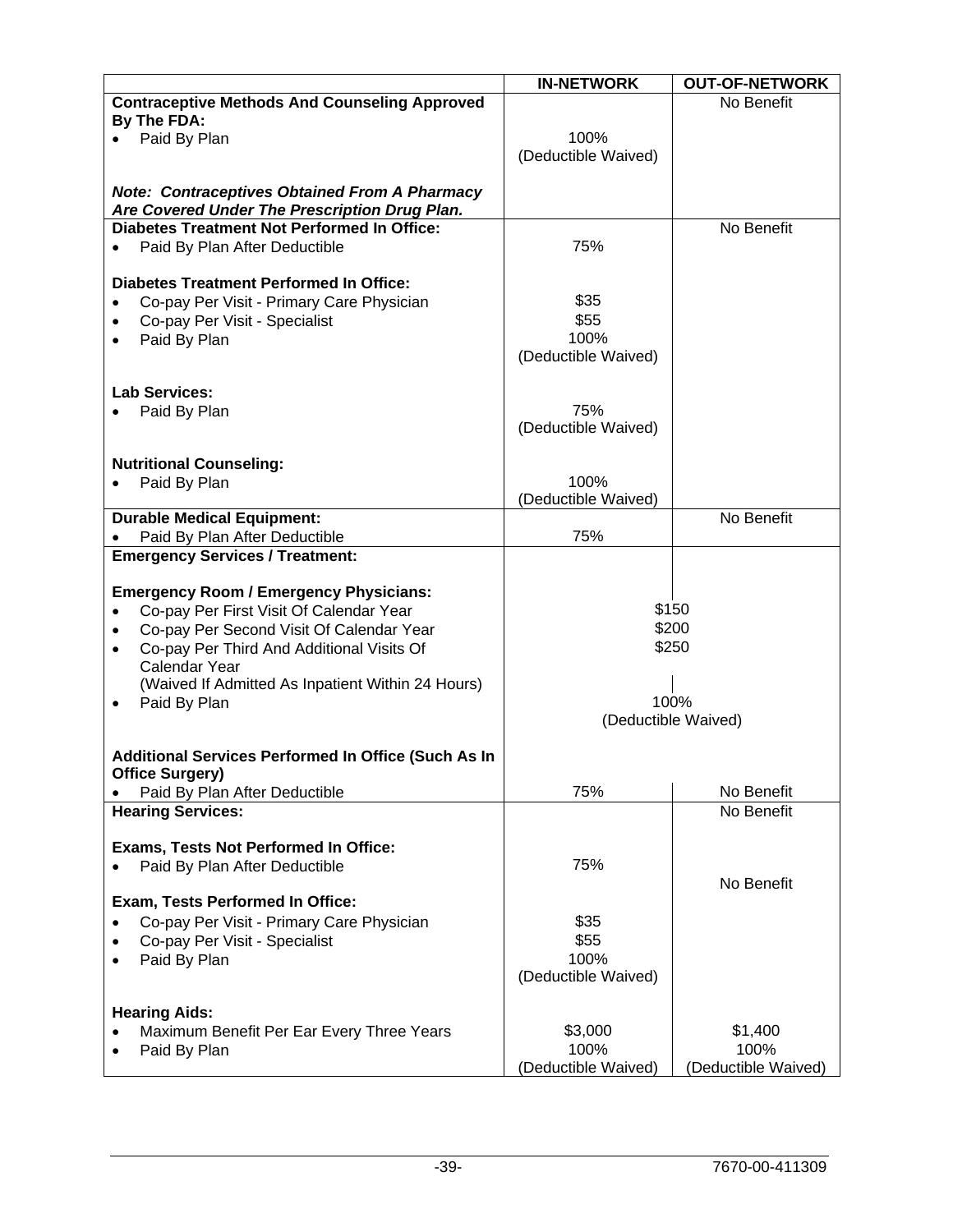|                                                                 | <b>IN-NETWORK</b>   | <b>OUT-OF-NETWORK</b> |
|-----------------------------------------------------------------|---------------------|-----------------------|
| <b>Implantable Hearing Aids:</b>                                |                     |                       |
|                                                                 |                     | No Benefit            |
| Paid By Plan After Deductible                                   | 75%                 |                       |
| <b>Home Health Care Benefits:</b>                               |                     | No Benefit            |
| Maximum Visits Per Calendar Year                                | 40 Visits           |                       |
| Paid By Plan After Deductible<br>٠                              | 75%                 |                       |
| Note: A Home Health Care Visit Will Be Considered               |                     |                       |
| A Periodic Visit By Either A Nurse Or Qualified                 |                     |                       |
| Therapist, As The Case May Be, Or Up To Four (4)                |                     |                       |
| <b>Hours Of Home Health Care Services. Care</b>                 |                     |                       |
| <b>Management Can Extend The Visits In Lieu Of More</b>         |                     |                       |
| <b>Expensive Level Of Care.</b>                                 |                     |                       |
| <b>Hospice Care Benefits:</b>                                   |                     | No Benefit            |
|                                                                 |                     |                       |
| <b>Hospice Services:</b>                                        |                     |                       |
| Paid By Plan After Deductible                                   | 75%                 |                       |
|                                                                 |                     |                       |
| <b>Bereavement Counseling:</b><br>Paid By Plan After Deductible | 75%                 |                       |
| <b>Hospital Services:</b>                                       |                     | No Benefit            |
|                                                                 |                     |                       |
| <b>Pre-admission Testing:</b>                                   |                     |                       |
| Paid By Plan After Deductible                                   | 75%                 |                       |
|                                                                 |                     |                       |
| <b>Inpatient Services Only:</b>                                 |                     |                       |
| Co-pay Per Admission                                            | \$300               |                       |
| Paid By Plan After Deductible                                   | 75%                 |                       |
|                                                                 |                     |                       |
| <b>Note: Maximum Combined Inpatient Co-Pay Per</b>              |                     |                       |
| Calendar Year Is \$1,200 Per Person. No More Than               |                     |                       |
| One Co-Pay Per 30 Days.                                         |                     |                       |
| <b>Inpatient Physician Charges Only:</b>                        |                     |                       |
| Paid By Plan After Deductible                                   | 75%                 |                       |
|                                                                 |                     |                       |
| <b>Outpatient Hospital Services:</b>                            |                     |                       |
|                                                                 |                     |                       |
| <b>Outpatient Services / Outpatient Physician</b>               |                     |                       |
| Charges:<br>Paid By Plan After Deductible                       | 75%                 |                       |
|                                                                 |                     |                       |
| <b>Outpatient X-ray Charges:</b>                                |                     |                       |
| Paid By Plan After Deductible                                   | 75%                 |                       |
|                                                                 |                     |                       |
| <b>Outpatient Lab Charges:</b>                                  |                     |                       |
| Paid By Plan                                                    | 75%                 |                       |
|                                                                 | (Deductible Waived) |                       |
|                                                                 |                     |                       |
| <b>Outpatient Imaging Charges:</b>                              |                     |                       |
| Co-pay Per Visit                                                | \$100               |                       |
| Paid By Plan After Deductible                                   | 75%                 |                       |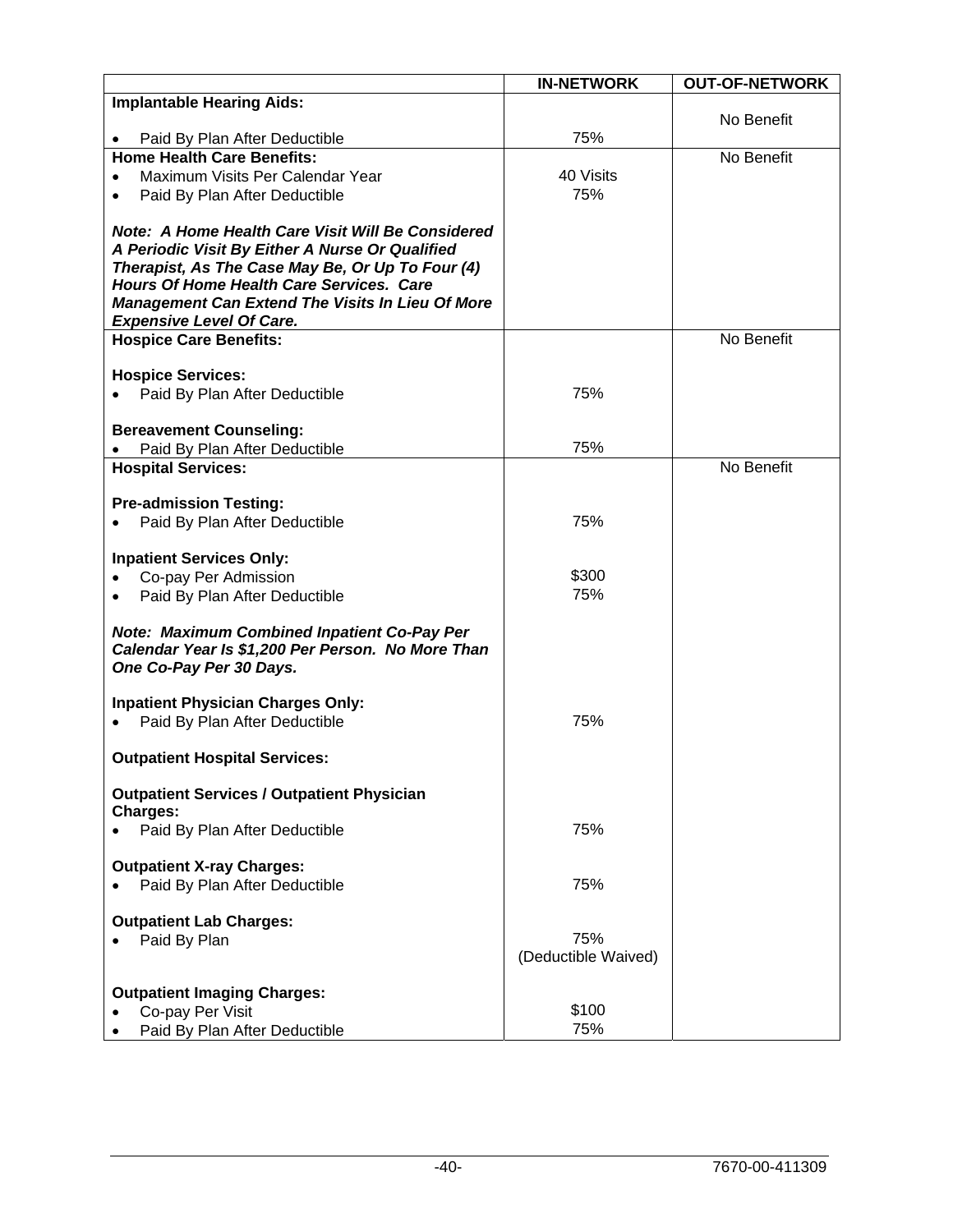|                                                                                                                                                                                                                                                                                 | <b>IN-NETWORK</b>           | <b>OUT-OF-NETWORK</b> |
|---------------------------------------------------------------------------------------------------------------------------------------------------------------------------------------------------------------------------------------------------------------------------------|-----------------------------|-----------------------|
| <b>Outpatient Surgery Only:</b>                                                                                                                                                                                                                                                 |                             |                       |
| Co-pay Per Visit                                                                                                                                                                                                                                                                | \$150                       |                       |
| Paid By Plan After Deductible                                                                                                                                                                                                                                                   | 75%                         |                       |
|                                                                                                                                                                                                                                                                                 |                             |                       |
| <b>Outpatient Surgeon Charges Only:</b>                                                                                                                                                                                                                                         |                             |                       |
| Paid By Plan After Deductible                                                                                                                                                                                                                                                   | 75%                         |                       |
| Injections:                                                                                                                                                                                                                                                                     |                             | No Benefit            |
| <b>Preventive Injections (Including But Not Limited To</b><br>Flu Shots, Pneumonia or Shingles Vaccines):<br>Paid By Plan                                                                                                                                                       | 100%<br>(Deductible Waived) |                       |
| <b>Non-Preventive Injections (Such As Steroids):</b>                                                                                                                                                                                                                            |                             |                       |
| Paid By Plan After Deductible                                                                                                                                                                                                                                                   | 75%                         |                       |
| <b>Manipulations:</b>                                                                                                                                                                                                                                                           |                             | No Benefit            |
| Maximum Visits Per Calendar Year Includes<br>$\bullet$                                                                                                                                                                                                                          | 30 Visits                   |                       |
| Physical, Occupational And Speech Therapy                                                                                                                                                                                                                                       |                             |                       |
| Paid By Plan After Deductible                                                                                                                                                                                                                                                   | 75%                         |                       |
| <b>Maternity:</b>                                                                                                                                                                                                                                                               |                             | No Benefit            |
| <b>Preventive Prenatal Services and Postnatal</b><br>Services As Defined By The Affordable Care Act:<br>Paid By Plan                                                                                                                                                            | 100%<br>(Deductible Waived) |                       |
| Note: The First Ultrasound Of Pregnancy Is To Be<br><b>Covered At The Routine Prenatal Care Benefit Level</b><br>For In-Network, regardless of diagnosis, unless<br>administered in an emergency room, in which case<br>it will be covered under the emergency room<br>benefit. |                             |                       |
| <b>Physician Charges:</b>                                                                                                                                                                                                                                                       |                             |                       |
| Paid By Plan                                                                                                                                                                                                                                                                    | 100%<br>(Deductible Waived) |                       |
| <b>Inpatient Services Only:</b>                                                                                                                                                                                                                                                 |                             |                       |
| Co-pay Per Admission                                                                                                                                                                                                                                                            | \$300                       |                       |
| Paid By Plan After Deductible                                                                                                                                                                                                                                                   | 75%                         |                       |
| <b>Note: Maximum Combined Inpatient Co-Pay Per</b><br>Calendar Year Is \$1,200 Per Person. No More Than<br>One Co-Pay Per 30 Days.                                                                                                                                              |                             |                       |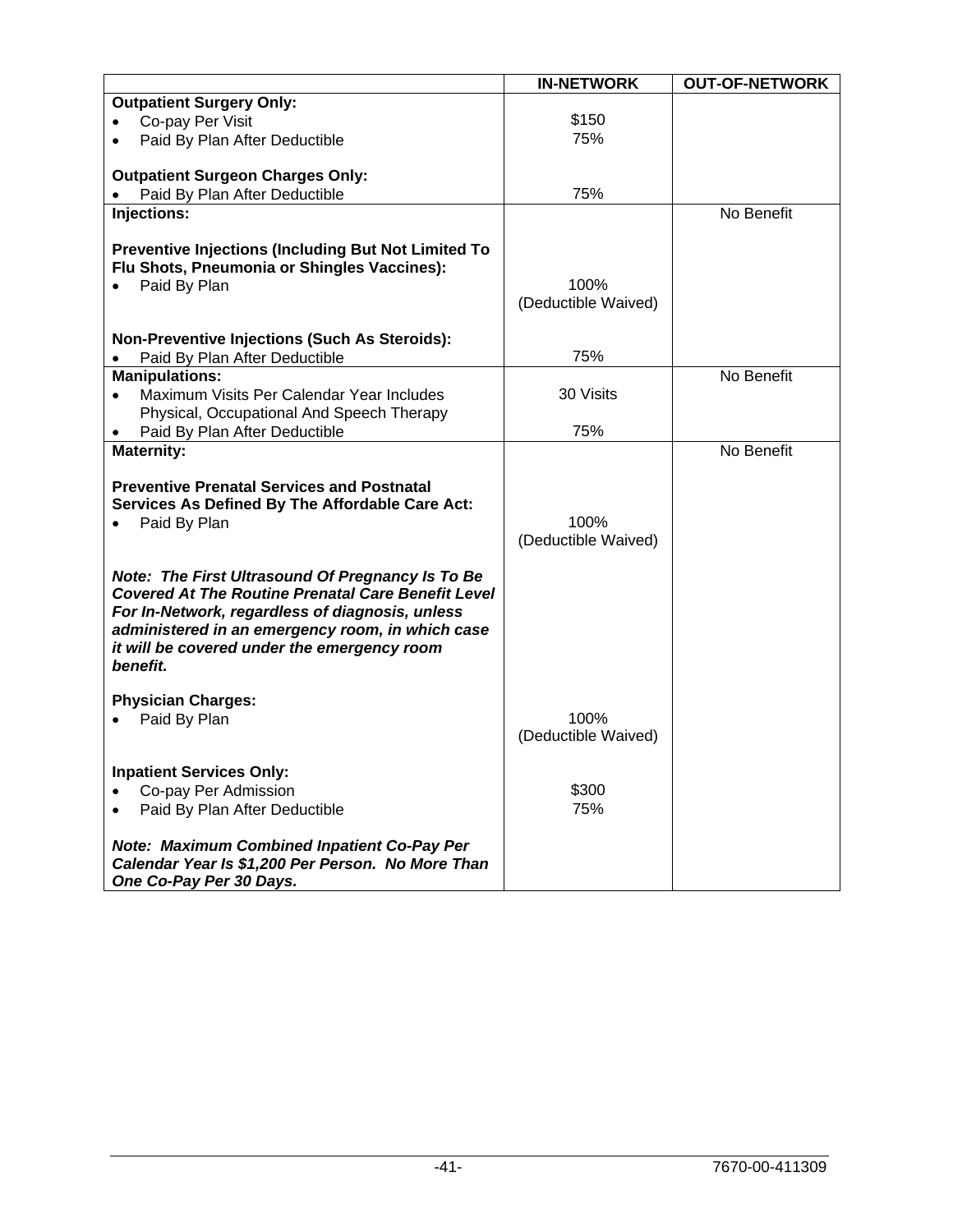|                                                                                                                                                                                                           | <b>IN-NETWORK</b>   | <b>OUT-OF-NETWORK</b> |
|-----------------------------------------------------------------------------------------------------------------------------------------------------------------------------------------------------------|---------------------|-----------------------|
| Mental Health, Substance Use Disorder And                                                                                                                                                                 |                     | No Benefit            |
| <b>Chemical Dependency Benefits:</b>                                                                                                                                                                      |                     |                       |
|                                                                                                                                                                                                           |                     |                       |
| <b>Inpatient Services Only:</b>                                                                                                                                                                           |                     |                       |
| <b>Prior Authorization Required</b>                                                                                                                                                                       |                     |                       |
| Co-pay Per Admission                                                                                                                                                                                      | \$300               |                       |
| Paid By Plan After Deductible                                                                                                                                                                             | 75%                 |                       |
| <b>Note: Maximum Combined Inpatient Co-Pay Per</b><br>Calendar Year Is \$1,200 Per Person. No More Than<br>One Co-Pay Per 30 Days.                                                                        |                     |                       |
| <b>Inpatient Physician Charges Only:</b>                                                                                                                                                                  |                     |                       |
| Paid By Plan After Deductible                                                                                                                                                                             | 75%                 |                       |
|                                                                                                                                                                                                           |                     |                       |
| <b>Residential Treatment:</b>                                                                                                                                                                             |                     |                       |
| <b>Prior Authorization Required</b>                                                                                                                                                                       |                     |                       |
| Paid By Plan After Deductible                                                                                                                                                                             | 75%                 |                       |
| <b>Outpatient Or Partial Hospitalization Services (Day</b>                                                                                                                                                |                     |                       |
| <b>Treatment) And Physician Charges:</b>                                                                                                                                                                  |                     |                       |
| <b>Prior Authorization Required</b>                                                                                                                                                                       |                     |                       |
| Co-pay For First Day                                                                                                                                                                                      | \$150               |                       |
| Paid By Plan After Deductible                                                                                                                                                                             | 75%                 |                       |
| <b>Note: Co-Pay Applies To In-Network Services For</b><br>The First Day Only. The Remainder Of The Days<br>Are Subject To Deductible And Coinsurance.                                                     |                     |                       |
| <b>Office Visit:</b>                                                                                                                                                                                      |                     |                       |
| Co-pay Per Visit                                                                                                                                                                                          | \$35                |                       |
| Paid By Plan                                                                                                                                                                                              | 100%                |                       |
|                                                                                                                                                                                                           | (Deductible Waived) |                       |
| <b>Morbid Obesity Treatment:</b>                                                                                                                                                                          |                     | No Benefit            |
| Paid By Plan After Deductible                                                                                                                                                                             | 75%                 |                       |
| Note: Please Refer To The Exclusion Section For<br>Additional Benefit Information.                                                                                                                        |                     |                       |
| <b>Bariatric Surgery:</b>                                                                                                                                                                                 |                     | No Benefit            |
| Paid By Plan After Deductible                                                                                                                                                                             | 75%                 |                       |
|                                                                                                                                                                                                           |                     |                       |
| <b>Weight Loss Programs:</b><br>Maximum Reimbursement Per Lifetime<br>Paid By Plan                                                                                                                        | \$1,000             | 100%                  |
|                                                                                                                                                                                                           | (Deductible Waived) |                       |
| <b>Note: Members Must Pay For The Physician</b><br><b>Supervised Weight Loss Program Up Front And</b><br><b>Submit A Claim To UMR For Reimbursement. UMR</b><br>Will Not Reimburse The Provider Directly. |                     |                       |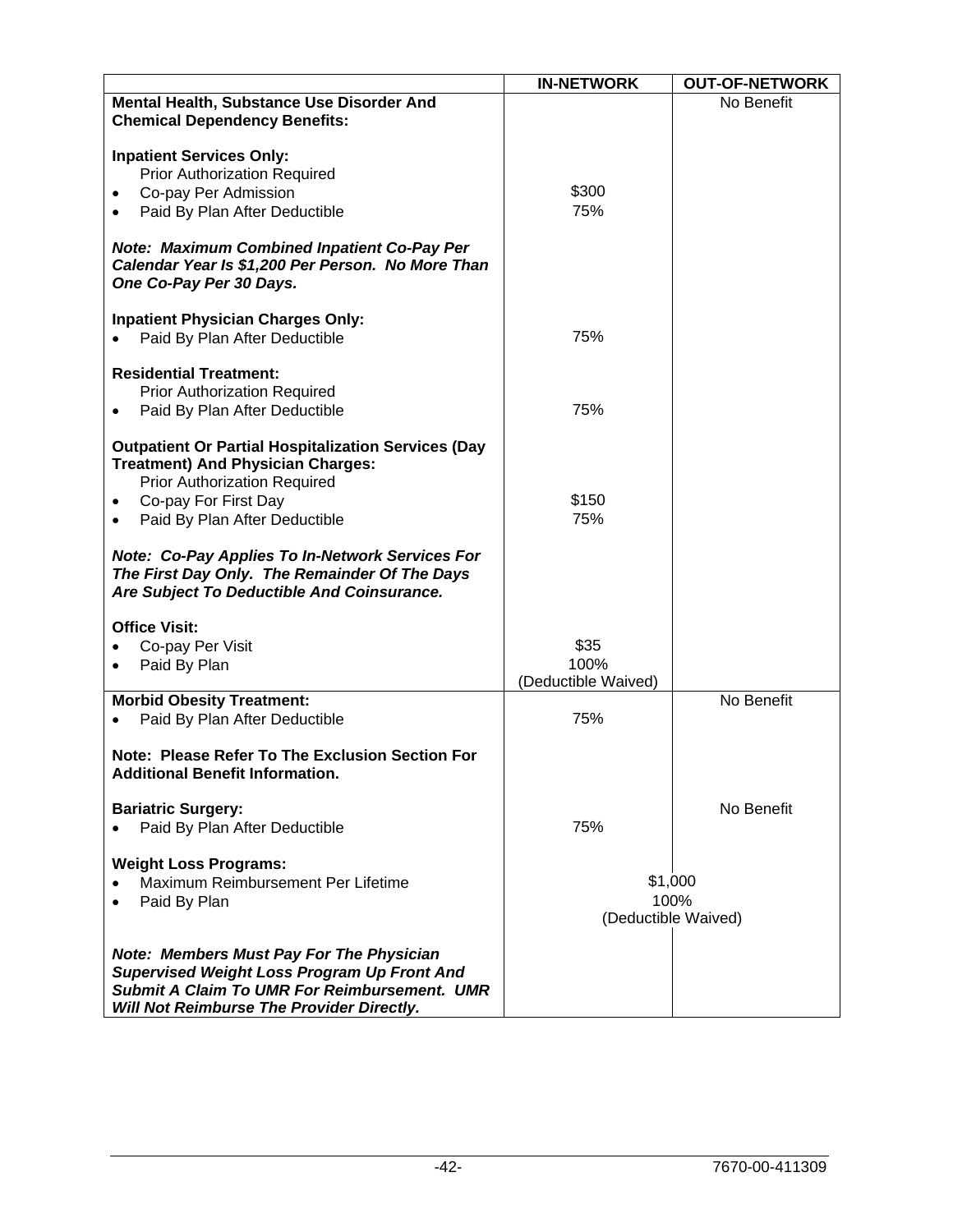|                                                                                                   | <b>IN-NETWORK</b>           | <b>OUT-OF-NETWORK</b> |
|---------------------------------------------------------------------------------------------------|-----------------------------|-----------------------|
| <b>Nursery And Newborn Expenses:</b>                                                              |                             | No Benefit            |
| Paid By Plan                                                                                      | 100%<br>(Deductible Waived) |                       |
| <b>Note: The Deductible Is Waived For The Entire</b><br><b>Newborn Stay Even If A Sick Child.</b> |                             |                       |
| <b>Nutritional Counseling:</b>                                                                    |                             | No Benefit            |
| Maximum Visits Per Calendar Year With Dietician                                                   | 1 Visit                     |                       |
| Maximum Visits Per Calendar Year With Health                                                      | 3 Visits                    |                       |
| Coaching                                                                                          |                             |                       |
| Paid By Plan<br>٠                                                                                 | 100%                        |                       |
|                                                                                                   | (Deductible Waived)         | No Benefit            |
| <b>Orthotic Appliances:</b><br>Paid By Plan After Deductible                                      | 75%                         |                       |
|                                                                                                   |                             |                       |
| <b>Shoes-Custom Molded:</b><br>To Age 18                                                          |                             |                       |
| Maximum Benefit Per Calendar Year<br>$\bullet$                                                    | 2 Pairs                     |                       |
| From Age 18                                                                                       |                             |                       |
| Maximum Benefit Per Calendar Year<br>$\bullet$                                                    | 1 Pair                      |                       |
| Paid By Plan After Deductible<br>$\bullet$                                                        | 75%                         |                       |
|                                                                                                   |                             |                       |
| <b>Shoe Inserts-Custom Molded:</b>                                                                | 2 Pairs                     |                       |
| Maximum Benefit Per Calendar Year                                                                 | 75%                         |                       |
| Paid By Plan After Deductible<br><b>Outpatient Hospital Services:</b>                             |                             | No Benefit            |
|                                                                                                   |                             |                       |
| <b>Outpatient Services / Outpatient Physician</b><br><b>Charges:</b>                              |                             |                       |
| Paid By Plan After Deductible                                                                     | 75%                         |                       |
|                                                                                                   |                             |                       |
| <b>Outpatient X-ray Charges:</b>                                                                  |                             |                       |
| Paid By Plan After Deductible                                                                     | 75%                         |                       |
| <b>Outpatient Lab Charges:</b>                                                                    |                             |                       |
| Paid By Plan                                                                                      | 75%                         |                       |
|                                                                                                   | (Deductible Waived)         |                       |
|                                                                                                   |                             |                       |
| <b>Outpatient Imaging Charges:</b>                                                                |                             |                       |
| Co-pay Per Visit                                                                                  | \$100                       |                       |
| Paid By Plan After Deductible                                                                     | 75%                         |                       |
|                                                                                                   |                             |                       |
| <b>Outpatient Surgery Only:</b>                                                                   |                             |                       |
| Co-pay Per Visit                                                                                  | \$150                       |                       |
| Paid By Plan After Deductible                                                                     | 75%                         |                       |
| <b>Outpatient Surgeon Charges Only:</b>                                                           |                             |                       |
| Paid By Plan After Deductible                                                                     | 75%                         |                       |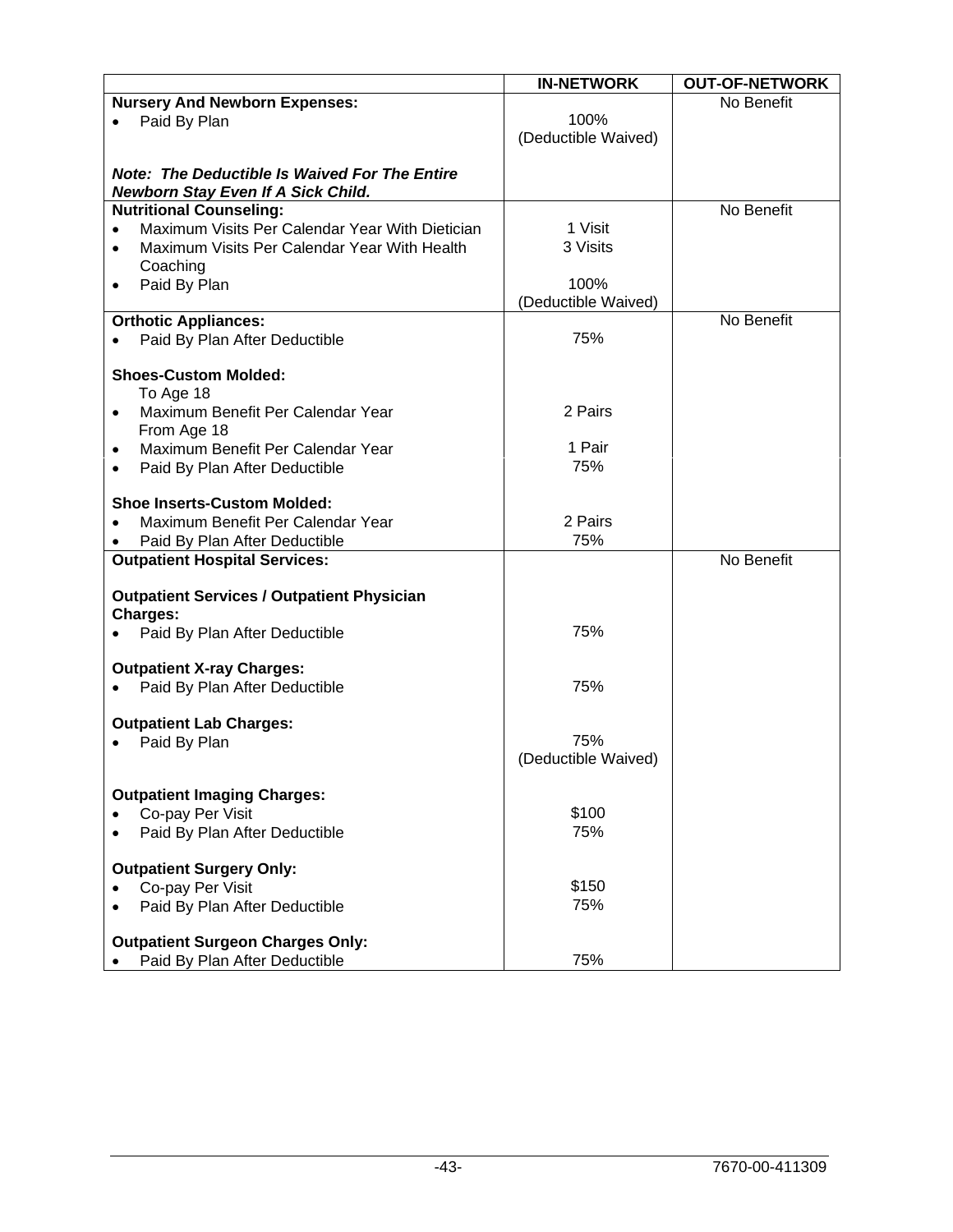|                                                       | <b>IN-NETWORK</b>   | <b>OUT-OF-NETWORK</b> |
|-------------------------------------------------------|---------------------|-----------------------|
| <b>Physician Office Services:</b>                     |                     | No Benefit            |
|                                                       |                     |                       |
| <b>Primary Care Physician Visit:</b>                  |                     |                       |
| Co-pay Per Visit                                      | \$35                |                       |
| Paid By Plan                                          | 100%                |                       |
|                                                       | (Deductible Waived) |                       |
|                                                       |                     |                       |
| Additional Services Performed In Office (Such As In   |                     |                       |
| <b>Office Surgery)</b>                                |                     |                       |
| Paid By Plan After Deductible                         | 75%                 |                       |
|                                                       |                     |                       |
| <b>Specialist Visit:</b>                              | \$55                |                       |
| Co-pay Per Visit                                      | 100%                |                       |
| Paid By Plan                                          |                     |                       |
|                                                       | (Deductible Waived) |                       |
| Additional Services Performed In Office (Such As In   |                     |                       |
| <b>Office Surgery)</b>                                |                     |                       |
| Paid By Plan After Deductible                         | 75%                 |                       |
| <b>Physician Office Services:</b>                     |                     | No Benefit            |
| Paid By Plan After Deductible                         | 75%                 |                       |
|                                                       |                     |                       |
| <b>Office Surgery:</b>                                |                     |                       |
| Paid By Plan After Deductible                         | 75%                 |                       |
|                                                       |                     |                       |
| <b>Allergy Testing:</b>                               |                     |                       |
| Paid By Plan                                          | 100%                |                       |
|                                                       | (Deductible Waived) |                       |
|                                                       |                     |                       |
| <b>Allergy Serum:</b>                                 |                     |                       |
| Paid By Plan                                          | 100%                |                       |
|                                                       | (Deductible Waived) |                       |
|                                                       |                     |                       |
| <b>Diagnostic X-ray Charges:</b>                      |                     |                       |
| Paid By Plan After Deductible                         | 75%                 |                       |
|                                                       |                     |                       |
| <b>Diagnostic Laboratory Charges:</b>                 | 75%                 |                       |
| Paid By Plan                                          | (Deductible Waived) |                       |
| Preventive Care Benefits. See Glossary Of Terms       |                     | No Benefit            |
| For Definition. Benefits Include:                     |                     |                       |
| From Age 3                                            |                     |                       |
|                                                       |                     |                       |
| <b>Preventive Physical Exams At Appropriate Ages:</b> |                     |                       |
| Paid By Plan                                          | 100%                |                       |
|                                                       | (Deductible Waived) |                       |
|                                                       |                     |                       |
| Immunizations:                                        |                     |                       |
| Paid By Plan                                          | 100%                |                       |
|                                                       | (Deductible Waived) |                       |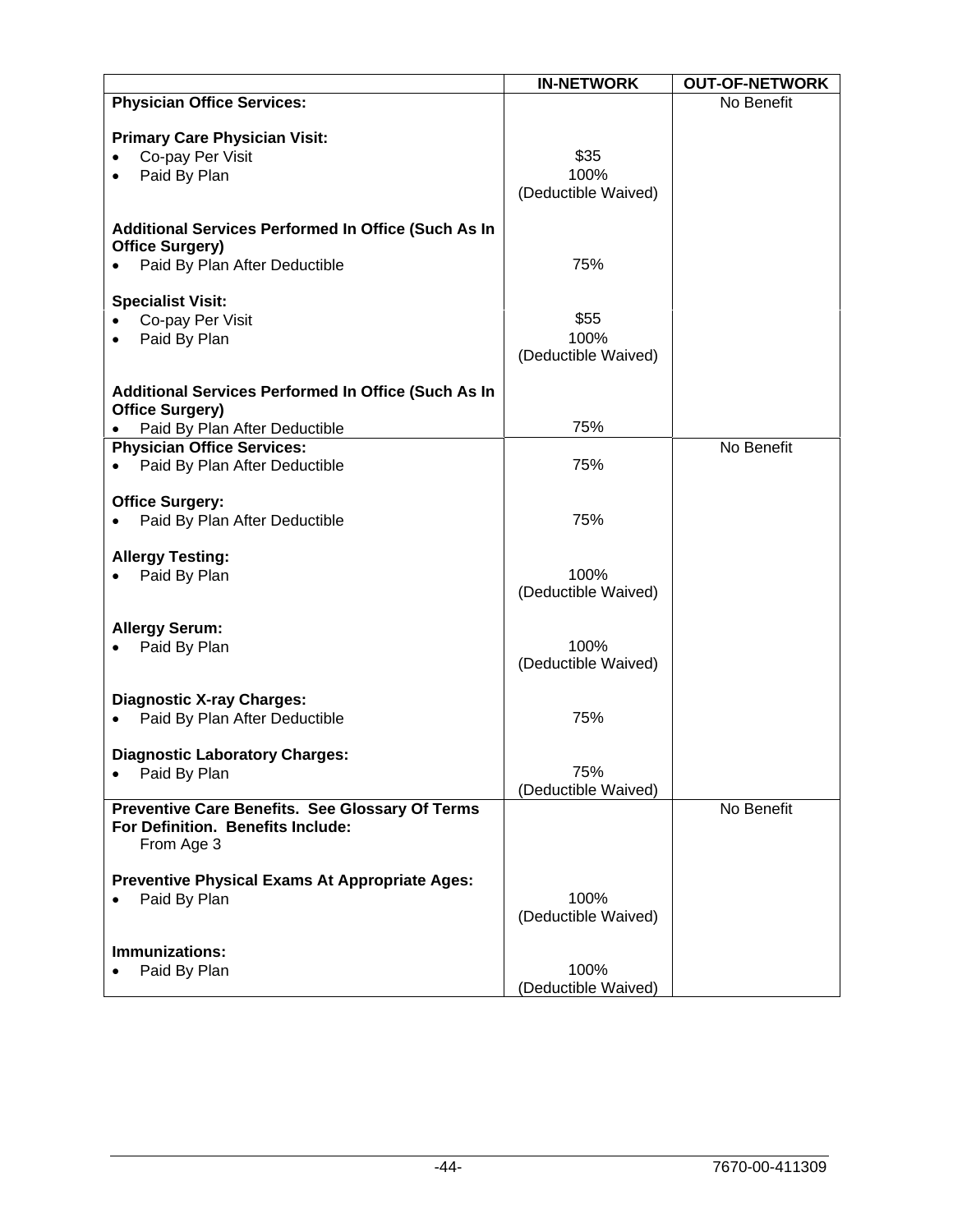|                                                                                                                                                                                 | <b>IN-NETWORK</b>           | <b>OUT-OF-NETWORK</b> |
|---------------------------------------------------------------------------------------------------------------------------------------------------------------------------------|-----------------------------|-----------------------|
| <b>Shingles Vaccine:</b>                                                                                                                                                        |                             | No Benefit            |
| From Age 60                                                                                                                                                                     |                             |                       |
| Paid By Plan                                                                                                                                                                    | 100%                        |                       |
|                                                                                                                                                                                 | (Deductible Waived)         |                       |
| Preventive Tests, Lab And X-rays At Appropriate<br>Ages:                                                                                                                        |                             |                       |
| Paid By Plan                                                                                                                                                                    | 100%                        |                       |
|                                                                                                                                                                                 | (Deductible Waived)         |                       |
|                                                                                                                                                                                 |                             |                       |
| <b>Preventive Mammograms And Breast Exams:</b>                                                                                                                                  |                             |                       |
| Maximum Exams Per Calendar Year                                                                                                                                                 | 1 Exam                      |                       |
| Paid By Plan                                                                                                                                                                    | 100%                        |                       |
|                                                                                                                                                                                 | (Deductible Waived)         |                       |
| Note: First Mammogram Per Calendar Year<br><b>Covered At Preventive Benefits Regardless Of</b><br>Diagnosis. Subsequent Mammograms Will Be Paid<br>As Deductible / Coinsurance. |                             |                       |
| <b>Preventive Pelvic Exams And Pap Test:</b>                                                                                                                                    |                             |                       |
| Maximum Exams Per Calendar Year                                                                                                                                                 | 1 Exam                      |                       |
| Paid By Plan<br>$\bullet$                                                                                                                                                       | 100%                        |                       |
|                                                                                                                                                                                 | (Deductible Waived)         |                       |
| <b>Preventive PSA Test And Prostate Exams:</b><br>From Age 40<br>Maximum Exams Per Calendar Year                                                                                | 1 Exam                      |                       |
| Paid By Plan<br>$\bullet$                                                                                                                                                       | 100%                        |                       |
|                                                                                                                                                                                 | (Deductible Waived)         |                       |
| Note: Preventive PSA Test And Prostate Exams Up<br>To Age 40 Will Follow Normal Plan Benefits.                                                                                  |                             |                       |
| <b>Preventive Screenings / Services At Appropriate</b><br><b>Ages And Gender:</b>                                                                                               |                             |                       |
| Paid By Plan                                                                                                                                                                    | 100%<br>(Deductible Waived) |                       |
| <b>Preventive Autism Screening:</b>                                                                                                                                             |                             |                       |
| From Age 0 To 21                                                                                                                                                                |                             |                       |
| Paid By Plan                                                                                                                                                                    | 100%                        |                       |
|                                                                                                                                                                                 | (Deductible Waived)         |                       |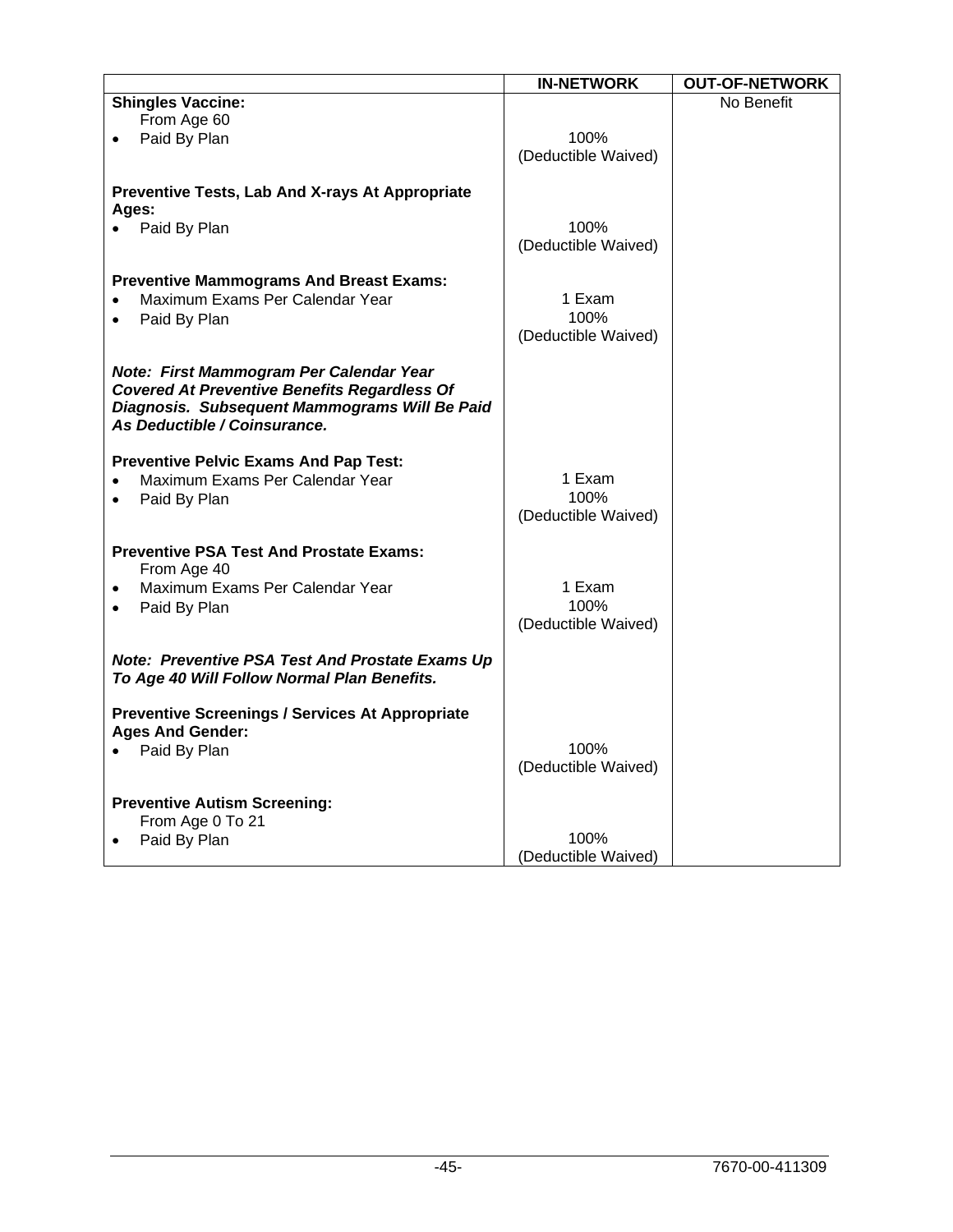|                                                                                                                                                                                                                                                                                                      | <b>IN-NETWORK</b>           | <b>OUT-OF-NETWORK</b> |
|------------------------------------------------------------------------------------------------------------------------------------------------------------------------------------------------------------------------------------------------------------------------------------------------------|-----------------------------|-----------------------|
| <b>Preventive Colonoscopy, Sigmoidoscopy And</b><br><b>Similar Surgical Procedures Done For Preventive</b><br>Reasons:                                                                                                                                                                               |                             | No Benefit            |
| From Age 40                                                                                                                                                                                                                                                                                          |                             |                       |
| Maximum Exams Per Calendar Year                                                                                                                                                                                                                                                                      | 1 Exam                      |                       |
| Paid By Plan                                                                                                                                                                                                                                                                                         | 100%                        |                       |
|                                                                                                                                                                                                                                                                                                      | (Deductible Waived)         |                       |
| Note: First Colonoscopy Per Calendar Year for Age<br><b>40 And Over Covered At Preventive Benefits</b><br><b>Regardless Of Diagnosis. Subsequent</b><br>Colonoscopy for Age 40 And Over, Or Any<br>Colonoscopy, Sigmoidoscopy Or Similar Procedure<br>Up To Age 40 Will Follow Normal Plan Benefits. |                             |                       |
| <b>Plan Will Cover Self-Administered Colon Testing</b><br><b>Products Such as Cologuard.</b>                                                                                                                                                                                                         |                             |                       |
| <b>Preventive Counseling For Alcohol Or Substance</b><br>Use Disorder, Obesity, Diet And Nutrition:                                                                                                                                                                                                  |                             |                       |
| Maximum Visits Per Calendar Year                                                                                                                                                                                                                                                                     | 1 Visit                     |                       |
| Paid By Plan                                                                                                                                                                                                                                                                                         | 100%<br>(Deductible Waived) |                       |
|                                                                                                                                                                                                                                                                                                      |                             |                       |
| <b>Preventive Counseling For Tobacco Use:</b><br>Maximum Visits Per Calendar Year                                                                                                                                                                                                                    | 2 Visits                    |                       |
| Paid By Plan                                                                                                                                                                                                                                                                                         | 100%                        |                       |
|                                                                                                                                                                                                                                                                                                      | (Deductible Waived)         |                       |
| After Maximum Is Satisfied                                                                                                                                                                                                                                                                           |                             |                       |
| Paid By Plan After Deductible                                                                                                                                                                                                                                                                        | 75%                         |                       |
|                                                                                                                                                                                                                                                                                                      |                             |                       |
| <b>Preventive Bone Density Screening:</b><br>Paid By Plan                                                                                                                                                                                                                                            | 100%                        |                       |
|                                                                                                                                                                                                                                                                                                      | (Deductible Waived)         |                       |
| In Addition, The Following Preventive Services Are                                                                                                                                                                                                                                                   |                             |                       |
| <b>Covered For Women:</b>                                                                                                                                                                                                                                                                            |                             |                       |
| <b>Gestational Diabetes</b><br>➤<br>Papillomavirus DNA Testing*<br>➤                                                                                                                                                                                                                                 |                             |                       |
| <b>Counseling For Sexually Transmitted</b><br>⋗                                                                                                                                                                                                                                                      |                             |                       |
| <b>Infections (Provided Annually)*</b>                                                                                                                                                                                                                                                               |                             |                       |
| <b>Counseling For Human Immune-deficiency</b><br>➤<br><b>Virus (Provided Annually)*</b>                                                                                                                                                                                                              |                             |                       |
| <b>Breastfeeding Support, Supplies And</b><br>⋗                                                                                                                                                                                                                                                      |                             |                       |
| <b>Counseling</b><br><b>Counseling For Interpersonal And Domestic</b><br>➤                                                                                                                                                                                                                           |                             |                       |
| Violence For Women (Provided Annually)*                                                                                                                                                                                                                                                              |                             |                       |
| Paid By Plan                                                                                                                                                                                                                                                                                         | 100%                        |                       |
|                                                                                                                                                                                                                                                                                                      | (Deductible Waived)         |                       |
| *These Services May Also Apply To Men.                                                                                                                                                                                                                                                               |                             |                       |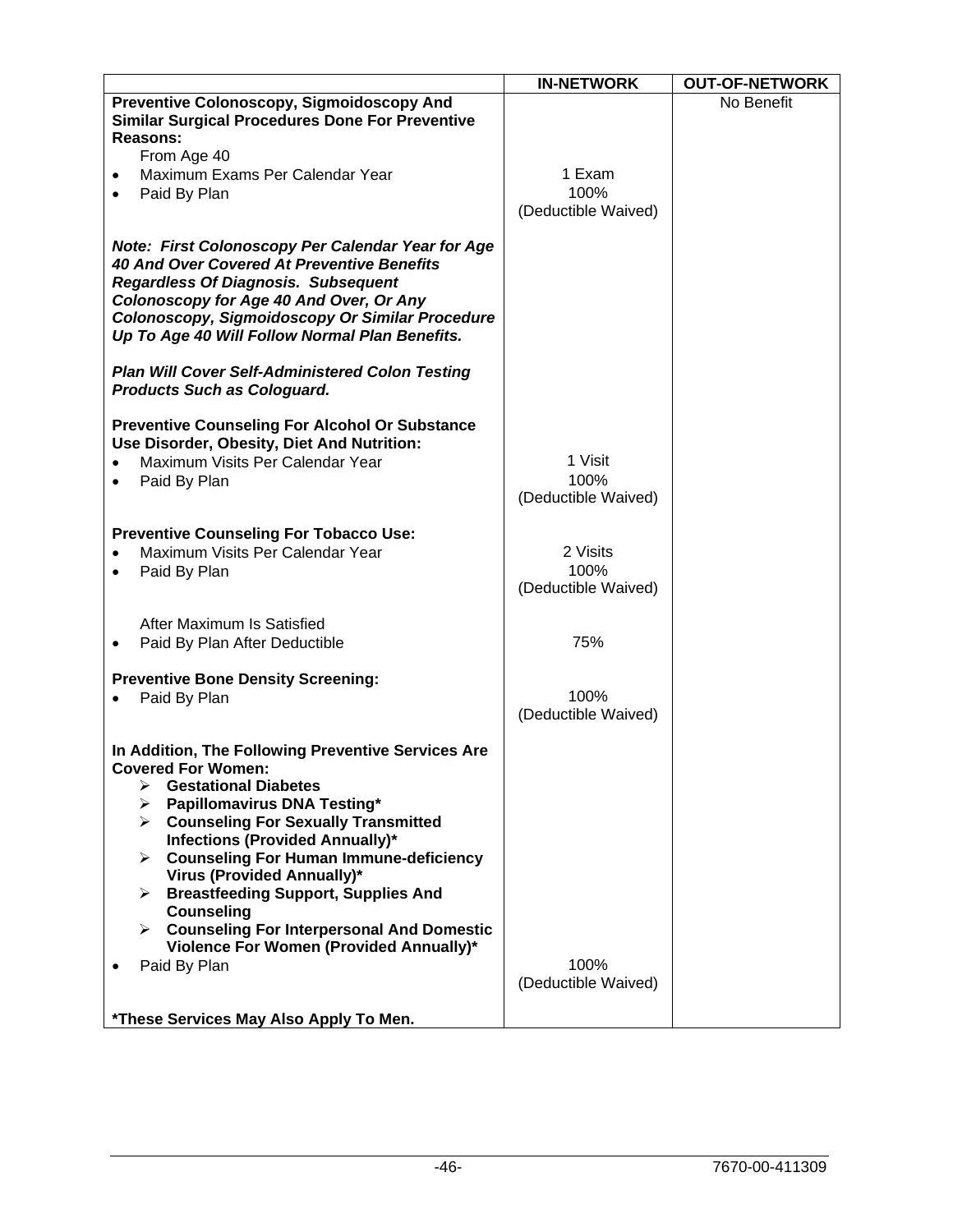|                                                                                                      | <b>IN-NETWORK</b>          | <b>OUT-OF-NETWORK</b> |
|------------------------------------------------------------------------------------------------------|----------------------------|-----------------------|
| <b>Preventive Care Benefits For Children Include:</b>                                                |                            | No Benefit            |
| To Age 3                                                                                             |                            |                       |
|                                                                                                      |                            |                       |
| <b>Preventive Physical Exams:</b><br>Paid By Plan                                                    | 100%                       |                       |
|                                                                                                      | (Deductible Waived)        |                       |
|                                                                                                      |                            |                       |
| <b>Immunizations:</b>                                                                                |                            |                       |
| Paid By Plan                                                                                         | 100%                       |                       |
|                                                                                                      | (Deductible Waived)        |                       |
|                                                                                                      |                            |                       |
| <b>Preventive Screenings At Appropriate Ages:</b>                                                    | 100%                       |                       |
| Paid By Plan                                                                                         | (Deductible Waived)        |                       |
|                                                                                                      |                            |                       |
| <b>Preventive Tests, Lab And X-rays:</b>                                                             |                            |                       |
| Paid By Plan                                                                                         | 100%                       |                       |
|                                                                                                      | (Deductible Waived)        |                       |
|                                                                                                      |                            |                       |
| <b>Preventive Oral Fluoride Supplements Prescribed</b>                                               |                            |                       |
| For Children Ages 6 Months To 5 Years Whose<br><b>Primary Water Source Is Deficient In Fluoride:</b> |                            |                       |
| Paid By Plan                                                                                         | 100%                       |                       |
|                                                                                                      | (Deductible Waived)        |                       |
|                                                                                                      |                            |                       |
| <b>Preventive Hearing Exam:</b>                                                                      |                            |                       |
| Paid By Plan                                                                                         | 100%                       |                       |
| <b>Skilled Nursing, Convalescent Or Subacute Facility:</b>                                           | (Deductible Waived)        | No Benefit            |
| Co-pay Per Admission                                                                                 | \$300                      |                       |
| (Waived If Transferred From An Acute Care                                                            |                            |                       |
| Facility)                                                                                            |                            |                       |
| Paid By Plan After Deductible<br>$\bullet$                                                           | 75%                        |                       |
|                                                                                                      |                            |                       |
| Note: Maximum Combined Inpatient Co-Pay Per<br>Calendar Year Is \$1,200 Per Person. No More Than     |                            |                       |
| One Co-Pay Per 30 Days.                                                                              |                            |                       |
| Sterilizations:                                                                                      |                            | No Benefit            |
| Paid By Plan<br>٠                                                                                    | 100%                       |                       |
|                                                                                                      | (Deductible Waived)        |                       |
| <b>Temporomandibular Joint Disorder Benefits:</b>                                                    |                            | No Benefit            |
| Co-pay Per Visit                                                                                     | \$200                      |                       |
| Deductible Per Calendar Year                                                                         | \$1,000                    |                       |
| Paid By Plan                                                                                         | 75%<br>(Deductible Waived) |                       |
| <b>Therapy Services:</b>                                                                             |                            | No Benefit            |
| Included In Manipulations Maximum                                                                    |                            |                       |
| Paid By Plan After Deductible<br>٠                                                                   | 75%                        |                       |
|                                                                                                      |                            |                       |
| <b>Note: Medical Necessity Will Be Reviewed After 30</b>                                             |                            |                       |
| Visits.                                                                                              |                            |                       |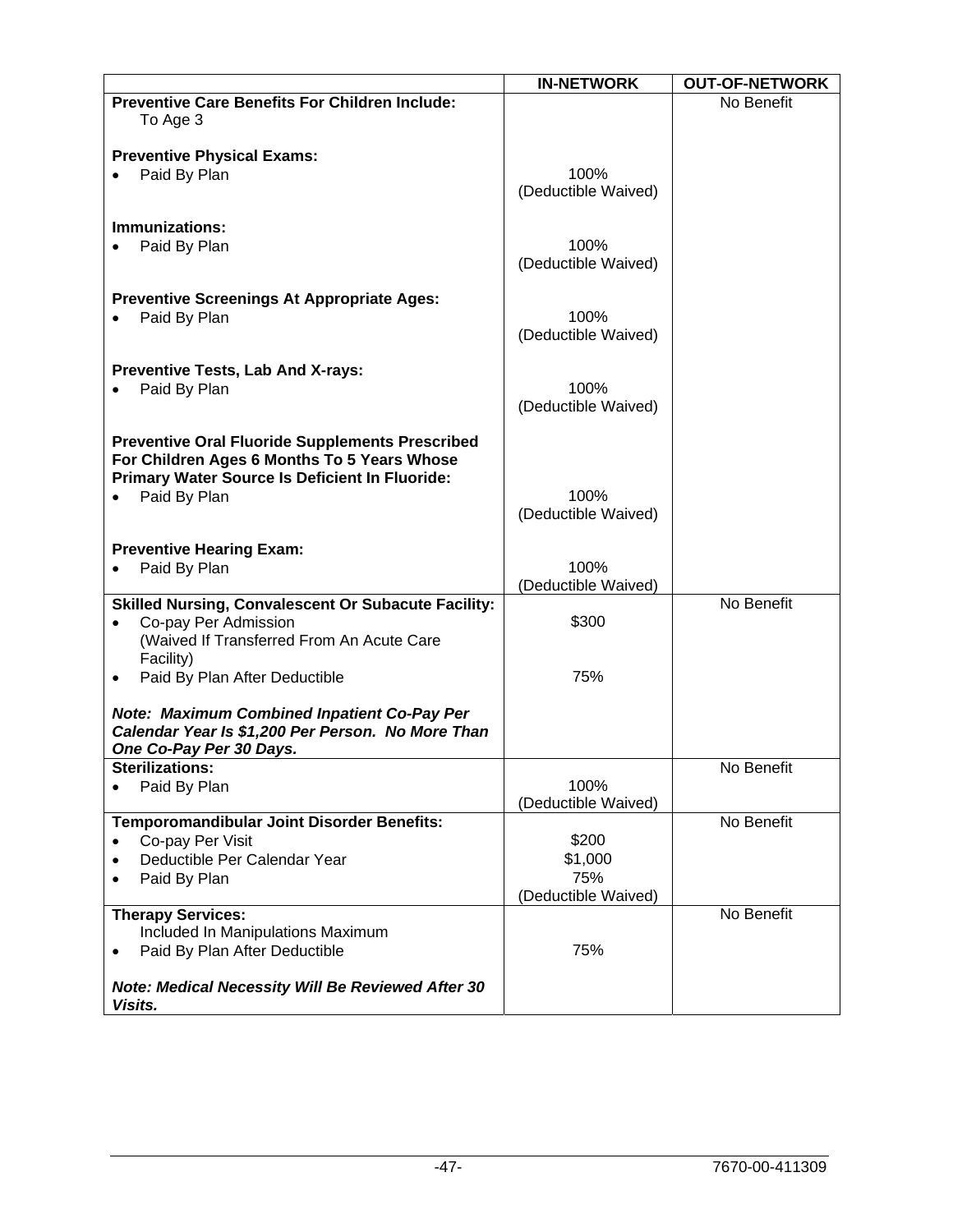|                                                                   | <b>IN-NETWORK</b>   | <b>OUT-OF-NETWORK</b> |
|-------------------------------------------------------------------|---------------------|-----------------------|
| <b>Tobacco Addiction:</b>                                         |                     | No Benefit            |
| Maximum Visits Per Calendar Year                                  | 2 Visits            |                       |
| Paid By Plan                                                      | 100%                |                       |
|                                                                   | (Deductible Waived) |                       |
|                                                                   |                     |                       |
| After Maximum Visits Are Satisfied                                | 75%                 |                       |
| Paid By Plan After Deductible<br><b>Upper GI Endoscopy (EGD):</b> |                     | No Benefit            |
| Paid By Plan After Deductible                                     | 75%                 |                       |
| <b>Urgent Care:</b>                                               |                     |                       |
| Co-pay Per Visit                                                  |                     | \$55                  |
| Paid By Plan                                                      |                     | 100%                  |
|                                                                   |                     | (Deductible Waived)   |
|                                                                   |                     |                       |
| Additional Services Performed In Office (Such As In               |                     |                       |
| <b>Office Surgery)</b>                                            |                     |                       |
| Paid By Plan After Deductible                                     | 75%                 | No Benefit            |
| <b>Vision Care Benefits:</b>                                      |                     |                       |
|                                                                   |                     |                       |
| Eye Exam:                                                         |                     |                       |
| Co-pay Per Visit                                                  |                     | \$35                  |
| Maximum Exams Per Calendar Year                                   |                     | 1 Exam                |
| Paid By Plan<br>$\bullet$                                         |                     | 100%                  |
|                                                                   |                     | (Deductible Waived)   |
| <b>Eye Refractions:</b>                                           |                     |                       |
| Co-pay Per Visit                                                  |                     | \$35                  |
| Maximum Exams Per Calendar Year<br>$\bullet$                      |                     | 1 Exam                |
| Paid By Plan                                                      |                     | 100%                  |
|                                                                   |                     | (Deductible Waived)   |
|                                                                   |                     |                       |
| Note: Only One (1) Co-Pay Applies Per Visit For                   |                     |                       |
| <b>Preventive And Medical As Well As Primary Care</b>             |                     |                       |
| Physician Or Specialist (Combined For Eye Exams,                  |                     |                       |
| <b>Glaucoma Testing And Eye Refractions).</b>                     |                     |                       |
| <b>Additional Services Performed Are Subject To</b>               |                     |                       |
| <b>Deductible And Coinsurance.</b>                                |                     |                       |
| <b>All Other Covered Expenses:</b>                                | 75%                 | No Benefit            |
| Paid By Plan After Deductible                                     |                     |                       |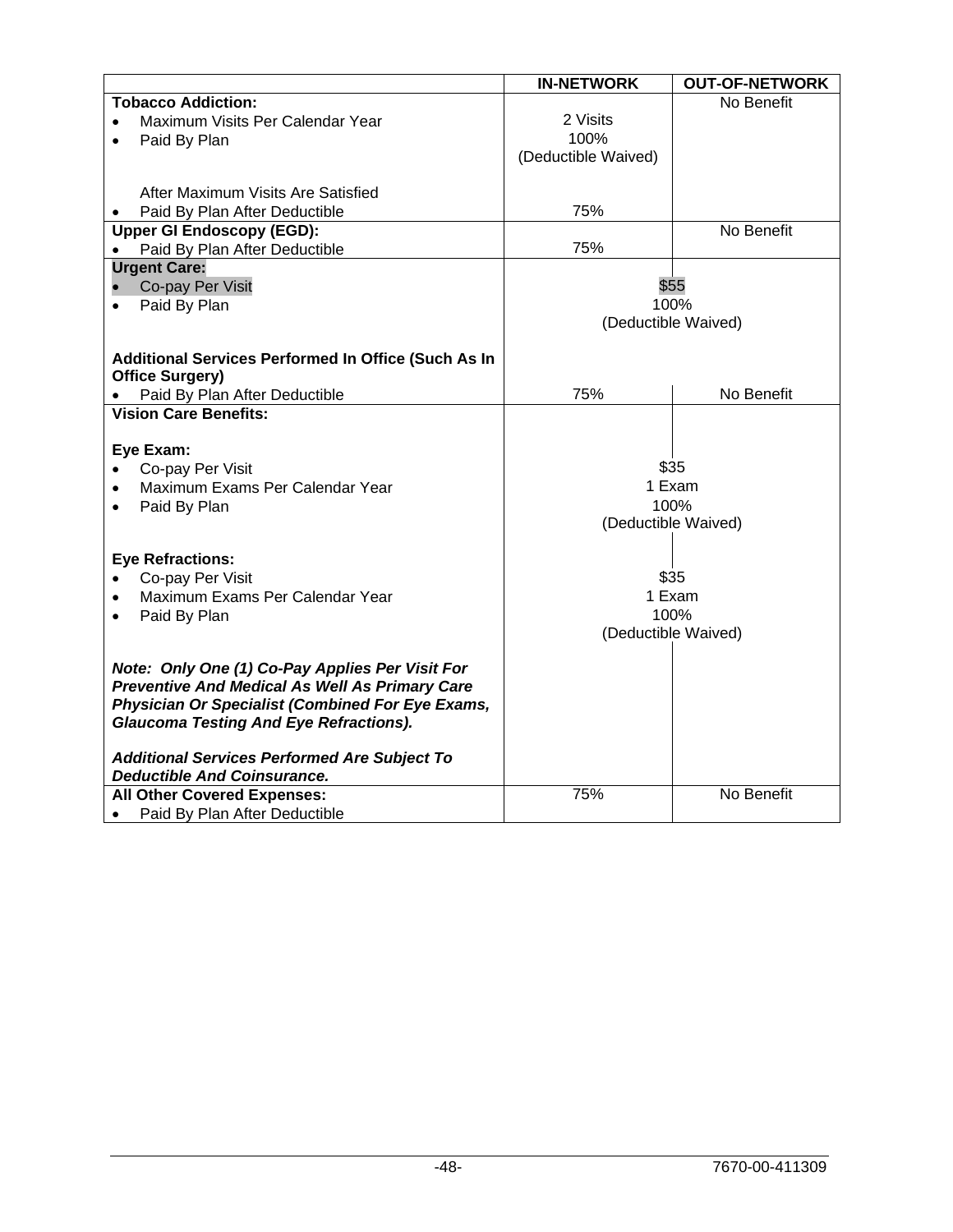# **MEDICAL SCHEDULE OF BENEFITS**

#### **Benefit Plan(s) 015 – Premier SmartCare**

All health benefits shown on this Schedule of Benefits are subject to the following: Deductibles, Co-pays, Plan Participation rates, and out-of-pocket maximums, if any. Refer to the Out-of-Pocket Expenses section of this SPD for more details.

Benefits are subject to all provisions of this Plan including any benefit determination based on an evaluation of medical facts and covered benefits. Refer to the Covered Medical Benefits and General Exclusions sections of this SPD for more details.

Important: Prior authorization may be required before benefits will be considered for payment. Failure to obtain prior authorization may result in a penalty or increased out-of-pocket costs. Refer to the Care Management section of this SPD for a description of these services and prior authorization procedures.

Notes: Refer to the Provider Network section for clarifications and possible exceptions to the In-Network or Out-of-Network classifications.

If a benefit maximum is listed in the middle of a column on the Schedule of Benefits, that means that it is a combined Maximum Benefit for services that the Covered Person receives from all UAMS SmartCare, In-Network and Out-of-Network providers and facilities.

|                                                                                                  | <b>UAMS</b><br><b>SmartCare</b> | <b>In-Network</b> | Out-of-<br><b>Network</b> |
|--------------------------------------------------------------------------------------------------|---------------------------------|-------------------|---------------------------|
| Annual Deductible Per Calendar Year Excluding                                                    |                                 |                   |                           |
| <b>The Prescription Benefit Deductible:</b>                                                      |                                 |                   |                           |
| Per Person<br>$\bullet$                                                                          | \$150                           | \$650             | \$2,000                   |
| Per Family                                                                                       | \$300                           | \$1,300           | \$4,000                   |
| Plan Participation Rate, Unless Otherwise Stated                                                 |                                 |                   |                           |
| Below:                                                                                           |                                 |                   |                           |
| Paid By Plan After Satisfaction Of Deductible                                                    | 85%                             | 80%               | 50%                       |
| Annual Out-Of-Pocket Maximum Excluding The<br><b>Prescription Benefit Out-Of-Pocket Maximum:</b> |                                 |                   |                           |
| Per Person<br>$\bullet$                                                                          | \$2,500                         | \$3,000           | \$9,000                   |
| Per Family<br>$\bullet$                                                                          | \$5,000                         | \$6,000           | \$18,000                  |
| Advanced Imaging Services (CT, PET, MRI &<br><b>Nuclear Medicine):</b>                           |                                 |                   |                           |
| Co-Pay Per Visit                                                                                 | \$50                            | \$100             | Not<br>Applicable         |
| Paid By Plan After Deductible                                                                    | 85%                             | 80%               | 50%                       |
| <b>Ambulance Transportation:</b>                                                                 |                                 |                   |                           |
| Co-pay Per Visit<br>$\bullet$                                                                    | \$100                           | \$100             | \$100                     |
| (Waived If Admitted As Inpatient)                                                                |                                 |                   |                           |
| Paid By Plan<br>$\bullet$                                                                        | 100%                            | 100%              | 100%                      |
|                                                                                                  | (Deductible                     | (Deductible       | (Deductible               |
|                                                                                                  | Waived)                         | Waived)           | Waived)                   |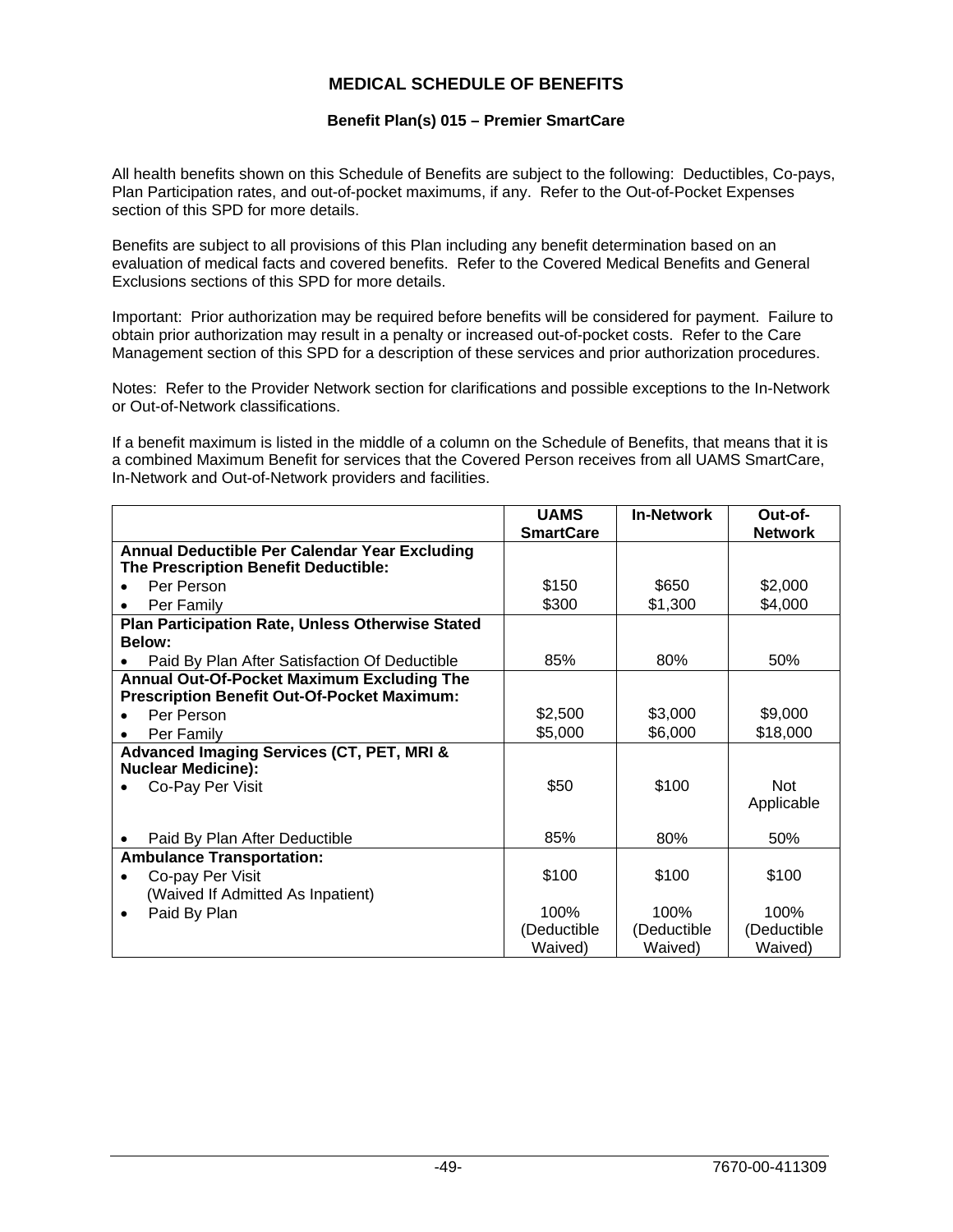|                                                                                          | <b>UAMS</b><br><b>SmartCare</b> | <b>In-Network</b> | Out-of-<br><b>Network</b> |
|------------------------------------------------------------------------------------------|---------------------------------|-------------------|---------------------------|
| <b>Breast Prosthesis:</b>                                                                |                                 |                   |                           |
| Maximum Benefit Every Two Years<br>$\bullet$                                             |                                 | 1 Replacement     |                           |
| Paid By Plan After Deductible                                                            | 85%                             | 80%               | 50%                       |
| <b>Breast Pumps:</b>                                                                     |                                 |                   |                           |
| Paid By Plan After Deductible<br>$\bullet$                                               | 100%                            | 100%              | 100%                      |
|                                                                                          | (Deductible                     | (Deductible       | (Deductible               |
|                                                                                          | Waived)                         | Waived)           | Waived)                   |
| <b>Contraceptive Methods And Counseling Approved</b>                                     |                                 |                   |                           |
| By The FDA:                                                                              | 100%                            | 100%              | 50%                       |
| Paid By Plan                                                                             | (Deductible                     | (Deductible       |                           |
|                                                                                          | Waived)                         | Waived)           |                           |
| <b>Diabetes Treatment Not Performed In Office:</b>                                       |                                 |                   |                           |
| Paid By Plan After Deductible<br>$\bullet$                                               | 85%                             | 80%               | 50%                       |
|                                                                                          |                                 |                   |                           |
| <b>Diabetes Treatment Performed In Office:</b>                                           |                                 |                   |                           |
| Co-pay Per Visit - Primary Care Physician                                                | \$10                            | \$25              | <b>Not</b>                |
|                                                                                          |                                 |                   | Applicable                |
| Co-pay Per Visit - Specialist<br>$\bullet$                                               | \$30                            | \$45              | <b>Not</b>                |
| Paid By Plan After Deductible<br>$\bullet$                                               | 100%                            | 100%              | Applicable<br>50%         |
|                                                                                          | (Deductible                     | (Deductible       |                           |
|                                                                                          | Waived)                         | Waived)           |                           |
|                                                                                          |                                 |                   |                           |
| <b>Lab Services:</b>                                                                     |                                 |                   |                           |
| Paid By Plan After Deductible                                                            | 85%                             | 80%               | 50%                       |
|                                                                                          | (Deductible                     | (Deductible       |                           |
|                                                                                          | Waived)                         | Waived)           |                           |
| <b>Nutritional Counseling:</b>                                                           |                                 |                   | No Benefit                |
| Paid By Plan                                                                             | 100%                            | 100%              |                           |
|                                                                                          | (Deductible                     | (Deductible       |                           |
|                                                                                          | Waived)                         | Waived)           |                           |
| <b>Durable Medical Equipment:</b>                                                        |                                 |                   |                           |
| Paid By Plan After Deductible                                                            | 85%                             | 80%               | 50%                       |
| <b>Emergency Services / Treatment:</b>                                                   |                                 |                   |                           |
|                                                                                          |                                 |                   |                           |
| <b>Emergency Room / Emergency Physicians:</b><br>Co-pay Per First Visit Of Calendar Year |                                 | \$150             |                           |
| Co-pay Per Second Visit Of Calendar Year<br>$\bullet$                                    |                                 | \$200             |                           |
| Co-pay Per Third And Additional Visits Of<br>$\bullet$                                   |                                 | \$250             |                           |
| Calendar Year                                                                            |                                 |                   |                           |
| (Waived If Admitted As Inpatient Within 24 Hours)                                        |                                 |                   |                           |
| Paid By Plan<br>$\bullet$                                                                | 100%                            | 100%              | 100%                      |
|                                                                                          | (Deductible                     | (Deductible       | (Deductible               |
|                                                                                          | Waived)                         | Waived)           | Waived)                   |
| <b>Additional Services Performed In Office (Such As</b>                                  |                                 |                   |                           |
| In Office Surgery)                                                                       |                                 |                   |                           |
| Paid By Plan After Deductible<br>$\bullet$                                               | 85%                             | 80%               | 50%                       |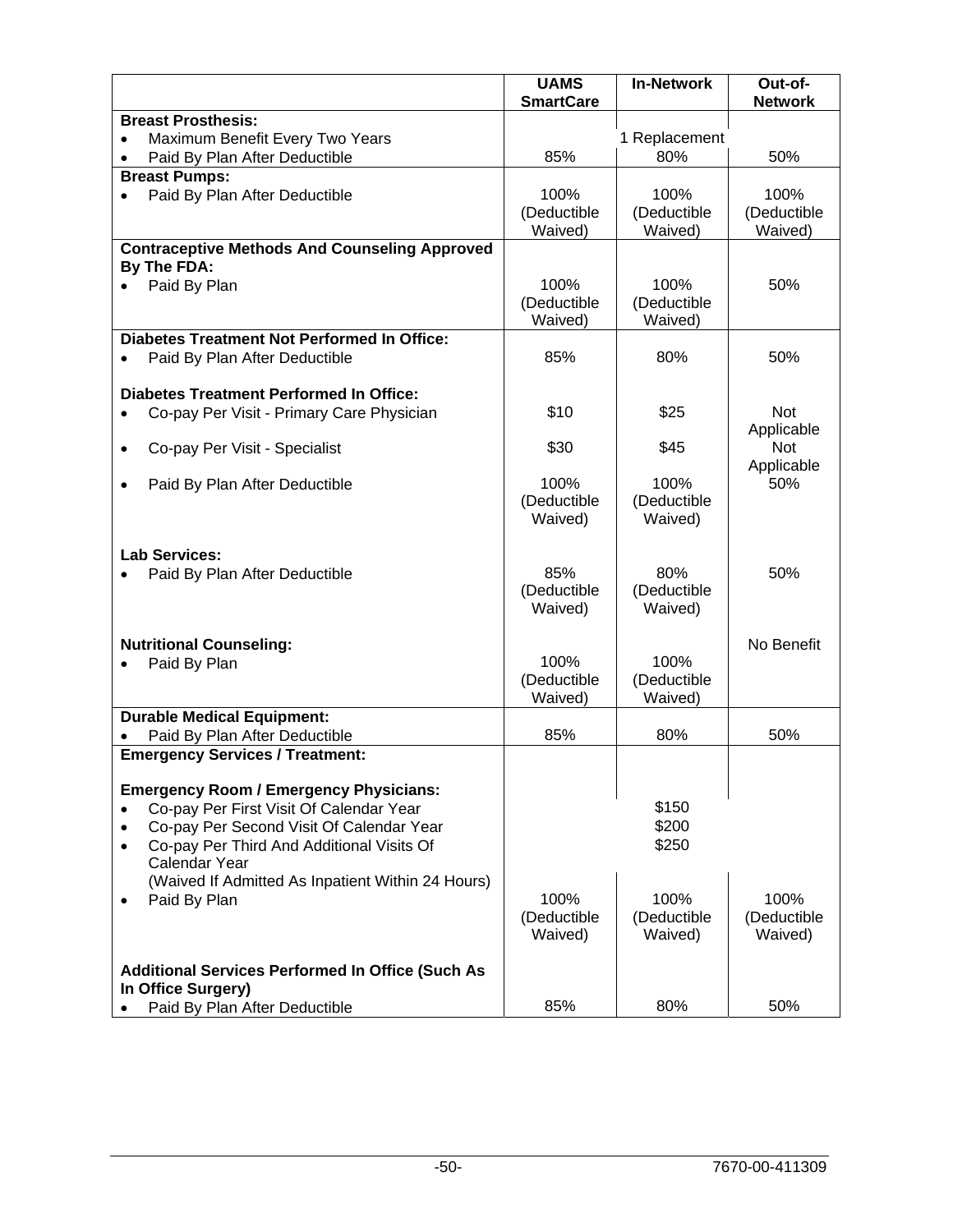|                                                                                          | <b>UAMS</b>      | <b>In-Network</b> | Out-of-           |
|------------------------------------------------------------------------------------------|------------------|-------------------|-------------------|
| <b>Hearing Services:</b>                                                                 | <b>SmartCare</b> |                   | <b>Network</b>    |
|                                                                                          |                  |                   |                   |
| <b>Exams, Tests Not Performed In Office:</b>                                             |                  |                   |                   |
| Paid By Plan After Deductible                                                            | 85%              | 80%               | 50%               |
| Exam, Tests Performed In Office:                                                         |                  |                   |                   |
| Co-pay Per Visit - Primary Care Physician                                                | \$10             | \$25              | \$25              |
| Co-pay Per Visit - Specialist                                                            | \$30             | \$45              | \$45              |
| Paid By Plan                                                                             | 100%             | 100%              | 100%              |
|                                                                                          | (Deductible      | (Deductible       | (Deductible       |
|                                                                                          | Waived)          | Waived)           | Waived)           |
| <b>Hearing Aids:</b>                                                                     |                  |                   |                   |
| Maximum Benefit Per Ear Every Three Years                                                | \$3,000          |                   | \$1,400           |
| Paid By Plan                                                                             | 100%             | 100%              | 100%              |
|                                                                                          | (Deductible      | (Deductible       | (Deductible       |
|                                                                                          | Waived)          | Waived)           | Waived)           |
| <b>Implantable Hearing Devices:</b>                                                      |                  |                   |                   |
| Paid By Plan After Deductible                                                            | 85%              | 80%               | 50%               |
| <b>Home Health Care Benefits:</b>                                                        |                  |                   |                   |
| Maximum Visits Per Calendar Year<br>$\bullet$                                            |                  | 40 Visits         |                   |
| Paid By Plan After Deductible                                                            | 85%              | 80%               | 50%               |
| <b>Note: A Home Health Care Visit Will Be</b>                                            |                  |                   |                   |
| <b>Considered A Periodic Visit By Either A Nurse Or</b>                                  |                  |                   |                   |
| Qualified Therapist, As The Case May Be, Or Up                                           |                  |                   |                   |
| To Four (4) Hours Of Home Health Care Services.                                          |                  |                   |                   |
| <b>Care Management Can Extend The Visits In Lieu</b><br>Of More Expensive Level Of Care. |                  |                   |                   |
| <b>Hospice Care Benefits:</b>                                                            |                  |                   |                   |
|                                                                                          |                  |                   |                   |
| <b>Hospice Services:</b>                                                                 |                  |                   |                   |
| Paid By Plan After Deductible                                                            | 85%              | 80%               | 50%               |
| <b>Bereavement Counseling:</b>                                                           |                  |                   |                   |
| Paid By Plan After Deductible                                                            | 85%              | 80%               | 50%               |
| <b>Hospital Services:</b>                                                                |                  |                   |                   |
| <b>Pre-Admission Testing:</b>                                                            |                  |                   |                   |
| Paid By Plan After Deductible                                                            | 85%              | 80%               | 50%               |
|                                                                                          |                  |                   |                   |
| <b>Inpatient Services Only:</b>                                                          |                  |                   |                   |
| Co-pay Per Admission                                                                     | \$150            | \$300             | <b>Not</b>        |
| Paid By Plan After Deductible<br>$\bullet$                                               | 85%              | 80%               | Applicable<br>50% |
|                                                                                          |                  |                   |                   |
| <b>Note: Maximum Combined Inpatient Co-Pay Per</b>                                       |                  |                   |                   |
| Calendar Year Is \$1,200 Per Person. No More                                             |                  |                   |                   |
| Than One Co-Pay Per 30 Days.                                                             |                  |                   |                   |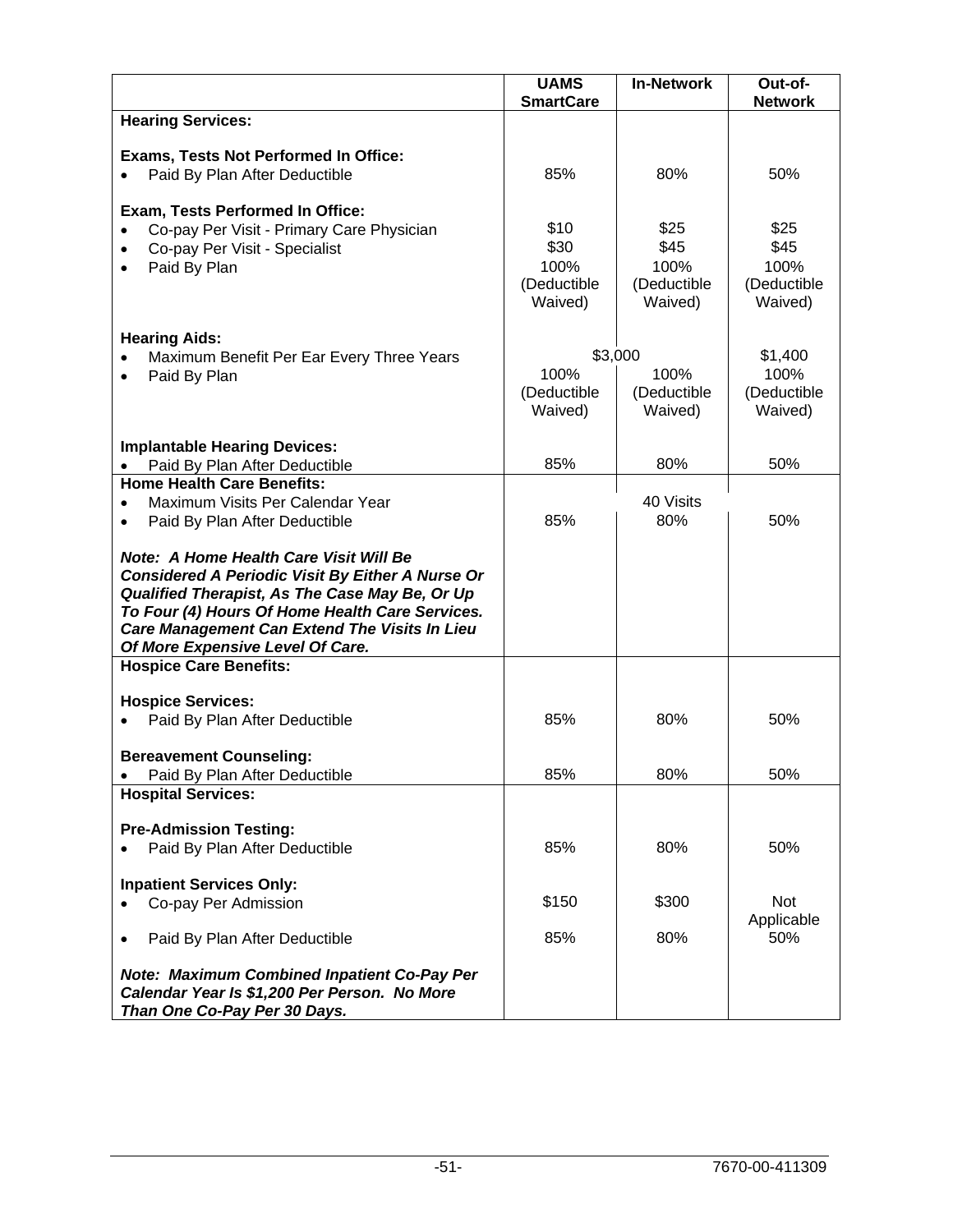|                                                                                                                                                                                                                                                                                          | <b>UAMS</b><br><b>SmartCare</b> | <b>In-Network</b>              | Out-of-<br><b>Network</b> |
|------------------------------------------------------------------------------------------------------------------------------------------------------------------------------------------------------------------------------------------------------------------------------------------|---------------------------------|--------------------------------|---------------------------|
| <b>Inpatient Physician Charges Only:</b>                                                                                                                                                                                                                                                 |                                 |                                |                           |
| Paid By Plan After Deductible                                                                                                                                                                                                                                                            | 85%                             | 80%                            | 50%                       |
| <b>Outpatient Hospital Services:</b>                                                                                                                                                                                                                                                     |                                 |                                |                           |
| <b>Outpatient Services / Outpatient Physician</b><br>Charges:                                                                                                                                                                                                                            |                                 |                                |                           |
| Paid By Plan After Deductible                                                                                                                                                                                                                                                            | 85%                             | 80%                            | 50%                       |
| <b>Outpatient X-ray Charges:</b>                                                                                                                                                                                                                                                         |                                 |                                |                           |
| Paid By Plan After Deductible                                                                                                                                                                                                                                                            | 85%                             | 80%                            | 50%                       |
| <b>Outpatient Lab Charges:</b><br>Paid By Plan After Deductible                                                                                                                                                                                                                          | 100%<br>(Deductible<br>Waived)  | 100%<br>(Deductible<br>Waived) | 50%                       |
| <b>Outpatient Advanced Imaging Charges:</b>                                                                                                                                                                                                                                              |                                 |                                |                           |
| Co-pay Per Visit                                                                                                                                                                                                                                                                         | \$50                            | \$100                          | <b>Not</b><br>Applicable  |
| Paid By Plan After Deductible                                                                                                                                                                                                                                                            | 85%                             | 80%                            | 50%                       |
| <b>Outpatient Surgery / Surgeon Charges:</b><br>Paid By Plan After Deductible                                                                                                                                                                                                            | 85%                             | 80%                            | 50%                       |
| Injections:                                                                                                                                                                                                                                                                              |                                 |                                |                           |
| <b>Preventive Injections (Including but Not Limited</b>                                                                                                                                                                                                                                  |                                 |                                |                           |
| To Flu Shots, Pneumonia Or Shingles Vaccines):<br>Paid By Plan After Deductible                                                                                                                                                                                                          | 85%                             | 80%                            | 50%                       |
| <b>Non-Preventive Injections (Such As Steroids):</b>                                                                                                                                                                                                                                     |                                 |                                |                           |
| Paid By Plan After Deductible<br><b>Manipulations:</b>                                                                                                                                                                                                                                   | 85%                             | 80%                            | 50%                       |
| Maximum Visits Per Calendar Year Includes<br>Physical, Occupational And Speech Therapy                                                                                                                                                                                                   |                                 | 30 Visits                      |                           |
| Paid By Plan After Deductible                                                                                                                                                                                                                                                            | 85%                             | 80%                            | 50%                       |
| <b>Maternity:</b>                                                                                                                                                                                                                                                                        |                                 |                                |                           |
| <b>Preventive Prenatal Services and Postnatal</b><br>Services As Defined By The Affordable Care Act:<br>Paid By Plan After Deductible                                                                                                                                                    | 100%<br>(Deductible<br>Waived)  | 100%<br>(Deductible<br>Waived) | 50%                       |
| <b>Note: The First Ultrasound Of Pregnancy Is To Be</b><br><b>Covered At The Routine Prenatal Care Benefit</b><br>Level For Tier 1 And 2, regardless of diagnosis,<br>unless administered in an emergency room, in<br>which case it will be covered under the emergency<br>room benefit. |                                 |                                |                           |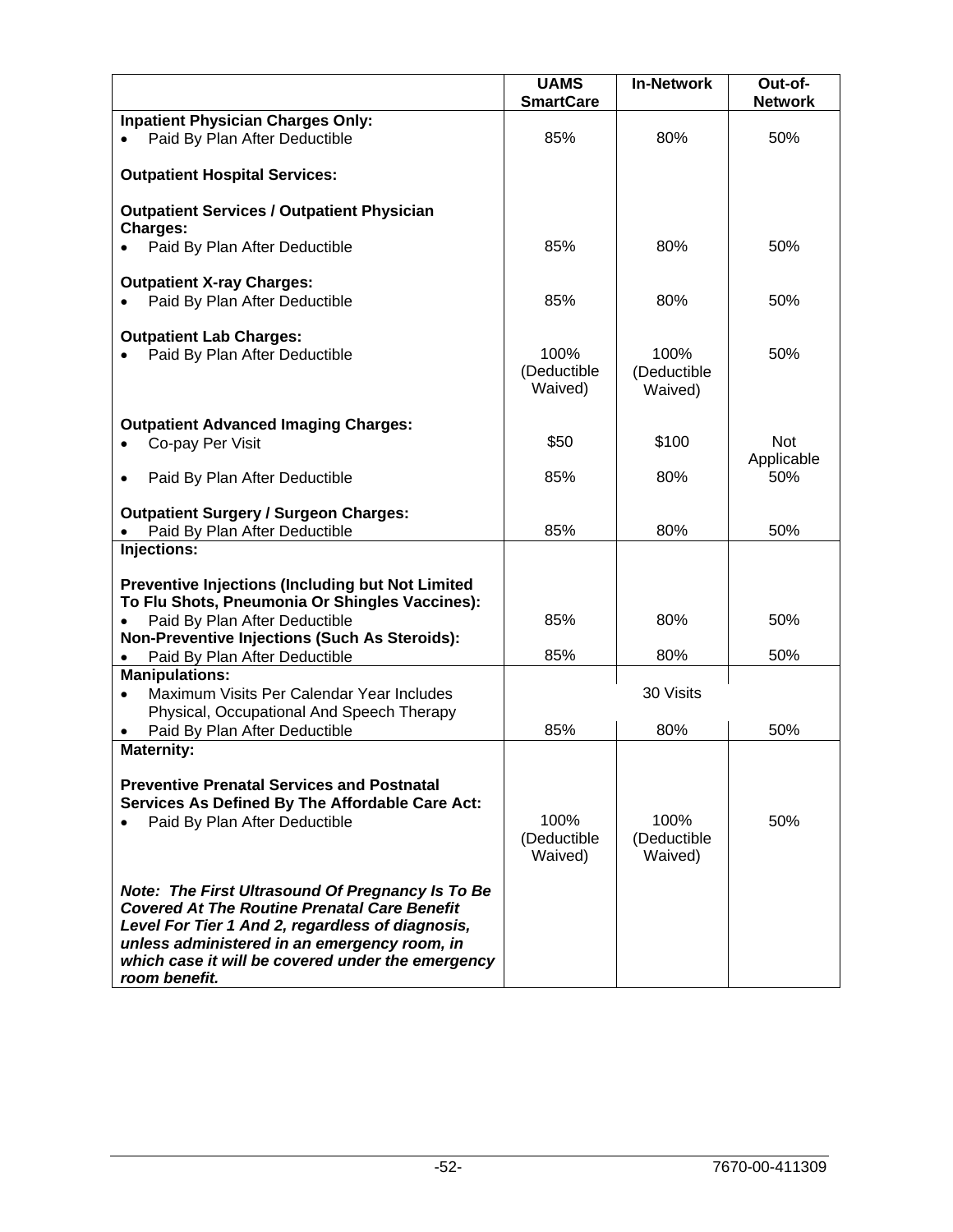|                                                                                                                                                       | <b>UAMS</b>                            | <b>In-Network</b>                      | Out-of-           |
|-------------------------------------------------------------------------------------------------------------------------------------------------------|----------------------------------------|----------------------------------------|-------------------|
| <b>Physician Charges:</b>                                                                                                                             | <b>SmartCare</b>                       |                                        | <b>Network</b>    |
| Paid By Plan After Deductible                                                                                                                         | 100%<br>(Deductible<br>Waived)         | 100%<br>(Deductible<br>Waived)         | 50%               |
| <b>Inpatient Services Only:</b>                                                                                                                       |                                        |                                        |                   |
| Co-pay Per Admission                                                                                                                                  | \$150                                  | \$300                                  | Not<br>Applicable |
| Paid By Plan After Deductible<br>$\bullet$                                                                                                            | 85%                                    | 80%                                    | 50%               |
| <b>Note: Maximum Combined Inpatient Co-Pay Per</b><br>Calendar Year Is \$1,200 Per Person. No More<br>Than One Co-Pay Per 30 Days.                    |                                        |                                        |                   |
| Mental Health, Substance Use Disorder and<br><b>Chemical Dependency Benefits:</b>                                                                     |                                        |                                        |                   |
| <b>Inpatient Services Only:</b><br><b>Prior Authorization Required</b><br>Co-pay Per Admission                                                        | \$150                                  | \$300                                  | Not               |
|                                                                                                                                                       | 85%                                    | 80%                                    | Applicable<br>50% |
| Paid By Plan After Deductible                                                                                                                         |                                        |                                        |                   |
| <b>Note: Maximum Combined Inpatient Co-Pay Per</b><br>Calendar Year Is \$1,200 Per Person. No More<br>Than One Co-Pay Per 30 Days.                    |                                        |                                        |                   |
| <b>Inpatient Physician Charges Only:</b><br>Paid By Plan After Deductible                                                                             | 85%                                    | 80%                                    | 50%               |
| <b>Residential Treatment:</b><br><b>Prior Authorization Required</b>                                                                                  |                                        |                                        |                   |
| Paid By Plan After Deductible<br>$\bullet$                                                                                                            | 85%                                    | 80%                                    | 50%               |
| <b>Outpatient Or Partial Hospitalization Services (Day</b><br><b>Treatment) And Physician Charges:</b>                                                |                                        |                                        | No Benefit        |
| <b>Prior Authorization Required</b>                                                                                                                   | \$150                                  |                                        |                   |
| Co-pay Per Visit<br>Paid By Plan After Deductible                                                                                                     | 85%                                    | 80%                                    |                   |
| <b>Note: Co-Pay Applies To In-Network Services For</b><br>The First Day Only. The Remainder Of The Days<br>Are Subject To Deductible And Coinsurance. |                                        |                                        |                   |
| <b>Office Visit:</b>                                                                                                                                  |                                        |                                        | No Benefit        |
| Co-pay Per Visit<br>Paid By Plan                                                                                                                      | \$10<br>100%<br>(Deductible<br>Waived) | \$25<br>100%<br>(Deductible<br>Waived) |                   |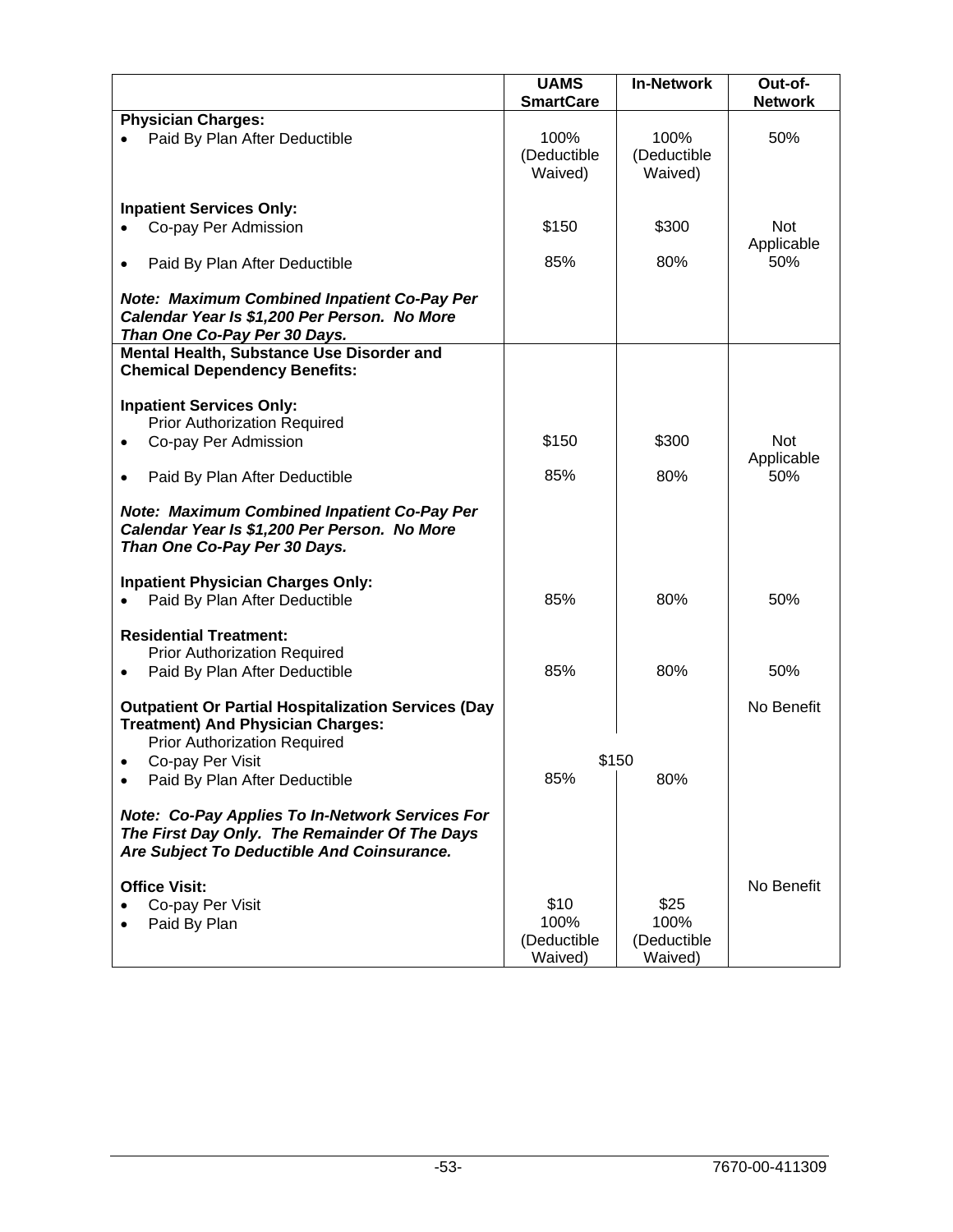|                                                                                                       | <b>UAMS</b>      | <b>In-Network</b> | Out-of-        |
|-------------------------------------------------------------------------------------------------------|------------------|-------------------|----------------|
|                                                                                                       | <b>SmartCare</b> |                   | <b>Network</b> |
| <b>Morbid Obesity Treatment:</b>                                                                      |                  |                   | No Benefit     |
| Paid By Plan After Deductible                                                                         | 85%              | 80%               |                |
|                                                                                                       |                  |                   |                |
| Note: Please Refer To The Exclusion Section For                                                       |                  |                   |                |
| <b>Additional Benefit Information.</b>                                                                |                  |                   |                |
| <b>Bariatric Surgery:</b>                                                                             |                  |                   | No Benefit     |
| Paid By Plan After Deductible                                                                         | 85%              | 80%               |                |
|                                                                                                       |                  |                   |                |
| <b>Weight Loss Programs:</b>                                                                          |                  |                   |                |
| Maximum Reimbursement Per Lifetime                                                                    |                  | \$1,000           |                |
| Paid By Plan                                                                                          | 100%             | 100%              | 100%           |
|                                                                                                       | (Deductible      | (Deductible       | (Deductible    |
|                                                                                                       | Waived)          | Waived)           | Waived)        |
|                                                                                                       |                  |                   |                |
| <b>Note: Members Must Pay For The Physician</b><br><b>Supervised Weight Loss Program Up Front And</b> |                  |                   |                |
| <b>Submit A Claim To UMR For Reimbursement.</b>                                                       |                  |                   |                |
| <b>UMR Will Not Reimburse The Provider Directly.</b>                                                  |                  |                   |                |
| <b>Nursery And Newborn Expenses:</b>                                                                  |                  |                   |                |
| Paid By Plan                                                                                          | 100%             | 100%              | 100%           |
|                                                                                                       | (Deductible      | (Deductible       | (Deductible    |
|                                                                                                       | Waived)          | Waived)           | Waived)        |
| <b>Note: The Deductible Is Waived For The Entire</b>                                                  |                  |                   |                |
| <b>Newborn Stay Even If A Sick Child.</b>                                                             |                  |                   |                |
| <b>Nutritional Counseling:</b>                                                                        |                  |                   | No Benefit     |
| Maximum Visits Per Calendar Year With Dietitian                                                       |                  | 1 Visit           |                |
| Maximum Visits Per Calendar Year With Health                                                          |                  | 3 Visits          |                |
| Coaching                                                                                              |                  |                   |                |
| Paid By Plan                                                                                          | 100%             | 100%              |                |
|                                                                                                       | (Deductible      | (Deductible       |                |
|                                                                                                       | Waived)          | Waived)           |                |
| <b>Orthotic Appliances:</b>                                                                           | 85%              | 80%               | 50%            |
| Paid By Plan After Deductible                                                                         |                  |                   |                |
| <b>Shoes - Custom Molded:</b>                                                                         |                  |                   |                |
| To Age 18                                                                                             |                  |                   |                |
| Maximum Benefit Per Calendar Year                                                                     |                  | 2 Pairs           |                |
| From Age 18                                                                                           |                  |                   |                |
| Maximum Benefit Per Calendar Year<br>$\bullet$                                                        | 85%              | 1 Pair<br>80%     | 50%            |
| Paid By Plan After Deductible                                                                         |                  |                   |                |
| <b>Shoe Inserts-Custom Molded:</b>                                                                    |                  |                   |                |
| Maximum Benefit Per Calendar Year                                                                     |                  | 2 Pairs           |                |
| Paid By Plan After Deductible                                                                         | 85%              | 80%               | 50%            |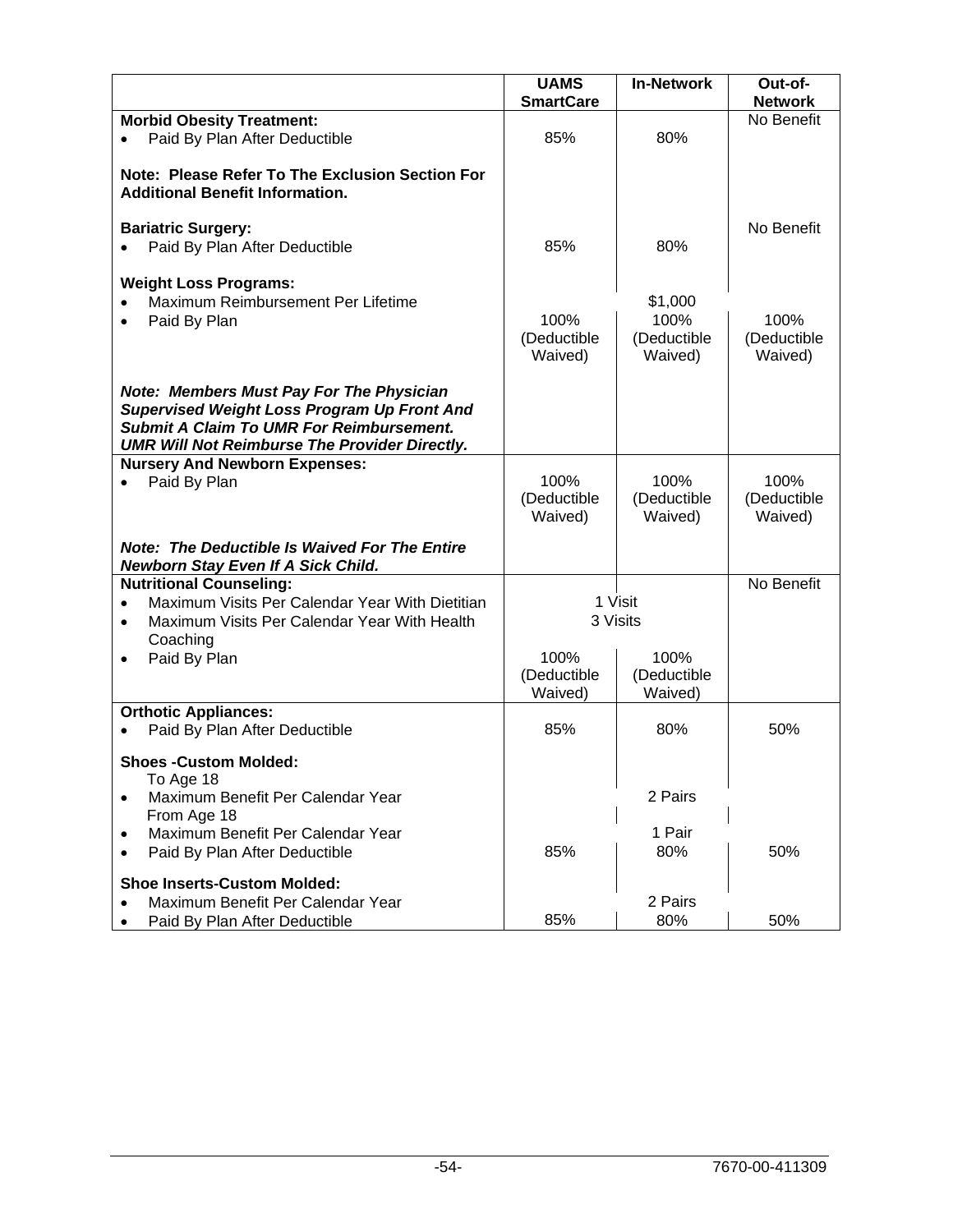|                                                                               | <b>UAMS</b><br><b>SmartCare</b> | <b>In-Network</b>              | Out-of-<br><b>Network</b> |
|-------------------------------------------------------------------------------|---------------------------------|--------------------------------|---------------------------|
| <b>Outpatient Hospital Services:</b>                                          |                                 |                                |                           |
| <b>Outpatient Services / Outpatient Physician</b><br>Charges:                 |                                 |                                |                           |
| Paid By Plan After Deductible                                                 | 85%                             | 80%                            | 50%                       |
| <b>Outpatient X-ray Charges:</b><br>Paid By Plan After Deductible             | 85%                             | 80%                            | 50%                       |
| <b>Outpatient Lab Charges:</b><br>Paid By Plan After Deductible               | 100%<br>(Deductible<br>Waived)  | 100%<br>(Deductible<br>Waived) | 50%                       |
| <b>Outpatient Advanced Imaging Charges:</b><br>Co-pay Per Visit               | \$50                            | \$100                          | <b>Not</b><br>Applicable  |
| Paid By Plan After Deductible                                                 | 85%                             | 80%                            | 50%                       |
| <b>Outpatient Surgery / Surgeon Charges:</b><br>Paid By Plan After Deductible | 85%                             | 80%                            | 50%                       |
| <b>Physician Office Services:</b>                                             |                                 |                                |                           |
| <b>Primary Care Physician Visit:</b>                                          |                                 |                                |                           |
| Co-Pay Per Visit                                                              | \$10                            | \$25                           | <b>Not</b><br>Applicable  |
| Paid By Plan After Deductible<br>$\bullet$                                    | 100%<br>(Deductible<br>Waived)  | 100%<br>(Deductible<br>Waived) | 50%                       |
| <b>Additional Services Performed In Office (Such As</b><br>In Office Surgery) |                                 |                                |                           |
| Paid By Plan After Deductible<br>٠                                            | 85%                             | 80%                            | 50%                       |
| <b>Specialist Visit:</b><br>Co-Pay Per Visit                                  | \$30                            | \$45                           | Not<br>Applicable         |
| Paid By Plan After Deductible                                                 | 100%<br>(Deductible<br>Waived)  | 100%<br>(Deductible<br>Waived) | 50%                       |
| <b>Additional Services Performed In Office (Such As</b><br>In Office Surgery) |                                 |                                |                           |
| Paid By Plan After Deductible                                                 | 85%                             | 80%                            | 50%                       |
| <b>Physician Office Services:</b>                                             |                                 |                                |                           |
| Paid By Plan After Deductible                                                 | 85%                             | 80%                            | 50%                       |
| <b>Office Surgery:</b><br>Paid By Plan After Deductible                       | 85%                             | 80%                            | 50%                       |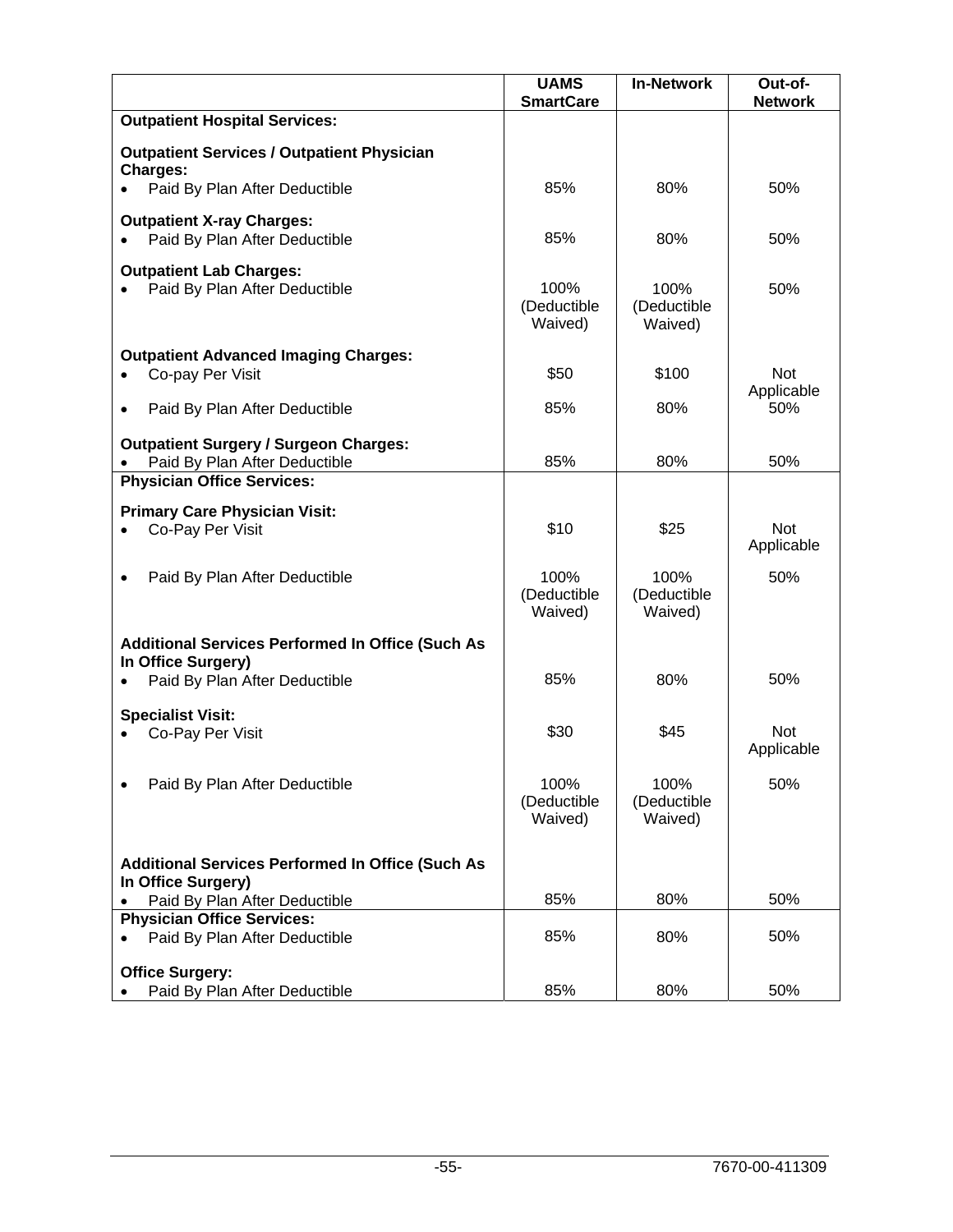|                                                                                                    | <b>UAMS</b><br><b>SmartCare</b> | <b>In-Network</b>              | Out-of-<br><b>Network</b> |
|----------------------------------------------------------------------------------------------------|---------------------------------|--------------------------------|---------------------------|
|                                                                                                    |                                 |                                |                           |
| <b>Allergy Injections And Sublingual Drops:</b><br>Paid By Plan After Deductible                   | 100%<br>(Deductible<br>Waived)  | 100%<br>(Deductible<br>Waived) | 50%                       |
| <b>Allergy Testing:</b><br>Paid By Plan After Deductible                                           | 100%<br>(Deductible<br>Waived)  | 100%<br>(Deductible<br>Waived) | 50%                       |
| <b>Allergy Serum:</b><br>Paid By Plan After Deductible                                             | 100%<br>(Deductible<br>Waived)  | 100%<br>(Deductible<br>Waived) | 50%                       |
| <b>Diagnostic X-ray Charges:</b><br>Paid By Plan After Deductible                                  | 85%                             | 80%                            | 50%                       |
| <b>Diagnostic Laboratory Charges:</b><br>Paid By Plan After Deductible                             | 100%<br>(Deductible<br>Waived)  | 100%<br>(Deductible<br>Waived) | 50%                       |
| Preventive Care Benefits. See Glossary Of Terms<br>For Definition. Benefits Include:<br>From Age 3 |                                 |                                |                           |
| <b>Preventive Physical Exams At Appropriate Ages:</b>                                              |                                 |                                |                           |
| Paid By Plan After Deductible                                                                      | 100%<br>(Deductible<br>Waived)  | 100%<br>(Deductible<br>Waived) | 50%                       |
| Immunizations:<br>Paid By Plan After Deductible                                                    | 100%<br>(Deductible<br>Waived)  | 100%<br>(Deductible<br>Waived) | 50%                       |
| <b>Shingles Vaccine:</b><br>From Age 60                                                            |                                 |                                |                           |
| Paid By Plan After Deductible                                                                      | 100%<br>(Deductible<br>Waived)  | 100%<br>(Deductible<br>Waived) | 50%                       |
| Preventive Tests, Lab And X-rays At Appropriate<br>Ages:                                           |                                 |                                |                           |
| Paid By Plan After Deductible                                                                      | 100%<br>(Deductible<br>Waived)  | 100%<br>(Deductible<br>Waived) | 50%                       |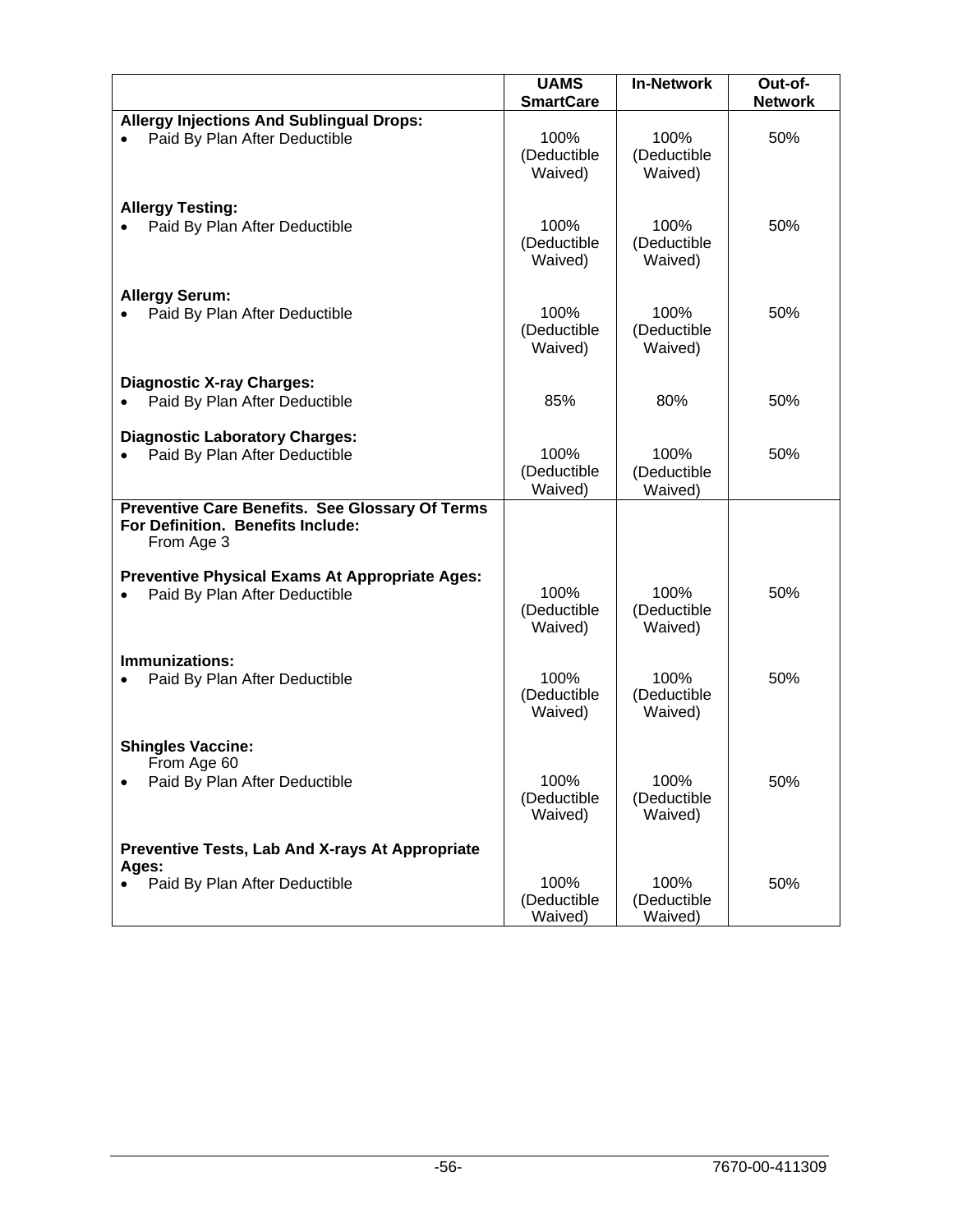|                                                                                                                                                                                 | <b>UAMS</b><br><b>SmartCare</b> | <b>In-Network</b>              | Out-of-<br><b>Network</b> |
|---------------------------------------------------------------------------------------------------------------------------------------------------------------------------------|---------------------------------|--------------------------------|---------------------------|
| <b>Preventive Mammograms And Breast Exams:</b>                                                                                                                                  |                                 |                                |                           |
| Maximum Exams Per Calendar Year                                                                                                                                                 |                                 | 1 Exam                         |                           |
| Paid By Plan After Deductible                                                                                                                                                   | 100%<br>(Deductible<br>Waived)  | 100%<br>(Deductible<br>Waived) | 50%                       |
| Note: First Mammogram Per Calendar Year<br><b>Covered At Preventive Benefits Regardless Of</b><br>Diagnosis. Subsequent Mammograms Will Be<br>Paid As Deductible / Coinsurance. |                                 |                                |                           |
| <b>Preventive Pelvic Exams And Pap Test:</b>                                                                                                                                    |                                 |                                |                           |
| Maximum Exams Per Calendar Year                                                                                                                                                 |                                 | 1 Exam                         |                           |
| Paid By Plan After Deductible<br>$\bullet$                                                                                                                                      | 100%<br>(Deductible<br>Waived)  | 100%<br>(Deductible<br>Waived) | 50%                       |
| <b>Preventive PSA Test And Prostate Exams:</b><br>From Age 40                                                                                                                   |                                 |                                |                           |
| Maximum Exams Per Calendar Year                                                                                                                                                 |                                 | 1 Exam                         |                           |
| Paid By Plan After Deductible                                                                                                                                                   | 100%<br>(Deductible<br>Waived)  | 100%<br>(Deductible<br>Waived) | 50%                       |
| <b>Note: Preventive PSA Test And Prostate Exams</b><br>Up To Age 40 Will Follow Normal Plan Benefits.                                                                           |                                 |                                |                           |
| <b>Preventive Screenings / Services At Appropriate</b><br><b>Ages And Gender:</b>                                                                                               |                                 |                                |                           |
| Paid By Plan After Deductible                                                                                                                                                   | 100%<br>(Deductible<br>Waived)  | 100%<br>(Deductible<br>Waived) | 50%                       |
| <b>Preventive Autism Screening:</b><br>From Age 0 To 21                                                                                                                         |                                 |                                |                           |
| Paid By Plan After Deductible                                                                                                                                                   | 100%<br>(Deductible<br>Waived)  | 100%<br>(Deductible<br>Waived) | 50%                       |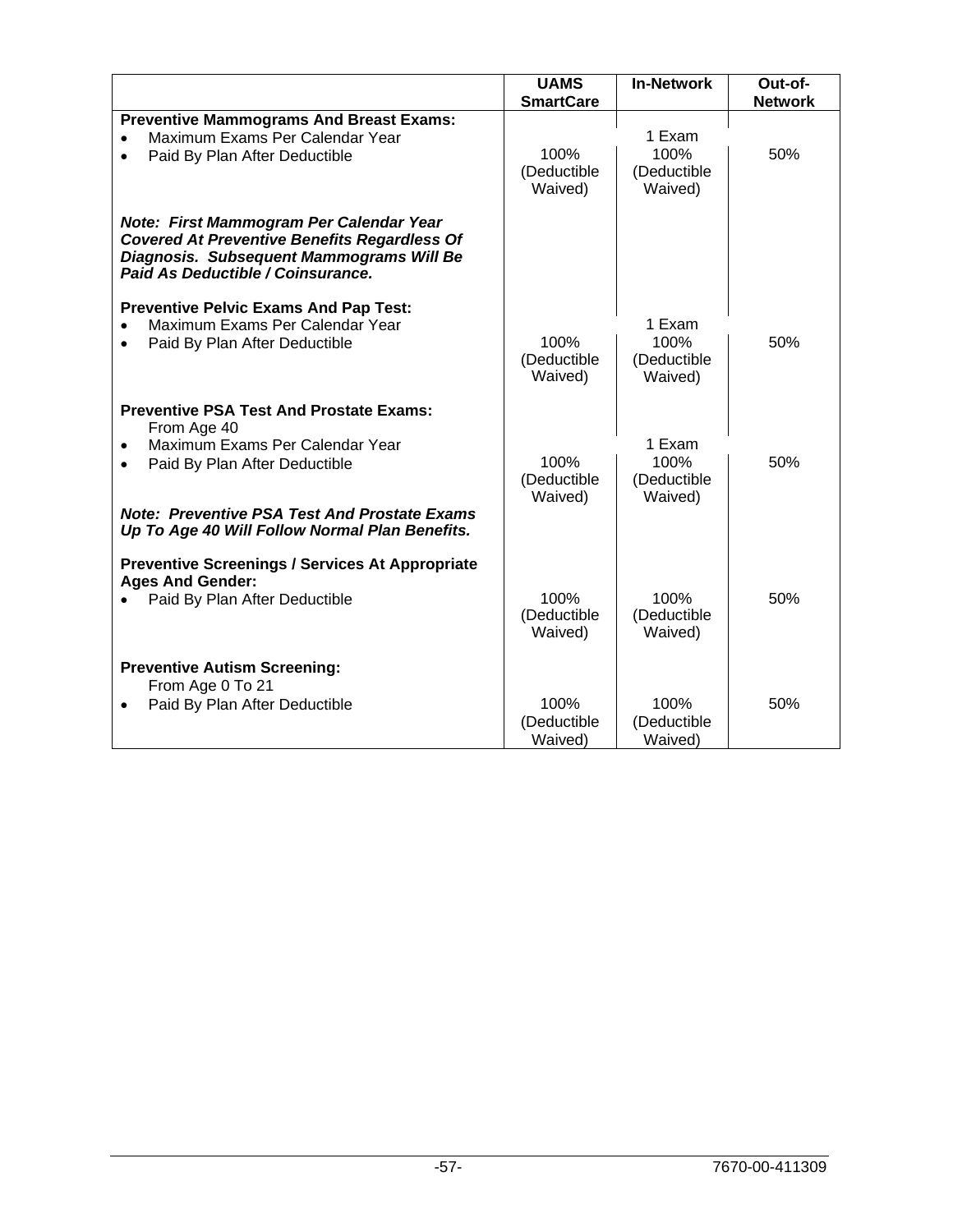|                                                                                                                                                                                                                                                                                                         | <b>UAMS</b><br><b>SmartCare</b> | <b>In-Network</b>                          | Out-of-<br><b>Network</b> |
|---------------------------------------------------------------------------------------------------------------------------------------------------------------------------------------------------------------------------------------------------------------------------------------------------------|---------------------------------|--------------------------------------------|---------------------------|
| <b>Preventive Colonoscopy, Sigmoidoscopy And</b><br><b>Similar Surgical Procedures Done For Preventive</b><br>Reasons:<br>From Age 40<br>Maximum Exams Per Calendar Year<br>$\bullet$                                                                                                                   |                                 | 1 Exam                                     |                           |
| Paid By Plan After Deductible                                                                                                                                                                                                                                                                           | 100%<br>(Deductible<br>Waived)  | 100%<br>(Deductible<br>Waived)             | 50%                       |
| Note: First Colonoscopy Per Calendar Year for<br>Age 40 And Over Covered At Preventive Benefits<br><b>Regardless Of Diagnosis. Subsequent</b><br>Colonoscopy for Age 40 And Over, Or Any<br>Colonoscopy, Sigmoidoscopy Or Similar<br>Procedure Up To Age 40 Will Follow Normal Plan<br><b>Benefits.</b> |                                 |                                            |                           |
| <b>Plan Will Cover Self-Administered Colon Testing</b><br><b>Products Such as Cologuard.</b>                                                                                                                                                                                                            |                                 |                                            |                           |
| <b>Preventive Counseling For Alcohol Or Substance</b><br>Use Disorder, Obesity, Diet And Nutrition:<br>Maximum Exams Per Calendar Year<br>$\bullet$                                                                                                                                                     |                                 | 1 Exam                                     | No Benefit                |
| Paid By Plan<br>$\bullet$                                                                                                                                                                                                                                                                               | 100%<br>(Deductible<br>Waived)  | 100%<br>(Deductible<br>Waived)             |                           |
| <b>Preventive Counseling For Tobacco Use:</b><br>Maximum Visits Per Calendar Year<br>Paid By Plan<br>$\bullet$                                                                                                                                                                                          | 100%<br>(Deductible<br>Waived)  | 2 Visits<br>100%<br>(Deductible<br>Waived) | No Benefit                |
| After Maximum Is Satisfied<br>Paid By Plan After Deductible                                                                                                                                                                                                                                             | 85%                             | 80%                                        |                           |
| <b>Preventive Bone Density Screening:</b><br>Paid By Plan                                                                                                                                                                                                                                               | 100%<br>(Deductible<br>Waived)  | 100%<br>(Deductible<br>Waived)             | No Benefit                |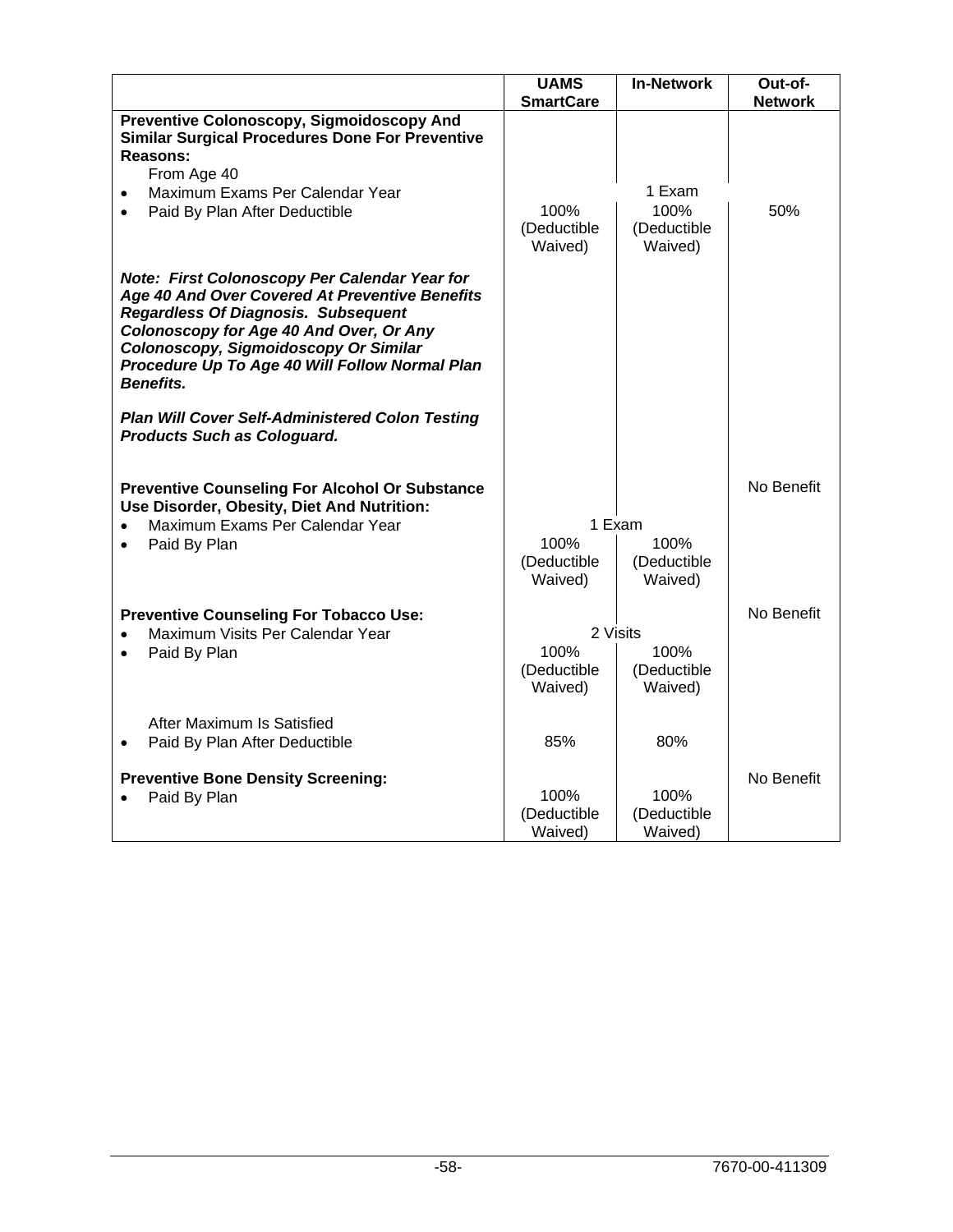|                                                                                                      | <b>UAMS</b>            | <b>In-Network</b>      | Out-of-        |
|------------------------------------------------------------------------------------------------------|------------------------|------------------------|----------------|
| In Addition, The Following Preventive Services                                                       | <b>SmartCare</b>       |                        | <b>Network</b> |
| <b>Are Covered For Women:</b>                                                                        |                        |                        |                |
| <b>Gestational Diabetes</b><br>≻                                                                     |                        |                        |                |
| $\triangleright$ Papillomavirus DNA Testing*<br>> Counseling For Sexually Transmitted                |                        |                        |                |
| <b>Infections (Provided Annually)*</b>                                                               |                        |                        |                |
| > Counseling For Human Immune-deficiency                                                             |                        |                        |                |
| Virus (Provided Annually)*<br><b>Breastfeeding Support, Supplies And</b><br>$\blacktriangleright$    |                        |                        |                |
| <b>Counseling</b>                                                                                    |                        |                        |                |
| > Counseling For Interpersonal And                                                                   |                        |                        |                |
| <b>Domestic Violence For Women (Provided</b><br>Annually)*                                           |                        |                        |                |
| Paid By Plan After Deductible<br>$\bullet$                                                           | 100%                   | 100%                   | 50%            |
|                                                                                                      | (Deductible            | (Deductible            |                |
|                                                                                                      | Waived)                | Waived)                |                |
| *These Services May Also Apply To Men.                                                               |                        |                        |                |
| <b>Preventive Care Benefits For Children Include:</b>                                                |                        |                        |                |
| To Age 3                                                                                             |                        |                        |                |
| <b>Preventive Physical Exams:</b>                                                                    |                        |                        |                |
| Paid By Plan After Deductible                                                                        | 100%<br>(Deductible    | 100%<br>(Deductible    | 50%            |
|                                                                                                      | Waived)                | Waived)                |                |
|                                                                                                      |                        |                        |                |
| Immunizations:<br>Paid By Plan After Deductible                                                      | 100%                   | 100%                   | 50%            |
|                                                                                                      | (Deductible            | (Deductible            |                |
|                                                                                                      | Waived)                | Waived)                |                |
| <b>Preventive Screenings At Appropriate Ages:</b>                                                    |                        |                        |                |
| Paid By Plan After Deductible                                                                        | 100%                   | 100%                   | 50%            |
|                                                                                                      | (Deductible            | (Deductible            |                |
|                                                                                                      | Waived)                | Waived)                |                |
| Preventive Diagnostic Tests, Lab And X-rays:                                                         |                        |                        |                |
| Paid By Plan After Deductible                                                                        | 100%                   | 100%                   | 50%            |
|                                                                                                      | (Deductible<br>Waived) | (Deductible<br>Waived) |                |
|                                                                                                      |                        |                        |                |
| <b>Preventive Oral Fluoride Supplements Prescribed</b>                                               |                        |                        |                |
| For Children Ages 6 Months To 5 Years Whose<br><b>Primary Water Source Is Deficient In Fluoride:</b> |                        |                        |                |
| Paid By Plan After Deductible                                                                        | 100%                   | 100%                   | 50%            |
|                                                                                                      | (Deductible<br>Waived) | (Deductible<br>Waived) |                |
|                                                                                                      |                        |                        |                |
| <b>Preventive Hearing Exam:</b>                                                                      |                        |                        |                |
| Paid By Plan After Deductible                                                                        | 100%<br>(Deductible    | 100%<br>(Deductible    | 50%            |
|                                                                                                      | Waived)                | Waived)                |                |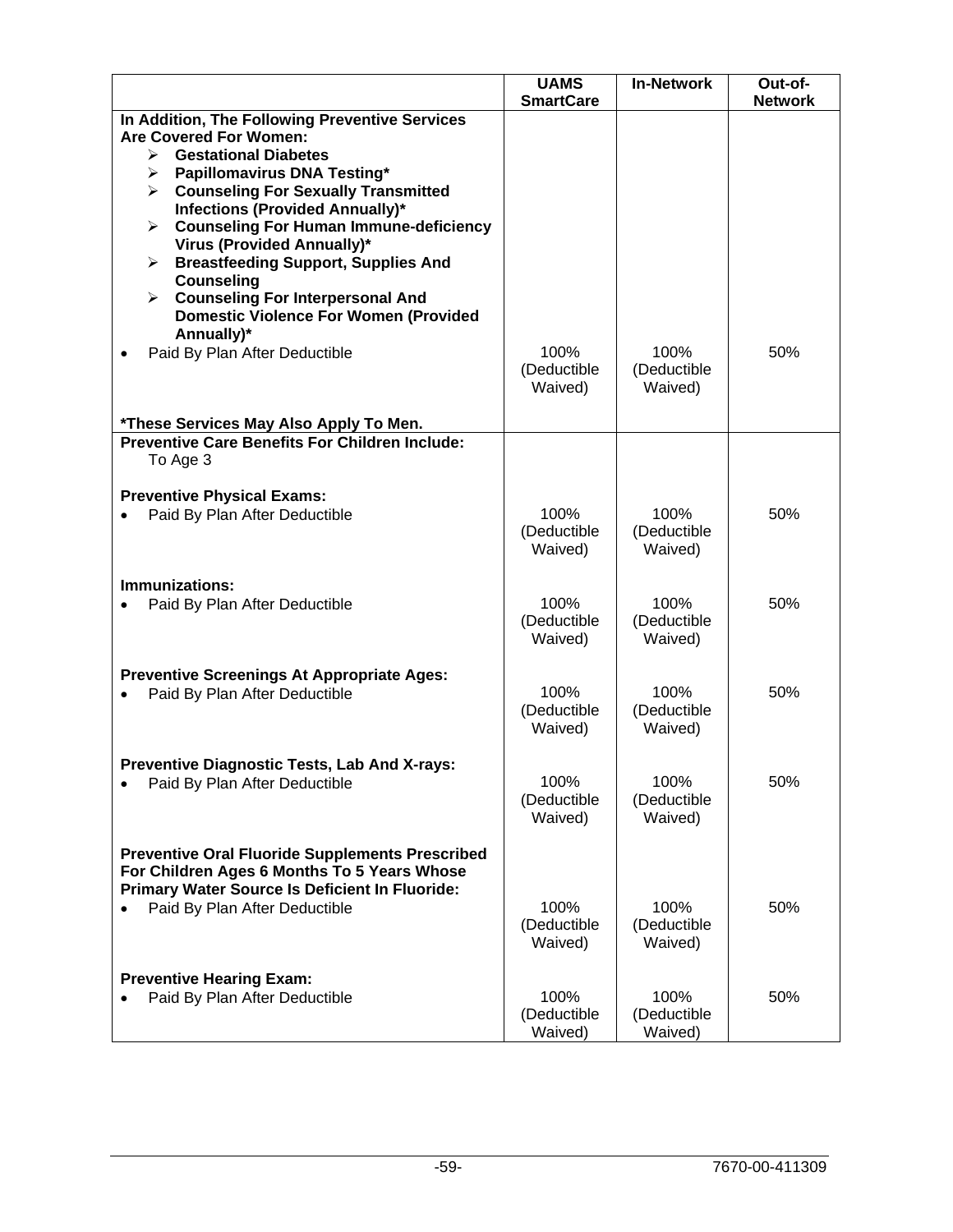| <b>SmartCare</b>                                  |                                                   | <b>Network</b>                                    |
|---------------------------------------------------|---------------------------------------------------|---------------------------------------------------|
|                                                   |                                                   |                                                   |
| \$150                                             | \$300                                             | <b>Not</b><br>Applicable                          |
|                                                   |                                                   |                                                   |
| 85%                                               | 80%                                               | 50%                                               |
|                                                   |                                                   |                                                   |
| 100%<br>(Deductible<br>Waived)                    | 100%<br>(Deductible<br>Waived)                    | 50%                                               |
| \$200<br>\$1,000<br>85%<br>(Deductible<br>Waived) | \$200<br>\$1,000<br>80%<br>(Deductible<br>Waived) | \$200<br>\$2,000<br>50%<br>(Deductible<br>Waived) |
| 85%                                               | 80%                                               | 50%                                               |
|                                                   |                                                   |                                                   |
|                                                   |                                                   | No Benefit                                        |
| 100%<br>(Deductible<br>Waived)                    | 100%<br>(Deductible<br>Waived)                    |                                                   |
|                                                   |                                                   |                                                   |
|                                                   |                                                   |                                                   |
| 85%                                               | 80%                                               | 50%                                               |
| \$50<br>100%<br>(Deductible<br>Waived)            | \$50<br>100%<br>(Deductible<br>Waived)            | \$50<br>100%<br>(Deductible<br>Waived)            |
|                                                   |                                                   | 50%                                               |
|                                                   | 85%<br>85%                                        | 2 Visits<br>80%<br>80%                            |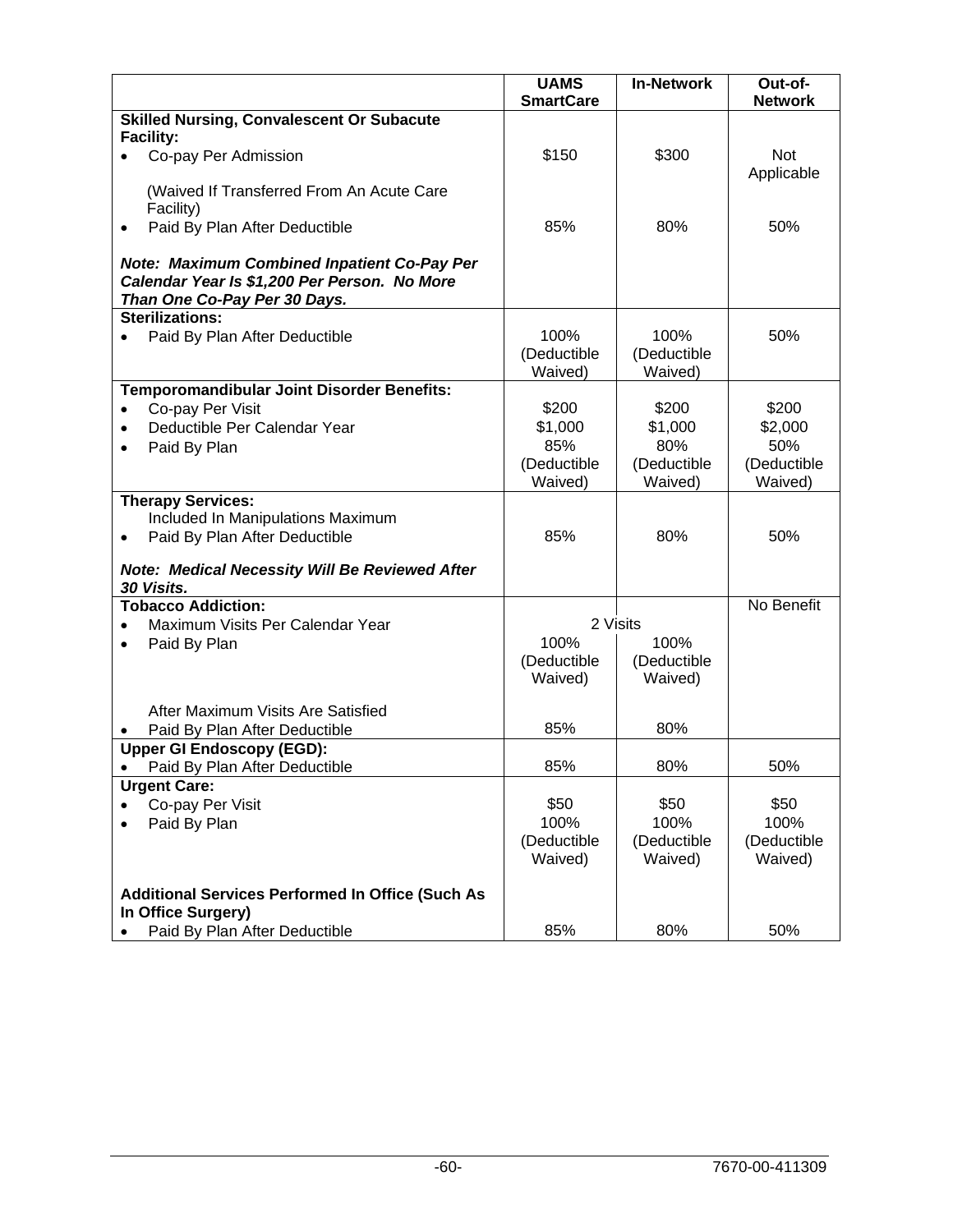|                                                                                                                                                                                                                      | <b>UAMS</b><br><b>SmartCare</b> | <b>In-Network</b>   | Out-of-<br><b>Network</b> |
|----------------------------------------------------------------------------------------------------------------------------------------------------------------------------------------------------------------------|---------------------------------|---------------------|---------------------------|
| <b>Vision Care Benefits:</b>                                                                                                                                                                                         |                                 |                     |                           |
| Eye Exam:                                                                                                                                                                                                            |                                 |                     |                           |
| Co-pay Per Visit                                                                                                                                                                                                     | \$10                            | \$25                | <b>Not</b>                |
|                                                                                                                                                                                                                      |                                 |                     | Applicable                |
| Maximum Exams Per Calendar Year                                                                                                                                                                                      |                                 | 1 Exam              |                           |
| Paid By Plan                                                                                                                                                                                                         | 100%<br>(Deductible             | 100%<br>(Deductible | 50%                       |
|                                                                                                                                                                                                                      | Waived)                         | Waived)             |                           |
|                                                                                                                                                                                                                      |                                 |                     |                           |
| <b>Eye Refractions:</b>                                                                                                                                                                                              |                                 |                     |                           |
| Co-pay Per Visit                                                                                                                                                                                                     | \$10                            | \$25                | <b>Not</b>                |
| Maximum Exams Per Calendar Year<br>$\bullet$                                                                                                                                                                         |                                 | 1 Exam              | Applicable                |
| Paid By Plan                                                                                                                                                                                                         | 100%                            | 100%                | 50%                       |
|                                                                                                                                                                                                                      | (Deductible                     | (Deductible         |                           |
|                                                                                                                                                                                                                      | Waived)                         | Waived)             |                           |
| Note: Only One (1) Co-Pay Applies Per Visit For<br><b>Preventive And Medical As Well As Primary Care</b><br><b>Physician Or Specialist (Combined For Eye</b><br><b>Exams, Glaucoma Testing And Eye Refractions).</b> |                                 |                     |                           |
| <b>Additional Services Performed Are Subject To</b><br><b>Deductible And Coinsurance.</b>                                                                                                                            |                                 |                     |                           |
| <b>All Other Covered Expenses:</b>                                                                                                                                                                                   |                                 |                     |                           |
| Paid By Plan After Deductible                                                                                                                                                                                        | 85%                             | 80%                 | 50%                       |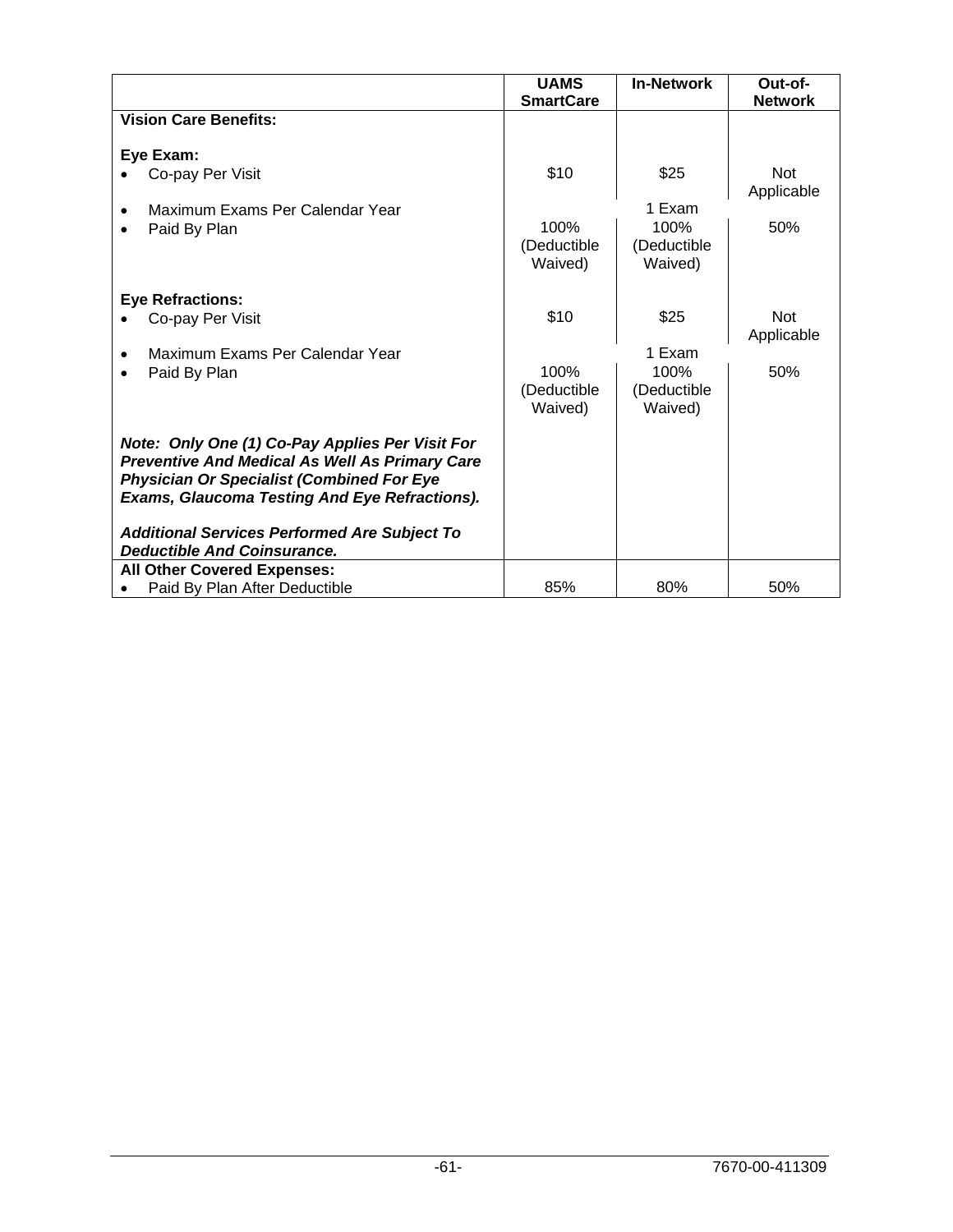# **MEDICAL SCHEDULE OF BENEFITS**

### **Benefit Plan(s) 016 – Premier SmartCare With Wellness Incentive**

All health benefits shown on this Schedule of Benefits are subject to the following: Deductibles, Co-pays, Plan Participation rates, and out-of-pocket maximums, if any. Refer to the Out-of-Pocket Expenses section of this SPD for more details.

Benefits are subject to all provisions of this Plan including any benefit determination based on an evaluation of medical facts and covered benefits. Refer to the Covered Medical Benefits and General Exclusions sections of this SPD for more details.

Important: Prior authorization may be required before benefits will be considered for payment. Failure to obtain prior authorization may result in a penalty or increased out-of-pocket costs. Refer to the Care Management section of this SPD for a description of these services and prior authorization procedures.

Notes: Refer to the Provider Network section for clarifications and possible exceptions to the In-Network or Out-of-Network classifications.

If a benefit maximum is listed in the middle of a column on the Schedule of Benefits, that means that it is a combined Maximum Benefit for services that the Covered Person receives from all UAMS SmartCare, In-Network and Out-of-Network providers and facilities.

|                                                         | <b>UAMS</b>      | <b>In-Network</b> | Out-of-        |
|---------------------------------------------------------|------------------|-------------------|----------------|
|                                                         | <b>SmartCare</b> |                   | <b>Network</b> |
| <b>Annual Deductible Per Calendar Year Excluding</b>    |                  |                   |                |
| <b>The Prescription Benefit Deductible:</b>             |                  |                   |                |
| Per Person<br>$\bullet$                                 | \$150            | \$650             | \$2,000        |
| Per Family<br>$\bullet$                                 | \$300            | \$1,300           | \$4,000        |
| <b>Plan Participation Rate, Unless Otherwise Stated</b> |                  |                   |                |
| Below:                                                  |                  |                   |                |
| Paid By Plan After Satisfaction Of Deductible           | 85%              | 80%               | 50%            |
| Annual Out-Of-Pocket Maximum Excluding The              |                  |                   |                |
| <b>Prescription Benefit Out-Of-Pocket Maximum:</b>      |                  |                   |                |
| Per Person<br>$\bullet$                                 | \$2,000          | \$2,500           | \$9,000        |
| Per Family<br>$\bullet$                                 | \$4,000          | \$5,000           | \$18,000       |
| <b>Advanced Imaging Services (CT, PET, MRI &amp;</b>    |                  |                   |                |
| <b>Nuclear Medicine):</b>                               |                  |                   |                |
| Co-Pay Per Visit                                        | \$50             | \$100             | <b>Not</b>     |
|                                                         |                  |                   | Applicable     |
|                                                         |                  |                   |                |
| Paid By Plan After Deductible                           | 85%              | 80%               | 50%            |
| <b>Ambulance Transportation:</b>                        |                  |                   |                |
| Co-pay Per Visit<br>$\bullet$                           | \$100            | \$100             | \$100          |
| (Waived If Admitted As Inpatient)                       |                  |                   |                |
| Paid By Plan<br>$\bullet$                               | 100%             | 100%              | 100%           |
|                                                         | (Deductible      | (Deductible       | (Deductible    |
|                                                         | Waived)          | Waived)           | Waived)        |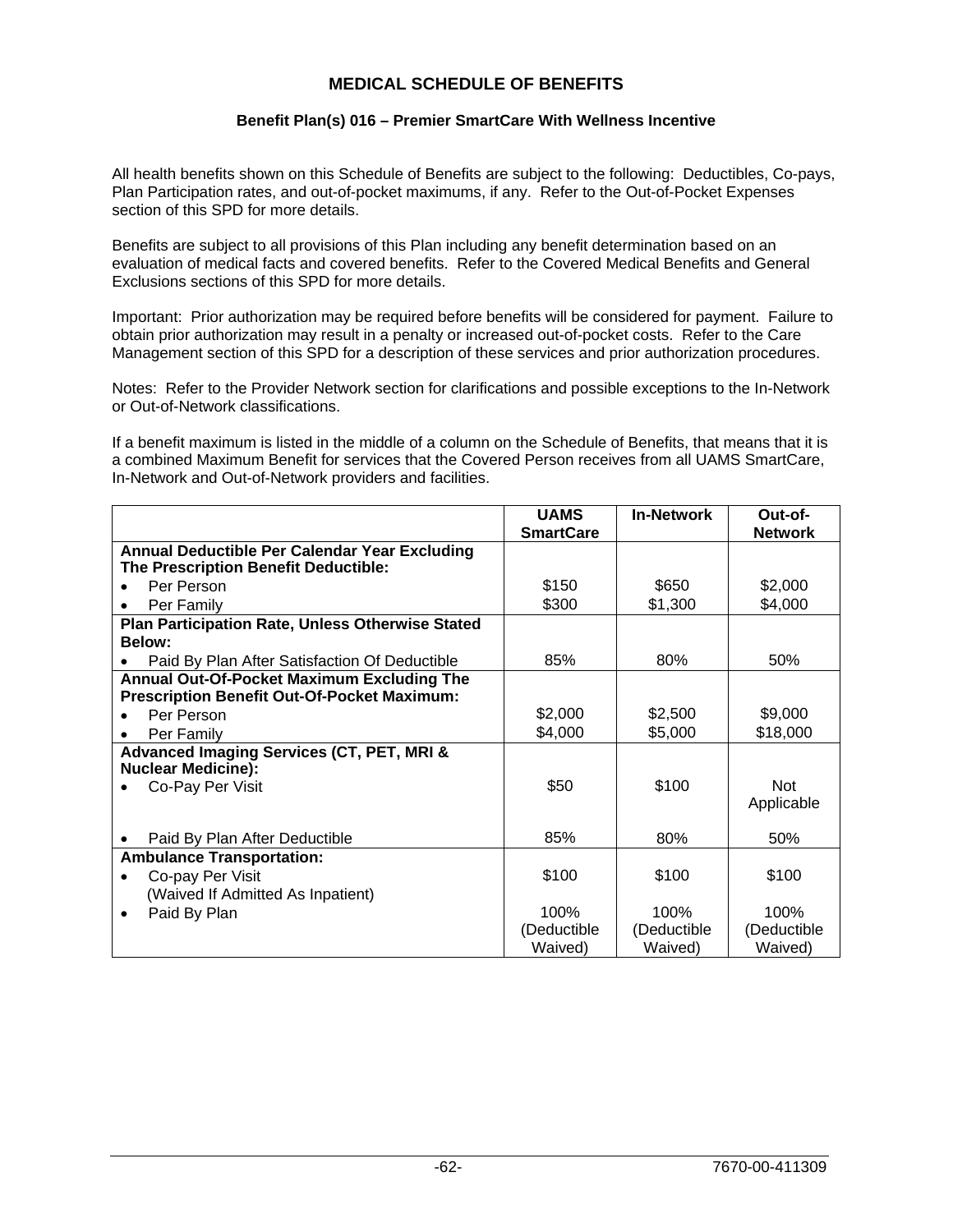|                                                                                          | <b>UAMS</b><br><b>SmartCare</b> | <b>In-Network</b> | Out-of-<br><b>Network</b> |
|------------------------------------------------------------------------------------------|---------------------------------|-------------------|---------------------------|
| <b>Breast Prosthesis:</b>                                                                |                                 |                   |                           |
| Maximum Benefit Every Two Years<br>$\bullet$                                             |                                 | 1 Replacement     |                           |
| Paid By Plan After Deductible                                                            | 85%                             | 80%               | 50%                       |
| <b>Breast Pumps:</b>                                                                     |                                 |                   |                           |
| Paid By Plan After Deductible<br>$\bullet$                                               | 100%                            | 100%              | 100%                      |
|                                                                                          | (Deductible                     | (Deductible       | (Deductible               |
|                                                                                          | Waived)                         | Waived)           | Waived)                   |
| <b>Contraceptive Methods And Counseling Approved</b>                                     |                                 |                   |                           |
| By The FDA:                                                                              | 100%                            | 100%              | 50%                       |
| Paid By Plan                                                                             | (Deductible                     | (Deductible       |                           |
|                                                                                          | Waived)                         | Waived)           |                           |
| <b>Diabetes Treatment Not Performed In Office:</b>                                       |                                 |                   |                           |
| Paid By Plan After Deductible<br>$\bullet$                                               | 85%                             | 80%               | 50%                       |
|                                                                                          |                                 |                   |                           |
| <b>Diabetes Treatment Performed In Office:</b>                                           |                                 |                   |                           |
| Co-pay Per Visit - Primary Care Physician                                                | \$10                            | \$25              | <b>Not</b>                |
|                                                                                          |                                 |                   | Applicable                |
| Co-pay Per Visit - Specialist<br>$\bullet$                                               | \$30                            | \$45              | <b>Not</b>                |
| Paid By Plan After Deductible<br>$\bullet$                                               | 100%                            | 100%              | Applicable<br>50%         |
|                                                                                          | (Deductible                     | (Deductible       |                           |
|                                                                                          | Waived)                         | Waived)           |                           |
|                                                                                          |                                 |                   |                           |
| <b>Lab Services:</b>                                                                     |                                 |                   |                           |
| Paid By Plan After Deductible                                                            | 85%                             | 80%               | 50%                       |
|                                                                                          | (Deductible                     | (Deductible       |                           |
|                                                                                          | Waived)                         | Waived)           |                           |
| <b>Nutritional Counseling:</b>                                                           |                                 |                   | No Benefit                |
| Paid By Plan                                                                             | 100%                            | 100%              |                           |
|                                                                                          | (Deductible                     | (Deductible       |                           |
|                                                                                          | Waived)                         | Waived)           |                           |
| <b>Durable Medical Equipment:</b>                                                        |                                 |                   |                           |
| Paid By Plan After Deductible                                                            | 85%                             | 80%               | 50%                       |
| <b>Emergency Services / Treatment:</b>                                                   |                                 |                   |                           |
|                                                                                          |                                 |                   |                           |
| <b>Emergency Room / Emergency Physicians:</b><br>Co-pay Per First Visit Of Calendar Year |                                 | \$150             |                           |
| Co-pay Per Second Visit Of Calendar Year<br>$\bullet$                                    |                                 | \$200             |                           |
| Co-pay Per Third And Additional Visits Of<br>$\bullet$                                   |                                 | \$250             |                           |
| Calendar Year                                                                            |                                 |                   |                           |
| (Waived If Admitted As Inpatient Within 24 Hours)                                        |                                 |                   |                           |
| Paid By Plan<br>$\bullet$                                                                | 100%                            | 100%              | 100%                      |
|                                                                                          | (Deductible                     | (Deductible       | (Deductible               |
|                                                                                          | Waived)                         | Waived)           | Waived)                   |
| <b>Additional Services Performed In Office (Such As</b>                                  |                                 |                   |                           |
| In Office Surgery)                                                                       |                                 |                   |                           |
| Paid By Plan After Deductible<br>$\bullet$                                               | 85%                             | 80%               | 50%                       |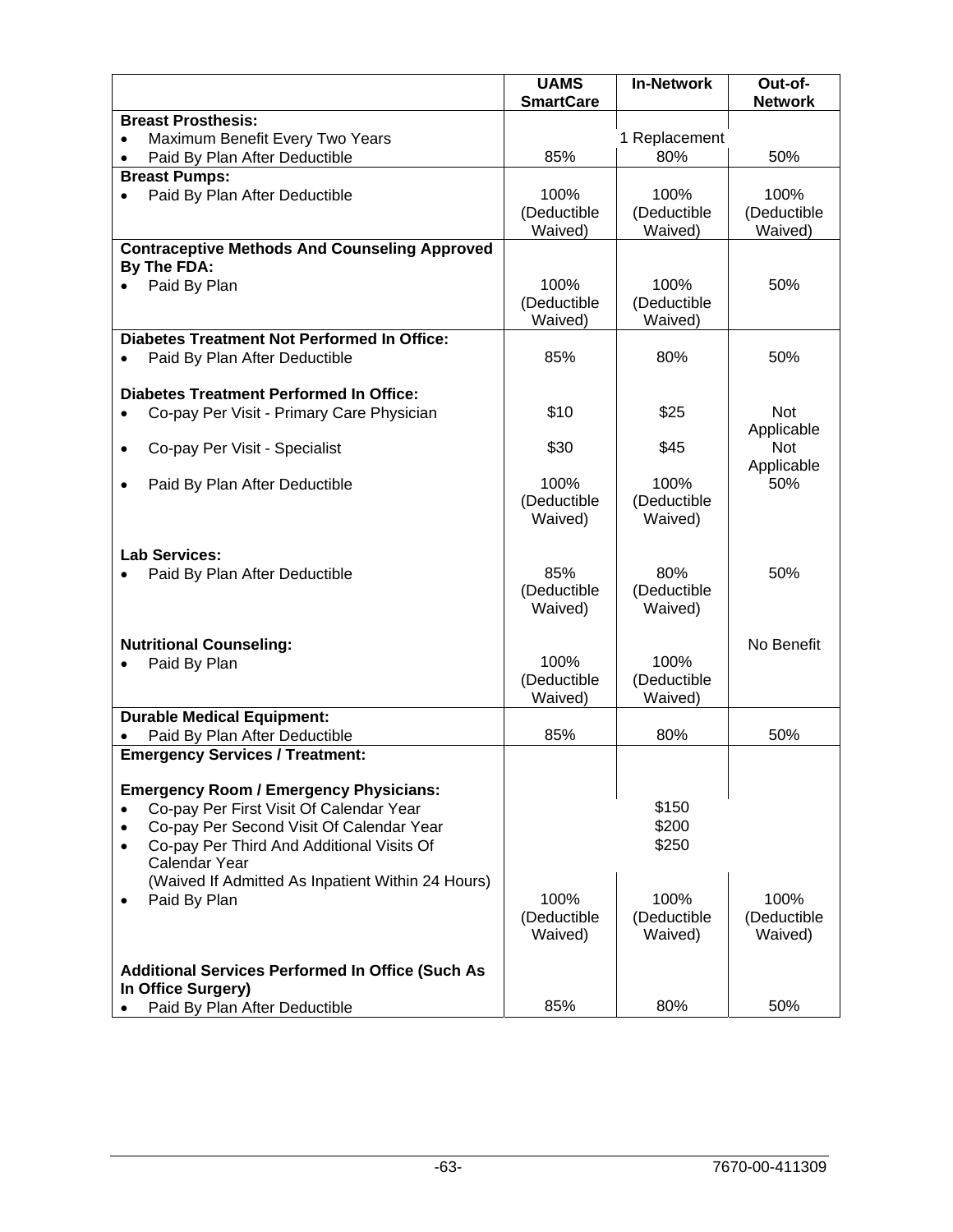|                                                                                          | <b>UAMS</b>      | <b>In-Network</b> | Out-of-           |
|------------------------------------------------------------------------------------------|------------------|-------------------|-------------------|
| <b>Hearing Services:</b>                                                                 | <b>SmartCare</b> |                   | <b>Network</b>    |
|                                                                                          |                  |                   |                   |
| <b>Exams, Tests Not Performed In Office:</b>                                             |                  |                   |                   |
| Paid By Plan After Deductible                                                            | 85%              | 80%               | 50%               |
| Exam, Tests Performed In Office:                                                         |                  |                   |                   |
| Co-pay Per Visit - Primary Care Physician                                                | \$10             | \$25              | \$25              |
| Co-pay Per Visit - Specialist                                                            | \$30             | \$45              | \$45              |
| Paid By Plan                                                                             | 100%             | 100%              | 100%              |
|                                                                                          | (Deductible      | (Deductible       | (Deductible       |
|                                                                                          | Waived)          | Waived)           | Waived)           |
| <b>Hearing Aids:</b>                                                                     |                  |                   |                   |
| Maximum Benefit Per Ear Every Three Years                                                |                  | \$3,000           | \$1,400           |
| Paid By Plan                                                                             | 100%             | 100%              | 100%              |
|                                                                                          | (Deductible      | (Deductible       | (Deductible       |
|                                                                                          | Waived)          | Waived)           | Waived)           |
| <b>Implantable Hearing Devices:</b>                                                      |                  |                   |                   |
| Paid By Plan After Deductible                                                            | 85%              | 80%               | 50%               |
| <b>Home Health Care Benefits:</b>                                                        |                  |                   |                   |
| Maximum Visits Per Calendar Year<br>$\bullet$                                            |                  | 40 Visits         |                   |
| Paid By Plan After Deductible                                                            | 85%              | 80%               | 50%               |
| <b>Note: A Home Health Care Visit Will Be</b>                                            |                  |                   |                   |
| <b>Considered A Periodic Visit By Either A Nurse Or</b>                                  |                  |                   |                   |
| Qualified Therapist, As The Case May Be, Or Up                                           |                  |                   |                   |
| To Four (4) Hours Of Home Health Care Services.                                          |                  |                   |                   |
| <b>Care Management Can Extend The Visits In Lieu</b><br>Of More Expensive Level Of Care. |                  |                   |                   |
| <b>Hospice Care Benefits:</b>                                                            |                  |                   |                   |
|                                                                                          |                  |                   |                   |
| <b>Hospice Services:</b>                                                                 |                  |                   |                   |
| Paid By Plan After Deductible                                                            | 85%              | 80%               | 50%               |
| <b>Bereavement Counseling:</b>                                                           |                  |                   |                   |
| Paid By Plan After Deductible                                                            | 85%              | 80%               | 50%               |
| <b>Hospital Services:</b>                                                                |                  |                   |                   |
|                                                                                          |                  |                   |                   |
| <b>Pre-Admission Testing:</b><br>Paid By Plan After Deductible                           | 85%              | 80%               | 50%               |
|                                                                                          |                  |                   |                   |
| <b>Inpatient Services Only:</b>                                                          |                  |                   |                   |
| Co-pay Per Admission                                                                     | \$150            | \$300             | <b>Not</b>        |
| Paid By Plan After Deductible                                                            | 85%              | 80%               | Applicable<br>50% |
| $\bullet$                                                                                |                  |                   |                   |
| <b>Note: Maximum Combined Inpatient Co-Pay Per</b>                                       |                  |                   |                   |
| Calendar Year Is \$1,200 Per Person. No More                                             |                  |                   |                   |
| Than One Co-Pay Per 30 Days.                                                             |                  |                   |                   |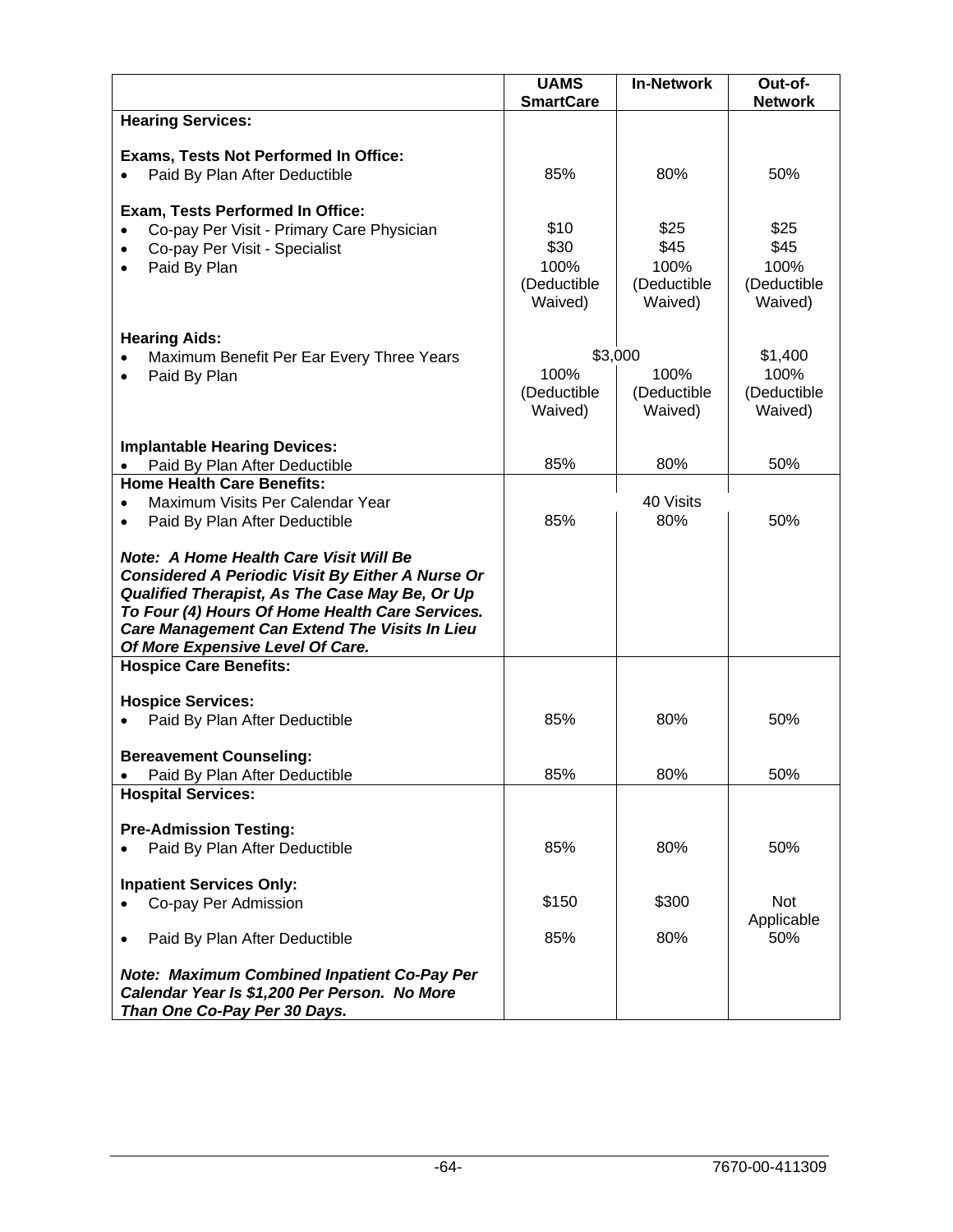|                                                                                                                                                                                                                                                                                          | <b>UAMS</b><br><b>SmartCare</b> | <b>In-Network</b>              | Out-of-<br><b>Network</b> |
|------------------------------------------------------------------------------------------------------------------------------------------------------------------------------------------------------------------------------------------------------------------------------------------|---------------------------------|--------------------------------|---------------------------|
| <b>Inpatient Physician Charges Only:</b>                                                                                                                                                                                                                                                 |                                 |                                |                           |
| Paid By Plan After Deductible                                                                                                                                                                                                                                                            | 85%                             | 80%                            | 50%                       |
| <b>Outpatient Hospital Services:</b>                                                                                                                                                                                                                                                     |                                 |                                |                           |
| <b>Outpatient Services / Outpatient Physician</b><br>Charges:                                                                                                                                                                                                                            |                                 |                                |                           |
| Paid By Plan After Deductible                                                                                                                                                                                                                                                            | 85%                             | 80%                            | 50%                       |
| <b>Outpatient X-ray Charges:</b>                                                                                                                                                                                                                                                         |                                 |                                |                           |
| Paid By Plan After Deductible                                                                                                                                                                                                                                                            | 85%                             | 80%                            | 50%                       |
| <b>Outpatient Lab Charges:</b><br>Paid By Plan After Deductible                                                                                                                                                                                                                          | 100%<br>(Deductible<br>Waived)  | 100%<br>(Deductible<br>Waived) | 50%                       |
| <b>Outpatient Advanced Imaging Charges:</b>                                                                                                                                                                                                                                              |                                 |                                |                           |
| Co-pay Per Visit                                                                                                                                                                                                                                                                         | \$50                            | \$100                          | <b>Not</b><br>Applicable  |
| Paid By Plan After Deductible                                                                                                                                                                                                                                                            | 85%                             | 80%                            | 50%                       |
| <b>Outpatient Surgery / Surgeon Charges:</b><br>Paid By Plan After Deductible                                                                                                                                                                                                            | 85%                             | 80%                            | 50%                       |
| Injections:                                                                                                                                                                                                                                                                              |                                 |                                |                           |
| <b>Preventive Injections (Including but Not Limited</b>                                                                                                                                                                                                                                  |                                 |                                |                           |
| To Flu Shots, Pneumonia Or Shingles Vaccines):<br>Paid By Plan After Deductible                                                                                                                                                                                                          | 85%                             | 80%                            | 50%                       |
| <b>Non-Preventive Injections (Such As Steroids):</b>                                                                                                                                                                                                                                     |                                 |                                |                           |
| Paid By Plan After Deductible<br><b>Manipulations:</b>                                                                                                                                                                                                                                   | 85%                             | 80%                            | 50%                       |
| Maximum Visits Per Calendar Year Includes<br>Physical, Occupational And Speech Therapy                                                                                                                                                                                                   |                                 | 30 Visits                      |                           |
| Paid By Plan After Deductible                                                                                                                                                                                                                                                            | 85%                             | 80%                            | 50%                       |
| <b>Maternity:</b>                                                                                                                                                                                                                                                                        |                                 |                                |                           |
| <b>Preventive Prenatal Services and Postnatal</b><br>Services As Defined By The Affordable Care Act:<br>Paid By Plan After Deductible                                                                                                                                                    | 100%<br>(Deductible<br>Waived)  | 100%<br>(Deductible<br>Waived) | 50%                       |
| <b>Note: The First Ultrasound Of Pregnancy Is To Be</b><br><b>Covered At The Routine Prenatal Care Benefit</b><br>Level For Tier 1 And 2, regardless of diagnosis,<br>unless administered in an emergency room, in<br>which case it will be covered under the emergency<br>room benefit. |                                 |                                |                           |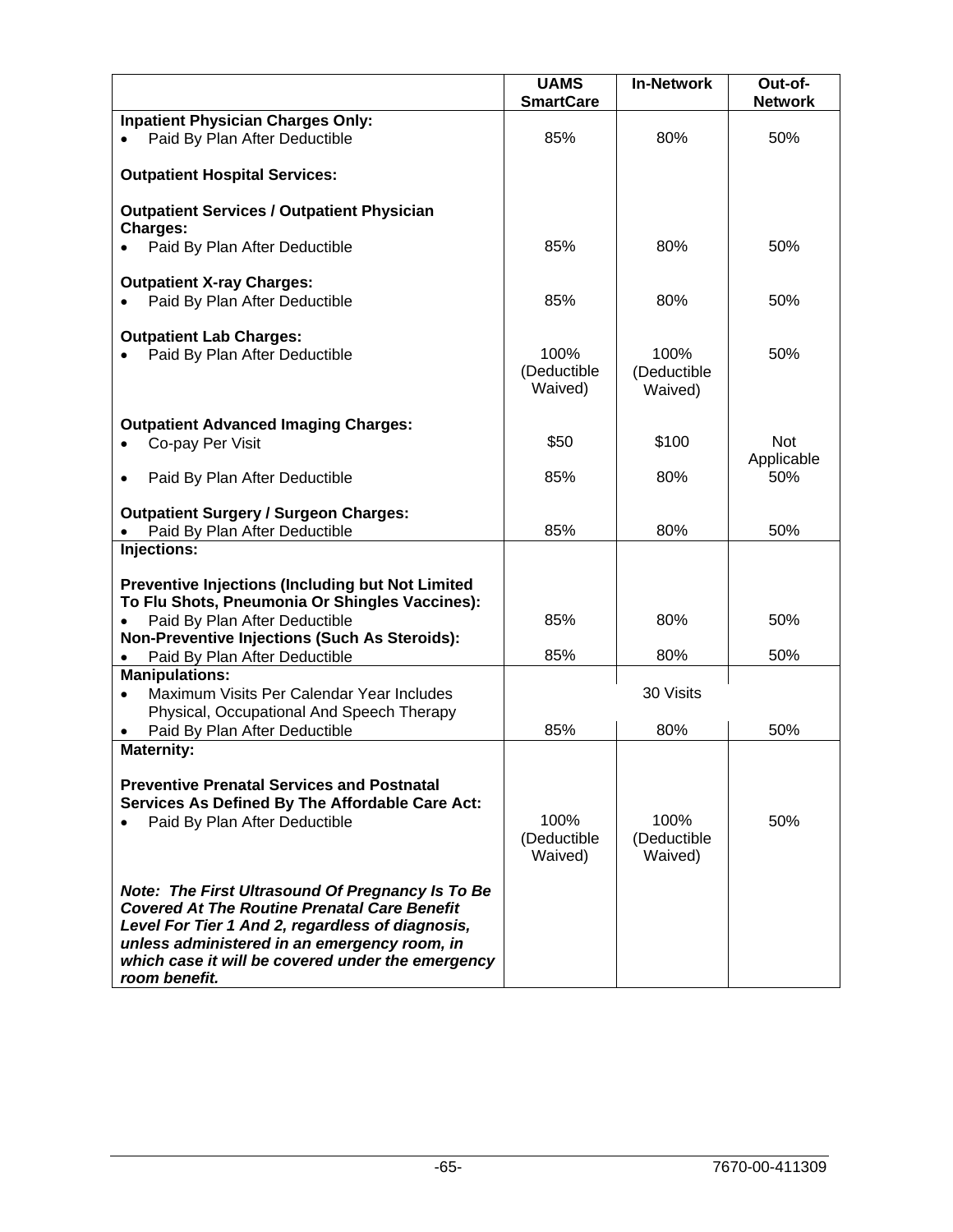|                                                                                                                                                       | <b>UAMS</b><br><b>SmartCare</b> | <b>In-Network</b>      | Out-of-<br><b>Network</b> |
|-------------------------------------------------------------------------------------------------------------------------------------------------------|---------------------------------|------------------------|---------------------------|
| <b>Physician Charges:</b>                                                                                                                             |                                 |                        |                           |
| Paid By Plan After Deductible                                                                                                                         | 100%<br>(Deductible             | 100%<br>(Deductible    | 50%                       |
|                                                                                                                                                       | Waived)                         | Waived)                |                           |
| <b>Inpatient Services Only:</b>                                                                                                                       |                                 |                        |                           |
| Co-pay Per Admission                                                                                                                                  | \$150                           | \$300                  | Not<br>Applicable         |
| Paid By Plan After Deductible<br>$\bullet$                                                                                                            | 85%                             | 80%                    | 50%                       |
| <b>Note: Maximum Combined Inpatient Co-Pay Per</b><br>Calendar Year Is \$1,200 Per Person. No More<br>Than One Co-Pay Per 30 Days.                    |                                 |                        |                           |
| Mental Health, Substance Use Disorder and                                                                                                             |                                 |                        |                           |
| <b>Chemical Dependency Benefits:</b>                                                                                                                  |                                 |                        |                           |
| <b>Inpatient Services Only:</b>                                                                                                                       |                                 |                        |                           |
| <b>Prior Authorization Required</b>                                                                                                                   |                                 |                        |                           |
| Co-pay Per Admission                                                                                                                                  | \$150                           | \$300                  | <b>Not</b><br>Applicable  |
| Paid By Plan After Deductible                                                                                                                         | 85%                             | 80%                    | 50%                       |
| <b>Note: Maximum Combined Inpatient Co-Pay Per</b><br>Calendar Year Is \$1,200 Per Person. No More<br>Than One Co-Pay Per 30 Days.                    |                                 |                        |                           |
| <b>Inpatient Physician Charges Only:</b>                                                                                                              |                                 |                        |                           |
| Paid By Plan After Deductible                                                                                                                         | 85%                             | 80%                    | 50%                       |
| <b>Residential Treatment:</b>                                                                                                                         |                                 |                        |                           |
| <b>Prior Authorization Required</b>                                                                                                                   |                                 |                        |                           |
| Paid By Plan After Deductible<br>$\bullet$                                                                                                            | 85%                             | 80%                    | 50%                       |
| <b>Outpatient Or Partial Hospitalization Services (Day</b><br><b>Treatment) And Physician Charges:</b>                                                |                                 |                        | No Benefit                |
| <b>Prior Authorization Required</b>                                                                                                                   |                                 |                        |                           |
| Co-pay Per Visit                                                                                                                                      | \$150                           |                        |                           |
| Paid By Plan After Deductible                                                                                                                         | 85%                             | 80%                    |                           |
| <b>Note: Co-Pay Applies To In-Network Services For</b><br>The First Day Only. The Remainder Of The Days<br>Are Subject To Deductible And Coinsurance. |                                 |                        |                           |
| <b>Office Visit:</b>                                                                                                                                  |                                 |                        | No Benefit                |
| Co-pay Per Visit                                                                                                                                      | \$10                            | \$25                   |                           |
| Paid By Plan                                                                                                                                          | 100%                            | 100%                   |                           |
|                                                                                                                                                       | (Deductible<br>Waived)          | (Deductible<br>Waived) |                           |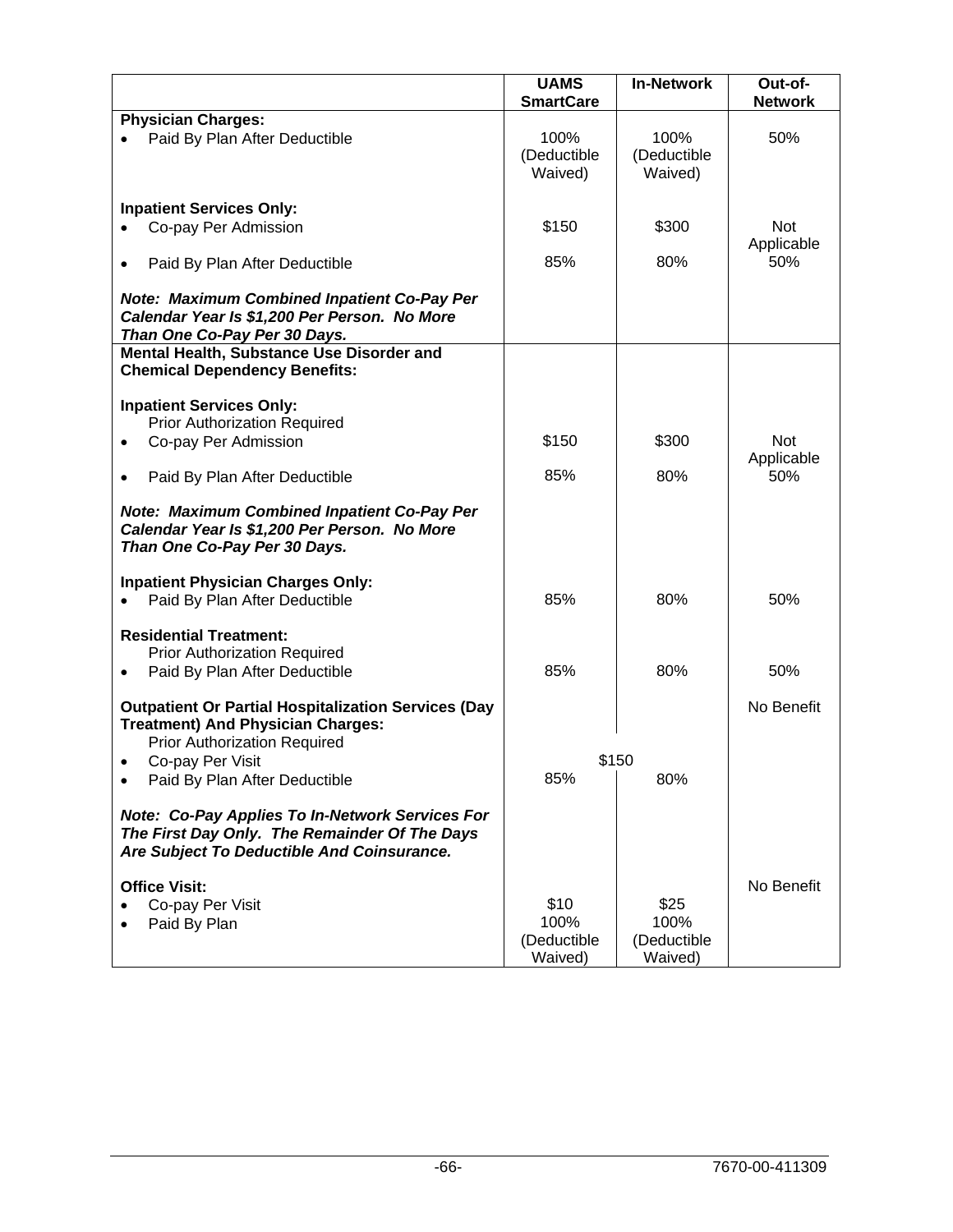|                                                                                                                                                                                                                  | <b>UAMS</b>                    | <b>In-Network</b>                         | Out-of-                        |
|------------------------------------------------------------------------------------------------------------------------------------------------------------------------------------------------------------------|--------------------------------|-------------------------------------------|--------------------------------|
|                                                                                                                                                                                                                  | <b>SmartCare</b>               |                                           | <b>Network</b>                 |
| <b>Morbid Obesity Treatment:</b>                                                                                                                                                                                 |                                |                                           | No Benefit                     |
| Paid By Plan After Deductible                                                                                                                                                                                    | 85%                            | 80%                                       |                                |
| Note: Please Refer To The Exclusion Section For<br><b>Additional Benefit Information.</b>                                                                                                                        |                                |                                           |                                |
| <b>Bariatric Surgery:</b><br>Paid By Plan After Deductible                                                                                                                                                       | 85%                            | 80%                                       | No Benefit                     |
| <b>Weight Loss Programs:</b><br>Maximum Reimbursement Per Lifetime<br>Paid By Plan                                                                                                                               | 100%<br>(Deductible<br>Waived) | \$1,000<br>100%<br>(Deductible<br>Waived) | 100%<br>(Deductible<br>Waived) |
| <b>Note: Members Must Pay For The Physician</b><br><b>Supervised Weight Loss Program Up Front And</b><br><b>Submit A Claim To UMR For Reimbursement.</b><br><b>UMR Will Not Reimburse The Provider Directly.</b> |                                |                                           |                                |
| <b>Nursery And Newborn Expenses:</b><br>Paid By Plan                                                                                                                                                             | 100%<br>(Deductible<br>Waived) | 100%<br>(Deductible<br>Waived)            | 100%<br>(Deductible<br>Waived) |
| <b>Note: The Deductible Is Waived For The Entire</b><br><b>Newborn Stay Even If A Sick Child.</b>                                                                                                                |                                |                                           |                                |
| <b>Nutritional Counseling:</b><br>Maximum Visits Per Calendar Year With Dietitian<br>Maximum Visits Per Calendar Year With Health<br>Coaching                                                                    |                                | 1 Visit<br>3 Visits                       | No Benefit                     |
| Paid By Plan                                                                                                                                                                                                     | 100%<br>(Deductible<br>Waived) | 100%<br>(Deductible<br>Waived)            |                                |
| <b>Orthotic Appliances:</b><br>Paid By Plan After Deductible                                                                                                                                                     | 85%                            | 80%                                       | 50%                            |
| <b>Shoes -Custom Molded:</b><br>To Age 18                                                                                                                                                                        |                                |                                           |                                |
| Maximum Benefit Per Calendar Year<br>$\bullet$<br>From Age 18                                                                                                                                                    |                                | 2 Pairs                                   |                                |
| Maximum Benefit Per Calendar Year<br>Paid By Plan After Deductible                                                                                                                                               | 85%                            | 1 Pair<br>80%                             | 50%                            |
| <b>Shoe Inserts-Custom Molded:</b>                                                                                                                                                                               |                                |                                           |                                |
| Maximum Benefit Per Calendar Year<br>Paid By Plan After Deductible                                                                                                                                               | 85%                            | 2 Pairs<br>80%                            | 50%                            |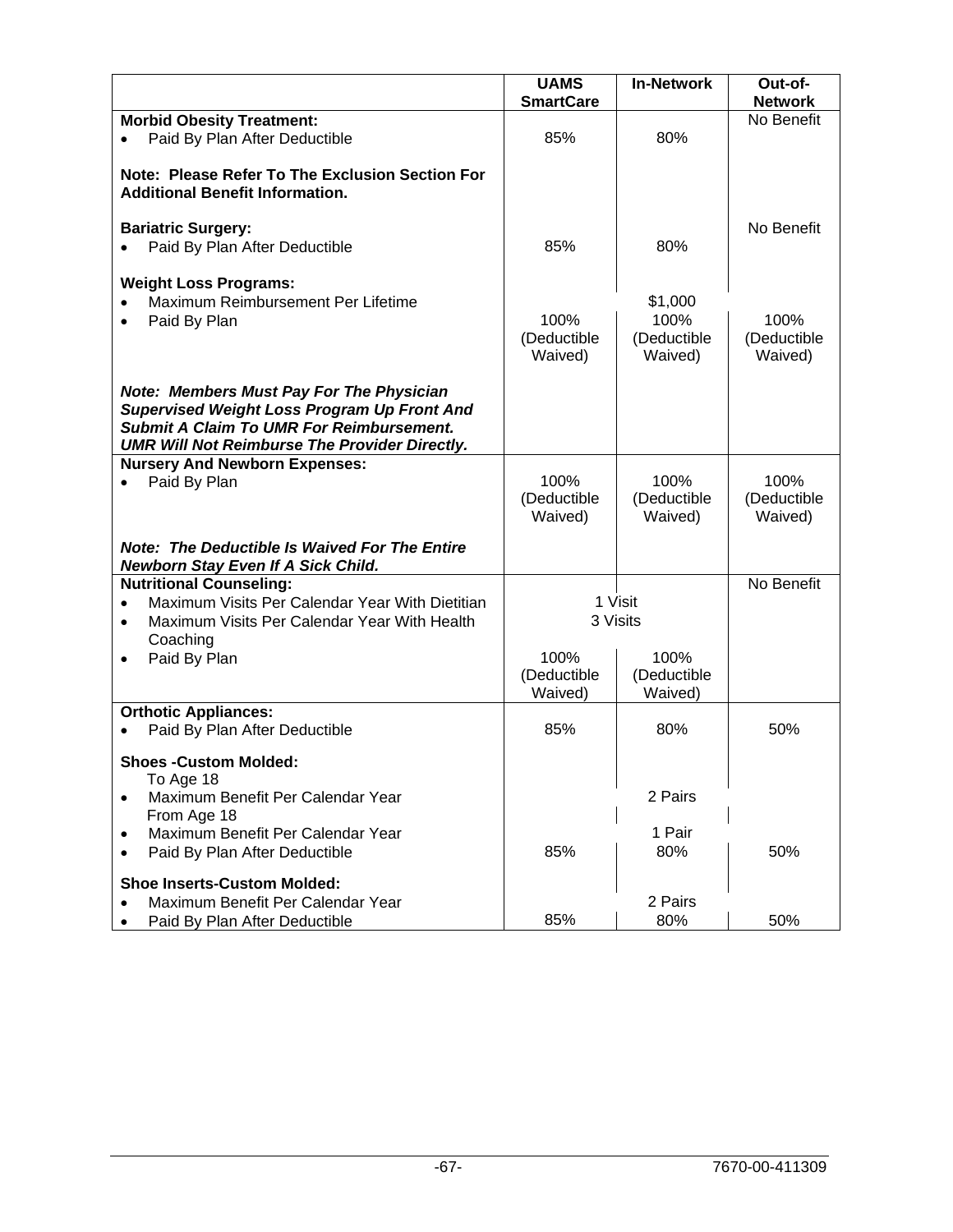|                                                                               | <b>UAMS</b><br><b>SmartCare</b> | <b>In-Network</b>              | Out-of-<br><b>Network</b> |
|-------------------------------------------------------------------------------|---------------------------------|--------------------------------|---------------------------|
| <b>Outpatient Hospital Services:</b>                                          |                                 |                                |                           |
| <b>Outpatient Services / Outpatient Physician</b><br>Charges:                 |                                 |                                |                           |
| Paid By Plan After Deductible                                                 | 85%                             | 80%                            | 50%                       |
| <b>Outpatient X-ray Charges:</b><br>Paid By Plan After Deductible             | 85%                             | 80%                            | 50%                       |
| <b>Outpatient Lab Charges:</b><br>Paid By Plan After Deductible               | 100%<br>(Deductible<br>Waived)  | 100%<br>(Deductible<br>Waived) | 50%                       |
| <b>Outpatient Advanced Imaging Charges:</b><br>Co-pay Per Visit               | \$50                            | \$100                          | <b>Not</b><br>Applicable  |
| Paid By Plan After Deductible                                                 | 85%                             | 80%                            | 50%                       |
| <b>Outpatient Surgery / Surgeon Charges:</b><br>Paid By Plan After Deductible | 85%                             | 80%                            | 50%                       |
| <b>Physician Office Services:</b>                                             |                                 |                                |                           |
| <b>Primary Care Physician Visit:</b>                                          |                                 |                                |                           |
| Co-Pay Per Visit                                                              | \$10                            | \$25                           | <b>Not</b><br>Applicable  |
| Paid By Plan After Deductible<br>$\bullet$                                    | 100%<br>(Deductible<br>Waived)  | 100%<br>(Deductible<br>Waived) | 50%                       |
| <b>Additional Services Performed In Office (Such As</b><br>In Office Surgery) |                                 |                                |                           |
| Paid By Plan After Deductible<br>٠                                            | 85%                             | 80%                            | 50%                       |
| <b>Specialist Visit:</b><br>Co-Pay Per Visit                                  | \$30                            | \$45                           | Not<br>Applicable         |
| Paid By Plan After Deductible                                                 | 100%<br>(Deductible<br>Waived)  | 100%<br>(Deductible<br>Waived) | 50%                       |
| <b>Additional Services Performed In Office (Such As</b><br>In Office Surgery) |                                 |                                |                           |
| Paid By Plan After Deductible                                                 | 85%                             | 80%                            | 50%                       |
| <b>Physician Office Services:</b>                                             |                                 |                                |                           |
| Paid By Plan After Deductible                                                 | 85%                             | 80%                            | 50%                       |
| <b>Office Surgery:</b><br>Paid By Plan After Deductible                       | 85%                             | 80%                            | 50%                       |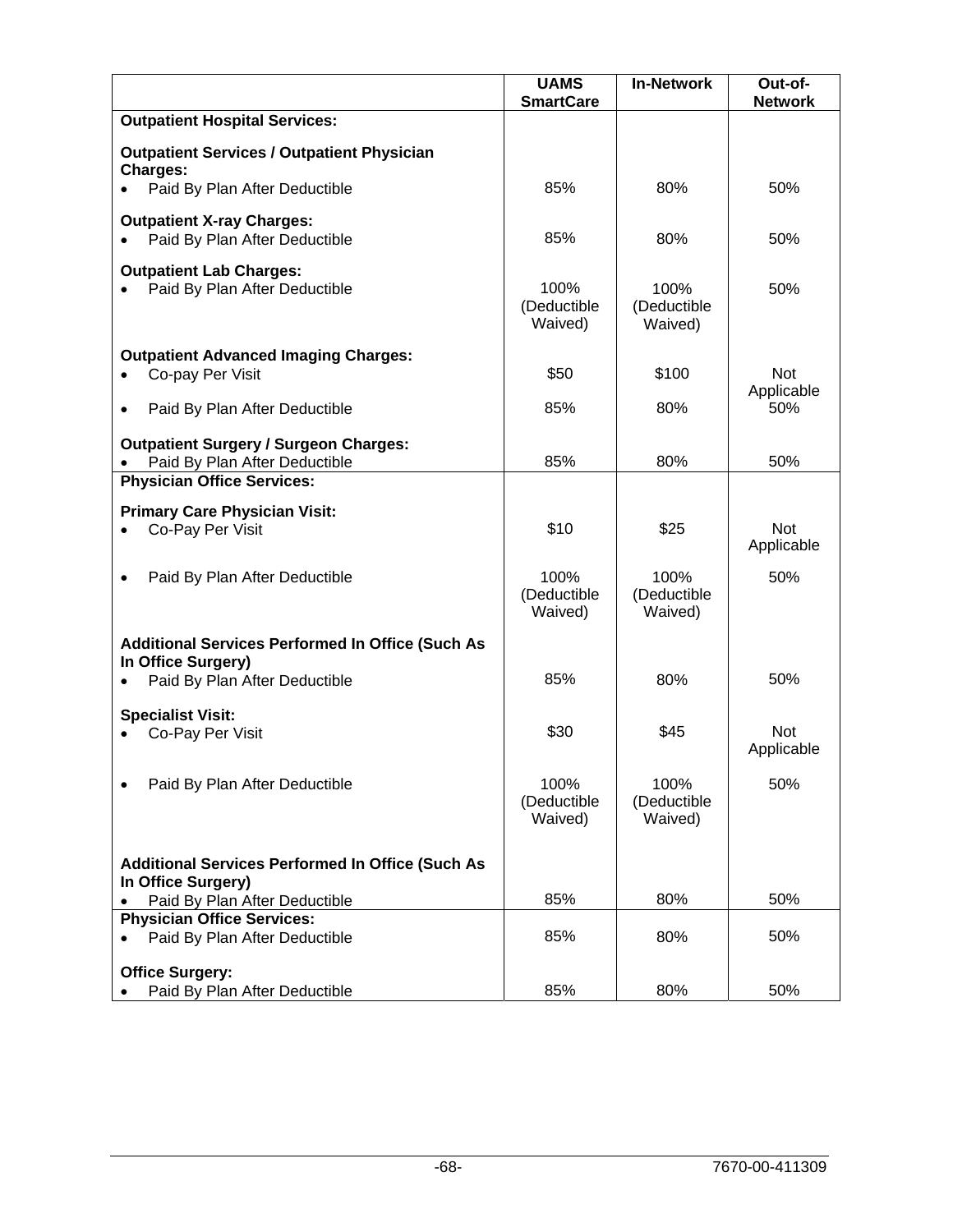|                                                                                                    | <b>UAMS</b><br><b>SmartCare</b> | <b>In-Network</b>              | Out-of-<br><b>Network</b> |
|----------------------------------------------------------------------------------------------------|---------------------------------|--------------------------------|---------------------------|
|                                                                                                    |                                 |                                |                           |
| <b>Allergy Injections And Sublingual Drops:</b><br>Paid By Plan After Deductible                   | 100%<br>(Deductible<br>Waived)  | 100%<br>(Deductible<br>Waived) | 50%                       |
| <b>Allergy Testing:</b><br>Paid By Plan After Deductible                                           | 100%<br>(Deductible<br>Waived)  | 100%<br>(Deductible<br>Waived) | 50%                       |
| <b>Allergy Serum:</b><br>Paid By Plan After Deductible                                             | 100%<br>(Deductible<br>Waived)  | 100%<br>(Deductible<br>Waived) | 50%                       |
| <b>Diagnostic X-ray Charges:</b><br>Paid By Plan After Deductible                                  | 85%                             | 80%                            | 50%                       |
| <b>Diagnostic Laboratory Charges:</b><br>Paid By Plan After Deductible                             | 100%<br>(Deductible<br>Waived)  | 100%<br>(Deductible<br>Waived) | 50%                       |
| Preventive Care Benefits. See Glossary Of Terms<br>For Definition. Benefits Include:<br>From Age 3 |                                 |                                |                           |
| <b>Preventive Physical Exams At Appropriate Ages:</b>                                              |                                 |                                |                           |
| Paid By Plan After Deductible                                                                      | 100%<br>(Deductible<br>Waived)  | 100%<br>(Deductible<br>Waived) | 50%                       |
| Immunizations:<br>Paid By Plan After Deductible                                                    | 100%<br>(Deductible<br>Waived)  | 100%<br>(Deductible<br>Waived) | 50%                       |
| <b>Shingles Vaccine:</b><br>From Age 60                                                            |                                 |                                |                           |
| Paid By Plan After Deductible                                                                      | 100%<br>(Deductible<br>Waived)  | 100%<br>(Deductible<br>Waived) | 50%                       |
| Preventive Tests, Lab And X-rays At Appropriate<br>Ages:                                           |                                 |                                |                           |
| Paid By Plan After Deductible                                                                      | 100%<br>(Deductible<br>Waived)  | 100%<br>(Deductible<br>Waived) | 50%                       |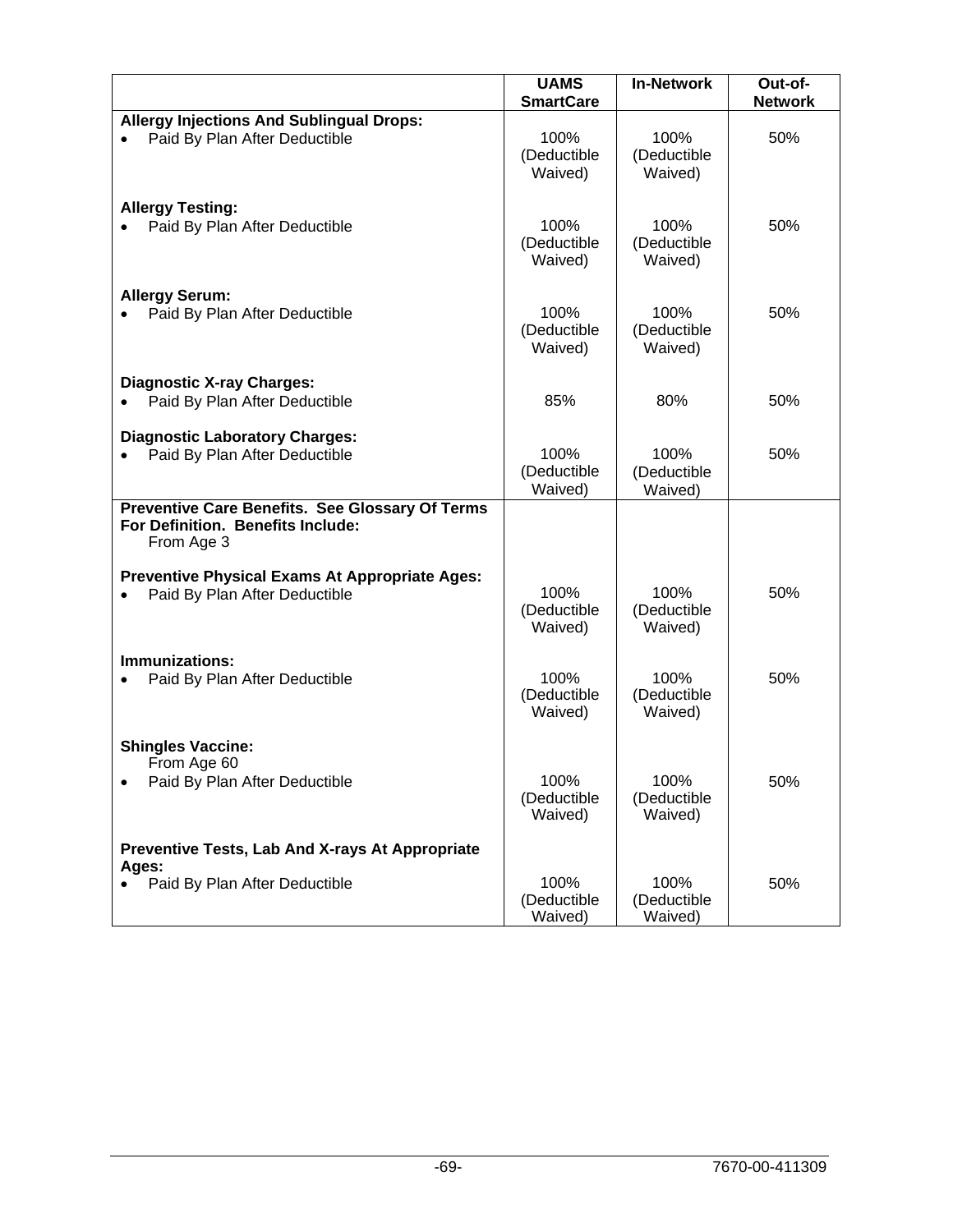|                                                                                                                                                                                 | <b>UAMS</b><br><b>SmartCare</b> | <b>In-Network</b>              | Out-of-<br><b>Network</b> |
|---------------------------------------------------------------------------------------------------------------------------------------------------------------------------------|---------------------------------|--------------------------------|---------------------------|
| <b>Preventive Mammograms And Breast Exams:</b>                                                                                                                                  |                                 |                                |                           |
| Maximum Exams Per Calendar Year                                                                                                                                                 |                                 | 1 Exam                         |                           |
| Paid By Plan After Deductible                                                                                                                                                   | 100%<br>(Deductible<br>Waived)  | 100%<br>(Deductible<br>Waived) | 50%                       |
| Note: First Mammogram Per Calendar Year<br><b>Covered At Preventive Benefits Regardless Of</b><br>Diagnosis. Subsequent Mammograms Will Be<br>Paid As Deductible / Coinsurance. |                                 |                                |                           |
| <b>Preventive Pelvic Exams And Pap Test:</b><br>Maximum Exams Per Calendar Year                                                                                                 |                                 | 1 Exam                         |                           |
| Paid By Plan<br>$\bullet$                                                                                                                                                       | 100%                            | 100%                           | 50%                       |
|                                                                                                                                                                                 | (Deductible<br>Waived)          | (Deductible<br>Waived)         |                           |
| <b>Preventive PSA Test And Prostate Exams:</b><br>From Age 40                                                                                                                   |                                 |                                |                           |
| Maximum Exams Per Calendar Year                                                                                                                                                 |                                 | 1 Exam                         |                           |
| Paid By Plan After Deductible                                                                                                                                                   | 100%<br>(Deductible<br>Waived)  | 100%<br>(Deductible<br>Waived) | 50%                       |
| <b>Note: Preventive PSA Test And Prostate Exams</b><br>Up To Age 40 Will Follow Normal Plan Benefits.                                                                           |                                 |                                |                           |
| <b>Preventive Screenings / Services At Appropriate</b><br><b>Ages And Gender:</b>                                                                                               |                                 |                                |                           |
| Paid By Plan After Deductible                                                                                                                                                   | 100%<br>(Deductible<br>Waived)  | 100%<br>(Deductible<br>Waived) | 50%                       |
| <b>Preventive Autism Screening:</b><br>From Age 0 To 21                                                                                                                         |                                 |                                |                           |
| Paid By Plan After Deductible                                                                                                                                                   | 100%<br>(Deductible<br>Waived)  | 100%<br>(Deductible<br>Waived) | 50%                       |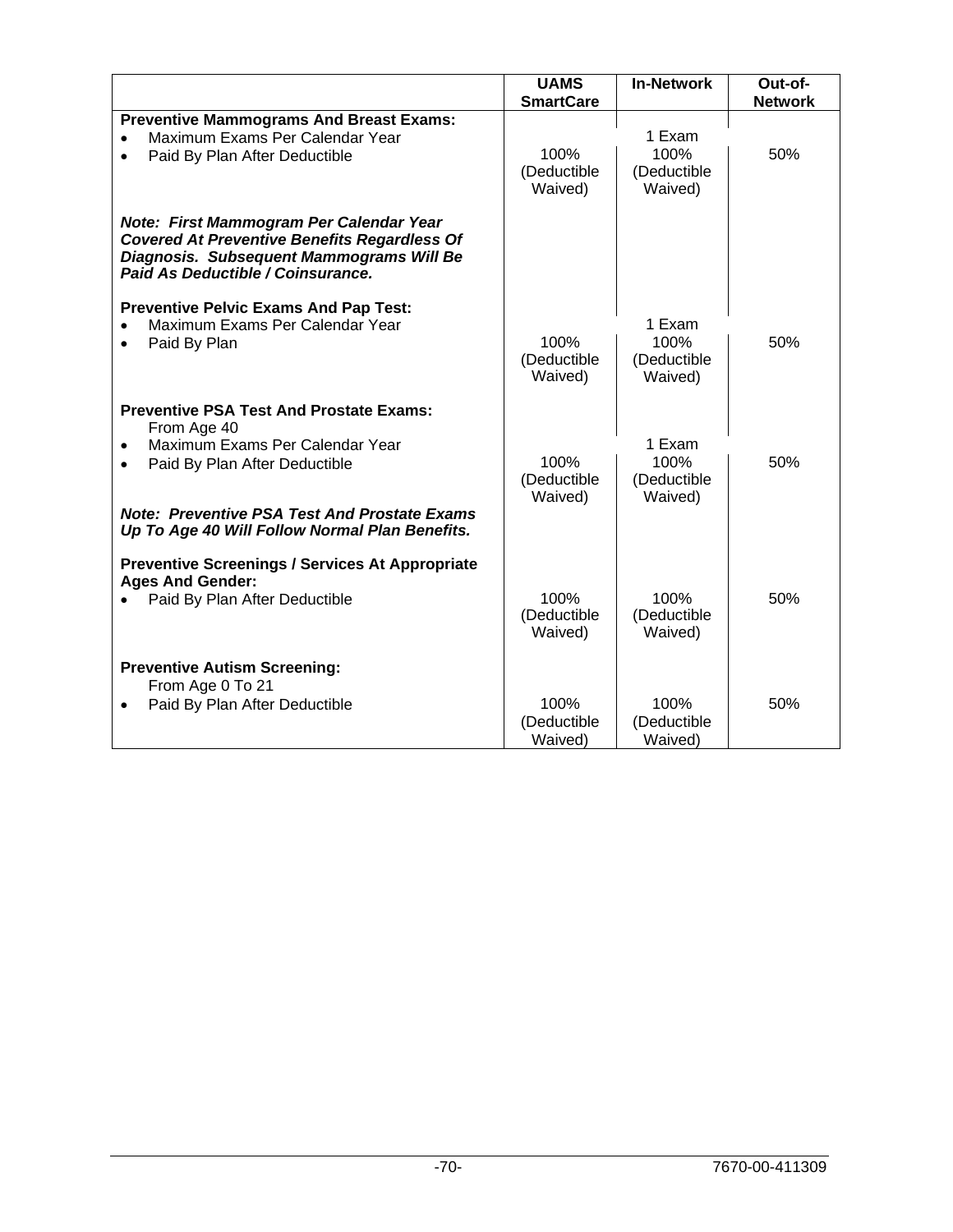|                                                                                                                                                                                                                                                                                                         | <b>UAMS</b>                    | <b>In-Network</b>                          | Out-of-        |
|---------------------------------------------------------------------------------------------------------------------------------------------------------------------------------------------------------------------------------------------------------------------------------------------------------|--------------------------------|--------------------------------------------|----------------|
| <b>Preventive Colonoscopy, Sigmoidoscopy And</b>                                                                                                                                                                                                                                                        | <b>SmartCare</b>               |                                            | <b>Network</b> |
| <b>Similar Surgical Procedures Done For Preventive</b><br>Reasons:<br>From Age 40<br>Maximum Exams Per Calendar Year<br>$\bullet$<br>Paid By Plan After Deductible<br>$\bullet$                                                                                                                         | 100%<br>(Deductible<br>Waived) | 1 Exam<br>100%<br>(Deductible<br>Waived)   | 50%            |
| Note: First Colonoscopy Per Calendar Year for<br>Age 40 And Over Covered At Preventive Benefits<br><b>Regardless Of Diagnosis. Subsequent</b><br>Colonoscopy for Age 40 And Over, Or Any<br>Colonoscopy, Sigmoidoscopy Or Similar<br>Procedure Up To Age 40 Will Follow Normal Plan<br><b>Benefits.</b> |                                |                                            |                |
| <b>Plan Will Cover Self-Administered Colon Testing</b><br><b>Products Such as Cologuard.</b>                                                                                                                                                                                                            |                                |                                            |                |
| <b>Preventive Counseling For Alcohol Or Substance</b><br>Use Disorder, Obesity, Diet And Nutrition:<br>Maximum Exams Per Calendar Year<br>$\bullet$                                                                                                                                                     |                                | 1 Exam                                     | No Benefit     |
| Paid By Plan<br>$\bullet$                                                                                                                                                                                                                                                                               | 100%<br>(Deductible<br>Waived) | 100%<br>(Deductible<br>Waived)             |                |
| <b>Preventive Counseling For Tobacco Use:</b><br>Maximum Visits Per Calendar Year<br>Paid By Plan<br>$\bullet$                                                                                                                                                                                          | 100%<br>(Deductible<br>Waived) | 2 Visits<br>100%<br>(Deductible<br>Waived) | No Benefit     |
| After Maximum Is Satisfied<br>Paid By Plan After Deductible                                                                                                                                                                                                                                             | 85%                            | 80%                                        |                |
| <b>Preventive Bone Density Screening:</b><br>Paid By Plan                                                                                                                                                                                                                                               | 100%<br>(Deductible<br>Waived) | 100%<br>(Deductible<br>Waived)             | No Benefit     |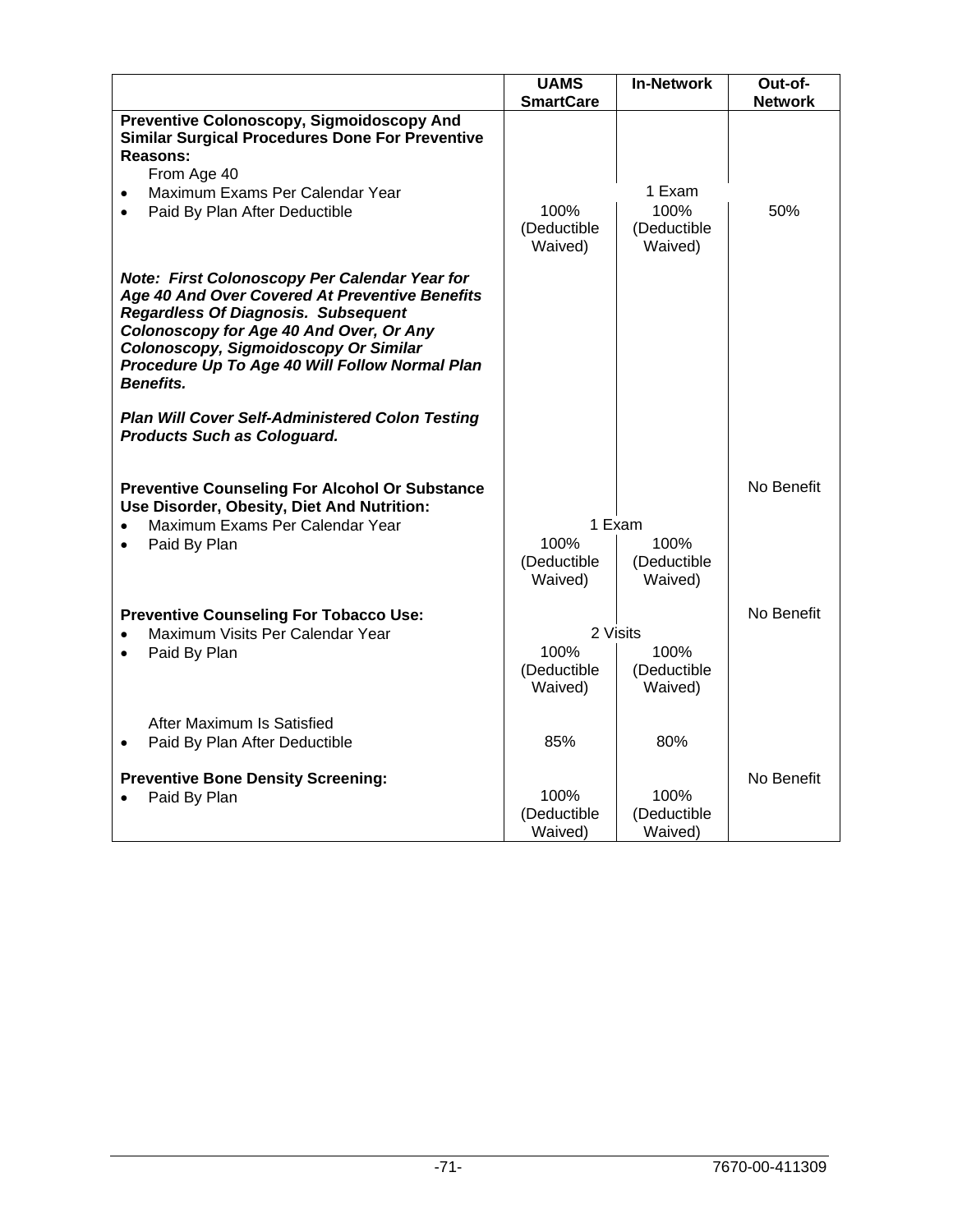|                                                                                                      | <b>UAMS</b>            | <b>In-Network</b>      | Out-of-        |
|------------------------------------------------------------------------------------------------------|------------------------|------------------------|----------------|
| In Addition, The Following Preventive Services                                                       | <b>SmartCare</b>       |                        | <b>Network</b> |
| <b>Are Covered For Women:</b>                                                                        |                        |                        |                |
| <b>Gestational Diabetes</b><br>≻                                                                     |                        |                        |                |
| $\triangleright$ Papillomavirus DNA Testing*<br>> Counseling For Sexually Transmitted                |                        |                        |                |
| <b>Infections (Provided Annually)*</b>                                                               |                        |                        |                |
| > Counseling For Human Immune-deficiency                                                             |                        |                        |                |
| Virus (Provided Annually)*<br><b>Breastfeeding Support, Supplies And</b><br>$\blacktriangleright$    |                        |                        |                |
| <b>Counseling</b>                                                                                    |                        |                        |                |
| > Counseling For Interpersonal And                                                                   |                        |                        |                |
| <b>Domestic Violence For Women (Provided</b><br>Annually)*                                           |                        |                        |                |
| Paid By Plan After Deductible<br>$\bullet$                                                           | 100%                   | 100%                   | 50%            |
|                                                                                                      | (Deductible            | (Deductible            |                |
|                                                                                                      | Waived)                | Waived)                |                |
| *These Services May Also Apply To Men.                                                               |                        |                        |                |
| <b>Preventive Care Benefits For Children Include:</b>                                                |                        |                        |                |
| To Age 3                                                                                             |                        |                        |                |
| <b>Preventive Physical Exams:</b>                                                                    |                        |                        |                |
| Paid By Plan After Deductible                                                                        | 100%<br>(Deductible    | 100%<br>(Deductible    | 50%            |
|                                                                                                      | Waived)                | Waived)                |                |
|                                                                                                      |                        |                        |                |
| Immunizations:<br>Paid By Plan After Deductible                                                      | 100%                   | 100%                   | 50%            |
|                                                                                                      | (Deductible            | (Deductible            |                |
|                                                                                                      | Waived)                | Waived)                |                |
| <b>Preventive Screenings At Appropriate Ages:</b>                                                    |                        |                        |                |
| Paid By Plan After Deductible                                                                        | 100%                   | 100%                   | 50%            |
|                                                                                                      | (Deductible            | (Deductible            |                |
|                                                                                                      | Waived)                | Waived)                |                |
| Preventive Diagnostic Tests, Lab And X-rays:                                                         |                        |                        |                |
| Paid By Plan After Deductible                                                                        | 100%                   | 100%                   | 50%            |
|                                                                                                      | (Deductible<br>Waived) | (Deductible<br>Waived) |                |
|                                                                                                      |                        |                        |                |
| <b>Preventive Oral Fluoride Supplements Prescribed</b>                                               |                        |                        |                |
| For Children Ages 6 Months To 5 Years Whose<br><b>Primary Water Source Is Deficient In Fluoride:</b> |                        |                        |                |
| Paid By Plan After Deductible                                                                        | 100%                   | 100%                   | 50%            |
|                                                                                                      | (Deductible<br>Waived) | (Deductible<br>Waived) |                |
|                                                                                                      |                        |                        |                |
| <b>Preventive Hearing Exam:</b>                                                                      |                        |                        |                |
| Paid By Plan After Deductible                                                                        | 100%<br>(Deductible    | 100%<br>(Deductible    | 50%            |
|                                                                                                      | Waived)                | Waived)                |                |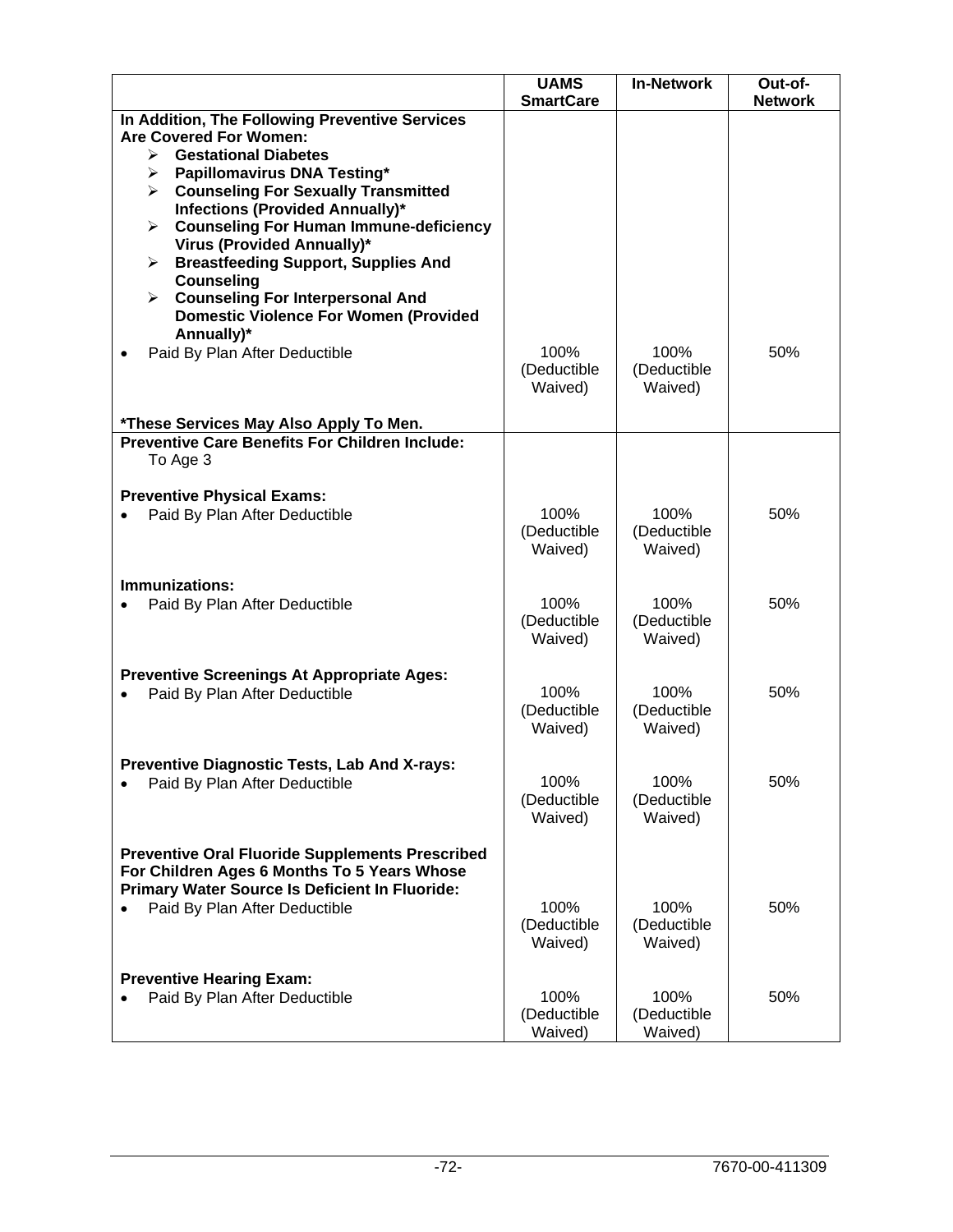| <b>SmartCare</b>                                  |                                                   | <b>Network</b>                                    |
|---------------------------------------------------|---------------------------------------------------|---------------------------------------------------|
|                                                   |                                                   |                                                   |
| \$150                                             | \$300                                             | <b>Not</b><br>Applicable                          |
|                                                   |                                                   |                                                   |
| 85%                                               | 80%                                               | 50%                                               |
|                                                   |                                                   |                                                   |
| 100%<br>(Deductible<br>Waived)                    | 100%<br>(Deductible<br>Waived)                    | 50%                                               |
| \$200<br>\$1,000<br>85%<br>(Deductible<br>Waived) | \$200<br>\$1,000<br>80%<br>(Deductible<br>Waived) | \$200<br>\$2,000<br>50%<br>(Deductible<br>Waived) |
| 85%                                               | 80%                                               | 50%                                               |
|                                                   |                                                   |                                                   |
|                                                   |                                                   | No Benefit                                        |
| 100%<br>(Deductible<br>Waived)                    | 100%<br>(Deductible<br>Waived)                    |                                                   |
|                                                   |                                                   |                                                   |
|                                                   |                                                   |                                                   |
| 85%                                               | 80%                                               | 50%                                               |
| \$50<br>100%<br>(Deductible<br>Waived)            | \$50<br>100%<br>(Deductible<br>Waived)            | \$50<br>100%<br>(Deductible<br>Waived)            |
|                                                   |                                                   | 50%                                               |
|                                                   | 85%<br>85%                                        | 2 Visits<br>80%<br>80%                            |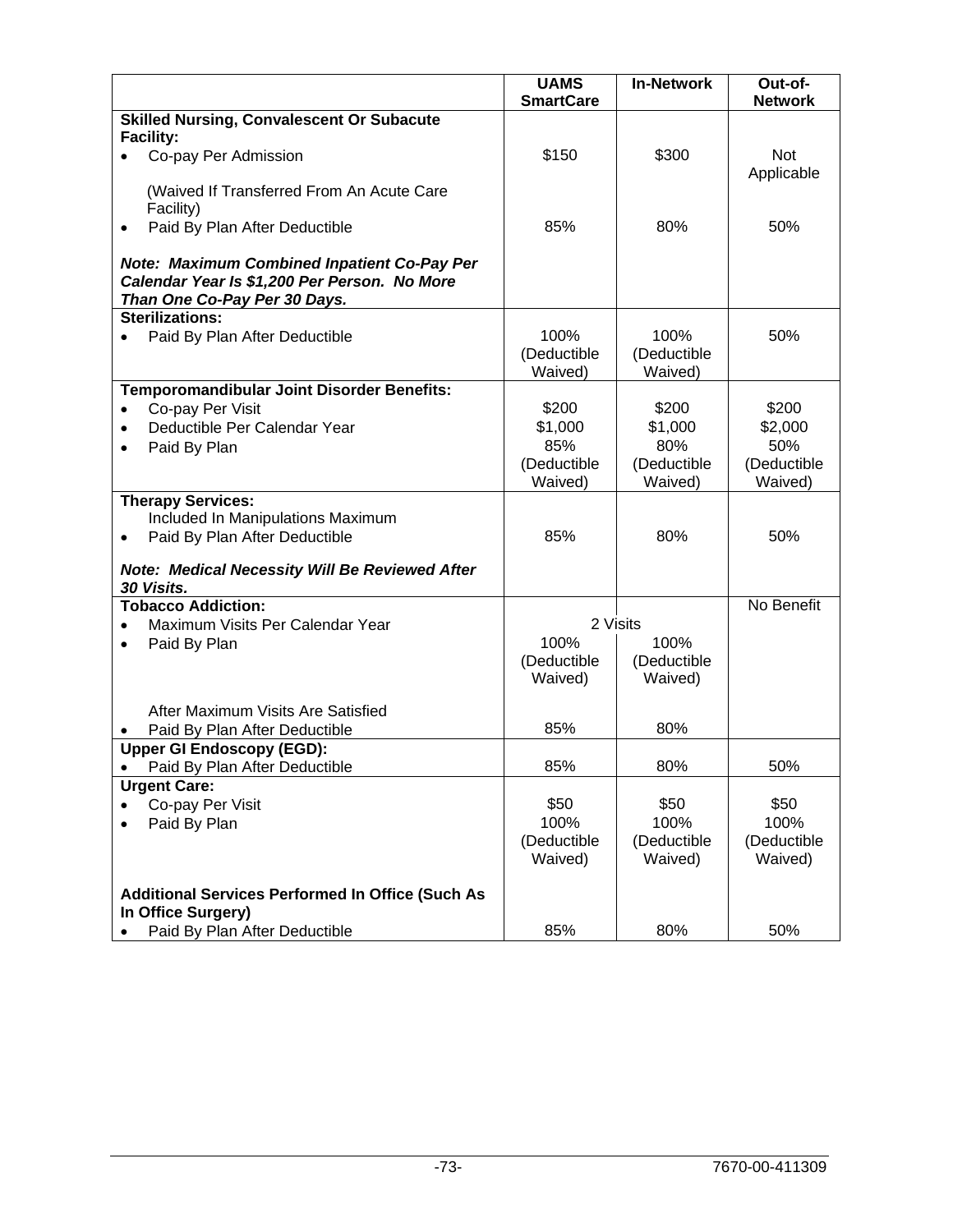|                                                                                                                                                                                                                      | <b>UAMS</b><br><b>SmartCare</b> | <b>In-Network</b>              | Out-of-<br><b>Network</b> |
|----------------------------------------------------------------------------------------------------------------------------------------------------------------------------------------------------------------------|---------------------------------|--------------------------------|---------------------------|
| <b>Vision Care Benefits:</b>                                                                                                                                                                                         |                                 |                                |                           |
| Eye Exam:                                                                                                                                                                                                            |                                 |                                |                           |
| Co-pay Per Visit                                                                                                                                                                                                     | \$10                            | \$25                           | <b>Not</b>                |
| Maximum Exams Per Calendar Year                                                                                                                                                                                      |                                 | 1 Exam                         | Applicable                |
| Paid By Plan<br>$\bullet$                                                                                                                                                                                            | 100%<br>(Deductible<br>Waived)  | 100%<br>(Deductible<br>Waived) | 50%                       |
| <b>Eye Refractions:</b><br>Co-pay Per Visit                                                                                                                                                                          | \$10                            | \$25                           | <b>Not</b><br>Applicable  |
| Maximum Exams Per Calendar Year<br>$\bullet$                                                                                                                                                                         |                                 | 1 Exam                         |                           |
| Paid By Plan                                                                                                                                                                                                         | 100%<br>(Deductible<br>Waived)  | 100%<br>(Deductible<br>Waived) | 50%                       |
| Note: Only One (1) Co-Pay Applies Per Visit For<br><b>Preventive And Medical As Well As Primary Care</b><br><b>Physician Or Specialist (Combined For Eye</b><br><b>Exams, Glaucoma Testing And Eye Refractions).</b> |                                 |                                |                           |
| <b>Additional Services Performed Are Subject To</b><br><b>Deductible And Coinsurance.</b>                                                                                                                            |                                 |                                |                           |
| <b>All Other Covered Expenses:</b>                                                                                                                                                                                   |                                 |                                |                           |
| Paid By Plan After Deductible                                                                                                                                                                                        | 85%                             | 80%                            | 50%                       |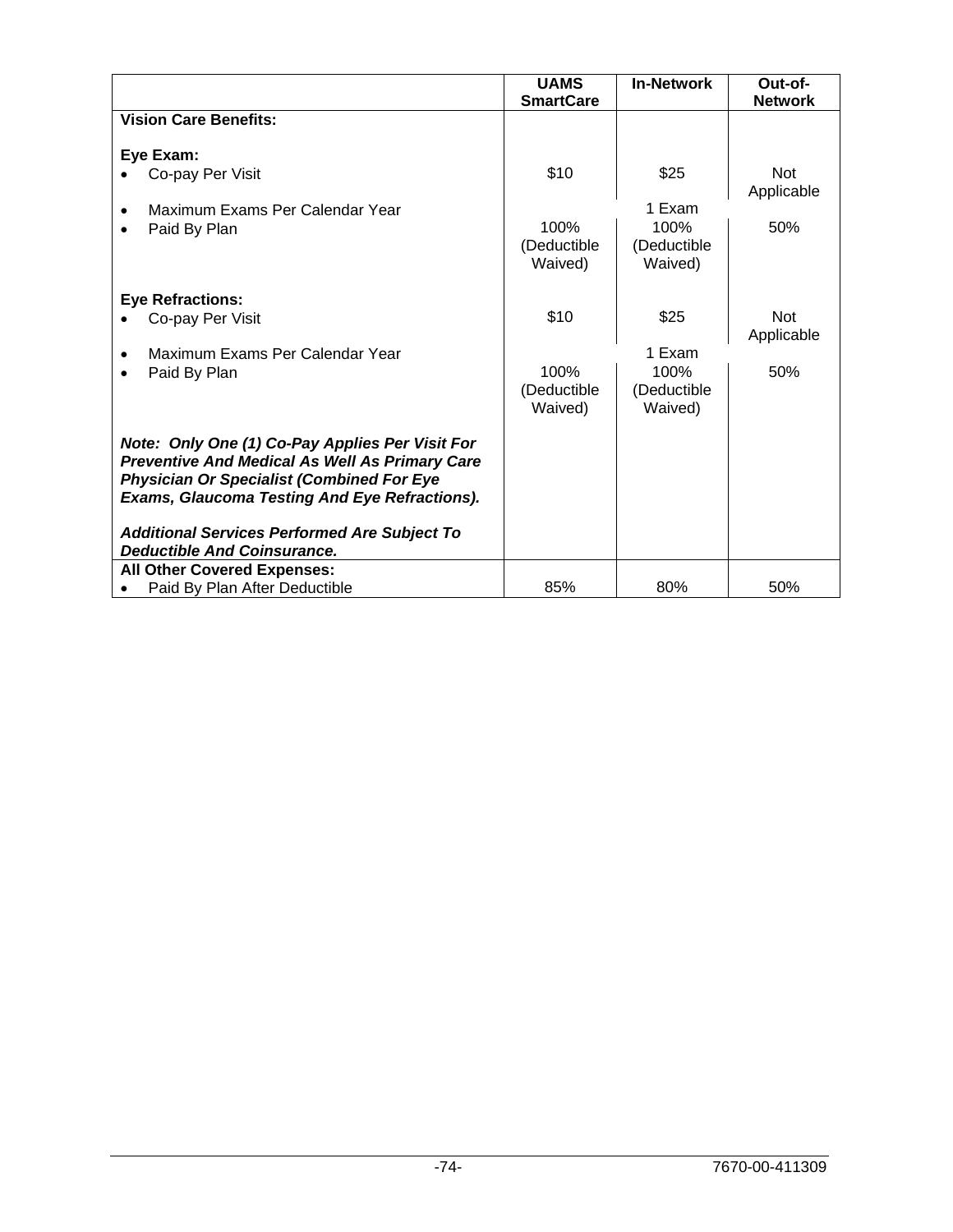## **MEDICAL SCHEDULE OF BENEFITS**

### **Benefit Plan(s) 017, 018 – Health Savings Plan**

All health benefits shown on this Schedule of Benefits are subject to the following: Deductibles, Co-pays, Plan Participation rates, and out-of-pocket maximums, if any. Refer to the Out-of-Pocket Expenses section of this SPD for more details.

Benefits are subject to all provisions of this Plan including any benefit determination based on an evaluation of medical facts and covered benefits. Refer to the Covered Medical Benefits and General Exclusions sections of this SPD for more details.

Important: Prior authorization may be required before benefits will be considered for payment. Failure to obtain prior authorization may result in a penalty or increased out-of-pocket costs. Refer to the Care Management section of this SPD for a description of these services and prior authorization procedures.

Notes: Refer to the Provider Network section for clarifications and possible exceptions to the In-Network or Out-of-Network classifications.

If a benefit maximum is listed in the middle of a column on the Schedule of Benefits, that means that it is a combined Maximum Benefit for services that the Covered Person receives from all UAMS SmartCare, In-Network and Out-of-Network providers and facilities.

|                                                                                                     | <b>UAMS</b><br><b>SmartCare</b> | <b>In-Network</b> | Out-of-<br><b>Network</b> |
|-----------------------------------------------------------------------------------------------------|---------------------------------|-------------------|---------------------------|
| <b>Annual Deductible Per Calendar Year:</b>                                                         |                                 |                   |                           |
| <b>Note: Medical And Pharmacy Expenses Are</b><br><b>Subject To The Same Deductible.</b>            |                                 |                   |                           |
| Per Person                                                                                          | \$2,700                         | \$2,700           | \$2,700                   |
| Per Family                                                                                          | \$5,400                         | \$5,400           | \$5,400                   |
| Individual Embedded Deductible                                                                      | \$2,700                         | \$2,700           | \$2,700                   |
| <b>Plan Participation Rate, Unless Otherwise Stated</b>                                             |                                 |                   |                           |
| <b>Below:</b>                                                                                       |                                 |                   |                           |
| Paid By Plan After Satisfaction Of Deductible                                                       | 95%                             | 90%               | 50%                       |
| <b>Annual Total Out-Of-Pocket Maximum:</b>                                                          |                                 |                   |                           |
| <b>Note: Medical And Pharmacy Expenses Are</b><br><b>Subject To The Same Out-Of-Pocket Maximum.</b> |                                 |                   |                           |
| Per Person                                                                                          | \$6,150                         | \$6,650           | \$9,700                   |
| Per Family<br>$\bullet$                                                                             | \$12,300                        | \$13,300          | \$19,400                  |
| Individual Embedded Out-Of-Pocket<br>Maximum                                                        | \$6,150                         | \$6,650           | \$9,700                   |
| <b>Ambulance Transportation:</b>                                                                    |                                 |                   |                           |
| Paid By Plan                                                                                        | 95%                             | 90%               | 50%                       |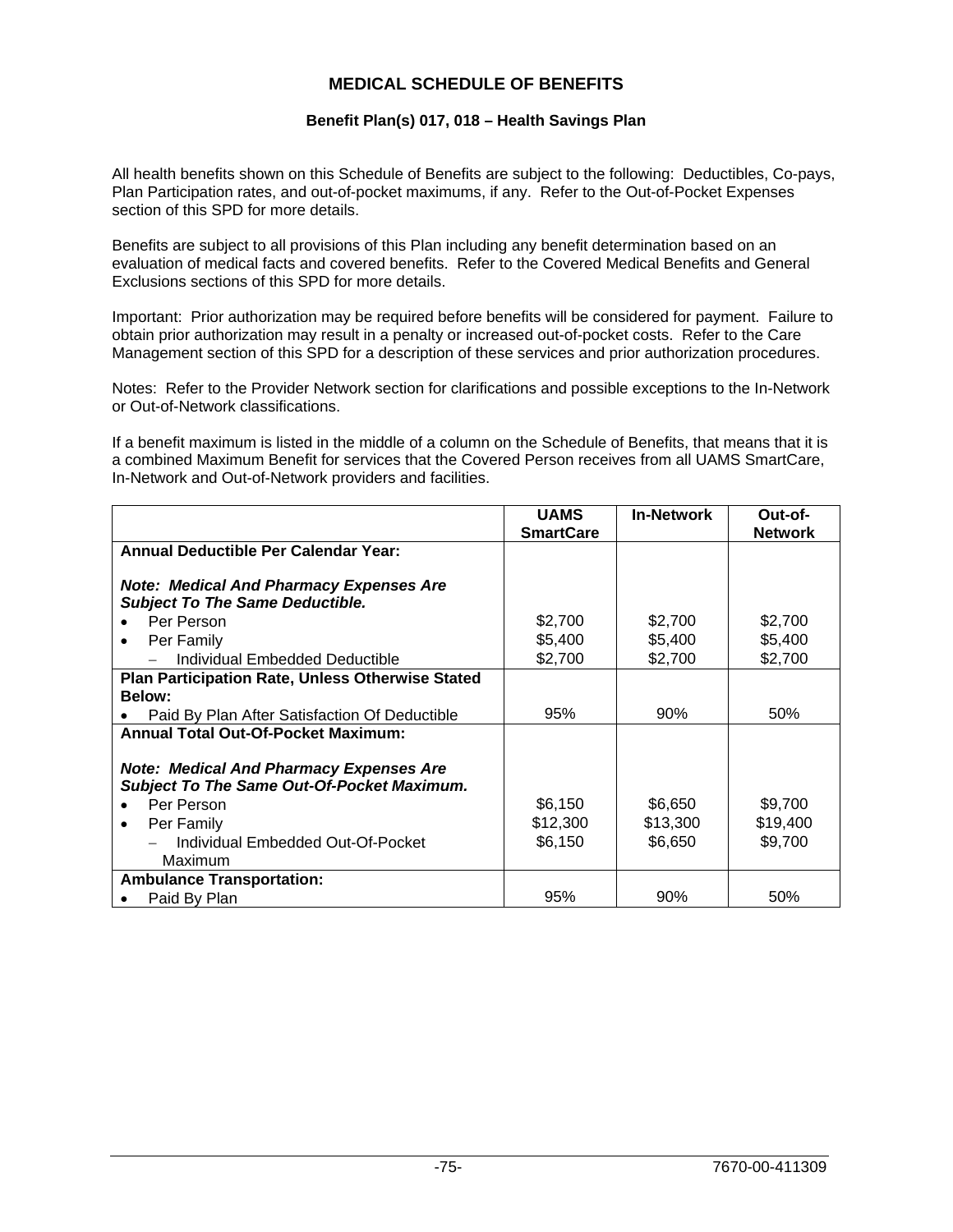|                                                                                                   | <b>UAMS</b><br><b>SmartCare</b> | <b>In-Network</b>      | Out-of-<br><b>Network</b> |
|---------------------------------------------------------------------------------------------------|---------------------------------|------------------------|---------------------------|
| <b>Breast Prosthesis:</b>                                                                         |                                 |                        |                           |
| Maximum Benefit Every Two Years<br>$\bullet$                                                      |                                 | 1 Replacement          |                           |
| Paid By Plan After Deductible                                                                     | 95%                             | 90%                    | 50%                       |
| <b>Breast Pumps:</b>                                                                              |                                 |                        |                           |
| Paid By Plan After Deductible<br>$\bullet$                                                        | 100%                            | 100%                   | 100%                      |
|                                                                                                   | (Deductible<br>Waived)          | (Deductible<br>Waived) | (Deductible<br>Waived)    |
| <b>Contraceptive Methods And Counseling Approved</b>                                              |                                 |                        |                           |
| By The FDA:                                                                                       |                                 |                        |                           |
| Paid By Plan                                                                                      | 100%                            | 100%                   | 50%                       |
|                                                                                                   | (Deductible                     | (Deductible            |                           |
|                                                                                                   | Waived)                         | Waived)                |                           |
| <b>Diabetes Treatment:</b>                                                                        |                                 |                        |                           |
| Paid By Plan After Deductible                                                                     | 95%                             | 90%                    | 50%                       |
| <b>Nutritional Counseling:</b>                                                                    |                                 |                        | No Benefit                |
| Paid By Plan<br>$\bullet$                                                                         | 100%                            | 100%                   |                           |
|                                                                                                   | (Deductible                     | (Deductible            |                           |
|                                                                                                   | Waived)                         | Waived)                |                           |
| <b>Durable Medical Equipment:</b>                                                                 |                                 |                        |                           |
| Paid By Plan After Deductible                                                                     | 95%                             | 90%                    | 50%                       |
| <b>Emergency Services / Treatment:</b>                                                            |                                 |                        |                           |
| <b>Emergency Room / Emergency Physicians:</b>                                                     |                                 |                        |                           |
|                                                                                                   | 95%                             | 90%                    | 50%                       |
| Paid By Plan After Deductible<br><b>Hearing Services:</b>                                         |                                 |                        |                           |
|                                                                                                   |                                 |                        |                           |
| Exams, Tests:                                                                                     |                                 |                        |                           |
| Paid By Plan After Deductible                                                                     | 95%                             | 90%                    | 50%                       |
|                                                                                                   |                                 |                        |                           |
| <b>Hearing Aids:</b>                                                                              |                                 |                        |                           |
| Maximum Benefit Per Ear Every Three Years<br>$\bullet$                                            |                                 | \$3,000                | \$1,400                   |
| Paid By Plan After Deductible<br>$\bullet$                                                        | 95%                             | 90%                    | 50%                       |
| <b>Implantable Hearing Devices:</b>                                                               |                                 |                        |                           |
| Paid By Plan After Deductible                                                                     | 95%                             | 90%                    | 50%                       |
| <b>Home Health Care Benefits:</b>                                                                 |                                 |                        |                           |
| Maximum Visits Per Calendar Year                                                                  |                                 | 40 Visits              |                           |
| Paid By Plan After Deductible                                                                     | 95%                             | 90%                    | 50%                       |
|                                                                                                   |                                 |                        |                           |
| <b>Note: A Home Health Care Visit Will Be</b>                                                     |                                 |                        |                           |
| <b>Considered A Periodic Visit By Either A Nurse Or</b>                                           |                                 |                        |                           |
| Qualified Therapist, As The Case May Be, Or Up<br>To Four (4) Hours Of Home Health Care Services. |                                 |                        |                           |
| <b>Care Management Can Extend The Visits In Lieu</b>                                              |                                 |                        |                           |
| Of More Expensive Level Of Care.                                                                  |                                 |                        |                           |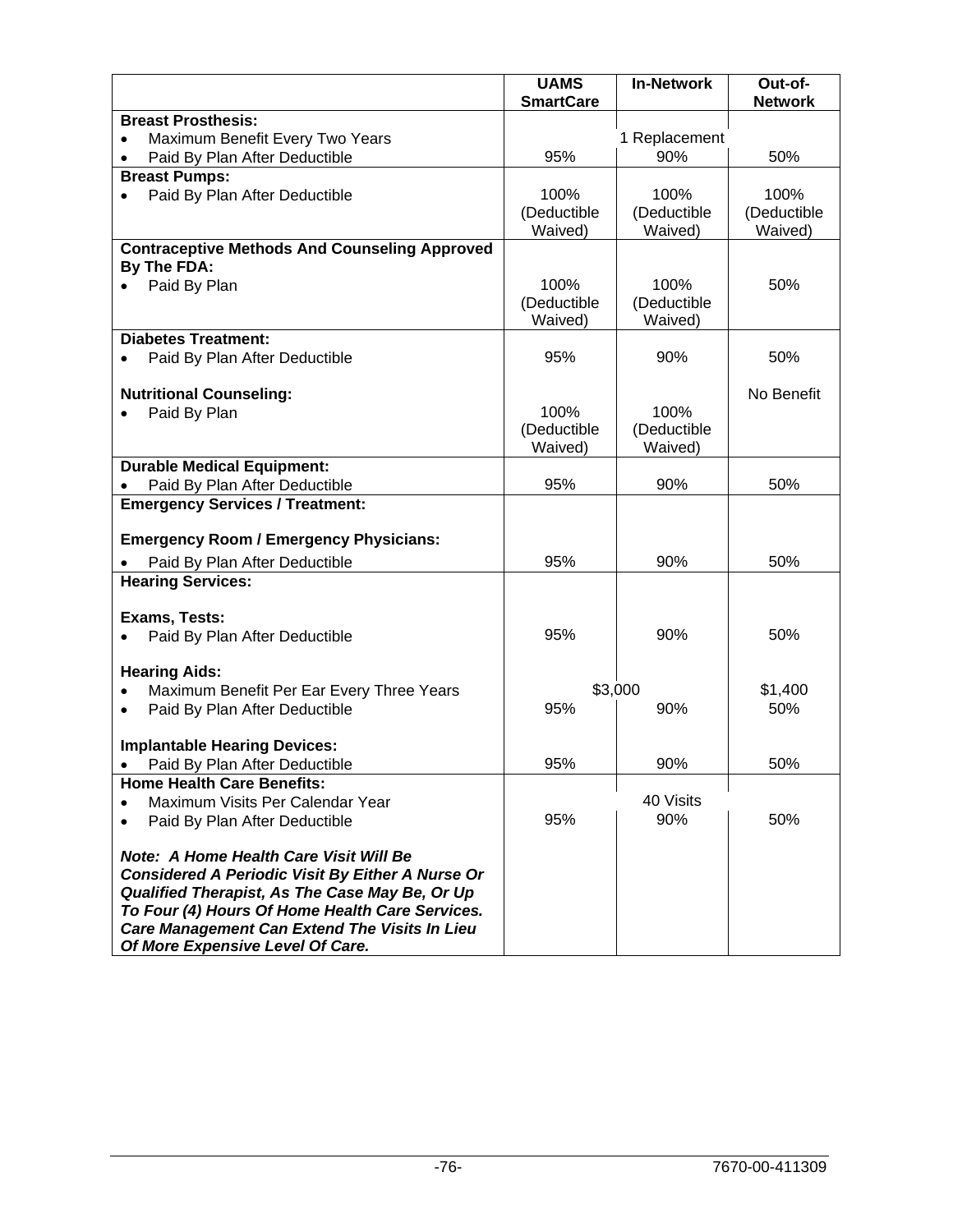| <b>SmartCare</b>                                                                                    | Out-of-<br><b>Network</b> |
|-----------------------------------------------------------------------------------------------------|---------------------------|
| <b>Hospice Care Benefits:</b>                                                                       |                           |
|                                                                                                     |                           |
| <b>Hospice Services:</b><br>95%<br>90%<br>Paid By Plan After Deductible                             | 50%                       |
|                                                                                                     |                           |
| <b>Bereavement Counseling:</b>                                                                      |                           |
| 95%<br>90%<br>Paid By Plan After Deductible<br><b>Hospital Services:</b>                            | 50%                       |
|                                                                                                     |                           |
| <b>Pre-Admission Testing:</b>                                                                       |                           |
| 95%<br>90%<br>Paid By Plan After Deductible                                                         | 50%                       |
| <b>Inpatient Services / Inpatient Physician Charges;</b>                                            |                           |
| Room And Board Subject To The Payment Of<br>Semi-private Room Rate Or Negotiated Room               |                           |
| Rate:                                                                                               |                           |
| 95%<br>90%<br>Paid By Plan After Deductible                                                         | 50%                       |
| <b>Outpatient Services / Outpatient Physician</b>                                                   |                           |
| Charges:<br>95%<br>90%<br>Paid By Plan After Deductible                                             | 50%                       |
|                                                                                                     |                           |
| <b>Outpatient Advanced Imaging Charges:</b>                                                         |                           |
| Paid By Plan After Deductible<br>95%<br>90%                                                         | 50%                       |
| <b>Outpatient Lab And X-Ray Charges:</b>                                                            |                           |
| Paid By Plan After Deductible<br>95%<br>90%                                                         | 50%                       |
|                                                                                                     |                           |
| <b>Outpatient Surgery / Surgeon Charges:</b><br>95%<br>90%<br>Paid By Plan After Deductible         | 50%                       |
| Injections:                                                                                         |                           |
|                                                                                                     |                           |
| Preventive Injections (Including but Not Limited<br>To Flu Shots, Pneumonia Or Shingles Vaccines):  |                           |
| 95%<br>90%<br>Paid By Plan After Deductible                                                         | 50%                       |
|                                                                                                     |                           |
| <b>Non-Preventive Injections (Such As Steroids):</b><br>95%<br>90%<br>Paid By Plan After Deductible | 50%                       |
| <b>Manipulations:</b>                                                                               |                           |
| 30 Visits<br>Maximum Visits Per Calendar Year Includes<br>$\bullet$                                 |                           |
| Physical, Occupational And Speech Therapy                                                           |                           |
| 95%<br>90%<br>Paid By Plan After Deductible<br><b>Maternity:</b>                                    | 50%                       |
|                                                                                                     |                           |
| <b>Routine Prenatal Services:</b>                                                                   |                           |
| 100%<br>100%<br>Paid By Plan After Deductible<br>(Deductible                                        | 50%                       |
| (Deductible<br>Waived)<br>Waived)                                                                   |                           |
|                                                                                                     |                           |
| Non-routine Prenatal Services, Delivery, And                                                        |                           |
| <b>Postnatal Care:</b><br>95%<br>90%<br>Paid By Plan After Deductible                               | 50%                       |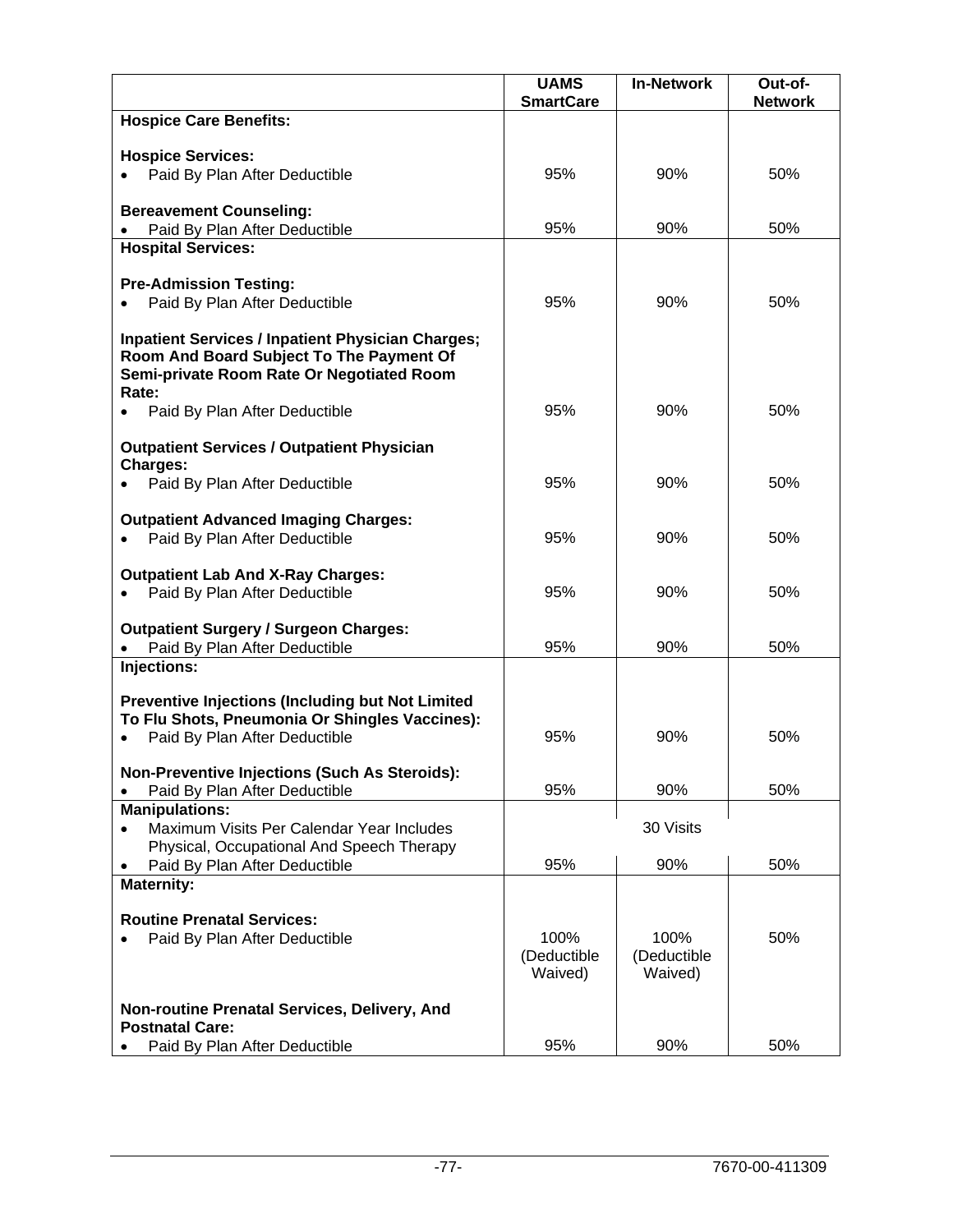|                                                                                                                                                                                                                  | <b>UAMS</b>      | <b>In-Network</b> | Out-of-               |
|------------------------------------------------------------------------------------------------------------------------------------------------------------------------------------------------------------------|------------------|-------------------|-----------------------|
|                                                                                                                                                                                                                  | <b>SmartCare</b> |                   | <b>Network</b>        |
| Mental Health, Substance Use Disorder and                                                                                                                                                                        |                  |                   |                       |
| <b>Chemical Dependency Benefits:</b>                                                                                                                                                                             |                  |                   |                       |
| Paid By Plan After Deductible                                                                                                                                                                                    | 95%              | 90%               | 50%                   |
| <b>Morbid Obesity Treatment:</b>                                                                                                                                                                                 | 95%              | 90%               | 50%                   |
| Paid By Plan After Deductible                                                                                                                                                                                    |                  |                   |                       |
| Note: Please Refer To The Exclusion Section For<br><b>Additional Benefit Information.</b>                                                                                                                        |                  |                   |                       |
| <b>Bariatric Surgery:</b>                                                                                                                                                                                        |                  |                   |                       |
| Paid By Plan After Deductible                                                                                                                                                                                    | 95%              | 90%               | 50%                   |
|                                                                                                                                                                                                                  |                  |                   |                       |
| <b>Weight Loss Programs:</b>                                                                                                                                                                                     |                  |                   |                       |
| Maximum Reimbursement Per Lifetime                                                                                                                                                                               |                  | \$1,000           |                       |
| Paid By Plan                                                                                                                                                                                                     | 100%             | 100%              | 100%                  |
|                                                                                                                                                                                                                  | (Deductible      | (Deductible       | (Deductible           |
|                                                                                                                                                                                                                  | Waived)          | Waived)           | Waived)               |
|                                                                                                                                                                                                                  |                  |                   |                       |
| <b>Note: Members Must Pay For The Physician</b><br><b>Supervised Weight Loss Program Up Front And</b><br><b>Submit A Claim To UMR For Reimbursement.</b><br><b>UMR Will Not Reimburse The Provider Directly.</b> |                  |                   |                       |
| <b>Nursery And Newborn Expenses:</b>                                                                                                                                                                             |                  |                   |                       |
| Paid By Plan                                                                                                                                                                                                     | 100%             | 100%              | 100%                  |
|                                                                                                                                                                                                                  | (Deductible      | (Deductible       | (Deductible           |
| <b>Nutritional Counseling:</b>                                                                                                                                                                                   | Waived)          | Waived)           | Waived)<br>No Benefit |
| Maximum Visits Per Calendar Year With Dietitian<br>$\bullet$                                                                                                                                                     |                  | 1 Visit           |                       |
| Maximum Visits Per Calendar Year With Health<br>$\bullet$                                                                                                                                                        |                  | 3 Visits          |                       |
| Coaching                                                                                                                                                                                                         |                  |                   |                       |
| Paid By Plan                                                                                                                                                                                                     | 100%             | 100%              |                       |
|                                                                                                                                                                                                                  | (Deductible      | (Deductible       |                       |
|                                                                                                                                                                                                                  | Waived)          | Waived)           |                       |
| <b>Orthotic Appliances:</b>                                                                                                                                                                                      |                  |                   |                       |
| Paid By Plan After Deductible                                                                                                                                                                                    | 95%              | 90%               | 50%                   |
| <b>Shoes -Custom Molded:</b>                                                                                                                                                                                     |                  |                   |                       |
| To Age 18                                                                                                                                                                                                        |                  |                   |                       |
| Maximum Benefit Per Calendar Year<br>$\bullet$                                                                                                                                                                   |                  | 2 Pairs           |                       |
| From Age 18                                                                                                                                                                                                      |                  |                   |                       |
| Maximum Benefit Per Calendar Year<br>$\bullet$                                                                                                                                                                   |                  | 1 Pair            |                       |
| Paid By Plan After Deductible                                                                                                                                                                                    | 95%              | 90%               | 50%                   |
|                                                                                                                                                                                                                  |                  |                   |                       |
| <b>Shoe Inserts-Custom Molded:</b>                                                                                                                                                                               |                  |                   |                       |
| Maximum Benefit Per Calendar Year                                                                                                                                                                                |                  | 2 Pairs           |                       |
| Paid By Plan After Deductible<br><b>Physician Office Visit:</b>                                                                                                                                                  | 95%              | 90%               | 50%                   |
| Paid By Plan After Deductible                                                                                                                                                                                    | 95%              | 90%               | 50%                   |
| <b>Physician Office Services:</b>                                                                                                                                                                                |                  |                   |                       |
| Paid By Plan After Deductible                                                                                                                                                                                    | 95%              | 90%               | 50%                   |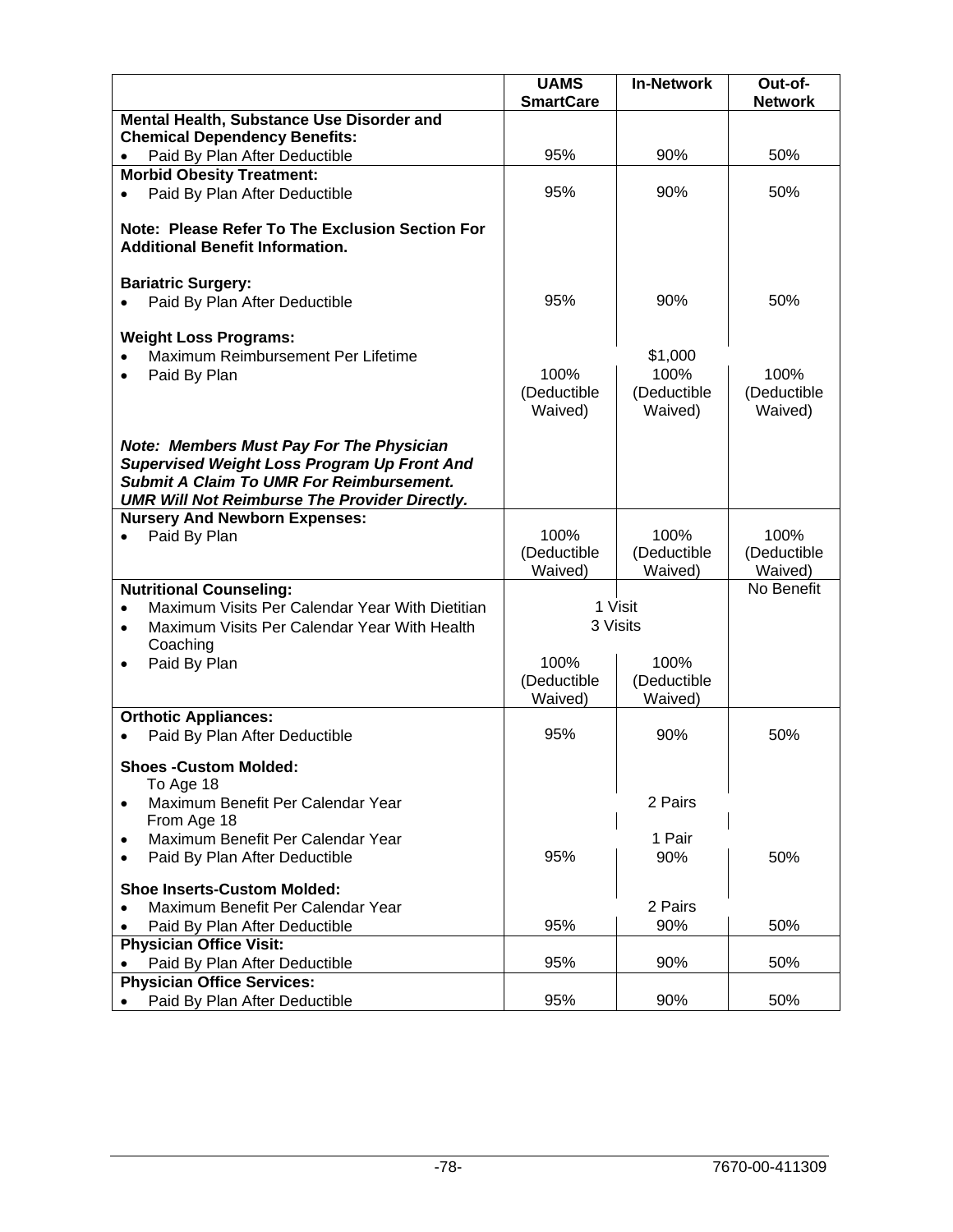|                                                                                                                                                                                 | <b>UAMS</b>                    | <b>In-Network</b>                        | Out-of-        |
|---------------------------------------------------------------------------------------------------------------------------------------------------------------------------------|--------------------------------|------------------------------------------|----------------|
| Preventive Care Benefits. See Glossary Of Terms                                                                                                                                 | <b>SmartCare</b>               |                                          | <b>Network</b> |
| For Definition. Benefits Include:                                                                                                                                               |                                |                                          |                |
| From Age 3                                                                                                                                                                      |                                |                                          |                |
| <b>Preventive Physical Exams At Appropriate Ages:</b>                                                                                                                           |                                |                                          |                |
| Paid By Plan After Deductible                                                                                                                                                   | 100%<br>(Deductible<br>Waived) | 100%<br>(Deductible<br>Waived)           | 50%            |
| Immunizations:                                                                                                                                                                  |                                |                                          |                |
| Paid By Plan After Deductible                                                                                                                                                   | 100%<br>(Deductible<br>Waived) | 100%<br>(Deductible<br>Waived)           | 50%            |
| <b>Shingles Vaccine:</b><br>From Age 60                                                                                                                                         |                                |                                          |                |
| Paid By Plan After Deductible<br>$\bullet$                                                                                                                                      | 100%<br>(Deductible<br>Waived) | 100%<br>(Deductible<br>Waived)           | 50%            |
| Preventive Tests, Lab And X-rays At Appropriate<br>Ages:                                                                                                                        |                                |                                          |                |
| Paid By Plan After Deductible                                                                                                                                                   | 100%<br>(Deductible<br>Waived) | 100%<br>(Deductible<br>Waived)           | 50%            |
| <b>Preventive Mammograms And Breast Exams:</b>                                                                                                                                  |                                |                                          |                |
| Maximum Exams Per Calendar Year<br>Paid By Plan After Deductible<br>$\bullet$                                                                                                   | 100%<br>(Deductible<br>Waived) | 1 Exam<br>100%<br>(Deductible<br>Waived) | 50%            |
| Note: First Mammogram Per Calendar Year<br><b>Covered At Preventive Benefits Regardless Of</b><br>Diagnosis. Subsequent Mammograms Will Be<br>Paid As Deductible / Coinsurance. |                                |                                          |                |
| <b>Preventive Pelvic Exams And Pap Test:</b>                                                                                                                                    |                                |                                          |                |
| Maximum Exams Per Calendar Year                                                                                                                                                 | 100%                           | 1 Exam<br>100%                           | 50%            |
| Paid By Plan After Deductible                                                                                                                                                   | (Deductible<br>Waived)         | (Deductible<br>Waived)                   |                |
| <b>Preventive PSA Test And Prostate Exams:</b><br>From Age 40                                                                                                                   |                                |                                          |                |
| Maximum Exams Per Calendar Year                                                                                                                                                 |                                | 1 Exam                                   |                |
| Paid By Plan After Deductible<br>$\bullet$                                                                                                                                      | 100%<br>(Deductible<br>Waived) | 100%<br>(Deductible<br>Waived)           | 50%            |
| <b>Note: Preventive PSA Test And Prostate Exams</b><br>Up To Age 40 Will Follow Normal Plan Benefits.                                                                           |                                |                                          |                |
| <b>Preventive Screenings / Services At Appropriate</b>                                                                                                                          |                                |                                          |                |
| <b>Ages And Gender:</b><br>Paid By Plan After Deductible                                                                                                                        | 100%<br>(Deductible<br>Waived) | 100%<br>(Deductible<br>Waived)           | 50%            |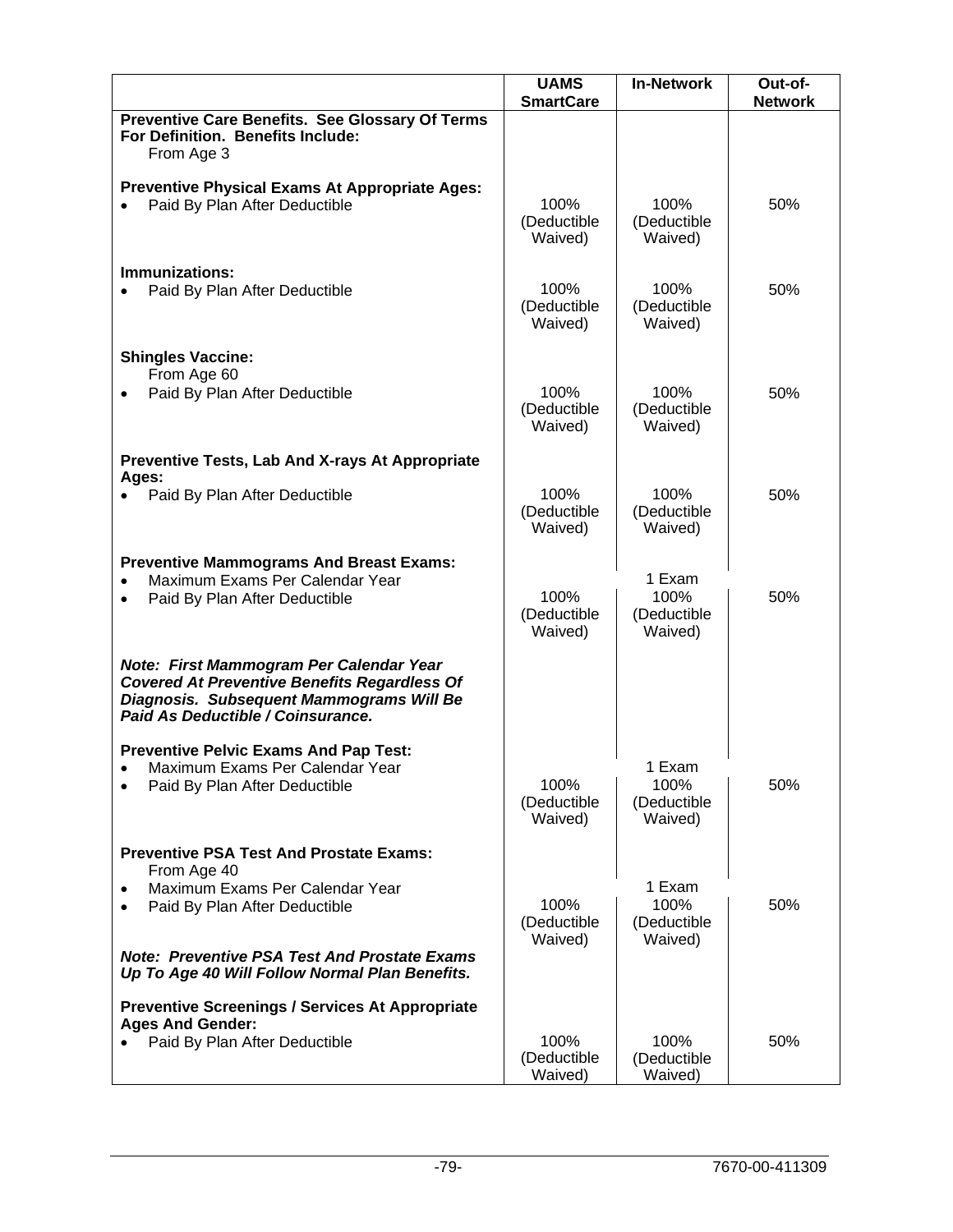|                                                                                                                                                                                                                                                                                                         | <b>UAMS</b>                    | <b>In-Network</b>              | Out-of-        |
|---------------------------------------------------------------------------------------------------------------------------------------------------------------------------------------------------------------------------------------------------------------------------------------------------------|--------------------------------|--------------------------------|----------------|
| <b>Preventive Autism Screening:</b>                                                                                                                                                                                                                                                                     | <b>SmartCare</b>               |                                | <b>Network</b> |
| From Age 0 To 21                                                                                                                                                                                                                                                                                        |                                |                                |                |
| Paid By Plan After Deductible<br>$\bullet$                                                                                                                                                                                                                                                              | 100%<br>(Deductible<br>Waived) | 100%<br>(Deductible<br>Waived) | 50%            |
| <b>Preventive Colonoscopy, Sigmoidoscopy And</b><br><b>Similar Surgical Procedures Done For Preventive</b><br><b>Reasons:</b><br>From Age 40                                                                                                                                                            |                                |                                |                |
| Maximum Exams Per Calendar Year                                                                                                                                                                                                                                                                         |                                | 1 Exam                         |                |
| Paid By Plan After Deductible<br>$\bullet$                                                                                                                                                                                                                                                              | 100%<br>(Deductible<br>Waived) | 100%<br>(Deductible<br>Waived) | 50%            |
| Note: First Colonoscopy Per Calendar Year for<br>Age 40 And Over Covered At Preventive Benefits<br><b>Regardless Of Diagnosis. Subsequent</b><br>Colonoscopy for Age 40 And Over, Or Any<br>Colonoscopy, Sigmoidoscopy Or Similar<br>Procedure Up To Age 40 Will Follow Normal Plan<br><b>Benefits.</b> |                                |                                |                |
| <b>Plan Will Cover Self-Administered Colon Testing</b><br><b>Products Such as Cologuard.</b>                                                                                                                                                                                                            |                                |                                |                |
| <b>Preventive Counseling For Alcohol Or Substance</b><br>Use Disorder, Obesity, Diet And Nutrition:                                                                                                                                                                                                     |                                |                                | No Benefit     |
| Maximum Exams Per Calendar Year                                                                                                                                                                                                                                                                         |                                | 1 Exam                         |                |
| Paid By Plan<br>$\bullet$                                                                                                                                                                                                                                                                               | 100%<br>(Deductible<br>Waived) | 100%<br>(Deductible<br>Waived) |                |
| <b>Preventive Counseling For Tobacco Use:</b><br>Maximum Visits Per Calendar Year                                                                                                                                                                                                                       |                                | 2 Visits                       | No Benefit     |
| Paid By Plan                                                                                                                                                                                                                                                                                            | 100%<br>(Deductible<br>Waived) | 100%<br>(Deductible<br>Waived) |                |
| After Maximum Is Satisfied<br>Paid By Plan After Deductible<br>$\bullet$                                                                                                                                                                                                                                | 85%                            | 80%                            |                |
| <b>Preventive Bone Density Screening:</b><br>Paid By Plan                                                                                                                                                                                                                                               | 100%<br>(Deductible<br>Waived) | 100%<br>(Deductible<br>Waived) | No Benefit     |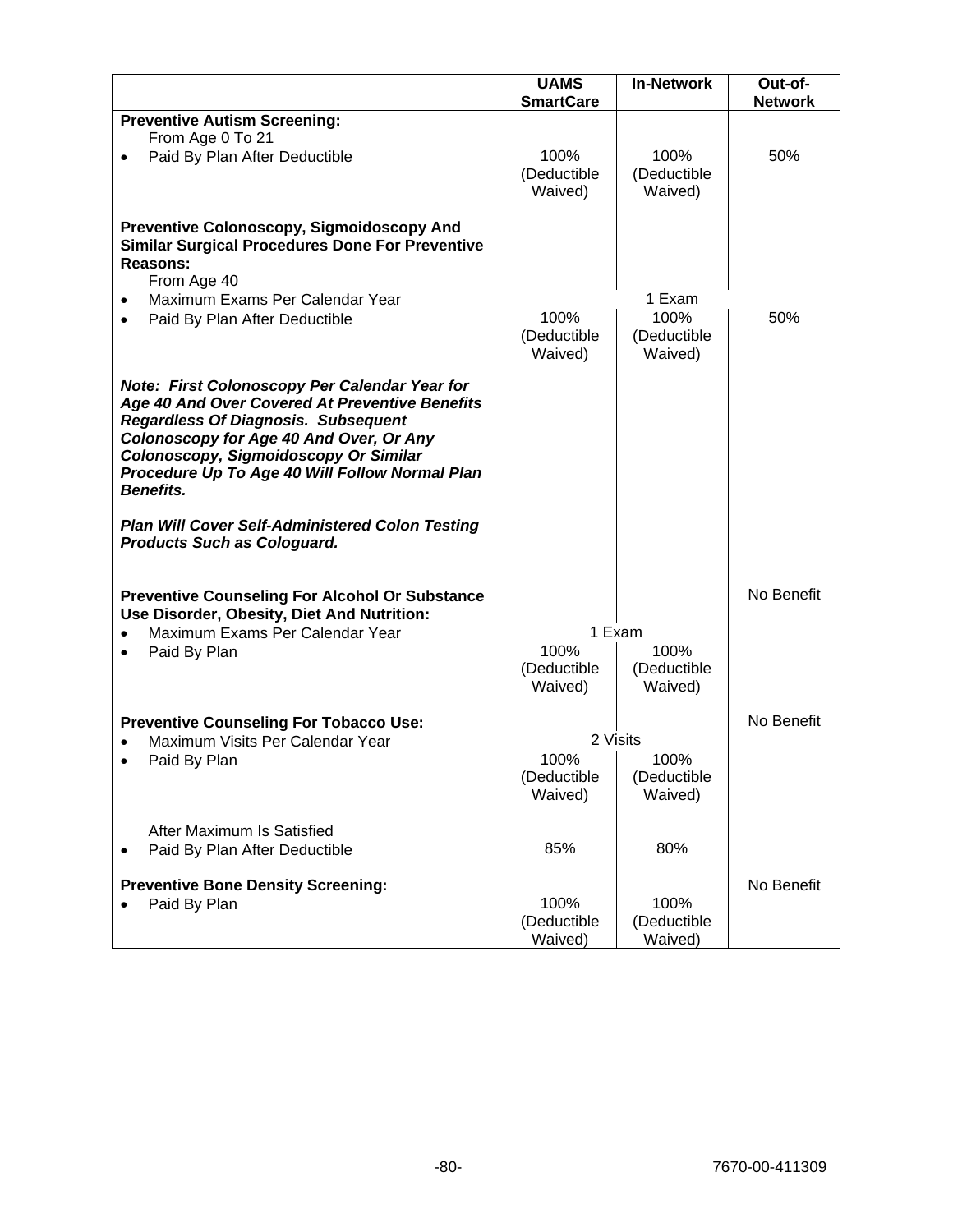|                                                                                          | <b>UAMS</b>            | <b>In-Network</b>      | Out-of-        |
|------------------------------------------------------------------------------------------|------------------------|------------------------|----------------|
| In Addition, The Following Preventive Services                                           | <b>SmartCare</b>       |                        | <b>Network</b> |
| <b>Are Covered For Women:</b>                                                            |                        |                        |                |
| <b>Gestational Diabetes</b><br>≻                                                         |                        |                        |                |
| $\triangleright$ Papillomavirus DNA Testing*                                             |                        |                        |                |
| > Counseling For Sexually Transmitted<br><b>Infections (Provided Annually)*</b>          |                        |                        |                |
| <b>Counseling For Human Immune-deficiency</b><br>≻                                       |                        |                        |                |
| Virus (Provided Annually)*                                                               |                        |                        |                |
| <b>Breastfeeding Support, Supplies And</b><br>$\blacktriangleright$<br><b>Counseling</b> |                        |                        |                |
| <b>Counseling For Interpersonal And</b><br>≻                                             |                        |                        |                |
| <b>Domestic Violence For Women (Provided</b>                                             |                        |                        |                |
| Annually)*<br>Paid By Plan After Deductible                                              | 100%                   | 100%                   | 50%            |
|                                                                                          | (Deductible            | (Deductible            |                |
|                                                                                          | Waived)                | Waived)                |                |
| *These Services May Also Apply To Men.                                                   |                        |                        |                |
| <b>Preventive Care Benefits For Children Include:</b>                                    |                        |                        |                |
| To Age 3                                                                                 |                        |                        |                |
| <b>Preventive Physical Exams:</b>                                                        |                        |                        |                |
| Paid By Plan After Deductible                                                            | 100%                   | 100%                   | 50%            |
|                                                                                          | (Deductible            | (Deductible            |                |
|                                                                                          | Waived)                | Waived)                |                |
| Immunizations:                                                                           |                        |                        |                |
| Paid By Plan After Deductible                                                            | 100%                   | 100%                   | 50%            |
|                                                                                          | (Deductible<br>Waived) | (Deductible<br>Waived) |                |
|                                                                                          |                        |                        |                |
| <b>Preventive Screenings At Appropriate Ages:</b>                                        |                        |                        |                |
| Paid By Plan After Deductible                                                            | 100%<br>(Deductible    | 100%<br>(Deductible    | 50%            |
|                                                                                          | Waived)                | Waived)                |                |
|                                                                                          |                        |                        |                |
| Preventive Diagnostic Tests, Lab And X-rays:                                             | 100%                   | 100%                   | 50%            |
| Paid By Plan After Deductible                                                            | (Deductible            | (Deductible            |                |
|                                                                                          | Waived)                | Waived)                |                |
| <b>Preventive Oral Fluoride Supplements Prescribed</b>                                   |                        |                        |                |
| For Children Ages 6 Months To 5 Years Whose                                              |                        |                        |                |
| <b>Primary Water Source Is Deficient In Fluoride:</b>                                    |                        |                        |                |
| Paid By Plan After Deductible                                                            | 100%<br>(Deductible    | 100%<br>(Deductible    | 50%            |
|                                                                                          | Waived)                | Waived)                |                |
|                                                                                          |                        |                        |                |
| <b>Preventive Hearing Exam:</b>                                                          | 100%                   | 100%                   | 50%            |
| Paid By Plan After Deductible                                                            | (Deductible            | (Deductible            |                |
|                                                                                          | Waived)                | Waived)                |                |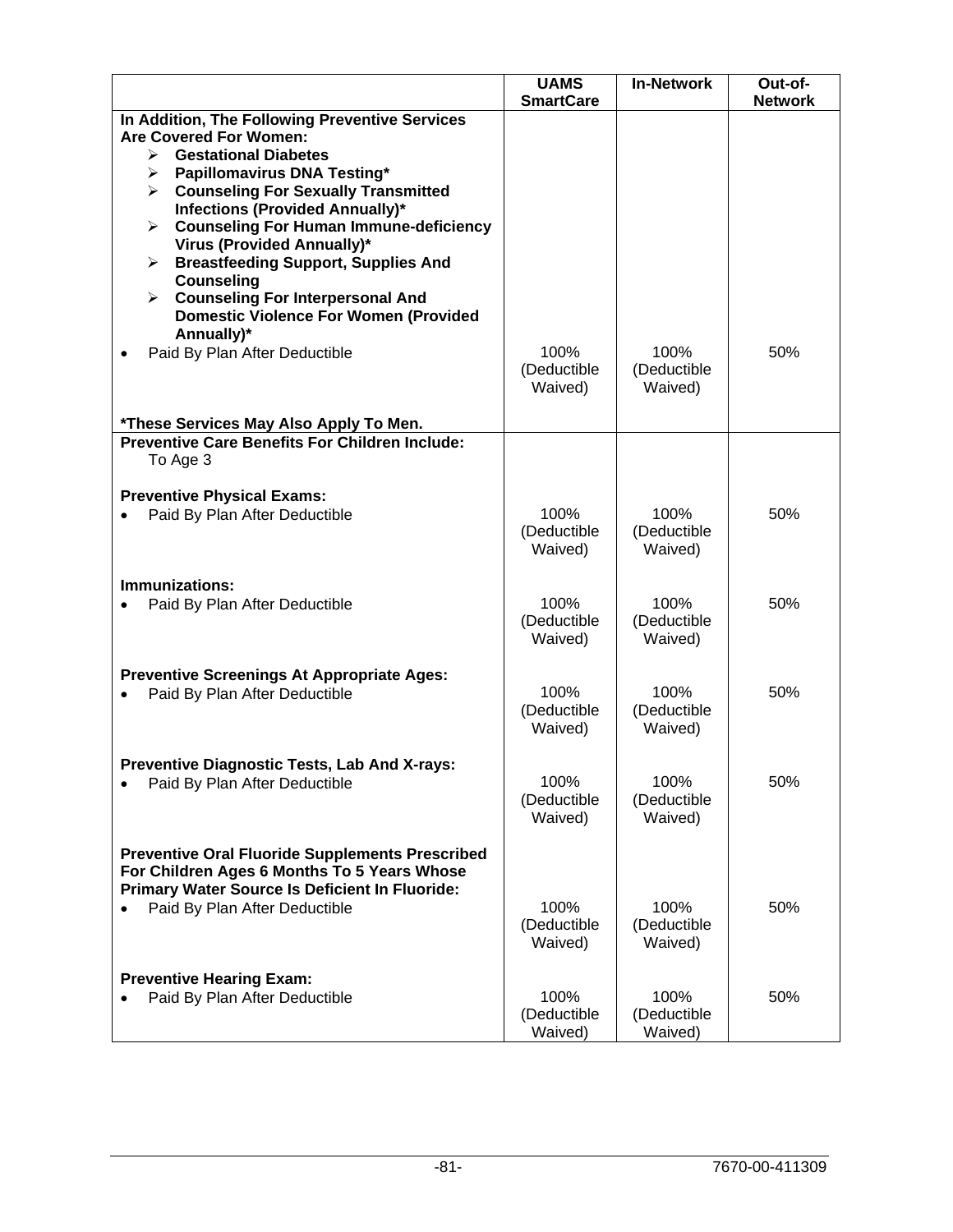|                                                                                                             | <b>UAMS</b><br><b>SmartCare</b> | <b>In-Network</b>                        | Out-of-<br><b>Network</b>      |
|-------------------------------------------------------------------------------------------------------------|---------------------------------|------------------------------------------|--------------------------------|
| <b>Skilled Nursing, Convalescent Or Subacute</b><br><b>Facility:</b>                                        |                                 |                                          |                                |
| Paid By Plan After Deductible                                                                               | 95%                             | 90%                                      | 50%                            |
| <b>Sterilizations:</b>                                                                                      |                                 |                                          |                                |
| Paid By Plan After Deductible                                                                               | 100%<br>(Deductible<br>Waived)  | 100%<br>(Deductible<br>Waived)           | 50%                            |
| Temporomandibular Joint Disorder Benefits:                                                                  |                                 |                                          |                                |
| Paid By Plan After Deductible                                                                               | 95%                             | 90%                                      | 50%                            |
| <b>Therapy Services:</b><br>Included In Manipulations Maximum<br>Paid By Plan After Deductible<br>$\bullet$ | 95%                             | 90%                                      | 50%                            |
| <b>Note: Medical Necessity Will Be Reviewed After</b><br>30 Visits.                                         |                                 |                                          |                                |
| <b>Tobacco Addiction:</b>                                                                                   |                                 |                                          | No Benefit                     |
| Maximum Visits Per Calendar Year                                                                            |                                 | 2 Visits                                 |                                |
| Paid By Plan<br>$\bullet$                                                                                   | 100%<br>(Deductible<br>Waived)  | 100%<br>(Deductible<br>Waived)           |                                |
| After Maximum Visits Are Satisfied                                                                          |                                 |                                          |                                |
| Paid By Plan After Deductible                                                                               | 95%                             | 90%                                      |                                |
| <b>Upper GI Endoscopy (EGD):</b>                                                                            |                                 |                                          |                                |
| Paid By Plan After Deductible                                                                               | 95%                             | 90%                                      | 50%                            |
| <b>Urgent Care:</b>                                                                                         |                                 |                                          |                                |
| Paid By Plan After Deductible                                                                               | 95%                             | 90%                                      | 50%                            |
| <b>Vision Care Benefits:</b><br>Eye Exam:                                                                   |                                 |                                          |                                |
| Maximum Exams Per Calendar Year                                                                             |                                 | 1 Exam                                   |                                |
| Paid By Plan                                                                                                | 100%<br>(Deductible<br>Waived)  | 100%<br>(Deductible<br>Waived)           | 100%<br>(Deductible<br>Waived) |
| <b>Eye Refractions:</b>                                                                                     |                                 |                                          |                                |
| Maximum Exams Per Calendar Year<br>Paid By Plan                                                             | 100%<br>(Deductible<br>Waived)  | 1 Exam<br>100%<br>(Deductible<br>Waived) | 100%<br>(Deductible<br>Waived) |
| <b>Additional Services Performed Are Subject To</b><br><b>Deductible And Coinsurance.</b>                   |                                 |                                          |                                |
| <b>All Other Covered Expenses:</b>                                                                          |                                 |                                          |                                |
| Paid By Plan After Deductible                                                                               | 95%                             | 90%                                      | 50%                            |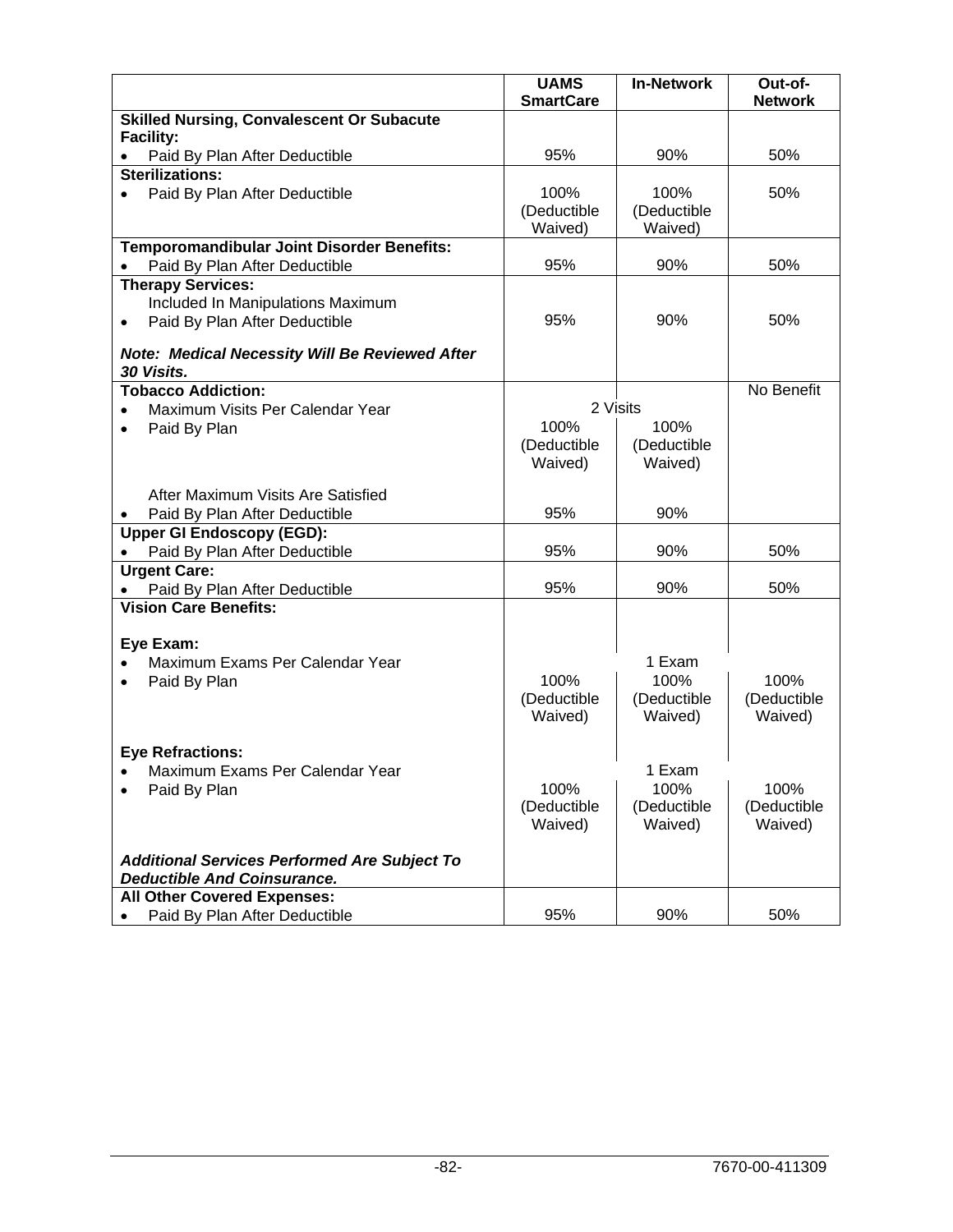## **MEDICAL SCHEDULE OF BENEFITS**

### **Benefit Plan(s) 019 – Classic SmartCare With Wellness Incentive (Fort Smith)**

All health benefits shown on this Schedule of Benefits are subject to the following: Deductibles, Co-pays, Plan Participation rates, and out-of-pocket maximums, if any. Refer to the Out-of-Pocket Expenses section of this SPD for more details.

Benefits are subject to all provisions of this Plan including any benefit determination based on an evaluation of medical facts and covered benefits. Refer to the Covered Medical Benefits and General Exclusions sections of this SPD for more details.

Important: Prior authorization may be required before benefits will be considered for payment. Failure to obtain prior authorization may result in a penalty or increased out-of-pocket costs. Refer to the Care Management section of this SPD for a description of these services and prior authorization procedures.

Notes: Refer to the Provider Network section for clarifications and possible exceptions to the In-Network or Out-of-Network classifications.

If a benefit maximum is listed in the middle of a column on the Schedule of Benefits, that means that it is a combined Maximum Benefit for services that the Covered Person receives from all UAMS SmartCare, In-Network and Out-of-Network providers and facilities.

|                                                      | <b>UAMS</b>      | <b>In-Network</b> | Out-of-        |
|------------------------------------------------------|------------------|-------------------|----------------|
|                                                      | <b>SmartCare</b> |                   | <b>Network</b> |
| <b>Annual Deductible Per Calendar Year Excluding</b> |                  |                   | No Benefit     |
| The Prescription Benefit Deductible:                 |                  |                   |                |
| Per Person                                           | \$750            | \$1,250           |                |
| Per Family                                           | \$1,500          | \$2,500           |                |
| Plan Participation Rate, Unless Otherwise Stated     |                  |                   | No Benefit     |
| <b>Below:</b>                                        |                  |                   |                |
| Paid By Plan After Satisfaction Of Deductible        | 80%              | 75%               |                |
| Annual Out-Of-Pocket Maximum Excluding The           |                  |                   | No Benefit     |
| <b>Prescription Benefit Out-Of-Pocket Maximum:</b>   |                  |                   |                |
| Per Person                                           | \$4,250          | \$4,750           |                |
| Per Family                                           | \$8,500          | \$9,500           |                |
| Advanced Imaging Services (CT, PET, MRI &            |                  |                   | No Benefit     |
| <b>Nuclear Medicine):</b>                            |                  |                   |                |
| Co-pay Per Visit                                     | \$50             | \$100             |                |
| Paid By Plan After Deductible                        | 80%              | 75%               |                |
| <b>Ambulance Transportation:</b>                     |                  |                   |                |
| Co-pay Per Visit                                     | \$100            | \$100             | \$100          |
| (Waived If Admitted As Inpatient)                    |                  |                   |                |
| Paid By Plan<br>$\bullet$                            | 100%             | 100%              | 100%           |
|                                                      | (Deductible      | (Deductible       | (Deductible    |
|                                                      | Waived           | Waived)           | Waived)        |
| <b>Breast Prosthesis:</b>                            |                  |                   | No Benefit     |
| Maximum Benefit Every Two Years<br>$\bullet$         |                  | 1 Replacement     |                |
| Paid By Plan<br>$\bullet$                            | 100%             | 100%              |                |
|                                                      | (Deductible      | (Deductible       |                |
|                                                      | Waived)          | Waived)           |                |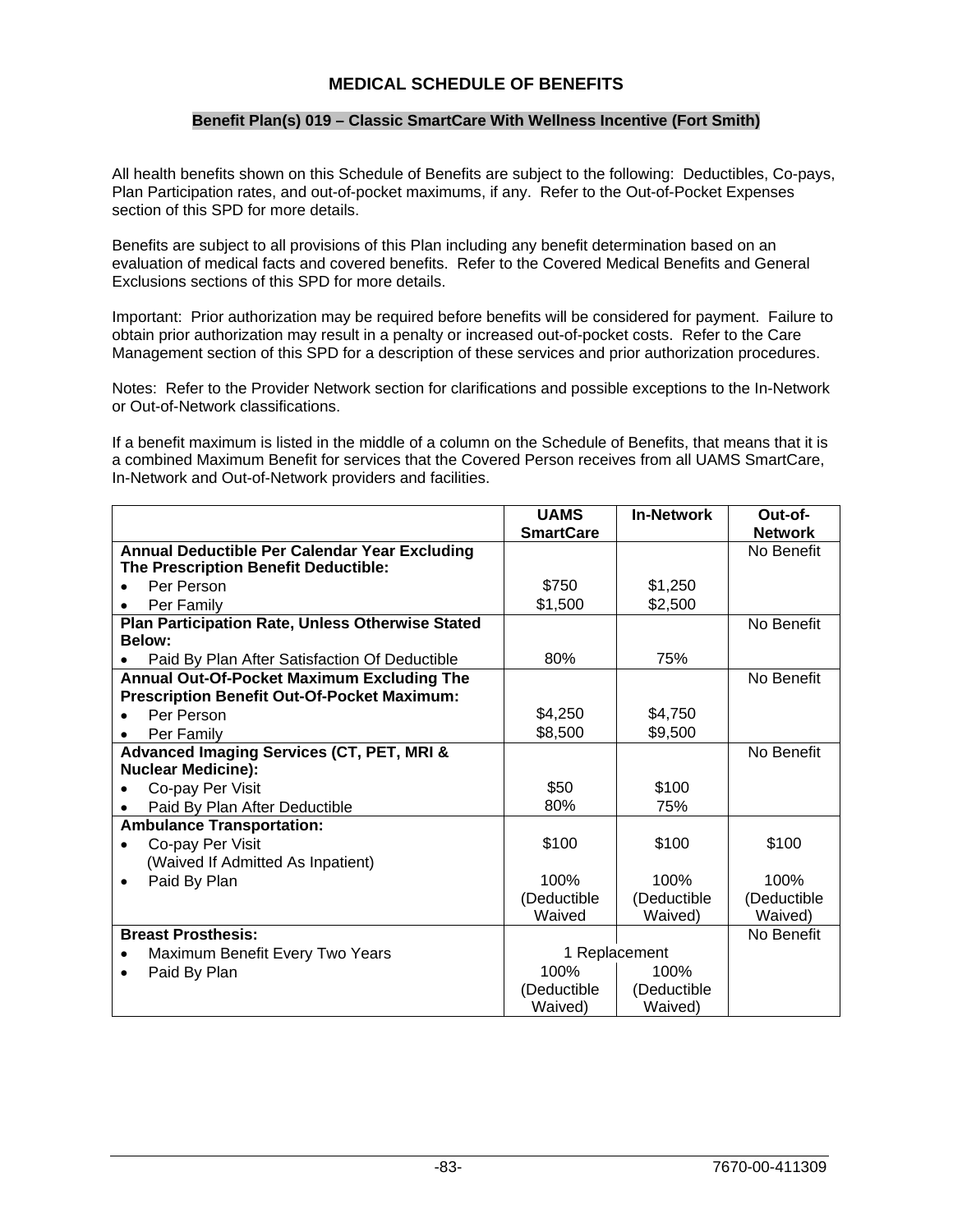|                                                                               | <b>UAMS</b>            | <b>In-Network</b>      | Out-of-                |
|-------------------------------------------------------------------------------|------------------------|------------------------|------------------------|
|                                                                               | <b>SmartCare</b>       |                        | <b>Network</b>         |
| <b>Breast Pumps:</b>                                                          |                        |                        |                        |
| Paid By Plan                                                                  | 100%                   | 100%                   | 100%                   |
|                                                                               | (Deductible<br>Waived) | (Deductible<br>Waived) | (Deductible<br>Waived) |
| <b>Contraceptive Methods And Counseling Approved</b>                          |                        |                        | No Benefit             |
| By The FDA:                                                                   |                        |                        |                        |
| Paid By Plan                                                                  | 100%                   | 100%                   |                        |
|                                                                               | (Deductible            | (Deductible            |                        |
|                                                                               | Waived)                | Waived)                |                        |
| <b>Note: Contraceptives Obtained From A Pharmacy</b>                          |                        |                        |                        |
| Are Covered Under The Prescription Drug Plan.                                 |                        |                        |                        |
| <b>Diabetes Treatment Not Performed In Office:</b>                            |                        |                        | No Benefit             |
| Paid By Plan After Deductible                                                 | 80%                    | 75%                    |                        |
|                                                                               |                        |                        |                        |
| <b>Diabetes Treatment Performed In Office:</b>                                |                        |                        |                        |
| Co-pay Per Visit - Primary Care Physician                                     | \$20<br>\$40           | \$35<br>\$55           |                        |
| Co-pay Per Visit - Specialist                                                 | 100%                   | 100%                   |                        |
| Paid By Plan<br>$\bullet$                                                     | (Deductible            | (Deductible            |                        |
|                                                                               | Waived)                | Waived)                |                        |
|                                                                               |                        |                        |                        |
| <b>Lab Services:</b>                                                          |                        |                        |                        |
| Paid By Plan                                                                  | 100%                   | 100%                   |                        |
|                                                                               | (Deductible<br>Waived) | (Deductible<br>Waived) |                        |
|                                                                               |                        |                        |                        |
| <b>Nutritional Counseling:</b>                                                |                        |                        |                        |
| Paid By Plan                                                                  | 100%                   | 100%                   |                        |
|                                                                               | (Deductible            | (Deductible            |                        |
|                                                                               | Waived)                | Waived)                |                        |
| <b>Durable Medical Equipment:</b><br>Paid By Plan After Deductible            | 80%                    | 75%                    | No Benefit             |
| <b>Emergency Services / Treatment:</b>                                        |                        |                        |                        |
|                                                                               |                        |                        |                        |
| <b>Emergency Room / Emergency Physicians:</b>                                 |                        |                        |                        |
| Co-pay Per First Visit Of Calendar Year                                       |                        | \$150                  |                        |
| Co-pay Per Second Visit Of Calendar Year                                      |                        | \$200                  |                        |
| Co-pay Per Third And Additional Visits Of<br>Calendar Year                    |                        | \$250                  |                        |
| (Waived If Admitted As Inpatient Within 24 Hours)                             |                        |                        |                        |
| Paid By Plan<br>$\bullet$                                                     | 100%                   | 100%                   | 100%                   |
|                                                                               | (Deductible            | (Deductible            | (Deductible            |
|                                                                               | Waived)                | Waived)                | Waived)                |
|                                                                               |                        |                        |                        |
|                                                                               |                        |                        |                        |
| <b>Additional Services Performed In Office (Such As</b><br>In Office Surgery) |                        |                        |                        |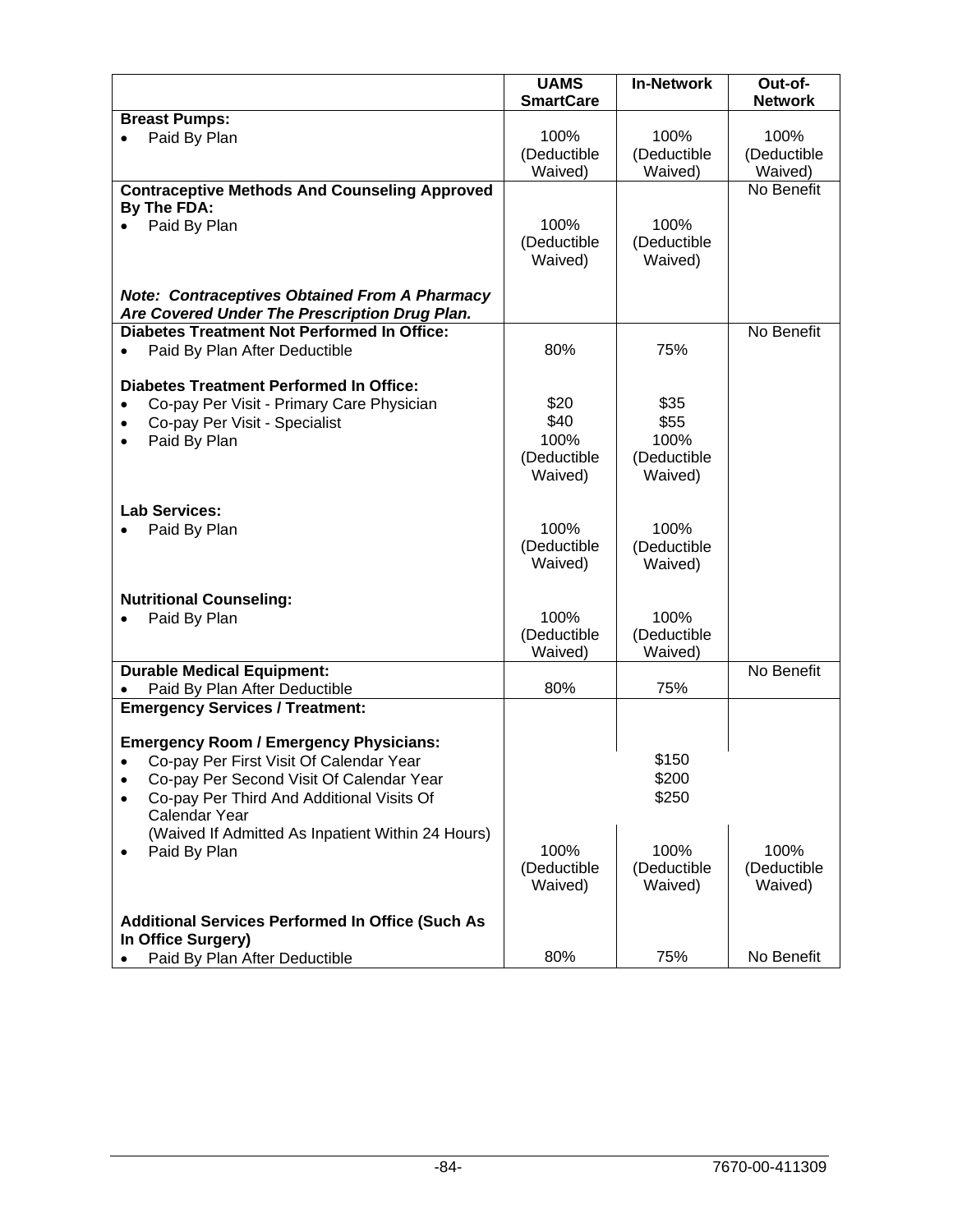|                                                                                                                                                                                                                                                                                                           | <b>UAMS</b><br><b>SmartCare</b> | <b>In-Network</b>   | Out-of-<br><b>Network</b> |
|-----------------------------------------------------------------------------------------------------------------------------------------------------------------------------------------------------------------------------------------------------------------------------------------------------------|---------------------------------|---------------------|---------------------------|
| <b>Hearing Services:</b>                                                                                                                                                                                                                                                                                  |                                 |                     |                           |
|                                                                                                                                                                                                                                                                                                           |                                 |                     |                           |
| <b>Exams, Tests Not Performed In Office:</b><br>Paid By Plan After Deductible                                                                                                                                                                                                                             | 80%                             | 75%                 | No Benefit                |
|                                                                                                                                                                                                                                                                                                           |                                 |                     |                           |
| Exam, Tests Performed In Office:                                                                                                                                                                                                                                                                          |                                 |                     | No Benefit                |
| Co-pay Per Visit - Primary Care Physician                                                                                                                                                                                                                                                                 | \$20                            | \$35                |                           |
| Co-pay Per Visit - Specialist                                                                                                                                                                                                                                                                             | \$40                            | \$55                |                           |
| Paid By Plan<br>$\bullet$                                                                                                                                                                                                                                                                                 | 100%<br>(Deductible             | 100%<br>(Deductible |                           |
|                                                                                                                                                                                                                                                                                                           | Waived)                         | Waived)             |                           |
|                                                                                                                                                                                                                                                                                                           |                                 |                     |                           |
| <b>Hearing Aids:</b>                                                                                                                                                                                                                                                                                      | \$3,000                         |                     | \$1,400                   |
| Maximum Benefit Per Ear Every Three Years<br>Paid By Plan                                                                                                                                                                                                                                                 | 100%                            | 100%                | 100%                      |
|                                                                                                                                                                                                                                                                                                           | (Deductible                     | (Deductible         | (Deductible               |
|                                                                                                                                                                                                                                                                                                           | Waived)                         | Waived)             | Waived)                   |
| <b>Implantable Hearing Devices:</b>                                                                                                                                                                                                                                                                       |                                 |                     |                           |
| Paid By Plan After Deductible                                                                                                                                                                                                                                                                             | 80%                             | 75%                 |                           |
| <b>Home Health Care Benefits:</b>                                                                                                                                                                                                                                                                         |                                 |                     | No Benefit                |
| Maximum Visits Per Calendar Year                                                                                                                                                                                                                                                                          |                                 | 40 Visits           |                           |
| Paid By Plan After Deductible                                                                                                                                                                                                                                                                             | 80%                             | 75%                 |                           |
| <b>Note: A Home Health Care Visit Will Be</b><br><b>Considered A Periodic Visit By Either A Nurse Or</b><br>Qualified Therapist, As The Case May Be, Or Up<br>To Four (4) Hours Of Home Health Care Services.<br><b>Care Management Can Extend The Visits In Lieu</b><br>Of More Expensive Level Of Care. |                                 |                     |                           |
| <b>Hospice Care Benefits:</b>                                                                                                                                                                                                                                                                             |                                 |                     | No Benefit                |
| <b>Hospice Services:</b>                                                                                                                                                                                                                                                                                  |                                 |                     |                           |
| Paid By Plan After Deductible                                                                                                                                                                                                                                                                             | 80%                             | 75%                 |                           |
|                                                                                                                                                                                                                                                                                                           |                                 |                     |                           |
| <b>Bereavement Counseling:</b>                                                                                                                                                                                                                                                                            |                                 |                     |                           |
| Paid By Plan After Deductible<br>$\bullet$                                                                                                                                                                                                                                                                | 80%                             | 75%                 | No Benefit                |
| <b>Hospital Services:</b>                                                                                                                                                                                                                                                                                 |                                 |                     |                           |
| <b>Pre-Admission Testing:</b>                                                                                                                                                                                                                                                                             |                                 |                     |                           |
| Paid By Plan After Deductible                                                                                                                                                                                                                                                                             | 80%                             | 75%                 |                           |
| <b>Inpatient Services Only:</b>                                                                                                                                                                                                                                                                           |                                 |                     |                           |
| Co-pay Per Admission                                                                                                                                                                                                                                                                                      | \$150                           | \$300               |                           |
| Paid By Plan After Deductible                                                                                                                                                                                                                                                                             | 80%                             | 75%                 |                           |
| <b>Note: Maximum Combined Inpatient Co-Pay Per</b><br>Calendar Year Is \$1,200 Per Person. No More<br>Than One Co-Pay Per 30 Days.                                                                                                                                                                        |                                 |                     |                           |
| <b>Inpatient Physician Charges Only:</b><br>Paid By Plan After Deductible                                                                                                                                                                                                                                 | 80%                             | 75%                 |                           |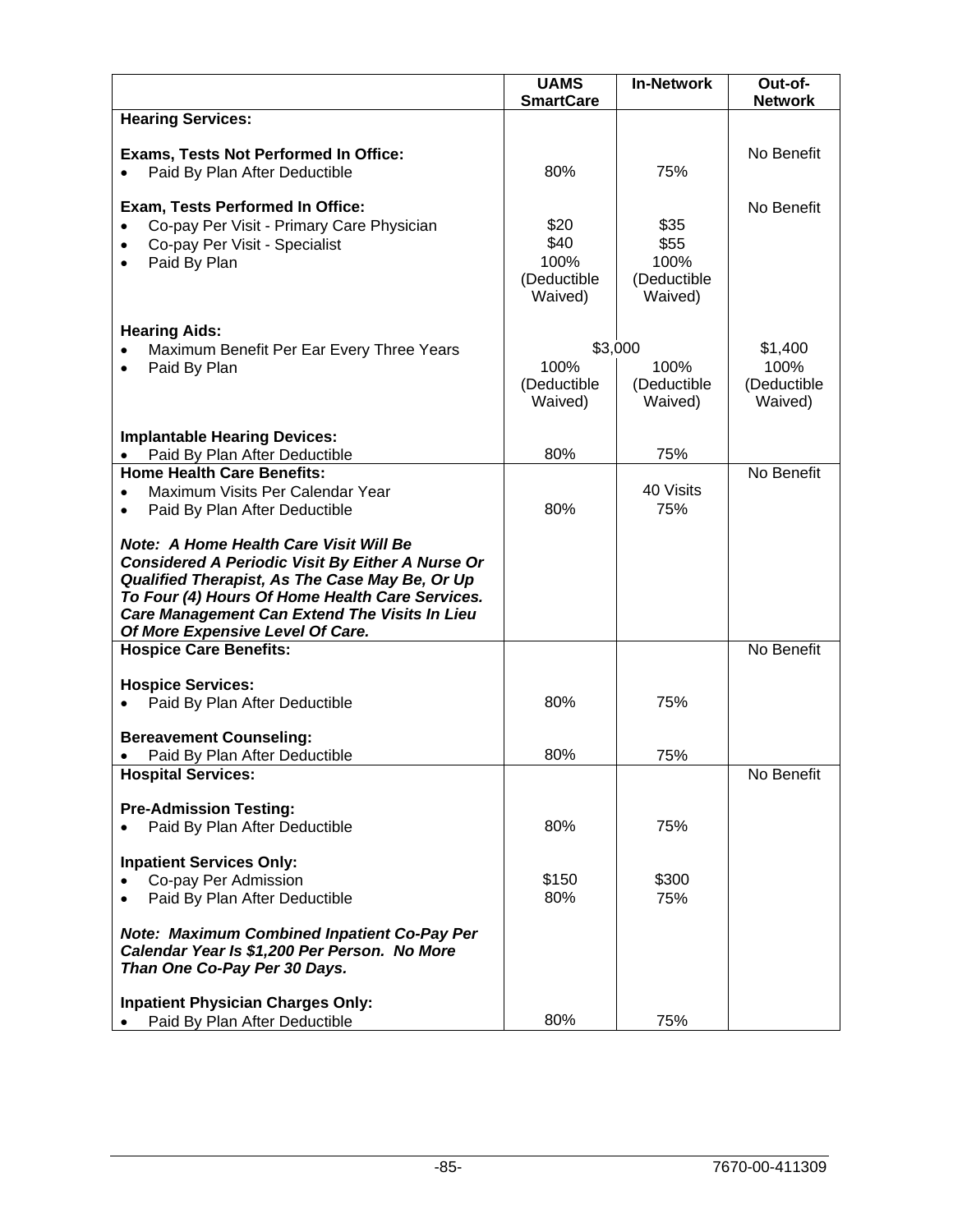|                                                                                       | <b>UAMS</b>      | <b>In-Network</b>   | Out-of-        |
|---------------------------------------------------------------------------------------|------------------|---------------------|----------------|
|                                                                                       | <b>SmartCare</b> |                     | <b>Network</b> |
| <b>Outpatient Hospital Services</b>                                                   |                  |                     | No Benefit     |
| <b>Outpatient Services / Outpatient Physician</b><br>Charges:                         |                  |                     |                |
| Paid By Plan After Deductible                                                         | 80%              | 75%                 |                |
|                                                                                       |                  |                     |                |
| <b>Outpatient X-ray Charges:</b>                                                      |                  |                     |                |
| Paid By Plan After Deductible                                                         | 80%              | 75%                 |                |
|                                                                                       |                  |                     |                |
| <b>Outpatient Lab Charges:</b>                                                        |                  |                     |                |
| Paid By Plan After Deductible                                                         | 80%              | 75%                 |                |
| <b>Outpatient Imaging Charges:</b>                                                    |                  |                     |                |
| Paid By Plan After Deductible                                                         | 80%              | 75%                 |                |
|                                                                                       |                  |                     |                |
| <b>Outpatient Surgery / Surgeon Charges:</b>                                          |                  |                     |                |
| Paid By Plan After Deductible                                                         | 80%              | 75%                 |                |
| Injections:                                                                           |                  |                     | No Benefit     |
|                                                                                       |                  |                     |                |
| <b>Preventive Injections (Including But Not Limited</b>                               |                  |                     |                |
| To Flu Shots, Pneumonia or Shingles Vaccines):                                        |                  |                     |                |
| Paid By Plan After Deductible                                                         | 80%              | 75%                 |                |
|                                                                                       |                  |                     |                |
| <b>Non-Preventive Injections (Such As Steroids):</b><br>Paid By Plan After Deductible | 80%              | 75%                 |                |
| <b>Manipulations:</b>                                                                 |                  |                     | No Benefit     |
| Maximum Visits Per Calendar Year Includes<br>$\bullet$                                | 30 Visits        |                     |                |
| Physical, Occupational And Speech Therapy                                             |                  |                     |                |
| Paid By Plan After Deductible                                                         | 80%              | 75%                 |                |
| <b>Maternity:</b>                                                                     |                  |                     | No Benefit     |
|                                                                                       |                  |                     |                |
| <b>Preventive Prenatal Services and Postnatal</b>                                     |                  |                     |                |
| Services As Defined By The Affordable Care Act:                                       |                  |                     |                |
| Paid By Plan                                                                          | 100%             | 100%                |                |
|                                                                                       | (Deductible      | (Deductible         |                |
|                                                                                       | Waived)          | Waived)             |                |
| Note: The First Ultrasound Of Pregnancy Is To Be                                      |                  |                     |                |
| <b>Covered At The Routine Prenatal Care Benefit</b>                                   |                  |                     |                |
| Level For Tier 1 And 2, regardless of diagnosis,                                      |                  |                     |                |
| unless administered in an emergency room, in                                          |                  |                     |                |
| which case it will be covered under the emergency                                     |                  |                     |                |
| room benefit.                                                                         |                  |                     |                |
|                                                                                       |                  |                     |                |
| <b>Physician Charges:</b>                                                             | 100%             |                     |                |
| Paid By Plan                                                                          | (Deductible      | 100%<br>(Deductible |                |
|                                                                                       | Waived)          | Waived)             |                |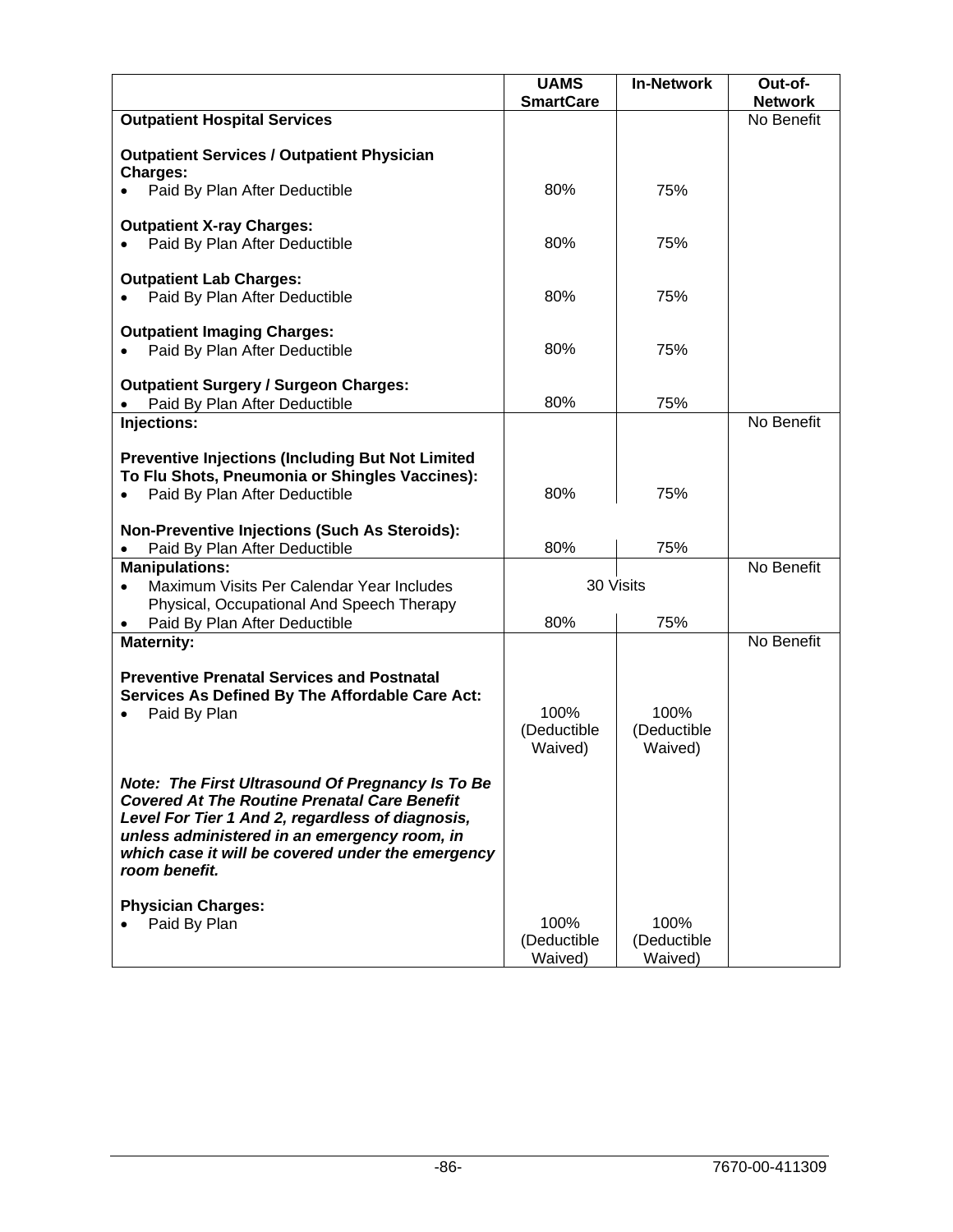|                                                                                                                                                       | <b>UAMS</b>            | <b>In-Network</b>      | Out-of-        |
|-------------------------------------------------------------------------------------------------------------------------------------------------------|------------------------|------------------------|----------------|
|                                                                                                                                                       | <b>SmartCare</b>       |                        | <b>Network</b> |
| <b>Inpatient Services Only:</b>                                                                                                                       |                        |                        | No Benefit     |
| Co-pay Per Admission                                                                                                                                  | \$150                  | \$300                  |                |
| Paid By Plan After Deductible                                                                                                                         | 80%                    | 75%                    |                |
| <b>Note: Maximum Combined Inpatient Co-Pay Per</b><br>Calendar Year Is \$1,200 Per Person. No More<br>Than One Co-Pay Per 30 Days.                    |                        |                        |                |
| Mental Health, Substance Use Disorder and                                                                                                             |                        |                        | No Benefit     |
| <b>Chemical Dependency Benefits:</b>                                                                                                                  |                        |                        |                |
|                                                                                                                                                       |                        |                        |                |
| <b>Inpatient Services Only:</b>                                                                                                                       |                        |                        |                |
| <b>Prior Authorization Required</b>                                                                                                                   |                        |                        |                |
| Co-pay Per Admission                                                                                                                                  | \$150                  | \$300                  |                |
| Paid By Plan After Deductible                                                                                                                         | 80%                    | 75%                    |                |
| <b>Note: Maximum Combined Inpatient Co-Pay Per</b><br>Calendar Year Is \$1,200 Per Person. No More<br>Than One Co-Pay Per 30 Days.                    |                        |                        |                |
| <b>Inpatient Physician Charges Only:</b>                                                                                                              |                        |                        |                |
| Paid By Plan After Deductible                                                                                                                         | 80%                    | 75%                    |                |
| <b>Residential Treatment:</b>                                                                                                                         |                        |                        |                |
| <b>Prior Authorization Required</b>                                                                                                                   |                        |                        |                |
| Paid By Plan After Deductible                                                                                                                         | 80%                    | 75%                    |                |
| <b>Outpatient Or Partial Hospitalization Services (Day</b><br><b>Treatment) And Physician Charges:</b><br><b>Prior Authorization Required</b>         |                        |                        |                |
| Co-pay For First Day                                                                                                                                  | 80%                    | \$150<br>75%           |                |
| Paid By Plan After Deductible                                                                                                                         |                        |                        |                |
| <b>Note: Co-Pay Applies To In-Network Services For</b><br>The First Day Only. The Remainder Of The Days<br>Are Subject To Deductible And Coinsurance. |                        |                        |                |
| <b>Office Visit:</b>                                                                                                                                  |                        |                        |                |
| Co-pay Per Visit                                                                                                                                      | \$20                   | \$35                   |                |
| Paid By Plan                                                                                                                                          | 100%                   | 100%                   |                |
|                                                                                                                                                       | (Deductible<br>Waived) | (Deductible<br>Waived) |                |
| <b>Morbid Obesity Treatment:</b>                                                                                                                      |                        |                        | No Benefit     |
| Paid By Plan After Deductible                                                                                                                         | 80%                    | 75%                    |                |
| Note: Please Refer To The Exclusion Section For<br><b>Additional Benefit Information.</b>                                                             |                        |                        |                |
| <b>Bariatric Surgery:</b>                                                                                                                             |                        |                        |                |
| Paid By Plan After Deductible                                                                                                                         | 80%                    | 75%                    | No Benefit     |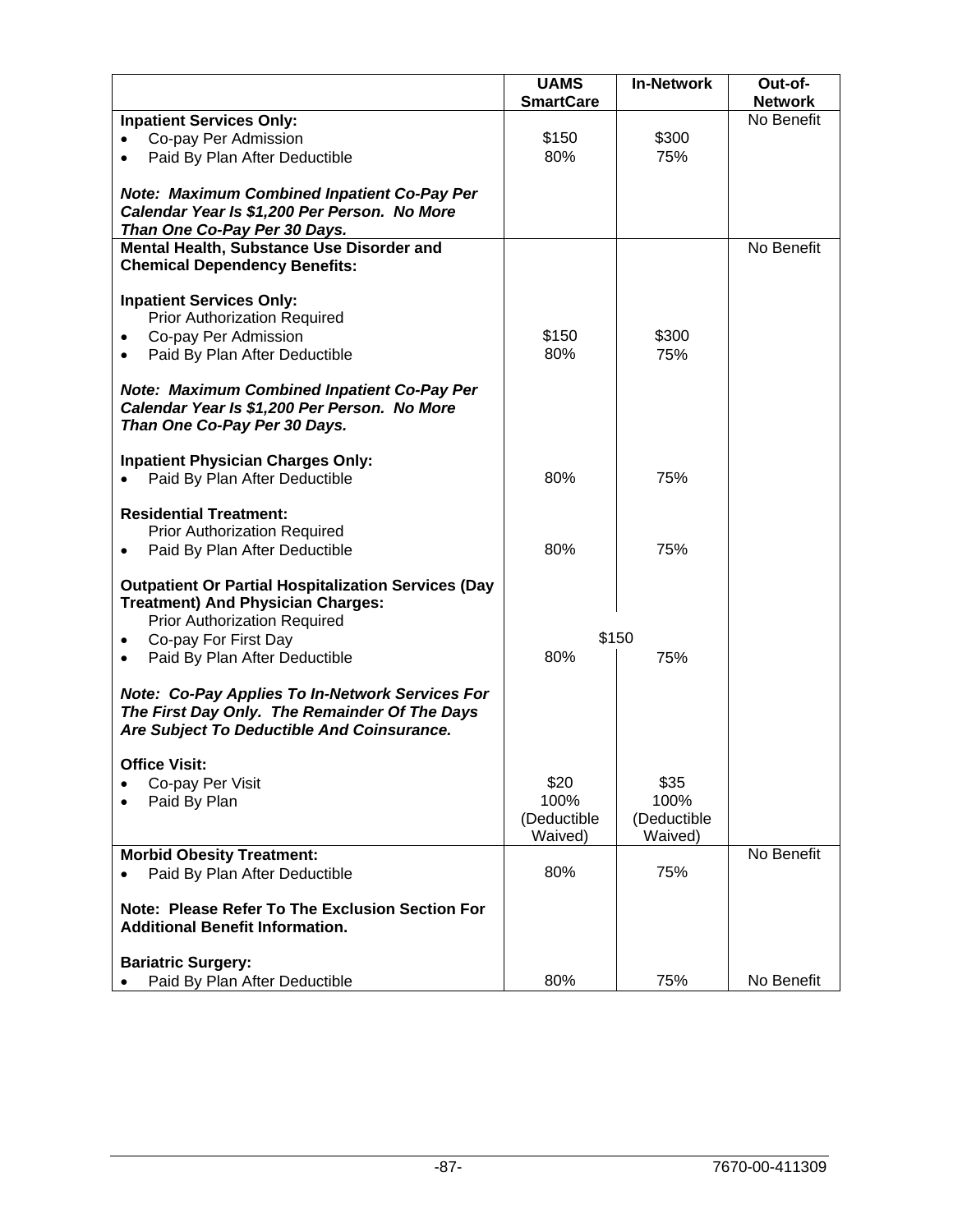|                                                                                                                                                                                                                  | <b>UAMS</b>                    | <b>In-Network</b>                         | Out-of-                        |
|------------------------------------------------------------------------------------------------------------------------------------------------------------------------------------------------------------------|--------------------------------|-------------------------------------------|--------------------------------|
|                                                                                                                                                                                                                  | <b>SmartCare</b>               |                                           | <b>Network</b>                 |
| <b>Weight Loss Programs:</b><br>Maximum Reimbursement Per Lifetime<br>Paid By Plan                                                                                                                               | 100%<br>(Deductible<br>Waived) | \$1,000<br>100%<br>(Deductible<br>Waived) | 100%<br>(Deductible<br>Waived) |
| <b>Note: Members Must Pay For The Physician</b><br><b>Supervised Weight Loss Program Up Front And</b><br><b>Submit A Claim To UMR For Reimbursement.</b><br><b>UMR Will Not Reimburse The Provider Directly.</b> |                                |                                           |                                |
| <b>Nursery And Newborn Expenses:</b><br>Paid By Plan                                                                                                                                                             | 100%<br>(Deductible<br>Waived) | 100%<br>(Deductible<br>Waived)            | No Benefit                     |
| <b>Note: The Deductible Is Waived For The Entire</b><br>Newborn Stay Even If A Sick Child.                                                                                                                       |                                |                                           |                                |
| <b>Nutritional Counseling:</b><br>Maximum Visits Per Calendar Year With Dietician<br>$\bullet$<br>Maximum Visits Per Calendar Year With Health<br>$\bullet$<br>Coaching                                          |                                | 1 Visit<br>3 Visits                       | No Benefit                     |
| Paid By Plan<br>$\bullet$                                                                                                                                                                                        | 100%<br>(Deductible<br>Waived) | 100%<br>(Deductible<br>Waived)            |                                |
| <b>Orthotic Appliances:</b><br>Paid By Plan After Deductible                                                                                                                                                     | 80%                            | 75%                                       | No Benefit                     |
| <b>Shoes-Custom Molded:</b><br>To Age 18<br>Maximum Benefit Per Calendar Year                                                                                                                                    |                                | 2 Pairs                                   |                                |
| $\bullet$<br>From Age 18                                                                                                                                                                                         |                                |                                           |                                |
| Maximum Benefit Per Calendar Year<br>$\bullet$<br>Paid By Plan After Deductible<br>$\bullet$                                                                                                                     | 80%                            | 1 Pair<br>75%                             |                                |
| <b>Shoe Inserts-Custom Molded:</b><br>Maximum Benefit Per Calendar Year                                                                                                                                          |                                | 2 Pairs                                   |                                |
| Paid By Plan After Deductible<br><b>Outpatient Hospital Services</b>                                                                                                                                             | 80%                            | 75%                                       | No Benefit                     |
| <b>Outpatient Services / Outpatient Physician</b><br>Charges:                                                                                                                                                    |                                |                                           |                                |
| Paid By Plan After Deductible                                                                                                                                                                                    | 80%                            | 75%                                       |                                |
| <b>Outpatient X-ray Charges:</b><br>Paid By Plan After Deductible                                                                                                                                                | 80%                            | 75%                                       |                                |
| <b>Outpatient Lab Charges:</b><br>Paid By Plan                                                                                                                                                                   | 80%                            | 75%                                       |                                |
| <b>Outpatient Imaging Charges:</b><br>Paid By Plan After Deductible                                                                                                                                              | 80%                            | 75%                                       |                                |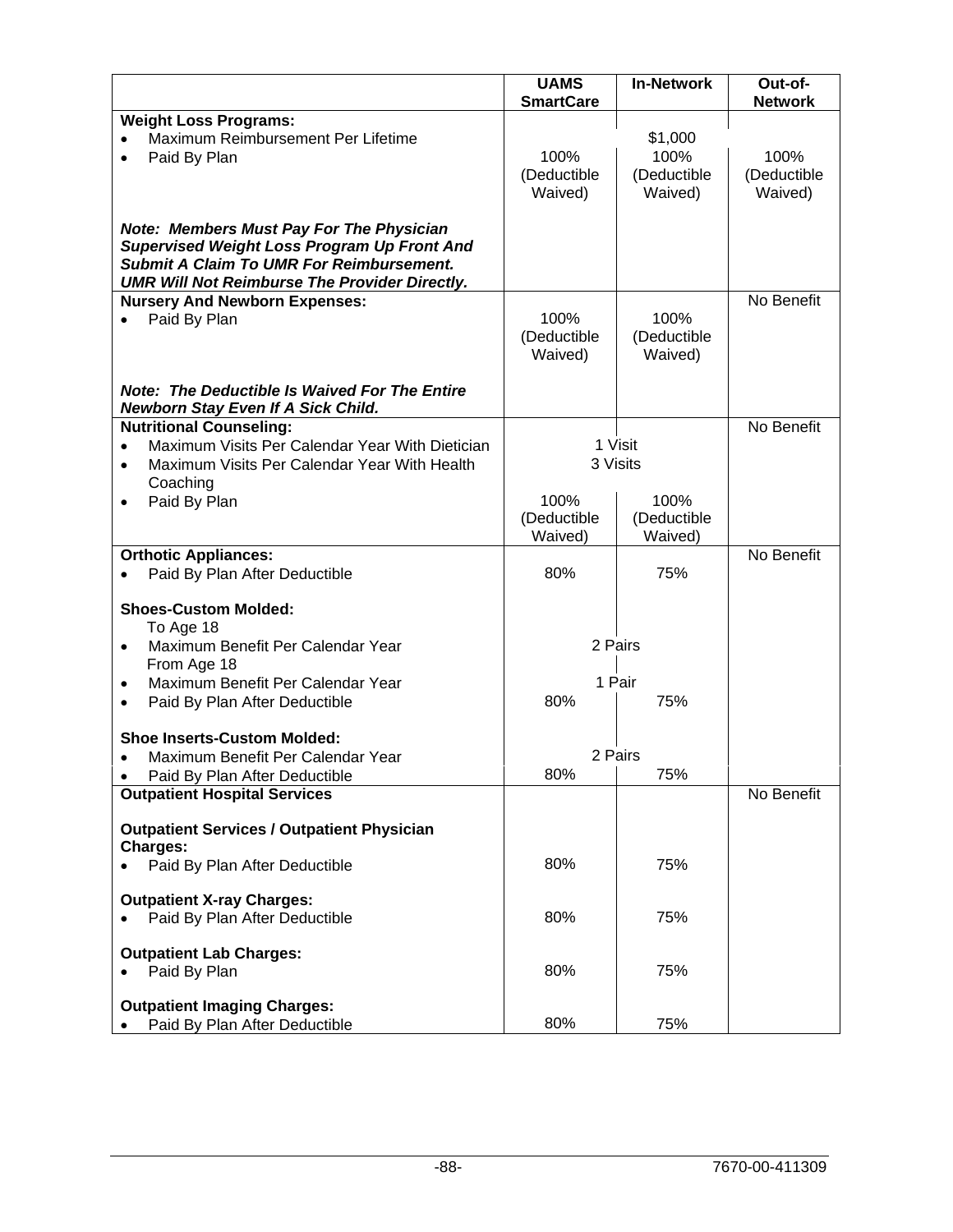|                                                                               | <b>UAMS</b>      | <b>In-Network</b> | Out-of-        |
|-------------------------------------------------------------------------------|------------------|-------------------|----------------|
|                                                                               | <b>SmartCare</b> |                   | <b>Network</b> |
| <b>Outpatient Surgery / Surgeon Charges:</b><br>Paid By Plan After Deductible | 80%              | 75%               | No Benefit     |
| <b>Physician Office Visit:</b>                                                |                  |                   | No Benefit     |
|                                                                               |                  |                   |                |
| <b>Primary Care Physician Visit:</b>                                          |                  |                   |                |
| Co-pay Per Visit                                                              | \$20             | \$35              |                |
| Paid By Plan                                                                  | 100%             | 100%              |                |
|                                                                               | (Deductible      | (Deductible       |                |
|                                                                               | Waived)          | Waived)           |                |
| <b>Additional Services Performed In Office (Such As</b><br>In Office Surgery) |                  |                   |                |
| Paid By Plan After Deductible                                                 | 80%              | 75%               |                |
|                                                                               |                  |                   |                |
| <b>Specialist Visit:</b>                                                      |                  |                   |                |
| Co-pay Per Visit                                                              | \$40             | \$55              |                |
| Paid By Plan<br>$\bullet$                                                     | 100%             | 100%              |                |
|                                                                               | (Deductible      | (Deductible       |                |
|                                                                               | Waived)          | Waived)           |                |
| <b>Additional Services Performed In Office (Such As</b>                       |                  |                   |                |
| In Office Surgery)                                                            |                  |                   |                |
| Paid By Plan After Deductible                                                 | 80%              | 75%               |                |
| <b>Physician Office Services:</b>                                             |                  |                   | No Benefit     |
| Paid By Plan After Deductible                                                 | 80%              | 75%               |                |
|                                                                               |                  |                   |                |
| <b>Office Surgery:</b>                                                        |                  |                   |                |
| Paid By Plan After Deductible                                                 | 80%              | 75%               |                |
| <b>Allergy Testing:</b>                                                       |                  |                   |                |
| Paid By Plan                                                                  | 100%             | 100%              |                |
|                                                                               | (Deductible      | (Deductible       |                |
|                                                                               | Waived)          | Waived)           |                |
|                                                                               |                  |                   |                |
| <b>Allergy Serum:</b><br>Paid By Plan                                         | 100%             | 100%              |                |
|                                                                               | (Deductible      | (Deductible       |                |
|                                                                               | Waived)          | Waived)           |                |
|                                                                               |                  |                   |                |
| <b>Diagnostic X-ray Charges:</b>                                              |                  |                   |                |
| Paid By Plan After Deductible                                                 | 80%              | 75%               |                |
|                                                                               |                  |                   |                |
| <b>Diagnostic Laboratory Charges:</b><br>Paid By Plan                         | 100%             | 100%              |                |
|                                                                               | (Deductible      | (Deductible       |                |
|                                                                               | Waived)          | Waived)           |                |
| Preventive Care Benefits. See Glossary Of Terms                               |                  |                   | No Benefit     |
| For Definition. Benefits Include:                                             |                  |                   |                |
| From Age 3                                                                    |                  |                   |                |
| <b>Preventive Physical Exams At Appropriate Ages:</b>                         |                  |                   |                |
| Paid By Plan                                                                  | 100%             | 100%              |                |
|                                                                               | (Deductible      | (Deductible       |                |
|                                                                               | Waived)          | Waived)           |                |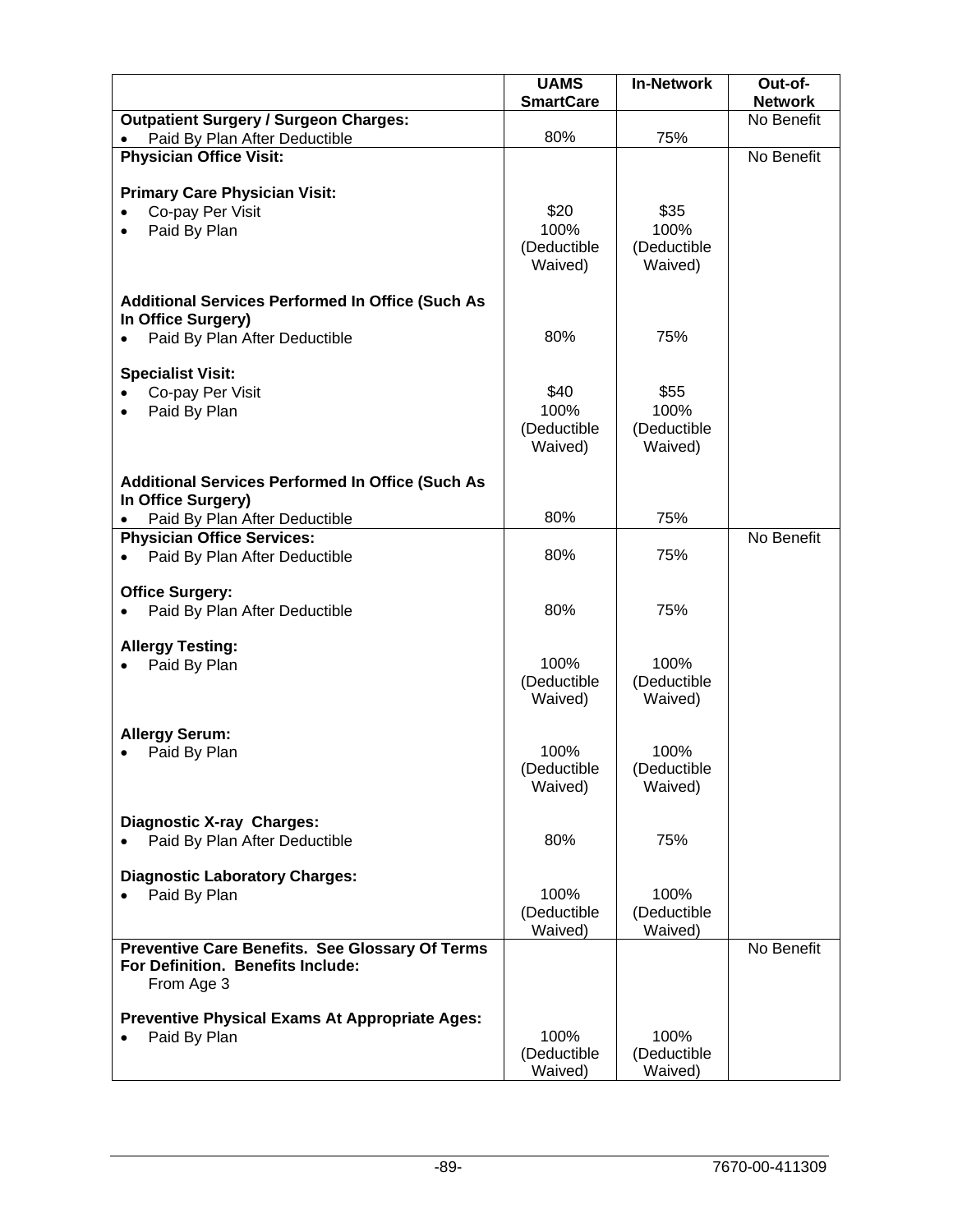|                                                                                                                                                                                 | <b>UAMS</b>                    | <b>In-Network</b>                              | Out-of-        |
|---------------------------------------------------------------------------------------------------------------------------------------------------------------------------------|--------------------------------|------------------------------------------------|----------------|
|                                                                                                                                                                                 | <b>SmartCare</b>               |                                                | <b>Network</b> |
| <b>Immunizations:</b>                                                                                                                                                           |                                |                                                | No Benefit     |
| Paid By Plan<br>$\bullet$                                                                                                                                                       | 100%<br>(Deductible<br>Waived) | 100%<br>(Deductible<br>Waived)                 |                |
| <b>Shingles Vaccine:</b>                                                                                                                                                        |                                |                                                |                |
| From Age 60                                                                                                                                                                     |                                |                                                |                |
| Paid By Plan<br>$\bullet$                                                                                                                                                       | 100%<br>(Deductible<br>Waived) | 100%<br>(Deductible<br>Waived)                 |                |
| Preventive Tests, Lab And X-rays At Appropriate<br>Ages:                                                                                                                        |                                |                                                |                |
| Paid By Plan<br>$\bullet$                                                                                                                                                       | 100%<br>(Deductible<br>Waived) | 100%<br>(Deductible<br>Waived)                 |                |
| <b>Preventive Mammograms And Breast Exams:</b>                                                                                                                                  |                                |                                                |                |
| Maximum Exams Per Calendar Year                                                                                                                                                 |                                | 1 Exam                                         |                |
| Paid By Plan                                                                                                                                                                    | 100%<br>(Deductible<br>Waived) | 100%<br>(Deductible<br>Waived)                 |                |
| Note: First Mammogram Per Calendar Year<br><b>Covered At Preventive Benefits Regardless Of</b><br>Diagnosis. Subsequent Mammograms Will Be<br>Paid As Deductible / Coinsurance. |                                |                                                |                |
| <b>Preventive Pelvic Exams And Pap Test:</b>                                                                                                                                    |                                |                                                |                |
| Maximum Exams Per Calendar Year                                                                                                                                                 |                                | 1 Exam                                         |                |
| Paid By Plan<br>$\bullet$                                                                                                                                                       | 100%<br>(Deductible<br>Waived) | 100%<br>(Deductible<br>Waived)                 |                |
| <b>Preventive PSA Test And Prostate Exams:</b><br>From Age 40                                                                                                                   |                                |                                                |                |
| Maximum Exams Per Calendar Year                                                                                                                                                 |                                | 1 Exam                                         |                |
| Paid By Plan                                                                                                                                                                    | 100%<br>(Deductible<br>Waived) | $\mathbf{I}$<br>100%<br>(Deductible<br>Waived) |                |
| <b>Note: Preventive PSA Test And Prostate Exams</b><br>Up To Age 40 Will Follow Normal Plan Benefits.                                                                           |                                |                                                |                |
| <b>Preventive Autism Screening:</b>                                                                                                                                             |                                |                                                |                |
| From Age 0 To 21<br>Paid By Plan                                                                                                                                                | 100%                           | 100%                                           |                |
|                                                                                                                                                                                 | (Deductible<br>Waived)         | (Deductible<br>Waived)                         |                |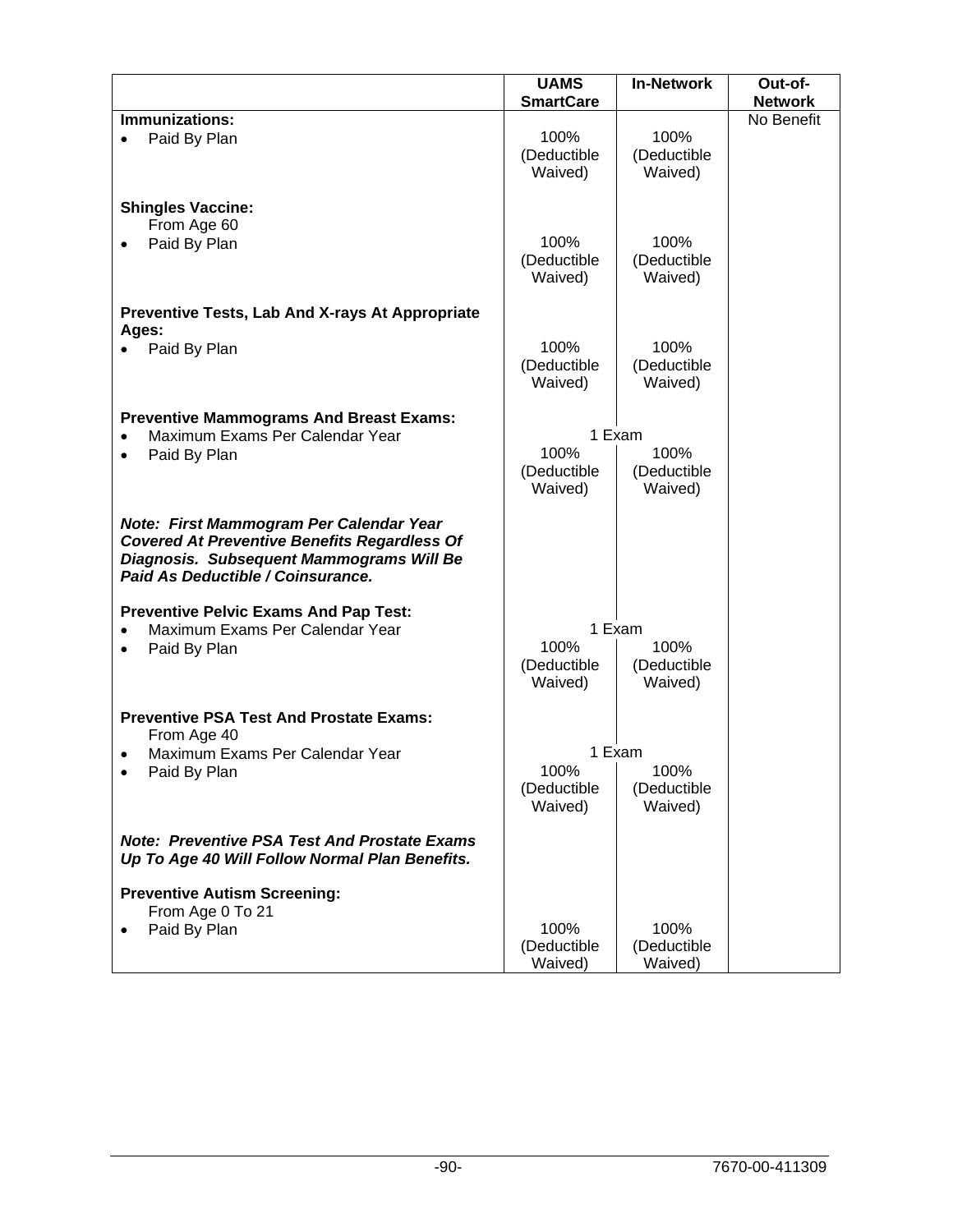|                                                                                                        | <b>UAMS</b>            | <b>In-Network</b>      | Out-of-                      |
|--------------------------------------------------------------------------------------------------------|------------------------|------------------------|------------------------------|
| <b>Preventive Screenings / Services At Appropriate</b>                                                 | <b>SmartCare</b>       |                        | <b>Network</b><br>No Benefit |
| <b>Ages And Gender:</b>                                                                                |                        |                        |                              |
| Paid By Plan                                                                                           | 100%                   | 100%                   |                              |
|                                                                                                        | (Deductible<br>Waived) | (Deductible<br>Waived) |                              |
|                                                                                                        |                        |                        |                              |
| <b>Preventive Colonoscopy, Sigmoidoscopy And</b>                                                       |                        |                        |                              |
| <b>Similar Preventive Surgical Procedures Done For</b><br><b>Preventive Reasons:</b>                   |                        |                        |                              |
| From Age 40                                                                                            |                        |                        |                              |
| Maximum Exams Per Calendar Year<br>$\bullet$                                                           |                        | 1 Exam                 |                              |
| Paid By Plan<br>$\bullet$                                                                              | 100%<br>(Deductible    | 100%<br>(Deductible    |                              |
|                                                                                                        | Waived)                | Waived)                |                              |
|                                                                                                        |                        |                        |                              |
| <b>Note: First Colonoscopy Per Calendar Year for</b><br>Age 40 And Over Covered At Preventive Benefits |                        |                        |                              |
| <b>Regardless Of Diagnosis. Subsequent</b>                                                             |                        |                        |                              |
| Colonoscopy for Age 40 And Over, Or Any                                                                |                        |                        |                              |
| Colonoscopy, Sigmoidoscopy Or Similar                                                                  |                        |                        |                              |
| Preventive Procedure Up To Age 40 Will Follow<br><b>Normal Plan Benefits.</b>                          |                        |                        |                              |
|                                                                                                        |                        |                        |                              |
| <b>Plan Will Cover Self-Administered Colon Testing</b><br><b>Products Such as Cologuard.</b>           |                        |                        |                              |
|                                                                                                        |                        |                        |                              |
| <b>Preventive Counseling For Alcohol Or Substance</b>                                                  |                        |                        |                              |
| Use Disorder, Obesity, Diet And Nutrition:<br>Maximum Exams Per Calendar Year                          |                        | 1 Exam                 |                              |
| Paid By Plan                                                                                           | 100%                   | 100%                   |                              |
|                                                                                                        | (Deductible            | (Deductible            |                              |
|                                                                                                        | Waived)                | Waived)                |                              |
| <b>Preventive Counseling For Tobacco Use:</b>                                                          |                        |                        |                              |
| Maximum Visits Per Calendar Year                                                                       |                        | 2 Visits               |                              |
| Paid By Plan                                                                                           | 100%                   | 100%                   |                              |
|                                                                                                        | (Deductible<br>Waived) | (Deductible<br>Waived) |                              |
|                                                                                                        |                        |                        |                              |
| After Maximum Is Satisfied                                                                             |                        |                        |                              |
| Paid By Plan After Deductible                                                                          | 80%                    | 75%                    |                              |
| <b>Preventive Bone Density Screening:</b>                                                              |                        |                        |                              |
| Paid By Plan                                                                                           | 100%                   | 100%                   |                              |
|                                                                                                        | (Deductible<br>Waived) | (Deductible<br>Waived) |                              |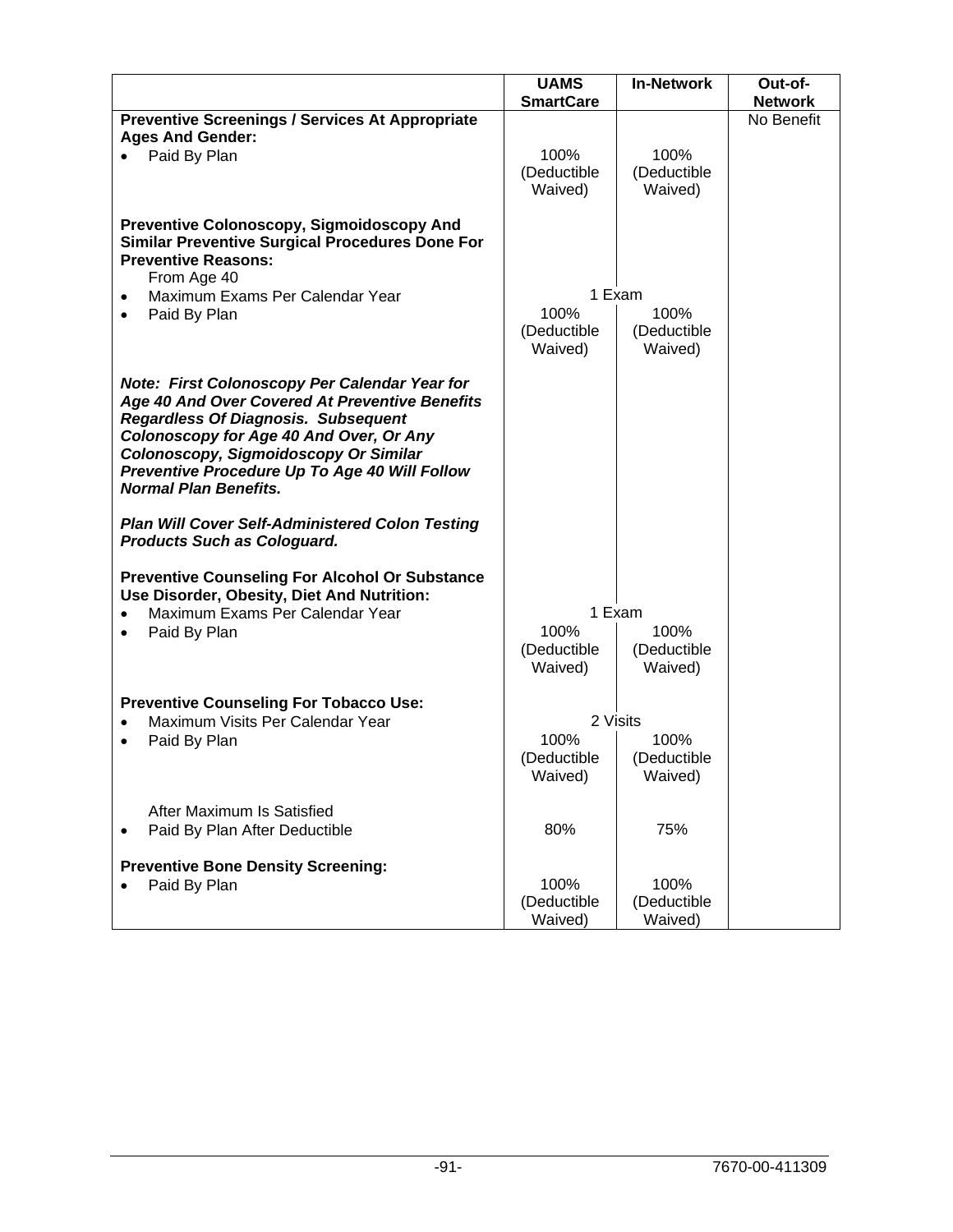|                                                                                                                                                                                                                                                                                                                                                                                                                                                                                                                                                                    | <b>UAMS</b>                    | <b>In-Network</b>              | Out-of-        |
|--------------------------------------------------------------------------------------------------------------------------------------------------------------------------------------------------------------------------------------------------------------------------------------------------------------------------------------------------------------------------------------------------------------------------------------------------------------------------------------------------------------------------------------------------------------------|--------------------------------|--------------------------------|----------------|
|                                                                                                                                                                                                                                                                                                                                                                                                                                                                                                                                                                    | <b>SmartCare</b>               |                                | <b>Network</b> |
| In Addition, The Following Preventive Services<br><b>Are Covered For Women:</b><br>$\triangleright$ Gestational Diabetes<br>$\triangleright$ Papillomavirus DNA Testing*<br>> Counseling For Sexually Transmitted<br><b>Infections (Provided Annually)*</b><br>$\triangleright$ Counseling For Human Immune-deficiency<br>Virus (Provided Annually)*<br>$\triangleright$ Breastfeeding Support, Supplies And<br><b>Counseling</b><br>> Counseling For Interpersonal And<br><b>Domestic Violence For Women (Provided</b><br>Annually)*<br>Paid By Plan<br>$\bullet$ | 100%<br>(Deductible            | 100%<br>(Deductible            | No Benefit     |
|                                                                                                                                                                                                                                                                                                                                                                                                                                                                                                                                                                    | Waived)                        | Waived)                        |                |
| *These Services May Also Apply To Men.                                                                                                                                                                                                                                                                                                                                                                                                                                                                                                                             |                                |                                |                |
| <b>Preventive Care Benefits For Children Include:</b><br>To Age 3                                                                                                                                                                                                                                                                                                                                                                                                                                                                                                  |                                |                                | No Benefit     |
| <b>Preventive Physical Exams:</b>                                                                                                                                                                                                                                                                                                                                                                                                                                                                                                                                  |                                |                                |                |
| Paid By Plan                                                                                                                                                                                                                                                                                                                                                                                                                                                                                                                                                       | 100%<br>(Deductible<br>Waived) | 100%<br>(Deductible<br>Waived) |                |
| Immunizations:                                                                                                                                                                                                                                                                                                                                                                                                                                                                                                                                                     |                                |                                |                |
| Paid By Plan                                                                                                                                                                                                                                                                                                                                                                                                                                                                                                                                                       | 100%<br>(Deductible<br>Waived) | 100%<br>(Deductible<br>Waived) |                |
| <b>Preventive Screenings At Appropriate Ages:</b><br>Paid By Plan                                                                                                                                                                                                                                                                                                                                                                                                                                                                                                  | 100%<br>(Deductible<br>Waived) | 100%<br>(Deductible<br>Waived) |                |
| Preventive Tests, Lab And X-rays:<br>Paid By Plan                                                                                                                                                                                                                                                                                                                                                                                                                                                                                                                  | 100%<br>(Deductible<br>Waived) | 100%<br>(Deductible<br>Waived) |                |
| <b>Preventive Oral Fluoride Supplements Prescribed</b><br>For Children Ages 6 Months To 5 Years Whose<br><b>Primary Water Source Is Deficient In Fluoride:</b><br>Paid By Plan                                                                                                                                                                                                                                                                                                                                                                                     | 100%<br>(Deductible<br>Waived) | 100%<br>(Deductible<br>Waived) |                |
| <b>Preventive Hearing Exam:</b><br>Paid By Plan                                                                                                                                                                                                                                                                                                                                                                                                                                                                                                                    | 100%<br>(Deductible<br>Waived) | 100%<br>(Deductible<br>Waived) |                |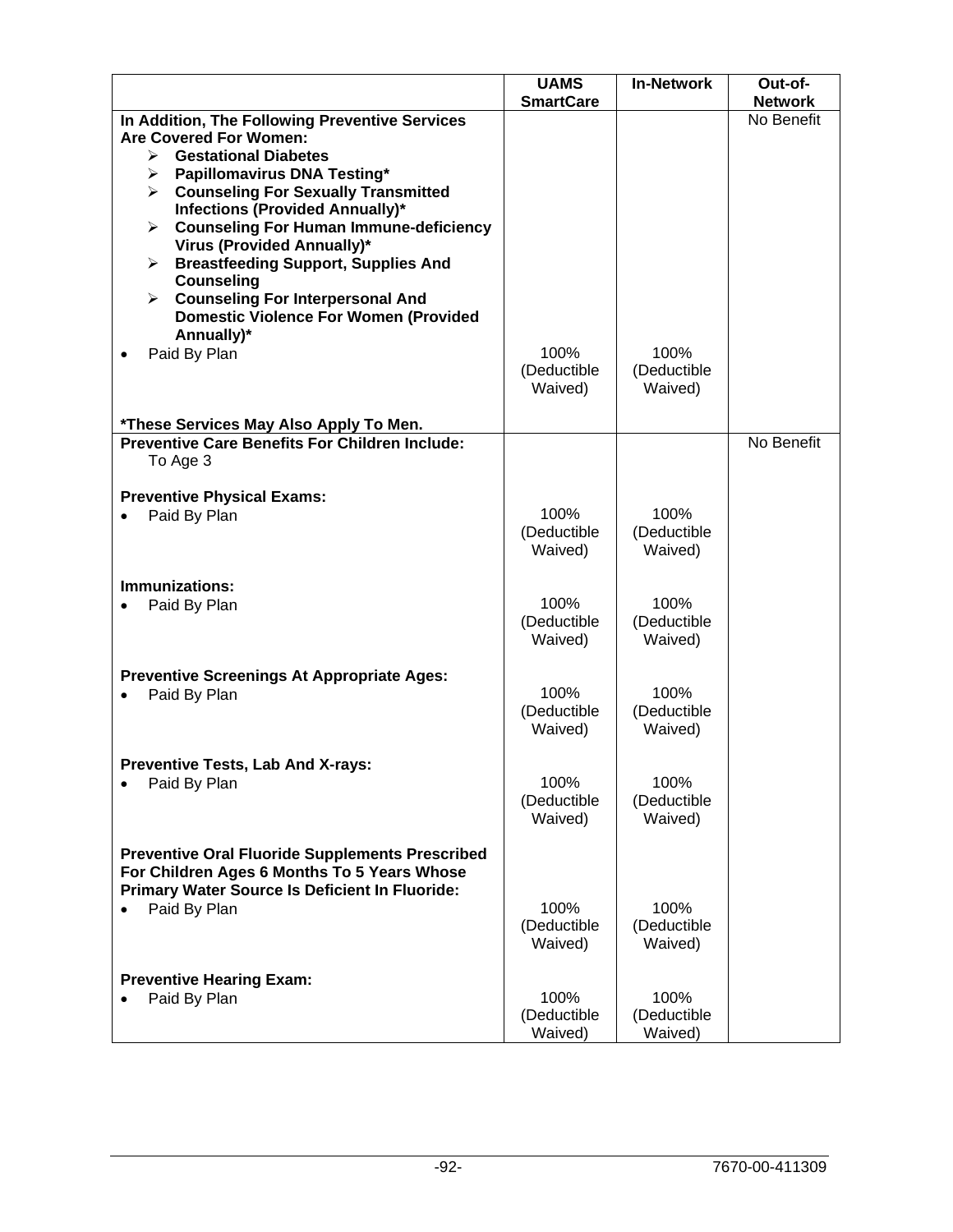|                                                                                                                                    | <b>UAMS</b>      | <b>In-Network</b> | Out-of-        |
|------------------------------------------------------------------------------------------------------------------------------------|------------------|-------------------|----------------|
|                                                                                                                                    | <b>SmartCare</b> |                   | <b>Network</b> |
| <b>Skilled Nursing, Convalescent Or Subacute</b><br><b>Facility:</b>                                                               |                  |                   | No Benefit     |
| Co-pay Per Admission                                                                                                               | \$150            | \$300             |                |
| (Waived If Transferred From An Acute Care                                                                                          |                  |                   |                |
| Facility)                                                                                                                          |                  |                   |                |
| Paid By Plan After Deductible<br>٠                                                                                                 | 80%              | 75%               |                |
| <b>Note: Maximum Combined Inpatient Co-Pay Per</b><br>Calendar Year Is \$1,200 Per Person. No More<br>Than One Co-Pay Per 30 Days. |                  |                   |                |
| <b>Sterilizations:</b>                                                                                                             |                  |                   |                |
| Paid By Plan After Deductible                                                                                                      | 100%             | 100%              | 50%            |
|                                                                                                                                    | (Deductible      | (Deductible       |                |
|                                                                                                                                    | Waived)          | Waived)           |                |
| Temporomandibular Joint Disorder Benefits:                                                                                         |                  |                   | No Benefit     |
| Co-pay Per Visit<br>Deductible Per Calendar Year                                                                                   | \$200<br>\$1,000 | \$200<br>\$1,000  |                |
| Paid By Plan                                                                                                                       | 80%              | 75%               |                |
|                                                                                                                                    | (Deductible      | (Deductible       |                |
|                                                                                                                                    | Waived)          | Waived)           |                |
| <b>Therapy Services:</b>                                                                                                           |                  |                   | No Benefit     |
| Included in Manipulations Maximum                                                                                                  |                  |                   |                |
| Paid By Plan After Deductible                                                                                                      | 80%              | 75%               |                |
| <b>Note: Medical Necessity Will Be Reviewed After</b><br>30 Visits.                                                                |                  |                   |                |
| <b>Tobacco Addiction:</b>                                                                                                          |                  |                   | No Benefit     |
| Maximum Visits Per Calendar Year                                                                                                   |                  | 2 Visits          |                |
| Paid By Plan                                                                                                                       | 100%             | 100%              |                |
|                                                                                                                                    | (Deductible      | (Deductible       |                |
|                                                                                                                                    | Waived)          | Waived)           |                |
| After Maximum Visits Are Satisfied                                                                                                 |                  |                   |                |
| Paid By Plan After Deductible                                                                                                      | 80%              | 75%               |                |
| <b>Upper GI Endoscopy (EGD):</b>                                                                                                   |                  |                   | No Benefit     |
| Paid By Plan After Deductible                                                                                                      | 80%              | 75%               |                |
| <b>Urgent Care:</b>                                                                                                                |                  |                   |                |
| Co-pay Per Visit                                                                                                                   | \$55             | \$55              | \$55           |
| Paid By Plan                                                                                                                       | 100%             | 100%              | 100%           |
|                                                                                                                                    | (Deductible      | (Deductible       | (Deductible    |
|                                                                                                                                    | Waived)          | Waived)           | Waived)        |
| <b>Additional Services Performed In Office (Such As</b><br>In Office Surgery)                                                      |                  |                   |                |
| Paid By Plan After Deductible                                                                                                      | 80%              | 75%               |                |
| <b>Vision Care Benefits:</b>                                                                                                       |                  |                   |                |
|                                                                                                                                    |                  |                   |                |
| Eye Exam:                                                                                                                          |                  |                   |                |
| Co-pay Per Visit                                                                                                                   | \$20             | \$35<br>1 Exam    | \$35           |
| Maximum Exams Per Calendar Year<br>Paid By Plan                                                                                    | 100%             | 100%              | 100%           |
|                                                                                                                                    | (Deductible      | (Deductible       | (Deductible    |
|                                                                                                                                    | Waived)          | Waived)           | Waived)        |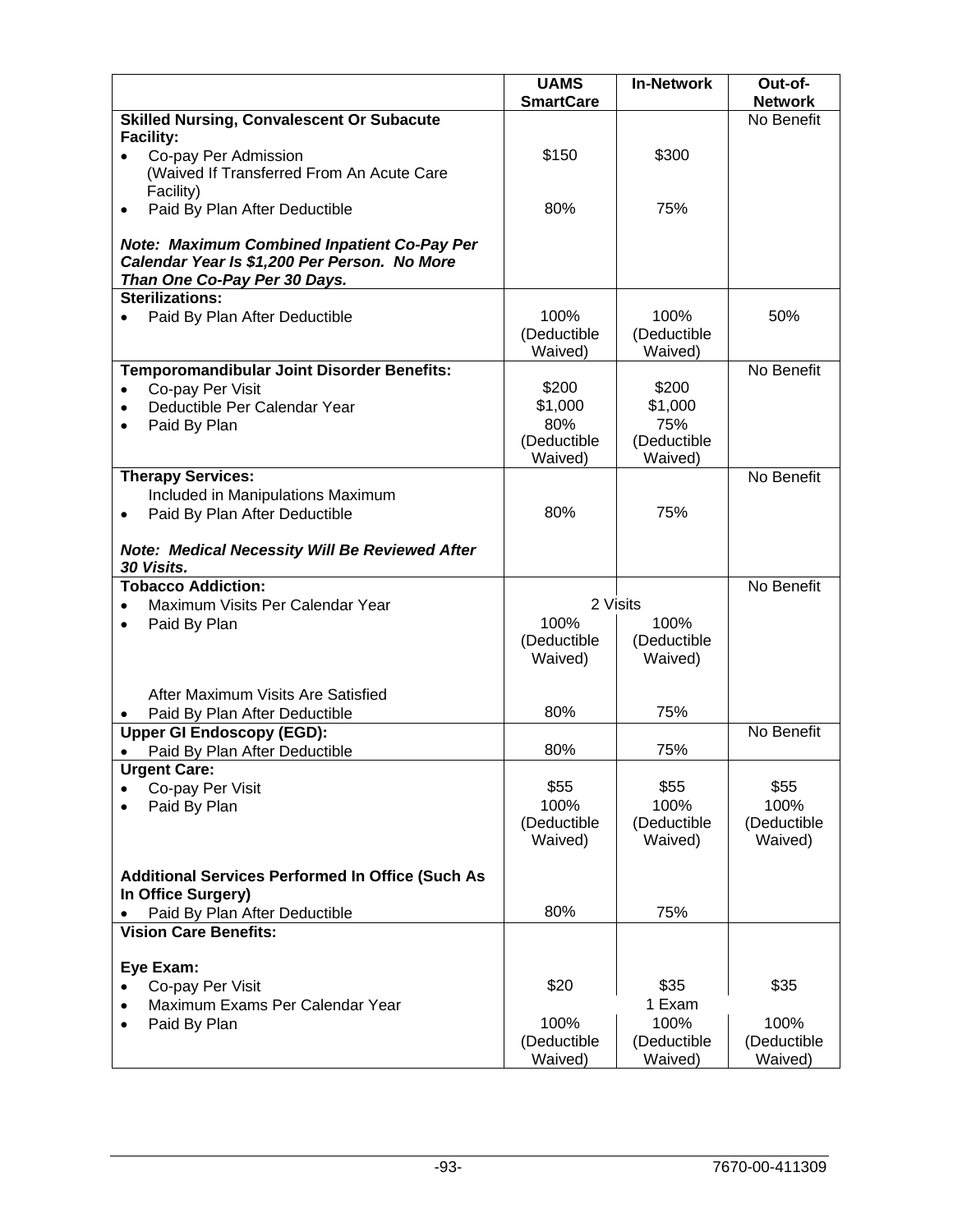|                                                                                                                                                                                                                      | <b>UAMS</b><br><b>SmartCare</b> | <b>In-Network</b>      | Out-of-<br><b>Network</b> |
|----------------------------------------------------------------------------------------------------------------------------------------------------------------------------------------------------------------------|---------------------------------|------------------------|---------------------------|
| <b>Eye Refractions:</b>                                                                                                                                                                                              |                                 |                        |                           |
| Co-pay Per Visit                                                                                                                                                                                                     | \$20                            | \$35                   | \$35                      |
| Maximum Exams Per Calendar Year<br>$\bullet$                                                                                                                                                                         |                                 | 1 Exam                 |                           |
| Paid By Plan<br>$\bullet$                                                                                                                                                                                            | 100%                            | 100%                   | 100%                      |
|                                                                                                                                                                                                                      | (Deductible<br>Waived)          | (Deductible<br>Waived) | (Deductible<br>Waived)    |
|                                                                                                                                                                                                                      |                                 |                        |                           |
| Note: Only One (1) Co-Pay Applies Per Visit For<br><b>Preventive And Medical As Well As Primary Care</b><br><b>Physician Or Specialist (Combined For Eye</b><br><b>Exams, Glaucoma Testing And Eye Refractions).</b> |                                 |                        |                           |
| <b>Additional Services Performed Are Subject To</b>                                                                                                                                                                  |                                 |                        |                           |
| Deductible And Coinsurance.                                                                                                                                                                                          |                                 |                        |                           |
| <b>All Other Covered Expenses:</b>                                                                                                                                                                                   |                                 |                        | No Benefit                |
| Paid By Plan After Deductible<br>$\bullet$                                                                                                                                                                           | 80%                             | 75%                    |                           |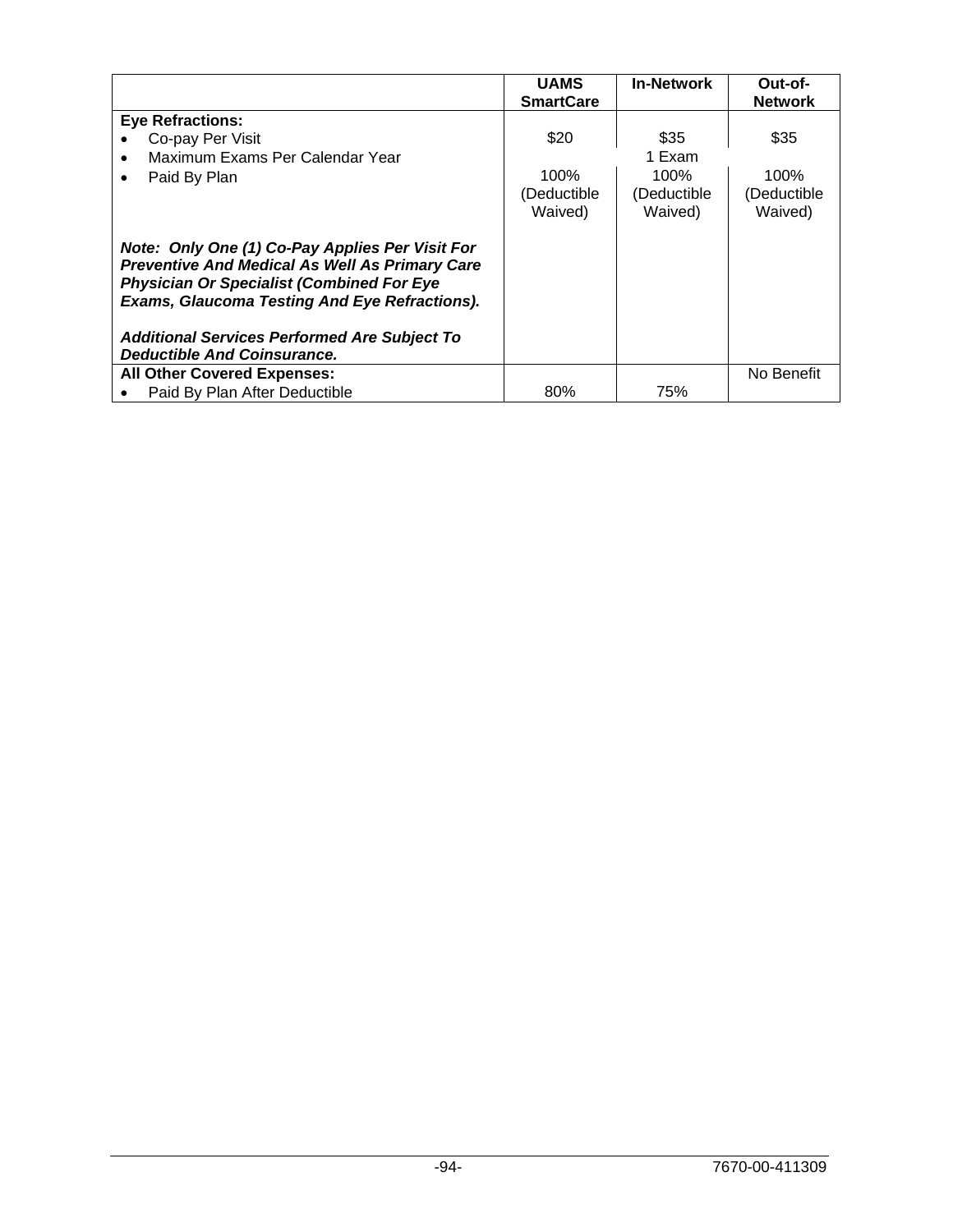# **TRANSPLANT SCHEDULE OF BENEFITS**

# **Benefit Plan(s) Benefit Plan(s) 001, 003, 009, 011, 019**

| <b>Transplant Services At A Designated Transplant</b><br><b>Facility:</b>                                                                                          |                                      |
|--------------------------------------------------------------------------------------------------------------------------------------------------------------------|--------------------------------------|
| <b>Transplant Services:</b><br>Paid By Plan After Deductible                                                                                                       | 75%                                  |
| <b>Travel And Housing:</b><br>Maximum Benefit Per Transplant<br>$\bullet$<br>Paid By Plan                                                                          | \$10,000<br>100% (Deductible Waived) |
| <b>Travel And Housing At Designated Transplant Facility</b><br>At Contract Effective Date/Pre-Transplant Evaluation<br>and Up To One Year From Date Of Transplant. |                                      |

\*Note: Prior Authorization and an authorized transplant facility is required. Please contact Care Management at 866-494-4502.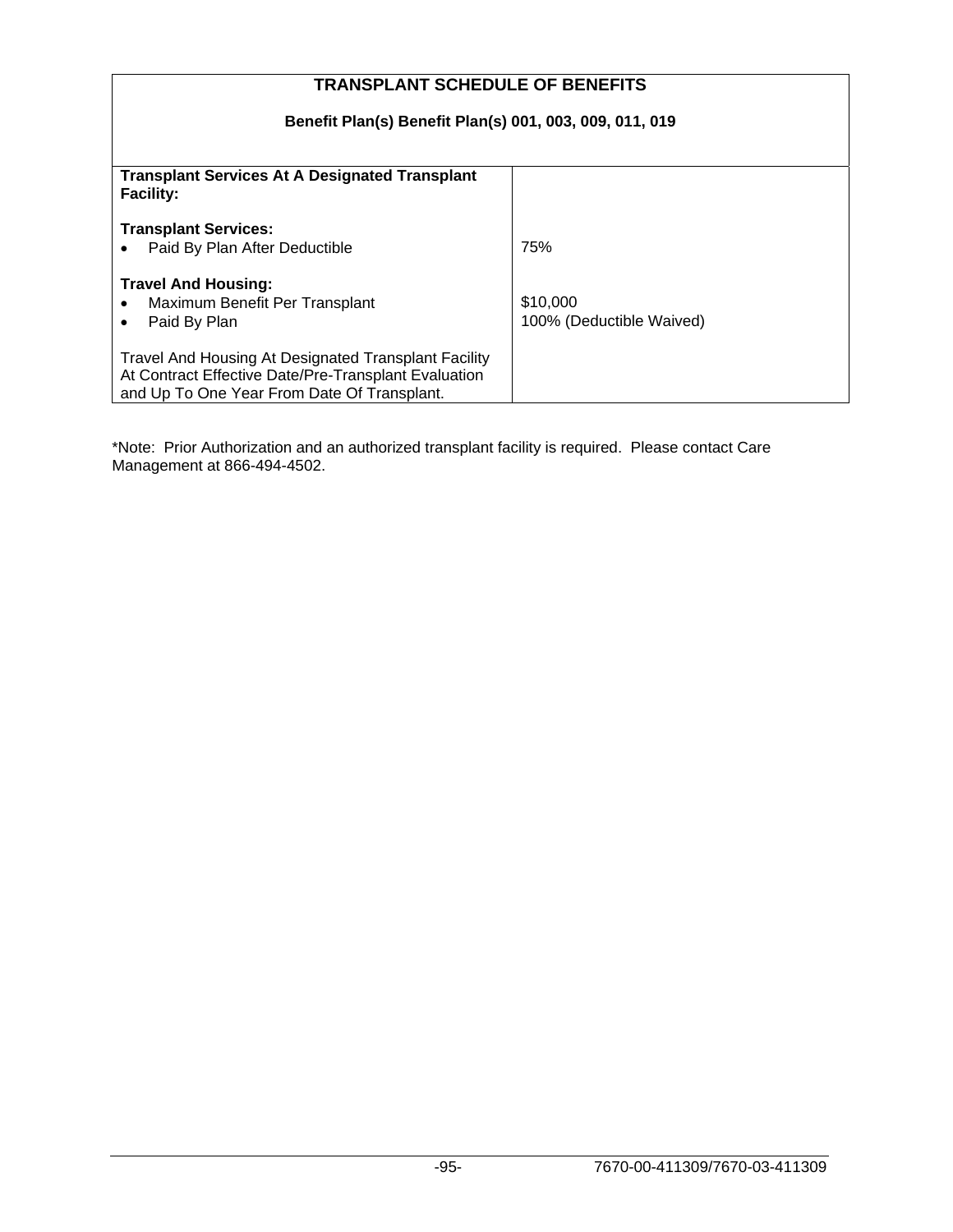| <b>TRANSPLANT SCHEDULE OF BENEFITS</b>                                                                                                                                |                                      |  |  |
|-----------------------------------------------------------------------------------------------------------------------------------------------------------------------|--------------------------------------|--|--|
| <b>Benefit Plan(s) 015, 016</b>                                                                                                                                       |                                      |  |  |
| <b>Effective Upon Receipt Of Signed OptumHealth</b><br><b>Documents</b>                                                                                               |                                      |  |  |
| <b>Transplant Services At A Designated Transplant</b><br><b>Facility:</b>                                                                                             |                                      |  |  |
| <b>Transplant Services:</b><br>Paid By Plan After Deductible                                                                                                          | 80%                                  |  |  |
| <b>Travel And Housing:</b><br>Maximum Benefit Per Transplant<br>Paid By Plan<br>٠                                                                                     | \$10,000<br>100% (Deductible Waived) |  |  |
| <b>Travel And Housing At Designated Transplant</b><br>Facility At Contract Effective Date/Pre-Transplant<br>Evaluation And Up To One Year From Date Of<br>Transplant. |                                      |  |  |

\*Note: Prior Authorization and an authorized transplant facility is required. Please contact Care Management at 866-494-4502.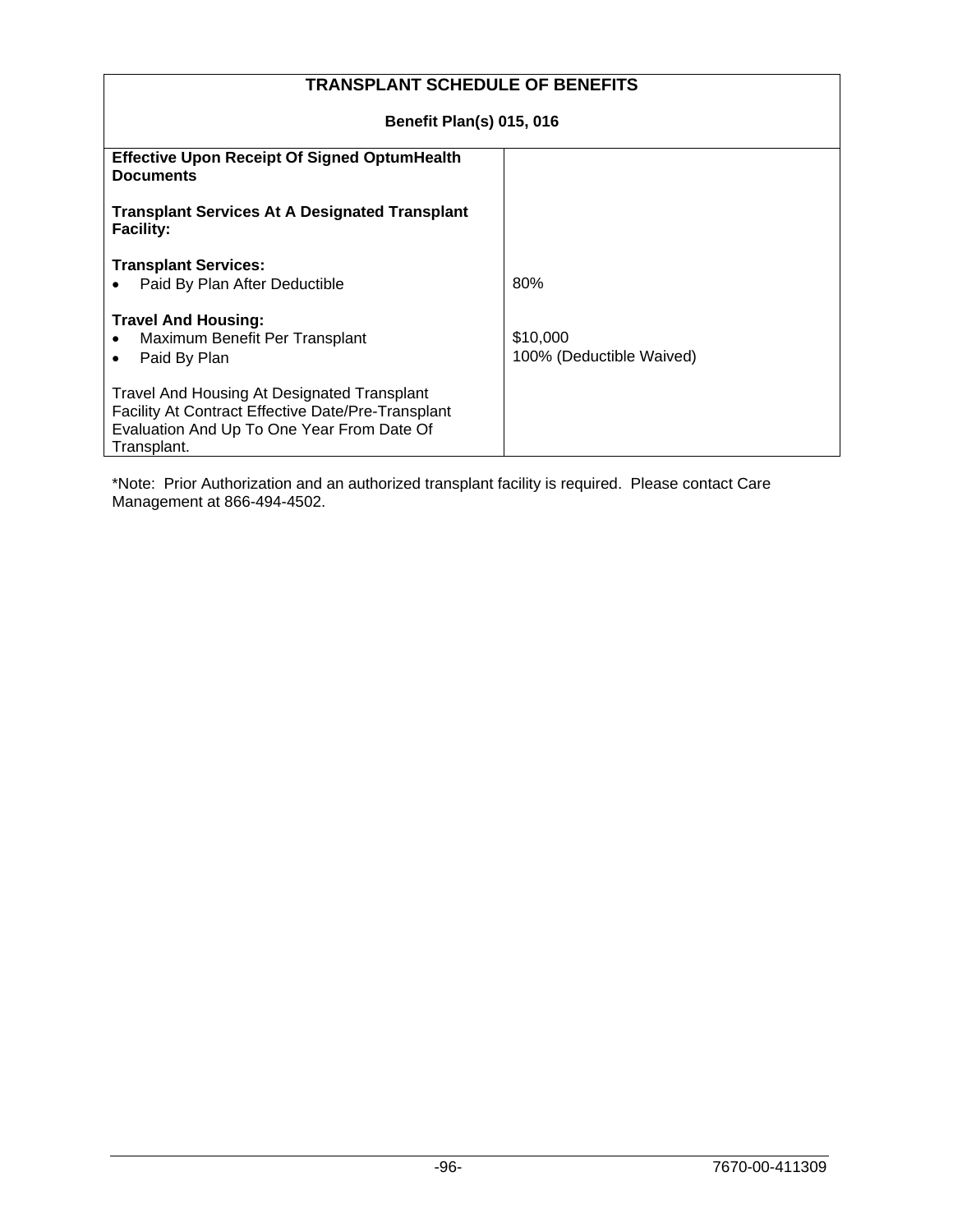| <b>TRANSPLANT SCHEDULE OF BENEFITS</b>                                                                                                                                |                  |  |
|-----------------------------------------------------------------------------------------------------------------------------------------------------------------------|------------------|--|
| <b>Benefit Plan(s) 017, 018</b>                                                                                                                                       |                  |  |
| <b>Effective Upon Receipt Of Signed OptumHealth</b><br><b>Documents</b>                                                                                               |                  |  |
| <b>Transplant Services At A Designated Transplant</b><br><b>Facility:</b>                                                                                             |                  |  |
| <b>Transplant Services:</b><br>Paid By Plan After Deductible                                                                                                          | 90%              |  |
| <b>Travel And Housing:</b><br>Maximum Benefit Per Transplant<br>Paid By Plan After Deductible                                                                         | \$10,000<br>100% |  |
| <b>Travel And Housing At Designated Transplant</b><br>Facility At Contract Effective Date/Pre-Transplant<br>Evaluation And Up To One Year From Date Of<br>Transplant. |                  |  |

Note: Prior Authorization and an authorized transplant facility is required. Please contact Care Management at 866-494-4502.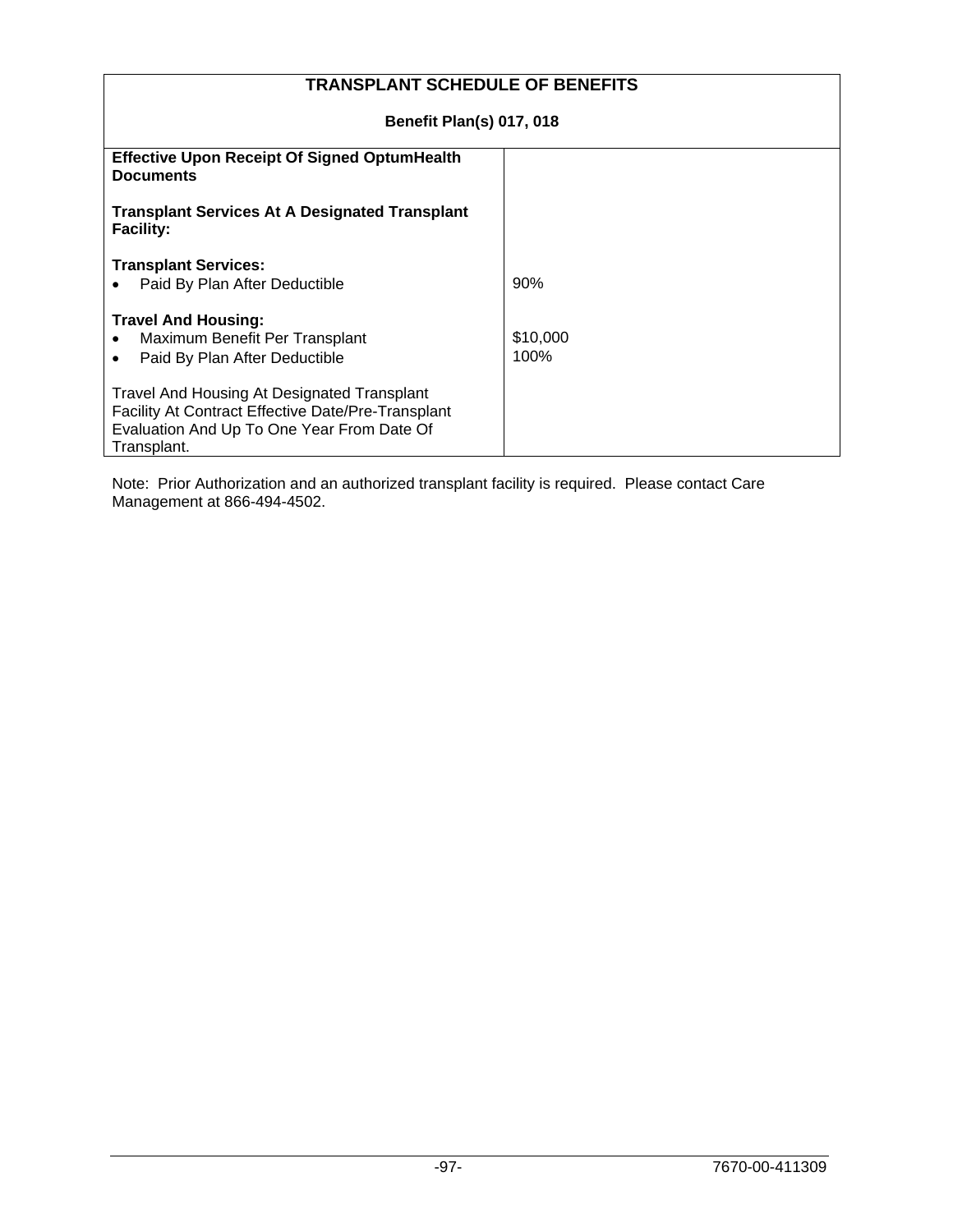## **OUT-OF-POCKET EXPENSES AND MAXIMUMS**

### **Benefit Plan(s) Classic Non-SmartCare**

#### **CO-PAYS**

A Co-pay is the amount that the Covered Person must pay to the provider each time certain services are received. Co-pays do not apply toward satisfaction of Deductibles. Co-pays apply toward satisfaction of in-network and out-of-network out-of-pocket maximums. The Co-pay and out-of-pocket maximum are shown on the Schedule of Benefits.

#### **DEDUCTIBLES**

Deductible refers to an amount of money paid once a Plan Year by the Covered Person before any Covered Expenses are paid by this Plan. A Deductible applies to each Covered Person up to a family Deductible limit. When a new Plan Year begins, a new Deductible must be satisfied.

Deductible amounts are shown on the Schedule of Benefits.

Pharmacy expenses do not count toward meeting the Deductible of this Plan. The Deductible amounts that the Covered Person incurs for Covered Expenses will be used to satisfy the Deductible(s) shown on the Schedule of Benefits.

The Deductible amounts that the Covered Person incurs at an in-network provider will apply to the innetwork total individual and family Deductible. The Deductible amounts that the Covered Person incurs at an out-of-network provider will apply to the in-network and out-of-network total individual and family Deductible. This does not apply to the separate Temporomandibular Joint Disorder (TMJ) Deductible**.**

If You have family coverage, any combination of covered family members can help meet the maximum family Deductible, up to each person's individual Deductible amount.

All Covered Expenses which are Incurred during the last three months of a Plan Year and applied toward satisfaction of the individual and family Deductible for that year, will also be applied toward the individual and family Deductible requirement for the next Plan Year. This does not apply to the separate Temporomandibular Joint Disorder (TMJ) Deductible**.**

#### **PLAN PARTICIPATION**

Plan Participation means that, after the Covered Person satisfies the Deductible, the Covered Person and the Plan each pay a percentage of the Covered Expenses until the Covered Person's (or family's, if applicable) annual out-of-pocket maximum is reached. The Plan Participation rate is shown on the Schedule of Benefits. The Covered Person will be responsible for paying copays, coinsurance and deductible up to the annual maximum out of pocket. Once the annual out-of-pocket maximum has been satisfied, the Plan will pay 100% of the Covered Expense for the remainder of the Plan Year.

Any payment for an expense that is not covered under this Plan will be the Covered Person's responsibility.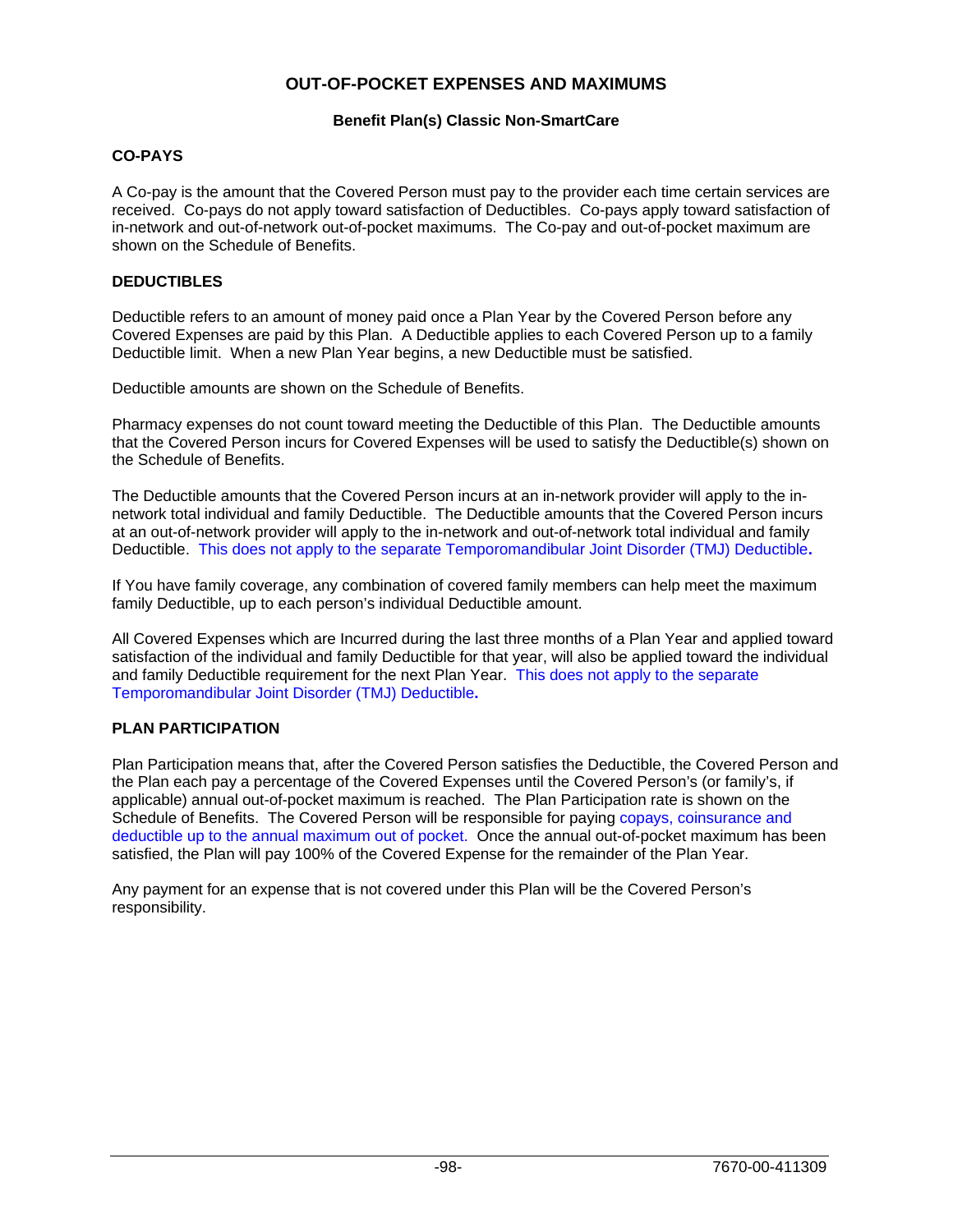### **ANNUAL OUT-OF-POCKET MAXIMUMS**

The annual out-of-pocket maximum is shown on the Schedule of Benefits. Amounts the Covered Person incurs for Covered Expenses, such as the Deductible, Co-pays if applicable, and any Plan Participation expense, will be used to satisfy the Covered Person's (or family's, if applicable) annual in-network and out-of-network out-of-pocket maximum(s). The Pharmacy Benefits Manager is MedImpact. Pharmacy expenses that the Covered Person incurs through the prescription drug benefit plan do not apply toward the out-of-pocket maximum of the medical benefit Plan.

The following will not be used to meet the out-of-pocket maximums:

- Penalties, legal fees and interest charged by a provider.
- Expenses for excluded services.
- Any charges above the limits specified elsewhere in this document.
- Co-pays and Participation amounts for Prescription products.
- Any amounts over the Usual and Customary amount, Negotiated Rate or established fee schedule that this Plan pays.

The eligible out-of-pocket expenses that the Covered Person incurs at an in-network provider will apply to the in-network total out-of-pocket maximum. The eligible out-of-pocket expenses that the Covered Person incurs at an out-of-network provider will apply to the out-of-network total out-of-pocket maximum.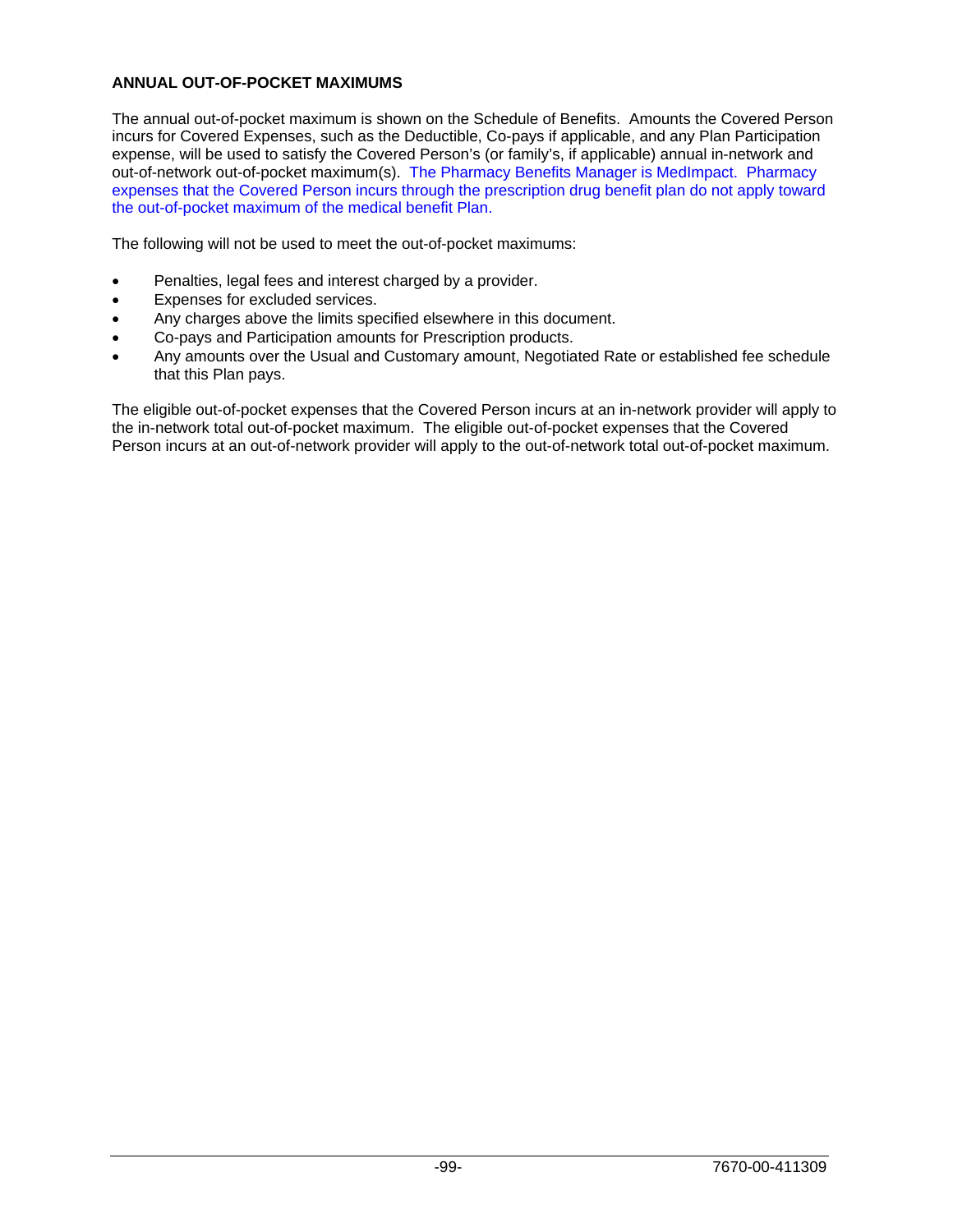## **OUT-OF-POCKET EXPENSES AND MAXIMUMS**

### **Benefit Plan(s) Classic SmartCare, Premier SmartCare**

### **CO-PAYS**

A Co-pay is the amount that the Covered Person must pay to the provider each time certain services are received. Co-pays do not apply toward satisfaction of Deductibles. Co-pays apply toward satisfaction of in-network and out-of-network out-of-pocket maximums. The Co-pay and out-of-pocket maximum are shown on the Schedule of Benefits.

### **DEDUCTIBLES**

Deductible refers to an amount of money paid once a Plan Year by the Covered Person before any Covered Expenses are paid by this Plan. A Deductible applies to each Covered Person up to a family Deductible limit. When a new Plan Year begins, a new Deductible must be satisfied.

Deductible amounts are shown on the Schedule of Benefits.

Pharmacy expenses do not count toward meeting the Deductible of this Plan. The Deductible amounts that the Covered Person incurs for Covered Expenses will be used to satisfy the Deductible(s) shown on the Schedule of Benefits.

The Deductible amounts that the Covered Person incurs at UAMS SmartCare or In-Network benefit levels (whether Incurred at a UAMS SmartCare or In-Network provider) will be used to satisfy the applicable benefit level's total individual and family Deductible. This does not apply to the separate Temporomandibular Joint Disorder (TMJ) Deductible**.** 

The Deductible amounts that the Covered Person Incurs at an Out-of-Network provider will apply to the Out-of-Network total individual and family Deductible. This does not apply to the separate Temporomandibular Joint Disorder (TMJ) Deductible**.**

If You have family coverage, any combination of covered family members can help meet the maximum family Deductible, up to each person's individual Deductible amount.

All Covered Expenses which are Incurred during the last three months of a Plan Year and applied toward satisfaction of the individual and family Deductible for that year, will also be applied toward the individual and family Deductible requirement for the next Plan Year. This does not apply to the separate Temporomandibular Joint Disorder (TMJ) Deductible**.**

## **PLAN PARTICIPATION**

Plan Participation means that, after the Covered Person satisfies the Deductible, the Covered Person and the Plan each pay a percentage of the Covered Expenses until the Covered Person's (or family's, if applicable) annual out-of-pocket maximum is reached. The Plan Participation rate is shown on the Schedule of Benefits. The Covered Person will be responsible for paying any remaining charges due to the provider after the Plan has paid its portion of the Covered Expense, subject to the Plan's maximum fee schedule, Negotiated Rate, or Usual and Customary amounts as applicable. Once the annual out-ofpocket maximum has been satisfied, the Plan will pay 100% of the Covered Expense for the remainder of the Plan Year.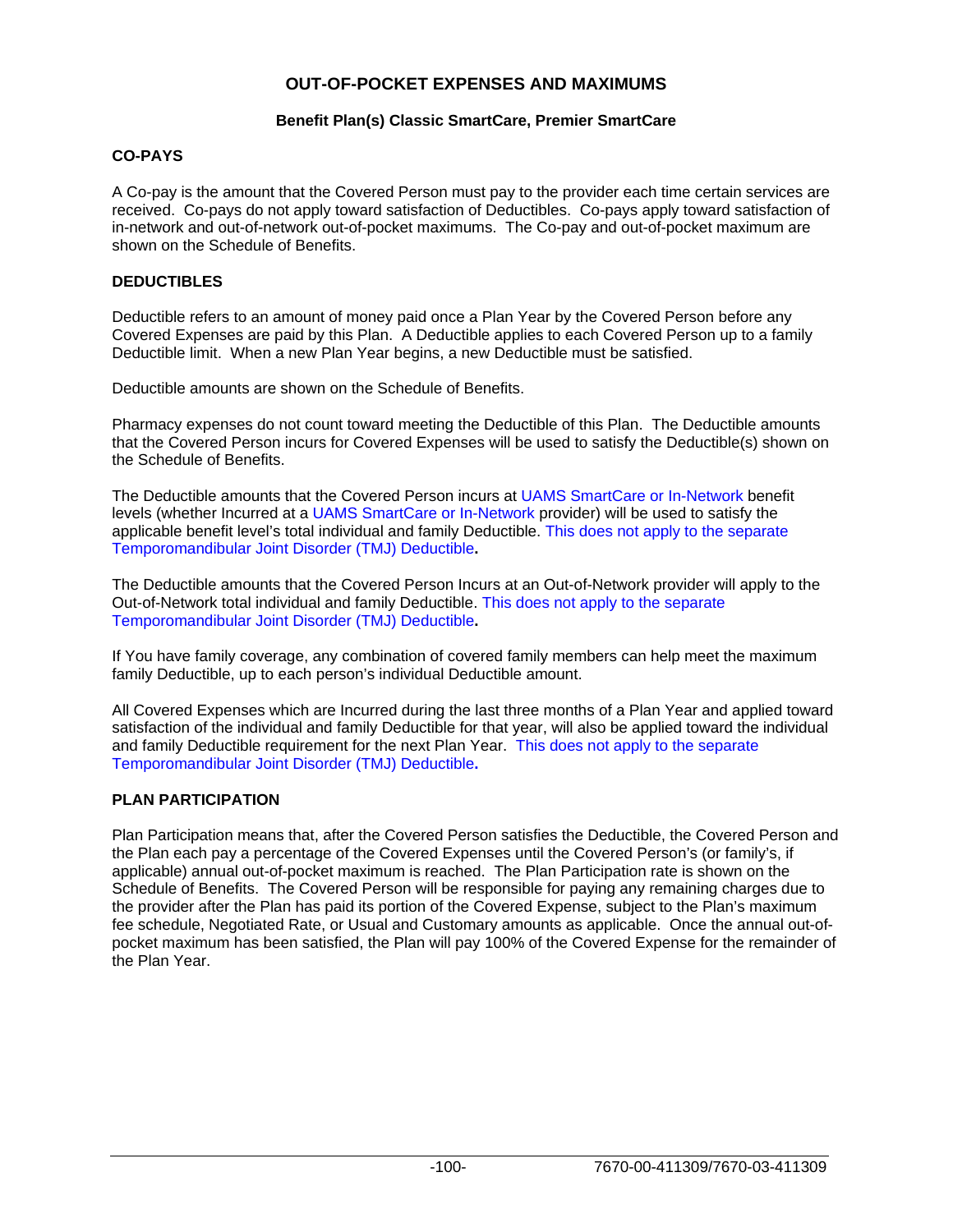Any payment for an expense that is not covered under this Plan will be the Covered Person's responsibility.

### **ANNUAL OUT-OF-POCKET MAXIMUMS**

The annual out-of-pocket maximum is shown on the Schedule of Benefits. Amounts the Covered Person incurs for Covered Expenses, such as the Deductible, Co-pays if applicable, and any Plan Participation expense, will be used to satisfy the Covered Person's (or family's, if applicable) annual in-network and out-of-network out-of-pocket maximum(s). The Pharmacy Benefits Manager is MedImpact. Pharmacy expenses that the Covered Person incurs through the prescription drug benefit plan do not apply toward the out-of-pocket maximum of the medical benefit Plan.

The following will not be used to meet the out-of-pocket maximums:

- Penalties, legal fees and interest charged by a provider.
- Expenses for excluded services.
- Any charges above the limits specified elsewhere in this document.
- Co-pays and Participation amounts for Prescription products.
- Any amounts over the Usual and Customary amount, Negotiated Rate or established fee schedule that this Plan pays.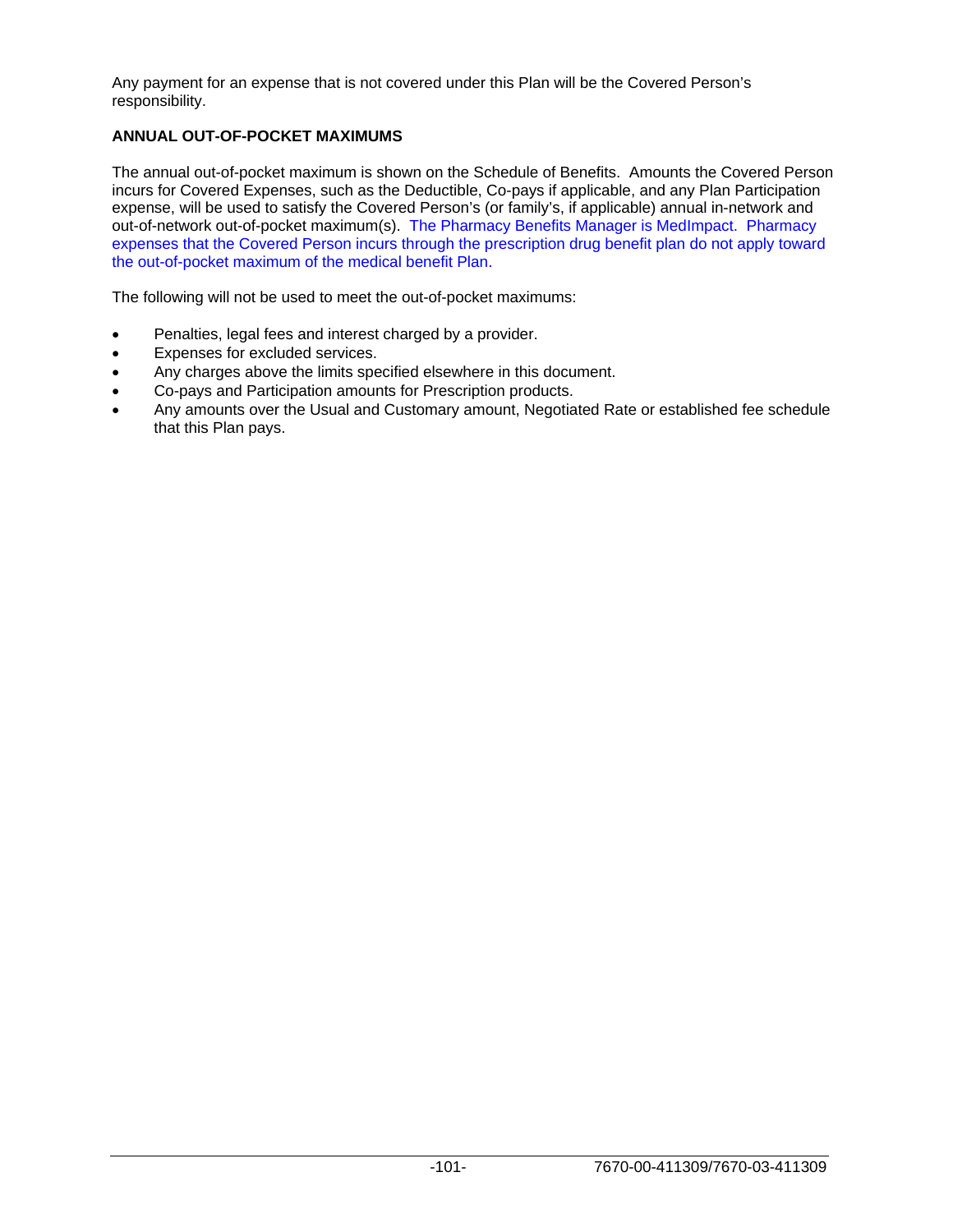## **OUT-OF-POCKET EXPENSES AND MAXIMUMS**

### **Benefit Plan(s) Health Savings Plan**

#### **DEDUCTIBLES**

A Deductible is an amount of money paid once per Plan Year by the Covered Person before any Covered Expenses are paid by this Plan. A Deductible applies to each Covered Person up to a family Deductible limit. When a new Plan Year begins, a new Deductible must be satisfied.

Deductible amounts are shown on the Schedule of Benefits. Generally, the applicable Deductible must be met before any benefits will be paid under this Plan. However, certain covered benefits may be considered Preventive / Routine Care and paid first dollar.

The Deductible amounts that the Covered Person incurs for Covered Expenses, including covered Pharmacy expenses, will be used to satisfy the Deductible(s) shown on the Schedule of Benefits.

The Deductible amounts that the Covered Person incurs at UAMS SmartCare or In-Network benefit levels (whether Incurred at a UAMS SmartCare or In-Network provider) will be used to satisfy the applicable benefit level's total individual and family Deductible. This does not apply to the separate Temporomandibular Joint Disorder (TMJ) Deductible.

The Deductible amounts that the Covered Person Incurs at an out-of-network provider will apply to the out-of-network total individual and family Deductible. This does not apply to the separate Temporomandibular Joint Disorder (TMJ) Deductible.

Any amount that the Covered Person pays for Covered Expenses during the last three months of the prior Plan Year, and that are used to satisfy the individual and family Deductible for that year, will also be applied toward the current Plan Year individual and family Deductible requirement. This does not apply to the separate Temporomandibular Joint Disorder (TMJ) Deductible.

#### **PLAN PARTICIPATION**

Plan Participation is the percentage of Covered Expenses that the Covered Person is responsible for paying after the Deductible is met. The Covered Person pays this percentage until the Covered Person's (or family's, if applicable) annual out-of-pocket maximum is reached. The Plan Participation rate is shown on the Schedule of Benefits.

Any payment for an expense that is not covered under this Plan will be the Covered Person's responsibility.

#### **ANNUAL OUT-OF-POCKET MAXIMUMS**

The annual out-of-pocket maximum is the most the Covered Person pays each year for Covered Expenses. There are separate in-network and out-of-network out-of-pocket maximums for this Plan. Annual out-of-pocket maximums are shown on the Schedule of Benefits. Amounts the Covered Person incurs for Covered Expenses will be used to satisfy the Covered Person's (or family's, if applicable) annual out-of-pocket maximum(s). If the Covered Person's out-of-pocket expenses in a Plan Year exceed the annual out-of-pocket maximum, the Plan pays 100% of Covered Expenses through the end of the Plan Year.

The following will not be used to meet the out-of-pocket maximums:

- Penalties, legal fees, and interest charged by a provider.
- Expenses for excluded services.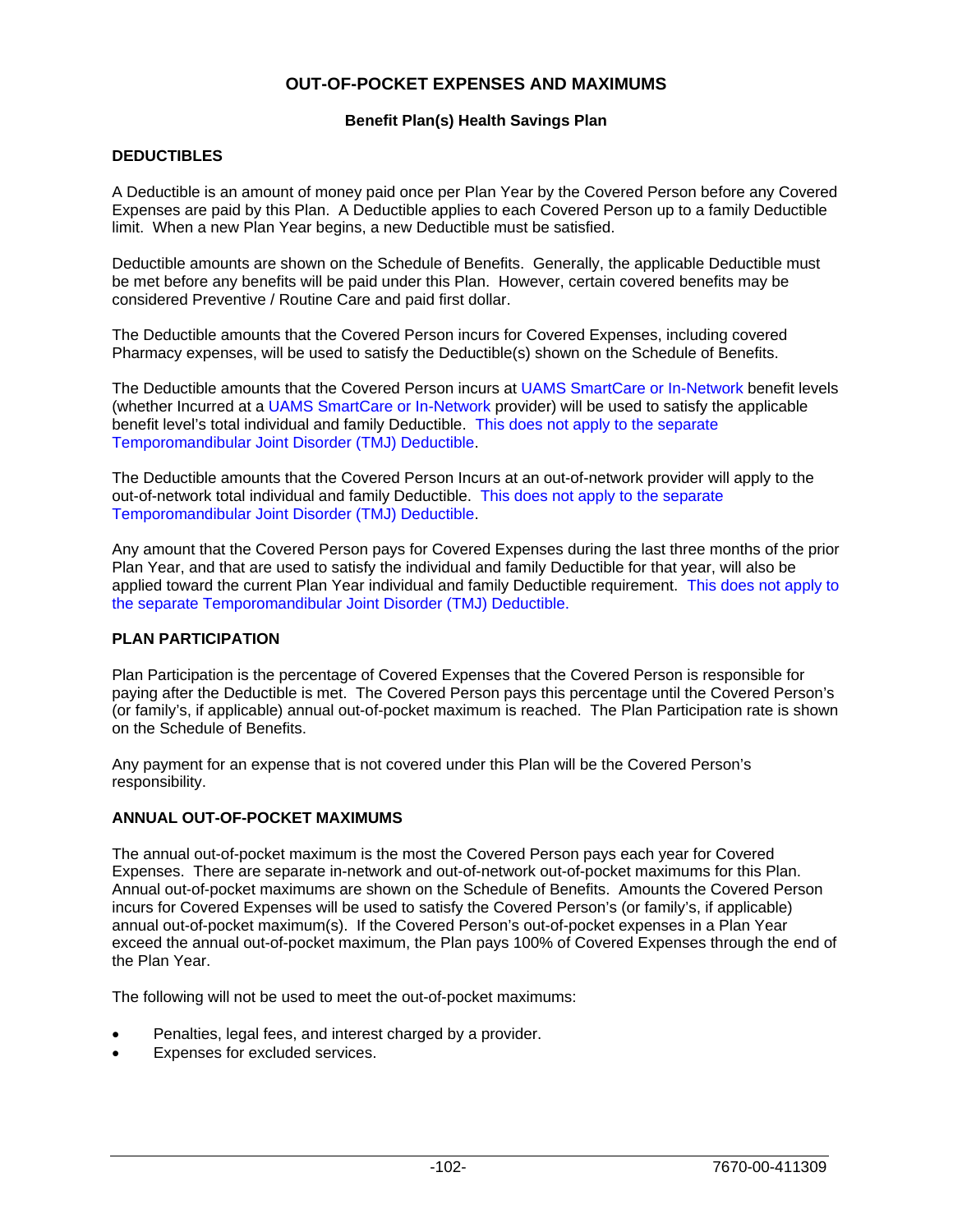- Any charges above the limits specified elsewhere in this document.
- Any amounts over the Usual and Customary amount, Negotiated Rate, or established fee schedule that this Plan pays.

The eligible out-of-pocket expenses that the Covered Person incurs at UAMS SmartCare or In-Network benefit levels (whether Incurred at a UAMS SmartCare or In-Network) will be used to satisfy the total innetwork out-of-pocket maximum.

The eligible out-of-pocket expenses that the Covered Person Incurs at an out-of-network provider will apply to the out-of-network total out-of-pocket maximums.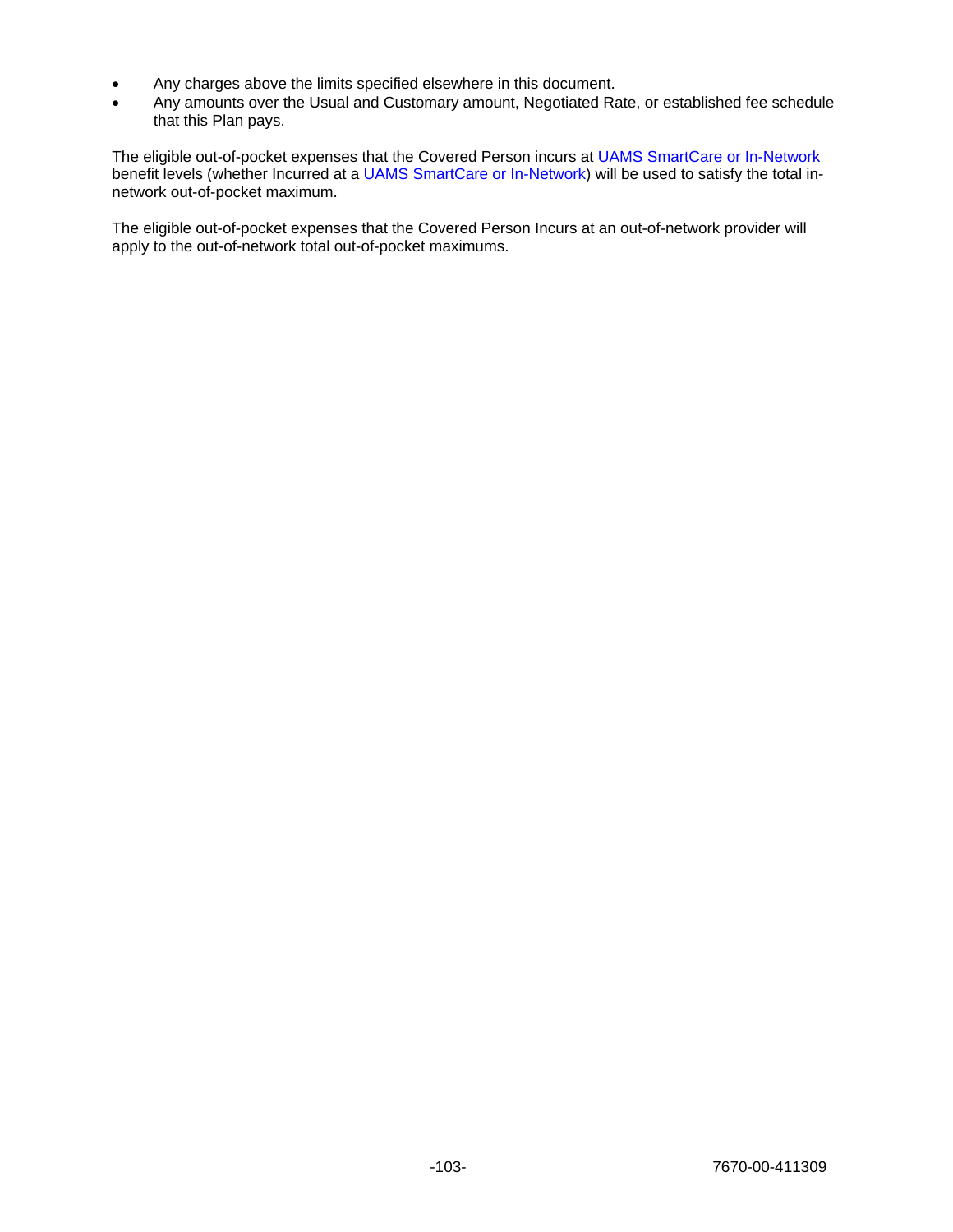## **ELIGIBILITY AND EFFECTIVE DATE**

It is the responsibility of each Covered Individual to review and become familiar with the terms and conditions of eligibility. All changes that materially affect eligibility or Continuation of Benefits must be reported to the UA Campus Human Resource or Personnel representative immediately.

#### **DEFINITIONS**

The following definitions contain words and phrases that shall have the meanings as indicated in this section unless a different meaning is plainly required by the context. Any headings used are included for reference only, and do not alter any of the terms of the Plan.

- 1. **University of Arkansas or UA** means the University of Arkansas System.
- 2. **Eligible Employee** means You are an eligible Employee if You are a full time Employee of the University. A full time Employee is any Employee who is employed half-time or greater and is on at least a nine month appointment period. However, for purposes of this Plan "Eligible Employees" shall also include Residents, Interns and house staff members at the University of Arkansas for Medical **Sciences**
- 3. **Eligible Retiree** means an Eligible Employee who retires while covered under the Plan and on the date of retirement has age and continuous years of service with the UA equal to at least a total of seventy (70) and immediately prior to retirement has completed ten (10) or more consecutive years of continuous coverage under the Plan or an Eligible Employee who retires while covered under the Plan and on the date of retirement is age 65 or older and immediately prior to retirement: has completed five (5) or more consecutive years of service with the UA and has five (5) or more consecutive year of continuous coverage under the Plan or who has retired under an early retirement agreement approved by THE BOARD OF TRUSTEES OF THE UNIVERSITY OF ARKANSAS. Eligible retirees who become Medicare-eligible while participating in the University of Arkansas Medical Benefit Plan or who are Medicare-eligible upon retirement will be provided enrollment opportunity in the University of Arkansas-sponsored Group Medicare Advantage (PPO) Plan. Medicare-eligible retirees and Medicare-eligible Dependents of eligible retirees are not eligible to continue in the University of Arkansas Medical Benefit Plan. Medicare Primary Retirees must carry both Medicare Parts A & B for full coverage. Please contact Your campus Human Resources Office for information on the Group Medicare Advantage Plan.
- 4. **Employee or Enrollee** means an Eligible Employee, Eligible Disabled Employee or Eligible Retiree covered under the Plan in accordance with this section.
- 5. **Eligible Dependent or Covered Dependent** means only the following persons not otherwise eligible for coverage under the Plan as a Covered Person:
	- The lawful spouse of an Eligible Employee;
	- Each Child of the Eligible Employee from birth until the end of the month on which they attain the age of twenty-six (26) years.
	- For retirees, except for HIPAA Family Status Changes as provided herein, only Dependents covered under the Plan as of the date of retirement shall be considered Eligible Dependents.
	- No person may be simultaneously covered as an Employee and as a Dependent under the Plan.
- 6. **Child** includes (in addition to Your natural Child) the following:
	- An adopted Child for whom a petition for adoption has been filed or the final court order has been issued;
	- A step Child; or
	- A person for whom You are the current Legal Guardian.
	- No person not described above, including a grandchild, shall be considered a Child.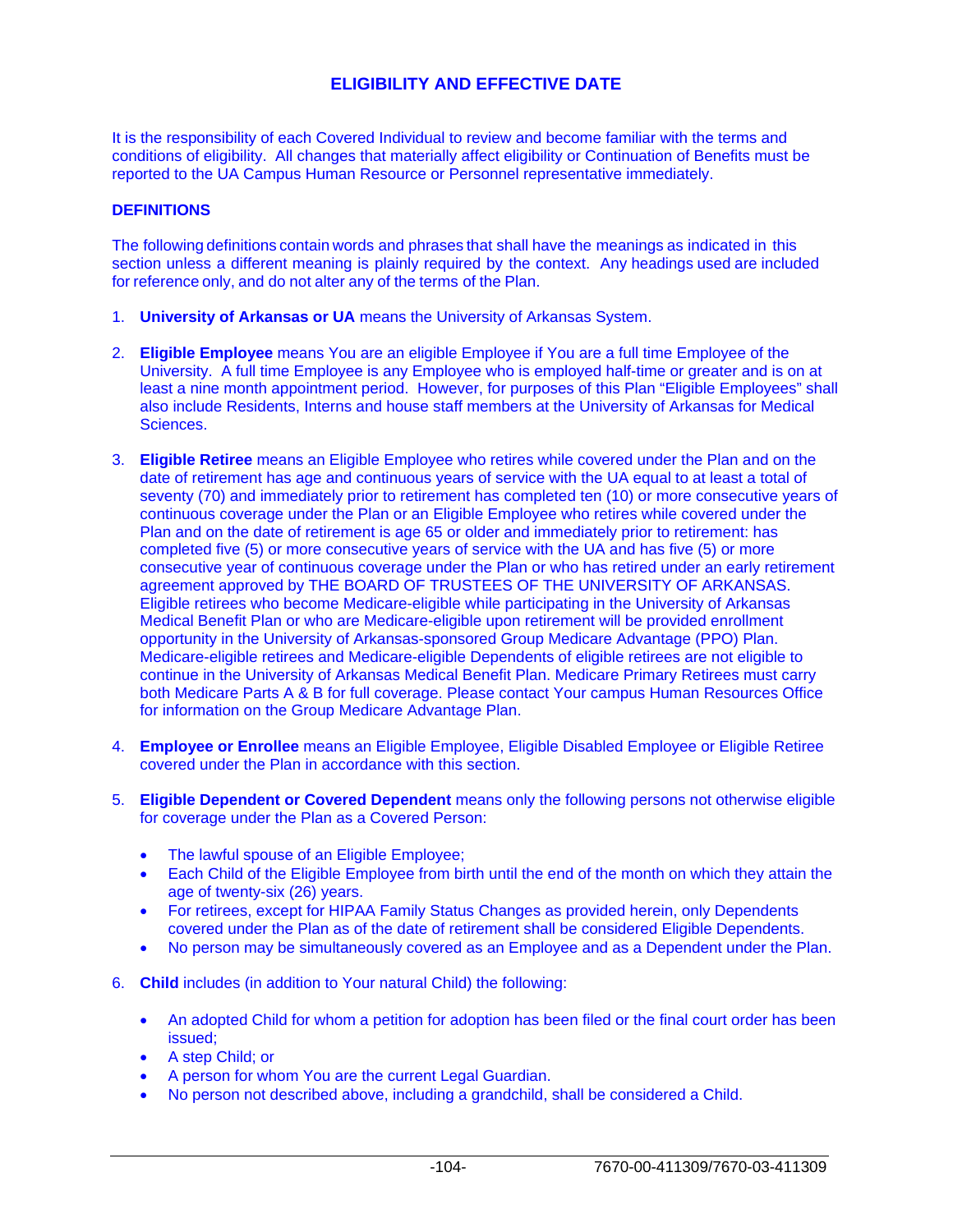7. **Covered Person** means only Your eligible Dependent who is covered under this Plan in accordance with this section.

NOTE:

- Only eligible employees and their eligible dependents can participate in the Plan. Falsification of eligibility is a serious offense and may lead to disciplinary action up to an including termination of coverage for benefits and termination of employment. The plan has the right to request reimbursement of premiums and claims paid for ineligible participants.
- Certain documents such as marriage certificates, birth certificates or divorce decrees to enroll or make changes for dependents are required to enroll in the Plan. Failure to provide the necessary documentation within the designated timeframe will cause a delay, loss of enrollment, or loss of eligibility.
- Former spouses are not eligible dependents and therefore not eligible to participate in the plan even if there is a court order requiring the employee to obtain coverage for the former spouse. Note: Retirees and their eligible Dependents who cancel coverage cannot re-enroll at a later date.
- Incarcerated individuals are not eligible to participate in the Plan.
- 8. **Active Work** means the performance of full or part-time work by You for UA either at Your customary place of employment or at such other place or places as required by UA in the course of work for the full number of hours and full rate of pay in accordance with the established employment practices of UA for full or part-time Employees.
- 9. **Claims Administrator** means the agent retained by UA to determine the validity of claims and administer benefit payments. The Claims Administrator is UMR, Inc.
- 10. **HIPAA Family Status Change** means a change in Your coverage level due to marriage, birth or adoption of a Child, death or divorce, or court orders mandating medical coverage for minor Children. HIPAA Family Status Changes apply to active Employees, Retirees and former Employees on COBRA. **NOTE: You have 31 days from any of the above mentioned changes to add UA Medical Benefit Coverage for You and / or Your Dependent.**
- 11. **HIPAA Special Enrollment** is a 31-day medical Plan enrollment period immediately following Your or Your Eligible Dependent's loss of COBRA coverage, loss of eligibility for other medical coverage (including medical coverage attributable to the spouse's Employment), or loss of the Employer contribution for the other coverage. However, You must have previously declined the UA Medical Benefit Coverage due to having other medical coverage.
- 12. **Eligible Disabled Employee** is a disabled Employee with over ten years of consecutive service with the UA, and who has at least 10 consecutive years of medical coverage under the UA Medical Benefit Plan, will be eligible for coverage under the UA Medical Benefit Plan upon full payment of the current premium amount made in the same manner as an Eligible Retiree. Upon completion of the Medicareeligibility waiting period, the eligible disabled Employee will be provided with enrollment opportunity in the University of Arkansas UnitedHealth Care Group Medicare Advantage (PPO) Plan. Medicareeligible disabled Employees and Medicare eligible Dependents of disabled Employees are not eligible to continue in the University of Arkansas Medical Benefit Plan. Please contact Your campus Human Resources Office for information on the Group Medicare Advantage Plan.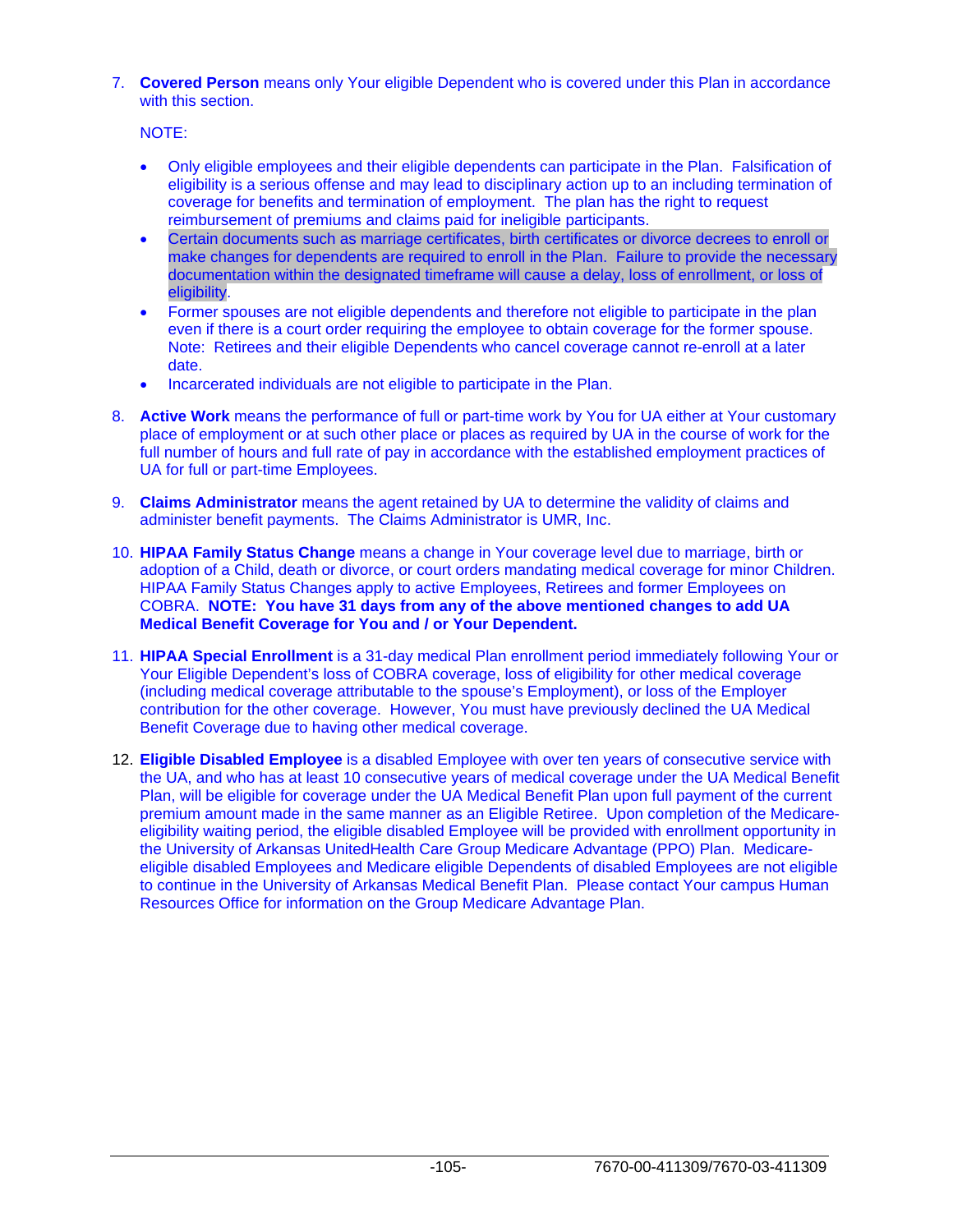## **ELIGIBLE CLASSES OF EMPLOYEES**

The Eligible Classes of Employees include the following classes of Employees:

- Eligible Employees of UA;
- COBRA Qualified Beneficiaries of UA;
- Surviving Dependents of deceased Employees of UA, covered under the health plan at the time of death;
- Eligible Retirees; or
- Eligible disabled Employees previously employed and covered by the UA.

# **EMPLOYEE ELIGIBILITY DATE**

If You are in an eligible class You are eligible for coverage on the date You enter active work for the Employer. If You are not in an eligible class, You will become eligible for coverage on the date You enter an eligible class.

Employees who meet eligibility requirements during a measurement period as required by the Affordable Care Act (ACA) regulations will have been deemed to have met the eligibility requirements for the resulting stability period as required by the ACA regulations.

## **EFFECTIVE DATE OF PARTICIPATION FOR ELIGIBLE EMPLOYEES**

Subject to the Effective Date, You shall become effective in this Plan at 12:01 a.m. on the earliest of the following dates:

- Medicare-eligible retirees are subject to a separate Medicare Advantage Group Plan offered throughout United Health Care and are not eligible to continue in this plan. Please consult with Your Human Resources Office for information on enrollment in the University of Arkansas UHC Medicare Advantage PPO plan.
- The first day of the month coincident with or next following the date You enroll and authorize any required contributions for coverage, provided You do so within thirty-one (31) days after the Eligibility Date; or
- Please contact Your Human Resources Office to complete the forms adding coverage. YOU MUST NOTIFY YOUR HUMAN RESOURCES OFFICE OF ANY ADDITION/CHANGE WITHIN 31 DAYS of Your HIPAA Family Status Change or HIPAA Special Enrollment event. Your effective date will be the later of the date of the HIPAA Family Status Change or HIPAA Special Enrollment or the first day of the month following date Your written election is received by the Human Resources Office. In the case of birth of a Child or adoption, the effective date will be the date of birth or placement for adoption. **NOTE: You must enroll and authorize any required contributions for Your coverage, provided You do so within thirty-one (31) days after Your eligibility date;** or
- If You have a benefits-eligible part-time position and are changing to a benefits-eligible full-time position You will be effective on the first day of the month coincident with or next following the date the You enroll and authorize any required contributions for coverage, provided You enroll within thirty-one (31) days of this non-HIPAA enrollment event; or
- During any Open Enrollment period that may be designated by the University of Arkansas, on the effective date of the Open Enrollment following the date the You enroll and authorize any required contribution for coverage.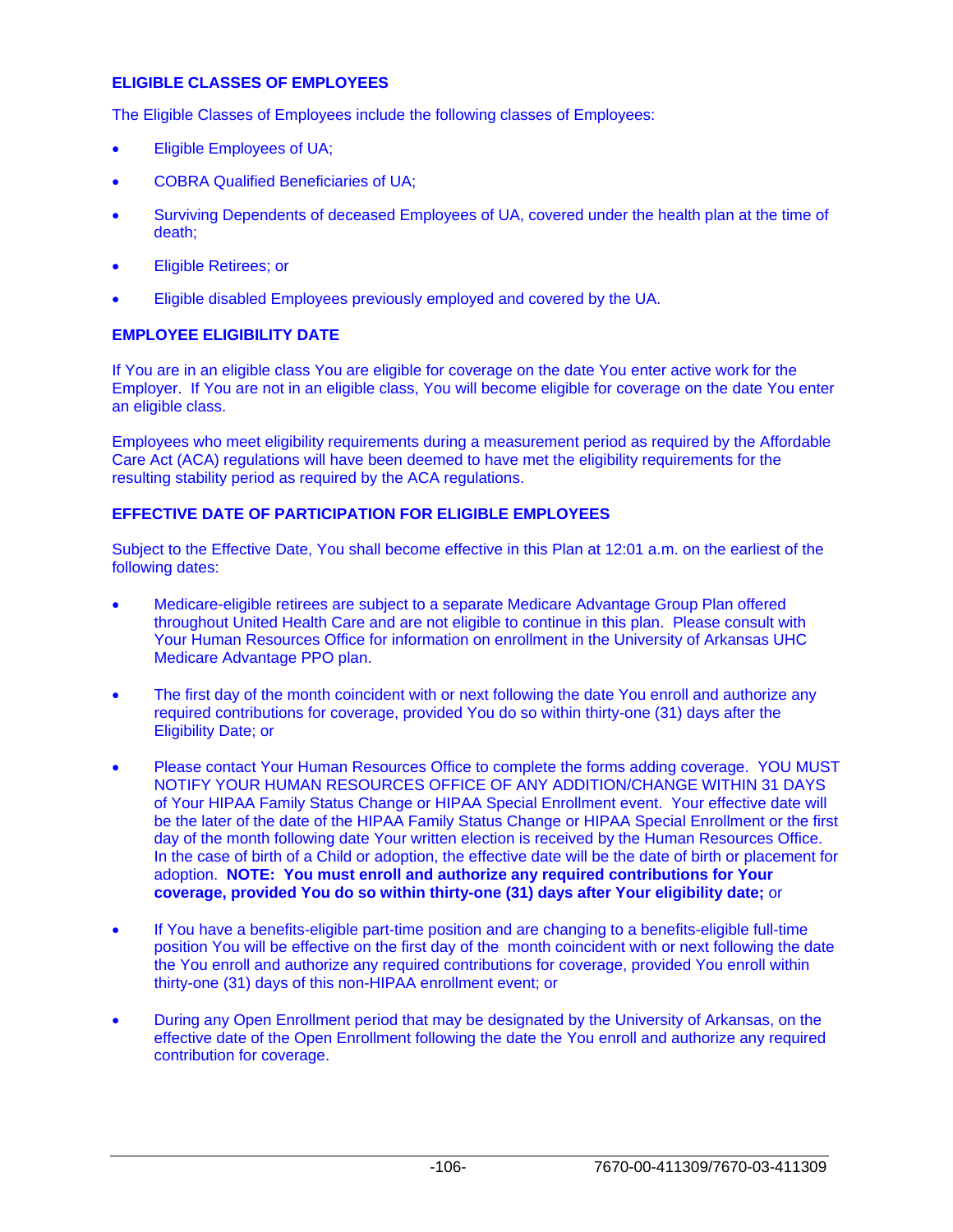- If You do not enroll on Your eligibility date You will not be able to enroll in the plan unless You subsequently have a HIPAA family status change, HIPAA special enrollment event, a non-HIPAA enrollment event as defined above or the University conducts an open enrollment.
- Residents, interns, and house staff members at the University of Arkansas for Medical Sciences will be effective the first officially recognized day of their respective programs.

# **ELIGIBILITY DATE FOR DEPENDENT COVERAGE**

 The eligibility date for Your Dependent's coverage shall be the first date on which You are eligible for coverage under this Plan and has one or more Eligible Dependents, as defined in this section.

## **EFFECTIVE DATE FOR COVERAGE FOR ELIGIBLE DEPENDENTS**

**Subject to the Effective Date, coverage for eligible Dependents shall become effective on the applicable date determined below, but in no event prior to the date the Employee becomes a Covered Person in this Plan:** 

- The eligibility date for Your Dependent's coverage, provided You enroll and authorize any required contributions for Dependent coverage on or before the date;
- If You have a HIPAA family status change or HIPAA special enrollment event, the later of the date of the HIPAA family status change or HIPAA special enrollment event or first day of the calendar month following the date Your written election to enroll and authorize required contributions is received by the Human Resources Office. In the case of birth or adoption of a child, coverage will be effective as of the date of birth or placement for adoption. In either case, You must make the written election to enroll within thirty-one (31) days after the HIPAA family status change or HIPAA special enrollment event.
- The first day of the calendar month following the date any Retiree has a HIPAA family status change event and enrolls and authorizes any required contributions for Dependent coverage.
- Please contact Your Human Resources Office to complete the forms adding or dropping Dependent coverage. YOU MUST NOTIFY YOUR HUMAN RESOURCES OFFICE OF ANY CHANGE WITHIN 31 DAYS OF THE HIPAA family status change or HIPAA special enrollment event. Dependent coverage shall be effective from the date of birth for each Dependent Child born, provided that You notify the Human Resources Office within 31 days of birth. Your effective date of enrollment for any other HIPAA family status change or HIPPA special enrollment event or the first day of the calendar month following the date Your written election is received by the Human Resources Office. **NOTE: An Employee with Employee only coverage or Employee and spouse coverage must enroll and authorize any required contributions for newborn Dependent coverage within 31 days after the date of the eligible dependents birth.**

You should notify UMR, Inc. of this selection by using the appropriate selection form that is available from Your UA Campus Human Resources department or from UMR, Inc. You should also select a network Primary Care Physician for any other Dependent who becomes eligible for coverage after Your initial enrollment.

# **EXTENDED COVERAGE FOR DEPENDENT CHILDREN**

If You have a Dependent Child covered under this Plan who is under the age of 26 and Totally Disabled, either mentally or physically, that Child's health coverage may continue beyond the day the Child would cease to be a Dependent under the terms of this Plan. You must submit written proof that the Child is Totally Disabled within 31 calendar days after the day coverage for the Dependent would normally end.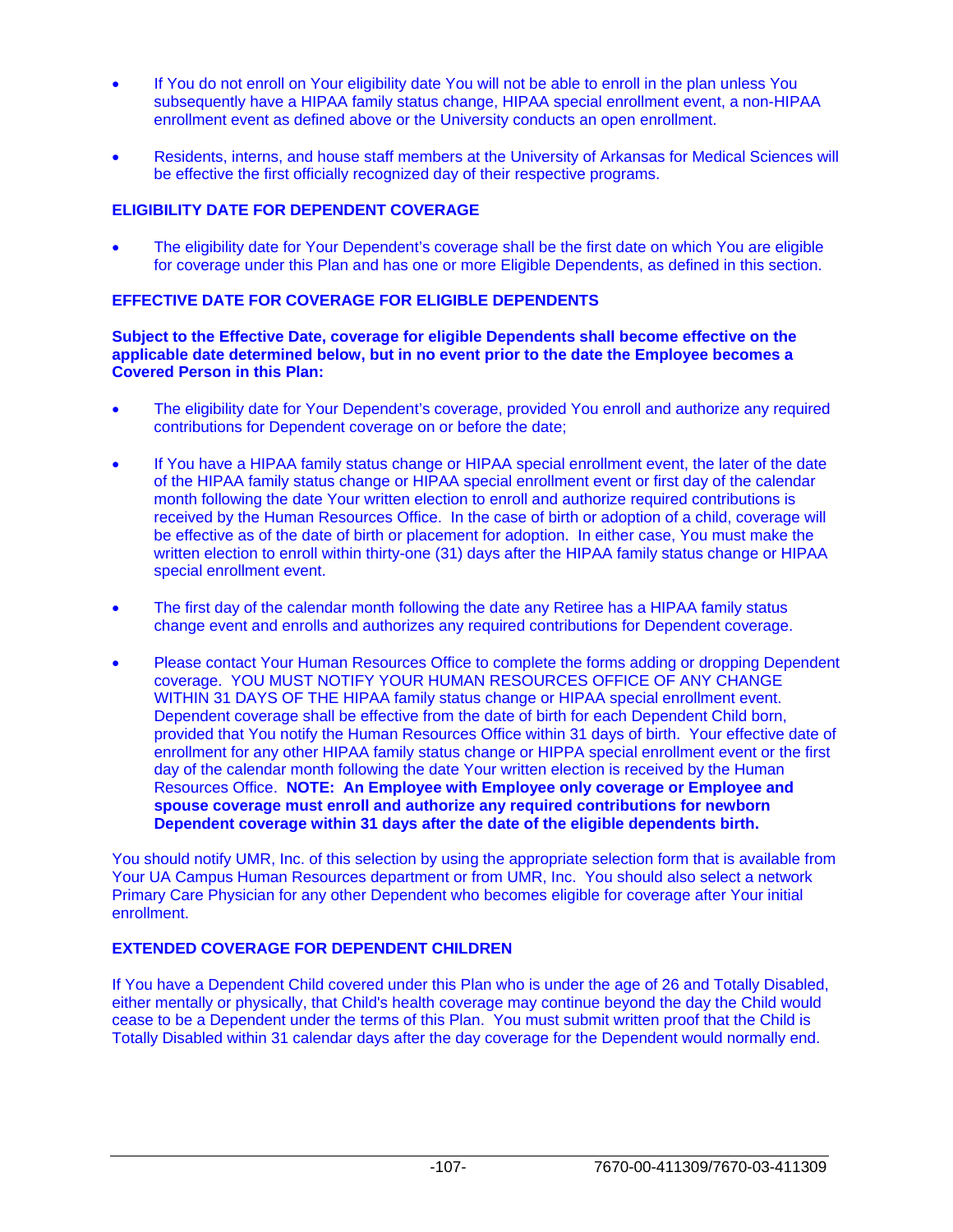The Plan may, for two years, ask for additional proof at any time, after which the Plan can ask for proof not more than once a year. Coverage can continue subject to the following minimum requirements:

- The Dependent must not be able to hold a self-sustaining job due to the disability; and
- Proof must be submitted as required (Notice of Award of Social Security Income is acceptable); and
- The Employee must still be covered under this Plan.

A Totally Disabled Dependent Child older than 26 who loses coverage under this Plan may not re-enroll in the Plan under any circumstances.

## **EFFECTIVE DATE OF PARTICIPATON FOR ELIGIBLE RETIREES**

A non-Medicare-eligible Retiree shall become a Covered Person in this Plan provided they elect no more than ninety (90) days prior to retirement and no more than thirty-one (31) days after retirement to continue to be covered under the Plan, enrolls for Retiree coverage within thirty-one (31) days of the date of their retirement, and makes the required contributions for coverage. Medicare-eligible retirees are subject to a separate Medicare Advantage Group Plan offered throughout United Health Care and are not eligible to continue in this Plan. Please consult with Your Human Resources Office for information on enrollment in the University of Arkansas UnitedHealth Care Medicare Advantage PPO plan.

# **TERMINATION OF COVERAGE**

When coverage under this Plan stops, You and / or Your Covered Dependents will receive a certificate that will show the period of creditable coverage under this Plan. Please contact Your campus Human Resources Office to determine how to receive a certificate of creditable coverage.

Termination of coverage could occur if You fail to provide information necessary to comply with applicable law, including, but not limited to, Your or Your Covered Dependent's social security number or other government issued identification number.

## **WHEN YOUR COVERGE TERMINATES**

Your coverage will terminate at midnight on the earliest of these dates (except in certain circumstances, You may be eligible for COBRA continuation coverage. For a complete explanation of when COBRA continuation coverage is available, what conditions apply and how to select coverage, see the section entitled Continuation Coverage Rights under COBRA):

- The date the Plan ceases;
- The date the Plan ceases for the Class of Employees to which You belong; or
- The date active employment ceases, except as provided by the Plan; or
- The date ending the period for which the last contribution is made, if You are required to pay all or part of the cost of the Plan; or
- In the event that You terminate Employment before the end of the payroll cycle, Your coverage will end on the date in accordance with the procedures established by Your campus.
- The date You cease to be eligible for coverage under the Plan
- The first day of the following month in which a retiree participant or Dependent of a retiree participant who reaches age 65 or otherwise becomes Medicare-eligible.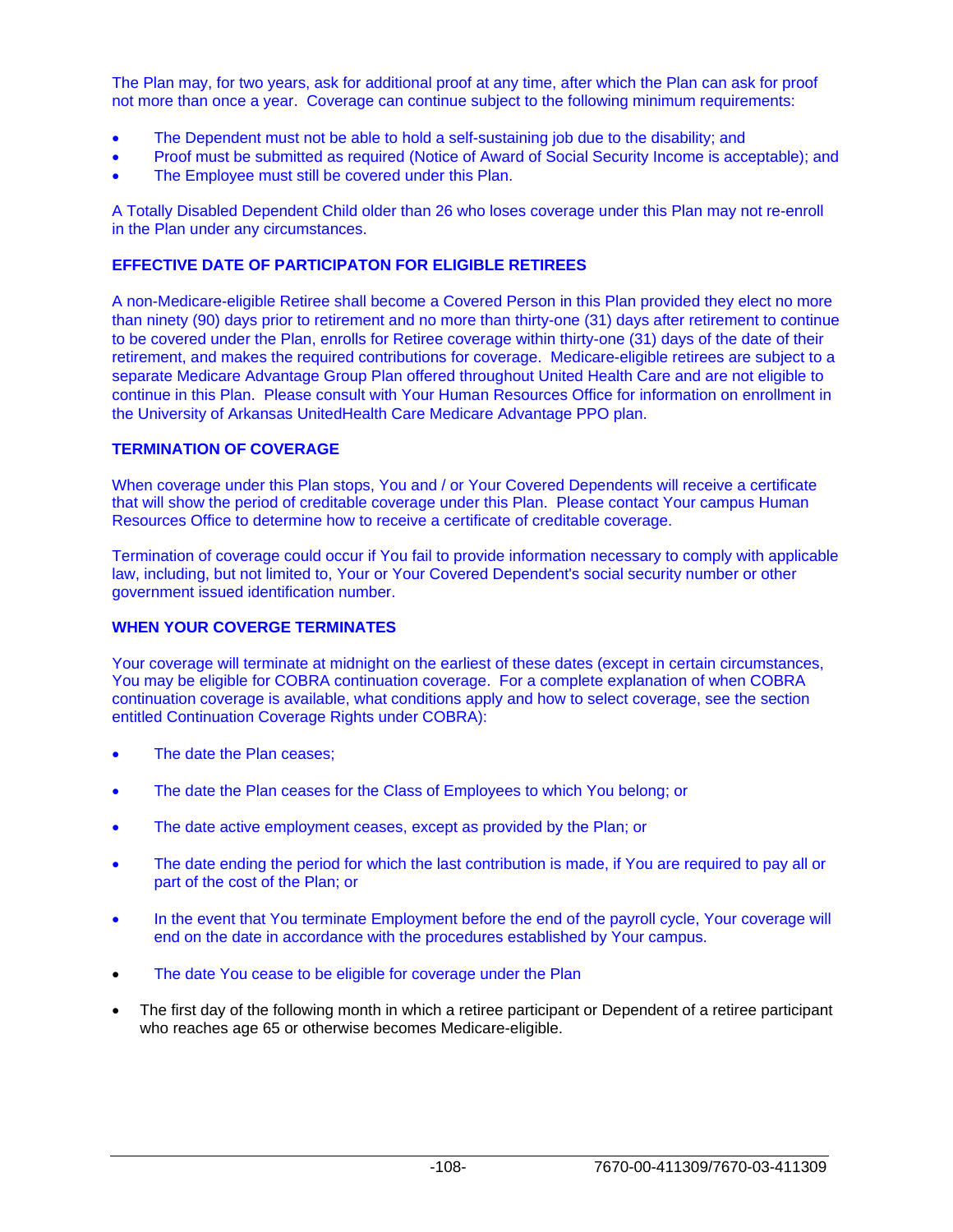• In the event of divorce, when a dependent ceases to be eligible due to age or any other change resulting in loss of eligibility, the employee is responsible for notifying the campus Human Resources Office of the status change. Such notice must be provided within 31 days of the event. Failure to notify the HR Office within 31 days of the event will result in no refund of premiums. In all cases, coverage will be terminated retroactively to the date of the qualifying event or to the end of the pay period in which the event occurred as administered by the HR Office. In a COBRAqualifying event the applicable dependent will be provided COBRA notice to elect continuation coverage.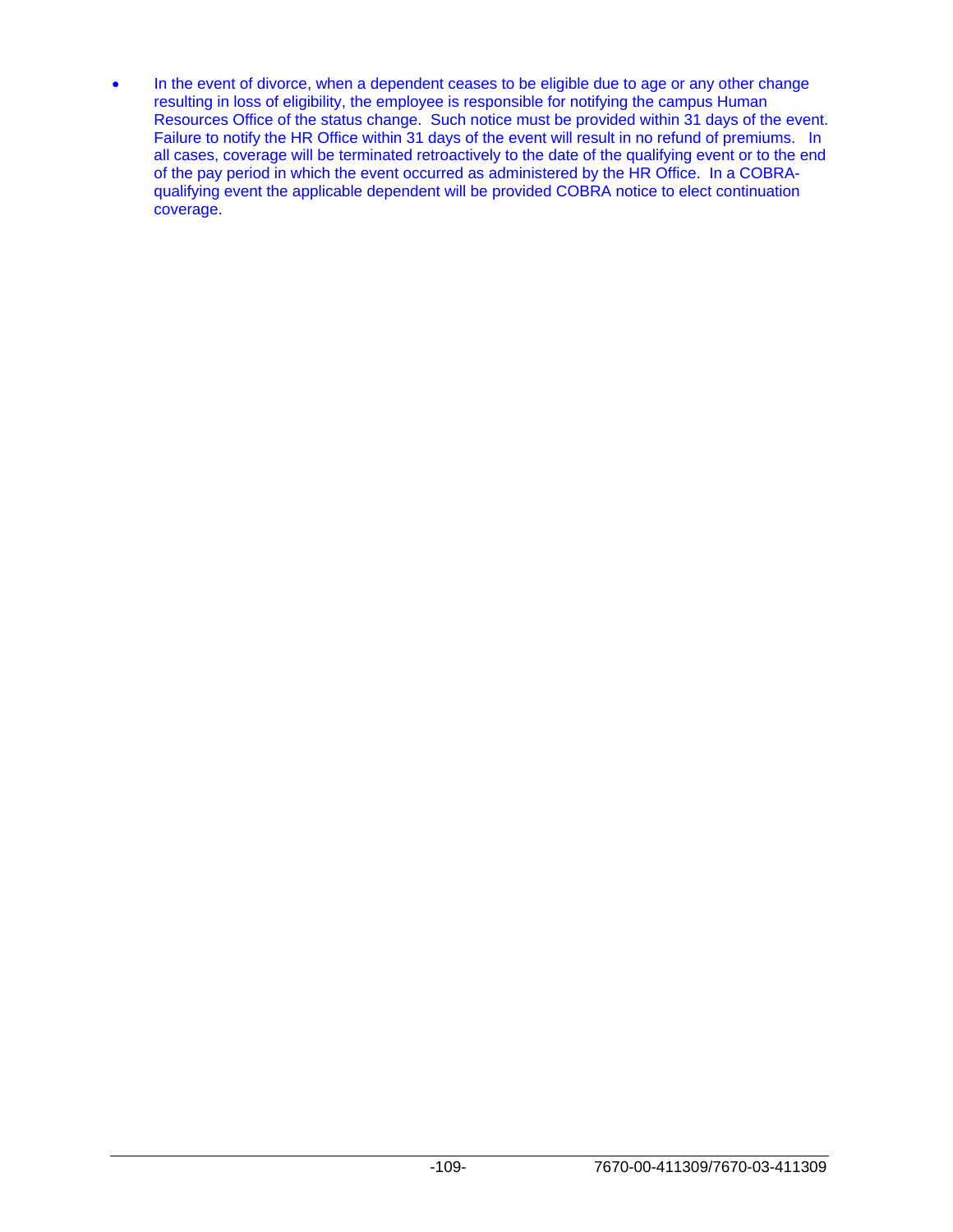# **BOARD POLICY**

## **SELF-INSURED MAJOR MEDICAL PROGRAM**

Effective July 1, 1990, the University of Arkansas established a self-insured major medical program. This program was revised effective November 1, 1994, for eligible Employees and other eligible participants of the University of Arkansas for Medical Sciences and effective January 1, 1995, for all other eligible Employees and other eligible participants of the University of Arkansas.

The extent of coverage for eligible Employees and other eligible participants together with the schedule of benefits shall be governed by the terms and conditions of the University of Arkansas Medical Benefit Plan Documents which shall be approved by the President. All eligible Employees and other eligible participants under the University of Arkansas Medical Benefit Plan shall be furnished a summary plan description setting forth the terms and conditions of coverage.

Active, regular, full-time or part-time appointed Employees of the University of Arkansas who work twenty or more hours a week, including residents, interns and housestaff at the University of Arkansas for Medical Sciences campus, eligible retirees, eligible disabled Employees and eligible dependents, as those terms are defined in University of Arkansas Medical Benefit Plan Documents, shall be eligible for coverage and to participate in the University of Arkansas Medical Benefit Plan.

The President shall contract with a company qualified to do business in the State of Arkansas to provide for managed care and third-party administrative services and for other services in connection with the University of Arkansas Medical Benefit Plan. The President shall, in consultation with the Chancellors and the Vice President for Agriculture, establish from time to time the coverage and cost of coverage at the separate campuses and the Division of Agriculture for Employee only, Employee and spouse, Employee and child and Employee and family and the percentage of such cost to be paid by the Employee and the University. The cost of coverage paid by the Employee may vary for eligible Employees who work less than full-time. The President shall advise the Board of any changes in the cost of coverage.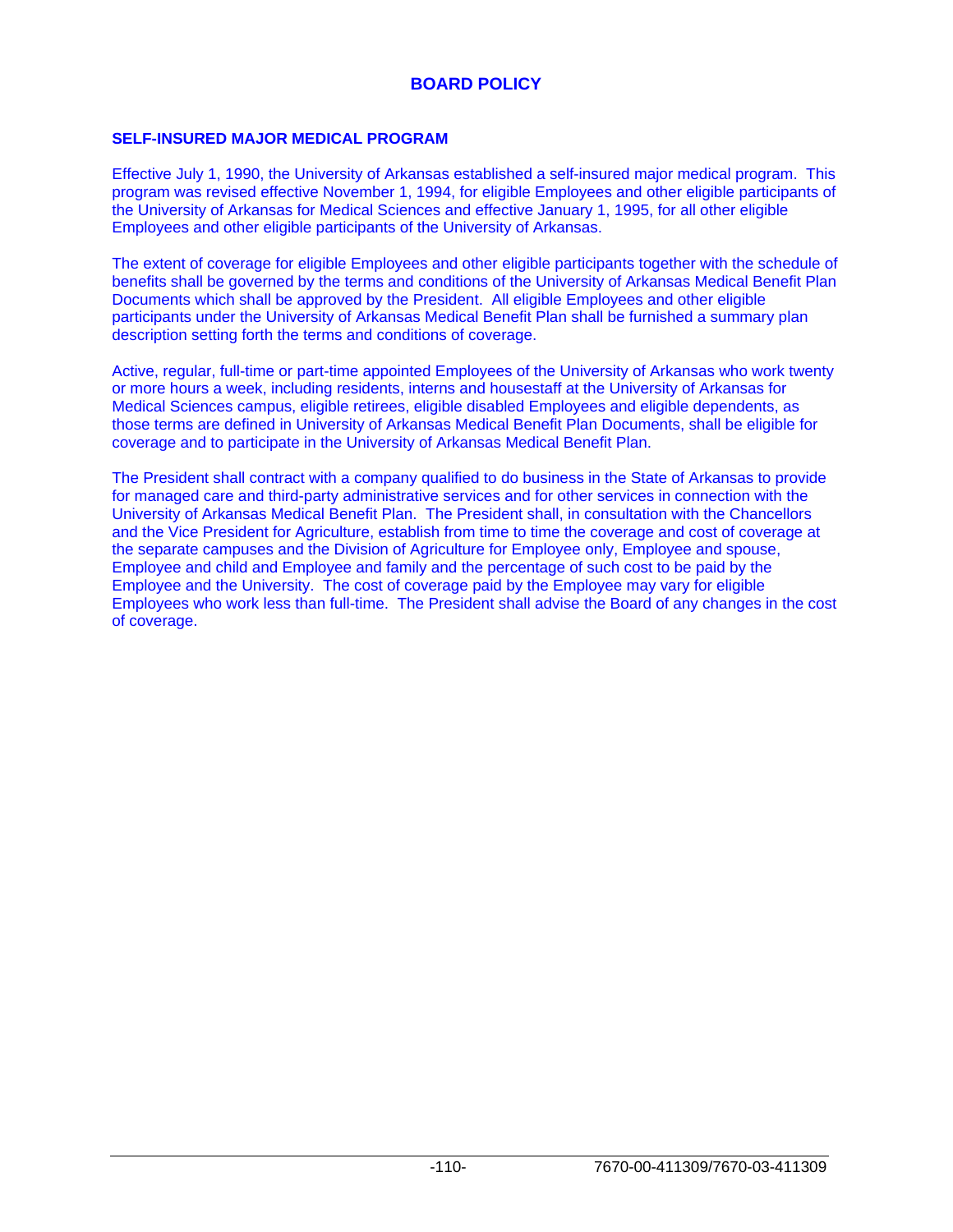# **COBRA CONTINUATION OF COVERAGE**

**Important.** Read this entire provision to understand a Covered Person's COBRA rights and obligations.

The following is a summary of the federal continuation requirements under the Consolidated Omnibus Budget Reconciliation Act of 1985 (COBRA), as amended. This summary generally explains COBRA continuation coverage, when it may become available to You and Your family, and what You and Your Dependents need to do to protect the right to receive it. When You become eligible for COBRA, You may also become eligible for other coverage options that may cost less than COBRA continuation coverage. This summary provides a general notice of a Covered Person's rights under COBRA, but is not intended to satisfy all of the requirements of federal law. Your employer or the COBRA Administrator will provide additional information to You or Your Dependents as required.

You may have other options available to You when You lose group health coverage. For example, You may be eligible to buy an individual plan through the Health Insurance Marketplace. By enrolling in coverage through the Marketplace, You may qualify for lower costs on Your monthly premiums and lower out-of-pocket costs. Additionally, You may qualify for a 30-day special enrollment period for another group health plan for which You are eligible (such as a spouse's plan), even if that plan generally does not accept Late Enrollees.

## **The COBRA Administrator for this Plan is: WAGEWORKS**

### **INTRODUCTION**

Federal law gives certain persons, known as Qualified Beneficiaries (defined below), the right to continue their health care benefits beyond the date that they might otherwise terminate. The Qualified Beneficiary must pay the entire cost of the COBRA continuation coverage, plus an administrative fee. In general, a Qualified Beneficiary has the same rights and obligations under the Plan as an active participant.

A Qualified Beneficiary may elect to continue coverage under this Plan if such person's coverage would terminate because of a life event known as a Qualifying Event, outlined below. When a Qualifying Event causes (or will cause) a Loss of Coverage, then the Plan must offer COBRA continuation coverage. Loss of Coverage means more than losing coverage entirely. It means that a person ceases to be covered under the same terms and conditions that are in effect immediately before the Qualifying Event. In short, a Qualifying Event plus a Loss of Coverage allows a Qualified Beneficiary the right to elect coverage under COBRA.

Generally, You, Your covered spouse, and Your Dependent Children may be Qualified Beneficiaries and eligible to elect COBRA continuation coverage even if the person is already covered under another employer-sponsored group health plan or is enrolled in Medicare at the time of the COBRA election.

## **COBRA CONTINUATION COVERAGE FOR QUALIFIED BENEFICIARIES**

The length of COBRA continuation coverage that is offered varies based on who the Qualified Beneficiary is and what **Qualifying Event** is experienced as outlined below.

An Employee will become a Qualified Beneficiary if coverage under the Plan is lost because either one of the following Qualifying Events happens:

| <b>Qualifying Event</b> |                                                                         | <b>Length of Continuation</b> |
|-------------------------|-------------------------------------------------------------------------|-------------------------------|
| $\bullet$               | Your employment ends for any reason other than Your gross<br>misconduct | up to 18 months               |
| $\bullet$               | Your hours of employment are reduced                                    | up to 18 months               |

(There are two ways in which this 18-month period of COBRA continuation coverage can be extended. See the section below entitled "The Right to Extend Coverage" for more information.)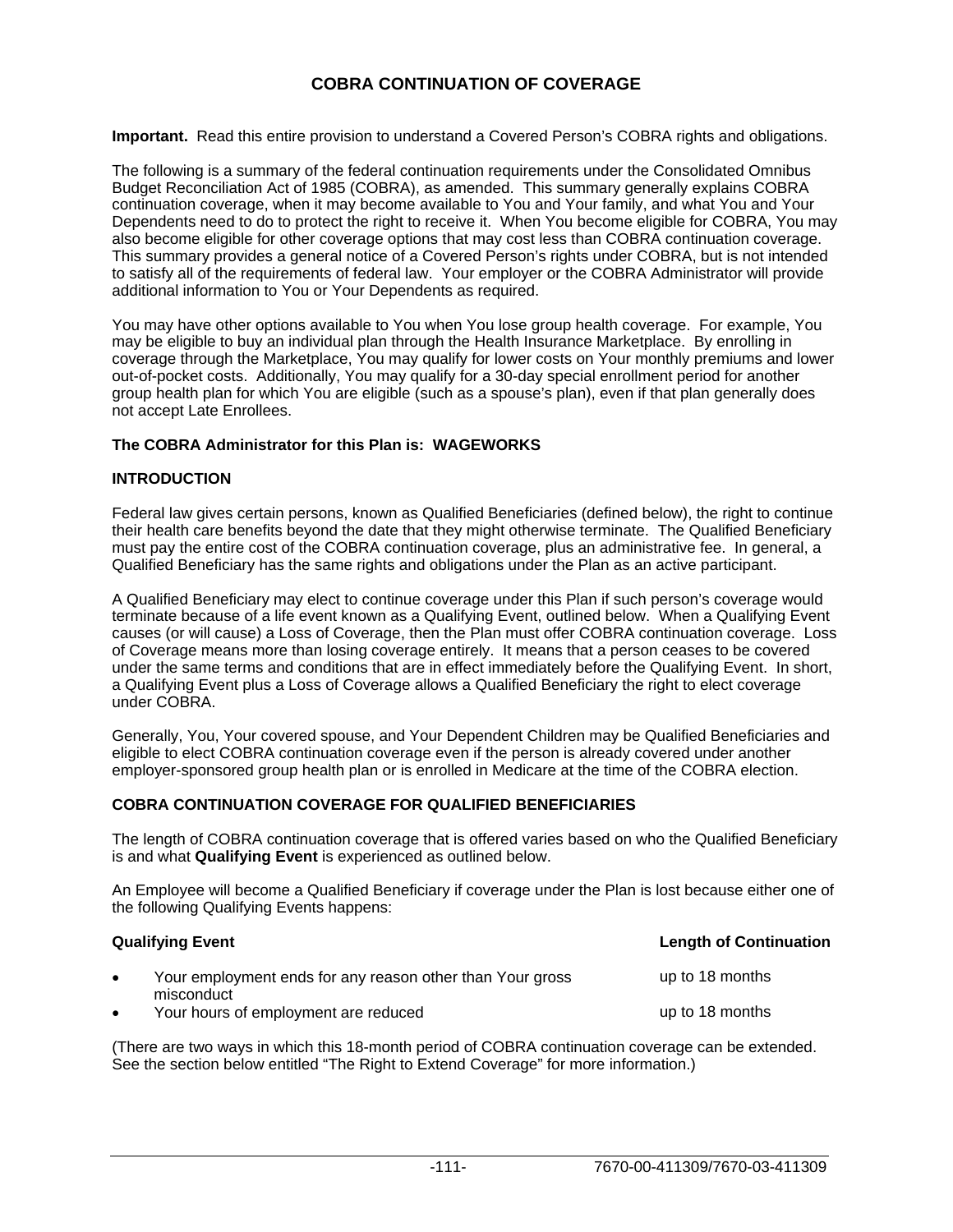The spouse of an Employee will become a Qualified Beneficiary if coverage is lost under the Plan because any of the following Qualifying Events happen:

**Qualifying Event Length of Continuation**

#### Your spouse dies van die staat van die stadium van die stadium van die stadium van die stadium van die stadium Your spouse's hours of employment are reduced Theorem and the Up to 18 months Your spouse's employment ends for any reason other than his or her gross misconduct up to 18 months Your spouse becomes entitled to Medicare benefits (under Part A, Part B, or both) up to 36 months You become divorced or legally separated from Your spouse up to 36 months

The Dependent Children of an Employee become Qualified Beneficiaries if coverage is lost under the Plan because any of the following Qualifying Events happen:

### **Qualifying Event Length of Continuation**

| $\bullet$ | The parent-Employee dies                                           | up to 36 months |
|-----------|--------------------------------------------------------------------|-----------------|
| $\bullet$ | The parent-Employee's employment ends for any reason other than    | up to 18 months |
|           | his or her gross misconduct                                        |                 |
| $\bullet$ | The parent-Employee's hours of employment are reduced              | up to 18 months |
| $\bullet$ | The parent-Employee becomes entitled to Medicare benefits (Part A, | up to 36 months |
|           | Part B, or both)                                                   |                 |
| $\bullet$ | The parents become divorced or legally separated                   | up to 36 months |
| $\bullet$ | The Child stops being eligible for coverage under the plan as a    | up to 36 months |
|           | Dependent                                                          |                 |

COBRA continuation coverage for Retired Employees and their Dependents is described below:

- If You are a Retired Employee and Your coverage is reduced or terminated due to Your Medicare entitlement, and as a result Your Dependent's coverage is also terminated, Your spouse and Dependent Children will also become Qualified Beneficiaries.
- If You are a Retired Employee and Your employer files bankruptcy under Title 11 of the United States Code this may be a Qualifying Event. If the bankruptcy results in Loss of Coverage under this Plan, then the Retired Employee is a Qualified Beneficiary. The Retired Employee's spouse, surviving spouse and Dependent Children will also be Qualified Beneficiaries if bankruptcy results in their Loss of Coverage under this Plan.

| <b>Retired Employee</b> | Lifetime  |
|-------------------------|-----------|
| Dependents              | 36 months |

**Note: A spouse or Dependent Child newly acquired (newborn or adopted) during a period of continuation coverage is eligible to be enrolled as a Dependent. The standard enrollment provision of the Plan applies to enrollees during continuation coverage. A Dependent, other than a newborn or newly adopted Child, acquired and enrolled after the original Qualifying Event, is not eligible as a Qualified Beneficiary if a subsequent Qualifying Event occurs.** 

**Qualifying Event Length of Continuation**

up to 36 months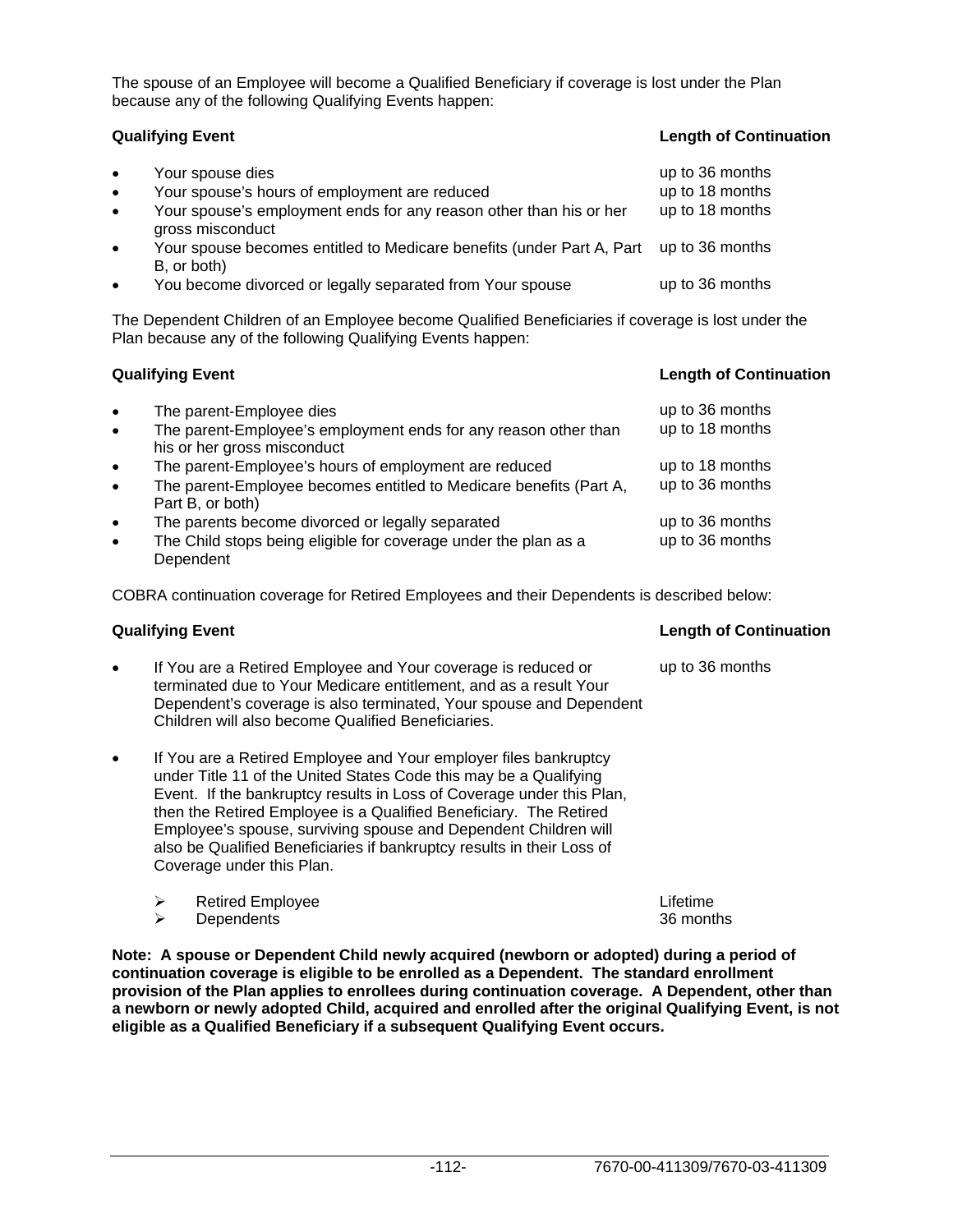## **COBRA NOTICE PROCEDURES**

## **THE NOTICE(S) A COVERED PERSON MUST PROVIDE UNDER THIS SUMMARY PLAN DESCRIPTION**

To be eligible to receive COBRA continuation coverage, covered Employees and their Dependents have certain obligations with respect to certain Qualifying Events (including divorce or legal separation of the Employee and spouse or a Dependent Child's loss of eligibility for coverage as a Dependent) to provide written notices to the administrator. Follow the rules described in this procedure when providing notice to the administrators, either Your employer or the COBRA Administrator.

A Qualified Beneficiary's written notice must include all of the following information: (A form to notify the COBRA Administrator is available upon request.)

- The Qualified Beneficiary's name, their current address and complete phone number,
- The group number, name of the employer that the Employee was with,
- Description of the Qualifying Event (i.e., the life event experienced), and
- The date that the Qualifying Event occurred or will occur.

### **Send all notices or other information required to be provided by this Summary Plan Description in writing to:**

#### **WAGEWORKS PO BOX 226101 DALLAS TX 75222 877-722-2667**

For purposes of the deadlines described in this Summary Plan Description, the notice must be postmarked by the deadline. In order to protect Your family's rights, the Plan Administrator should be informed of any changes in the addresses of family members. Keep a copy of any notices sent to the Plan Administrator or COBRA Administrator.

# **COBRA NOTICE REQUIREMENTS AND ELECTION PROCESS**

## **EMPLOYER OBLIGATION TO PROVIDE NOTICE OF THE QUALIFYING EVENT**

Your employer will give notice to the COBRA Administrator when your coverage terminates due to Qualifying Events that are the Employee's termination of employment or reduction in hours, death of the Employee, or the Employee becoming entitled to Medicare benefits due to age or disability (Part A, Part B, or both). Your employer will notify the COBRA Administrator within 30 calendar days when these events occur.

## **EMPLOYEE OBLIGATION TO PROVIDE NOTICE OF THE QUALIFYING EVENT**

The Covered Person must give notice to the Plan Administrator in the case of other Qualifying Events that are divorce or legal separation of the Employee and a spouse, a Dependent Child ceasing to be eligible for coverage under the Plan, or a second Qualifying Event. The covered Employee or Qualified Beneficiary must provide written notice to the Plan Administrator in order to ensure rights to COBRA continuation coverage. The Covered Person must provide this notice within the 60-calendar day period that begins on the latest of:

- The date of the Qualifying Event; or
- The date on which there is a Loss of Coverage (or would be a Loss of coverage) due to the original Qualifying Event; or
- The date on which the Qualified Beneficiary is informed of this notice requirement by receiving this Summary Plan Description or the General COBRA Notice.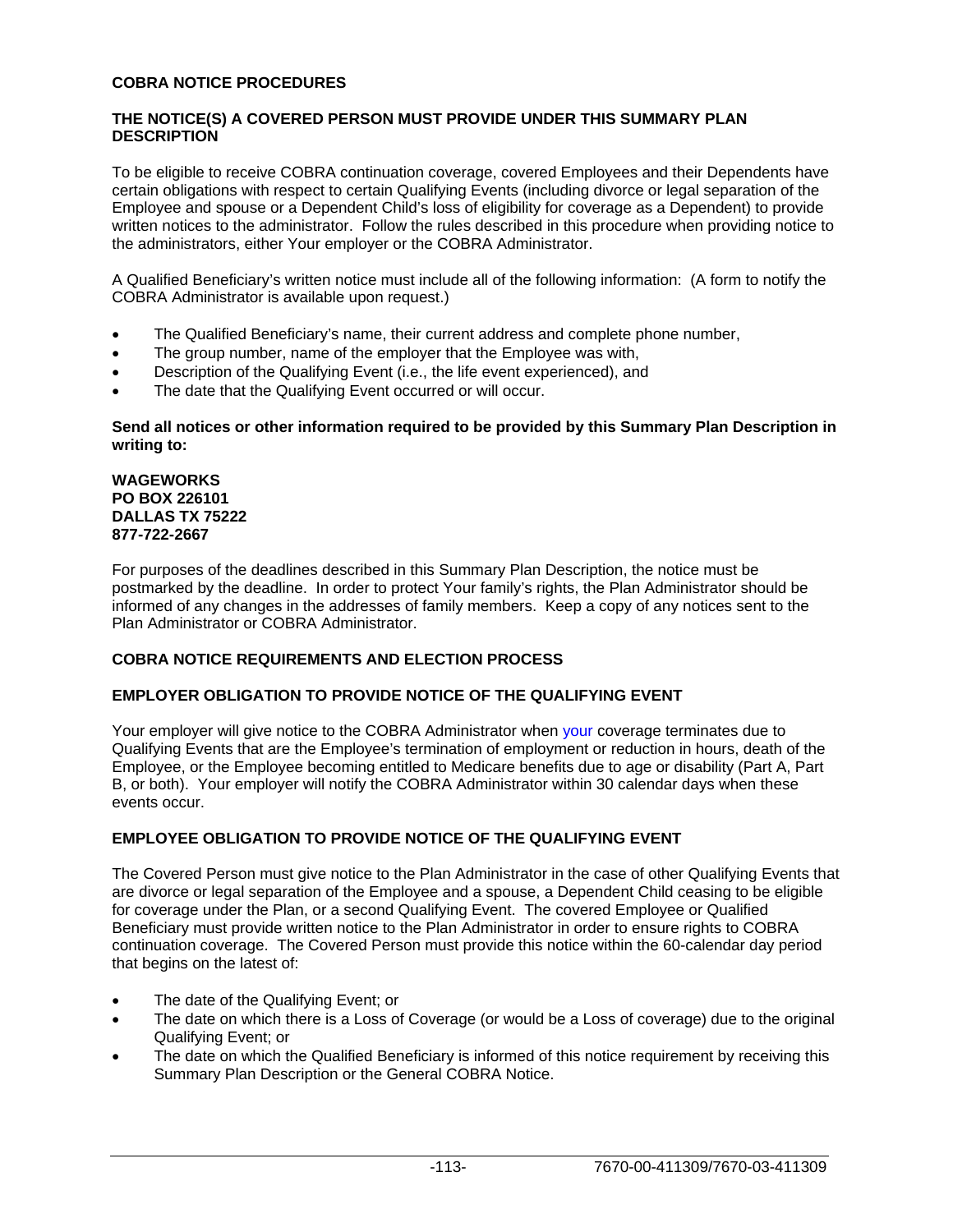The Plan Administrator will notify the COBRA Administrator within 30 calendar days from the date that notice of the Qualifying Event has been provided.

The COBRA Administrator will, in turn, provide an election notice to each Qualified Beneficiary within 14 calendar days of receiving notice of a Qualifying Event from the employer, covered Employee or the Qualified Beneficiary.

# **MAKING AN ELECTION TO CONTINUE GROUP HEALTH COVERAGE**

Each Qualified Beneficiary has the independent right to elect COBRA continuation coverage. A Qualified Beneficiary will receive a COBRA election form that must be completed to elect to continue group health coverage under this Plan. A Qualified Beneficiary may elect COBRA coverage at any time within the 60 day election period. The election period ends 60 calendar days after the later of:

- The date Plan coverage terminates due to a Qualifying Event; or
- The date the Plan Administrator provides the Qualified Beneficiary with an election notice.

A Qualified Beneficiary must notify the COBRA Administrator of their election in writing to continue group health coverage and must make the required payments when due in order to remain covered. If the Qualified Beneficiary does not choose COBRA continuation coverage within the 60-day election period, group health coverage will end on the day of the Qualifying Event.

## **PAYMENT OF CLAIMS AND DATE COVERAGE BEGINS**

No claims will be paid under this Plan for services the Qualified Beneficiary receives on or after the date coverage is lost due to a Qualifying Event. If, however, the Qualified Beneficiary has not completed a waiver and decides to elect COBRA continuation coverage within the 60-day election period, group health coverage will be reinstated back to the date coverage was lost, provided that the Qualified Beneficiary makes the required payment when due. Any claims that were denied during the initial COBRA election period will be reprocessed once the COBRA Administrator receives the completed COBRA election form and required payment.

If a Qualified Beneficiary previously waived COBRA coverage but revokes that waiver within the 60-day election period, coverage will not be retroactive to the date of the Qualifying Event but instead will be effective on the date the waiver is revoked.

## **PAYMENT FOR CONTINUATION COVERAGE**

Qualified Beneficiaries are required to pay the entire cost of continuation coverage, which includes both the employer and Employee contribution. This may also include a 2% additional fee to cover administrative expenses (or in the case of the 11-month extension due to disability, a 50% additional fee). Fees are subject to change at least once a year.

If Your employer offers annual open enrollment opportunities for active Employees, each Qualified Beneficiary will have the same options under COBRA (for example, the right to add or eliminate coverage for Dependents). The cost of continuation coverage will be adjusted accordingly.

The **initial payment** is due no later than 45 calendar days after the Qualified Beneficiary elects COBRA as evidenced by the postmark date on the envelope. This first payment must cover the cost of continuation coverage from the time coverage under the Plan would have otherwise terminated, up to the time the first payment is made. If the initial payment is not made within the 45-day period, then coverage will remain terminated without the possibility of reinstatement. There is no grace period for the initial payment.

The due date for **subsequent payments** is typically the first day of the month for any particular period of coverage, however the Qualified Beneficiary will receive specific payment information including due dates, when the Qualified Beneficiary becomes eligible for and elects COBRA continuation coverage.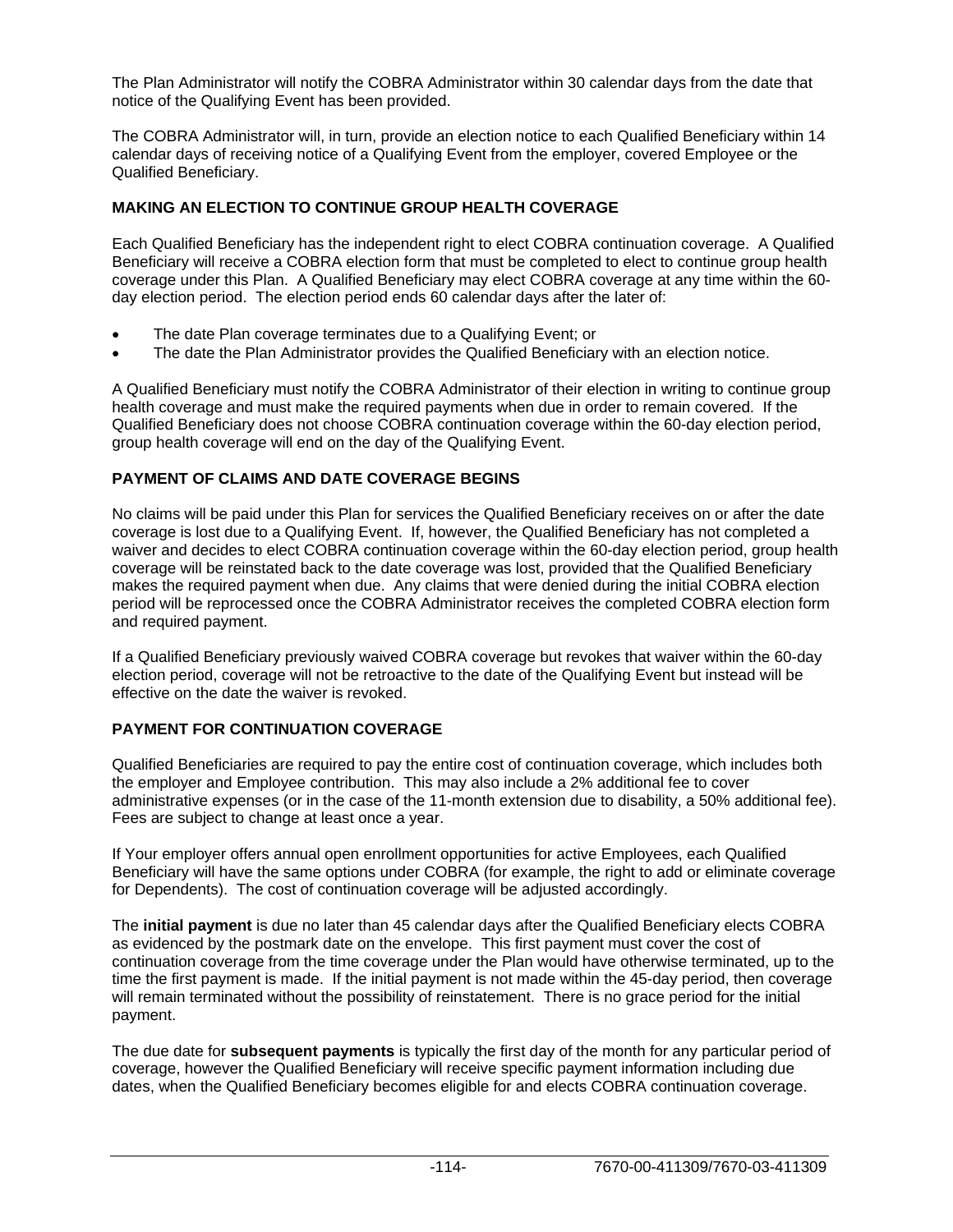If, for whatever reason, any Qualified Beneficiary receives any benefits under the Plan during a month for which the payment was not made on time, then the Qualified Beneficiary will be required to reimburse the Plan for the benefits received.

If the COBRA Administrator receives a check that is missing information or has discrepancies regarding the information on the check (i.e., the numeric dollar amount does not match the written dollar amount), the COBRA Administrator will provide a notice to the Qualified Beneficiary and allow him/her 14 days to send in a corrected check. If a corrected check is not received within the 14-day timeframe, then the occurrence will be treated as non-payment and the Qualified Beneficiary(s) will be termed from the Plan in accordance with the plan language above.

## **Note: Payment will not be considered made if a check is returned for non-sufficient funds.**

## **A QUALIFIED BENEFICIARY'S NOTICE OBLIGATIONS WHILE ON COBRA**

Always keep the COBRA Administrator informed of the current addresses of all Covered Persons who are or who may become Qualified Beneficiaries. Failure to provide this information to the COBRA Administrator may cause You or Your Dependents to lose important rights under COBRA.

In addition, after any of the following events occur, written notice to the COBRA Administrator is required within 30 calendar days of:

- The date any Qualified Beneficiary marries. Refer to the Special Enrollment section of this SPD for additional information regarding special enrollment rights.
- The date a Child is born to, adopted by, or Placed for Adoption by a Qualified Beneficiary. Refer to the Special Enrollment section of this SPD for additional information regarding special enrollment rights.
- The date of a final determination by the Social Security Administration that a disabled Qualified Beneficiary is no longer disabled.
- The date any Qualified Beneficiary becomes covered by another group health plan or enrolls in Medicare Part A or Part B.
- Additionally, if the COBRA Administrator or the Plan Administrator requests additional information from the Qualified Beneficiary, the Qualified Beneficiary must provide the requested information within 30 calendar days.

#### **LENGTH OF CONTINUATION COVERAGE**

COBRA coverage is available up to the maximum periods described below, subject to all COBRA regulations and the conditions of this Summary Plan Description:

- For Employees and Dependents. 18 months from the Qualifying Event if due to the Employee's termination of employment or reduction of work hours. (If an active Employee enrolls in Medicare before his or her termination of employment or reduction in hours, then the covered spouse and Dependent Children would be entitled to COBRA continuation coverage for up to the greater of 18 months from the Employee's termination of employment or reduction in hours, or 36 months from the earlier Medicare Enrollment Date, whether or not Medicare enrollment is a Qualifying Event.)
- For Dependents only. 36 months from the Qualifying Event if coverage is lost due to one of the following events:
	- $\triangleright$  Employee's death.
	- $\triangleright$  Employee's divorce or legal separation.
	- **EXECUTE:** Former Employee becomes enrolled in Medicare.
	- A Dependent Child no longer being a Dependent as defined in the Plan.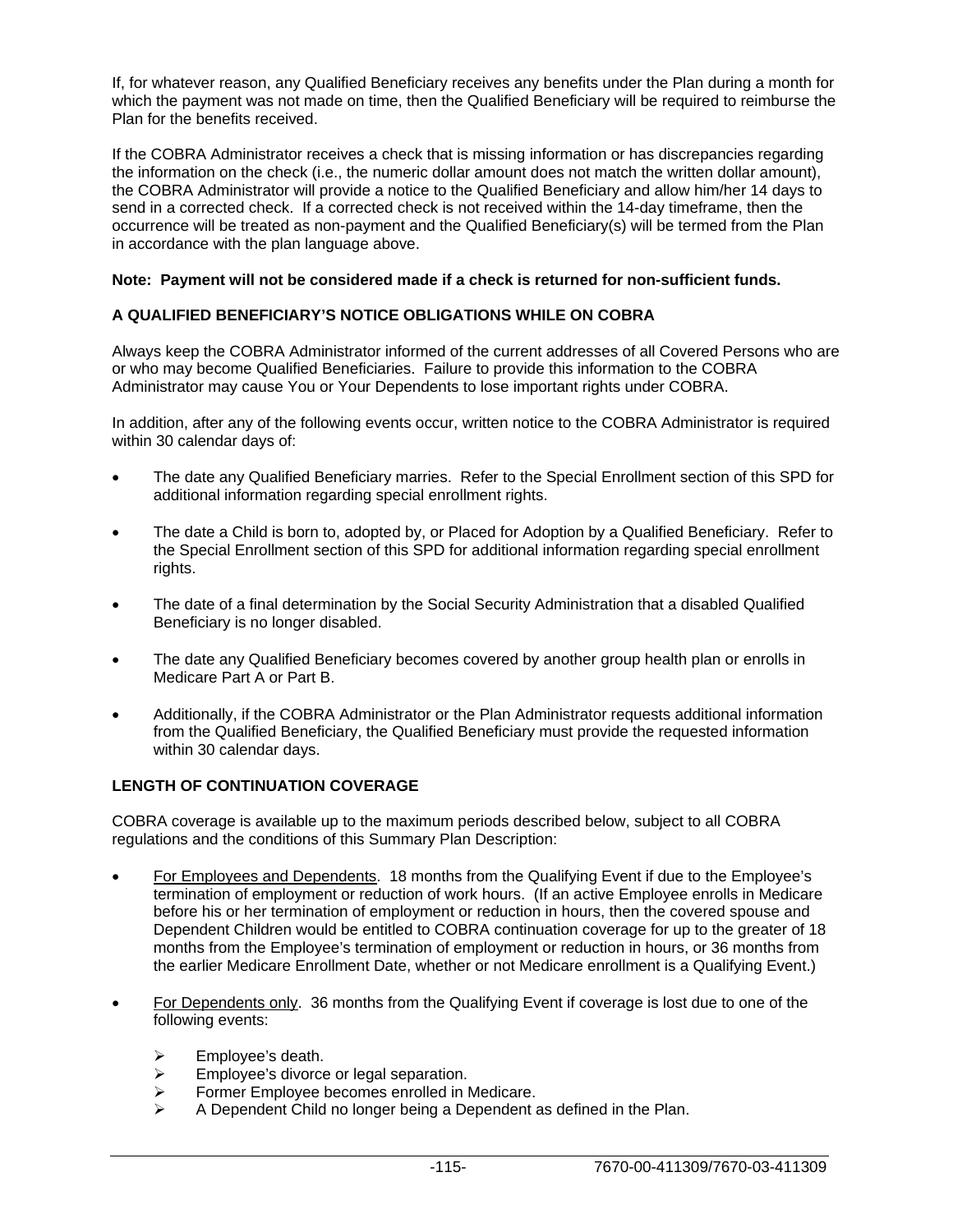- For Retired Employees and Dependents of Retired Employees only. If bankruptcy of the employer is the Qualifying Event that causes Loss of Coverage, the Qualified Beneficiaries can continue COBRA continuation coverage for the following maximum period, subject to all COBRA regulations. The covered Retired Employee can continue COBRA coverage for the rest of his or her life. The covered spouse, surviving spouse or Dependent Child of the covered Retired Employee can continue coverage until the earlier of:
	- $\triangleright$  The date the Qualified Beneficiary dies; or
	- $\triangleright$  The date that is 36 months after the death of the covered Retired Employee.

# **THE RIGHT TO EXTEND THE LENGTH OF COBRA CONTINUATION COVERAGE**

While on COBRA continuation coverage, certain Qualified Beneficiaries may have the right to extend continuation coverage provided that written notice to the COBRA Administrator is given as soon as possible but no later than the **required** timeframes stated below.

**Social Security Disability Determination (For Employees and Dependents)**: A Qualified Beneficiary may be granted an 11-month extension to the initial 18-month COBRA continuation period, for a total maximum of 29 months of COBRA in the event that the Social Security Administration determines the Qualified Beneficiary to be disabled either before becoming eligible for, or within the first 60 days of being covered by COBRA continuation coverage. This extension will not apply if the original COBRA continuation was for 36 months.

If the Qualified Beneficiary has non-disabled family members who are also Qualifying Beneficiaries, those non-disabled family members are also entitled to the disability extension.

The Qualified Beneficiary must give the COBRA Administrator a copy of the Social Security Administration letter of disability determination before the end of the 18-month period and within 60 days of the later of:

- The date of the SSA disability determination;
- The date the Qualifying Event occurs;
- The date the Qualified Beneficiary loses (or would lose) coverage due to the original Qualifying Event; or
- The date on which the Qualified Beneficiary is informed of the requirement to notify the COBRA Administrator of the disability by receiving this Summary Plan Description or the General COBRA Notice.

Note: Premiums may be higher after the initial 18-month period for persons exercising this disability extension provision available under COBRA.

If the Social Security Administration determines the Qualified Beneficiary is no longer disabled, the Qualified Beneficiary must notify the Plan of that fact within 30 days after the Social Security Administration's determination.

**Second Qualifying Events: (Dependents Only)** If Your family experiences another Qualifying Event while receiving 18 months of COBRA continuation coverage, the spouse and Dependent Children in Your family who are Qualified Beneficiaries can receive up to 18 additional months of COBRA continuation coverage, for a maximum of 36 months, if notice of the second event is provided to the COBRA Administrator. This additional coverage may be available to the spouse or Dependent Children who are Qualified Beneficiaries if the Employee or former Employee dies, becomes entitled to Medicare (Part A, Part B or both) or is divorced or legally separated, or if the Dependent Child stops being eligible under the Plan as a Dependent. This extension is available only if the Qualified Beneficiaries were covered under the Plan prior to the original Qualifying Event or in case of a newborn Child being added as a result of a HIPAA Special Enrollment. A Dependent acquired during COBRA continuation (other than newborns and newly adopted Children) is not eligible to continue coverage as the result of a subsequent Qualifying Event. These events will only lead to the extension when the event would have caused the spouse or Dependent Child to lose coverage under the Plan had the first qualifying event not occurred.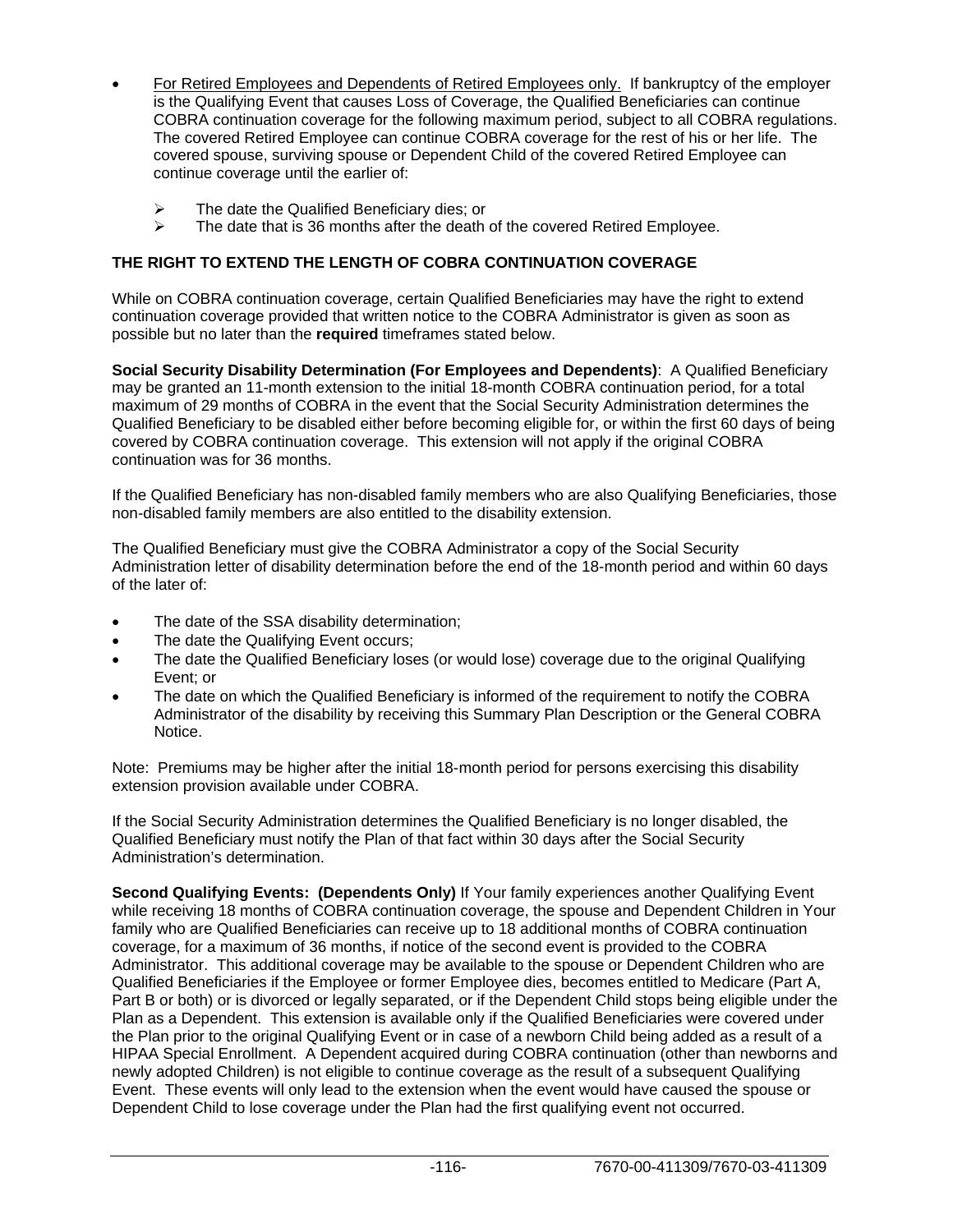You or Your Dependents must provide the notice of a second Qualifying Event to the COBRA Administrator within a 60-day period that begins to run on the latest of:

- The date of the second Qualifying Event; or
- The date the Qualified Beneficiary loses (or would lose) coverage due to the second Qualifying Event; or
- The date on which the Qualified Beneficiary is informed of the requirement to notify the COBRA Administrator of the second Qualifying Event by receiving this Summary Plan Description or the General COBRA Notice.

# **COVERAGE OPTIONS OTHER THAN COBRA CONTINUATION COVERAGE**

There may be other coverage options for You and Your family through the Health Insurance Marketplace, Medicaid, or other group health plan coverage (such as a spouse's plan) through what is called a "special enrollment period." Some of these options may cost less than COBRA continuation coverage. You can learn more about many of these options at www.healthcare.gov.

# **EARLY TERMINATION OF COBRA CONTINUATION**

COBRA continuation coverage may terminate before the end of the above maximum coverage periods for any of the following reasons:

- The employer ceases to maintain a group health plan for any Employees. (Note that if the employer terminates the group health plan that the Qualified Beneficiary is under, but still maintains another group health plan for other similarly-situated Employees, the Qualified Beneficiary will be offered COBRA continuation coverage under the remaining group health plan, although benefits and costs may not be the same).
- The required contribution for the Qualified Beneficiary's coverage is not paid within the timeframe expressed in the COBRA regulations.
- After electing COBRA continuation coverage, the Qualified Beneficiary becomes entitled to and enrolled with Medicare.
- After electing COBRA continuation coverage, the Qualified Beneficiary becomes covered under another group health plan.
- The Qualified Beneficiary is found not to be disabled during the disability extension. The Plan will terminate the Qualified Beneficiary's COBRA continuation coverage one month after the Social Security Administration makes a determination that the Qualified Beneficiary is no longer disabled.
- Termination for cause, such as submitting fraudulent claims.

# **SPECIAL NOTICE (Read This If Thinking Of Declining COBRA Continuation Coverage)**

At the time of a COBRA Qualifying Event, a Qualified Beneficiary has two primary options. The first is to waive his or her right to COBRA and make an election for coverage, whether group health coverage or insurance coverage through the individual market or the exchanges, in accordance with his or her HIPAA special enrollment rights. Please refer to the Special Enrollment section for further details. The second option is to elect COBRA continuation coverage. If COBRA continuation coverage is elected, the continuation coverage must be maintained (by paying the cost of the coverage) for the duration of the COBRA continuation period. If the continuation coverage is not exhausted and maintained for the duration of the COBRA continuation period, the Qualified Beneficiary will lose his or her special enrollment rights. It is important to note that losing HIPAA special enrollment rights may have adverse effects for the Qualified Beneficiary as it will make it difficult to obtain coverage, whether group health coverage or insurance coverage through the individual market or the exchange. After COBRA continuation coverage is exhausted, the Qualified Beneficiary will have the option of electing other group health coverage or insurance coverage through the individual market or the exchange, in accordance with his or her HIPAA special enrollment rights.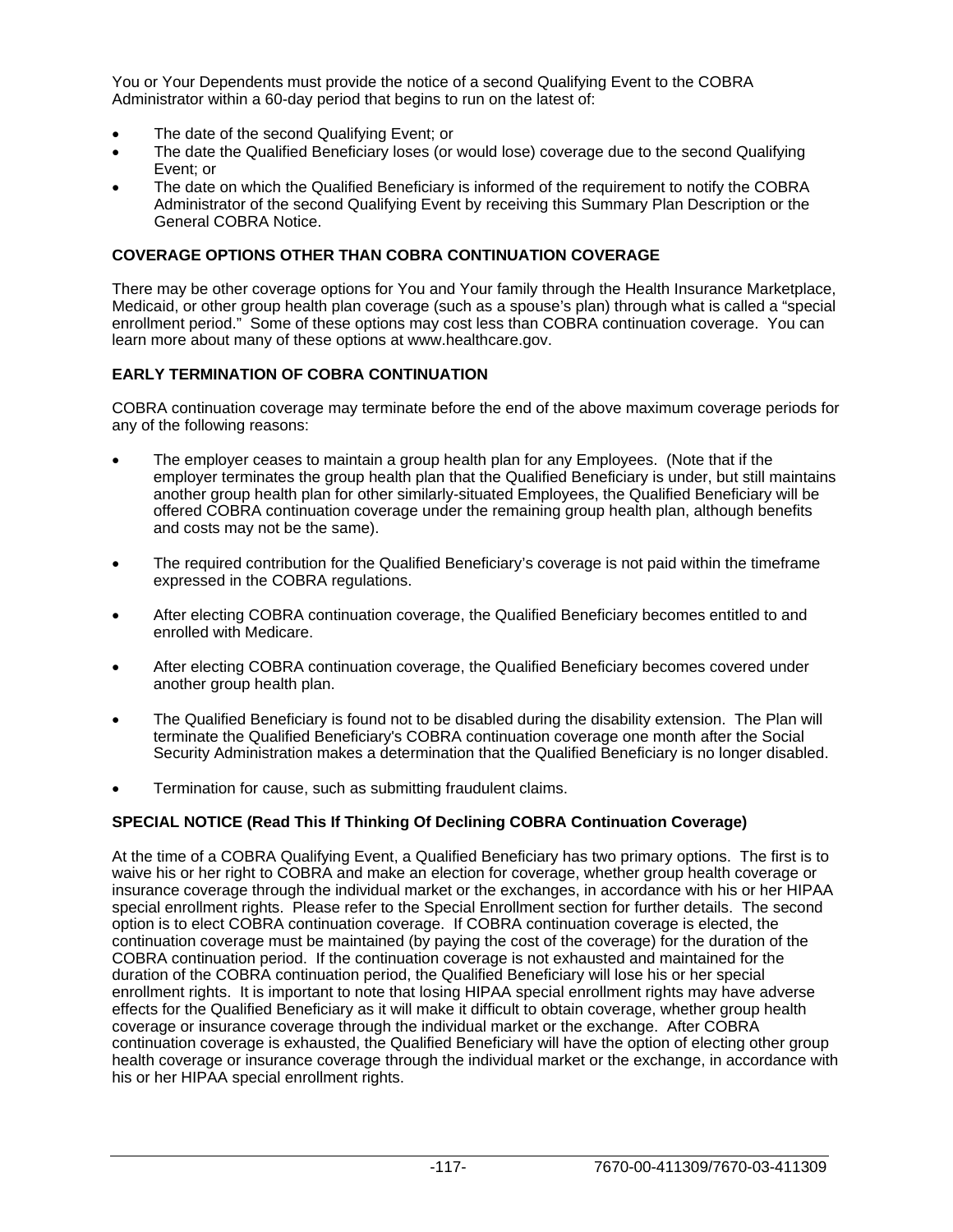## **DEFINITIONS**

**Qualified Beneficiary** means a person covered by this group health Plan immediately before the Qualifying Event who is the Employee, the spouse of a covered Employee or the Dependent Child of a covered Employee. This includes a Child who is born to or Placed for Adoption with a covered Employee during the Employee's COBRA coverage period if the Child is enrolled within the Plan's Special Enrollment Provision for newborns and adopted Children. This also includes a Child who was receiving benefits under this Plan pursuant to a Qualified Medical Child Support Order (QMCSO) immediately before the Qualifying Event.

**Qualifying Event** means Loss of Coverage due to one of the following:

- The death of the covered Employee.
- Voluntary or involuntary termination of the covered Employee's employment (other than for gross misconduct).
- A reduction in work hours of the covered Employee.
- Divorce or legal separation of the covered Employee from the Employee's spouse. (Also, if an Employee terminates coverage for his or her spouse in anticipation of a divorce or legal separation, and a divorce or legal separation later occurs, then the later divorce or legal separation may be considered a Qualifying Event even though the ex-spouse lost coverage earlier. If the ex-spouse notifies the Plan or the COBRA Administrator in writing within 60 calendar days after the divorce or legal separation and can establish that the coverage was originally eliminated in anticipation of the divorce or legal separation, then COBRA coverage may be available for the period after the divorce or legal separation).
- The covered former Employee becomes enrolled in Medicare.
- A Dependent Child no longer being a Dependent as defined by the Plan.

**Loss of Coverage** means any change in the terms or conditions of coverage in effect immediately before the Qualifying Event. Loss of Coverage includes change in coverage terms, change in plans, termination of coverage, partial Loss of Coverage, increase in Employee cost, as well as other changes that affect terms or conditions of coverage. Loss of Coverage does not always occur immediately after the Qualifying Event, but it must always occur within the applicable 18- or 36-month coverage period. A Loss of Coverage that is not caused by a Qualifying Event may not trigger COBRA.

# **IF YOU HAVE QUESTIONS**

Questions concerning Your Plan or Your COBRA continuation coverage rights should be addressed to the contact or contacts identified below. For more information about COBRA, the Patient Protection and Affordable Care Act, and other laws affecting group health plans, contact the nearest Regional or District Office of the U.S. Department of Labor's Employee Benefits Security Administration (EBSA) in Your area or visit the EBSA website at www.dol.gov/ebsa. (Addresses and phone numbers of Regional and District EBSA Offices are available through EBSA's website.) For more information about the Marketplace, visit www.HealthCare.gov.

The Plan Administrator: BOARD OF TRUSTEES OF THE UNIVERSITY OF ARKANSAS 2404 N UNIVERSITY AVE LITTLE ROCK AR 72207

The COBRA Administrator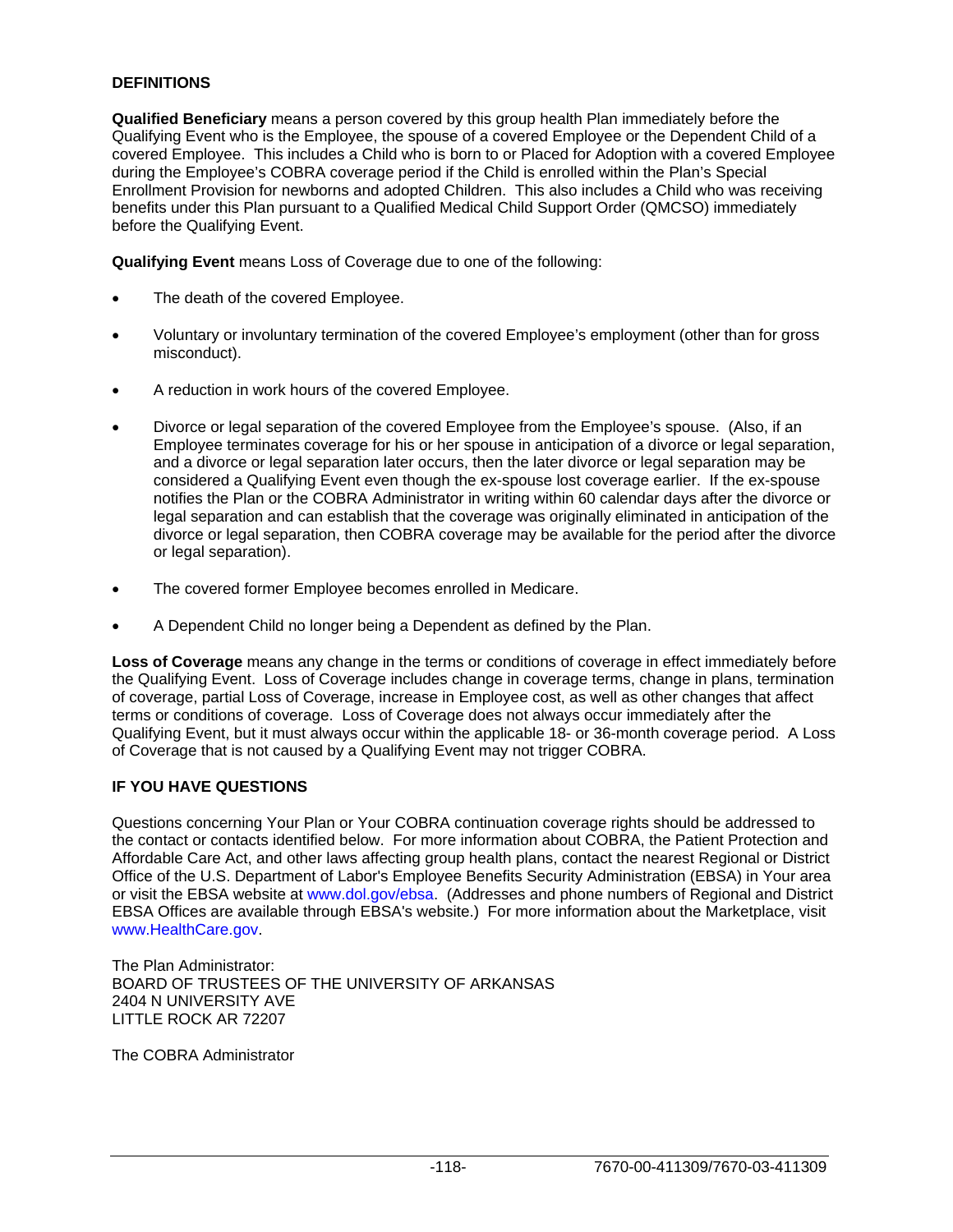# **UNIFORMED SERVICES EMPLOYMENT AND REEMPLOYMENT RIGHTS ACT OF 1994**

# **INTRODUCTION**

Employers are required to offer COBRA-like health care continuation coverage to persons in the armed service if the absence for military duty would result in loss of coverage as a result of active duty. Employees on leave for military service must be treated like they are on leave of absence and are entitled to any other rights and benefits accorded to similarly situated Employees on leave of absence or furlough. If an employer has different types of benefits available depending on the type of leave of absence, the most favorable comparable leave benefits must apply to Employees on military leave.

# **COVERAGE**

The maximum length of health care continuation coverage required under USERRA is the lesser of:

- 24 months beginning on the day that the Uniformed Service leave begins, or
- a period beginning on the day that the Service leave begins and ending on the day after the Employee fails to return to or reapply for employment within the time allowed by USERRA.

## **USERRA NOTICE AND ELECTION**

An Employee or an appropriate officer of the uniformed service in which his or her service is to be performed must notify the employer that the Employee intends to leave the employment position to perform service in the uniformed services. An Employee should provide notice as far in advance as is reasonable under the circumstances. The Employee is excused from giving notice due to military necessity, or if it is otherwise impossible or unreasonable under all the circumstances.

Upon notice of intent to leave for uniformed services, Employees will be given the opportunity to elect USERRA continuation. Dependents do not have an independent right to elect USERRA coverage. Election, payment and termination of the USERRA extension will be governed by the same requirements set forth under the COBRA Section, to the extent these COBRA requirements do not conflict with USERRA.

## **PAYMENT**

If the military leave orders are for a period of 30 days or less, the Employee is not required to pay more than the amount he or she would have paid as an active Employee. For periods of 31 days or longer, if an Employee elects to continue health coverage pursuant to USERRA, such Employee and covered Dependents will be required to pay up to 102% of the full premium for the coverage elected.

## **EXTENDED COVERAGE RUNS CONCURRENT**

Employees and their Dependents may be eligible for both COBRA and USERRA at the same time. Election of either the COBRA or USERRA extension by an Employee on leave for military service will be deemed an election under both laws, and the coverage offering the most benefit to the Employee will generally be extended. Coverage under both laws will run concurrently. Dependents who choose to independently elect extended coverage will only be deemed eligible for COBRA extension because they are not eligible for a separate, independent right of election under USERRA.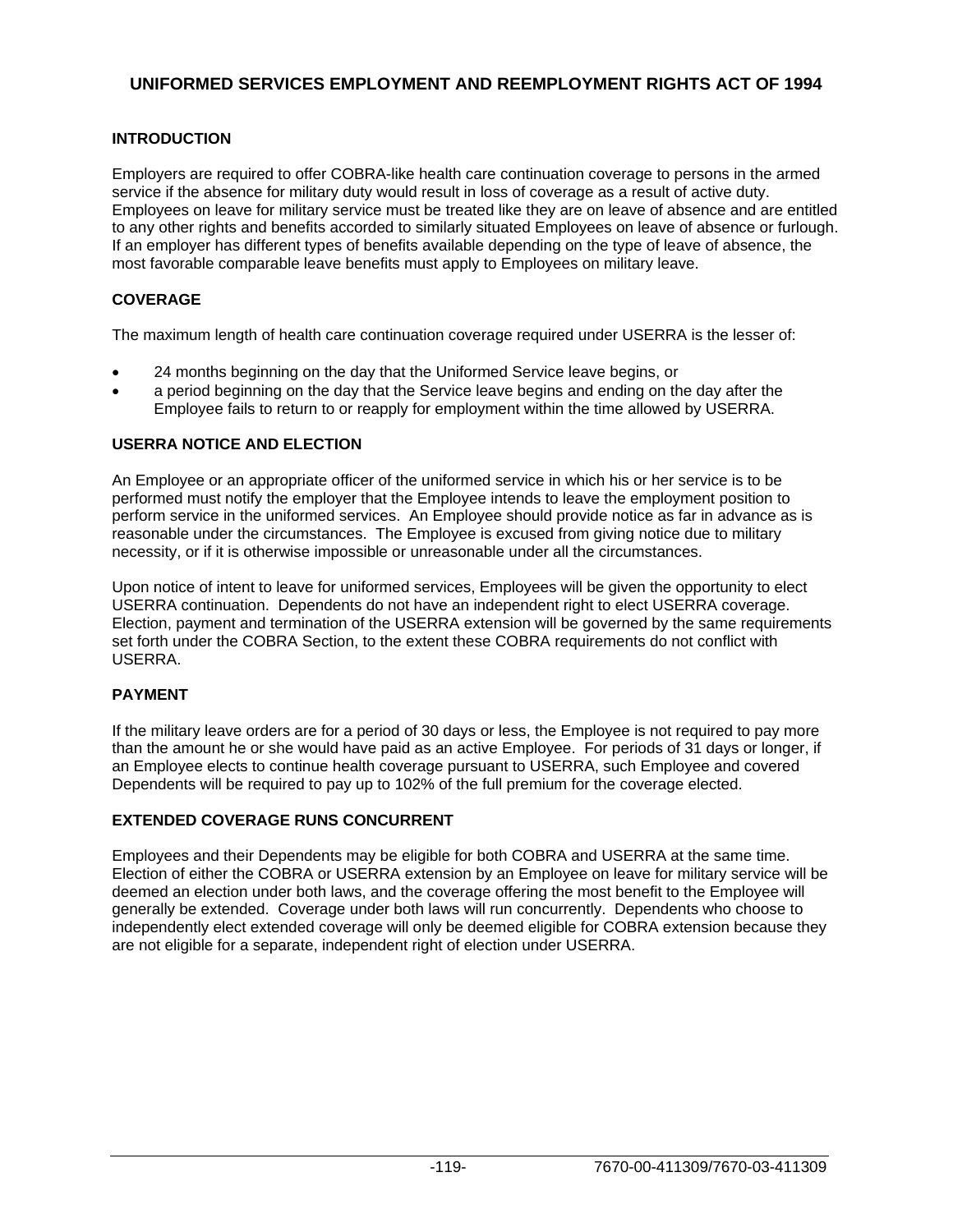# **PROVIDER NETWORK**

# **Applies to all Classic Plans With or Without SmartCare**

The word **"Network"** means an outside organization that has contracted with various providers to provide health care services to Covered Persons at a Negotiated Rate. Providers who participate in a Network have agreed to accept the negotiated fees as payment in full, including any portion of the fees that the Covered Person must pay due to the Deductible, Participation amounts or other out-of-pocket expenses. The allowable charges used in the calculation of the payable benefit to participating providers will be determined by the Negotiated Rates in the network contract. A provider who does not participate in a Network may bill Covered Persons for additional fees over and above what the Plan pays.

Knowing which Network a provider belongs to will help a Covered Person to determine how much he or she will need to pay for certain services. To obtain the highest level of benefits under this Plan, Covered Persons need to see a SmartCare or In-Network provider, however this Plan does not limit a Covered Person's right to choose his or her own provider of medical care at his or her own expense if a medical expense is not a Covered Expense under this Plan, or is subject to a limitation or exclusion.

To find out which Network a provider belongs to, please refer to the Provider Directory, or call the toll-free number that is listed on the back of the Plan's identification card. The participation status of providers may change from time to time.

 If a provider belongs to one of the following Networks, claims for Covered Expenses will normally be processed in accordance with the **SmartCare or In-Network** benefit levels that are listed on the Schedule of Benefits:

## Classic UAMS with UnitedHealthcare Choice Plus and Smartcare

 For services received from any other provider, claims for Covered Expenses will normally be processed in accordance with the **Out-of-Network** benefit levels that are listed on the Schedule of Benefits. These providers charge their normal rates for services, so Covered Persons may need to pay more. **The Covered Person is responsible for paying the balance of these claims after the Plan pays its portion, if any**.

Reimbursement for Covered Expenses received from Non-Network Physicians or health care facilities are determined based on one of the following:

- Fee(s) that are negotiated with the Physician or facility;
- If fees have not been negotiated:
	- 110 percent of the published rates allowed by Centers for Medicare and Medicaid Services (CMS) for the same or similar service within the geographic market; or
	- $\triangleright$  A gap methodology may be utilized when CMS does not have rates published for certain procedural codes. In such instances, a rate methodology derived by OptumInsight will be utilized.
	- $\triangleright$  For Pharmaceutical Products, we use gap methodologies that are similar to the pricing methodology used by CMS and produce fees based on published acquisition costs or average wholesale price for the pharmaceuticals. These methodologies are currently created by RJ Health Systems, Thomson Reuters (published in its Red Book), or UnitedHealth Care based on an internally developed pharmaceutical pricing resource; or
	- $\geq$  50 percent of the provider's billed charges when unable to obtain a rate published by CMS and/or gap methodology does not apply.

The specific reimbursement formula used will vary depending upon the Physician or facility providing the service(s) and the type of service(s) received.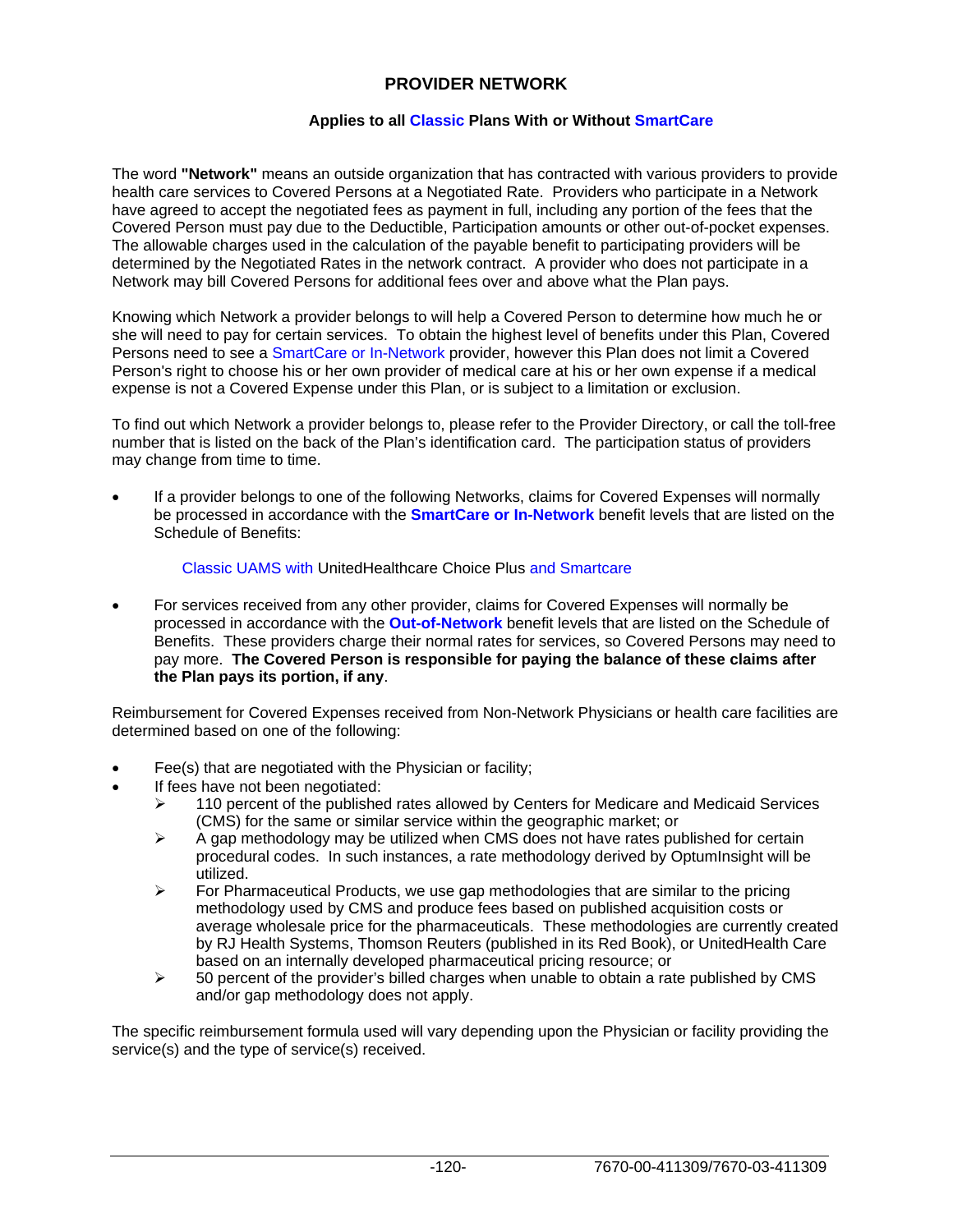# **The program for Transplant Services at Designated Transplant Facilities is:**

# **OptumHealth**

## **EXCEPTIONS TO THE PROVIDER NETWORK RATES**

Some benefits may be processed at In-Network benefit levels when provided by an Out-of-Network provider. When Non-Network charges are covered in accordance with Network benefits, the charges are still subject to the Usual and Customary charge limitations

## **Provider Directory Information**

Each covered Employee, those on COBRA, and Children or guardians of Children who are considered alternate recipients under a Qualified Medical Child Support Order, will automatically be given or electronically made available, a separate document, at no cost, that lists the participating Network providers for this Plan. The Employee should share this document with other covered individuals in Your household. If a covered spouse or Dependent wants a separate provider list, they should make a written request to the Plan Administrator. The Plan Administrator may make a reasonable charge to cover the cost of furnishing complete copies to the spouse or other covered Dependents.

# **TRANSITIONAL CARE**

Certain eligible expenses that would have been considered at the In-Network benefit level by the prior Claims Administrator but which are not considered at the In-Network benefit level by the current Claims Administrator may be paid at the applicable In-Network benefit level if the Covered Person is currently under a treatment plan by a Physician who was a member of this Plan's previous Network but who is not a member of the Plan's current Network in the Employee or Dependent's network area. In order to ensure continuity of care for certain medical conditions already under treatment, the In-Network medical plan benefit level may continue for 90 days for conditions approved as transitional care or six months for mental health office services. Examples of medical conditions appropriate for consideration for transitional care include, but are not limited to:

- Cancer if under active treatment with chemotherapy and/or radiation therapy.
- Organ transplant patients if under active treatment (seeing a Physician on a regular basis, on a transplant waiting list, ready at any time for transplant).
- If the Covered Person is Inpatient in a Hospital on the effective date.
- Post acute Injury or Surgery within the past three months.
- Pregnancy in the second or third trimester and up to eight weeks postpartum.
- Behavioral Health any previous treatment.

You or Your Dependent must call UMR within 30 days prior to the effective date or within 30 days after the effective date to see if You or Your Dependent are eligible for this benefit.

Routine procedures, treatment for stable chronic conditions, minor Illnesses and elective surgical procedures will not be covered by transitional level benefits.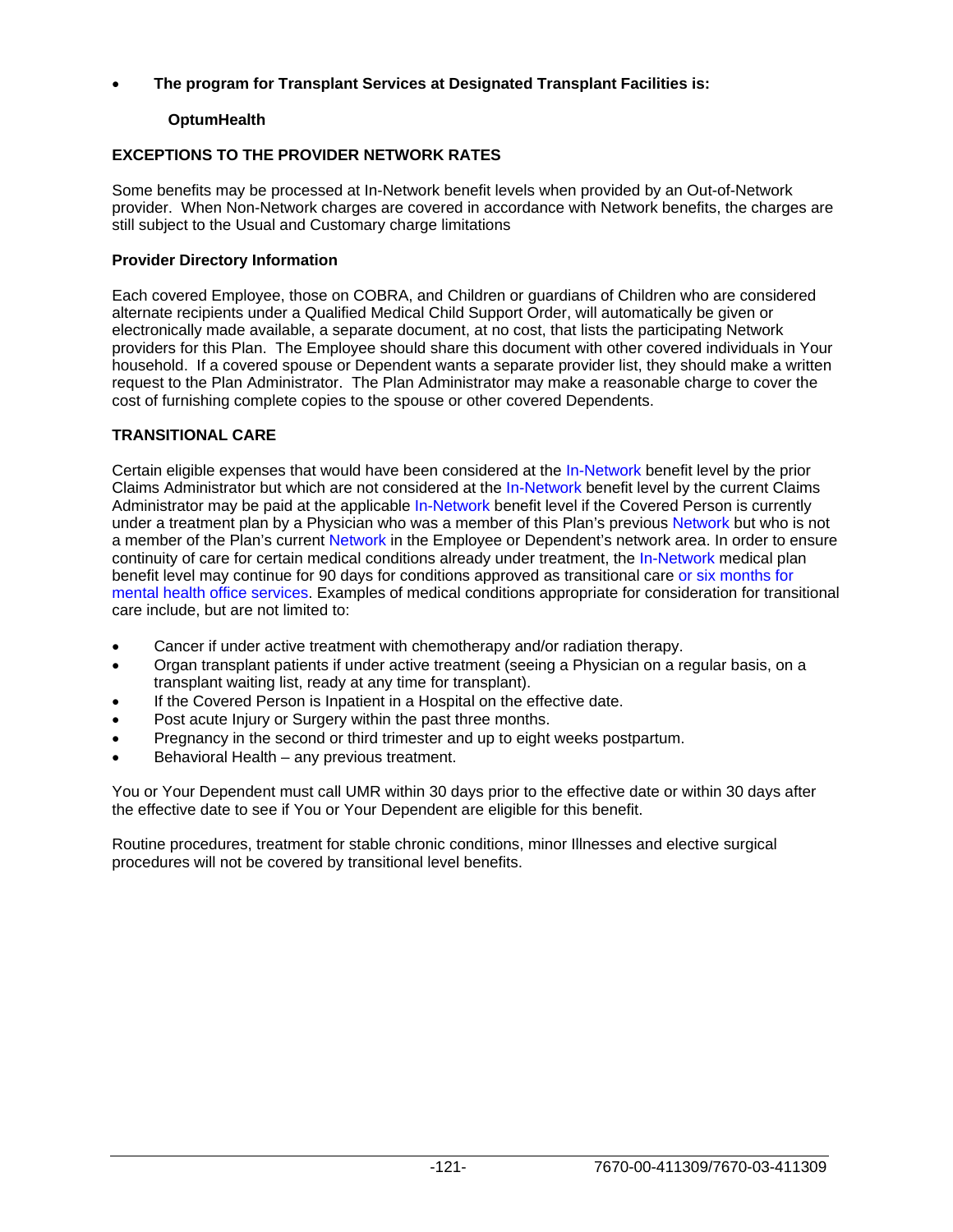# **COVERED MEDICAL BENEFITS**

This Plan provides coverage for the following covered benefits if services are authorized by a Physician or other Qualified Provider, if applicable, and are necessary for the treatment of an Illness or Injury, subject to any limits, maximums, exclusions, or other Plan provisions shown in this SPD. The Plan does not provide coverage for services if medical evidence shows that treatment is not expected to resolve, improve, or stabilize the Covered Person's condition, or if a plateau has been reached in terms of improvement from such services.

In addition, any diagnosis change for a covered benefit after a payment denial will not be considered for benefits unless the Plan is provided with all pertinent records along with the request for change that justifies the revised diagnosis. Such records must include the history and initial assessment and must reflect the criteria listed in the most recent Diagnostic and Statistical Manual (DSM) for the new diagnosis, or, if in a foreign country, must meet diagnostic criteria established and commonly recognized by the medical community in that region.

- 1. **3D Mammograms,** for the diagnosis and treatment of a covered medical benefit or for preventive screenings as described under the Preventive / Routine Care Benefits.
- 2. **Abortions:** If a Physician states in writing that the mother's life would be in danger if the fetus were to be carried to term.
- 3. **Allergy Treatment** including: injections, testing and serum.
- 4. **Ambulance Transportation:** Medically Necessary ground and air transportation by a vehicle designed, equipped, and used only to transport the sick and injured to the nearest medicallyappropriate Hospital.
- 5. **Anesthetics and Their Administration.**
- 6. **Aquatic Therapy.** (See Therapy Services below.)
- 7. **Autism Spectrum Disorders (ASD) Treatment,** when Medically Necessary.

(ASD includes Autistic Disorder, Asperger's Syndrome, Childhood Disintegrative Disorder, Rett Syndrome and Pervasive Developmental Disorders).

ASD Treatment may include any of the following services: Diagnosis and Assessment; Psychological, Psychiatric, and Pharmaceutical (medication management) care; Speech Therapy, Occupational Therapy, and Physical Therapy; or Applied Behavioral Analysis (ABA) Therapy.

Treatment is prescribed and provided by a licensed healthcare professional practicing within the scope of their license (if ABA therapy, preferably a Board Certified Behavior Analyst, BCBA).

If ABA Therapy meets Medical Necessity, frequency and duration will be subject to current UMR guidelines, up to 25 hours per week for 3-6 months. Treatment plans specific to ABA Therapy with goals-progress and updates are required at least every 6 months for review of ongoing therapy to evaluate continued Medical Necessity.

Treatment is subject to all other plan provisions as applicable (such as Prescription benefit coverage, Behavioral/Mental Health coverage and/or coverage of therapy services).

Does not include services or treatment identified elsewhere in the Plan as noncovered or excluded (such as Investigational/Experimental or Unproven, custodial, nutrition-diet supplements, educational or services that should be provided through the school district).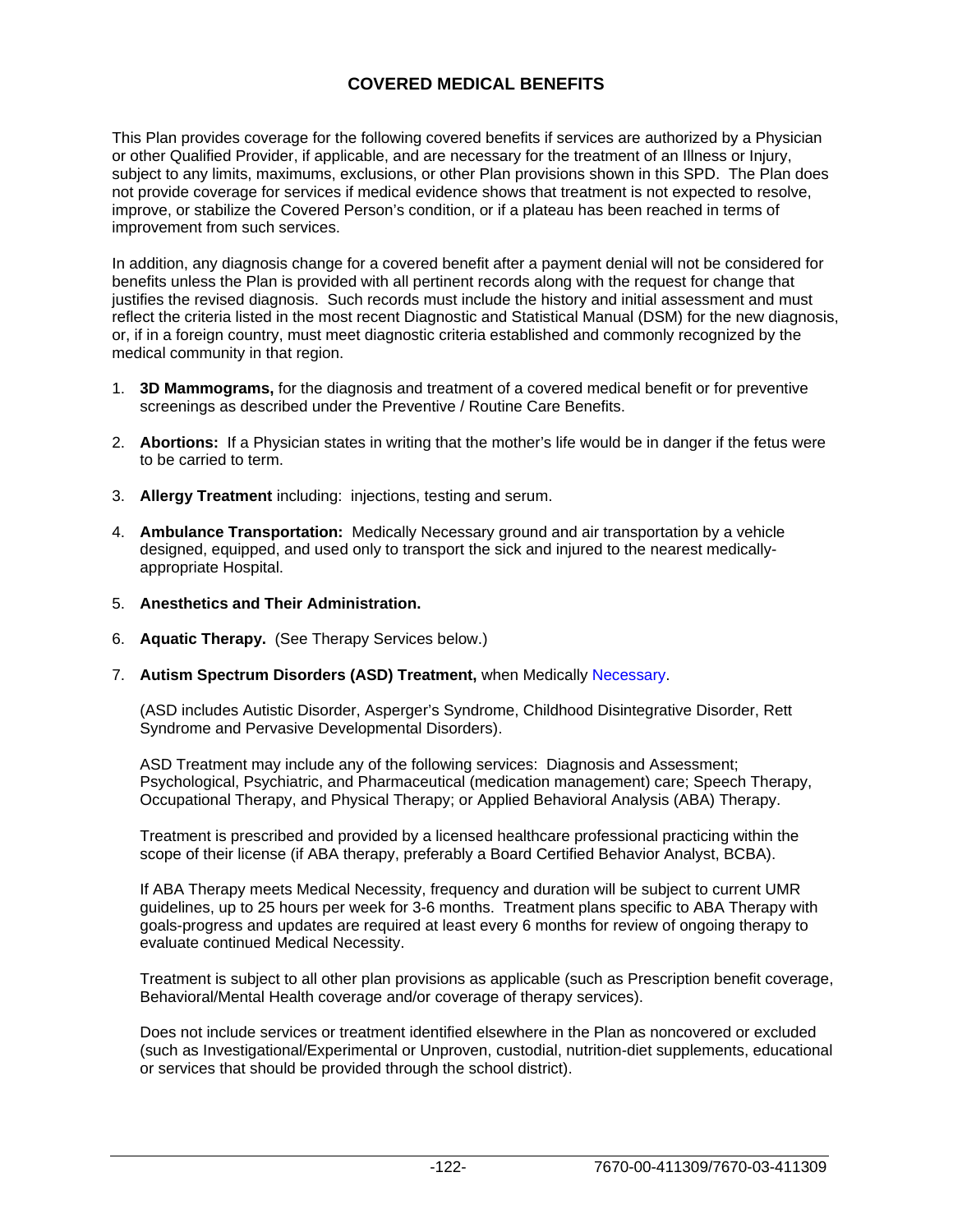## 8. **Bariatric Surgical Procedures** are covered with the criteria below:

- A Body Mass Index (BMI) above 40 kg/m2 without co-morbidity; **or**
- A BMI of 35 kg/m2 or greater with obesity-related co-morbid medical conditions including:
	- > Hypertension
	- $\triangleright$  Cardiopulmonary condition
	- $\triangleright$  Sleep apnea
	- $\triangleright$  Diabetes
	- $\triangleright$  Any life threatening or serious medical condition that is weight induced
- Demonstration that dietary attempts at weight control have been ineffective through completion of a structured diet program, such as Weight Watchers or Jenny Craig; **and** within the 12 month period immediately prior to the request for the surgical treatment have completed one structured physician-supervised diet program of no less than six months duration and including all of the following:
	- $\triangleright$  Documentation in the medical record of the participation by the physician (a physician's summary letter is not sufficient)
	- $\triangleright$  No weight gain during the program
	- $\triangleright$  Behavior modification supervised by a qualified professional
	- $\triangleright$  Consultation with and participation in a reduced-calorie diet program supervised by a dietician or nutritionist
	- $\triangleright$  Exercise regimen (unless contraindicated)
- Completion of a psychological examination of the member's readiness and fitness for surgery and the necessary postoperative lifestyle changes.
- The covered surgical procedures will be performed only at INN facilities accredited under ACS, ASMBS and MBSAQIP.
- Procedures identified as experimental and investigations are excluded.
- Plan coverage is limited to one procedure and one revision per lifetime.
- Cosmetic procedures are excluded.

Coverage of surgical treatment of morbid obesity is limited to adults 18 years of age or older.

Absolute contraindications, which should be considered during prior authorization process, include patients with active substance abuse. A signed physician statement indicating that the patient is substance free is recommended. The following conditions should be considered relative contraindications to bariatric surgery: Major mental disorders, such as schizophrenia, uncontrolled depression, active suicidal ideation or personality disorders can interfere with the ability to comprehend informed consent for bariatric surgery and/or to comply with the recommended postsurgical follow-up. A variety of serious illnesses could be exacerbated by caloric restriction, including anorexia nervosa or bulimia nervosa.

- 9. **Biofeedback Services** when Medically Necessary for the treatment of a medical condition. (Refer to the Mental Health Benefits section in this SPD for biofeedback services related to treatment of a Mental Health Disorder).
- 10. **Breast Pumps** and related supplies. Coverage is subject to Medical Necessity as defined by this Plan. Contact the Plan regarding limits on frequency, duration, or type of equipment that is covered.
- 11. **Breast Reductions** if Medically Necessary.
- 12. **Breastfeeding Support, Supplies and Counseling** in conjunction with each birth. Comprehensive lactation support and counseling, by a trained provider during pregnancy and/or in the postpartum period, and costs for renting breastfeeding equipment.
- 13. **Cardiac Pulmonary Rehabilitation** when Medically Necessary for Activities of Daily Living (see the Glossary of Terms) and when needed as a result of an Illness or Injury.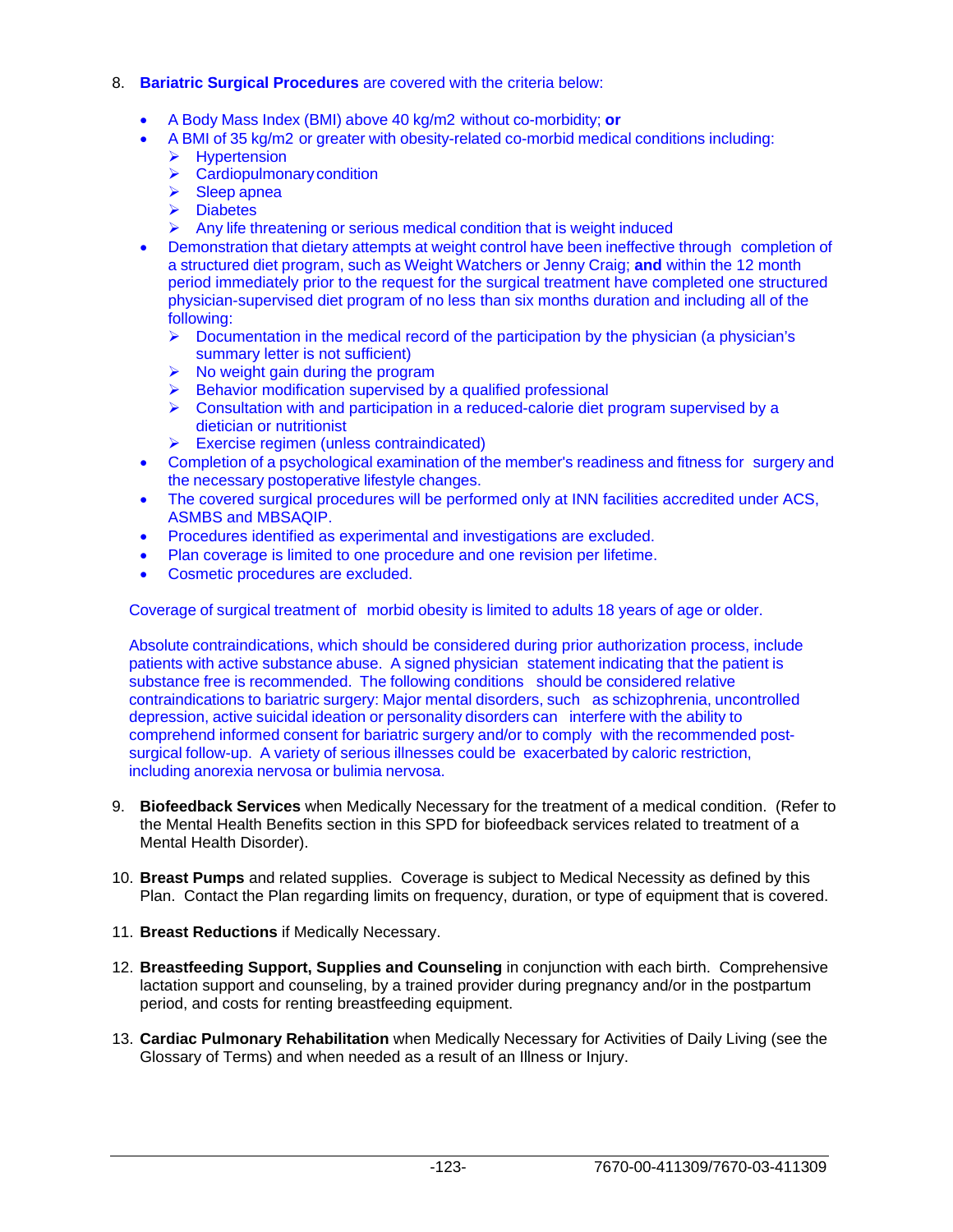# 14. **Cardiac Rehabilitation** programs, if referred by a Physician, for patients who have:

- had a heart attack in the last 12 months; or
- had coronary bypass surgery; or
- a stable angina pectoris.

Covered services include:

- Phase I, cardiac rehabilitation, while the Covered Person is an Inpatient.
- Phase II, cardiac rehabilitation, while the Covered Person is in a Physician-supervised Outpatient monitored low-intensity exercise program. Services generally will be in a Hospital rehabilitation facility and include monitoring of the Covered Person's heart rate and rhythm, blood pressure and symptoms by a health professional. Phase II generally begins within 30 days after discharge from the Hospital.
- 15. **Cataract or Aphakia Surgery** as well as protective lenses following such a procedure.
- 16. **Circumcision** and related expenses when care and treatment meet the definition of Medical Necessity. Circumcision of newborn males is also covered as stated under nursery and newborn medical benefits.
- 17. **Cleft Palate And Cleft Lip,** including Medically Necessary oral surgery and pre-graft palatal expanders.
- 18. **Congenital Heart Disease:** If a Covered Person is being treated for congenital heart disease, and chooses to obtain the treatment at an OptumHealth facility, the Plan will provide the same housing and travel benefits that are outlined in the Transplant Benefits section and on the Transplant Schedule of Benefits.
- 19. **Contraceptives and Counseling:** All Food and Drug Administration approved contraceptive methods, sterilization procedures and patient education and counseling. This Plan provides benefits for Prescription contraceptives, regardless of purpose. Prescription contraceptives that require a Physician to administer a hormone shot or insert a device will be processed under the Covered Medical Benefits in this SPD.
- 20. **Cornea Transplants** are payable at the percentage listed under "All Other Covered Expenses" on the Schedule of Benefits.
- 21. **Dental Services** include:
	- The care and treatment of natural teeth and gums if an Injury is sustained in an Accident (other than one occurring while eating or chewing), including implants. Treatment must be completed within 12 months of the Injury except when medical and/or dental conditions preclude completion of treatment within this time period.
	- Inpatient or Outpatient Hospital charges including professional services for x-ray, lab, and anesthesia while in the Hospital if Medically Necessary.
	- Removal of all teeth at an Inpatient or Outpatient Hospital or dentist's office if removal of the teeth is part of standard medical treatment that is required before the Covered Person can undergo radiation therapy for a covered medical condition.
- 22. **Diabetes Treatment:** Charges Incurred for the treatment of diabetes and diabetic self-management education programs and nutritional counseling.
- 23. **Dialysis:** Charges for dialysis treatment of acute renal failure or chronic irreversible renal insufficiency for the removal of waste materials from the body, including hemodialysis and peritoneal dialysis. Coverage also includes use of equipment or supplies, unless covered through the Prescription Benefits section. Charges are paid the same as any other Illness.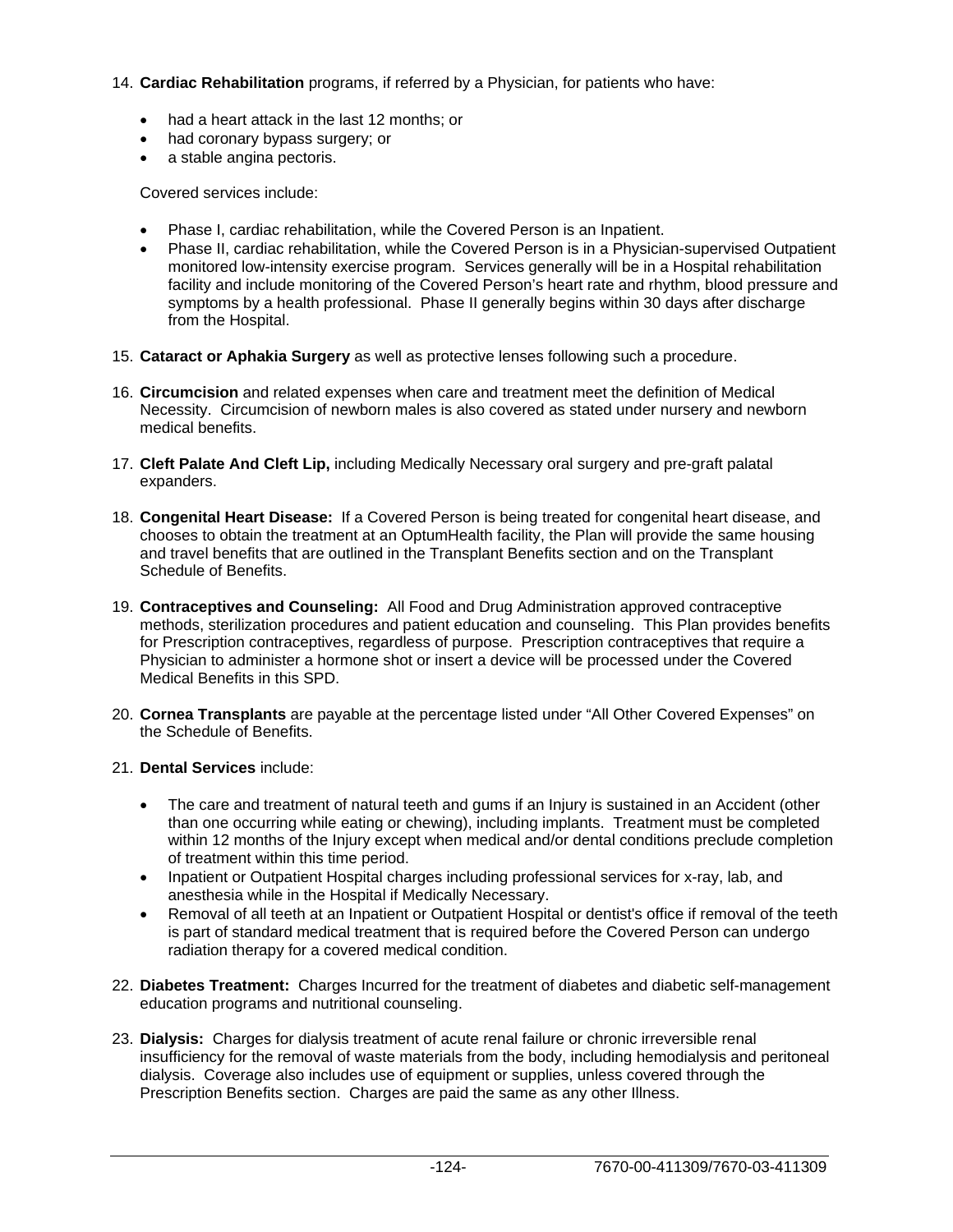# 24. **Durable Medical Equipment** subject to all of the following:

- The equipment must meet the definition of Durable Medical Equipment in the Glossary of Terms. Examples include, but are not limited to crutches, wheelchairs, hospital-type beds and oxygen equipment.
- The equipment must be prescribed by a Physician.
- The equipment is subject to review under the Care Management Provision of this SPD, if applicable.
- The equipment will be provided on a rental basis when available; however, such equipment may be purchased at the Plan's option. Any amount paid to rent the equipment will be applied toward the purchase price. In no case will the rental cost of Durable Medical Equipment exceed the purchase price of the item.
- The Plan will pay benefits for only ONE of the following: a manual wheelchair, motorized wheelchair or motorized scooter, unless necessary due to growth of the person or changes to the person's medical condition require a different product, as determined by the Plan.
- If the equipment is purchased, benefits may be payable for subsequent repairs including batteries, except over the counter batteries, if obtained from a Durable Medical Equipment provider or replacement only if required:
	- $\triangleright$  due to the growth or development of a Dependent Child;
	- $\triangleright$  when necessary because of a change in the Covered Person's physical condition; or
	- $\triangleright$  because of deterioration caused from normal wear and tear.

The repair or replacement must also be recommended by the attending Physician. In all cases, repairs or replacement due to abuse or misuse, as determined by the Plan, are not covered and replacement is subject to prior approval by the Plan.

- This Plan covers insulin pumps and supplies.
- This Plan covers taxes, shipping and handling charges for Durable Medical Equipment.
- 25. **Emergency Room Hospital and Physician Services** including Emergency room services for stabilization or initiation of treatment of a medical Emergency condition provided on an Outpatient basis at a Hospital, as shown in the Schedule of Benefits.
- 26. **Emergency Services Provided in a Foreign Country,** including Emergency room services for stabilization or initiation of treatment of a medical Emergency condition provided on an Inpatient or Outpatient basis at a Hospital, or physician services in a Provider's office, as shown in the Schedule of Benefits.
- 27. **Extended Care Facility Services** for both mental and physical health diagnosis. Charges will be paid under the applicable diagnostic code. Covered Person must obtain prior authorization for services in advance. (Refer to the Care Management section of this SPD). The following benefits are covered:
	- Room and board.
	- Miscellaneous services, supplies and treatments provided by an Extended Care Facility, including Inpatient rehabilitation.
- 28. **Foot Care (Podiatry)** that is recommended by a Physician as a result of infection. The following charges for foot care will also be covered:
	- Treatment of any condition resulting from weak, strained, flat, unstable or unbalanced feet, when surgery is performed.
	- Treatment of corns, calluses and toenails when at least part of the nail root is removed or when needed to treat a metabolic or peripheral vascular disease.
	- Physician office visit for diagnosis of bunions. Treatment of bunions when an open cutting operation or arthroscopy is performed.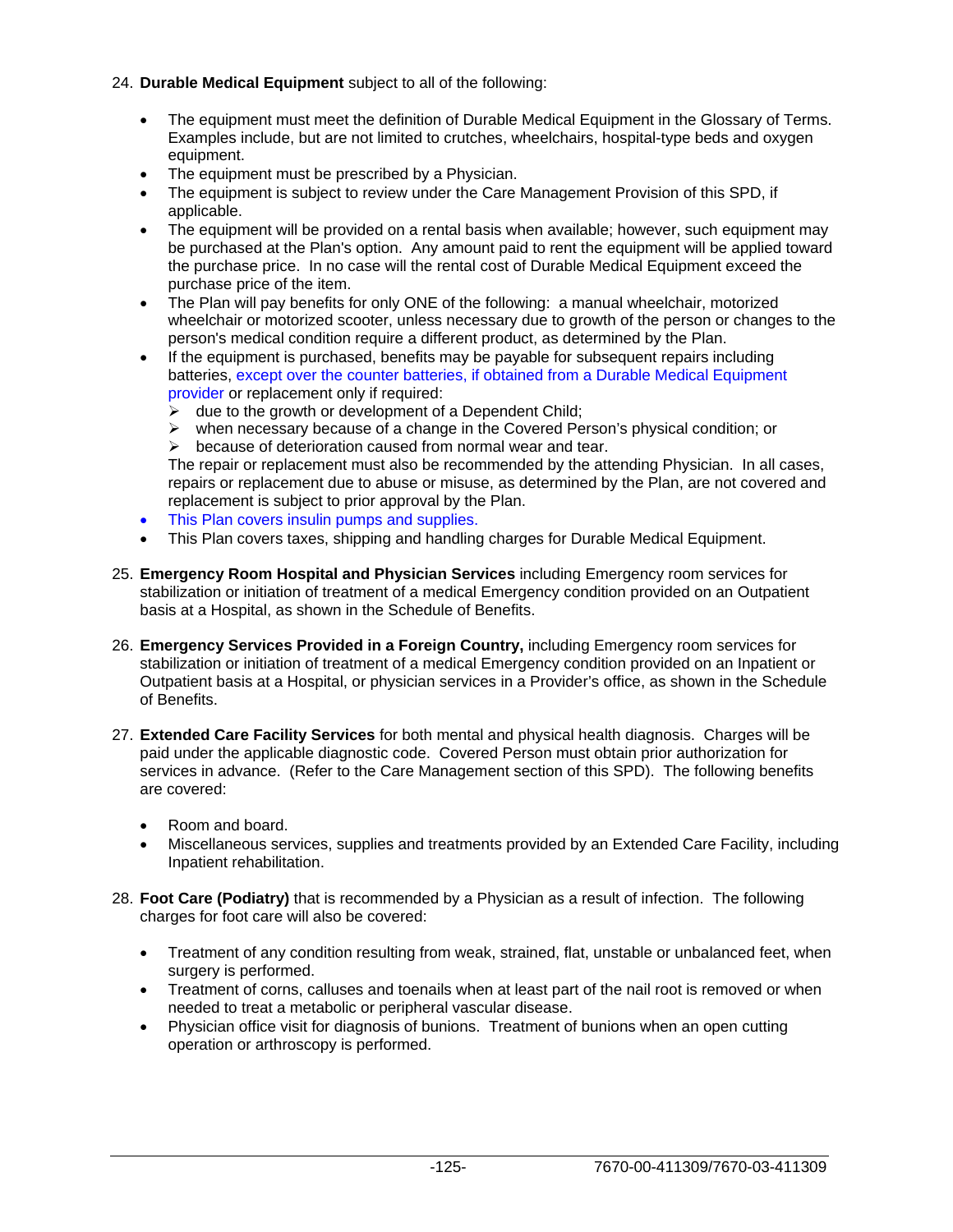## 29. **Genetic Counseling** based on Medical Necessity.

30. **Genetic Testing** when Medically Necessary (see below).

Genetic Testing MUST meet the following requirements:

The test is not considered experimental or investigational. The test is performed by a CLIA-certified laboratory. The test result will directly impact/influence the disease treatment of the covered member. In some cases, testing is accompanied by pretest and posttest counseling.

And must meet at least one of the following:

- The patient has current signs and/or symptoms (i.e., the test is being used for diagnostic purposes).
- Conventional diagnostic procedures are inconclusive.
- The patient has risk factors or a particular family history that indicate a genetic cause.
- The patient meets defined criteria that place them at high genetic risk for the condition.

Generally, genetic testing is not covered for:

- Population screening without a personal or family history, with the exception of preconception or prenatal carrier screening for certain conditions, such as cystic fibrosis, Tay-Sachs disease, sickle cell disease, and other hemoglobinopathies.
- Informational purposes alone (i.e., testing of minors for adult-onset conditions, and self-referrals or home testing).
- Test is considered Experimental or Investigational.
- 31. **Growth Hormones** when billed by a medical provider or facility. Prior authorization is required. Growth hormones are covered under the drug plan when obtained through a pharmacy.
- 32. **Hearing Services** include:
	- Exams, tests, services and supplies to diagnose and treat a medical condition.
	- Purchase or fitting of hearing aids.
	- Implantable hearing devices.
- 33. **Home Health Care Services:** (Refer to Home Health Care section of this SPD).
- 34. **Hospice Care Services:** Treatment given at a Hospice Care Facility must be in place of a stay in a Hospital or Extended Care Facility, and can include:
	- **Assessment** includes an assessment of the medical and social needs of the Terminally Ill person, and a description of the care to meet those needs.
	- **Inpatient Care** in a facility when needed for pain control and other acute and chronic symptom management, psychological and dietary counseling, physical or occupational therapy and parttime Home Health Care services.
	- **Outpatient Care** provides or arranges for other services as related to the Terminal Illness which include the services of a Physician or Qualified physical or occupational therapist, or nutrition counseling services provided by or under the supervision of a Qualified dietician.
	- **Bereavement Counseling** benefits are payable for bereavement counseling services which are received by a Covered Person's Close Relative when directly connected to the Covered Person's death and bundled with other hospice charges. Counseling services must be given by a Qualified social worker, Qualified pastoral counselor, Qualified psychologist, Qualified psychiatrist, or other Qualified Provider, if applicable. The services must be furnished within six months of death.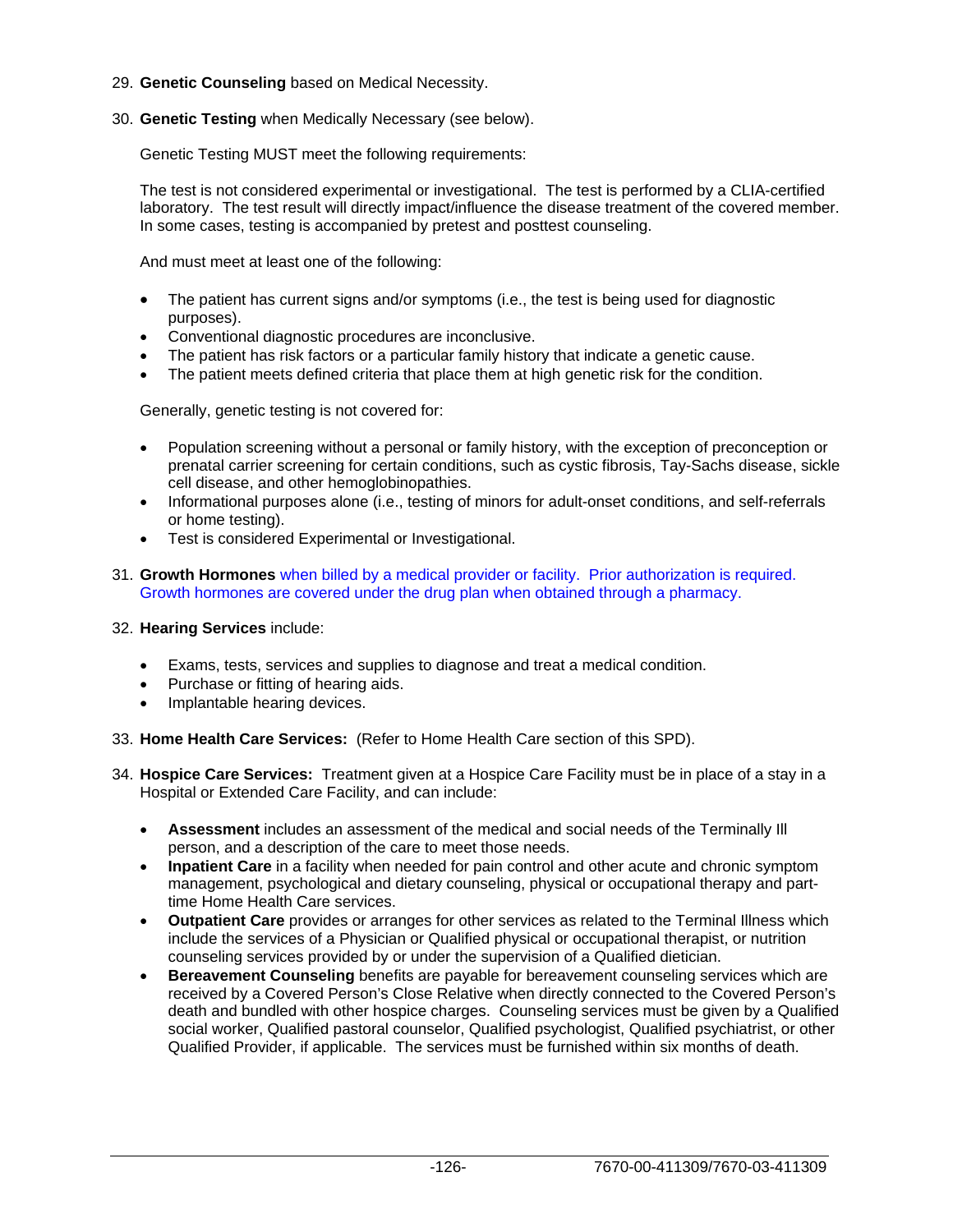The Covered Person must be Terminally Ill with an anticipated life expectancy of about six months. Services, however, are not limited to a maximum of six months if continued Hospice Care is deemed appropriate by the Physician, up to the maximum hospice benefits available under the Plan.

- 35. **Hospital Services (Includes Inpatient Services, Surgical Centers And Inpatient Birthing Centers).** The following benefits are covered:
	- Semi-private room and board. For network charges, this rate is based on network repricing. For non-network charges, any charge over a semi-private room charge will be a Covered Expense only if determined by the Plan to be Medically Necessary. If the Hospital has no semi-private rooms, the Plan will allow the private room rate subject to Usual and Customary charges or the Negotiated Rate, whichever is applicable.
	- Intensive care unit room and board.
	- Miscellaneous and Ancillary Services.
	- Blood, blood plasma and plasma expanders, when not available without charge.

### 36. **Hospital Services (Outpatient).**

- 37. **Infant Formula** administered through a tube as the sole source of nutrition for the Covered Person. Food and formula, regardless of the method, is covered for PKU.
- 38. **Infertility Treatment** to the extent required to treat or correct underlying causes of infertility, when such treatment is Medically Necessary and cures the condition, alleviates the symptoms, slows the harm, or maintains the current health status of the Covered Person. Diagnosis of Infertility, please see the exclusion section for additional information.

Infertility Treatment does not include Genetic Testing. (See General Exclusions for details).

- 39. **Laboratory Or Pathology Tests And Interpretation Charges** for covered benefits.
- 40. **Manipulations:** Treatments for musculoskeletal conditions when Medically Necessary. Also refer to Maintenance Therapy under the General Exclusions section of this SPD.
- 41. **Massage Therapy.** (See Therapy Services below)
- 42. **Maternity Benefits** for Covered Persons include:
	- Hospital or Birthing Center room and board.
	- Vaginal delivery or Cesarean section.
	- Non-routine prenatal care
	- Postnatal care.
	- Medically Necessary diagnostic testing.
	- Abdominal operation for intrauterine pregnancy or miscarriage.
	- Outpatient Birthing Centers.
	- Home births.
	- Midwives.

Special additions for maternity management allows a nurse to act as advisor and maternal/newborn specialist. This allows one-on-one coaching and information and can:

- Discuss health history, including diet and exercise routines.
- Identify and assess potential pregnancy risk factors.
- Discuss ways to minimize risks for mother and baby.
- Answer questions and provide information on pregnancy and Childcare issues.
- Contact Physician to coordinate care.
- Provide education and support related to labor and delivery.
- Identify community resources for additional information and support.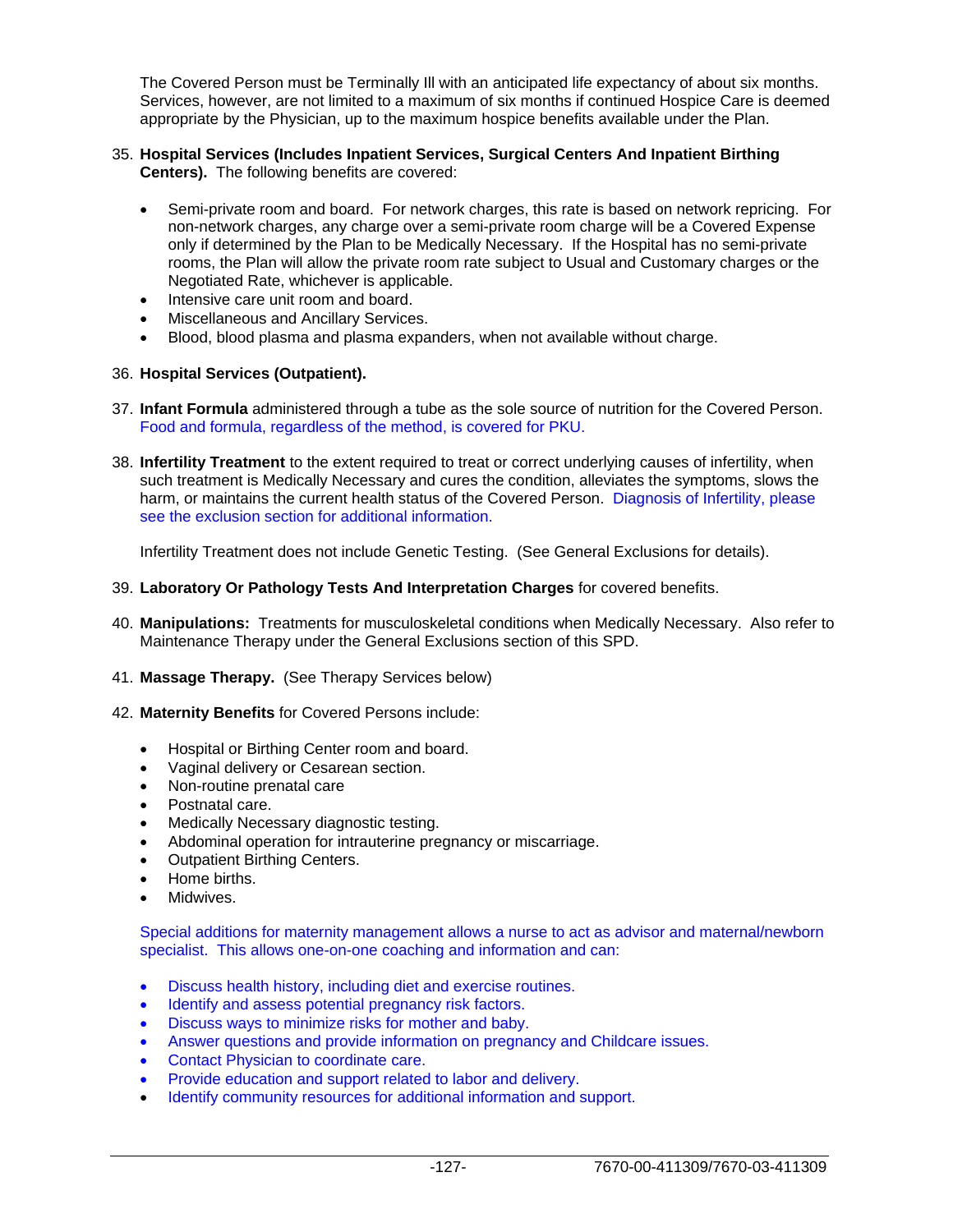- 43. **Mental Health Treatment** (Refer to Mental Health section of this SPD).
- 44. **Modifiers or Reducing Modifiers** if Medically Necessary, apply to services and procedures performed on the same day and may be applied to surgical, radiology and other diagnostic procedures. For providers participating with a primary or secondary network, claims will be paid according to the network contract. For providers who are not participating with a network, where no discount is applied, the industry guidelines are to allow the full Usual and Customary fee allowance for the primary procedure and a percentage (%) of the Usual and Customary fee allowance for all secondary procedures. These allowances are then processed according to Plan provisions. A global package includes the services that are a necessary part of the procedure. For individual services that are part of a global package, it is customary for the individual services not to be billed separately. A separate charge will not be allowed under the Plan.
- 45. **Nursery And Newborn Expenses Including Circumcision** are covered for the following Children of the covered Employee or covered spouse: natural (biological) Children and newborn Children who are adopted or Placed for Adoption at the time of birth.
- 46. **Nutritional Counseling and Weight Management Program** includes only the following treatments if those treatments are determined to be Medically Necessary and be appropriate for an individual's Morbid Obesity condition. Refer to the Glossary of Terms for a definition of Morbid Obesity.
	- Level 1 Preventive nutritional counseling with a registered dietician. In-Network service only and accessed by contacting the network Hospital and speaking to a dietician.
	- Level 2 nutritional counseling weight loss (prior authorization required) Individuals who have BMI of 27 or greater.
	- Level 3 metabolic weight loss (prior authorization required) Individuals who have a BMI of 30 or greater are eligible for reimbursement of the cost of metabolic weight loss programs. The weight management program must be under the direction of a Physician, with documentation through a Physician attestation form.

The Covered Person must pay for the Physician's supervised weight loss program up front and then submit a claim for reimbursement. The Plan will not reimburse the provider directly.

This Plan does not cover diet supplements, exercise equipment or any other items listed in the General Exclusions of this SPD.

- 47. **Nutritional Supplements, Vitamins and Electrolytes** which are prescribed by a Physician and administered through enteral feedings, provided they are the sole source of nutrition. This includes supplies related to enteral feedings (for example, feeding tubes, pumps, and other materials used to administer enteral feedings) provided the feedings are prescribed by a Physician, and are the sole source of nutrition.
- 48. **Occupational Therapy.** (See Therapy Services below)
- 49. **Oral Surgery** includes:
	- Excision of partially or completely impacted teeth.
	- Excision of tumors and cysts of the jaws, cheeks, lips, tongue, roof and floor of the mouth when such conditions require pathological examinations.
	- Surgical procedures required to correct accidental injuries of the jaws, cheeks, lips, tongue, roof and floor of the mouth.
	- Reduction of fractures and dislocations of the jaw.
	- External incision and drainage of cellulitis.
	- Incision of accessory sinuses, salivary glands or ducts.
	- Excision of exostosis of jaws and hard palate.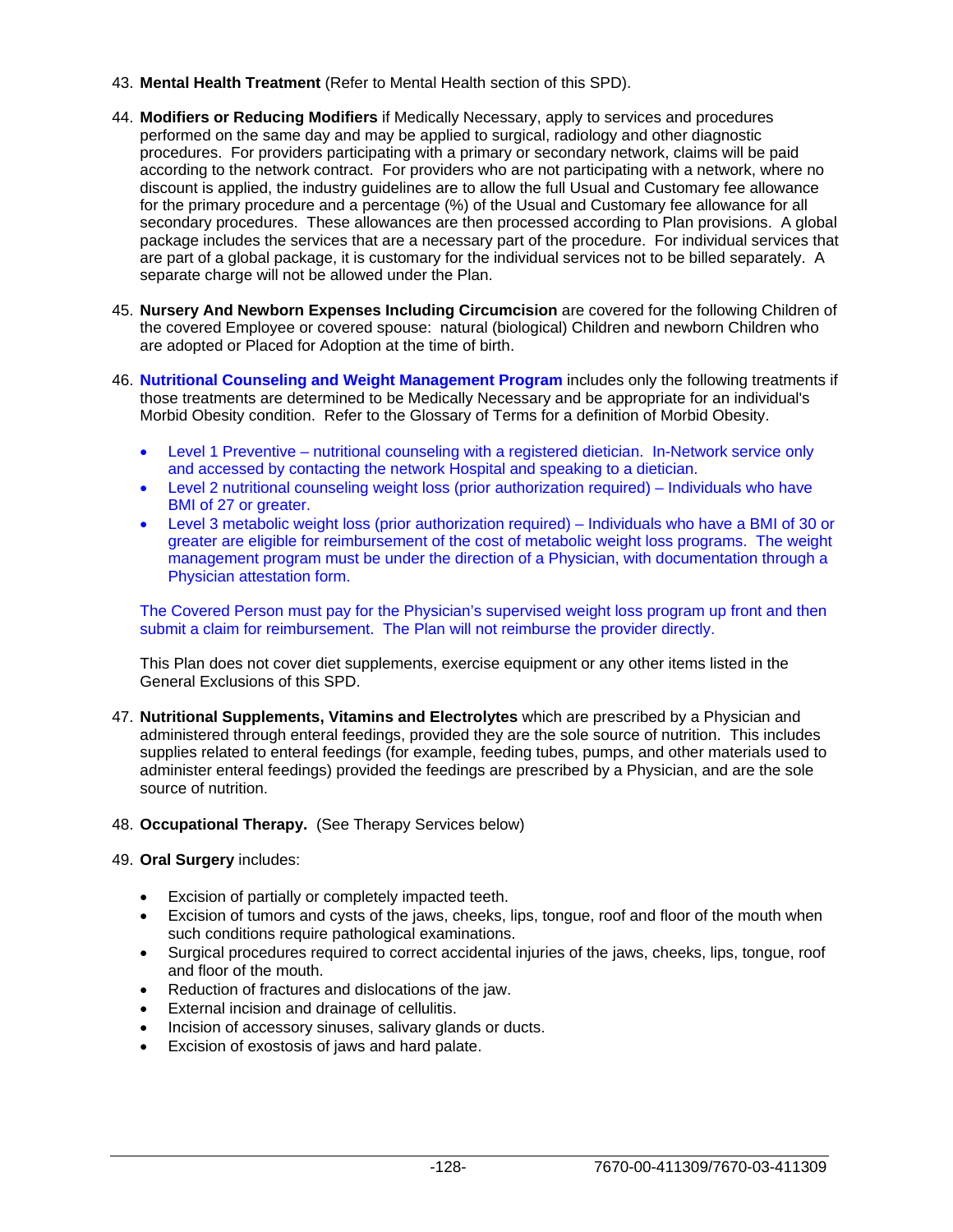# 50. **Orthognathic, Prognathic, and Maxillofacial Surgery** when Medically Necessary.

51. **Orthotic Appliances, Devices and Casts,** including the exam for required Prescription and fitting, when prescribed to aid in healing, provide support to an extremity, or limit motion to the musculoskeletal system after Injury. These devices can be used for acute Injury or to prevent Injury. Orthotic Appliances and Devices include custom molded shoe orthotics, supports, trusses, elastic compression stockings, custom molded shoe inserts and braces.

## 52. **Oxygen And Its Administration.**

- 53. **Pharmacological Medical Case Management** (Medication management and lab charges).
- 54. **Physical Therapy.** (See Therapy Services below)
- 55. **Physician Services** for covered benefits.
- 56. **Pre-Admission Testing:** The testing must be necessary and consistent with the diagnosis and treatment of the condition for which the Covered Person is being admitted to the Hospital.
- 57. **Prescription Medications** which are administered or dispensed as take home drugs as part of treatment while in the Hospital or at a medical facility (including claims billed on a claim form from a long-term care facility, assisted living facility or Skilled Nursing Facility) and that require a Physician's Prescription. This does not include paper (script) claims obtained at a retail pharmacy, which are covered under the Prescription benefit.
- 58. **Preventive Care** as listed under the Schedule of Benefits.

The Plan pays benefits for Preventive Care services provided on an Outpatient basis at a Physician's office, an Alternate Facility or a Hospital that encompass medical services that have been demonstrated by clinical evidence to be safe and effective in either the early detection of disease or in the prevention of disease, have been proven to have a beneficial effect on health outcomes and include the following as required under the applicable law:

- Evidence-based items or services that have in effect a rating of "A" or "B" in the current recommendations of the United States Preventive Services Task Force;
- Immunizations that have in effect a recommendation from the Advisory Committee on Immunization Practices of the Centers for Disease Control and Prevention;
- With respect to infants, Children and adolescents, evidence-informed Preventive Care and screenings provided for in the comprehensive guidelines supported by the Health Resources and Services Administration; and
- Additional preventive care and screenings as provided for in comprehensive guidelines supported by the Health Resources and Services Administration.
- Well-Woman Preventive Care visit(s) for women to obtain the recommended preventive services that are age and developmentally appropriate, including preconception and prenatal care. The well-woman visit should, where appropriate, include the following additional preventive services listed in the Health Resources and Services Administrations guidelines, as well as others referenced in the Affordable Care Act:
	- $\triangleright$  Screening for gestational diabetes;
	- $\triangleright$  Human papillomavirus (HPV) DNA testing;
	- $\triangleright$  Counseling for sexually transmitted infections;
	- $\triangleright$  Counseling and screening for human immune-deficiency virus; and
	- $\triangleright$  Screening and counseling for interpersonal and domestic violence.
	- $\triangleright$  Breast cancer genetic test counseling (BRCA) for women at high risk.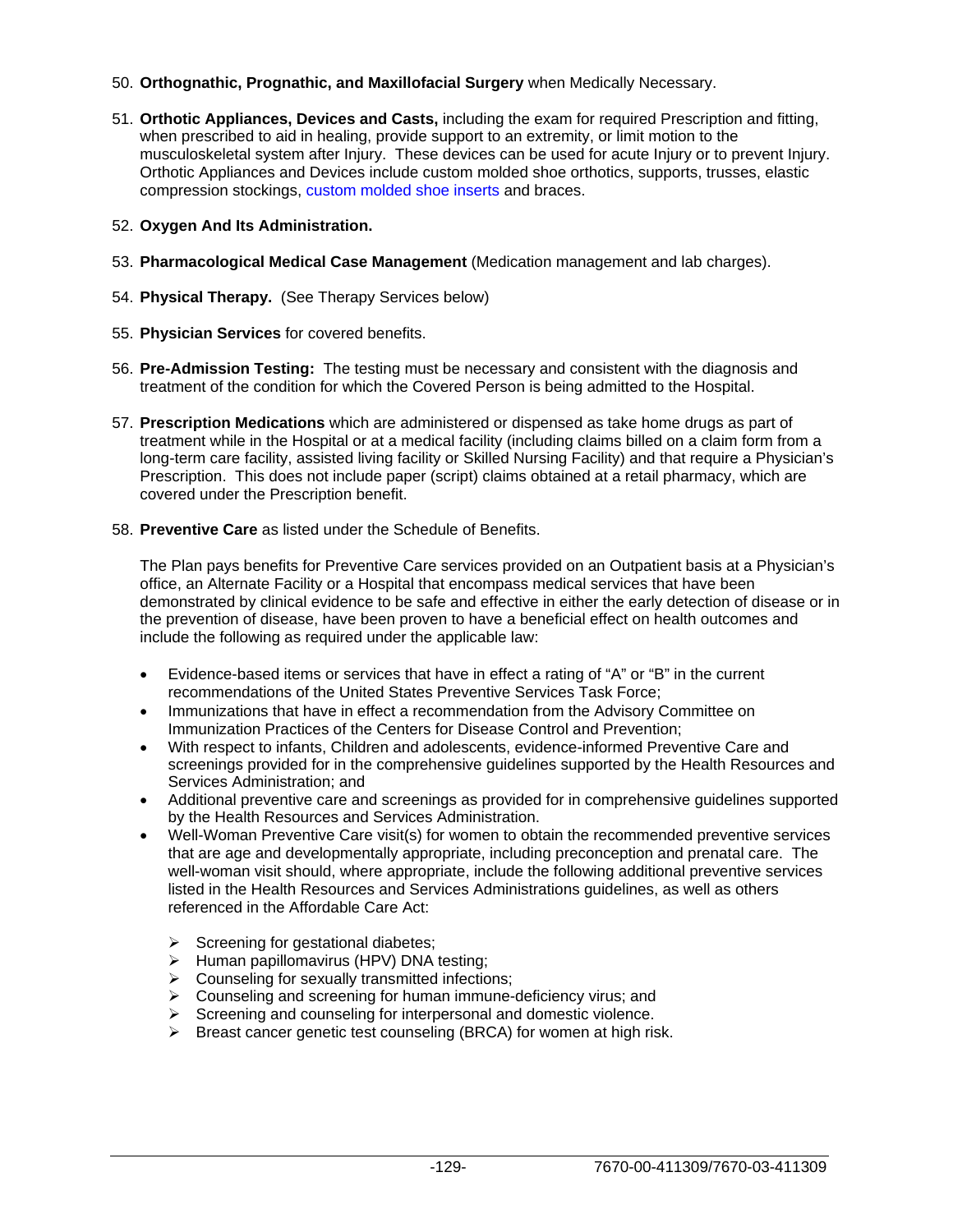Please visit the following links for additional information:

https://www.healthcare.gov/preventive-care-benefits/ https://www.healthcare.gov/preventive-care-benefits/children/ https://www.healthcare.gov/preventive-care-benefits/women/.

- 59. **Prosthetic Devices.** The initial purchase, fitting, repair and replacement of fitted prosthetic devices (artificial body parts, including limbs, eyes and larynx) which replace body parts. Benefits may be payable for subsequent repairs or replacement only if required:
	- Due to the growth or development of a Dependent Child; or
	- When necessary because of a change in the Covered Person's physical condition; or
	- Because of deterioration caused from normal wear and tear.

The repair or replacement must also be recommended by the attending Physician. In all cases, repairs or replacement due to abuse or misuse, as determined by the Plan, are not covered and replacement is subject to prior approval by the Plan.

- 60. **Qualifying Clinical Trials** as defined below, including routine patient care costs as defined below Incurred during participation in a Qualifying Clinical Trial for the treatment of:
	- Cancer or other Life-Threatening Disease or Condition. For purposes of this benefit, a Life-Threatening Disease or Condition is one from which the likelihood of death is probable unless the course of the disease or condition is interrupted; and
	- Cardiovascular disease (cardiac/stroke) that is not life threatening, for which the Plan determines a clinical trial meets the Qualifying Clinical Trial criteria stated below; and
	- Surgical musculoskeletal disorders of the spine, hip and knees, that are not life threatening, for which the Plan determines a clinical trial meets the Qualifying Clinical Trial criteria stated below; and
	- Other diseases or disorders that are not life threatening for which the Plan determines a clinical trial meets the Qualifying Clinical Trial criteria stated below.

Benefits include the reasonable and necessary items and services used to prevent, diagnose, and treat complications arising from participation in a Qualifying Clinical Trial.

Benefits are available only when the Covered Person is clinically eligible for participation in the Qualifying Clinical Trial as defined by the researcher.

Benefits are only reimbursable as directed by the Patient Protection and Affordable Care Act. Experimental or investigational services are not typically reimbursed under this Plan but considered as part of the clinical trial sponsored by the manufacturer or principle.

Travel expenses will be reimbursed while the member is participating in an approved Qualifying Clinical Trial center of excellence or tertiary facility. All travel expenses must be pre-approved. The reimbursement will follow the same guidelines as the transplant travel reimbursement**.**

Routine patient care costs for Qualifying Clinical Trials may include:

- Covered health services (i.e., Physician charges, lab work, X-rays, professional fees, etc.) for which benefits are typically provided absent a clinical trial;
- Covered health services required solely for the administration of the Investigational item or service, the clinically appropriate monitoring of the effects of the item or service, or the prevention of complications; and
- Covered health services needed for reasonable and necessary care arising from the provision of an Investigational item or service.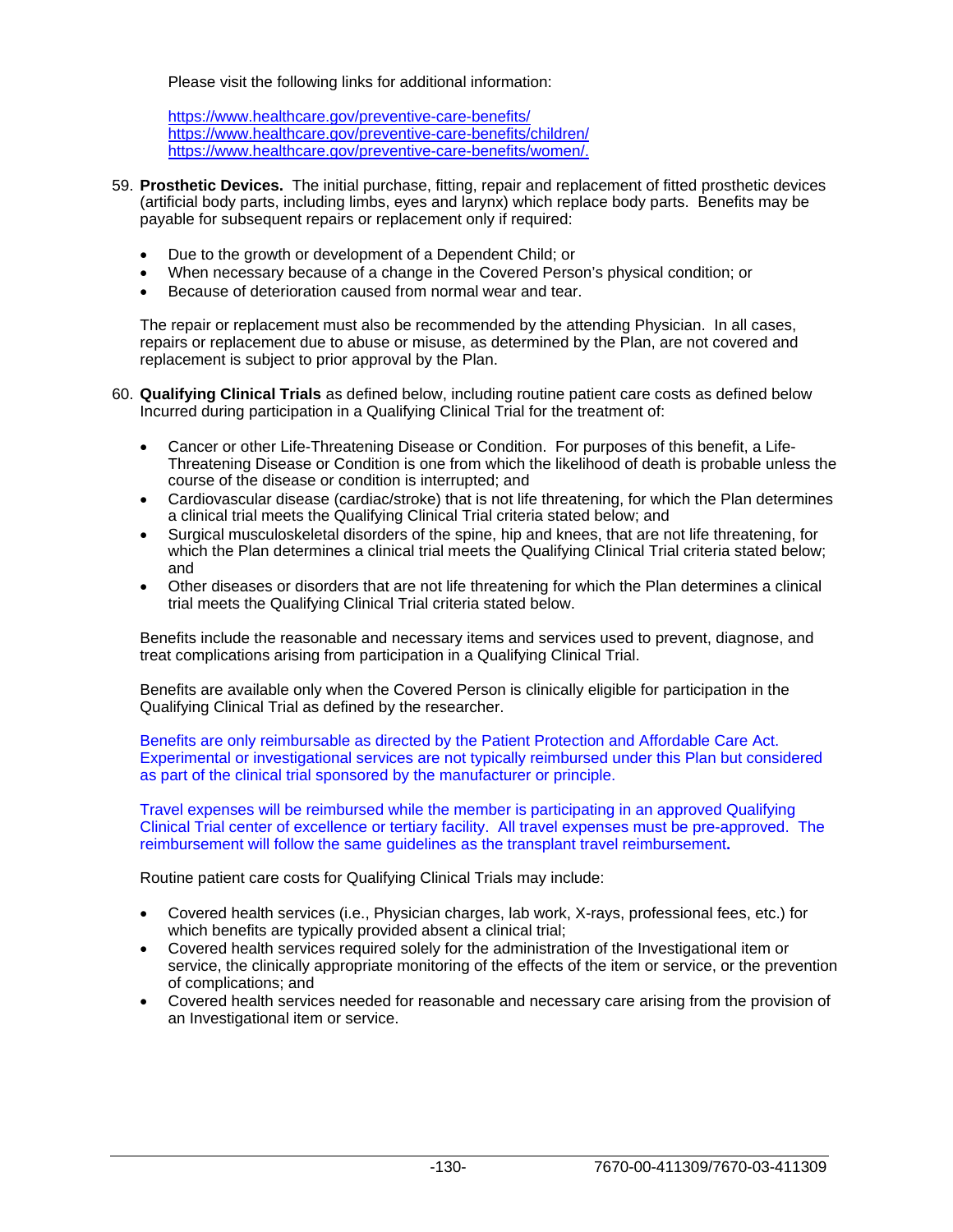Routine costs for clinical trials do not include:

- The Experimental or Investigational service or item as it is typically provided to the patient through the clinical trial;
- Items and services provided solely to satisfy data collection and analysis needs and that are not used in the direct clinical management of the patient;
- A service that is clearly inconsistent with widely accepted and established standards of care for a particular diagnosis; and
- Items and services provided by the research sponsors free of charge for any person enrolled in the trial.

With respect to cancer or other Life-Threatening Diseases or Conditions, a Qualifying Clinical Trial is a Phase I, Phase II, Phase III, or Phase IV clinical trial that is conducted in relation to the prevention, detection, or treatment of cancer or other Life-Threatening Disease or Condition and that meets any of the following criteria in the bulleted list below.

- Federally funded trials. The study or investigation is approved or funded (which may include funding through in-kind contributions) by one or more of the following:
	- *National Institutes of Health* (NIH), including the *National Cancer Institute* (NCI);
	- *Centers for Disease Control and Prevention* (CDC);
	- *Agency for Healthcare Research and Quality* (AHRQ);
	- *Centers for Medicare and Medicaid Services* (CMS);
	- A cooperative group or center of any of the entities described above or the *Department of Defense* (DOD) or the Veteran's Administration (VA);
	- $\triangleright$  A qualified non-governmental research entity identified in the quidelines issued by the *National Institutes of Health* for center support grants; or
	- The *Department of Veterans Affairs*, the *Department of Defense,* or the *Department of Energy* as long as the study or investigation has been reviewed and approved through a system of peer review that is determined by the *Secretary of Health and Human Services* to meet both of the following criteria:
		- It is comparable to the system of peer review of studies and investigations used by the *National Institutes of Health*; and
		- It ensures unbiased review of the highest scientific standards by qualified individuals who have no interest in the outcome of the review.
- The study or investigation is conducted under an Investigational new drug application reviewed by the *U.S. Food and Drug Administration*;
- The study or investigation is a drug trial that is exempt from having such an Investigational new drug application;
- The clinical trial must have a written protocol that describes a scientifically sound study and have been approved by all relevant Institutional Review Boards (IRBs) before participants are enrolled in the trial. The Plan Sponsor may, at any time, request documentation about the trial; or
- The subject or purpose of the trial must be the evaluation of an item or service that meets the definition of a covered health service and is not otherwise excluded under the Plan.

# 61. **Radiation Therapy and Chemotherapy.**

## 62. **Radiology and Interpretation Charges.**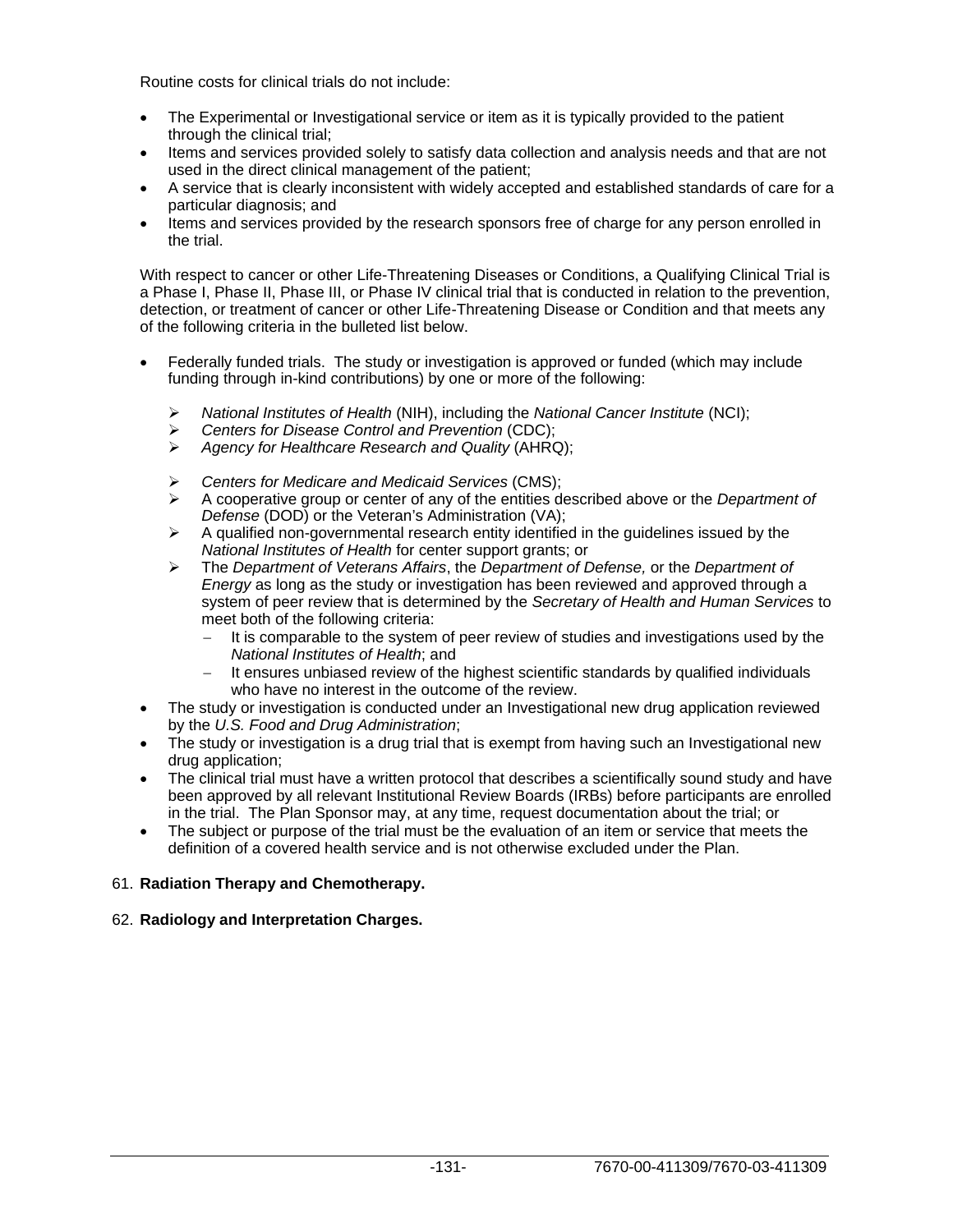## 63. **Reconstructive Surgery** includes:

- Following a mastectomy (Women's Health and Cancer Rights Act) The Covered Person must be receiving benefits in connection with a mastectomy in order to receive benefits for reconstructive treatments. Covered Expenses are reconstructive treatments which include all stages of reconstruction of the breast on which the mastectomy was performed, surgery and reconstruction of the other breast to produce a symmetrical appearance; and prostheses and complications of mastectomies, including lymphedemas.
- Surgery to restore bodily function that has been impaired by a congenital Illness or anomaly resulting in a functional defect or impairment of a Child, Accident, or from an infection or other disease of the involved part.
- 64. **Respiratory Therapy.** (See Therapy Services below)
- 65. **Second Surgical Opinion** must be given by a board-certified Specialist in the medical field relating to the surgical procedure being proposed. The Physician providing the second opinion must not be affiliated in any way with the Physician who rendered the first opinion.
- 66. **Sleep Disorders** if Medically Necessary.
- 67. **Sleep Studies.**
- 68. **Speech Therapy.** (See Therapy Services below)
- 69. **Sterilizations.**
- 70. **Substance Use Disorder Services** (Refer to Substance Use Disorder section of this SPD).
- 71. **Surgery and Assistant Surgeon Services** (See Modifiers or Reducing Modifiers above).
- 72. **Telemedicine Telephone or Internet Consultations:** Telephone and internet consultations made by a Covered Person's treating Physician to another Physician.
- 73. **Temporomandibular Joint Disorder (TMJ) Services** includes:
	- Diagnostic services.
	- Surgical treatment.
	- Non-surgical treatment (includes intraoral devices or any other non-surgical method to alter the occlusion and/or vertical dimension).

This does not cover orthodontic services.

- 74. **Therapy Services:** Therapy must be ordered by a Physician and provided as part of the Covered Person's treatment plan. Services include:
	- **Occupational therapy** by a Qualified occupational therapist (OT), or other Qualified Provider, if applicable.
	- **Physical therapy** by a Qualified physical therapist (PT), or other Qualified Provider, if applicable.
	- **Respiratory therapy** by a Qualified respiratory therapist (RT), or other Qualified Provider, if applicable.
	- **Aquatic therapy** by a Qualified physical therapist (PT), Qualified Aquatic Therapist (AT), or other Qualified Provider, if applicable.
	- **Massage therapy** by a Qualified chiropractor, a Qualified massage therapist (MT), Qualified physical therapist (PT), or other Qualified Provider, if applicable.
	- **Speech therapy** by a Qualified speech therapist (ST), or other Qualified Provider, if applicable, including therapy for stuttering due to a neurological disorder.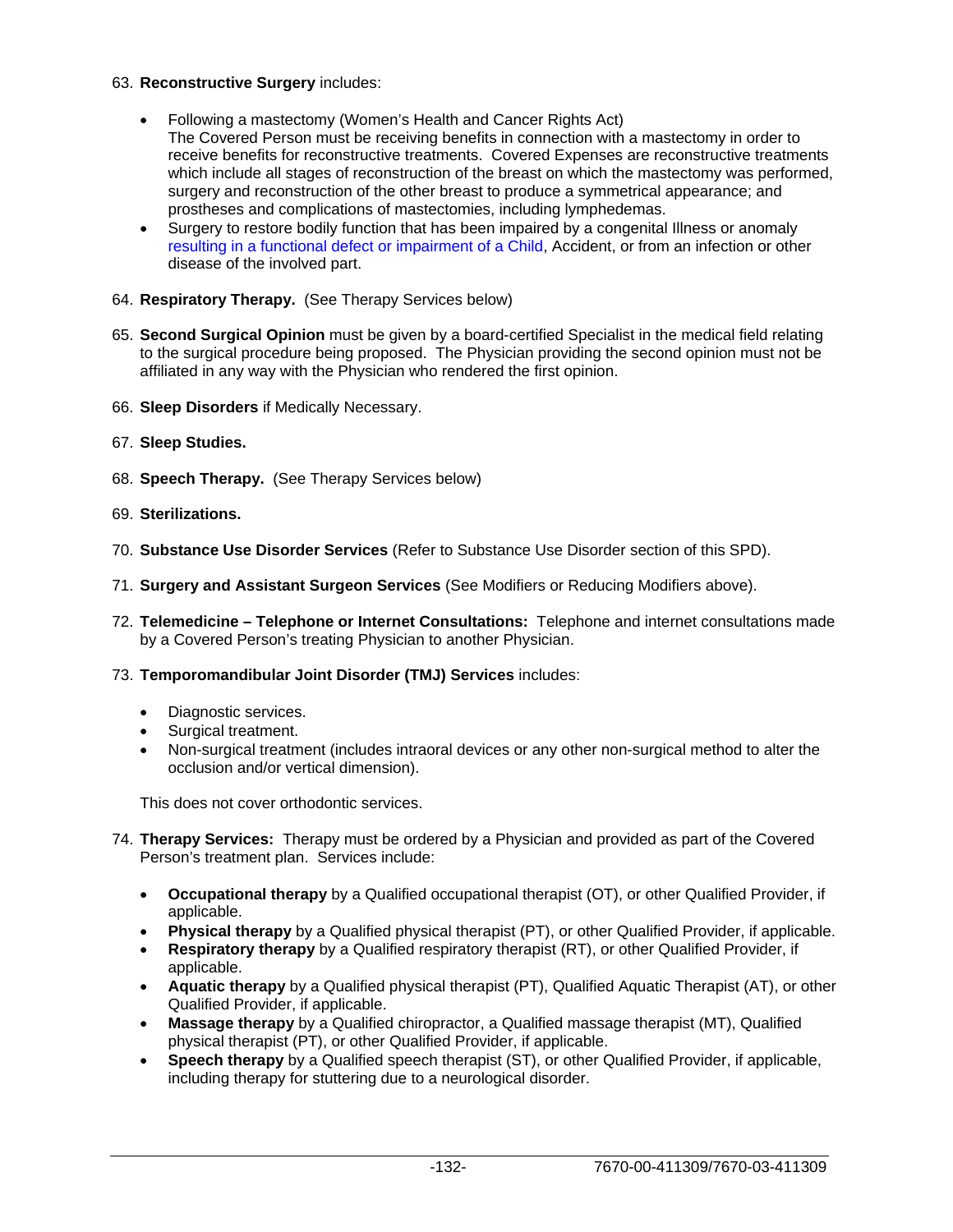- 75. **Tobacco Addiction:** Preventive / Routine benefits as required by applicable law and diagnoses, services, treatment or supplies related to addiction to or dependency on nicotine.
- 76. **Transplant Services** (Refer to Transplant section of this SPD).
- 77. **Urgent Care Facility** as shown in the Schedule of Benefits of this SPD.
- 78. **Vision Care Services** (Refer to Vision Care section of this SPD).
- 79. **X-ray Services** for covered benefits.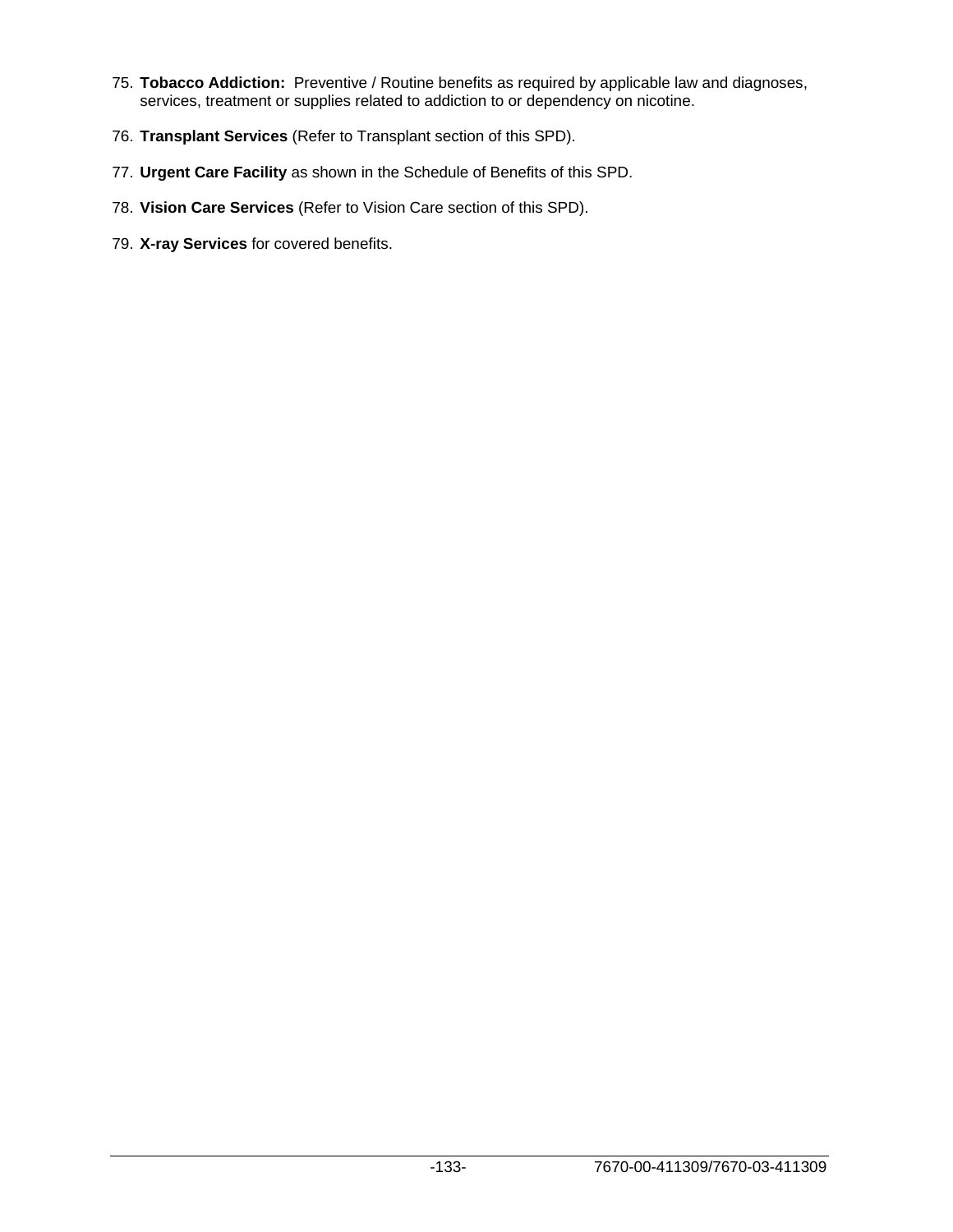# **HOME HEALTH CARE BENEFITS**

Home Health Care services are provided for patients when Medically Necessary as determined by the Utilization Review Organization.

Prior authorization may be required before receiving services. Please refer to the Care Management section of this SPD for more details. Covered services can include:

- Home visits instead of visits to the provider's office that do not exceed the Usual and Customary charge to perform the same service in a provider's office.
- Intermittent nurse services. Benefits are paid for only one nurse at any one time, not to exceed four hours per 24-hour period.
- Nutrition counseling provided by or under the supervision of a Qualified dietician, or other Qualified Provider, if applicable.
- Physical, occupational, respiratory and speech therapy provided by or under the supervision of a Qualified therapist, or other Qualified Provider, if applicable.
- Medical supplies, drugs, or medication prescribed by a Physician, and laboratory services to the extent that the Plan would have covered them under this Plan if the Covered Person had been in a Hospital.

A Home Health Care Visit is defined as: A visit by a nurse providing intermittent nurse services (each visit includes up to a four-hour consecutive visit in a 24-hour period if Medically Necessary) or a single visit by a Qualified therapist, Qualified dietician, or other Qualified Provider, if applicable.

# **EXCLUSIONS**

In addition to the items listed in the General Exclusions section, benefits will NOT be provided for any of the following:

- Homemaker or housekeeping services.
- Supportive environment materials such as handrails, ramps, air conditioners and telephones.
- Services performed by family members or volunteer workers.
- "Meals on Wheels" or similar food service.
- Separate charges for records, reports or transportation.
- Expenses for the normal necessities of living such as food, clothing and household supplies.
- Legal and financial counseling services, unless otherwise covered under this Plan.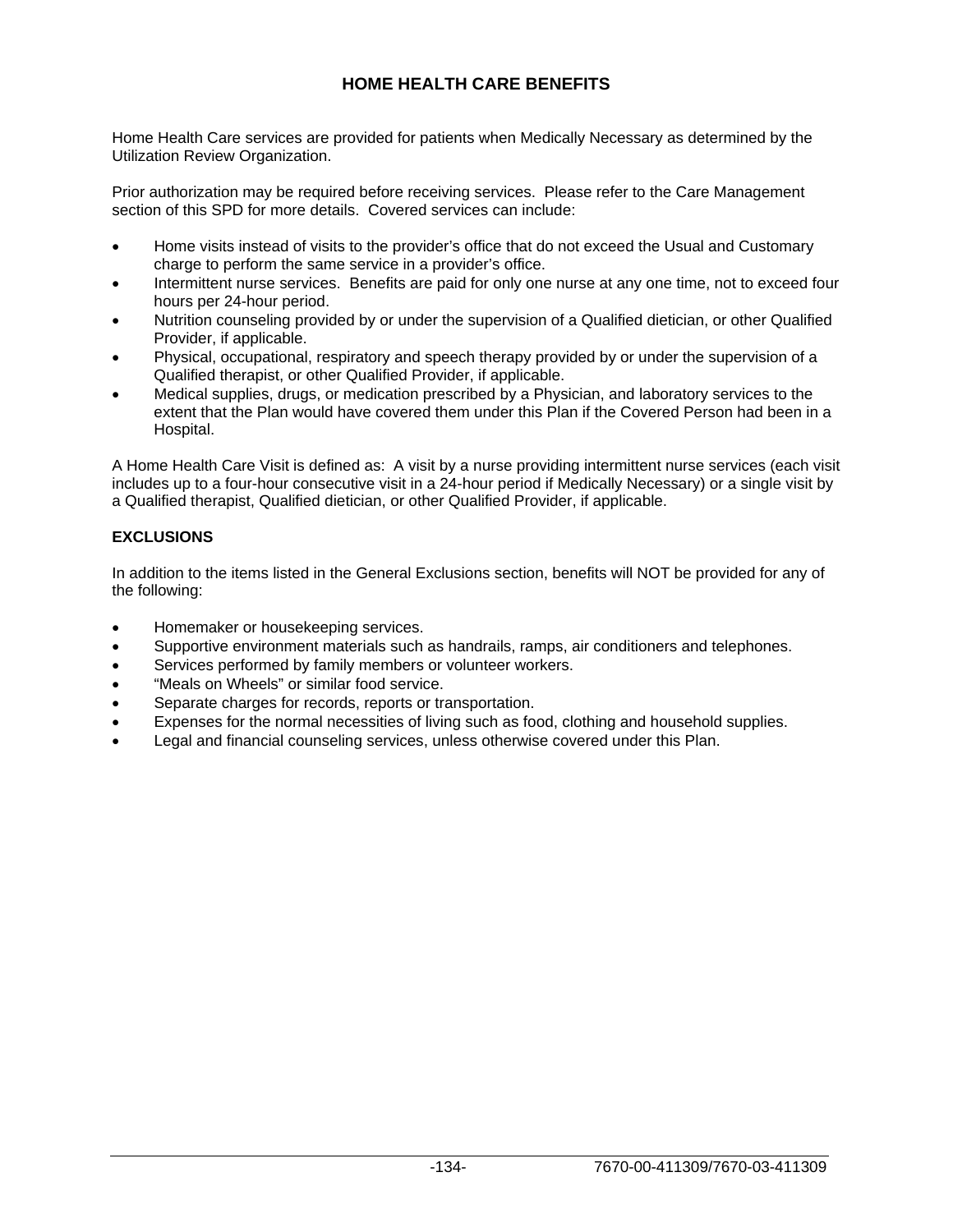# **TRANSPLANT BENEFITS**

# **Refer to the Care Management section of this SPD for prior authorization requirements**

## **DEFINITIONS**

The following terms are used for the purpose of the Transplant Benefits section of this SPD. Refer to the Glossary of Terms section of this SPD for additional definitions.

**Approved Transplant Services** means services and supplies for certified transplants when ordered by a Physician. Such services include, but are not limited to, Hospital charges, Physician charges, organ and tissue procurement, tissue typing and Ancillary Services.

**Designated Transplant Facility** means a facility which has agreed to provide Approved Transplant Services to Covered Persons pursuant to an agreement with a transplant provider network or rental network with which the Plan has a contract.

**Organ and Tissue Acquisition/Procurement** means the harvesting, preparation, transportation and the storage of human organ and tissue which is transplanted to a Covered Person. This includes related medical expenses of a living donor.

**Stem Cell Transplant** includes autologous, allogeneic and syngeneic transplant of bone marrow, peripheral and cord blood stem cells.

## **BENEFITS**

The Plan will pay for Covered Expenses Incurred by a Covered Person at a Designated Transplant Facility for an Illness or Injury, subject to any Deductibles, Plan Participation amounts, maximums or limits shown on the Schedule of Benefits. Benefits are based on the Usual and Customary charge or the Plan's Negotiated Rate.

It will be the Covered Person's responsibility to obtain prior authorization for all transplant related services. If prior authorization is not obtained, benefits may not be payable for such services. Benefits may also be subject to reduced levels as outlined in individual Plan provisions. The approved transplant and medical criteria for such transplant must be Medically Necessary for the medical condition for which the transplant is recommended. The medical condition must not be included on individual Plan exclusions.

## **COVERED EXPENSES**

The Plan will pay for Approved Transplant Services at a Designated Transplant Facility for Organ and Tissue Acquisition/Procurement and transplantation, if a Covered Person is the recipient.

If a Covered Person requires a transplant, including bone marrow or Stem Cell Transplant, the cost of Organ and Tissue Acquisition/Procurement from a living human or cadaver will be included as part of the Covered Person's Covered Expenses when the donor's own plan does not provide coverage for Organ and Tissue Acquisition/Procurement. This includes the cost of donor testing, blood typing and evaluation to determine if the donor is a suitable match.

The Plan will provide donor services for donor related complications during the transplant period, as per the transplant contract, if the recipient is a Covered Person under this Plan.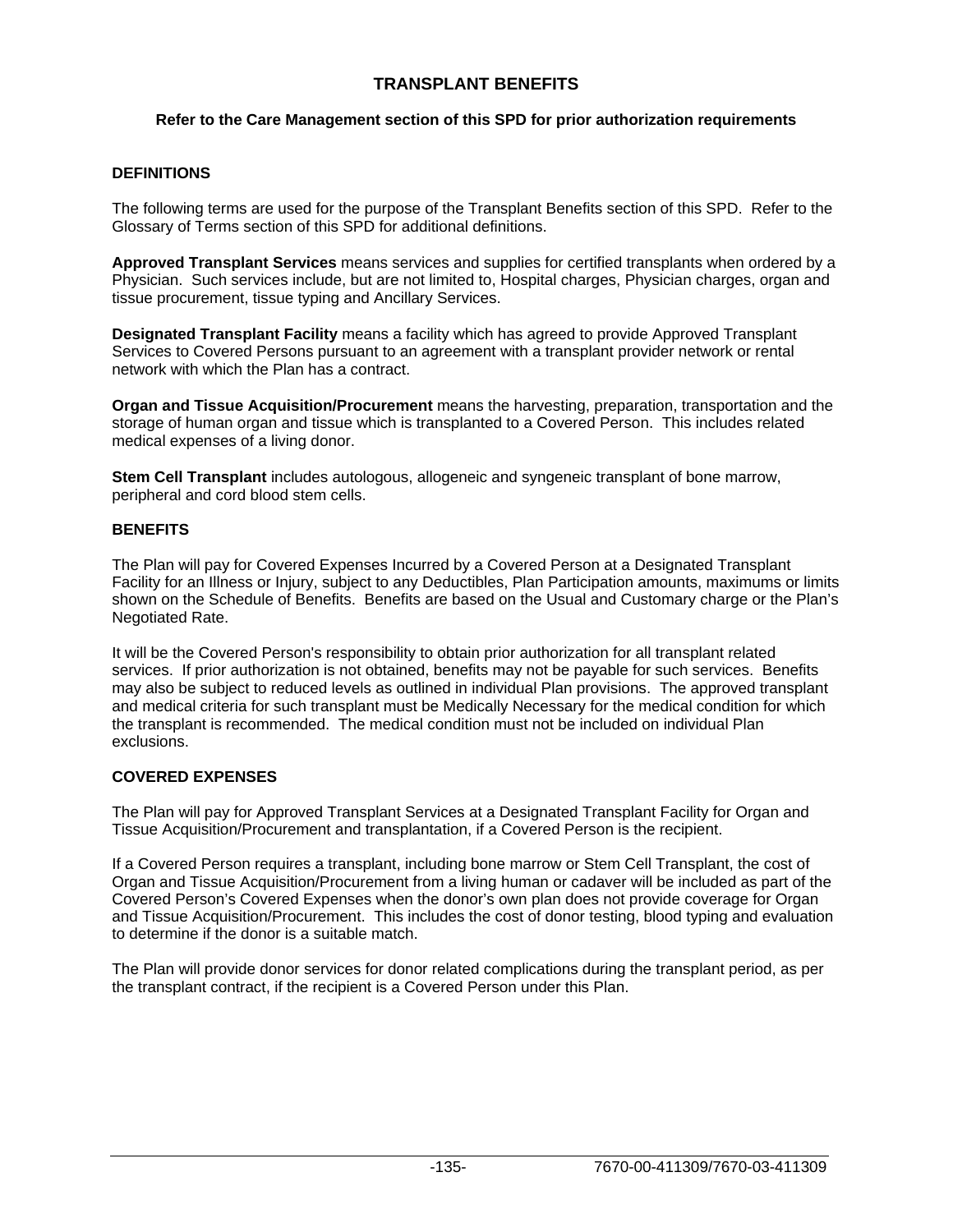Benefits are payable for the following transplants:

- Kidney.
- Kidney/pancreas.
- Pancreas, if the transplant meets the criteria determined by Care Management.
- Liver.
- Heart.
- Heart/lung.
- Lung.
- Bone marrow or Stem Cell Transplant (allogeneic and autologous) for certain conditions.
- Small bowel.

# **SECOND OPINION**

The Plan will notify the Covered Person if a second opinion is required at any time during the determination of benefits period. If a Covered Person is denied a transplant procedure by transplant facility, the Plan will allow them to go to a second Designated Transplant Facility for evaluation. If the second facility determines, for any reason, that the Covered Person is an unacceptable candidate for the transplant procedure, benefits will not be paid for further transplant related services and supplies, even if a third Designated Transplant Facility accepts the Covered Person for the procedure.

**ADDITIONAL PROVISIONS** (Applies to a Designated Transplant Facility Only)

**TRAVEL EXPENSES** (Applies to a Covered Person who is a recipient or to a covered or non-covered donor if the recipient is a Covered Person under this Plan)

If the Covered Person or non-covered living donor lives more than 50 miles from the transplant facility, the Plan will pay for travel and housing, up to the maximum listed on the Schedule of Benefits. Expenses will be paid for the Covered Person and:

- One or two parents of the Covered Person (if the Covered Person is a Dependent Child, as defined in this Plan); or
- An adult to accompany the Covered Person.

Covered travel and housing expenses include the following:

- Transportation to and from the transplant facility including:
	- $\triangleright$  Airfare.
	- $\triangleright$  Tolls and parking fees.
	- $\triangleright$  Gas/mileage.
- Lodging at or near the transplant facility including:
	- $\triangleright$  Apartment rental.
	- $\triangleright$  Hotel rental.
	- $\triangleright$  Applicable tax.

Lodging for purposes of this Plan does not include private residences.

Lodging reimbursement that is greater than \$50 per person per day, may be subject to IRS codes for taxable income.

Benefits shall be payable for up to one year from the date of the transplant while the Covered Person is receiving services at the transplant facility.

Note: This Plan will only pay travel and housing benefits for a non-covered living donor after any other coverage that the living donor has is exhausted.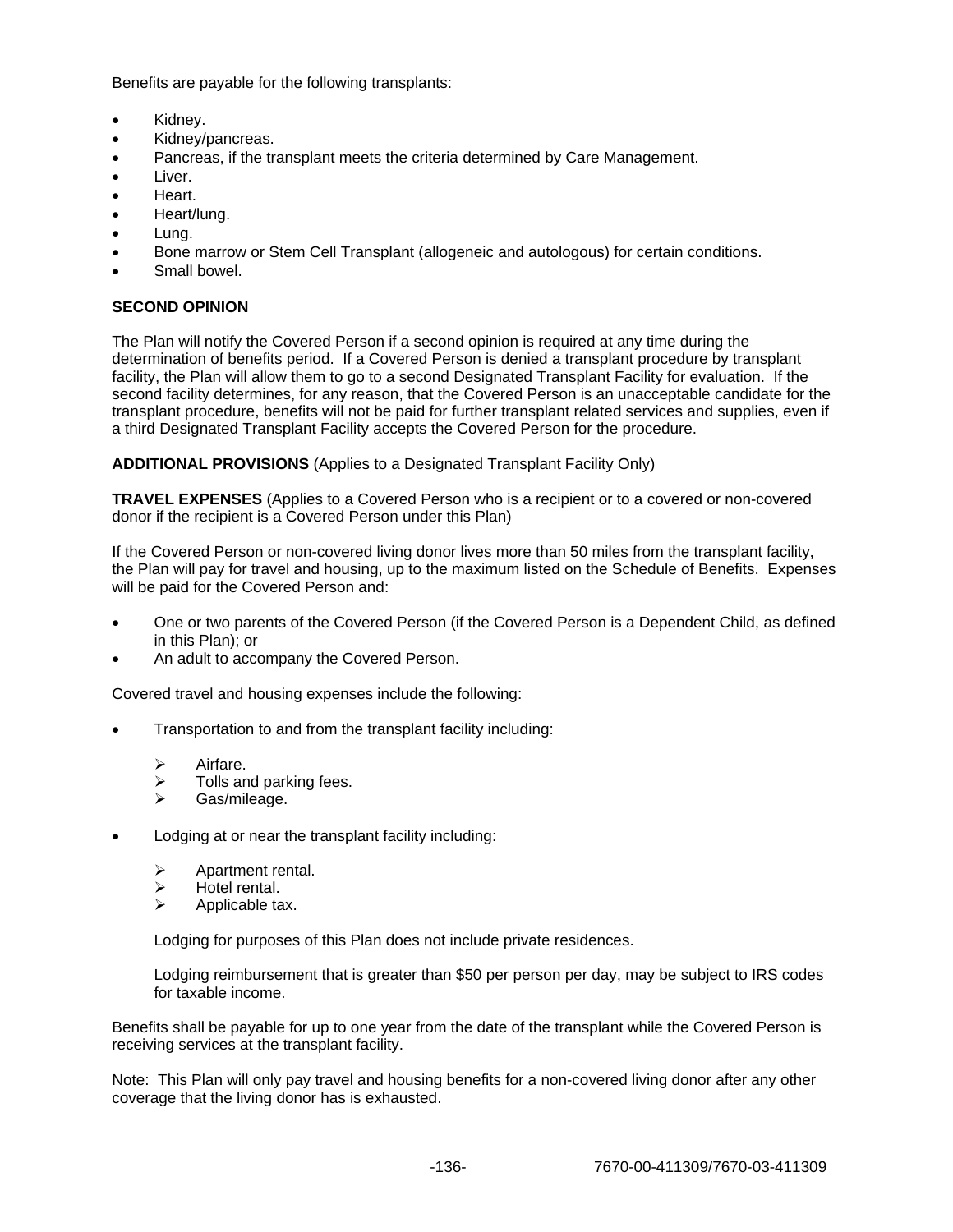# **TRANSPLANT EXCLUSIONS**

In addition to the items listed in the General Exclusions section of this SPD, benefits will NOT be provided for any of the following:

- Expenses if a Covered Person donates an organ and/or tissue and the recipient is not a Covered Person under this Plan.
- Expenses for Organ and Tissue Acquisition/Procurement and storage of cord blood, stem cells or bone marrow, unless the Covered Person has been diagnosed with a condition for which there would be Approved Transplant Services.
- Expenses for any post-transplant complications of the donor, if the donor is not a Covered Person under this Plan.
- Transplants considered Experimental, Investigational or Unproven.
- Solid organ transplantation, autologous transplant (bone marrow or peripheral stem cell) or allogeneic transplant (bone marrow or peripheral stem cell), for conditions that are not considered to be Medically Necessary and/or are not appropriate, based on the National Comprehensive Cancer Network (NCCN) and/or Transplant Review Guidelines.
- Expenses related to, or for, the purchase of any organ.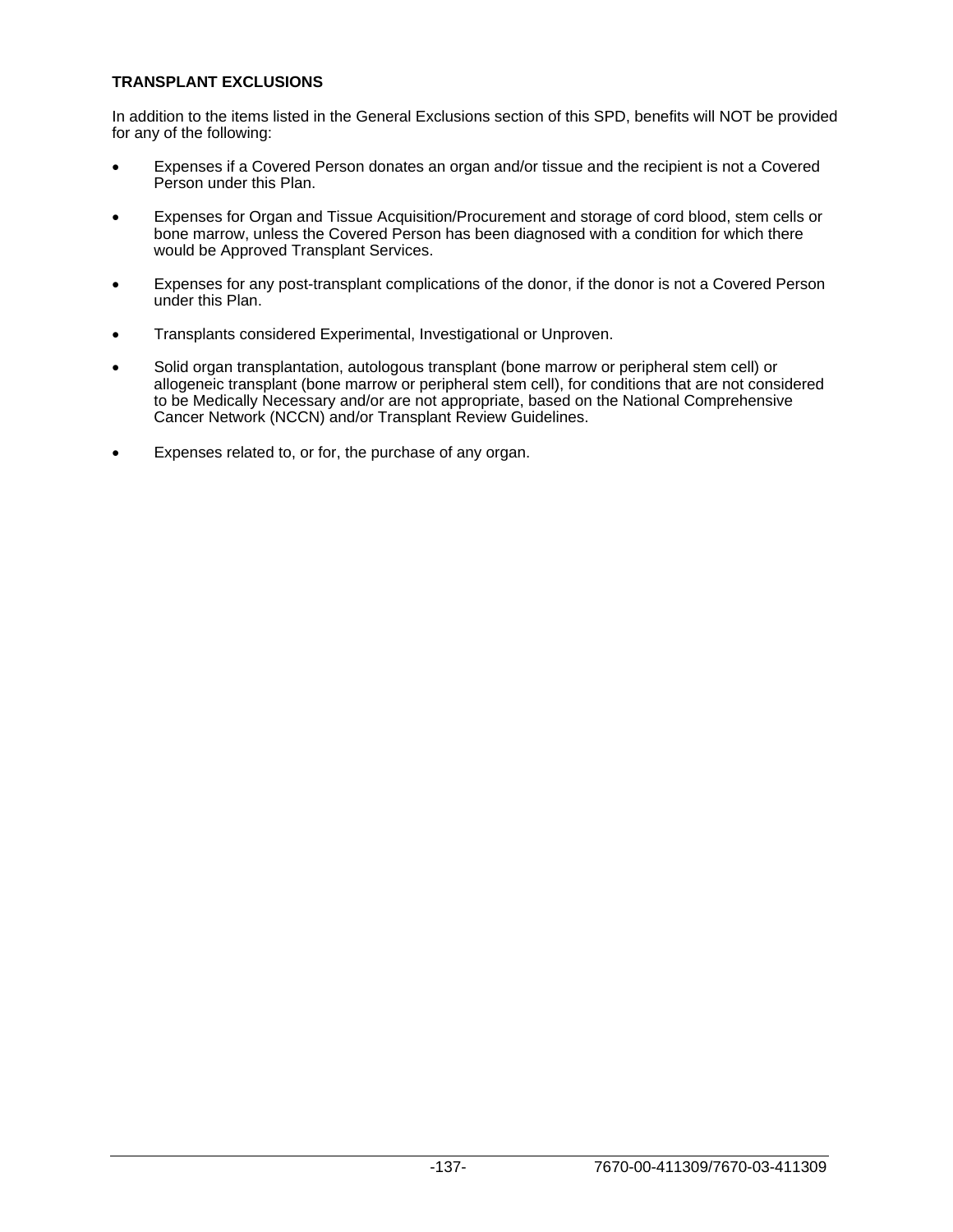# **PRESCRIPTION DRUG BENEFITS**

Administered by MedImpact Healthcare Systems, Inc.

**NOTE:** UMR (the claims administrator) does not administer the benefits within this provision. Please contact the Benefit Manager or Your employer with any questions related to this coverage.

The University of Arkansas System uses MedImpact Healthcare Systems, Inc. as the Prescription Benefit Manager (PBM) to administer the Prescription Drug Program for individuals who are covered under the Plan.

You may obtain the Summary of Benefits for the Prescription Drug Program that details covered drugs, exclusions, pre-authorizations, and other programs by going to Your campus human resources' webpage, contacting Your campus human resources' personnel, or by contacting MedImpact Healthcare Systems, Inc. at 800-788-2949.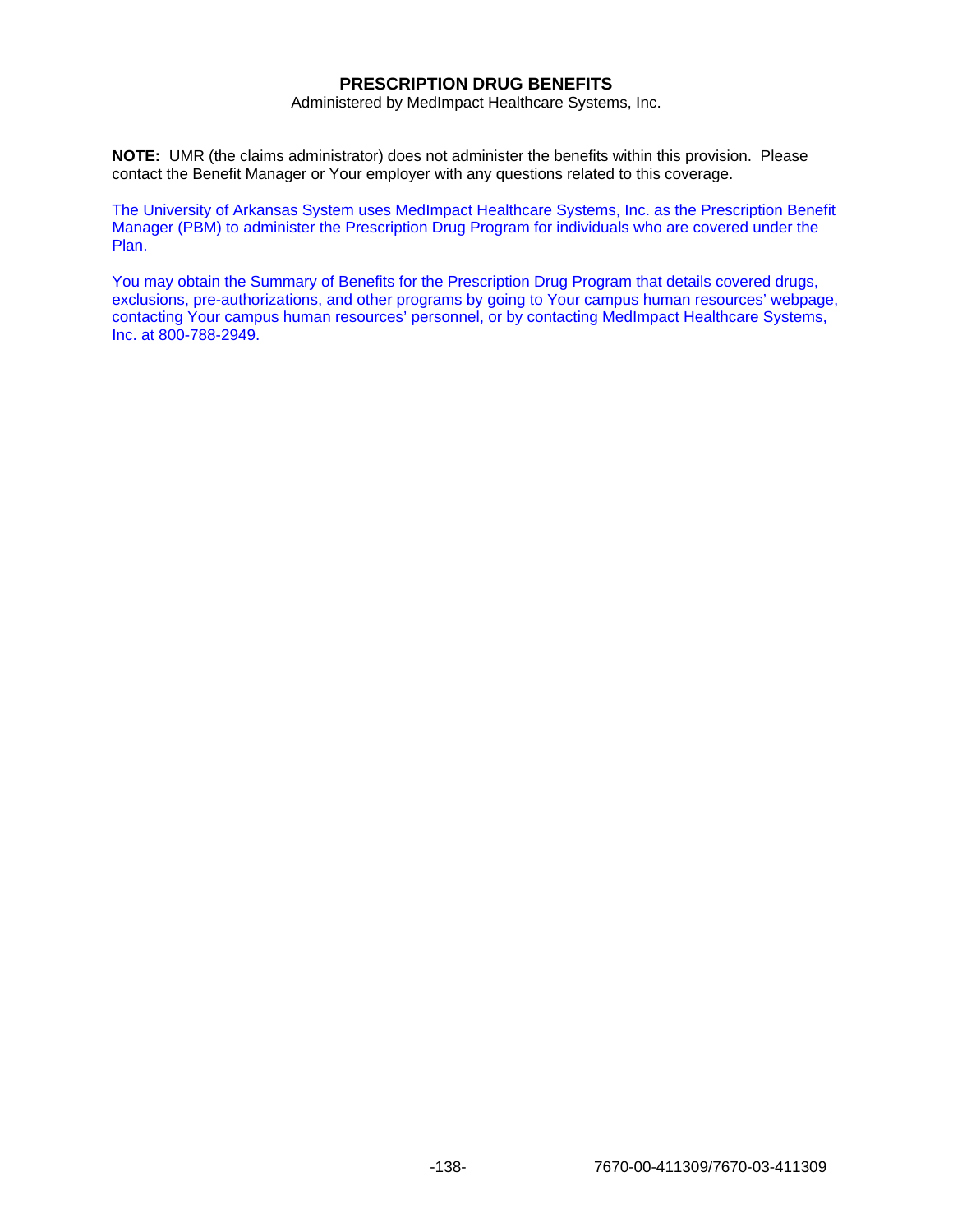# **VISION CARE BENEFITS**

### **NOTE: THE UNIVERSITY SYSTEM OFFERS A SEPARATE VISION BENEFIT. PLEASE SEE YOUR CAMPUS HUMAN RESOURCE PERSONNEL FOR INFORMATION ON THE VISION BENEFITS.**

The Plan will pay for Covered Expenses for vision care Incurred by a Covered Person, subject to any required Deductible, Co-pay if applicable, Participation amount, maximums and limits shown on the Schedule of Benefits. Benefits are based on the Usual and Customary charge, maximum fee schedule or the Negotiated Rate.

## **COVERED BENEFITS**

- Eye exam.
- Refraction.
- Contact lenses are generally not covered, as they are for vision correction, and vision correction is not a covered service. Services for prescribing and fitting contact lenses are not covered.
- When contact lenses are for treatment of a disease other than vision disturbance, or for replacement of the lens of the eye, they may be covered.
- Standard Intraocular lenses (IOC) implants are covered as a basic medical service.
- Hydrophylic (soft) contact lenses are covered as a prosthetic when they are prescribed for an aphakia (loss of natural lens) due to surgical removal (cataract extraction) or congenital absence, unless otherwise stated in the member's contract.
- Hydrophylic (soft) contact lenses that are part of a treatment plan (used as a moist corneal bandage in the treatment of acute or chronic pathology) are covered as a supply incidental to physician services. Examples: corneal ulcers, keratitis, bullous keratopathy, and other diseases.
- Hard plastic contact lenses are covered for a post-cataract patient only if there was no intraocular lens implanted, and are limited to soft contact lenses as noted above.
- Long-term vision correction is covered for a post-cataract patient only if there was no intraocular lens implanted, and is limited to soft contact lenses as noted above. Replacement lenses for the above covered indications will be covered when there is a change in Prescription that in the opinion of a plan Physician necessitates obtaining new contacts. Contacts prescribed as a prosthetic or bandage will also be replaced when the life expectancy of the product has expired. Replacement shall not be covered for lost, damaged, misused, or abused contact lenses.

## **EXCLUSIONS**

Benefits will NOT be provided for any of the following:

- Lenses.
	- $\triangleright$  Single.
	- $\triangleright$  Bifocal.
	- $\triangleright$  Trifocal.
	- > Lenticular.
- Frames.
- Elective Contacts.
- Safety lenses and frames.
- Eye surgeries used to improve/correct eyesight for refractive disorders including lasik surgery, radial keratotomy, refractive keratoplasty or similar surgery.
- Sunglasses or subnormal vision aids.
- The fitting and/or dispensing of non-prescription glasses or vision devices whether or not prescribed by a Physician or optometrist.
- Vision therapy services (including orthoptics) or supplies.
- Correction of visual acuity or refractive errors.
- Aniseikonia.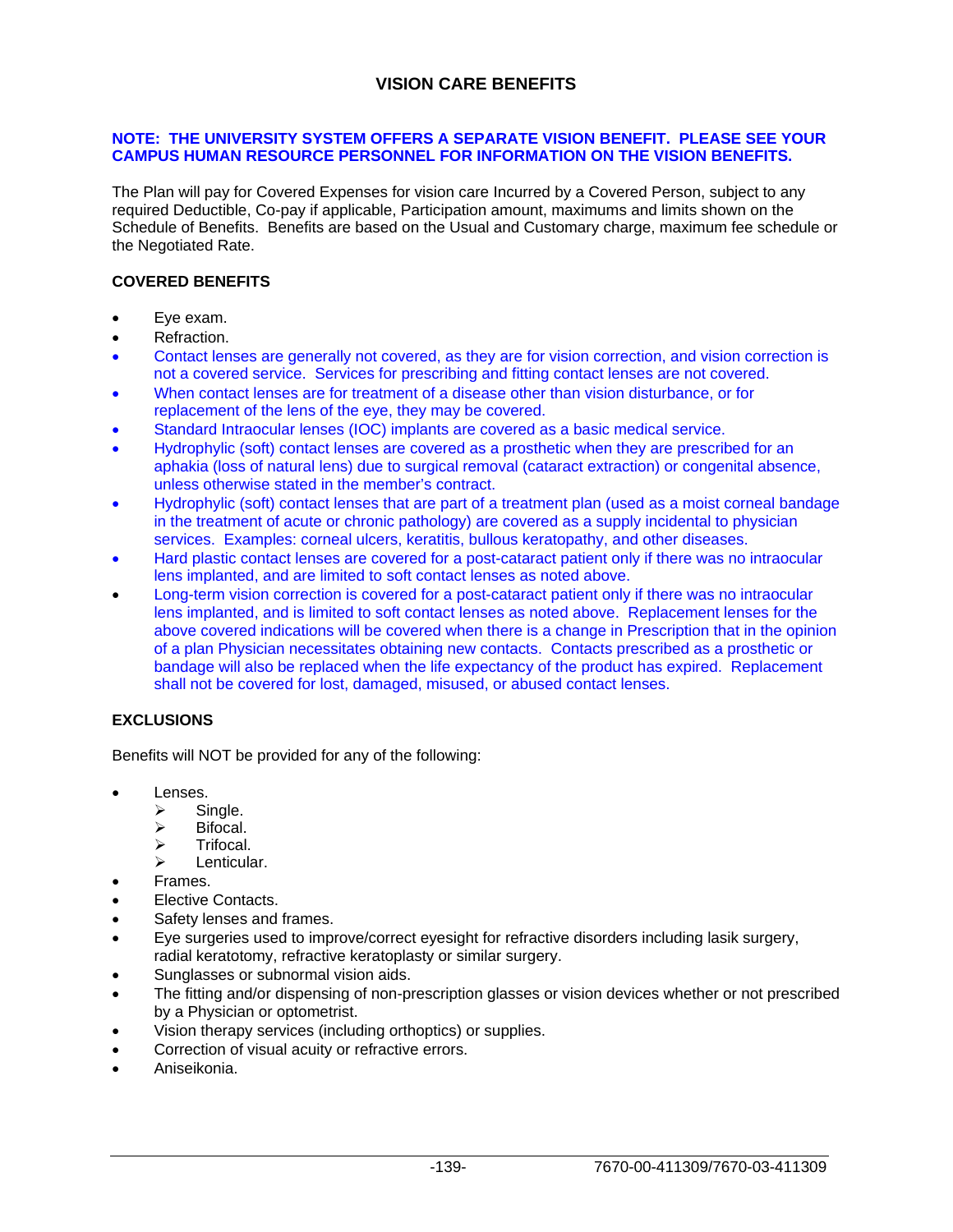# **MENTAL HEALTH BENEFITS**

The Plan will pay for the following Covered Expenses for services authorized by a Physician and deemed to be Medically Necessary for the treatment of a Mental Health Disorder, subject to any Deductibles, Co-pays if applicable, Participation amounts, maximums, or limits shown on the Schedule of Benefits of this SPD. Benefits are based on the Usual and Customary amount, the maximum fee schedule, or the Negotiated Rate.

## **COVERED BENEFITS**

**Inpatient Services** (Prior Authorization required) means services provided at a Hospital or facility accredited by a recognized accrediting body or licensed by the state as an acute care psychiatric, chemical dependency, or dual-diagnosis facility for the treatment of Mental Health Disorders. If outside the United States, the Hospital or facility must be licensed or approved by the foreign government or an accreditation of the licensing body working in that foreign country.

**Residential Treatment** (Prior Authorization required) means a sub-acute facility-based program that is licensed to provide "residential" treatment and delivers 24-hour-per-day, 7-day-per-week assessment and diagnostic services, as well as active behavioral health treatment for mental health conditions. (Coverage does not include services provided in a community-based residential facility or group home.)

**Day Treatment (Partial Hospitalization)** (Prior Authorization required) means a day treatment program that offers intensive, multidisciplinary services not otherwise offered in an Outpatient setting. The treatment program generally consists of a minimum of 20 hours of scheduled programming extended over a minimum of five days per week. The program is designed to treat patients with serious mental or nervous disorders and offers major diagnostic, psychosocial and prevocational modalities. Such a program must be a less restrictive alternative to Inpatient treatment.

**Outpatient Therapy Services** are payable subject to all of the following:

- The Covered Person must receive the services in person at a therapeutic medical facility; and
- The services must be provided by a Qualified Provider. If outside the United States, Outpatient Services must be provided by an individual who has received a diploma from a medical school recognized by the government agency in the country in which the medical school is located. The attending Physician must meet the requirements, if any, set out by the foreign government or regionally recognized licensing body for treatment of Mental Health Disorders.

## **ADDITIONAL PROVISIONS AND BENEFITS**

- A medication evaluation by a psychiatrist may be required before a Physician can prescribe medication for psychiatric conditions. Periodic evaluations may be requested by the Plan.
- Any diagnosis change after a payment denial will not be considered for benefits unless the Plan is provided with all pertinent records along with the request for the change that justifies the revised diagnosis. Such records must include the history and initial assessment and must reflect the criteria listed in the most recent American Psychiatric Association Diagnostic and Statistical Manual (DSM) for the new diagnosis, or, if in a foreign country, must meet diagnostic criteria established and commonly recognized by the medical community in that region.
- Services for biofeedback are covered.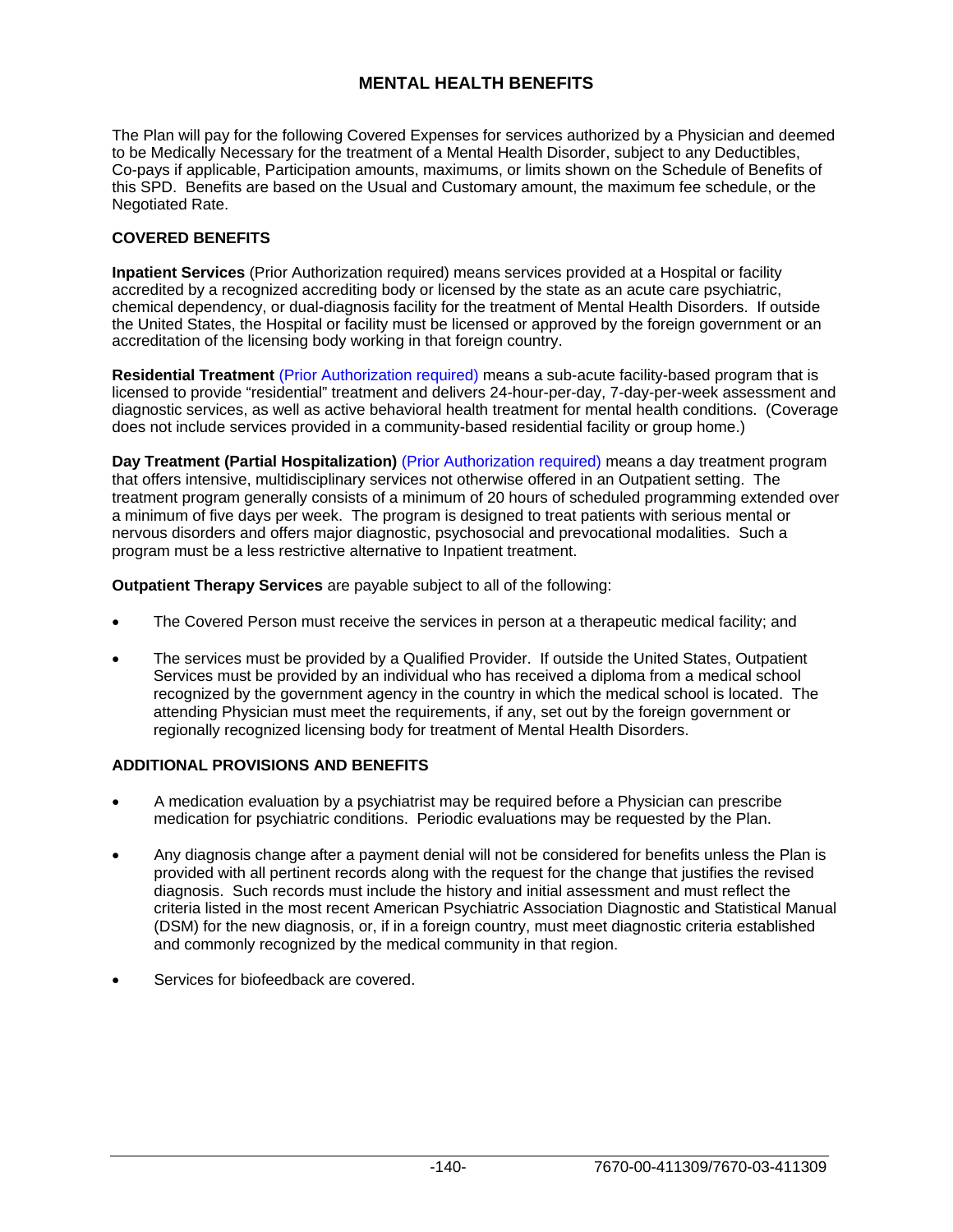## **MENTAL HEALTH EXCLUSIONS**

In addition to the items listed in the General Exclusions section, benefits will NOT be provided for any of the following:

- Inpatient charges for the period of time when full, active, Medically Necessary treatment for the Covered Person's condition is not being provided.
- Bereavement counseling, unless specifically listed as a covered benefit elsewhere in this SPD.
- Services provided for conflict between the Covered Person and society which is solely related to criminal activity.
- Conditions listed in the most recent American Psychiatric Association Diagnostic and Statistical Manual (DSM) or the International Classification of Diseases - Clinical Modification (ICD-CM) manual (most recent revision) in the following categories:
	- $\triangleright$  Personality disorders; or
	- $\triangleright$  Sexual/gender identity disorders; or
	- $\triangleright$  Behavior and impulse control disorders; or
	- > "V" codes (including marriage counseling).

NOTE: Refer to Services Requiring Prior Authorization for additional information.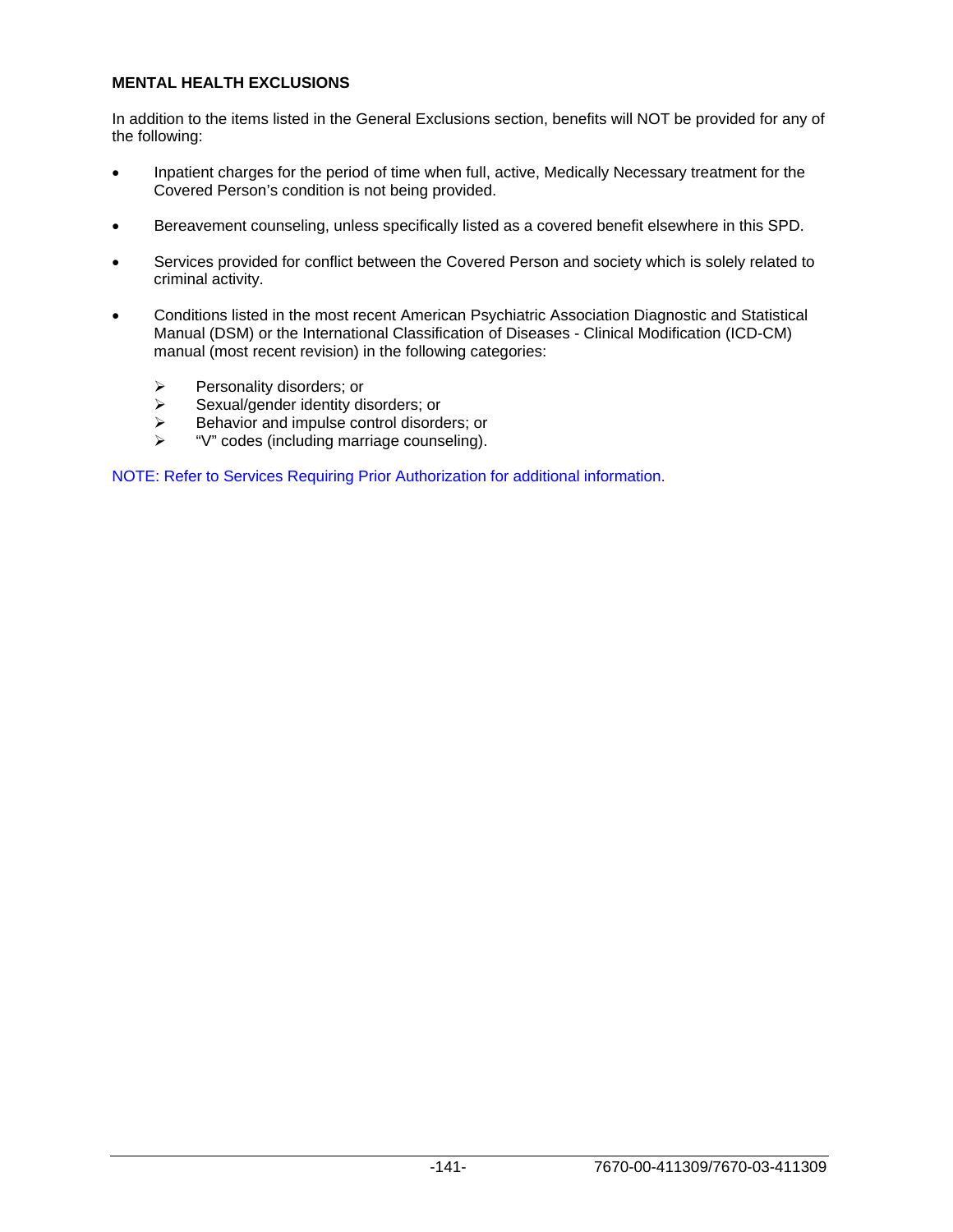# **SUBSTANCE USE DISORDER AND CHEMICAL DEPENDENCY BENEFITS**

The Plan will pay the following Covered Expenses for a Covered Person subject to any Deductibles, Co-pays if applicable, Participation amounts, maximums, or limits shown on the Schedule of Benefits. Benefits are based on the maximum fee schedule, the Usual and Customary amount, or the Negotiated Rate as applicable.

#### **COVERED BENEFITS**

**Inpatient Services** means services provided at a Hospital or facility accredited by a recognized accrediting body or licensed by the state as an acute care psychiatric, chemical dependency, or dualdiagnosis facility for the treatment of substance use disorders and chemical dependency. If outside the United States, the Hospital or facility must be licensed or approved by the foreign government or an accreditation of the licensing body working in that foreign country.

**Residential Treatment** means a sub-acute facility-based program which is licensed to provide "residential" treatment and delivers 24-hour-per-day, 7-day-per-week assessment and diagnostic services, as well as active behavioral health treatment for substance related disorders. (Coverage does not include services provided in a community-based residential facility or group home.)

**Day Treatment (Partial Hospitalization)** means a day treatment program that offers intensive, multidisciplinary services not otherwise offered in an Outpatient setting. The treatment program is generally a minimum of 20 hours of scheduled programming extended over a minimum of five days per week. Such programs must be a less restrictive alternative to Inpatient treatment and must be affiliated with a facility outpatient day program.

**Outpatient Therapy Services** are payable subject to all of the following:

- The Covered Person must receive the services in person at a therapeutic medical facility; and
- The services must be provided by a Qualified Provider. If outside the United States, Outpatient Services must be provided by an individual who has received a diploma from a medical school recognized by the government agency in the country in which the medical school is located, or a therapist with a Ph.D., or master's degree that denotes a specialty in psychiatry. The attending Physician, psychiatrist, or a counselor must meet the requirements, if any, set out by the foreign government or regionally recognized licensing body for treatment of substance use disorder and chemical dependency disorders.

#### **ADDITIONAL PROVISIONS AND BENEFITS**

 Any claim re-submitted on the basis of a change in diagnosis after a benefit denial will not be considered for benefits unless the Plan is provided with all records along with the request for change. Such records must include the history, initial assessment and all counseling or therapy notes, and must reflect the criteria listed in the most recent American Psychiatric Association Diagnostic and Statistical Manual (DSM) for the new diagnosis.

#### **SUBSTANCE USE DISORDER EXCLUSIONS**

In addition to the items listed in the General Exclusions section, benefits will NOT be provided for any of the following:

- Treatment or care considered inappropriate or substandard as determined by the Plan.
- Inpatient charges for the period of time when full, active, Medically Necessary treatment for the Covered Person's condition is not being provided.

NOTE: Refer to Services Requiring Prior Authorization for additional information.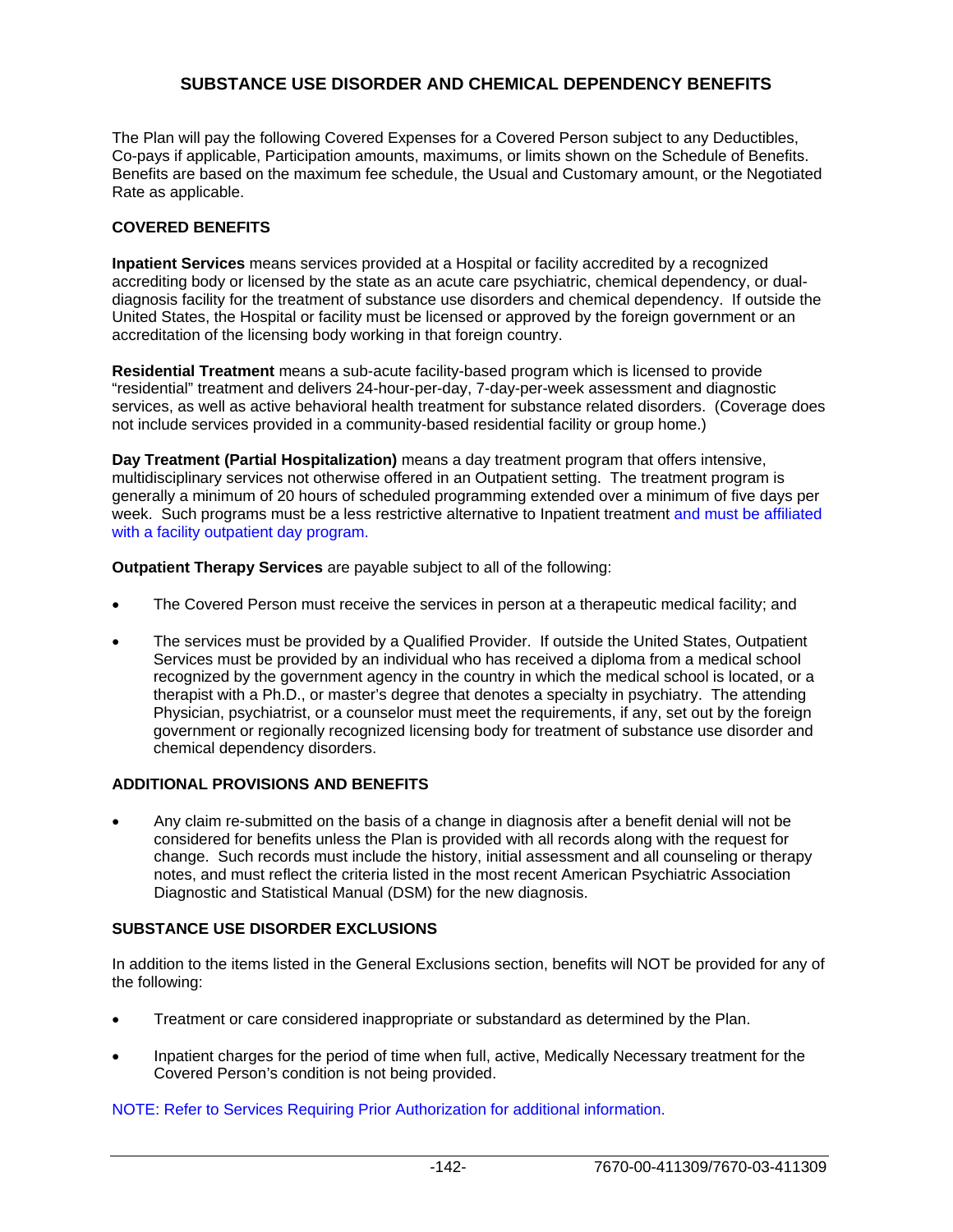# **CARE MANAGEMENT**

## **Utilization Management**

**Utilization Management** is the process of evaluating whether services, supplies or treatment is Medically Necessary and appropriate to help ensure cost-effective care. Utilization Management can determine Medical Necessity, shorten Hospital stays, improve the quality of care, and reduce costs to the Covered Person and the Plan. The Utilization Management procedures include certain Prior Authorization requirements.

The benefit amounts payable under the Schedule of Benefits of this SPD may be affected if the requirements described for Utilization Management are not satisfied. Covered Persons should call the phone number on the back of the Plan identification card to request Prior Authorization at least two weeks prior to a scheduled procedure in order to allow for fact-gathering and independent medical review, if necessary.

**Special Notes: The Covered Person will not be penalized for failure to obtain Prior Authorization if a Prudent Layperson, who possesses an average knowledge of health and medicine, could reasonably expect that the absence of immediate medical attention would jeopardize the life or long-term health of the individual.** However, Covered Persons who have received care on this basis must contact the Utilization Review Organization (see below) as soon as possible within 24 hours of the first business day after receiving care or after Hospital admittance. The Utilization Review Organization will then review services provided within 48 hours of being contacted.

This Plan complies with the Newborns and Mothers Health Protection Act. Prior Authorization is not required to certify Medical Necessity for a Hospital or Birthing Center stay of 48 hours or less following a normal vaginal delivery or 96 hours or less following a Cesarean section. Prior Authorization may be required for a stay beyond 48 hours following a vaginal delivery or 96 hours following a Cesarean section.

#### **UTILIZATION REVIEW ORGANIZATION**

The Utilization Review Organization is: **UMR CARE MANAGEMENT**

#### **DEFINITIONS**

The following terms are used for the purpose of the Care Management section of this SPD. Refer to the Glossary of Terms section of this SPD for additional definitions.

**Prior Authorization** is the process of determining benefit coverage prior to a service being rendered to an individual member. A determination is made based on Medical Necessity criteria for services, tests or procedures that are appropriate and cost-effective for the member. This member-centric review evaluates the clinical appropriateness of requested services in terms of the type, frequency, extent and duration of stay.

**Utilization Management** means an assessment of the facility in which the treatment is being provided. It also includes a formal assessment of the Medical Necessity, effectiveness and appropriateness of health care services and treatment plans. Such assessment may be conducted on a prospective basis (prior to treatment), concurrent basis (during treatment), or retrospective basis (following treatment).

#### **SERVICES REQUIRING PRIOR AUTHORIZATION**

Call the Utilization Review Organization **before** receiving services for the following:

- Inpatient stay in a Hospital, Extended Care Facility or residential treatment facilities.
- Partial hospitalizations.
- Organ and tissue transplants.
- Home Health Care.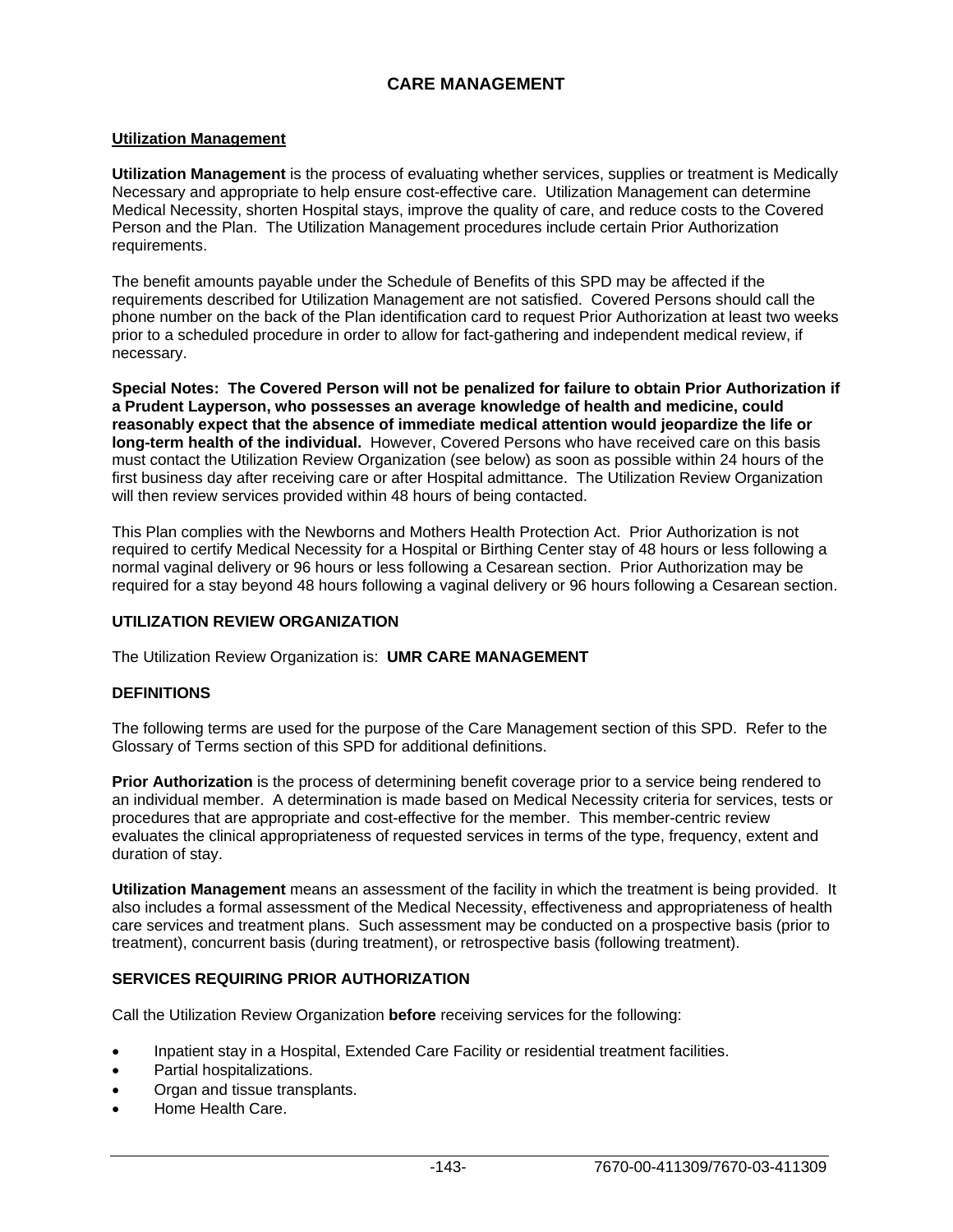- Durable Medical Equipment, excluding braces and orthotics over \$1,500 or any Durable Medical Equipment rentals over \$500/month.
- Prosthetics over \$1,000.
- Inpatient stay in a Hospital or Birthing Center that is longer than 48 hours following a normal vaginal delivery or 96 hours following a Cesarean section.
- Inpatient admissions urgent or emergent admissions including those directly from the Physician's office require Prior Authorization within 72 hours of admission.
- Nutritional counseling over 1 visit. Prior Authorization is not required for the initial visit so that the physician attestation form may be completed and faxed to UMR. Must have BMI of 27 or greater for up to 3 additional visits. Provider is to use the weight management Physician attestation form to authorize level 2.
- Physician supervised non-surgical weight loss. Must have BMI of 30 or greater. Provider is to use the weight management Physician attestation form to authorize level 3.
- Genetic testing.
- Special radiation therapy/radio therapy such as:
	- $\triangleright$  Stereotactic radiosurgery (Gamma knife, Cyber knife).
	- $\triangleright$  Intensity modulated radiation therapy (IMRT).
	- Brachytherapy.
	- Proton beam therapy.
- Sleep apnea surgery and/or treatment of snoring, such as:
	- Uvulopalatopharyngoplasty (UPPP).
	- Laser-assisted uvulopalatopharyngoplasty (LAUP).
- Implantable stimulators including but not limited to:
	- Neuromuscular stimulators.
	- Bone growth stimulators.
	- Dorsal column stimulators.
- Outpatient spinal procedures / back procedures including but not limited to:
	- $\triangleright$  Vertebroplasty.
	- $\triangleright$  Kyphoplasty.
	- $\triangleright$  Total Disk Arthroplasty cervical or lumbar.
	- Intervertebral disk prosthesis.
	- Radio Frequency Ablation Codes
- Intrathecal pain pumps.
- Special oral formula/enteral feedings infant formula is covered for PKU only; enteral feedings are covered only if administered through a tube as the sole source of nutrition.
- Outpatient hyperbaric oxygen treatment.
- Qualifying Clinical Trials (Refer to Case Management).
- Non-emergent outpatient diagnostic imaging services:
	- $\triangleright$  MRI
		- $\triangleright$  MRA
		- $\triangleright$  PET
		- $\triangleright$  CT
		- $\triangleright$  CTA
		- **EBCT**
		- Nuclear studies
- Any surgery that could be considered potentially cosmetic including but not limited to:
	- $\triangleright$  Reconstructive surgery.
	- $\triangleright$  Eyelid surgery.
	- Varicose vein surgery.
- Procedures where the primary surgeon is in-network and the secondary surgeon is out-of-network.
- The following injectables and/or drugs require Prior Authorization; however, this is not an allinclusive list:
	- **▶ Synargis.**
	- Growth hormone.
	- $\triangleright$  IVIG.
	- ESA (Erythropoesis stimulating agents), Epogen, Procrit, and Aranesp.
	- Acthar.
	- Cerezyme.
	- Elelyso.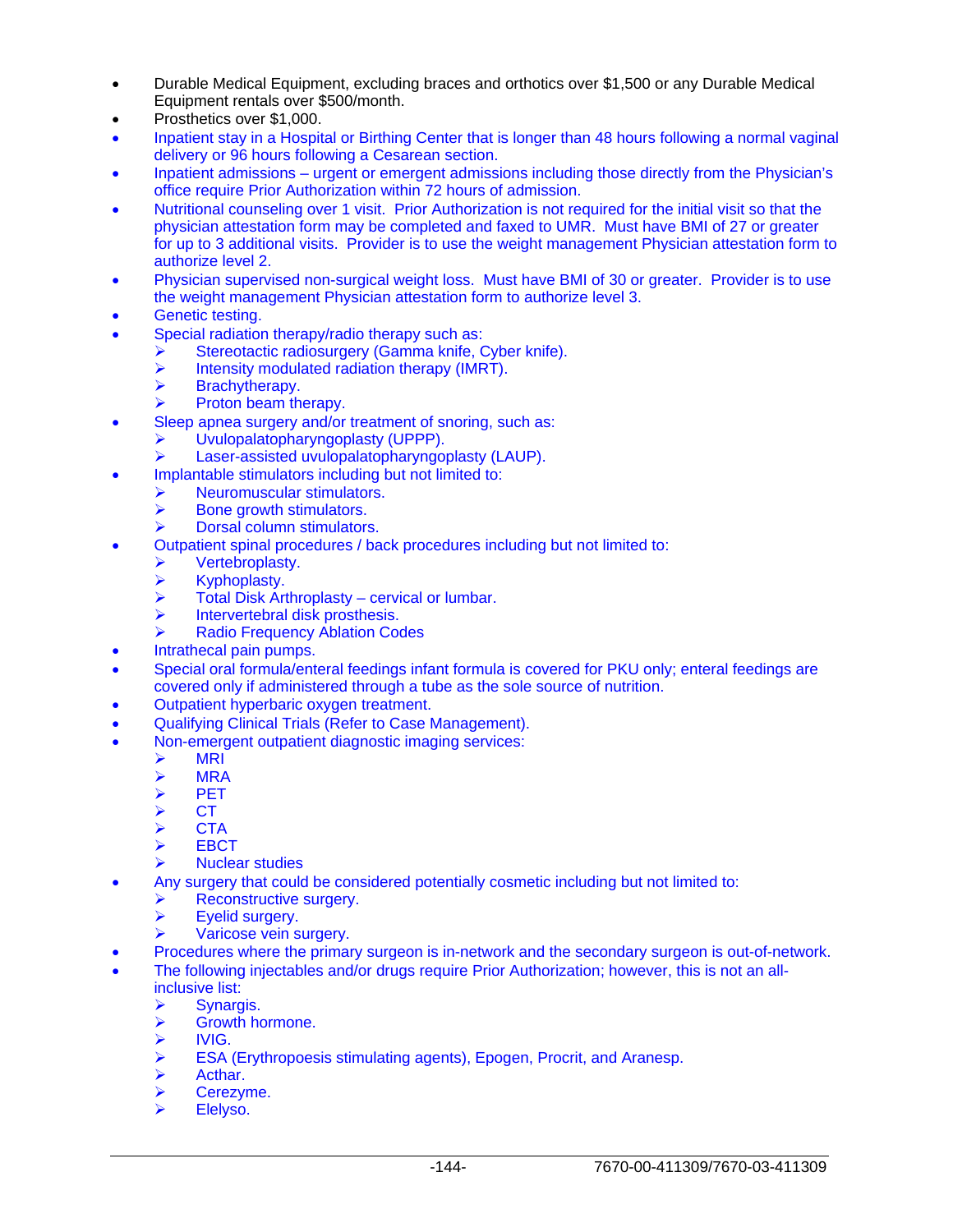- Soliris.
- > Eloctate.
- $\triangleright$  Xolair.
- Specific Outpatient surgeries:
	- Abortions.
	- TMJ.
- Dialysis.
- ABA Therapy
- **Bariatric Surgery**

High dollar medications and certain medical services are subject to prior authorization. Prior authorization approval may include utilization of designated specialty providers or designated prescription delivery providers or methods. When medical or prescription expenses exceed or are projected to exceed \$75,000 members may be contacted by UMR for referral to designated providers or distribution sources or for participation in care management or disease management programs in support of plan efficiency, prescription discounts and best practices outcomes. In cases in which members decline active participation in the program or decline the referral or delivery resource as identified by UMR, all future claims associated with those high dollar medications or services may be subject to 100% member copayment without limitation to the plan annual out of pocket maximum.

**Note that if a Covered Person receives Prior Authorization for one facility, but then is transferred to another facility, Prior Authorization is also needed before going to the new facility, except in the case of an Emergency (see Special Notes above).** 

#### **The phone number to call for Prior Authorization is listed on the back of the Plan identification card.**

The fact that a Covered Person receives Prior Authorization from the Utilization Review Organization does not guarantee that this Plan will pay for the medical care. The Covered Person must be eligible for coverage on the date services are provided. Coverage is also subject to all provisions described in this SPD.

**Medical Director Oversight**. A UMR Care Management medical director oversees the concurrent review process. Should a case have unique circumstances that raise questions for the Utilization Management specialist handling the case, the medical director will review the case to determine Medical Necessity using evidence-based clinical criteria.

**Case Management Referrals**. During the Prior Authorization review process, cases are analyzed for a number of criteria used to trigger case to case management for review. Case management opportunities are identified by using a system-integrated, automated diagnosis-based trigger list during the Prior Authorization review process. Other case management trigger points including the following criteria: length of stay, level of care, readmission and utilization, as well as employer or self-referrals. Information is easily passed from Utilization Management to case management through our fully-integrated care management software system.

All Prior Authorization requests are used to identify the member's needs. The goal of Case Management is to intervene in the process as early as possible to determine the resources necessary to deliver clinical care in the most appropriate care setting.

**Retrospective Review**. Retrospective review is conducted upon request and a determination will be issued within 30 calendar days of the receipt of request within Care Management, unless an extension is approved. Retrospective reviews are performed according to our standard Prior Authorization policies and procedures.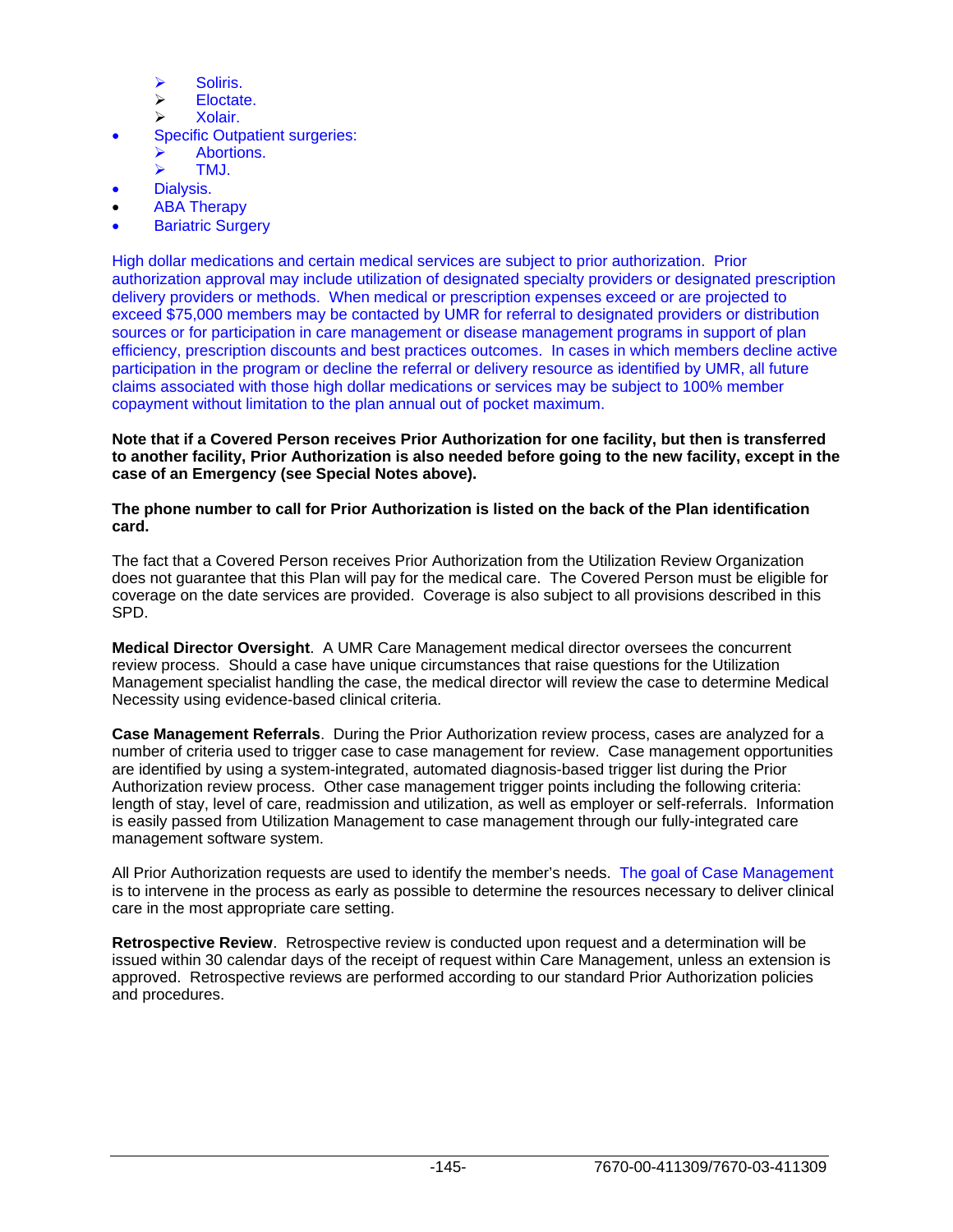# **Disease Management Program**

The **Disease Management Program** identifies those individuals who have a certain chronic disease and would benefit from this program. Condition coaches telephonically work with Covered Persons to help them improve their chronic disease and maintain quality of life. Our unique approach to Disease Management identifies individuals with one or more of the seven targeted chronic conditions (asthma, coronary artery disease, congestive heart failure, Chronic Obstructive Pulmonary Disease (COPD), diabetes, hypertension and depression – as a co-morbidity linked to another chronic condition we manage). Built within our system is a predictive modeling tool, Aerial Analytics and Clinical Intelligence Rules that takes up to two years' worth of medical and pharmacy claims data and then identifies those Covered Persons who are eligible to participate in the coaching program. If claims history is not available, Disease Management candidates are initially identified using a Health Condition Survey. The survey is a general screening questionnaire sent to all Covered Persons age 18 and over that asks a few questions about each of the conditions managed in the program. Once claims data is available, the predictive modeling tool is used to identify candidates for the program. Program participants can also be identified through referrals from the Prior Authorization process, Covered Person self-referral, other Care Management Programs, NurseLine referrals, the employer or the Covered Person's Physician.

In addition to the telephonic services, UMR disease management also provides HealtheNotes. These targeted mailings are sent to Covered Person's homes and their health care providers via U.S. mail. They identify chronic condition gaps in care and include information on ways to prevent long-term issues and avoid health care costs. Opportunities or gaps in care are identified through medical and/or pharmacy data.

HealtheNotes provides useful, personalized information based on an individual Covered Persons' health care utilization, including information on provider visits, Prescriptions, and health screenings.

HealtheNotes is a vital educational tool in the Disease Management Program for managing a Covered Person's chronic condition(s). It assists in our efforts to significantly improve the quality of life for Covered Persons while simultaneously reducing overall health care costs.

#### **Maternity Management**

**Maternity Management** provides prenatal education and high-risk pregnancy identification to help mothers carry their babies to term. This program increases the number of healthy, full-term deliveries and decreases the cost of a long term hospital stay for both the mother and/or baby. Program members are contacted via telephone at least once each trimester and once postpartum. A comprehensive assessment is performed at that time to determine the member's risk level and educational needs. The program uses incentives in order to increase participation. The standard incentive is a gift card. Covered Persons who enroll via the web receive a special edition pregnancy information guide. UMR's prepregnancy coaching program helps women learn about risks and take action to prevent serious and costly medical complications before they become pregnant. Women with pre-existing health conditions, such as diabetes and high blood pressure, not only face risks to their babies, but also to themselves while they're pregnant. Members self-enroll in the pre-pregnancy coaching program by calling our toll-free number. They are then contacted by a nurse case manager who has extensive clinical background in obstetrics/gynecology. The nurse completes a pre-pregnancy assessment to determine risk level, if any, and provides them with education and materials based on their needs. The nurse also helps members understand their Plan's benefit information.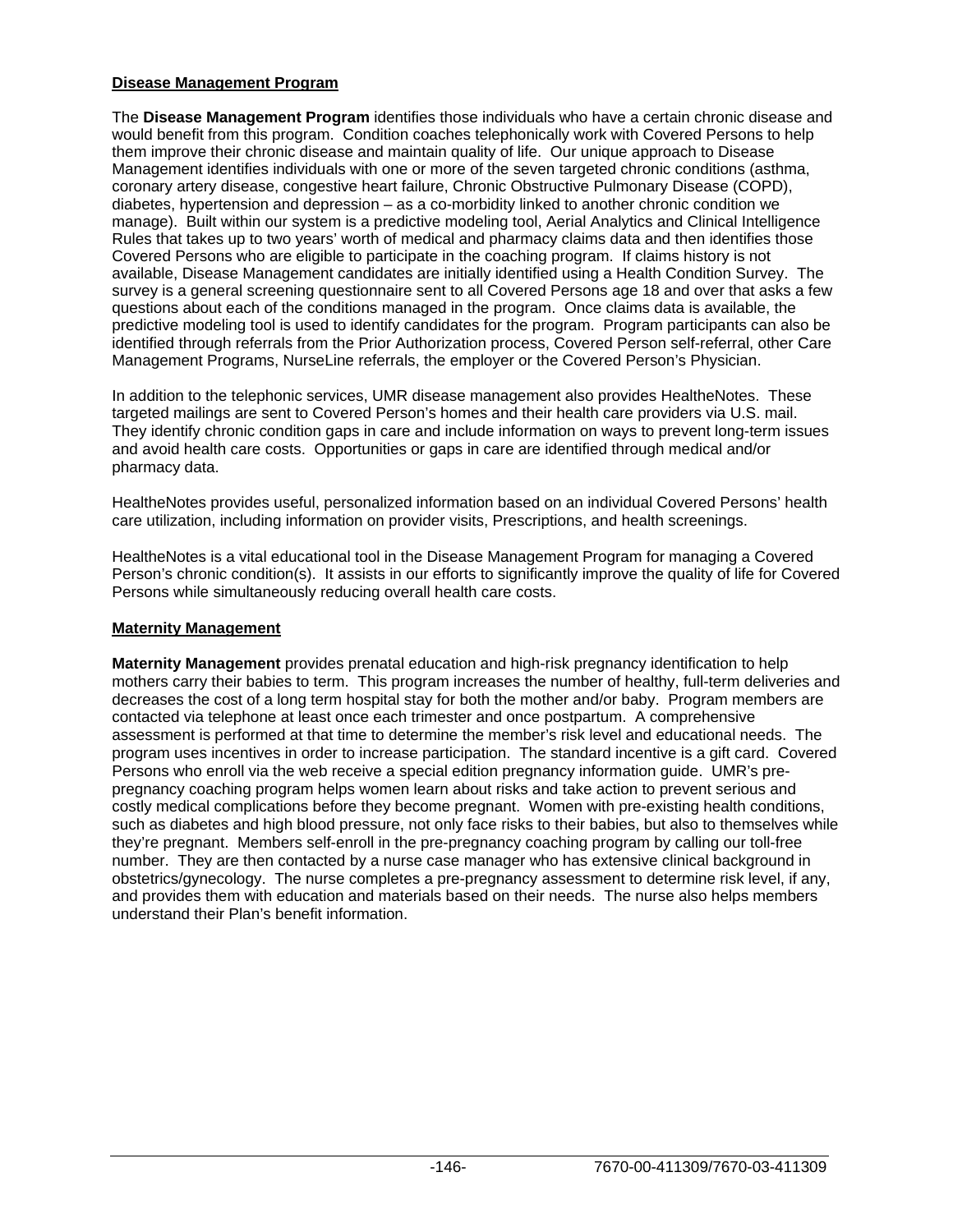Beyond the standard incentive for enrolling in the Maternity Management coaching program during the first trimester of pregnancy, here are additional incentives offered:

- For members who enroll in the Maternity Management coaching program in their first trimester and complete the program and the program's completion survey:
	- $\triangleright$  The in-patient labor and delivery Co-pay will be waived for members enrolled in a Non-SmartCare Plan.
	- ▶ The in-patient labor and delivery Co-pay will be waived for members enrolled in a SmartCare Plan, but who choose the Non-SmartCare option.
	- $\triangleright$  The in-patient labor and delivery Co-pay will be waived and an amount equal to this co-pay will be applied toward the Deductible for members enrolled in a SmartCare Plan who choose the SmartCare option.
- For members who enroll in the Maternity Management coaching program in their second trimester and complete the program and the program's completion survey:
	- $\triangleright$  One half of the in-patient labor and delivery Co-pay will be waived for members enrolled in a Non-SmartCare Plan.
	- $\triangleright$  One half of the in-patient labor and delivery Co-pay will be waived for members enrolled in a SmartCare Plan, but who choose the Non-SmartCare option.
	- $\triangleright$  The in-patient labor and delivery Co-pay will be waived for members enrolled in a SmartCare Plan who choose the SmartCare option.

#### **Case Management**

**Case Management** services are designed to identify catastrophic and complex Illnesses, transplants and trauma cases. UMR Care Management's nurse case managers identify, coordinate and negotiate rates for out-of-network services (where appropriate and allowed under the Plan) and help manage related costs by finding alternatives to costly Inpatient stays. Opportunities are identified by using a systemintegrated, automated diagnosis-based trigger list during the Prior Authorization review process. Other case management trigger points include the following criteria: length of stay, level of care, readmission and utilization, as well as employer or self-referrals. UMR Care Management works directly with the patient, the patient's family members, the treating Physician and the facility to mobilize appropriate resources for the Covered Person's care. Our philosophy is that quality care from the beginning of the serious Illness helps avoid major complications in the future. The Covered Person may request that the Plan provide services and the Plan may also contact the Covered Person if the Plan believes case management services may be beneficial.

#### **NurseLine/Nursechat**

**NurseLine** service is a health information line that is available 24 hours per day, seven days a week that assists Covered Persons with medical-related questions and concerns. NurseLine gives Covered Persons access to highly trained registered nurses so they can receive guidance and support when making decisions about their health and/or the health of their Dependents.

**Nurse Chat** is an online source of health and wellness information that is available 24 hours per day, 7 days per week. Covered Persons have one-on-one secure, real-time access to registered nurses through the Health Center on umr.com. These nurses provide information on a variety of health and wellness topics. Note: Triage is not part of the Nurse Chat experience. If a Covered Person needs triage assistance, Nurse Chat refers the Covered Person to NurseLine.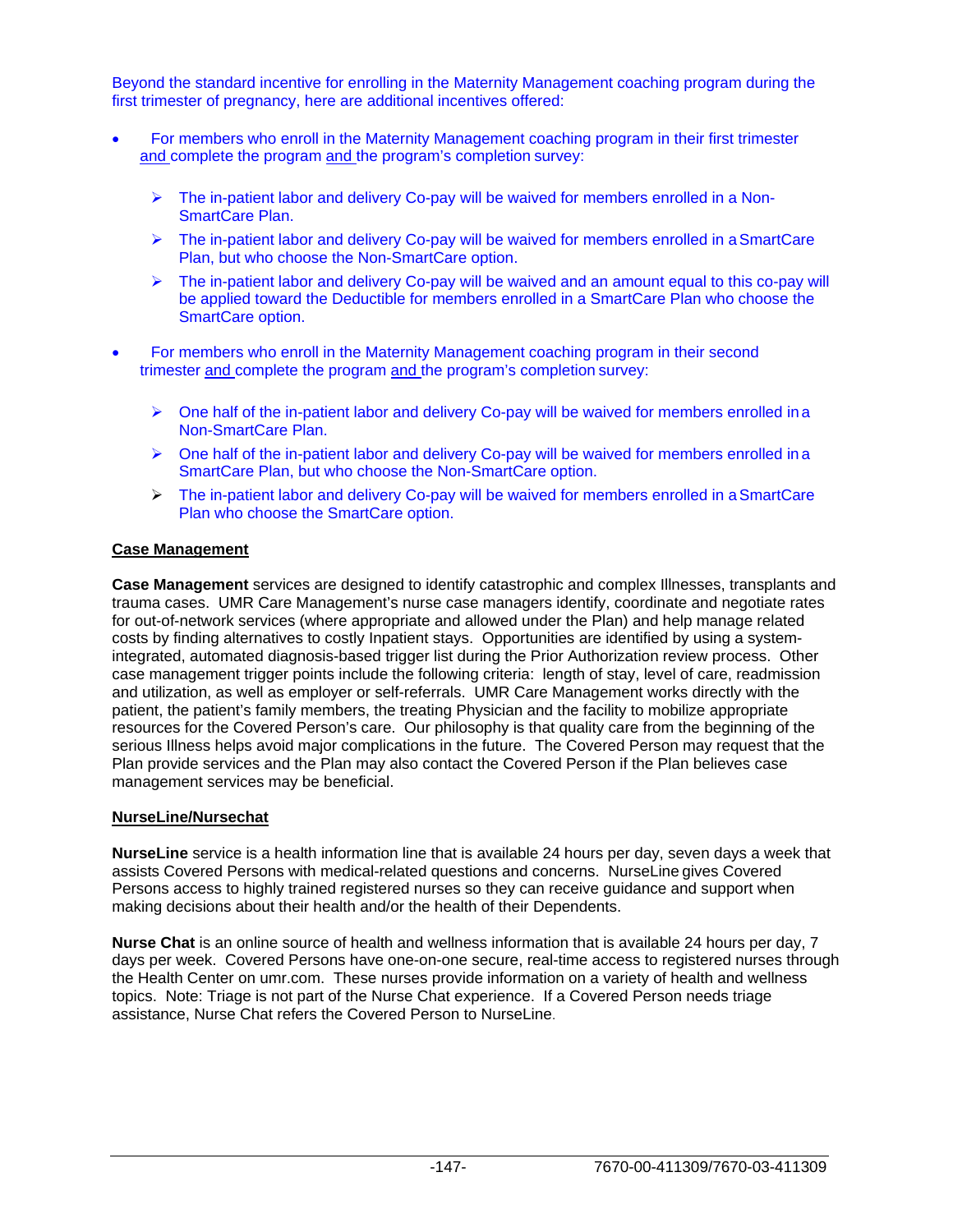# **COORDINATION OF BENEFITS**

Coordination of Benefits (COB) applies whenever a Covered Person has health coverage under more than one Plan, as defined below. **It does not however, apply to prescription benefits.** The purpose of coordinating benefits is to help Covered Persons pay for Covered Expenses, but not to result in total benefits that are greater than the Covered Expenses Incurred.

**(Applies to Classic Non-SmartCare, Classic SmartCare, Premier SmartCare)** The order of benefit determination rules determine which plan will pay first (Primary Plan). The Primary Plan pays without regard to the possibility that another plan may cover some expenses. A Secondary Plan pays for Covered Expenses after the Primary Plan has processed the claim, and will reduce the benefits it pays so that the total payment between the Primary Plan and Secondary Plan does not exceed the Covered Expenses Incurred. Up to 100% of charges Incurred may be paid between both plans.

**(Applies to Health Savings Plan)** The order of benefit determination rules determine which plan will pay first (which is the Primary Plan). The Primary Plan pays without regard to the possibility that another plan may cover some expenses. A Secondary Plan pays for Covered Expenses after the Primary Plan has processed the claim. The balance remaining after the Primary Plan's payment, not to exceed the Covered Person's responsibility, is the amount that will be used in determining the benefits payable under the Secondary Plan. The Deductible, Co-pays, or Plan Participation amounts, if any, will be applied before benefits are paid on the balance.

The Plan will coordinate benefits with the following types of medical or dental plans:

- Group health plans, whether insured or self-insured.
- Hospital indemnity benefits in excess of \$200 per day.
- Foreign health care coverage.
- Medical care components of group long-term care contracts such as skilled nursing care.
- Medical benefits under group or individual motor vehicle policies. See order of benefit determination rules (below) for details.
- Medical benefits under homeowner's insurance policies.
- Medicare or other governmental benefits, as permitted by law. See below. This does not include Medicaid.
- This Plan does not, however, coordinate benefits with individual health or dental plans.

Each contract for coverage is considered a separate plan. If a plan has two parts and COB rules apply to only one of the two parts, each of the parts is treated as a separate plan. If a plan provides benefits in the form of services rather than cash payments, the reasonable cash value of each service rendered will be considered an allowable expense and a benefit paid.

When this Plan is secondary, and when not in conflict with a network contract requiring otherwise, covered charges shall not include any amount that is not payable under the primary plan as a result of a contract between the primary plan and a provider of service in which such provider agrees to accept a reduced payment and not to bill the Covered Person for the difference between the provider's contracted amount and the provider's regular billed charge.

#### **ORDER OF BENEFIT DETERMINATION RULES**

The first of the following rules that apply to a Covered Person's situation is the rule to use:

- The plan that has no coordination of benefits provision is considered primary.
- When medical payments are available under motor vehicle insurance (including no-fault policies), this Plan shall always be considered secondary regardless of the individual's election under PIP (Personal Injury Protection) coverage with the auto carrier.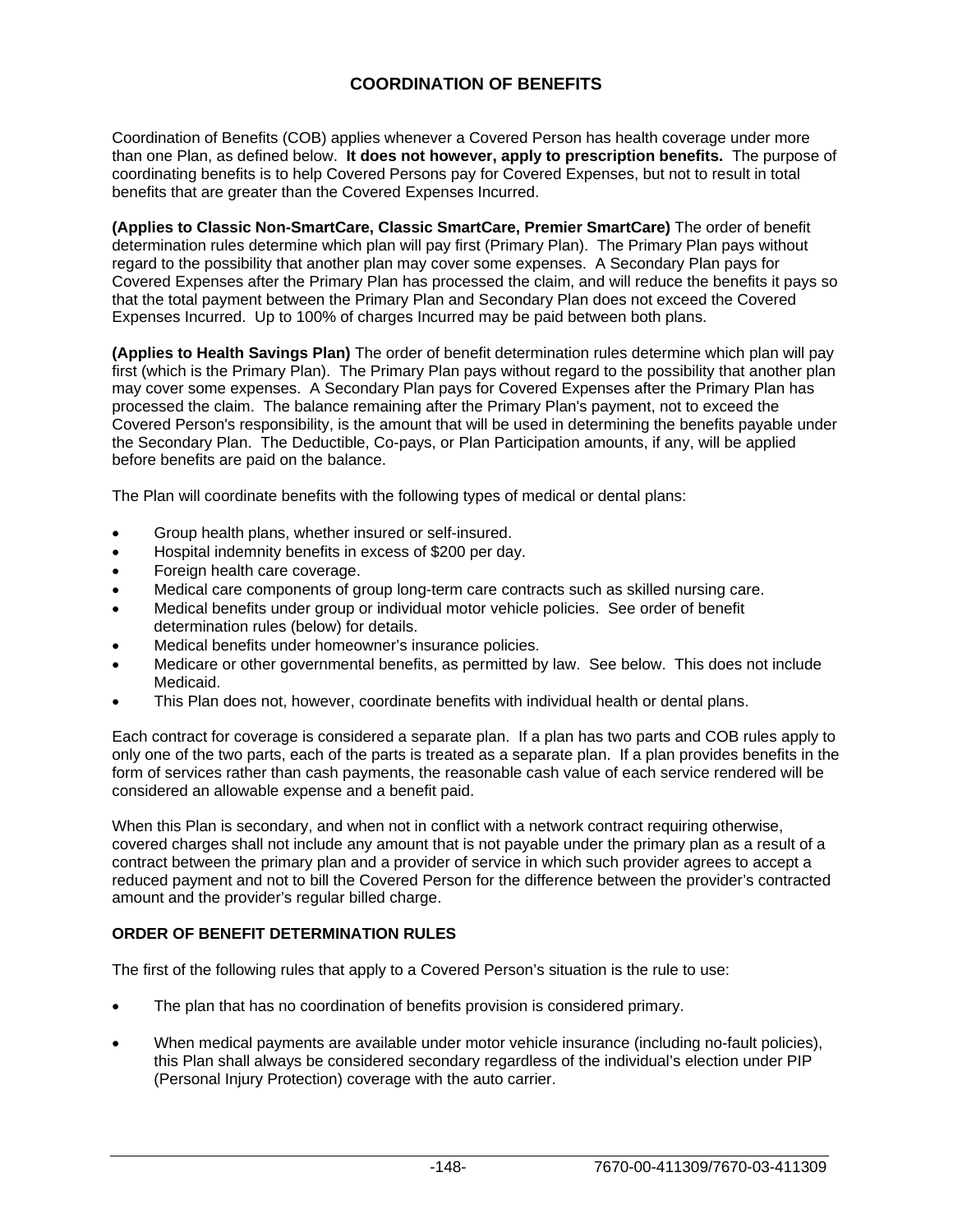- Where an individual is covered under one plan as a Dependent and another plan as an Employee, member or subscriber, the plan that covers the person as an Employee, member or subscriber (that is, other than as a Dependent) is considered primary. The Primary Plan must pay benefits without regard to the possibility that another plan may cover some expenses. This Plan will deem any Employee plan beneficiary to be eligible for primary benefits from their employer's benefit plan.
- The plan that covers a person as a Dependent is generally secondary. The plan that covers a person as a Dependent is primary only when both plans agree that COBRA or state continuation coverage should always pay secondary when the person who elected COBRA is covered by another plan as a Dependent (see continuation coverage below). (Also see the section on Medicare, below, for exceptions).
- If an individual is covered under a spouse's Plan and also under his or her parent's plan, the Primary Plan is the plan of the individual's spouse. The plan of the individual's parent(s) is the Secondary Plan.
- If one or more plans cover the same person as a Dependent Child:
	- $\triangleright$  The Primary Plan is the plan of the parent whose birthday is earlier in the year if:
		- The parents are married; or
		- The parents are not separated (whether or not they have been married); or
		- A court decree awards joint custody without specifying that one party has the responsibility to provide health care coverage.
		- If both parents have the same birthday, the plan that covered either of the parents longer is primary.
	- $\triangleright$  If the specific terms of a court decree state that one of the parents is responsible for the Child's health care expenses or health care coverage and the plan of that parent has actual knowledge of those terms, that plan is primary. This rule applies to claim determination periods or plan years starting after the plan is given notice of the court decree.
	- $\triangleright$  If the parents are not married and reside separately, or are divorced or legally separated, the order of benefits is:
		- The plan of the custodial parent:
		- The plan of the spouse of the custodial parent:
		- The plan of the non-custodial parent; and then
		- The plan of the spouse of the non-custodial parent.
- Active or Inactive Employee: If an individual is covered under one plan as an active employee (or Dependent of an active employee), and is also covered under another plan as a retired or laid off employee (or Dependent of a retired or laid off employee), the plan that covers the person as an active employee (or Dependent of an active employee) will be primary. This rule does not apply if the rule in paragraph 3 (above) can determine the order of benefits. If the other plan does not have this rule, this rule is ignored.
- Continuation coverage under COBRA or state law: If a person has elected continuation of coverage under COBRA or state law and also has coverage under another plan, the continuation coverage is secondary. This is true even if the person is enrolled in another plan as a Dependent. If the two plans do not agree on the order of benefits, this rule is ignored. This rule does not apply if one of the first four bullets above applies. (See exception in the Medicare section.)
- Longer or Shorter Length of Coverage: The plan that covered the person as an employee, member, subscriber or retiree longer is primary.
- If an active employee is on leave due to active duty in the military in excess of 30 days, the plan that covers the person as an active employee, member, or subscriber is considered primary.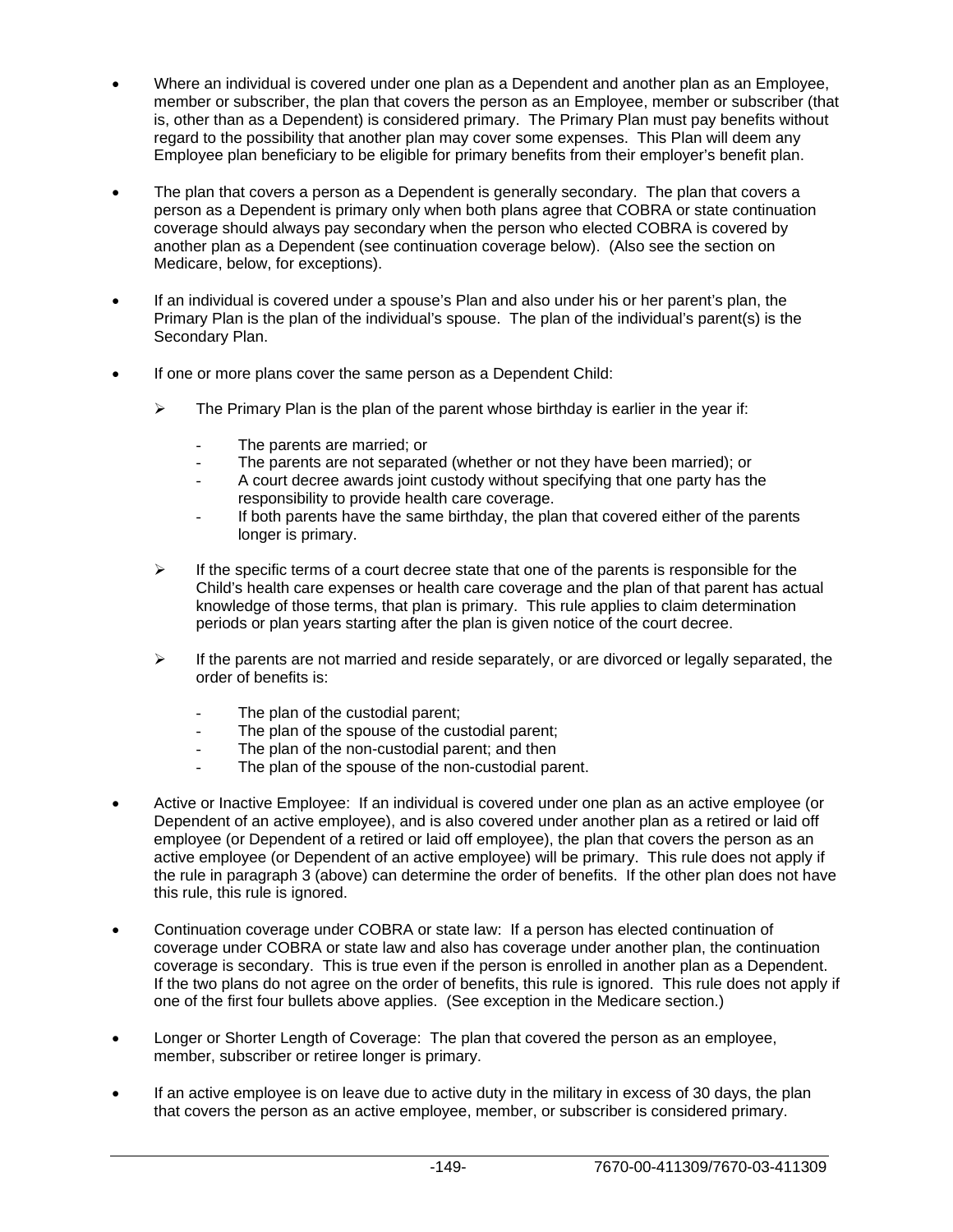If the above rules do not determine the Primary Plan, the Covered Expenses can be shared equally between the plans. This Plan will not pay more than it would have paid, had it been primary.

# **MEDICARE**

Eligible disabled participants, eligible retirees and eligible Dependents of retirees Medicare-eligible will be provided enrollment opportunity in the University of Arkansas UnitedHealth Care Group Medicare Advantage (PPO) Plan and are not eligible to continue in the University of Arkansas Medical Benefit Plan. In accordance with Medicare regulations, participants who are Medicare-eligible but who are also End-Stage Renal Disease patients are eligible to continue in the University of Arkansas Medical Benefit Plan. The following section addresses the order of benefits for those participants.

**(Applies to Classic Non-SmartCare, Classic SmartCare, Premier SmartCare)** The order of benefit determination rules determine which plan will pay first (Primary Plan). The Primary Plan pays without regard to the possibility that another plan may cover some expenses. A Secondary Plan pays for Covered Expenses after the Primary Plan has processed the claim, and will reduce the benefits it pays so that the total payment between the Primary Plan and Secondary Plan does not exceed the Covered Expenses Incurred. Up to 100% of charges Incurred may be paid between both plans.

**(Applies to Health Savings Plan)** The order of benefit determination rules determine which plan will pay first (which is the Primary Plan). The Primary Plan pays without regard to the possibility that another Plan may cover some expenses. A Secondary Plan pays for Covered Expenses after the Primary Plan has processed the claim. The balance remaining after the Primary Plan's payment, not to exceed the Covered Person's responsibility, is the amount that will be used in determining the benefits payable under the Secondary Plan. The Deductible, Co-pays, or Plan Participation amounts, if any, will be applied before benefits are paid on the balance.

Physicians and other health care providers and facilities not participating in Medicare are not required to follow the Medicare fee schedules and may balance bill the Covered Person for services. In these cases, the Plan will still pay only that part it would have paid if the provider had been a Medicare provider. The Covered Person will be responsible for all remaining amounts.

#### **ORDER OF BENEFIT DETERMINATION RULES FOR MEDICARE**

This Plan complies with the Medicare Secondary Payer regulations. Examples of these regulations are as follows:

- This Plan generally pays first under the following circumstance:
	- $\triangleright$  For a Covered Person with End-Stage Renal Disease (ESRD), this Plan usually has primary responsibility for the claims of a Covered Person for 30 months from the date of Medicare eligibility based on ESRD. The 30-month period can also include COBRA continuation coverage or another source of coverage. At the end of the 30 months, Medicare becomes the primary payer.
- Medicare generally pays first under the following circumstance:
	- $\triangleright$  Upon completion of 30 months of Medicare eligibility for an individual with ESRD, Medicare becomes the primary payer. (Note that if a person with ESRD was eligible for Medicare based on age or other disability *before* being diagnosed with ESRD and Medicare was previously paying primary, then the person can continue to receive Medicare benefits on a primary basis).

Note: If a Covered Person is eligible for Medicare as the primary plan, all benefits from this Plan will be reduced by the amount Medicare would pay, regardless of whether the Covered Person is enrolled in Medicare.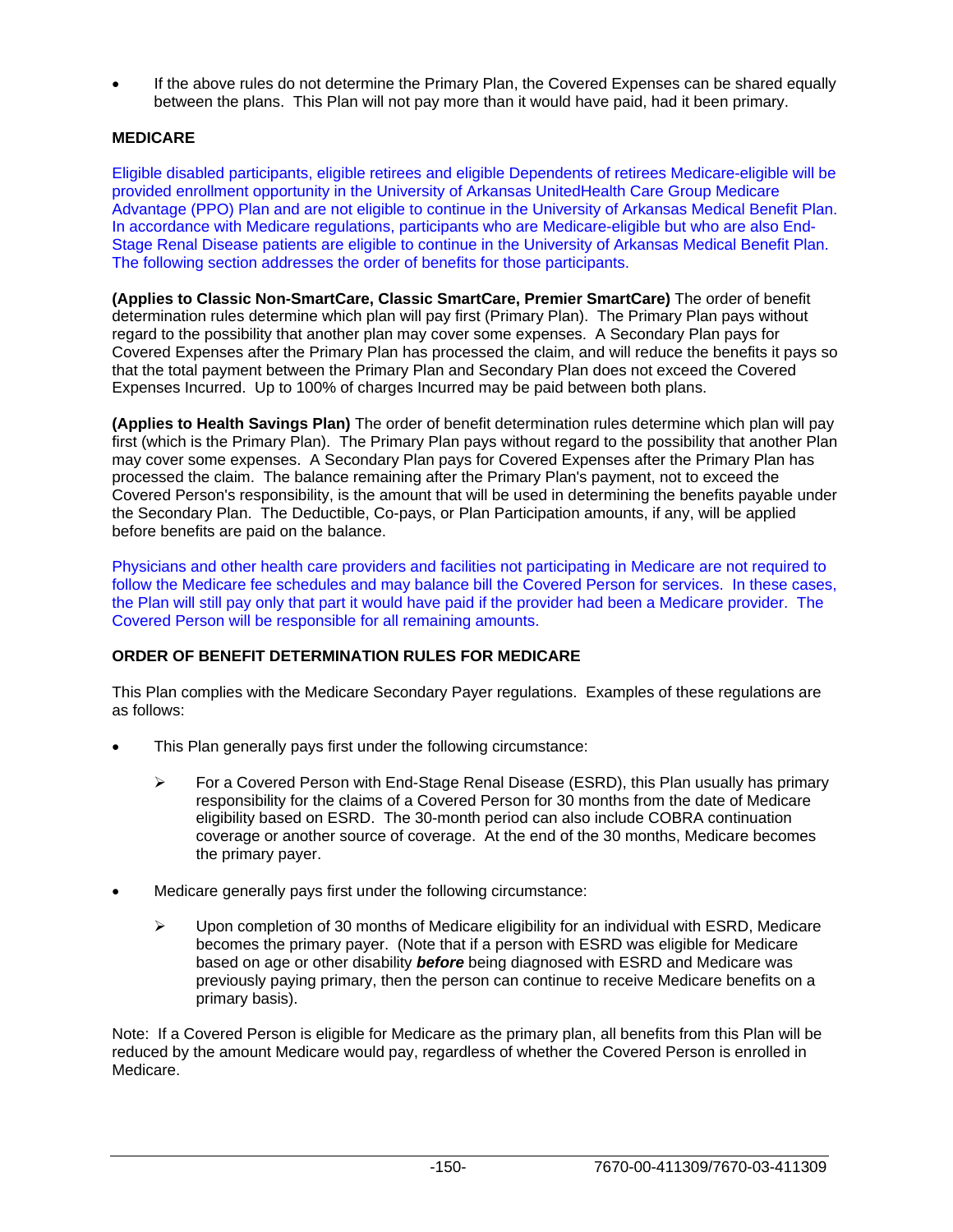# **TRICARE**

If an eligible Employee is on active military duty, TRICARE is the only coverage available to that Employee. Benefits are not coordinated with the Employee's health insurance plan.

In all instances where an eligible Employee is also a TRICARE beneficiary, TRICARE will pay secondary to this employer-provided Plan.

# **RIGHT TO RECEIVE AND RELEASE NEEDED INFORMATION**

Certain facts about health care coverage and services are needed to apply these COB rules and to determine benefits payable under this Plan and other plans. The Plan may obtain the information it needs from or provide such information to other organizations or persons for the purpose of applying those rules and determining benefits payable under this Plan and other plans covering the person claiming benefits. The Plan need not tell, or obtain the consent of, any person to do this. However, if the Plan needs assistance in obtaining the necessary information, each person claiming benefits under this Plan must provide the Plan any information it needs to apply those rules and determine benefits payable.

#### **REIMBURSEMENT TO THIRD PARTY ORGANIZATION**

A payment made under another plan may include an amount which should have been paid under this Plan. If it does, the Plan may pay that amount to the organization which made that payment. That amount will then be treated as though it were a benefit paid under this Plan. The Plan will not have to pay that amount again.

#### **RIGHT OF RECOVERY**

If the amount of the payments made by the Plan is more than it should have paid under this COB provision, the Plan may recover the excess from one or more of the persons it paid or for whom the Plan has paid; or any other person or organization that may be responsible for the benefits or services provided for the Covered Person.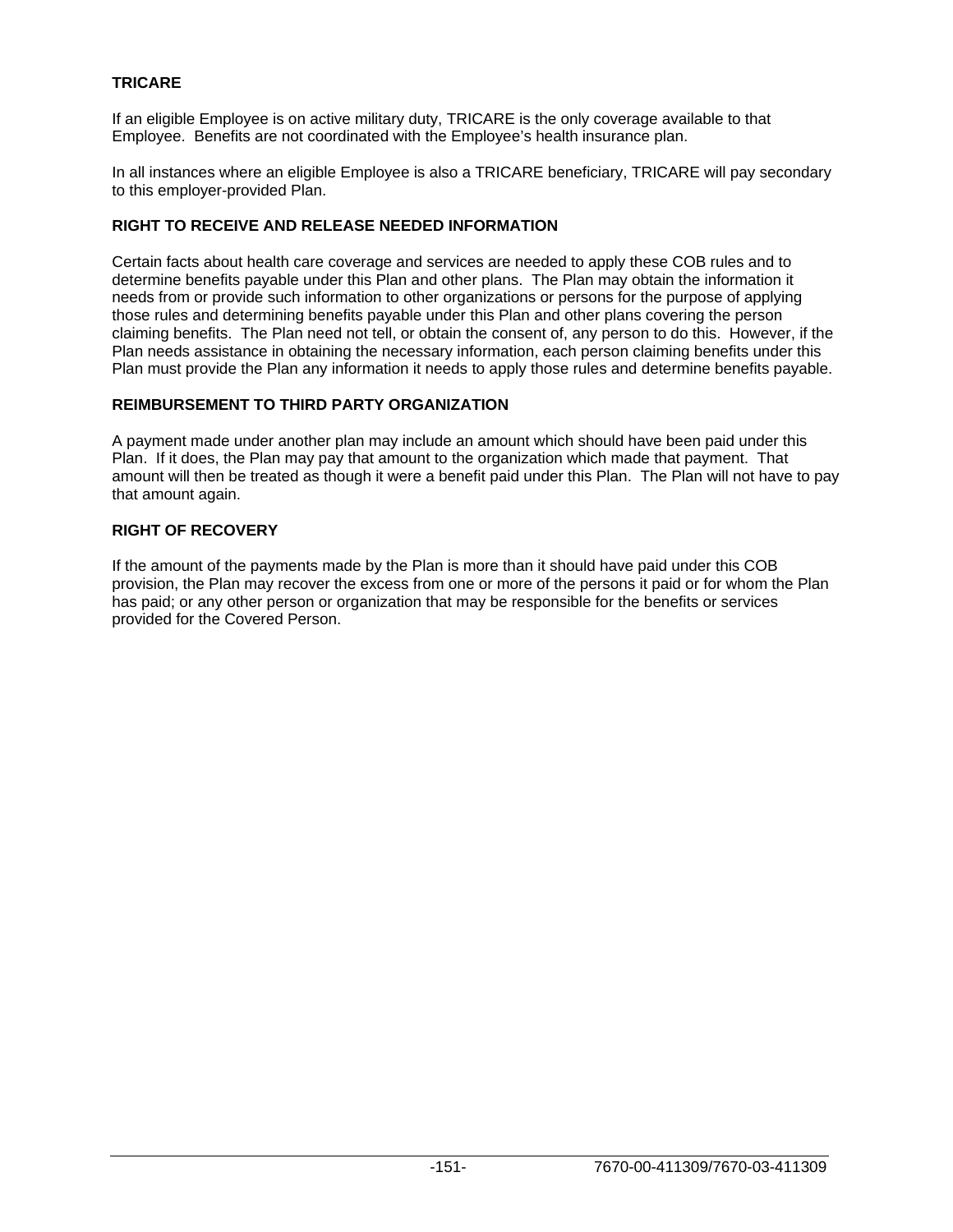# **RIGHT OF SUBROGATION, REIMBURSEMENT AND OFFSET**

The Plan has a right to subrogation and reimbursement. References to "You" or "Your" in this Right of Subrogation, Reimbursement, and Offset section include You, Your estate, Your heirs, and Your beneficiaries unless otherwise stated.

Subrogation applies when the Plan has paid benefits on Your behalf for an Illness or Injury for which any third party is allegedly responsible. The right to subrogation means that the Plan is substituted to and will succeed to any and all legal claims that You may be entitled to pursue against any third party for the benefits that the Plan has paid that are related to the Illness or Injury for which any third party is considered responsible.

The right to reimbursement means that if it is alleged that any third party caused or is responsible for an Illness or Injury for which You are made whole by receiving a settlement, judgment, or other recovery from any third party, You must use those proceeds to fully return to the Plan 100% of any benefits You receive for that Illness or Injury. The right of reimbursement will apply to any benefits received at any time until the rights are extinguished, resolved, or waived in writing.

The following persons and entities are considered third parties:

- A person or entity alleged to have caused You to suffer an Illness, Injury, or damages, or who is legally responsible for the Illness, Injury, or damages.
- Any insurer or other indemnifier of any person or entity alleged to have caused or who caused the Illness, Injury, or damages.
- The Plan Sponsor in a Workers' Compensation case or other matter alleging liability.
- Any person or entity who is or may be obligated to provide benefits or payments to You, including benefits or payments for underinsured or uninsured motorist protection, no-fault or traditional auto insurance, medical payment coverage (auto, homeowners', or otherwise), Workers' Compensation coverage, other insurance carriers, or third party administrators.
- Any person or entity against whom You may have any claim for professional and/or legal malpractice arising out of or connected to an Illness or Injury You allege or could have alleged were the responsibility of any third party.
- Any person or entity that is liable for payment to You on any equitable or legal liability theory.

You agree as follows:

- You will cooperate with the Plan in protecting the Plan's legal and equitable rights to subrogation and reimbursement in a timely manner, including, but not limited to:
	- $\triangleright$  Notifying the Plan, in writing, of any potential legal claim(s) You may have against any third party for acts that caused benefits to be paid or become payable.
	- Providing any relevant information requested by the Plan.
	- $\triangleright$  Signing and/or delivering such documents as the Plan or our agents reasonably request to secure the subrogation and reimbursement claim.
	- Responding to requests for information about any accident or Injuries.
	- Making court appearances.
	- $\triangleright$  Obtaining our consent or our agents' consent before releasing any party from liability or payment of medical expenses.
	- Complying with the terms of this section.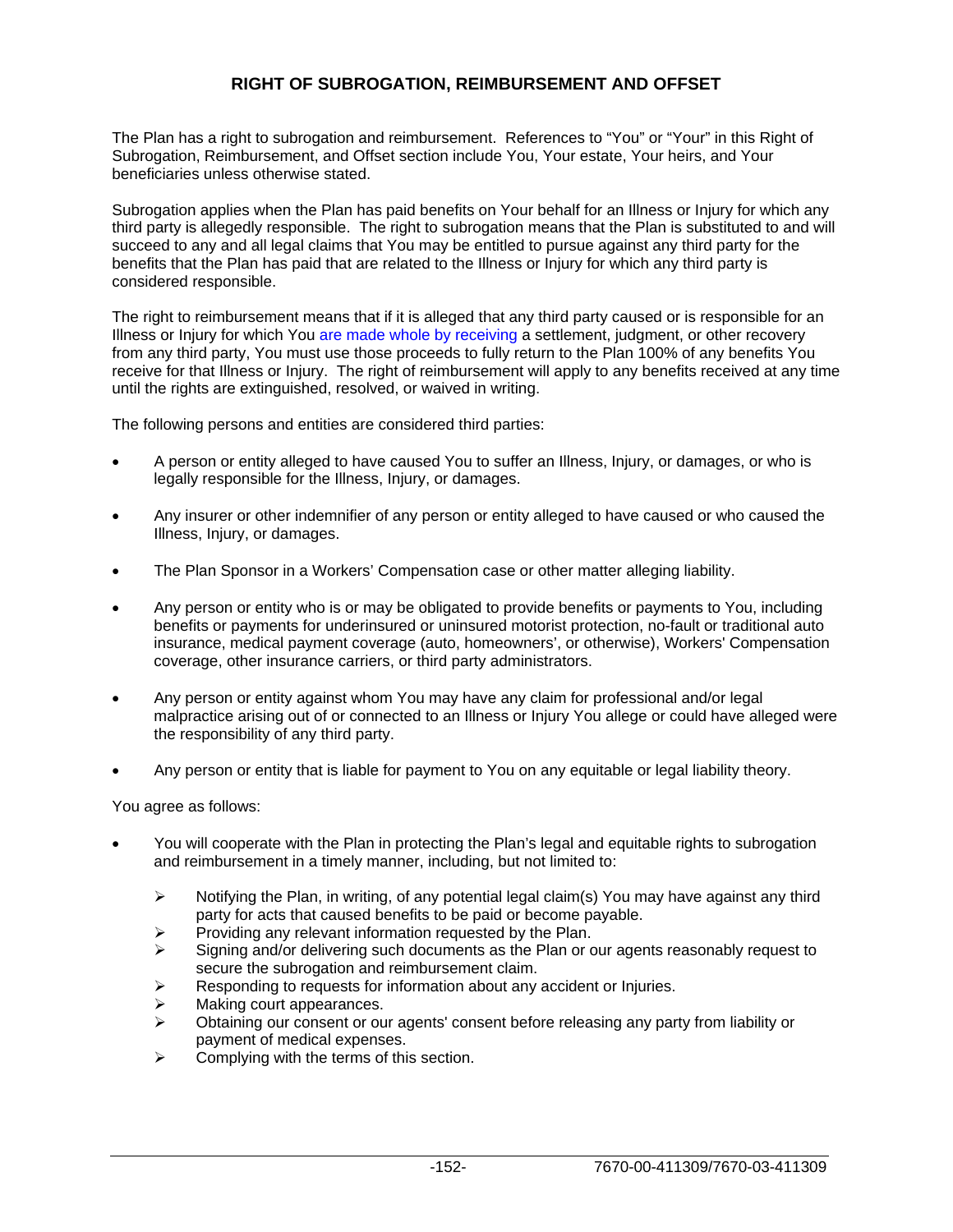Your failure to cooperate with the Plan is considered a breach of contract. As such, the Plan has the right to terminate or deny future benefits, take legal action against You, and/or set off from any future benefits the value of benefits the Plan has paid relating to any Illness or Injury alleged to have been caused or caused by any third party to the extent not recovered by the Plan due to You or Your representative not cooperating with the Plan. If the Plan incurs attorneys' fees and costs in order to collect third party settlement funds held by You or Your representative, the Plan has the right to recover those fees and costs from You. You will also be required to pay interest on any amounts You hold that should have been returned to the Plan.

- The Plan has a first priority right to receive payment on any claim against a third party before You receive payment from that third party. Further, our first priority right to payment is superior to any and all claims, debts, or liens asserted by any medical providers, including, but not limited to, Hospitals or Emergency treatment facilities, that assert a right to payment from funds payable from or recovered from an allegedly responsible third party and/or insurance carrier.
- The Plan's subrogation and reimbursement rights apply to full and partial settlements, judgments, or other recoveries paid or payable to You, Your representative, Your estate, Your heirs, or Your beneficiaries, no matter how those proceeds are captioned or characterized. Payments include, but are not limited to, economic, non-economic, pecuniary, consortium, and punitive damages. The Plan is not required to help You to pursue Your claim for damages or personal Injuries and no amount of associated costs, including attorneys' fees, will be deducted from our recovery without the Plan's express written consent. No so-called "fund doctrine" or "common-fund doctrine" or "attorney's fund doctrine" will defeat this right.
- Regardless of whether You have been fully compensated or made whole, the Plan may collect from You the proceeds of any full or partial recovery that You or Your legal representative obtain, whether in the form of a settlement (either before or after any determination of liability) or judgment, no matter how those proceeds are captioned or characterized. Proceeds from which the Plan may collect include, but are not limited to, economic, non-economic, and punitive damages. No "collateral source" rule, any "made-whole doctrine" or "make-whole doctrine," claim of unjust enrichment, nor any other equitable limitation will limit our subrogation and reimbursement rights.
- Benefits paid by the Plan may also be considered to be benefits advanced.
- If You receive any payment from any party as a result of Illness or Injury, and the Plan alleges some or all of those funds are due and owed to the Plan, You and/or Your representative will hold those funds in trust, either in a separate bank account in Your name or in Your representative's trust account.
- By participating in and accepting benefits from the Plan, You agree that:
	- $\triangleright$  Any amounts recovered by You from any third party constitute Plan assets (to the extent of the amount of Plan benefits provided on behalf of the Covered Person);
	- $\triangleright$  You and Your representative will be fiduciaries of the Plan with respect to such amounts; and
	- $\triangleright$  You will be liable for and agree to pay any costs and fees (including reasonable attorneys' fees) Incurred by the Plan to enforce its reimbursement rights.
- The Plan's rights to recovery will not be reduced due to Your own negligence.
- Upon the Plan's request, You will assign to the Plan all rights of recovery against third parties, to the extent of the Covered Expenses the Plan has paid for the Illness or Injury.
- The Plan may, at its option, take necessary and appropriate action to preserve the Plan's rights under these provisions, including, but not limited to, providing or exchanging medical payment information with an insurer, the insurer's legal representative, or other third party; and filing suit in Your name or Your estate's name, which does not obligate the Plan in any way to pay You part of any recovery the Plan might obtain.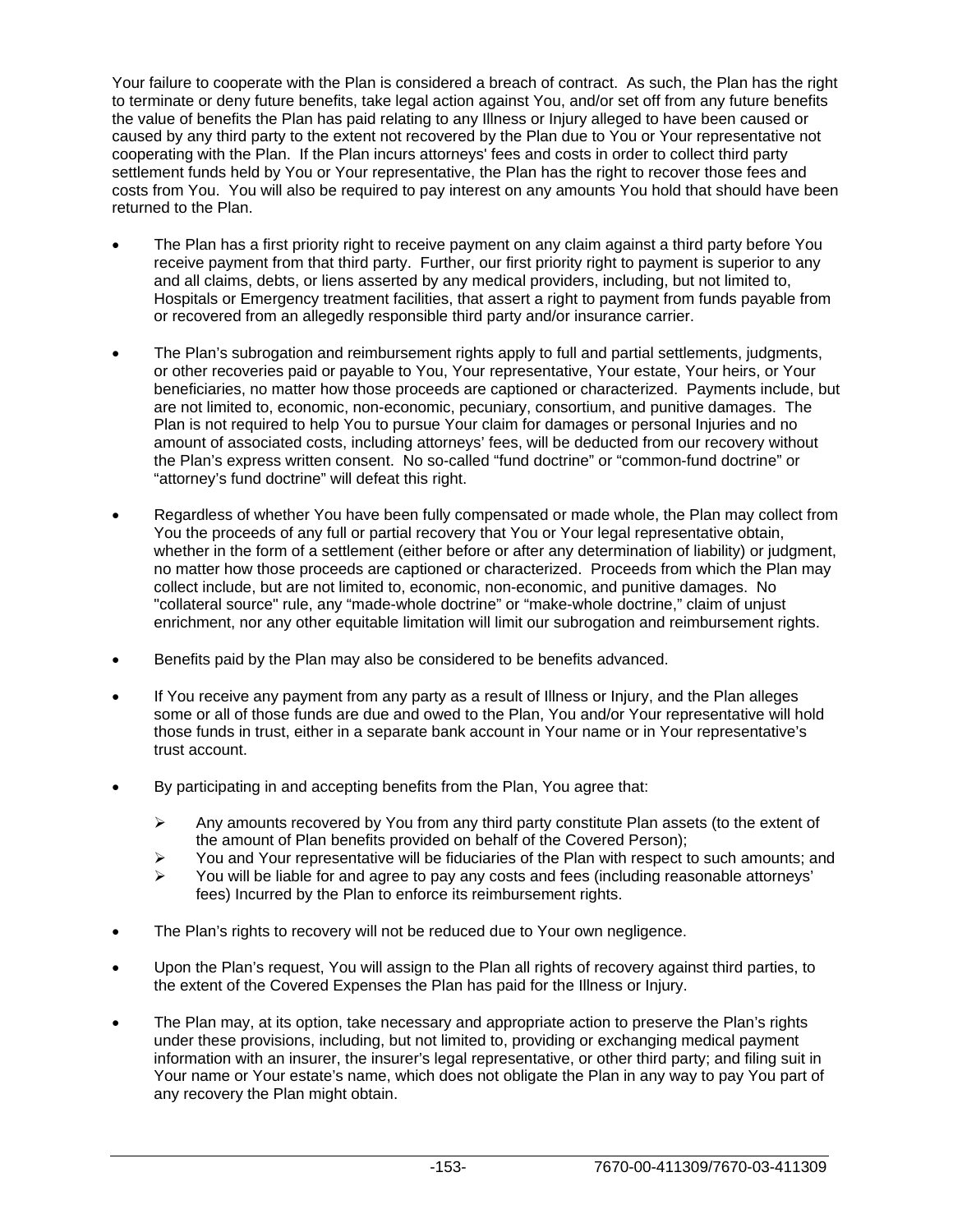- You may not accept any settlement that does not fully reimburse the Plan, without its written approval.
- The Plan has the authority and discretion to resolve all disputes regarding the interpretation of the language stated herein.
- In the case of Your death, giving rise to any wrongful death or survival claim, the provisions of this section apply to Your estate, the personal representative of Your estate, and Your heirs or beneficiaries. In the case of Your death, the Plan's right of reimbursement and right of subrogation will apply if a claim can be brought on behalf of You or Your estate that can include a claim for past medical expenses or damages. The obligation to reimburse the Plan is not extinguished by a release of claims or settlement agreement of any kind.
- No allocation of damages, settlement funds, or any other recovery, by You, Your estate, the personal representative of Your estate, Your heirs, Your beneficiaries, or any other person or party will be valid if it does not reimburse the Plan for 100% of its interest unless the Plan provides written consent to the allocation.
- The provisions of this section apply to the parents, guardian, or other representative of a Dependent Child who incurs an Illness or Injury caused by any third party. If a parent or guardian may bring a claim for damages arising out of a minor's Illness or Injury, the terms of this subrogation and reimbursement clause will apply to that claim.
- If any third party causes or is alleged to have caused You to suffer an Illness or Injury while You are covered under this Plan, the provisions of this section continue to apply, even after You are no longer covered.
- In the event that You do not abide by the terms of the Plan pertaining to reimbursement, the Plan may terminate benefits to You, Your Dependents, or the subscriber; deny future benefits; take legal action against You; and/or set off from any future benefits the value of benefits the Plan has paid relating to any Illness or Injury alleged to have been caused or caused by any third party to the extent not recovered by the Plan due to Your failure to abide by the terms of the Plan. If the Plan incurs attorneys' fees and costs in order to collect third party settlement funds held by You or Your representative, the Plan has the right to recover those fees and costs from You. You will also be required to pay interest on any amounts You hold that should have been returned to the Plan.
- The Plan and all administrators administering the terms and conditions of the Plan's subrogation and reimbursement rights have such powers and duties as are necessary to discharge its duties and functions, including the exercise of its discretionary authority to (1) construe and enforce the terms of the Plan's subrogation and reimbursement rights and (2) make determinations with respect to the subrogation amounts and reimbursements owed to the Plan.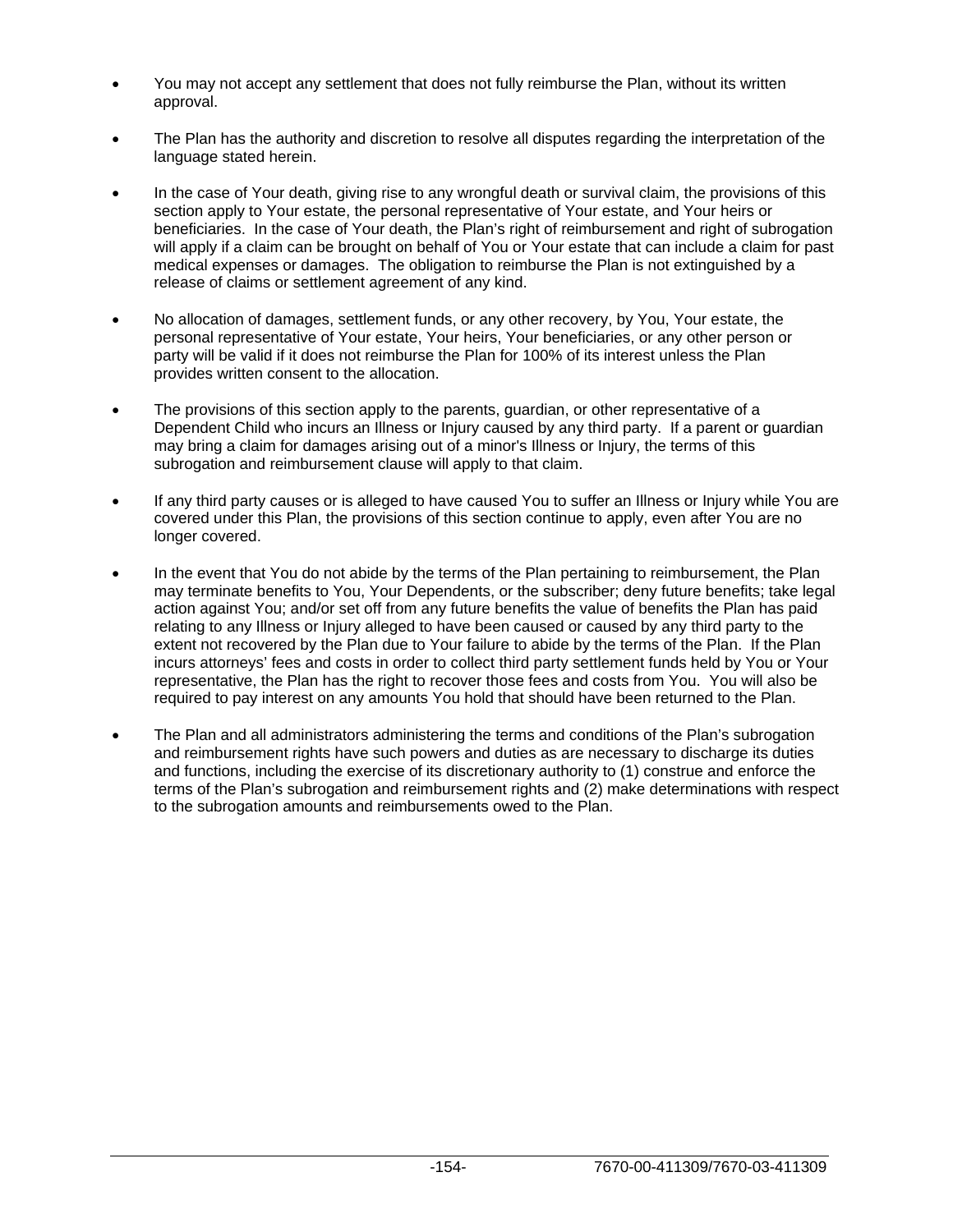# **GENERAL EXCLUSIONS**

Exclusions, including complications from excluded items are not considered covered benefits under this Plan and will not be considered for payment as determined by the Plan.

The Plan does not pay for Expenses Incurred for the following, unless otherwise stated below. The Plan does not apply exclusions based upon the source of the Injury to treatment listed in the Covered Medical Benefits section when the Plan has information that the Injury is due to a medical condition (including both physical and mental health conditions) or domestic violence. However, The Plan will not cover any treatment or supplies for work related injury, condition or disease.

- 1. **Abortions:** Unless a Physician states in writing that the mother's life would be in danger if the fetus were to be carried to term.
- 2. **Acts Of War:** Injury or Illness caused or contributed to by international armed conflict, hostile acts of foreign enemies, invasion, or war or acts of war, whether declared or undeclared.

#### 3. **Acupuncture Treatment.**

- 4. **Alcohol:** Services, supplies, care or treatment to a Covered Person for an Injury or Illness which occurred as a result of that Covered Person's illegal use of alcohol for which the person has been arrested. The arresting officer's determination of intoxication will be sufficient for this exclusion. Expenses will be covered for Injured Covered Persons other than the person illegally using alcohol and expenses will be covered for Substance Use Disorder treatment as specified in this Plan.
- 5. **Alternative / Complementary Treatment** includes: Treatment, services or supplies for holistic or homeopathic medicine, hypnosis or other alternate treatment that is not accepted medical practice as determined by the Plan.
- 6. **Appointments Missed:** An appointment the Covered Person did not attend.
- 7. **Assistance With Activities of Daily Living.**
- 8. **Assistant Surgeon Services**, unless determined Medically Necessary by the Plan.
- 9. **Auto Excess:** Illness or bodily Injury for which there is a medical payment or expense coverage provided or payable under any automobile coverage.
- 10. **Before Enrollment and After Termination:** Services, supplies or treatment rendered before coverage begins under this Plan, or after coverage ends, are not covered.
- 11. **Blood:** Blood donor expenses.
- 12. **Breast Pumps** unless covered elsewhere in this SPD.
- 13. **Cardiac Rehabilitation** beyond Phase II including self-regulated physical activity that the Covered Person performs to maintain health that is not considered to be a treatment program.
- 14. **Chelation Therapy,** except in the treatment of conditions considered Medically Necessary, medically appropriate and not Experimental or Investigational for the medical condition for which the treatment is recognized.
- 15. **Claims** received later than twelve months from the date of service.
- 16. **Contraceptive Products and Counseling** unless covered elsewhere in this SPD.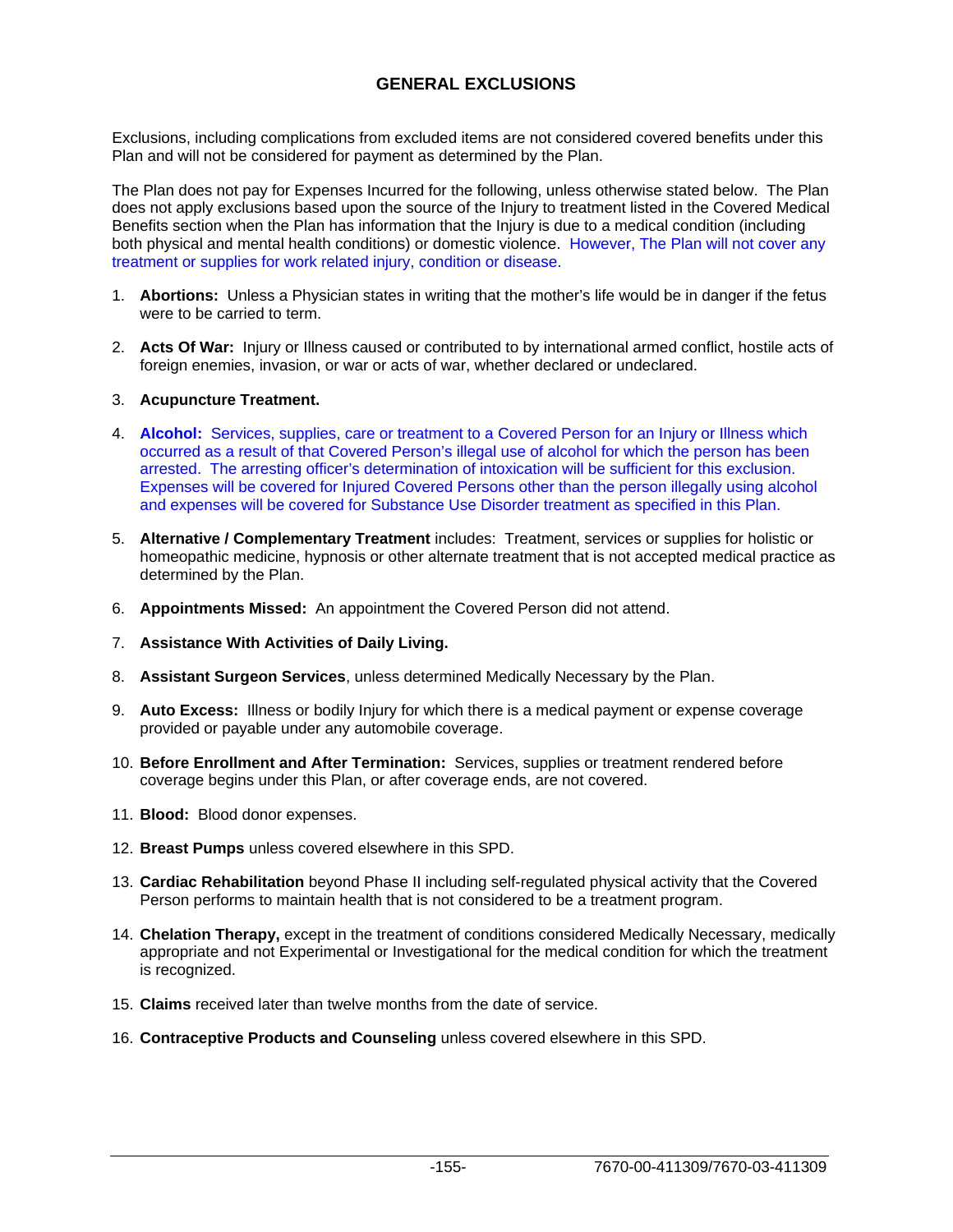- 17. **Cosmetic Treatment**, **Cosmetic Surgery,** or any portion thereof, unless the procedure is otherwise listed as a covered benefit.
- 18. **Court-Ordered:** Any treatment or therapy which is court-ordered, ordered as a condition of parole, probation, or custody or visitation evaluation, unless such treatment or therapy is normally covered by this Plan. This Plan does not cover the cost of classes ordered after a driving while intoxicated conviction or other classes ordered by the court.
- 19. **Criminal Activity:** Illness or Injury resulting from taking part in the commission of an assault or battery (or a similar crime against a person) or a felony. The Plan shall enforce this exclusion based upon reasonable information showing that this criminal activity took place.
- 20. **Custodial Care** as defined in the Glossary of Terms of this SPD.

## 21. **Dental Services:**

- The care and treatment of teeth, gums or alveolar process or for dentures, appliances or supplies used in such care or treatment, or drugs prescribed in connection with dental care. This exclusion does not apply to Hospital charges including professional charges for x-ray, lab and anesthesia, or for charges for treatment of injuries to natural teeth, including replacement of such teeth with dentures, or for setting of a jaw which was fractured or dislocated in an Accident.
- Injuries or damage to teeth, natural or otherwise, as a result of or caused by the chewing of food or similar substances.
- Dental implants including preparation for implants unless due to accidental Injury.
- 22. **Duplicate Services and Charges or Inappropriate Billing** including the preparation of medical reports and itemized bills.
- 23. **Education:** Charges for education, special education, job training, music therapy and recreational therapy, whether or not given in a facility providing medical or psychiatric care. This exclusion does not apply to self-management education programs for diabetics.
- 24. **Environmental Devices:** Environmental items such as but not limited to, air conditioners, air purifiers, humidifiers, dehumidifiers, furnace filters, heaters, vaporizers, or vacuum devices.
- 25. **Examinations:** Examinations for employment, insurance, licensing, litigation purposes or adoption.
- 26. **Excess Charges:** Charges or the portion thereof which are in excess of the Usual and Customary charge, the Negotiated Rate or fee schedule.
- 27. **Experimental, Investigational or Unproven:** Services, supplies, medicines, treatment, facilities or equipment which the Plan determines are Experimental, Investigational or Unproven, including administrative services associated with Experimental, Investigational or Unproven treatment. This does not include Qualifying Clinical Trials as described in the Covered Medical Benefits section of this SPD.
- 28. **Extended Care:** Any Extended Care Facility Services which exceed the appropriate level of skill required for treatment as determined by the Plan.

#### 29. **Financial Counseling**.

- 30. **Fitness Programs:** General fitness programs, exercise programs, exercise equipment and health club memberships, or other utilization of services, supplies, equipment or facilities in connection with weight control or body building.
- 31. **Foot Care (Podiatry):** Routine foot care, unless covered elsewhere in this SPD.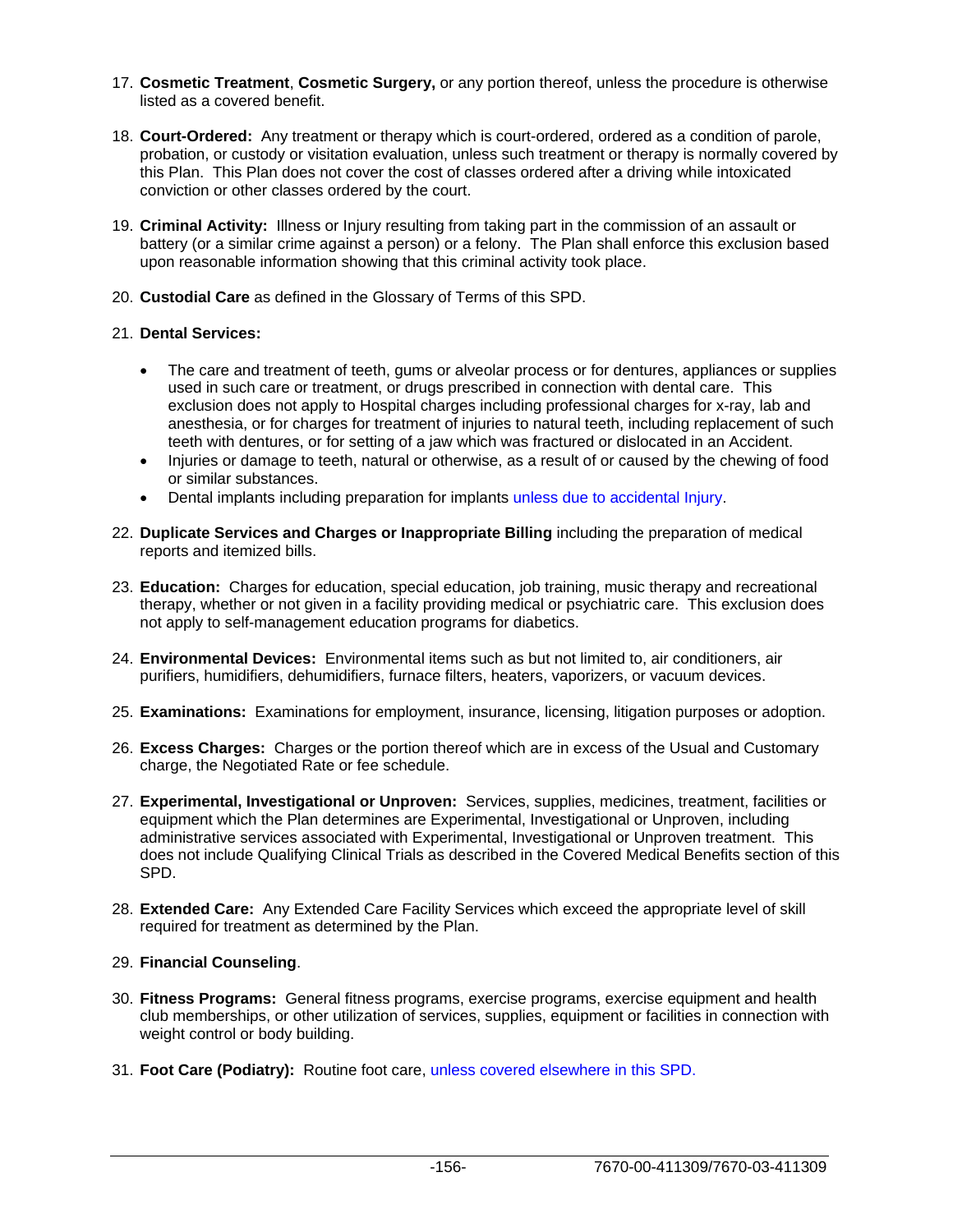32. **Foreign Coverage for Medical Care Expenses Which Includes Preventive Care or Elective Treatment,** except for services that are Incurred in the event of an Emergency**,** except for Emergency room Hospital and Physician services, including Emergency room services for stabilization or initiation of treatment of a medical Emergency condition provided on an Inpatient or Outpatient basis at a Hospital, or Physician services in a provider's office, as shown in the Schedule of Benefits.

## 33. **Gender Dysphoria:**

Cosmetic procedures, including the following:

- Abdominoplasty.
- Blepharoplasty.
- Breast enlargement, including augmentation mammoplasty and breast implants.
- Body contouring, such as lipoplasty.
- Brow lift.
- Calf implants.
- Cheek, chin, and nose implants.
- Injection of fillers or neurotoxins.
- Face lift, forehead lift, or neck tightening.
- Facial bone remodeling for facial feminizations.
- Hair removal.
- Hair transplantation.
- Lip augmentation.
- Lip reduction.
- Liposuction.
- Mastopexy.
- Pectoral implants for chest masculinization.
- Rhinoplasty.
- Skin resurfacing.
- Thyroid cartilage reduction, reduction thyroid chondroplasty, or trachea shave (removal or reduction of the Adam's Apple).
- Voice modification surgery.
- Voice lessons and voice therapy.
- 34. **Genetic Counseling** other than based on medical Necessity unless covered elsewhere in this SPD.
- 35. **Genetic Testing** unless covered elsewhere in this SPD.
- 36. **Home Modifications:** Modifications to Your home or property such as but not limited to, escalator(s), elevators, saunas, steambaths, pools, hot tubs, whirlpools, or tanning equipment, wheelchair lifts, stair lifts or ramps.
- 37. **Illegal Drugs or Medications:** Services, supplies, care or treatment to a Covered Person for Injury or Illness resulting from that Covered Person's voluntary taking of or being under the influence of any controlled substance, drug, hallucinogen or narcotic not administered on the advice of a Physician. Expenses will be covered for Injured Covered Persons other than the person using controlled substances and expenses will be covered for Substance Use Disorder treatment as specified in this Plan.
- 38. **Infant Formula** not administered through tube as the sole source of nutrition for the Covered Person other than for the diagnosis of PKU.

#### 39. **Infertility Treatment:**

- Fertility tests.
- Surgical reversal of a sterilized state which was a result of a previous surgery.
- Direct attempts to cause pregnancy by any means including, but not limited to hormone therapy or drugs.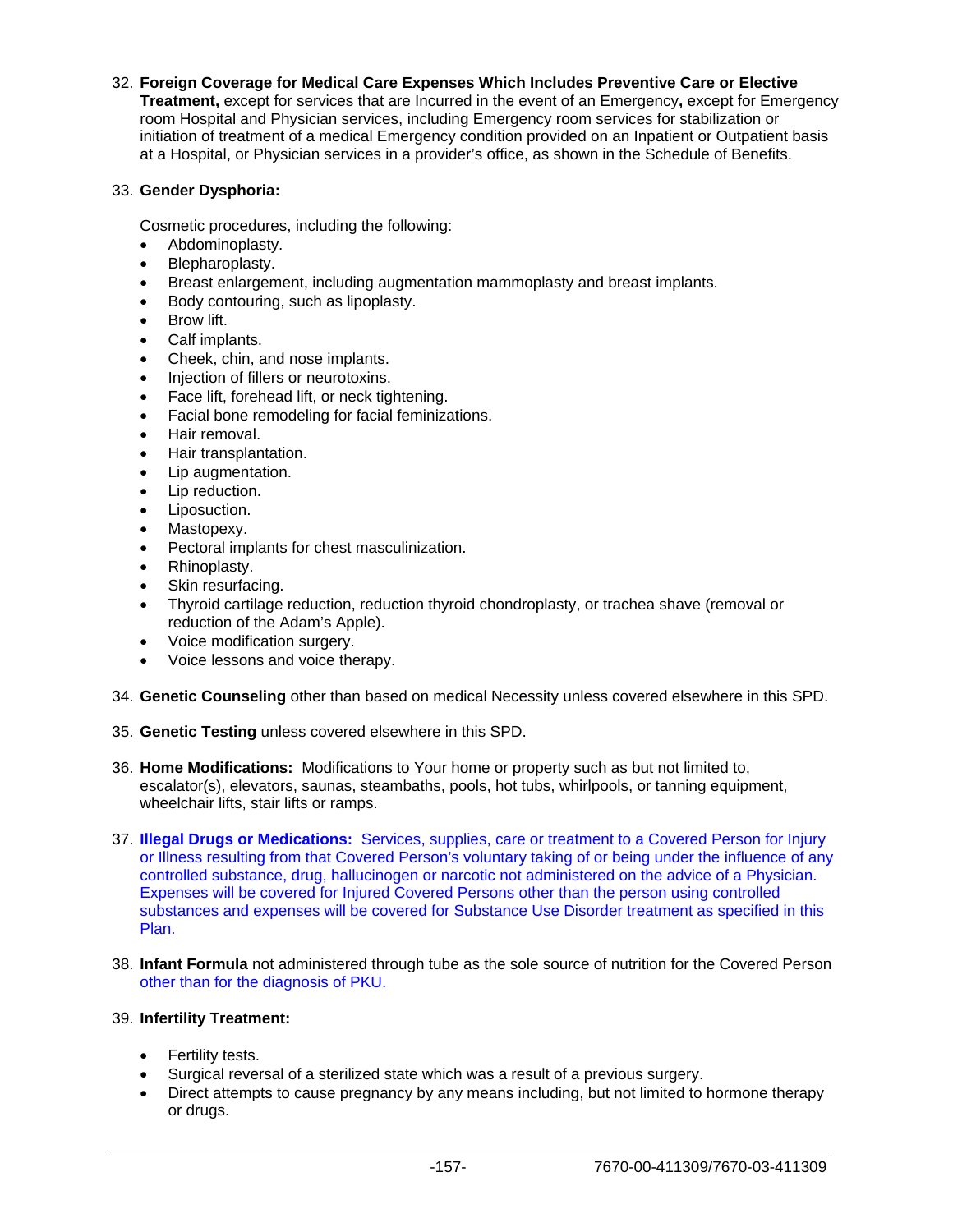- Artificial insemination; In vitro fertilization; Gamete Intrafallopian Transfer (GIFT), or Zygote Intrafallopian Transfer (ZIFT).
- **Embryo transfer.**
- Freezing or storage of embryo, eggs, or semen.
- Genetic testing.

This exclusion does not apply to services required to treat or correct underlying causes of infertility where such services cure the condition, slow the harm to, alleviate the symptoms, or maintain the current health status of the Covered person.

- 40. **Lamaze Classes** or other child birth classes.
- 41. **Learning Disability:** Non-medical treatment, including but not limited to special education, remedial reading, school system testing and other rehabilitation treatment for a Learning Disability. If another medical condition is identified through the course of diagnostic testing, any coverage of that condition will be subject to Plan provisions.
- 42. **Liposuction** regardless of purpose.
- 43. **Maintenance Therapy:** Such services are excluded if, based on medical evidence, treatment or continued treatment could not be expected to resolve or improve the condition, or that clinical evidence indicates that a plateau has been reached in terms of improvement from such services.
- 44. **Mammoplasty or Breast Augmentation** unless covered elsewhere in this SPD.

#### 45. **Marriage Counseling.**

- 46. **Maximum Benefit.** Charges in excess of the Maximum Benefit allowed by the Plan.
- 47. **Military:** A military related Illness or Injury to a Covered Person on active military duty, unless payment is legally required.
- 48. **Morbid Obesity Treatment**. Refer to the Glossary of Terms for a definition of Morbid Obesity.
- 49. **Nocturnal Enuresis Alarm** (Bed wetting).
- 50. **Non-Custom-Molded Shoe Inserts.**
- 51. **Non-Professional Care:** Medical or surgical care that is not performed according to generally accepted professional standards, or that is provided by a provider acting outside the scope of his or her license.
- 52. **Not Medically Necessary:** Services, supplies, treatment, facilities or equipment which the Plan determines are not Medically Necessary. Furthermore, this Plan excludes services, supplies, treatment, facilities or equipment which reliable scientific evidence has shown does not cure the condition, slow the degeneration/deterioration or harm attributable to the condition, alleviate the symptoms of the condition, or maintain the current health status of the Covered Person. See also Maintenance Therapy, above.
- 53. **Nursery and Newborn Expenses** for grandchildren of a covered Employee or spouse.
- 54. **Nutrition Counseling** unless covered elsewhere in this SPD.
- 55. **Nutritional Supplements, Vitamins and Electrolytes** except as listed under the Covered Benefits.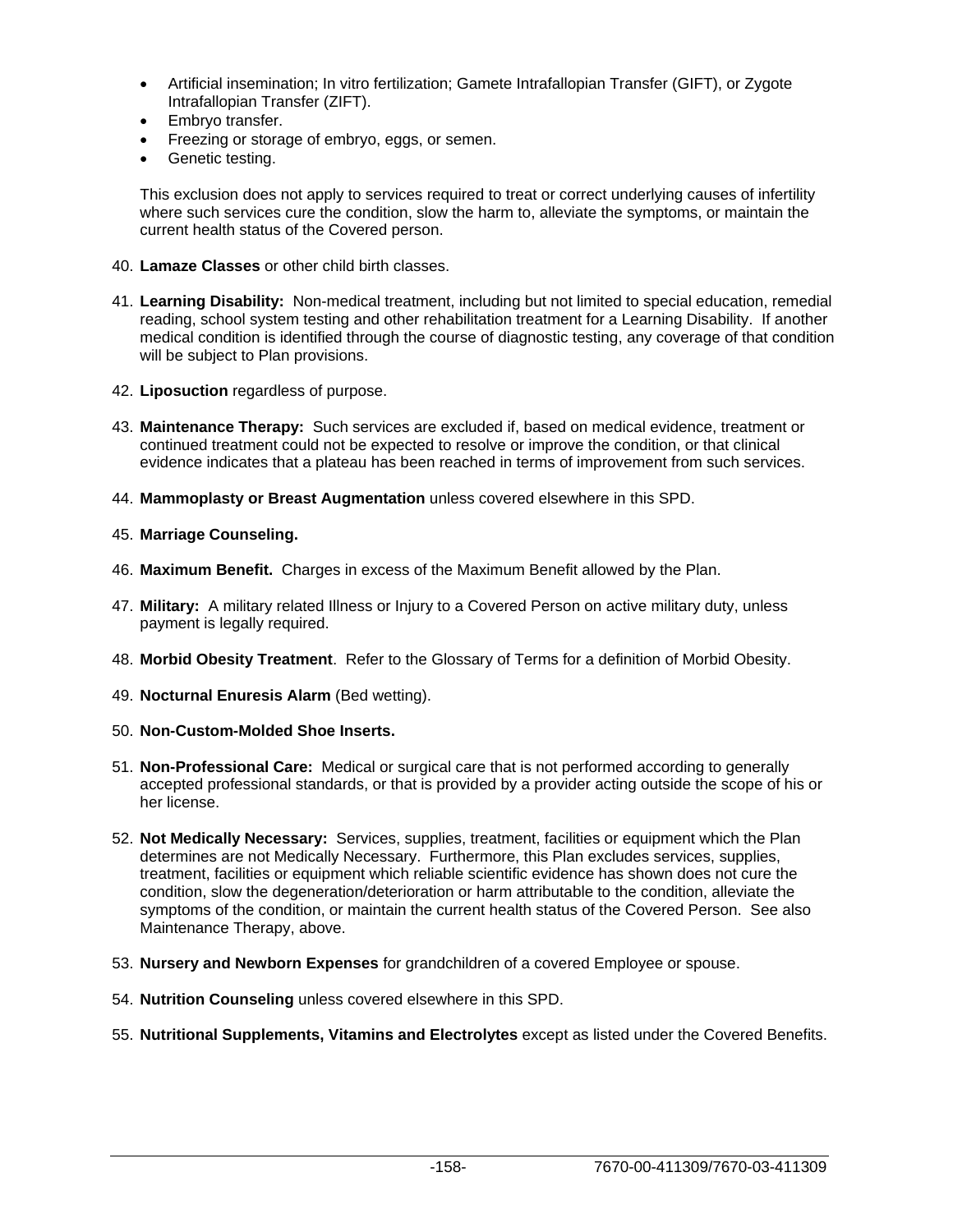- 56. **Over-The-Counter Medication, Products, Supplies or Devices** unless covered elsewhere in this SPD.
- 57. **Palliative Foot Care.**
- 58. **Panniculectomy / Abdominoplasty** unless determined by the Plan to be Medically Necessary.
- 59. **Personal Comfort:** Services or supplies for personal comfort or convenience, such as but not limited to private room, television, telephone and guest trays.
- 60. **Pharmacy Consultations.** Charges for or relating to consultative information provided by a pharmacist regarding a prescription order, including but not limited to information relating to dosage instruction, drug interactions, side effects, and the like.
- 61. **Preventive Care Services** unless covered elsewhere in this SPD and recommended by the United States Preventative Task Force.
- 62. **Private Duty Nursing Services.**
- 63. **Reconstructive Surgery** when performed only to achieve a normal or nearly normal appearance, and not to correct an underlying medical condition or impairment, as determined by the Plan, unless covered elsewhere in this SPD.
- 64. **Return to Work / School:** Telephone or Internet consultations or completion of claim forms or forms necessary for the return to work or school.
- 65. **Reversal of Sterilization:** Procedures or treatments to reverse prior voluntary sterilization.
- 66. **Room and Board Fees** when surgery is performed other than at a Hospital or Surgical Center.
- 67. **Self-Administered Services** or procedures that can be done by the Covered Person without the presence of medical supervision.
- 68. **Self-Inflicted** unless due to a medical condition (physical or mental) or domestic violence.
- 69. **Services at no Charge or Cost:** Services which the Covered Person would not be obligated to pay in the absence of this Plan or which are available to the Covered Person at no cost, or which the Plan has no legal obligation to pay, except for care provided in a facility of the uniformed services as per Title 32 of the National Defense Code, or as required by law.
- 70. **Services** that should legally be provided by a school.
- 71. **Services Provided by a Close Relative.** See Glossary of Terms of this SPD for definition of Close Relative.
- 72. **Sex Therapy.**
- 73. **Sex Transformation:** Treatment, drugs, medicines, services and supplies for, leading to or maintaining, sex transformation surgery.
- 74. **Sexual Function:** Diagnostic Services, non-surgical and surgical procedures and Prescription drugs (unless covered under the Prescription Benefits Section in this SPD) in connection with treatment for male or female impotence unless as a result of disease, condition or complication of surgical procedure.
- 75. **Standby Surgeon Charges.**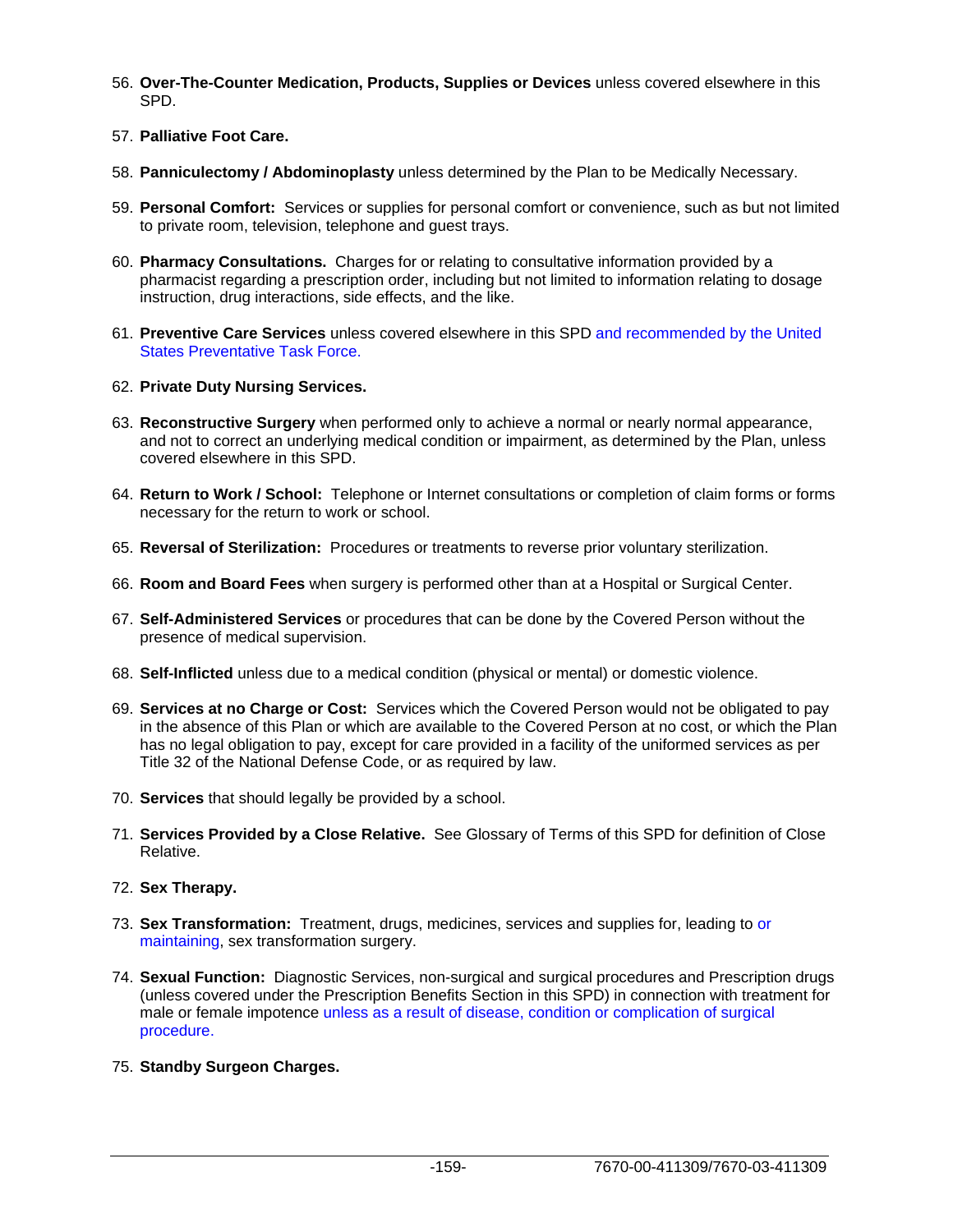- 76. **Subrogation.** Charges for Illness or Injuries suffered by a Covered Person due to the action or inaction of any third party if the Covered Person fails to provide information as specified in the Subrogation section. See the Subrogation section for more information.
- 77. **Surrogate Parenting and Gestational Carrier Services,** including any services or supplies provided in connection with a surrogate parent, including pregnancy and maternity charges Incurred by a Covered Person acting as a surrogate parent.
- 78. **Taxes:** Sales taxes, shipping and handling unless covered elsewhere in this SPD.
- 79. **Transportation:** Transportation services which are solely for the convenience of the Covered Person, the Covered Person's Close Relative, or the Covered Person's Physician.
- 80. **Travel:** Travel costs, whether or not recommended or prescribed by a Physician, unless authorized in advance by the Plan.
- 81. **Vision Care** unless covered elsewhere in this SPD. (Refer to the Vision Care Benefits section of this SPD).
- 82. **Vitamins, Minerals and Supplements,** even if prescribed by a Physician, except for Vitamin B-12 injections and IV iron therapy that are prescribed by a Physician for Medically Necessary purposes.
- 83. **Vocational Services:** Vocational and educational services rendered primarily for training or education purposes. This Plan also excludes work hardening, work conditioning and industrial rehabilitation services rendered for Injury prevention education or return-to-work programs.
- 84. **Weekend Admissions** to Hospital confinement (admission taking place after 3:00 p.m. on Friday or before noon on Sunday) are not eligible for reimbursement under the Plan, unless the admission is deemed an Emergency, or for care related to pregnancy that is expected to result in childbirth.
- 85. **Weight Control:** Treatment, services or surgery for weight control**,** whether or not prescribed by a Physician or associated with an Illness, except as specifically stated for preventive counseling.
- 86. **Wigs, Toupees, Hairpieces, Hair Implants or Transplants or Hair Weaving,** or any similar item for replacement of hair regardless of the cause of hair loss unless covered elsewhere in this SPD.
- 87. **Worker's Compensation:** The Plan will not cover any care or supplies for any Injury, condition or disease.

**The Plan does not limit a Covered Person's right to choose his or her own medical care.** If a medical expense is not a covered benefit, or is subject to a limitation or exclusion, a Covered Person still has the right and privilege to receive such medical service or supply at the Covered Person's own personal expense.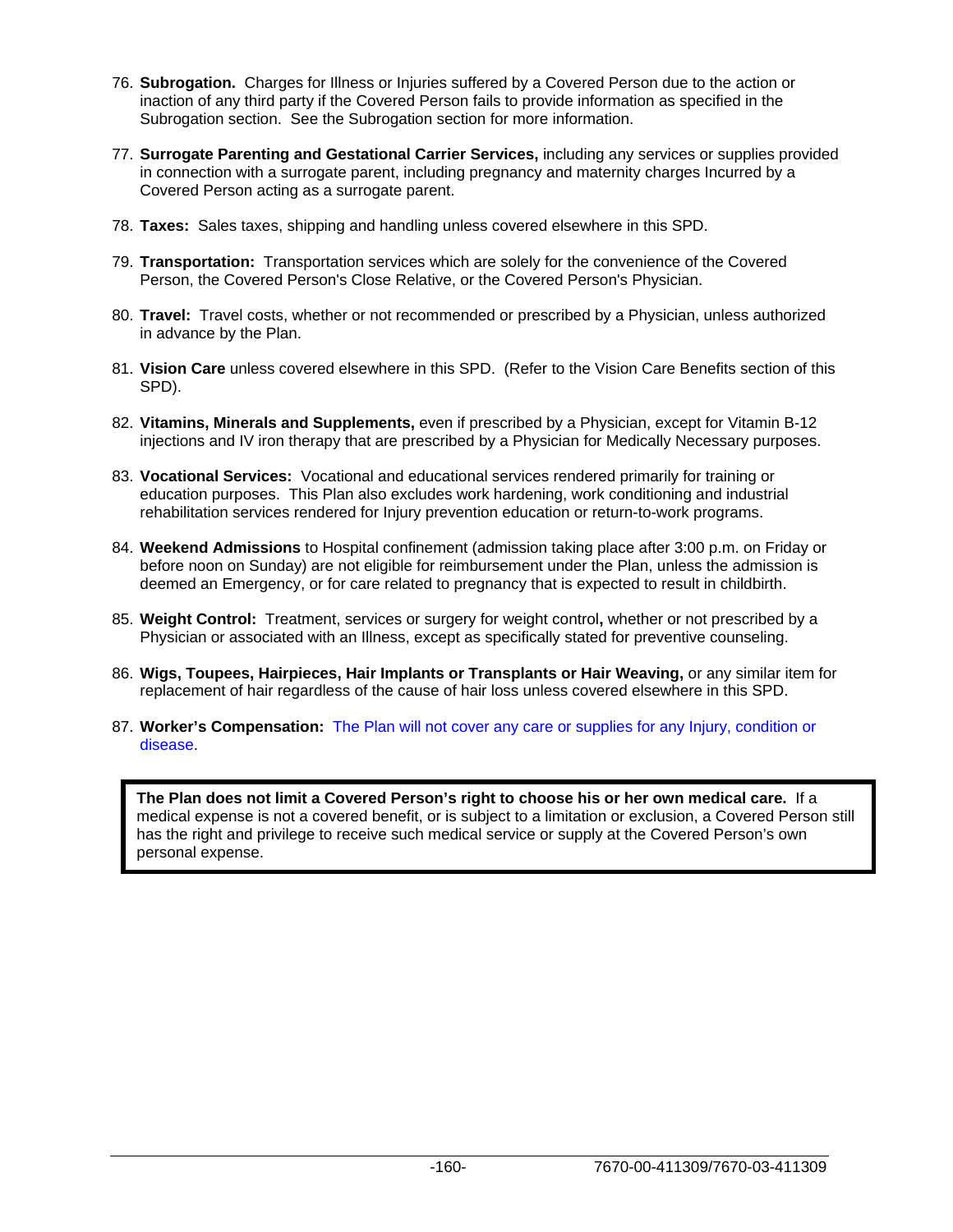# **CLAIMS AND APPEAL PROCEDURES**

## **REASONABLE AND CONSISTENT CLAIMS PROCEDURES**

The Plan's claims procedures are designed to ensure and verify that claim determinations are made in accordance with the Plan documents. The Plan provisions will be applied consistently with respect to similarly situated individuals.

#### **Pre-Determination**

A Pre-Determination is a determination of benefits by the Claims Administrator, on behalf of the Plan, prior to services being provided. Although not required by the Plan, a Covered Person or provider may voluntarily request a Pre-Determination. A Pre-Determination informs individuals whether, and under which circumstances, a procedure or service is generally a covered benefit under the Plan. Covered Persons or providers may wish to request a Pre-Determination before Incurring medical expenses. A Pre-Determination is not a claim and therefore cannot be appealed. A Pre-Determination that a procedure or service may be covered under the Plan does not guarantee the Plan will ultimately pay the claim. All Plan terms and conditions will still be applied when determining whether a claim is payable under the Plan.

#### **TYPE OF CLAIMS AND DEFINITIONS**

 **Pre-Service Claim needing prior authorization as required by the Plan and stated in this SPD.** This is a claim for a benefit where the Covered Person is required to get approval from the Plan *before* obtaining the medical care such as in the case of prior authorization of health care items or service that the Plan requires. If a Covered Person or provider calls the Plan just to find out if a claim will be covered, that is not a Pre-Service Claim, unless the Plan and this SPD specifically require the person to call for prior authorization (See Pre-Determination above). Giving prior authorization does not guarantee that the Plan will ultimately pay the claim.

**Note that this Plan does not require prior authorization for urgent or Emergency care claims,**  however Covered Persons may be required to notify the Plan following stabilization. Please refer to the Care Management section of this SPD for more details. A condition is considered to be an urgent or Emergency care situation when a sudden and serious condition such that a Prudent Layperson could expect the patient's life would be jeopardized, the patient would suffer severe pain, or serious impairment of his or her bodily functions would result unless immediate medical care is rendered. Examples of an urgent or Emergency care situation may include, but are not limited to: chest pain; hemorrhaging; syncope; fever equal to or greater than 103° F; presence of a foreign body in the throat, eye, or internal cavity; or a severe allergic reaction.

- **Post-Service Claim** means a claim that involves payment for the cost of health care that has already been provided.
- **Concurrent Care Claim** means that an ongoing course of treatment to be provided over a period of time or for a specified number of treatments has been approved by the Plan.

#### **PERSONAL REPRESENTATIVE**

**Personal Representative** means a person (or provider) who can contact the Plan on the Covered Person's behalf to help with claims, appeals or other benefit issues. A minor Dependent must have the signature of a parent or Legal Guardian in order to appoint a third party as a Personal Representative.

If a Covered Person chooses to use a Personal Representative, the Covered Person must submit proper documentation to the Plan stating the following: The name of the Personal Representative, the date and duration of the appointment and any other pertinent information. In addition, the Covered Person must agree to grant their Personal Representative access to their Protected Health Information. The Covered Person should contact the Claim Administrator to obtain the proper forms. All forms must be signed by the Covered Person in order to be considered official.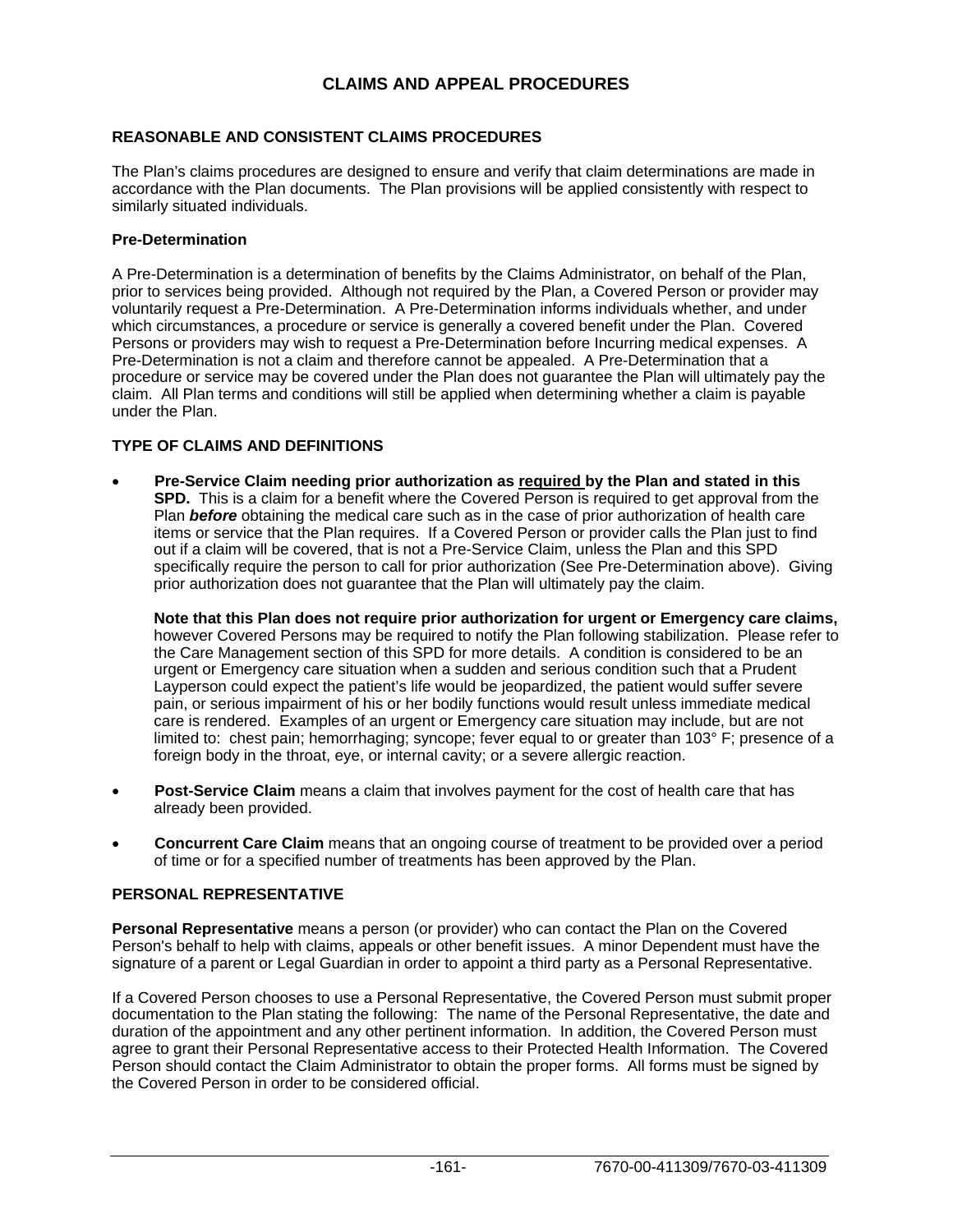## **PROCEDURES FOR SUBMITTING CLAIMS**

Most providers will accept assignment and coordinate payment directly with the Plan on the Covered Person's behalf. If the provider will not accept assignment or coordinate payment directly with the Plan, then the Covered Person will need to send the claim to the Plan within the timelines discussed below in order to receive reimbursement. The address for submitting medical claims is on the back of the group health identification card.

Covered Persons who receive services in a country other than the United States are responsible for ensuring the provider is paid. If the provider will not coordinate payment directly with the Plan, the Covered Person will need to pay the claim up front and then submit the claim to the Plan for reimbursement. The Plan will reimburse Covered Persons for any covered amount in U.S. currency. The reimbursed amount will be based on the U.S. equivalency rate that is in effect on the date the Covered Person paid the claim, or on the date of service if paid date is not known.

A complete claim must be submitted in writing and should include the following information:

- Covered Person/patient ID number, name, sex, date of birth, Social Security number, address, and relationship to Employee
- Authorized signature from the Covered Person
- **Diagnosis**
- Date of service
- Place of service
- Procedures, services or supplies (narrative description)
- Charges for each listed service
- Number of days or units
- Patient account number (if applicable)
- Total billed charges
- Provider billing name, address, telephone number
- Provider Taxpayer Identification Number (TIN)
- Signature of provider
- Billing provider
- Any information on other insurance (if applicable)
- Whether the patient's condition is related to employment, auto accident, or other accident (if applicable)
- Assignment of benefits (if applicable)

# **TIMELY FILING**

Covered Persons are responsible for ensuring that complete claims are submitted to the Third Party Administrator as soon as possible after services are received, but no later than twelve months from the date of service. Where Medicare or Medicaid paid as primary in error, the Plan will follow that federal agencies guidelines. A complete claim means that the Plan has all information that is necessary to process the claim. Claims received after the timely filing period will not be allowed.

#### **INCORRECTLY FILED CLAIMS** (Applies to Pre-Service Claims only)

If a Covered Person or Personal Representative attempts to, but does not properly follow the Plan's procedures for requesting prior authorization, the Plan will notify the person to explain proper procedures within five calendar days following receipt of a Pre-Service claim request. The notice will usually be oral, unless written notice is requested by the Covered Person or Personal Representative.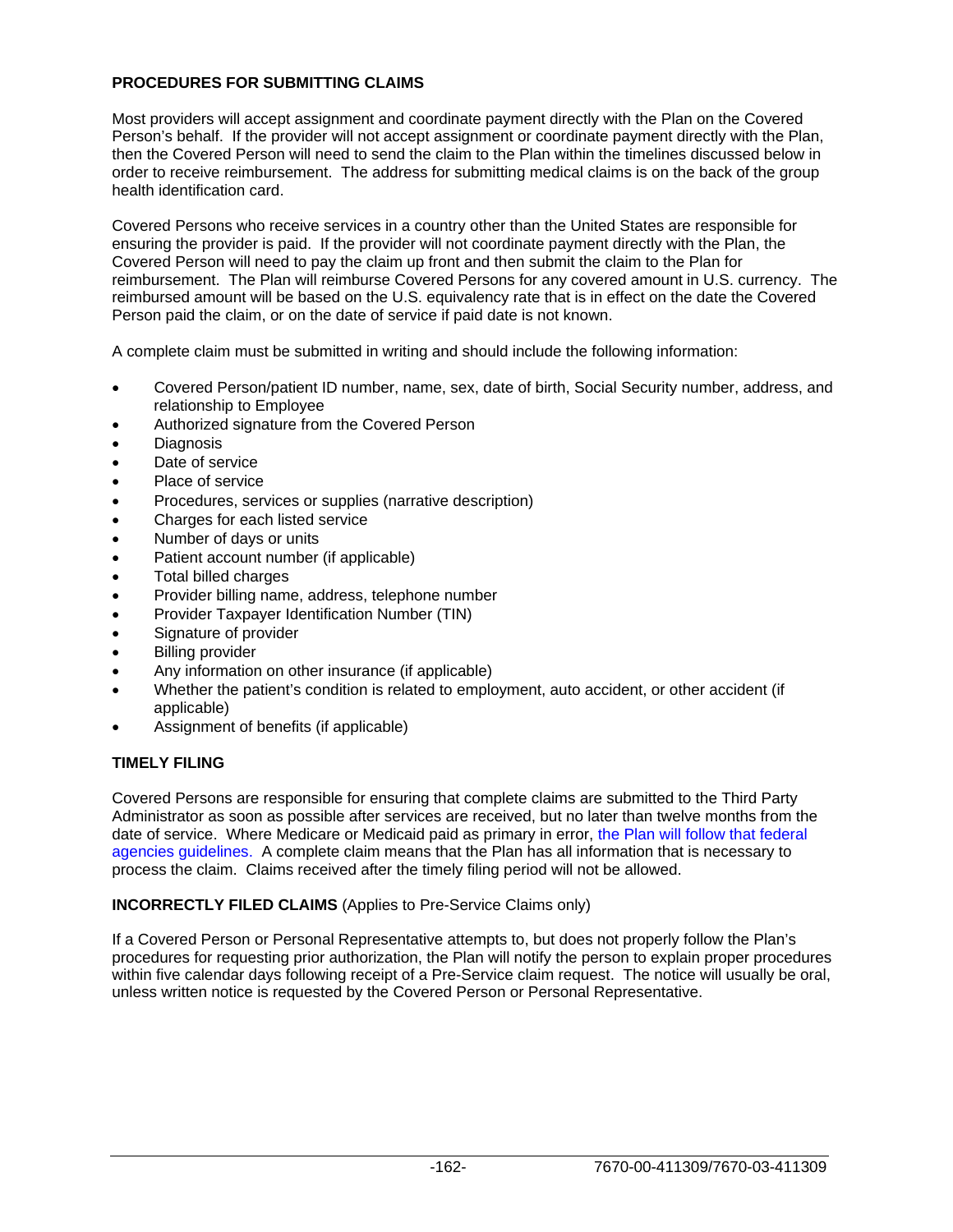## **HOW HEALTH BENEFITS ARE CALCULATED**

When UMR receives a claim for services that have been provided to a Covered Person, it will determine if the service is a covered benefit under this group health Plan. If it is not a covered benefit, the claim will be denied and the Covered Person will be responsible for paying the provider for these costs. If it is a covered benefit, UMR will establish the allowable payment amount for that service, in accordance with the provisions of this SPD.

Claims for covered benefits are paid according to an established fee schedule, a Negotiated Rate for certain services, or as a percentage of the Usual and Customary fees.

**Fee Schedule**: Generally, providers are paid the lesser of the billed amount or the maximum fee schedule for the particular covered service, minus any Deductible, Plan Participation rate, Co-pay or penalties that the Covered Person is responsible for paying. Where a network contract is in place, the network contract determines the Plan's allowable charge used in the calculation of the payable benefit.

**Negotiated Rate**: On occasion, UMR will negotiate a payment rate with a provider for a particular covered service such as transplant services, Durable Medical Equipment, Extended Care Facility treatment or other services. The Negotiated Rate is what the Plan will pay to the provider, minus any Copay, Deductible, Plan Participation rate or penalties that the Covered Person is responsible for paying. Where a network contract is in place, the network contract determines the Plan's Negotiated Rate.

**Usual and Customary (U&C)** is the amount that is usually charged by health care providers in the same geographical area (or greater area, if necessary) for the same services, treatment or materials. An industry fee file is used to determine U&C fee allowances. Refer to the U&C level being allowed by the Centers for Medicare and Medicaid Services on the Provider Network provision, see surgery and assistant surgeon under the Covered Benefits for exceptions related to multiple procedures. As it relates to charges made by a network provider, the term Usual and Customary means the Negotiated Rate as contractually agreed to by the provider and network (see above). A global package includes the services that are a necessary part of a procedure. For individual services that are part of a global package, it is customary for the individual services not to be billed separately. A separate charge will not be allowed under the Plan.

#### **NOTIFICATION OF BENEFIT DETERMINATION**

If a claim is submitted by a Covered Person or a provider on behalf of a Covered Person and the Plan does not completely cover the charges, the Covered Person will receive an Explanation of Benefits (EOB) form that will explain how much the Plan paid toward the claim, and how much of the claim is the Covered Person's responsibility due to cost-sharing obligations, non-covered benefits, penalties or other Plan provisions. Please check the information on each EOB form to make sure the services charged were actually received from the provider and that the information appears correct. For any questions or concerns about the EOB form, call the Plan at the number listed on the EOB or on the back of the group health identification card. The provider will receive a similar form on each claim that is submitted.

#### **TIMELINES FOR INITIAL BENEFIT DETERMINATION**

UMR will process claims within the following timelines, although the Covered Person may voluntarily extend these timelines:

- Pre-Service Claim: A decision will be made within 15 calendar days following receipt of a claim request, but the Plan can have an extra 15-day extension, when necessary for reasons beyond the control of the Plan, if written notice is given to the Covered Person within the original 15-day period.
- Post-Service Claims: Claims will be processed within 30 calendar days, but the Plan can have an additional 15-day extension, when necessary for reasons beyond the control of the Plan, if written notice is provided to the Covered Person within the original 30-day period.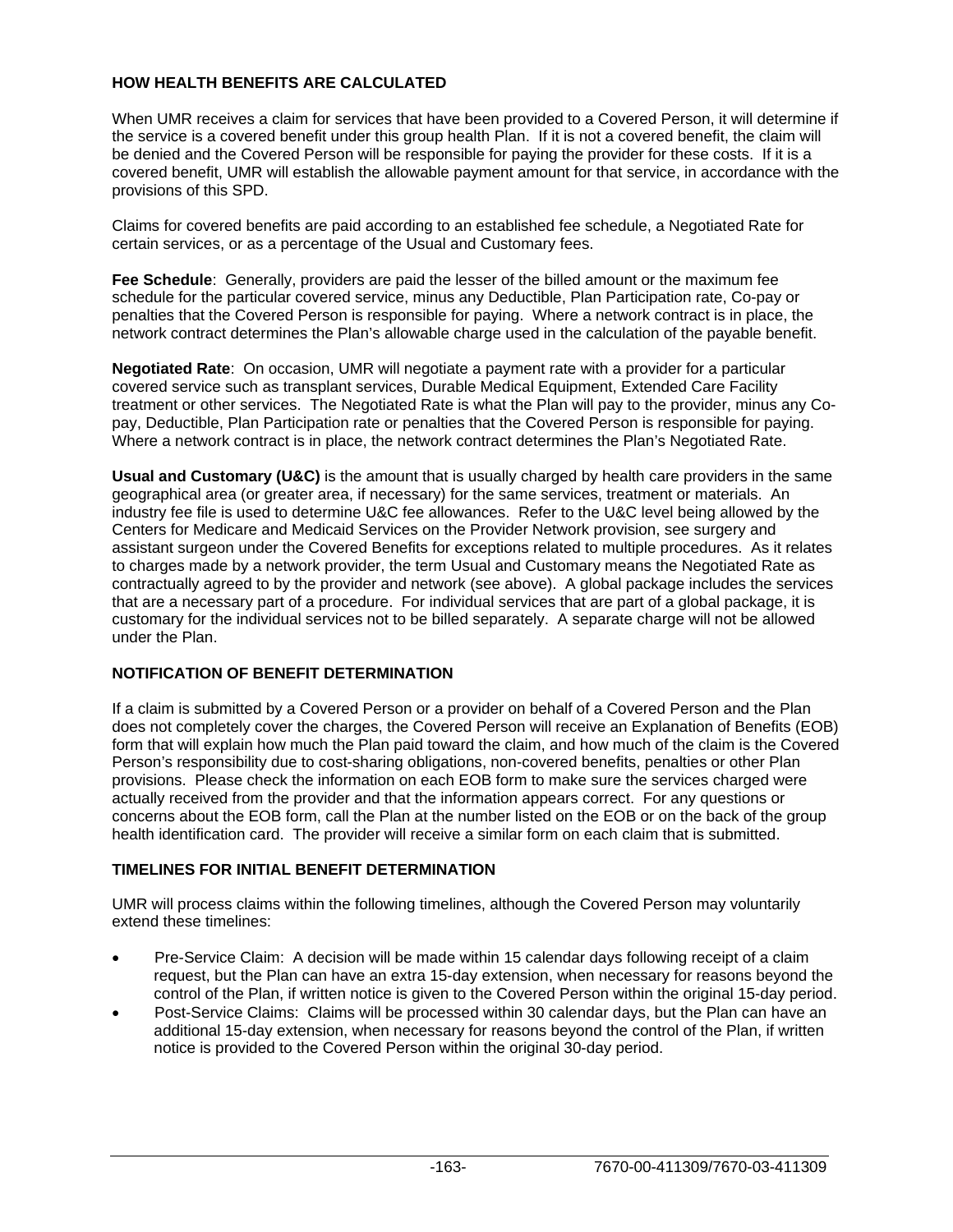- Concurrent Care Claims: If the Plan is reducing or terminating benefits before the end of the previously approved course of treatment, the Plan will notify the Covered Person prior to the coverage for the treatment ending or being reduced.
- Emergency and/or Urgent Care Claim: The Plan will notify a Covered Person or provider of a benefit determination (whether adverse or not) with respect to a claim involving Emergency or Urgent Care as soon as possible, taking into account the Medical Necessity, but not later than 72 hours after the receipt of the claim by the Plan.

A claim is considered to be filed when the claim for benefits has been submitted to UMR for formal consideration under the terms of this Plan.

# **CIRCUMSTANCES CAUSING LOSS OR DENIAL OF PLAN BENEFITS**

Claims can be denied for any of the following reasons:

- Termination of Your employment.
- Covered Person is no longer eligible for coverage under the health Plan.
- Charges Incurred prior to the Covered Person's Effective Date or following termination of coverage.
- Covered Person reached the Maximum Benefit under this Plan.
- Amendment of group health Plan.
- Termination of the group health Plan.
- Employee, Dependent or provider did not respond to a request for additional information needed to process the claim or appeal.
- Application of Coordination of Benefits.
- Enforcement of subrogation.
- Services are not a covered benefit under this Plan.
- Services are not considered Medically Necessary.
- Failure to comply with prior authorization requirements before receiving services.
- Misuse of the Plan identification card or other fraud.
- Failure to pay premiums if required.
- Employee or Dependent is responsible for charges due to Deductible, Plan Participation obligations or penalties.
- Application of the Usual and Customary fee limits, fee schedule or Negotiated Rates.
- Incomplete or inaccurate claim submission.
- Application of utilization review.
- Experimental or Investigational procedure.
- Other reasons as stated elsewhere in this SPD.

#### **ADVERSE BENEFIT DETERMINATION (DENIED CLAIMS)**

**Adverse Benefit Determination** means a denial, reduction, or termination of a benefit, or a failure to provide or make payment, in whole or in part, for a benefit. It also includes any such denial, reduction, termination, rescission of coverage (whether or not, in connection with the rescission, there is an adverse effect on any particular benefit at that time), or failure to provide or make payment that is based on a determination that the Covered Person is no longer eligible to participate in the Plan.

If a claim is being denied in whole or in part, and the Covered Person will owe any amount to the provider, the Covered Person will receive an initial claim denial notice, usually referred to as an Explanation of Benefits (EOB) form, within the timelines described above. The EOB form will:

- Explain the specific reasons for the denial.
- Provide a specific reference to pertinent Plan provisions on which the denial was based.
- Provide a description of any material or information that is necessary for the Covered Person to perfect the claim, along with an explanation of why such material or information is necessary, if applicable.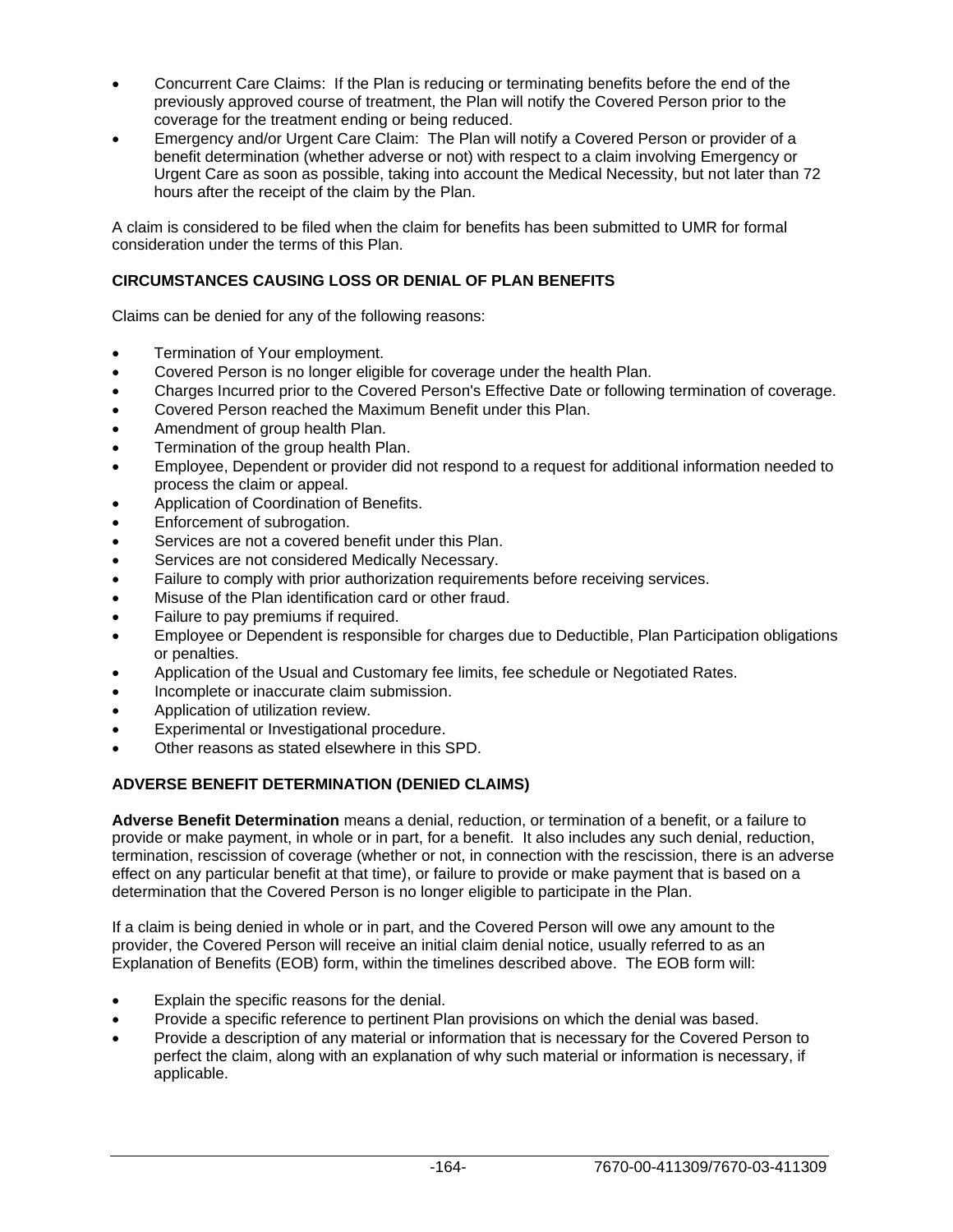- Provide appropriate information as to the steps the Covered Person can take to submit the claim for appeal (review).
- If an internal rule or guideline was relied upon, or if the denial was based on Medical Necessity or Experimental treatment, the Plan will notify the Covered Person of that fact. The Covered Person has the right to request a copy of the rule/guideline or clinical criteria that was relied upon, and such information will be provided free of charge.

# **APPEALS PROCEDURE FOR ADVERSE BENEFIT DETERMINATIONS**

If a Covered Person disagrees with the denial of a claim or a rescission of coverage determination, the Covered Person or his/her Personal Representative can request that the Plan review its initial determination by submitting a written request to the Plan as described below. An appeal filed by a provider on the Covered Person's behalf is not considered an appeal under the Plan unless the provider is a Personal Representative.

**First Level of Appeal**: This is a **mandatory** appeal level. The Covered Person must exhaust the following internal procedures before any outside action is taken.

- Covered Persons must file the appeal within 180 days of the date they received the EOB form from the Plan showing that the claim was denied. The Plan will assume that Covered Persons received the EOB form seven days after the Plan mailed the EOB form.
- Covered Persons or their Personal Representative will be allowed reasonable access to review or copy pertinent documents, at no charge.
- Covered Persons may submit written comments, documents, records and other information relating to the claim to explain why they believe the denial should be overturned. This information should be submitted at the same time the written request for a review is submitted.
- Covered Persons have the right to submit evidence that their claim is due to the existence of a physical or mental medical condition or domestic violence, under applicable federal nondiscrimination rules.
- The review will take into account all comments, documents, records and other information submitted that relates to the claim. This would include comments, documents, records and other information that either were not submitted previously or were not considered in the initial benefit decision. The review will be conducted by individuals who were not involved in the original denial decision and are not under the supervision of the person who originally denied the claim.
- If the benefit denial was based in whole or in part on a medical judgment, the Plan will consult with a health care professional with training and experience in the relevant medical field. This health care professional may not have been involved in the original denial decision, nor be supervised by the health care professional who was involved. If the Plan has obtained medical or vocational experts in connection with the claim, they will be identified upon the Covered Person's request, regardless of whether the Plan relies on their advice in making any benefit determinations.
- After the claim has been reviewed, the Covered Person will receive written notification letting him or her know if the claim is being approved or denied. In the event of new or additional evidence, or any new rationale relied upon during the appeal process in connection with a claim that is being appealed, the Plan will automatically provide the relevant information to the Covered Person. The notification will provide the Covered Person with the information outlined under the "Adverse Benefit Determination" section above.

**Second Level of Appeal**: This is a **voluntary** appeal level. The Covered Person is not required to follow this internal procedure before taking outside legal action.

- A Covered Persons who is not satisfied with the decision following the first appeal has the right to appeal the denial a second time.
- The Covered Person or his or her Personal Representative must submit a written request for a second review within 60 calendar days following the date he or she received the Plan's decision regarding the first appeal. The Plan will assume that the Covered Person received the determination letter regarding the first appeal seven days after the Plan sent the determination letter.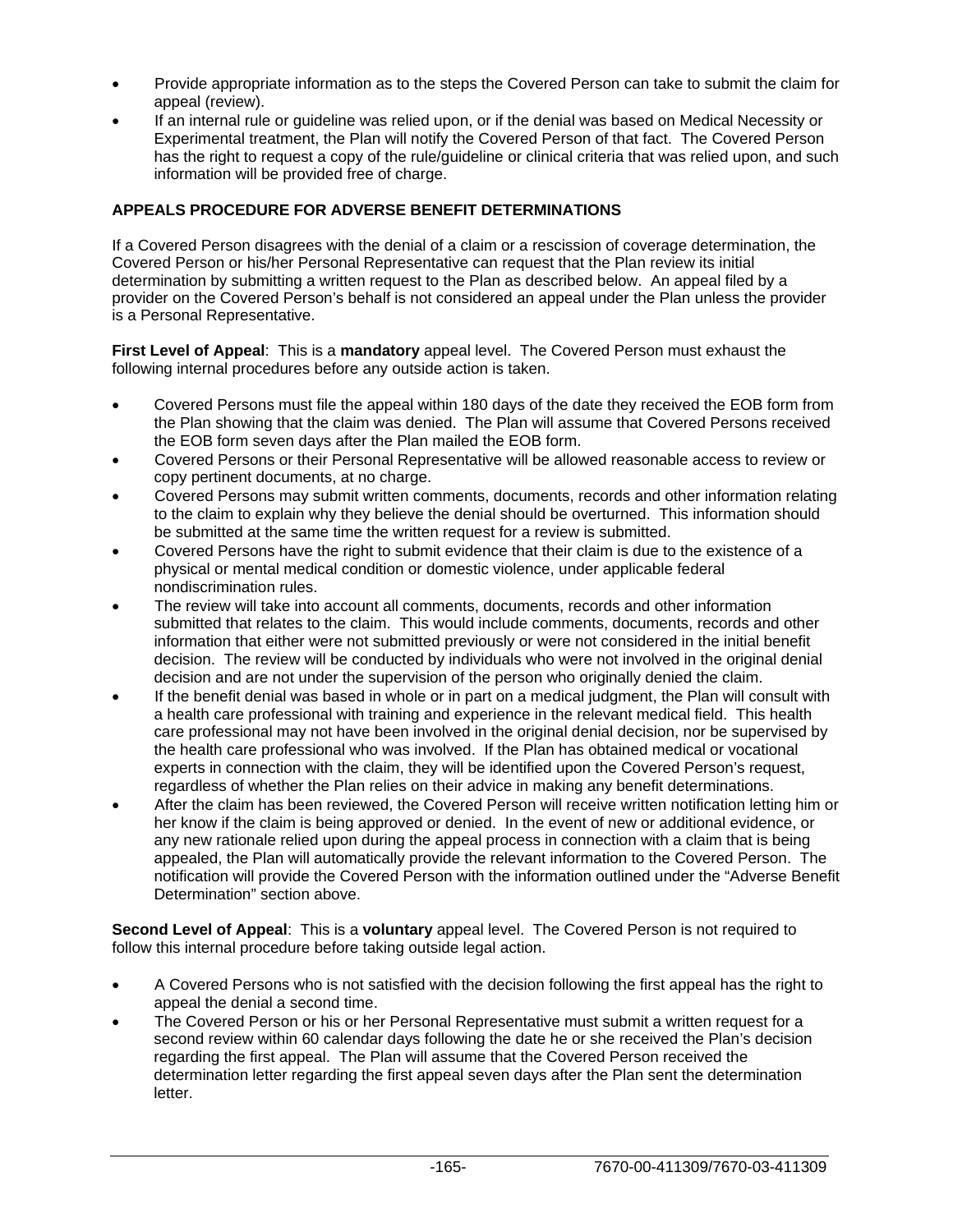- The Covered Person may submit written comments, documents, records and other pertinent information to explain why he or she believes the denial should be overturned. This information should be submitted at the same time the written request for a second review is submitted.
- The Covered Person has the right to submit evidence that his or her claim is due to the existence of a physical or mental medical condition or domestic violence, under applicable federal nondiscrimination rules.
- The second review will take into account all comments, documents, records and other information submitted that relates to the claim that either were not submitted previously or were not considered in the initial benefit decision. The review will be conducted by individuals who were not involved in the original denial decision or the first appeal, and are not under the supervision of those individuals.
- If the benefit denial was based in whole or in part on a medical judgment, the Plan will consult with a health care professional with training and experience in the relevant medical field. This health care professional may not have been involved in the original denial decision or first appeal, and may not be supervised by the health care professional who was involved. If the Plan has consulted with medical or vocational experts in connection with the claim, these experts will be identified upon the Covered Person's request, regardless of whether the Plan relies on their advice in making any benefit determinations.
- After the claim has been reviewed, the Covered Person will receive written notification letting him or her know if the claim is being approved or denied. In the event of new or additional evidence, or any new rationale relied upon during the appeal process in connection with a claim that is being appealed, the Plan will automatically provide the relevant information to You. The notification will provide the Covered Person with the information outlined under the "Adverse Benefit Determination" section above.

Regarding the above voluntary appeal level, the Plan agrees that any statutory limitations that are applicable to pursuing the claim in court will be put on hold during the period of this voluntary appeal process. The voluntary appeal process is available only after the Covered Person has followed the mandatory appeal level as required above. This Plan also agrees that it will not charge the Covered Person a fee for going through the voluntary appeal process, and it will not assert a failure to exhaust administrative remedies if a Covered Person elects to pursue a claim in court before following this voluntary appeal process. A Covered Person's decision about whether to submit a benefit dispute through this voluntary appeal level will have no effect on his or her rights to any other benefits under the Plan. If You have any questions regarding the voluntary level of appeal including applicable rules, a Covered Person's right to representation (i.e., to appoint a Personal Representative) or other details, please contact the Plan.

#### **Appeals should be sent within the prescribed time period as stated above to the following address(es):**

Send Post-Service Claim Medical appeals to: UMR CLAIMS APPEAL UNIT PO BOX 30546 SALT LAKE CITY UT 84130-0546

Send Pre-Service Claim Medical appeals to: UHC APPEALS - UMR PO BOX 400046 SAN ANTONIO TX 78229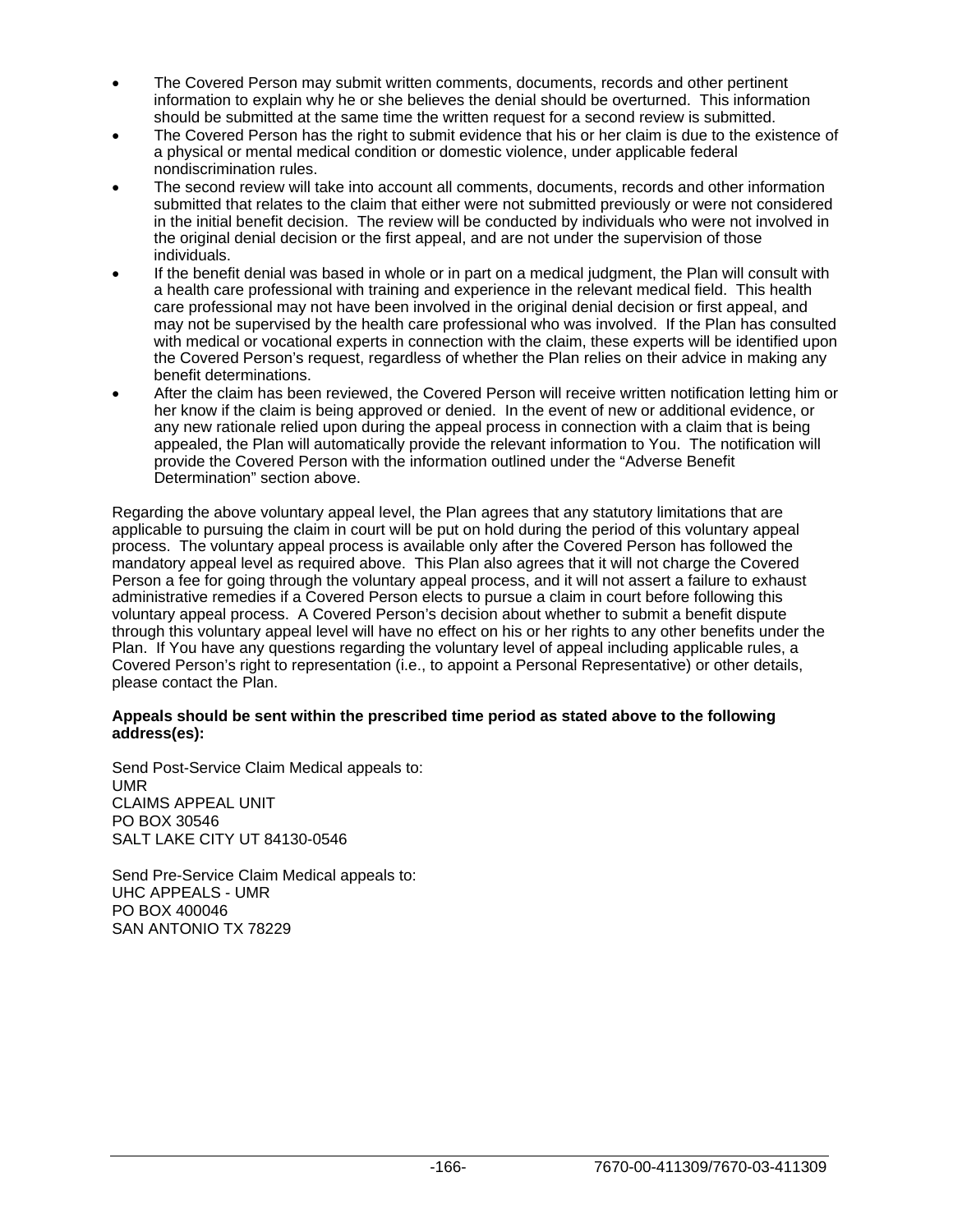# **TIME PERIODS FOR MAKING DECISION ON APPEALS**

After reviewing a claim that has been appealed, the Plan will notify the Covered Person of its decision within the following timeframes, although Covered Persons may voluntarily extend these timelines. In addition, if any new or additional evidence is relied upon or generated during the determination of the appeal, the Plan will provide it to You free of charge and sufficiently in advance of the due date of the response to the Adverse Benefit Determination. If such evidence is received at a point in the process where we are unable to provide You with a reasonable opportunity to respond prior to the end of the period stated below, the time period will be tolled to allow You a reasonable opportunity to respond to the new or additional evidence.

The timelines below will only apply to the mandatory appeal level. The voluntary appeal level will not be subject to specific timelines.

- Pre-Service Claim: Within a reasonable period of time appropriate to the medical circumstances but no later than 30 calendar days after the Plan receives the request for review.
- Post-Service Claim: Within a reasonable period of time but no later than 60 calendar days after the Plan receives the request for review.
- Concurrent Care Claims: Before treatment ends or is reduced.

#### **RIGHT TO EXTERNAL REVIEW**

If, after exhausting Your internal appeals, You are not satisfied with the final determination, You may choose to participate in the external review program. This program only applies if the Adverse Benefit Determination involves:

- Clinical reasons;
- The exclusions for Experimental, Investigational, or Unproven services;
- Determinations related to Your entitlement to a reasonable alternative standard for a reward under a wellness program;
- Determinations related to whether the Plan has complied with non-quantitative treatment limitation provisions of Code 9812 or 54.9812 (Parity in Mental Health and Substance Use Disorder Benefits); or
- Other requirements of applicable law.

This external review program offers an independent review process to review medical or pharmacy denials of a requested service or procedure (other than a pre determination of benefits) or the denial of payment for a service or procedure. The process is available at no charge to You after exhausting the appeals process identified above and You receive a decision that is unfavorable, or if UMR or Your employer fail to respond to Your appeal within the timelines stated above.

You may request an independent review of the Adverse Benefit Determination. Neither You nor UMR or Your employer will have an opportunity to meet with the reviewer or otherwise participate in the reviewer's decision. If You wish to pursue an external review, please send a written request to the following address:

# EXTERNAL REVIEW APPEAL UNIT<br>PO BOX 8048 PO BOX 8048 SAN DIEGO CA 92131<br>WAUSAU WI 54402-8048 SAN BATTN: APPEALS COO **OR OR**

UMR (MEDICAL)<br>EXTERNAL REVIEW APPEAL UNIT 10181 SCRIPPS GATEWAY CT ATTN: APPEALS COORDINATOR FAX 858-790-6060

Your written request should include: (1) Your specific request for an external review; (2) the Employee's name, address, and member ID number; (3) Your designated representative's name and address, when applicable; (4) the service that was denied; and (5) any new, relevant information that was not provided during the internal appeal. You will be provided more information about the external review process at the time we receive Your request.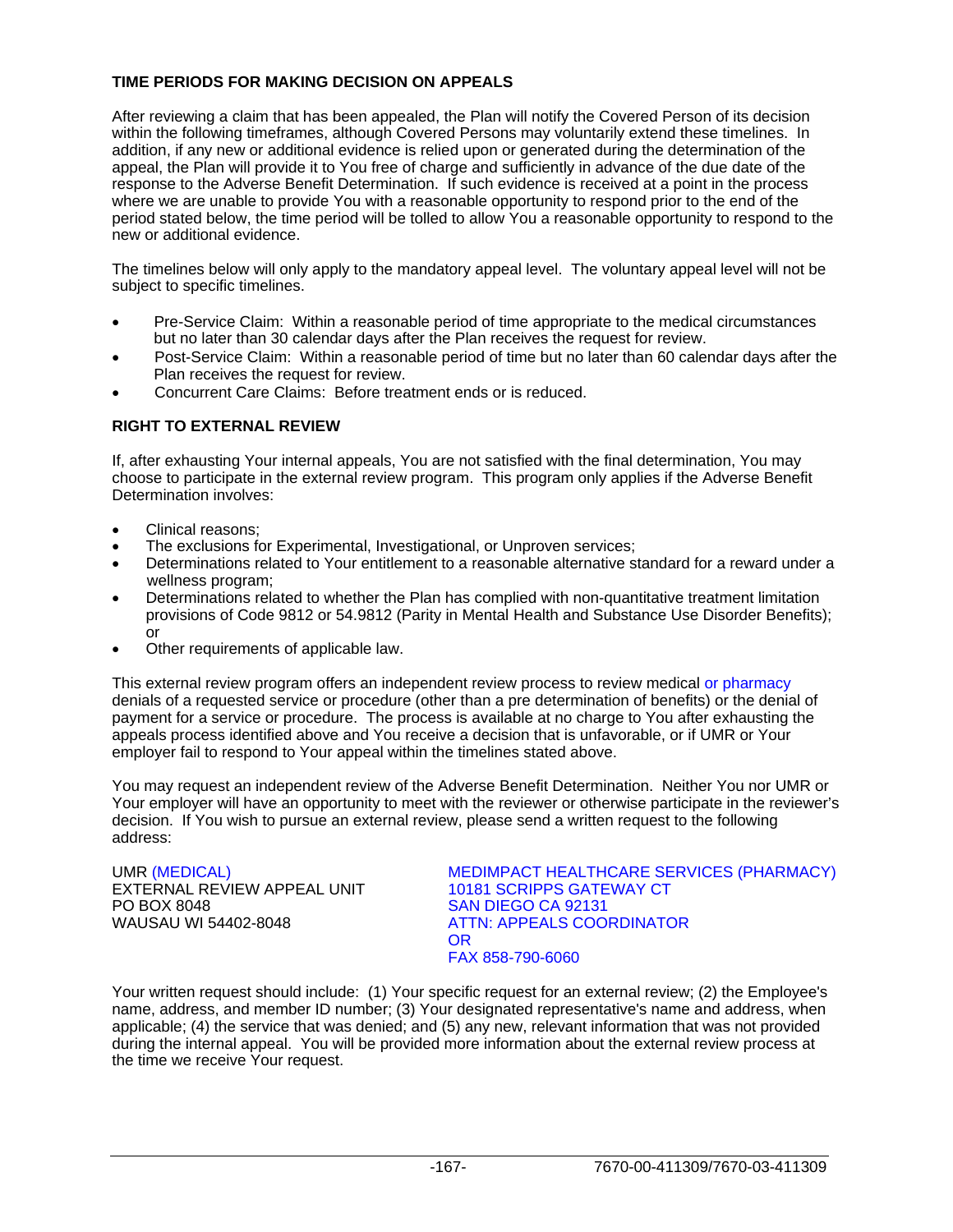Any requests for an independent review must be made within four (4) months of the date You receive the Adverse Benefit Determination. You, or an authorized designated representative may request an independent review by contacting the toll-free number on Your ID card or by sending a written request to the address on Your ID card.

The independent review will be performed by an independent Physician, or by a Physician who is qualified to decide whether the requested service or procedure is a qualified medical care expense under the Plan. The Independent Review Organization (IRO) has been contracted by UMR and has no material affiliation or interest with UMR or Your employer. UMR will choose the IRO based on a rotating list of approved IROs.

In certain cases, the independent review may be performed by a panel of Physicians, as deemed appropriate by the IRO.

Within applicable timeframes of UMR's receipt of a request for independent review, the request will be forwarded to the IRO, together with:

- all relevant medical records;
- all other documents relied upon by UMR and/or Your employer in making a decision on the case; and
- all other information or evidence that You or Your Physician has already submitted to UMR or Your employer.

If there is any information or evidence You or Your Physician wish to submit in support of the request that was not previously provided, You may include this information with the request for an independent review, and UMR will include it with the documents forwarded to the IRO. A decision will be made within applicable timeframes. If the reviewer needs additional information to make a decision, this time period may be extended. The independent review process will be expedited if You meet the criteria for an expedited external review as defined by applicable law.

The reviewer's decision will be in writing and will include the clinical basis for the determination. The IRO will provide You and UMR and/or Your employer with the reviewer's decision, a description of the qualifications of the reviewer and any other information deemed appropriate by the organization and/or as required by applicable law.

If the final independent decision is to approve payment or referral, the Plan will accept the decision and provide benefits for such service or procedure in accordance with the terms and conditions of the Plan. If the final independent review decision is that payment or referral will not be made, the Plan will not be obligated to provide benefits for the service or procedure.

You may contact the Claims Administrator at the toll-free number on Your ID card for more information regarding Your external appeal rights and the independent review process.

#### **PHYSICAL EXAMINATION AND AUTOPSY**

The Plan may require that a Covered Person have a physical examination, at the Plan's expense, as often as is necessary to settle a claim. In the case of death, the Plan may require an autopsy unless forbidden by law.

#### **RIGHT TO REQUEST OVERPAYMENTS**

The Plan reserves the right to recover any payments made by the Plan that were:

- Made in error; or
- Made after the date the person should have been terminated under this Plan; or
- Made to any Covered Person or any party on a Covered Person's behalf where the Plan Sponsor determines the payment to the Covered Person or any party is greater than the amount payable under this Plan.

The Plan has the right to recover against Covered Persons if the Plan has paid them or any other party on their behalf.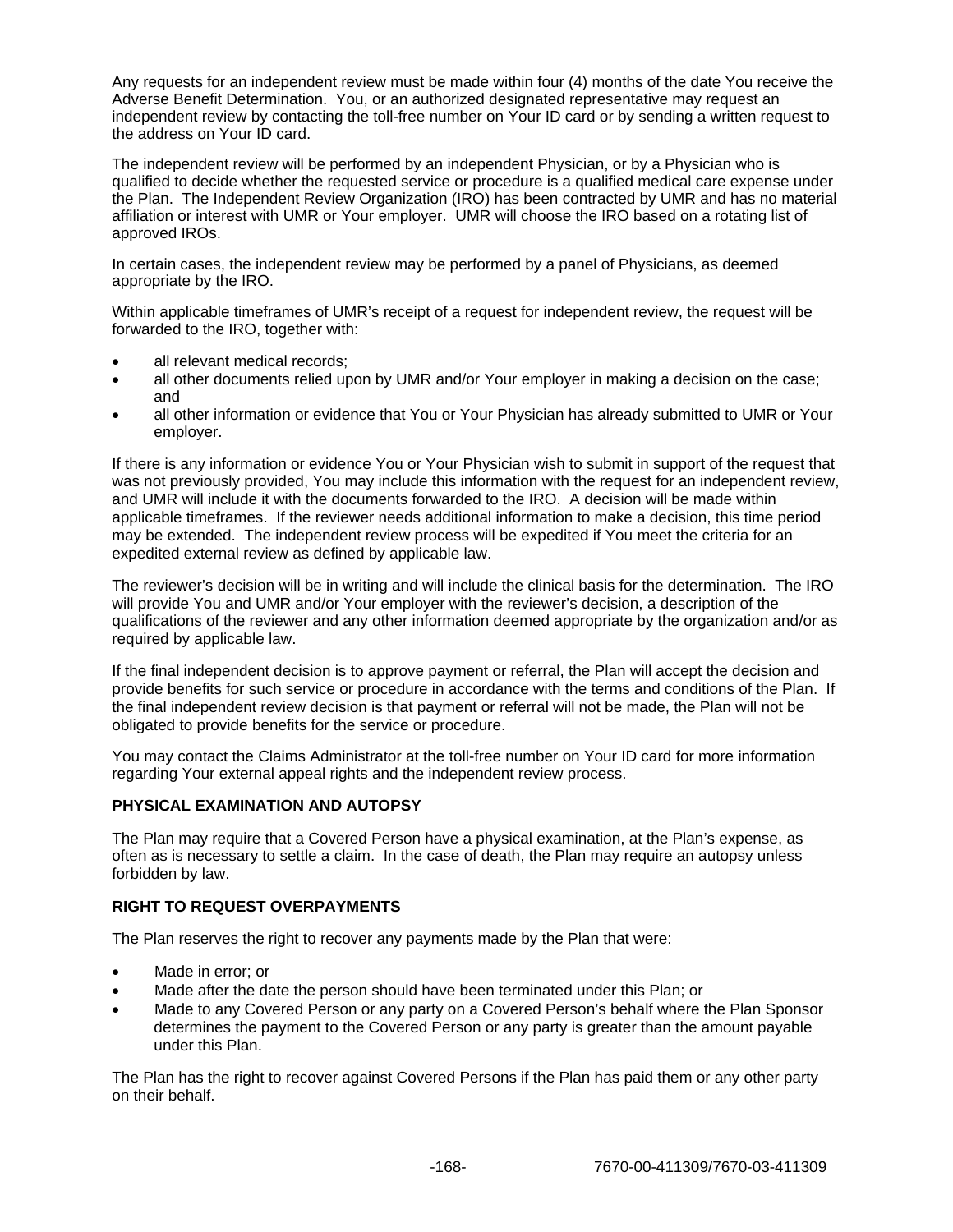# **FRAUD**

Fraud is a crime that can be prosecuted. Any Covered Person who willfully and knowingly engages in an activity intended to defraud the Plan is guilty of fraud. The Plan will utilize all means necessary to support fraud detection and investigation. It is a crime for a Covered Person to file a claim containing any false, incomplete or misleading information with intent to injure, defraud or deceive the Plan. In addition, it is a fraudulent act when a Covered Person willfully and knowingly fails to notify the Plan regarding an event that affects eligibility for a Covered Person. Notification requirements are outlined in this SPD and other Plan materials. Please read them carefully and refer to all Plan materials that You receive (i.e., COBRA notices). A few examples of events that require Plan notification would be divorce, Dependent aging out of the Plan, and enrollment in other group health coverage while on COBRA (please note that the examples listed are not all inclusive).

These actions will result in denial of the Covered Person's claim or termination from the Plan, and are subject to prosecution and punishment to the full extent under state and/or federal law.

Covered Persons must:

- File accurate claims. If someone else such as Your spouse or another family member files claims on the Covered Person's behalf, the Covered Person should review the form before signing it;
- Review the Explanation of Benefits (EOB) form. Make certain that benefits have been paid correctly based on Your knowledge of the expenses Incurred and the services rendered;
- Never allow another person to seek medical treatment under Your identity. If Your Plan identification card is lost, report the loss to the Plan immediately; and
- Provide complete and accurate information on claim forms and any other forms. Answer all questions to the best of Your knowledge.
- Notify the Plan when an event such as divorce or dependent reaches age 26 occurs that affects a Covered Person's eligibility.

To maintain the integrity of this Plan, Covered Persons are encouraged to notify the Plan whenever a provider:

- Bills for services or treatment that have never been received; or
- Asks a Covered Person to sign a blank claim form; or
- Asks a Covered Person to undergo tests that the Covered Person feels are not needed.

Covered Persons concerned about any of the charges that appear on a bill or EOB form, or who know of or suspect any illegal activity, should call the toll-free hotline 1-800-356-5803. All calls are strictly confidential.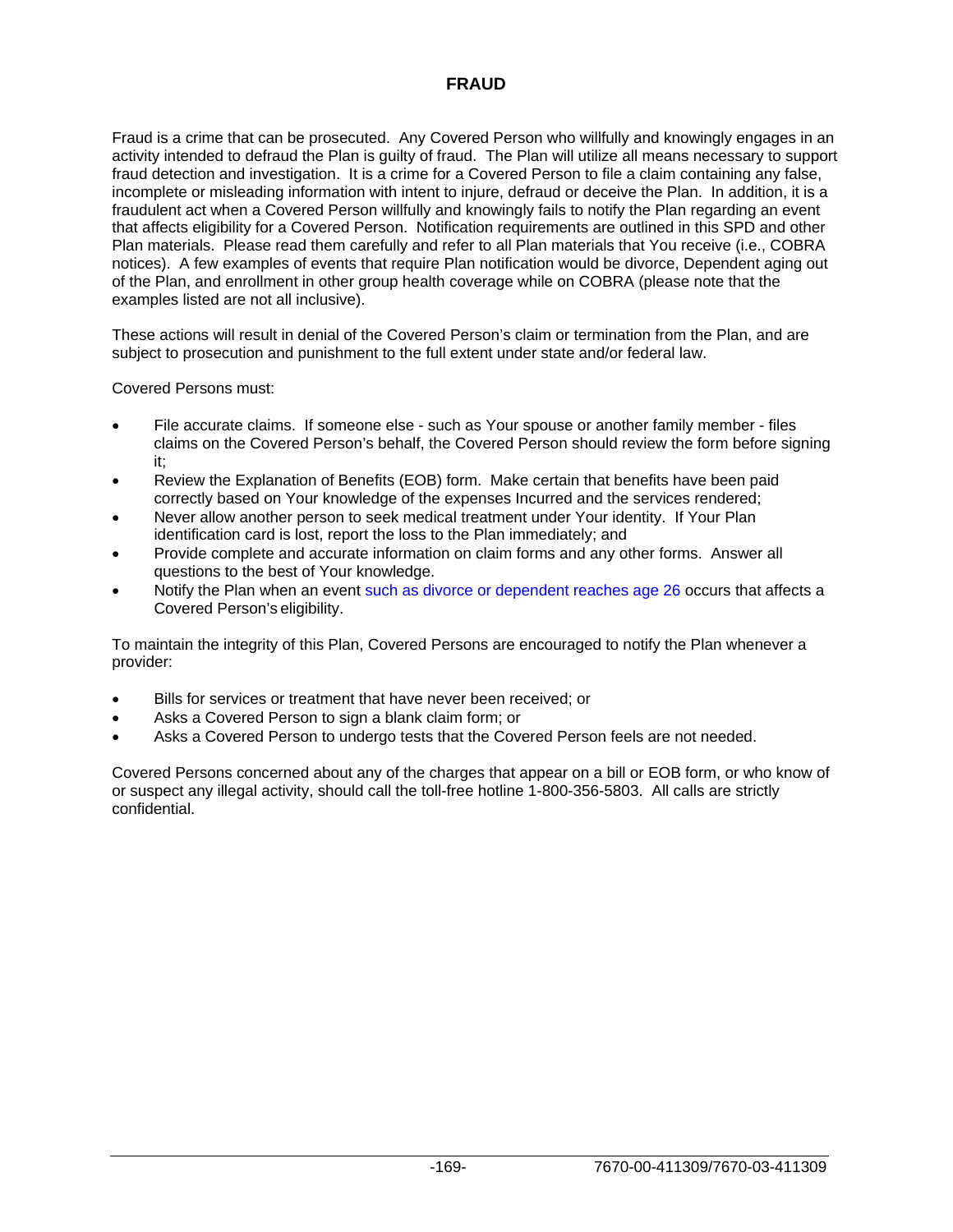# **OTHER FEDERAL PROVISIONS**

# **FAMILY AND MEDICAL LEAVE ACT (FMLA)**

If an Employee is on a family or medical leave of absence that meets the eligibility requirements under FMLA, Your employer will continue coverage under this Plan in accordance with state and federal FMLA regulations, provided that the following conditions are met:

- Contribution is paid; and
- The Employee has written approved leave from the employer.

Coverage will be continued for up to the greater of:

- The leave period required by the federal Family and Medical Leave Act of 1993 and any amendment; or
- The leave period required by applicable state law.

An Employee may choose not to retain group health coverage during an FMLA leave. When the Employee returns to work following the FMLA leave, the Employee's coverage will usually be restored to the level the Employee would have had if the FMLA leave had not been taken. For more information, please contact Your Human Resources or Personnel office.

## **QUALIFIED MEDICAL CHILD SUPPORT ORDERS PROVISION**

A Dependent Child will become covered as of the date specified in a judgment, decree or order issued by a court of competent jurisdiction or through a state administrative process.

The order must clearly identify all of the following:

- The name and last known mailing address of the participant;
- The name and last known mailing address of each alternate recipient (or official state or political designee for the alternate recipient);
- A reasonable description of the type of coverage to be provided to the Child or the manner in which such coverage is to be determined; and
- The period to which the order applies.

Please contact Your campus Human Resource Administrator for information on processing Qualified Medical Child Support.

#### **NEWBORNS AND MOTHERS HEALTH PROTECTION ACT**

Under federal law, group health plans and health insurance issuers offering group health insurance generally may not restrict benefits for any Hospital length of stay in connection with childbirth for the mother or the newborn Child to less than 48 hours following a vaginal delivery, or less than 96 hours following a Cesarean section. However, the plan or issuer may pay for a shorter stay if the attending Physician (e.g., Your Physician, nurse, or midwife, or a physician assistant) after consultation with the mother, discharges the mother or newborn earlier.

Also, under federal law, plans and insurers may not set the level of benefits or out-of-pocket costs so that any later portion of the 48-hour (or 96-hour) stay is treated in a manner less favorable to the mother or newborn than any earlier portion of the stay.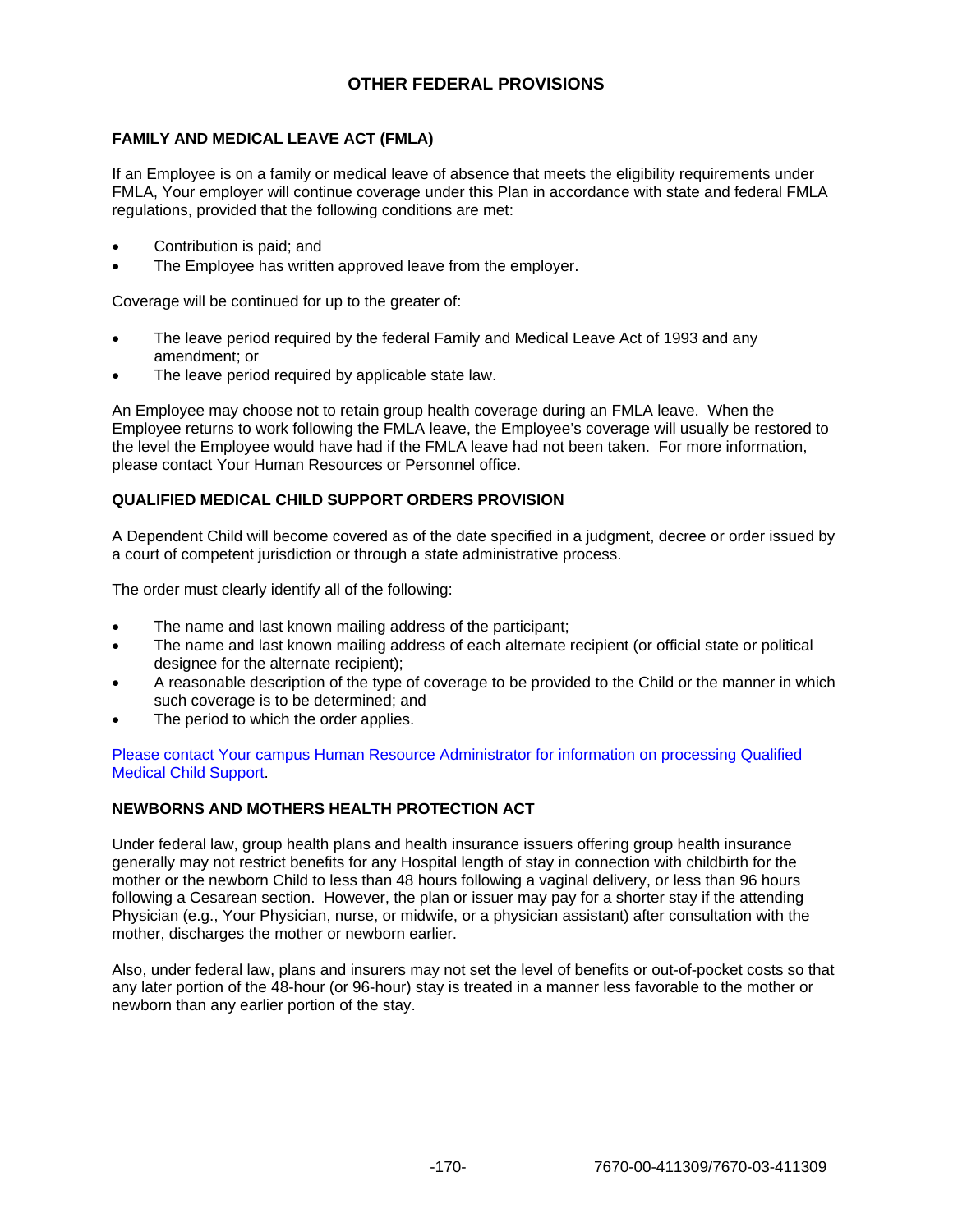In addition, a plan or issuer may not, under federal law, require that a Physician or other health care provider obtain authorization for prescribing a length of stay of up to 48 hours (or 96 hours). However, to use certain providers or facilities, or to reduce Your out-of-pocket costs, You may be required to obtain precertification. For information on precertification, contact Your plan administrator.

# **This group health Plan also complies with the provisions of the:**

- Mental Health Parity Act.
- The Americans with Disabilities Act, as amended.
- Women's Health and Cancer Rights Act of 1998 regarding breast reconstruction following a mastectomy.
- Pediatric Vaccines regulation, whereby an employer will not reduce its coverage for pediatric vaccines below the coverage it provided as of May 1, 1993.
- Medicare Secondary Payer regulations, as amended.
- TRICARE Prohibition Against Incentives and Nondiscrimination Requirements amendments.
- The Genetic Information Non-discrimination Act (GINA).
- 1557 Non Discrimination.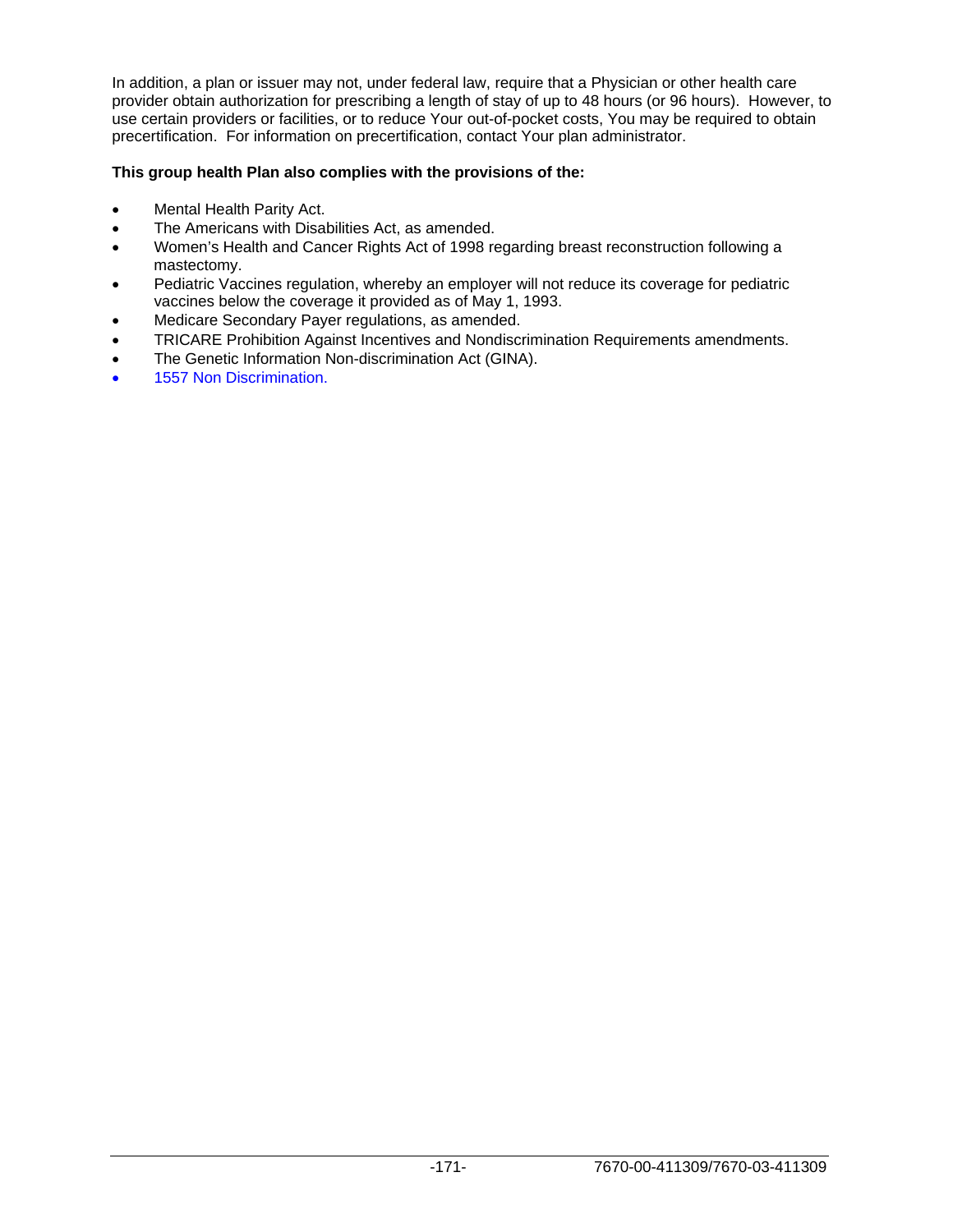# **NOTICE OF PRIVACY PRACTICES**

#### **THIS NOTICE DESCRIBES HOW MEDICAL INFORMATION ABOUT YOU MAY BE USED AND DISCLOSED AND HOW YOU CAN GET ACCESS TO THIS INFORMATION.**

## **PLEASE REVIEW IT CAREFULLY.**

This Notice of Privacy Practices describes how the University of Arkansas Health and Dental Plans may collect, use and disclose Your protected health information, and Your rights concerning Your protected health information.

"Protected health information" (PHI) is information about You, including demographic information collected from You, that can reasonably be used to identify You and that relates to Your past, present or future physical or mental health or condition, the provision of health care to You or the payment for that care.

We are required to maintain the privacy of Your protected health information and to provide You this notice about our legal duties and privacy practices. We must follow the privacy practices described in this notice while it is in effect. A version of this notice was originally provided in 2003 and was effective April 14, 2003. This updated notice is effective September 23, 2013 and reflects changes made by the Final Rule under the Health Insurance Portability and Accountability Act generally referred to as HIPAA.

#### **USES AND DISCLOSURES OF PROTECTED HEALTH INFORMATION**

**Uses and Disclosures for Payment and Health Care Operations.** The University of Arkansas Health and Dental Plans do not disclose Protected Health Information unless required by law. However, we do use Protected Health Information for payment and for health care operations.

**Payment:** We will use Your protected health information to administer Your health benefits policy, which may involve the determination of eligibility; claims payment; utilization review and care management; Medical Necessity review; coordination of care, benefits and other services; and responding to complaints, appeals and external review requests. We may also use protected health information for purposes of premium billing, and the determination of premium rates and co-payments, deductibles, co-insurance and other cost sharing amounts.

*Health Care Operations:* We will use Your protected health information to support other business activities, including the following:

- Health claims analysis.
- Premium determination and administration of reinsurance.
- Risk management.
- Transfer of eligibility and plan information to business associates (for example, Pharmacy Benefit
- Management -PBM's- for the management of pharmacy benefits).
- Other general administrative activities, including data and information systems management and customer service.

We will not disclose protected health information to any University of Arkansas Employee unless required by law. We will, however, provide minimal protected information necessary to allow payroll to pay the monthly premium for Your group health enrollment (for example, name, identification number, and family coverage status).

#### **Other Permitted or Required Uses and Disclosures of Protected Health Information.**

The University of Arkansas Health and Dental Plans will not disclose Protected Health Information unless required by law. We may disclose Your protected health information in the following additional situations without Your authorization: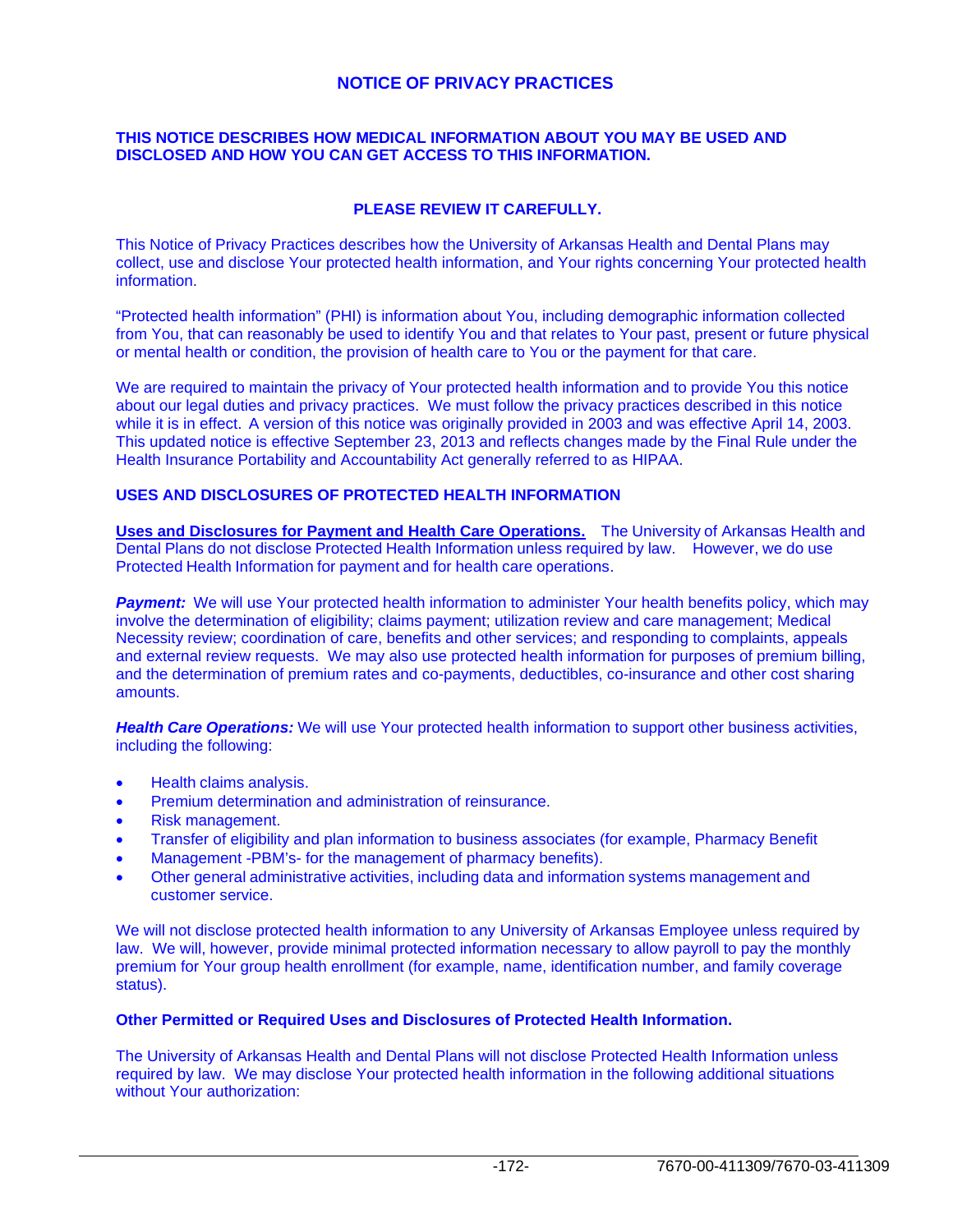**Others Involved in Your Healthcare:** Unless You request Restriction or Confidential Communication, we may disclose to Your spouse (or Your parent if You are a Dependent child), the Protected Health Information directly related to payment for health care services. Otherwise, we will not disclose Your Protected Health Information regarding health care to Your spouse, Your family (except for parents of Dependents covered under the plan), a relative, a close friend, or any other person without Your signed authorization explicitly directing us to do so. If You are present for such a disclosure (whether in person or on a telephone call), we will either seek Your verbal agreement to the disclosure or provide You an opportunity to object to it. We may also make such disclosures to the persons described above in situations where You are not present or You are unable to agree or object to the disclosure, if we determine that the disclosure is in Your best interest. We may also disclose Your protected health information to an authorized public or private entity to assist in disaster relief efforts.

Unless our administrator (UMR, Inc. or Delta Dental) is given an alternative address, Your explanation of benefits forms and other mailings containing protected health information will be sent to the address on record for the subscriber of the health benefits plan. Separate mailings for enrolled Dependents of the subscriber will not be done, unless requested through the administrator by Confidential Communications described in this notice. If available, this also pertains to the claims information contained electronically and available via secured Internet access and corresponding telephonic claims sites.

If You would not like us to share any information in any of the foregoing manners with any particular individuals or organizations, please call the appropriate number listed on page 4 of this document.

#### **REQUIRED BY LAW**

We may use or disclose Your protected health information to the extent we are required to do so by law.

*Public Health:* We may disclose Your protected health information to an authorized public health authority for purposes of public health activities. The information may be disclosed for such reasons as controlling disease, injury or disability. In addition, we may make disclosures to a person or company required by the Food and Drug Administration to report adverse events, product defects or problems, track products; to enable product recalls; to make repairs or replacements, or to conduct post marketing surveillance, as required.

*Abuse or Neglect:* We may make disclosures to government authorities concerning abuse, neglect or domestic violence.

**Health Oversight:** We may disclose Your protected health information to a government agency authorized to oversee the healthcare system or government programs, or its contractors (e.g., state insurance department, U.S. Department of Labor) for activities authorized by law, such as audits, examinations, investigations, inspections and licensure activity.

*Legal Proceedings:* We may disclose Your protected health information in the course of any legal proceeding, in response to an order of a court or administrative tribunal and, in certain cases, in response to a subpoena, discovery request or other lawful process.

**Law Enforcement:** We may disclose Your protected health information under limited circumstances to law enforcement officials. For example, disclosures may be made in response to a warrant or subpoena or for the purpose of identifying or locating a suspect, witness or missing persons or to provide information concerning victims of crimes.

*Coroners, Funeral Directors and Organ Donation:* We may disclose Your protected health information in certain instances to coroners, funeral directors and in connection with organ donation.

**Research:** We may disclose Your protected health information to researchers, provided that certain established measures are taken to protect Your privacy.

**Threat to Health or Safety:** We may disclose Your protected health information to the extent necessary to avert a serious and imminent threat to Your health or safety or to the health or safety of others.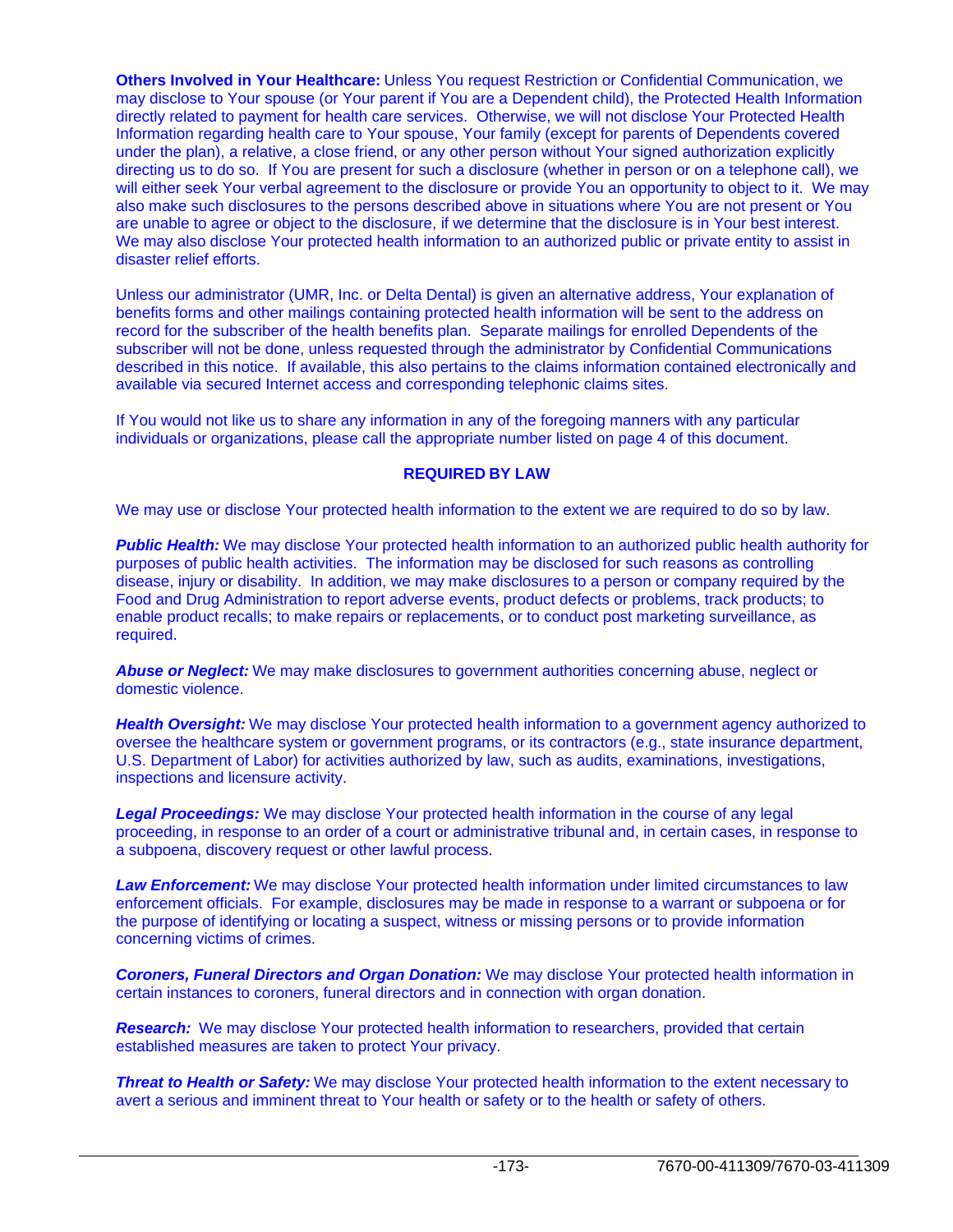*Military Activity and National Security:* We may disclose Your protected health information to Armed Forces personnel under certain circumstances and to authorized federal officials for the conduct of national security and intelligence activities.

*Correctional Institutions:* If You are an inmate in a correctional facility, we may disclose Your protected health information to the correctional facility for certain purposes, including the provision of health care to You or the health and safety of You or others.

*Workers' Compensation:* We may disclose Your protected health information to the extent required by workers' compensation laws.

**Uses and Disclosures of Protected Health Information with an Authorization.** Other uses and disclosures of protected health information will be made only with Your written authorization, unless otherwise permitted or required by law. You may revoke this authorization, at any time, in writing, except to the extent that we have taken an action in reliance on the use or disclosure indicated in the authorization being revoked.

Many members ask us to disclose their protected health information to third parties for reasons not described in this notice. For example, elderly members often ask us to make their records available to caregivers. The administrator of the group Health and Dental Plans maintains this information. To authorize us to disclose any of Your protected health information to a person or organization for reasons other than those described in this notice, please call the appropriate number listed on page 4 of this document and You will be provided the appropriate authorization and address to submit the form. You may revoke the authorization at any time by sending a letter to the same address. Please include Your name, address, member identification number and a telephone number where we can reach You. A revocation is not effective until it is actually received by us.

# **MEMBER RIGHTS**

The following is a brief statement of Your additional rights with respect to Your protected health information:

*Right to Request Restrictions:* You have the right to ask us to place restrictions on the way we use or disclose Your protected health information for treatment, payment or healthcare operations or as described in the section of this notice entitled "Others Involved in Your Healthcare." However, we are not required to agree to these restrictions. If we do agree to a restriction, we may not use or disclose Your protected health information in violation of that restriction, unless it is needed for an emergency. All requests for restrictions should be submitted to the administrator of our group Health and/or Dental Plans.

*Confidential Communications:* We will accommodate reasonable requests to communicate with You about Your protected health information by alternative means or to alternative locations. For example, if You are covered under a Health and/or Dental Plan as an adult Dependent (e.g., a spouse or a child attending college) and You want us to send correspondence that contains protected health information to a different address from the subscriber we can accommodate that request. We may ask You to make Your confidential communication request in writing. All requests for confidential communications should be submitted to the administrator of our group Health and/or Dental Plans.

*Access to Protected Health Information:* You have the right to receive a copy of protected health information about You that is contained in a "designated record set", with some specified exceptions. A "designated record set" means a group of records that are used by or for us to make decisions about You, including enrollment, payment, claims adjudication and case or medical management records. Any request to access protected health information should be directed to the administrator of our group Health and/or Dental Plans.

You may be asked to request access to copies of Your records in writing and to provide the specific information needed to fulfill Your request. We reserve the right to charge a reasonable fee for the cost of producing and mailing the copies. More information on our fee structure is available by contacting our group Health and Dental Plan administrators at the addresses provided below.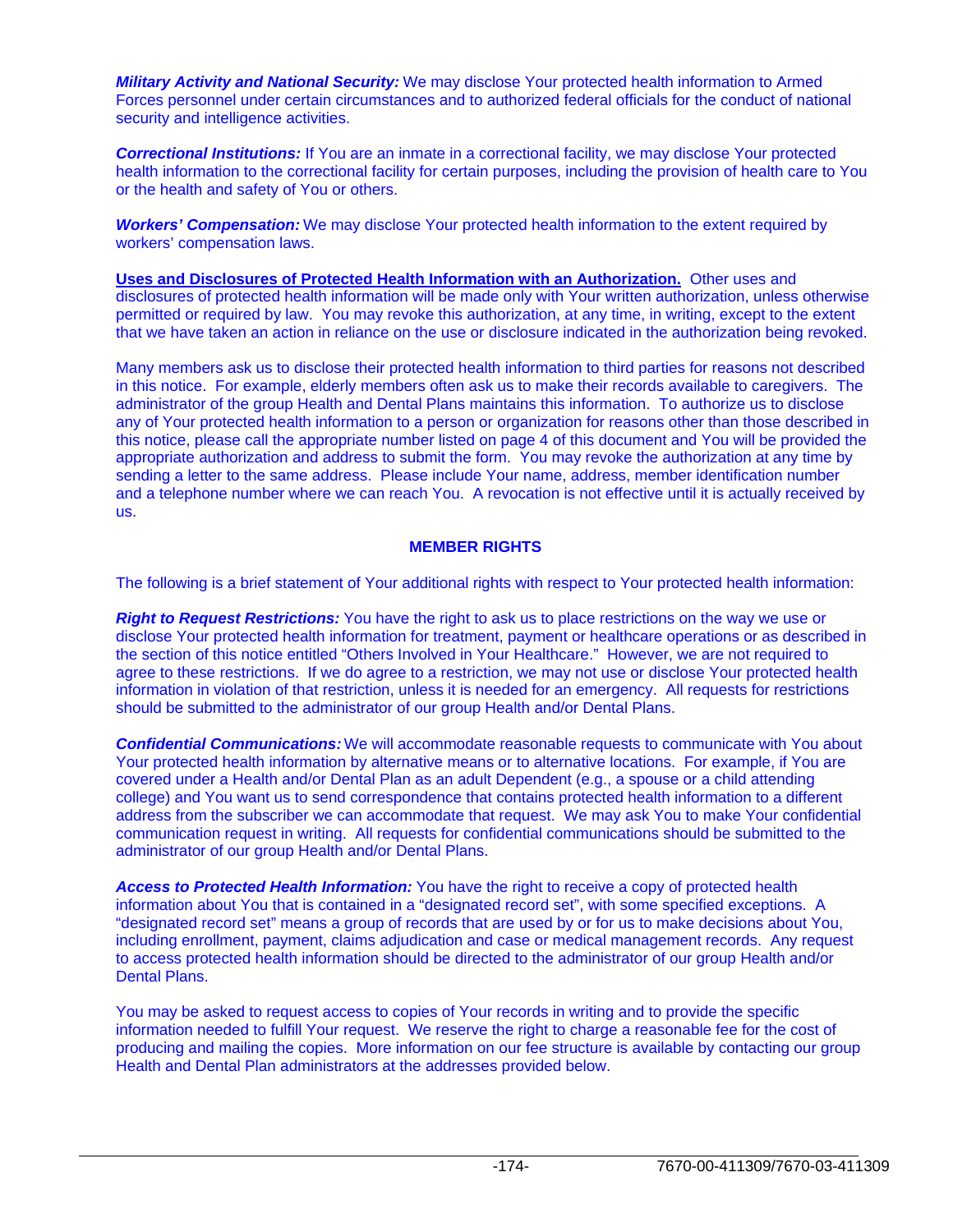*Amendment of Protected Health Information:* You have the right to ask us to amend any protected health information about You that is contained in a "designated record set" (see above). All requests for amendment must be in writing to our group Health and/or Dental Plan administrators. In certain cases, we may deny Your request. For example, we may deny a request if we did not create the information, as is often the case for medical information in our records. All denials will be made in writing. You may respond by filing a written statement of disagreement with us, and we would have the right to rebut that statement. If You believe someone has received inaccurate protected health information from us, You should inform us at the time of the request if You want him or her to be informed of the amendment.

*Accounting of Certain Disclosures:* You have the right to have us provide You an accounting of times when we have disclosed Your protected health information for any purpose other than the following: (a) payment or health care operations; (b) as described in the section of this notice entitled "Others Involved in Your Healthcare"; (c) disclosures that You or Your personal representative has authorized; or (d) certain other disclosures, such as disclosures for national security purposes. All requests for an accounting must be in writing to the administrator of our group Health and Dental Plans. We will require You to provide us the specific information we need to fulfill Your request. This accounting requirement applies for six years from the date of the disclosure, beginning with disclosures occurring after April 14, 2003. If You request this accounting more than once in a 12-month period, we may charge You a reasonable fee. More information is available on our fee structure by contacting us at the address provided below.

*Final HIPAA Rule:* Final modifications to the HIPAA Privacy, Security, and Enforcement Rules mandated by the Health Information Technology for Economic and Clinical Health (HITECH) Act generally referred to as the HIPAA Final Rule, are as follows:

- You have the right to be notified of a data breach relating to Your unsecured health information.
- You have the right to ask for a copy of Your electronic medical record in an electronic form provided the information already exists in that form.
- To the extent the Plan performs any underwriting; the Plan cannot disclose or use any genetic information for such purposes.
- The Plan may not use Your PHI for marketing purposes or sell such information without Your written authorization.
- The Plan will not use or disclose psychotherapy notes without an authorization.

**Contact Information for Exercising Member Rights:** You may exercise any of the rights described above by contacting, in writing, the Privacy Official at the following addresses.

> University of Arkansas Group Health & Dental Plans University of Arkansas System Administration Benefit and Risk Management Services Privacy Officer 2404 North University Avenue Little Rock, AR 72207 Phone: 501-686-2942

> > Group Health Plan Administrator UMR, Inc. Customer Service Department P.O. Box 30541 Salt Lake City, UT 84130-0541 Phone: 888-438-6105

Pharmacy Benefits Manager MedImpact Healthcare Systems, Inc. Customer Service Department 10680 Treena Street, 5th Floor San Diego, CA 92131-2446 Phone: 800-788-2949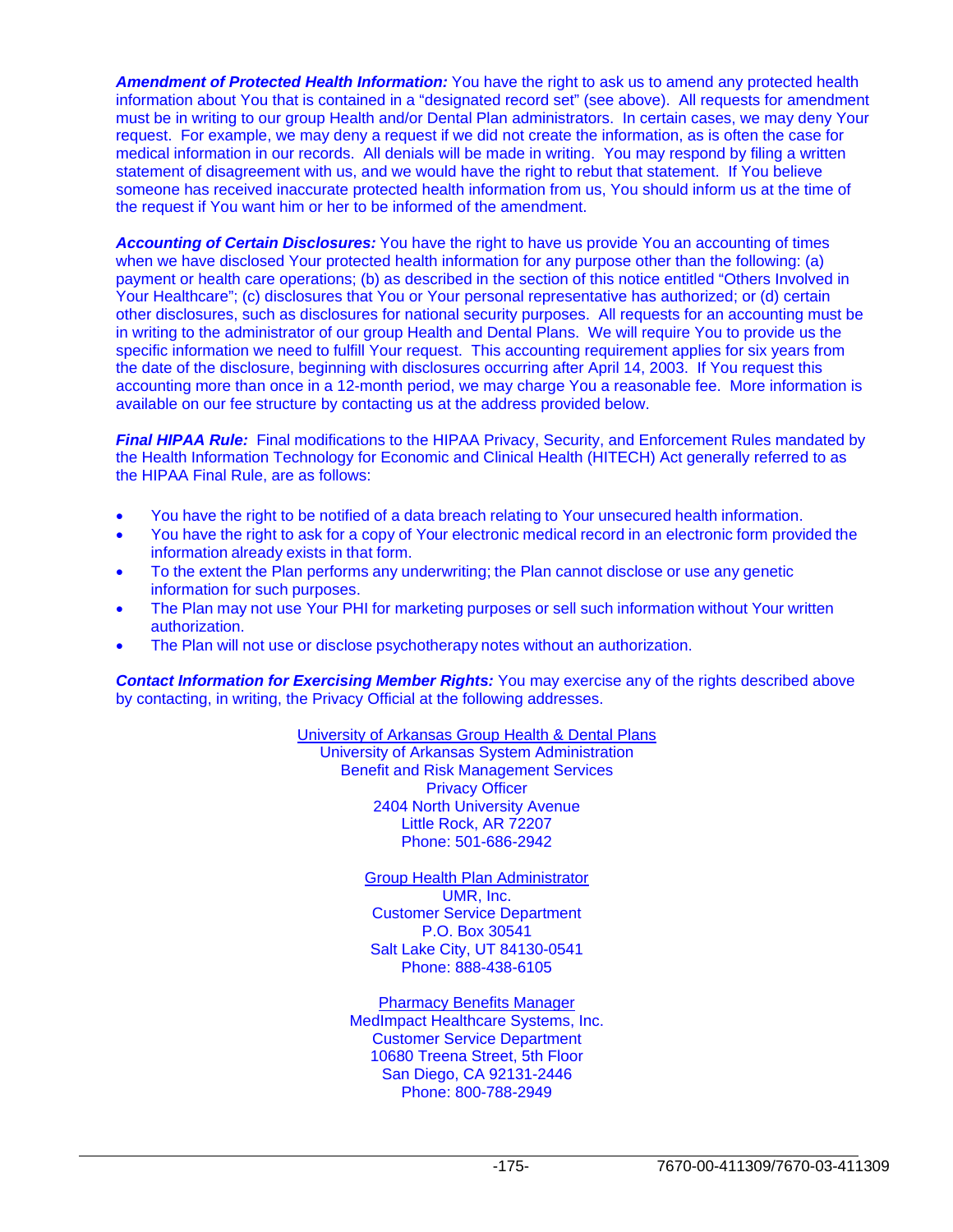Group Dental Plan Administrator BlueCross BlueShield Customer Service Department P.O. Box 15965 North Little Rock, AR 72231 Phone 844-662-2284

# **CHANGES TO PRIVACY PRACTICES**

We may change the terms of our notice at any time. The new notice will be effective for all protected health information that we maintain. We redistribute a new Notice of Privacy Practices whenever we make a material change in our privacy practices described in our notice.

#### **QUESTIONS AND COMPLAINTS**

If You have any questions about this notice or would like an additional copy of the notice, please contact the University of Arkansas Group Health and Dental Plans Privacy Officer at the above number or Your campus Human Resources/Personnel Office.

If You are concerned that Your privacy rights may have been violated, please contact the University of Arkansas Group Health & Dental Plans Privacy Officer at the above number. You also have the right to complain to the Secretary of Health and Human Services. We will not retaliate against You for filing a complaint. If You have any questions about the complaint process, including the address of the Secretary of Health and Human Services, contact the University of Arkansas Group Health and Dental Plans Privacy Officer at the above number.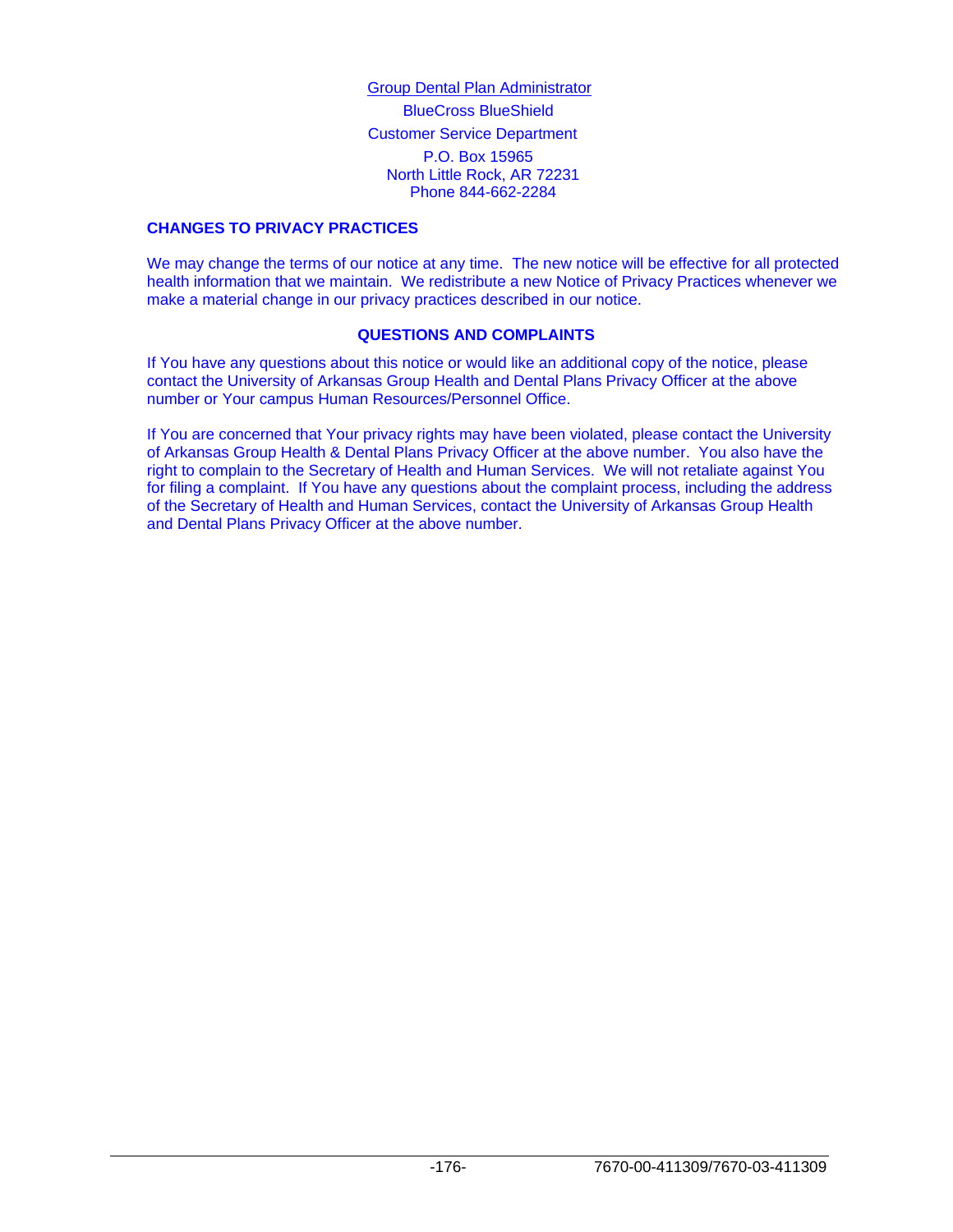# **PLAN AMENDMENT AND TERMINATION INFORMATION**

The University fully intends to maintain this Plan indefinitely; however, the University through action by the President reserves the right to terminate, suspend or amend this Plan at any time, in whole or in part, including making modifications to the benefits or contributions required under this Plan. Amendments may be applicable to all participants or specific classes. No person or entity has any authority to make any oral change or amendments to this Plan. No agent or representative of this Plan will have the authority to legally change the Plan terms or SPD or waive any of its provisions, either purposefully or inadvertently. If a misstatement affects the existence of coverage, the true facts will be used in determining whether coverage is in force under the terms of this Plan and in what amount. The Plan Administrator will provide written notice to Covered Persons within 60 days following the adopted formal action that makes material reduction of benefits to the Plan, or may, in the alternative, furnish such notification through communications maintained by the Plan Sponsor or Plan Administrator at regular intervals no greater than 90 days.

# **COVERED PERSON'S RIGHTS IF PLAN IS AMENDED OR TERMINATED**

If this Plan is amended, a Covered Person's rights are limited to Plan benefits in force at the time expenses are Incurred, whether or not the Covered Person has received written notification from the Plan Administrator that the Plan has been amended.

If this Plan is terminated, the rights of a Covered Person are limited to Covered Expenses Incurred before the Covered Person receives notice of termination. All claims Incurred prior to termination, but not submitted to either the Plan Sponsor or Third Party Administrator within 75 days of the Effective Date of termination of this Plan due to bankruptcy will be excluded from any benefit consideration.

The Plan will assume that the Covered Person received the written amendment or termination letter from the Plan Administrator seven days after the letter is mailed.

No person will become entitled to any vested rights under this Plan.

# **DISTRIBUTION OF ASSETS UPON TERMINATION OF PLAN**

Post tax contributions paid by COBRA beneficiaries and/or Retirees, if applicable, will be used for the exclusive purpose of providing benefits and defraying reasonable expenses related to Plan administration, and will not inure to the benefit of the employer.

# **NO CONTRACT OF EMPLOYMENT**

This Plan is not intended to be, and may not be construed as a contract of employment between any Covered Person and the employer.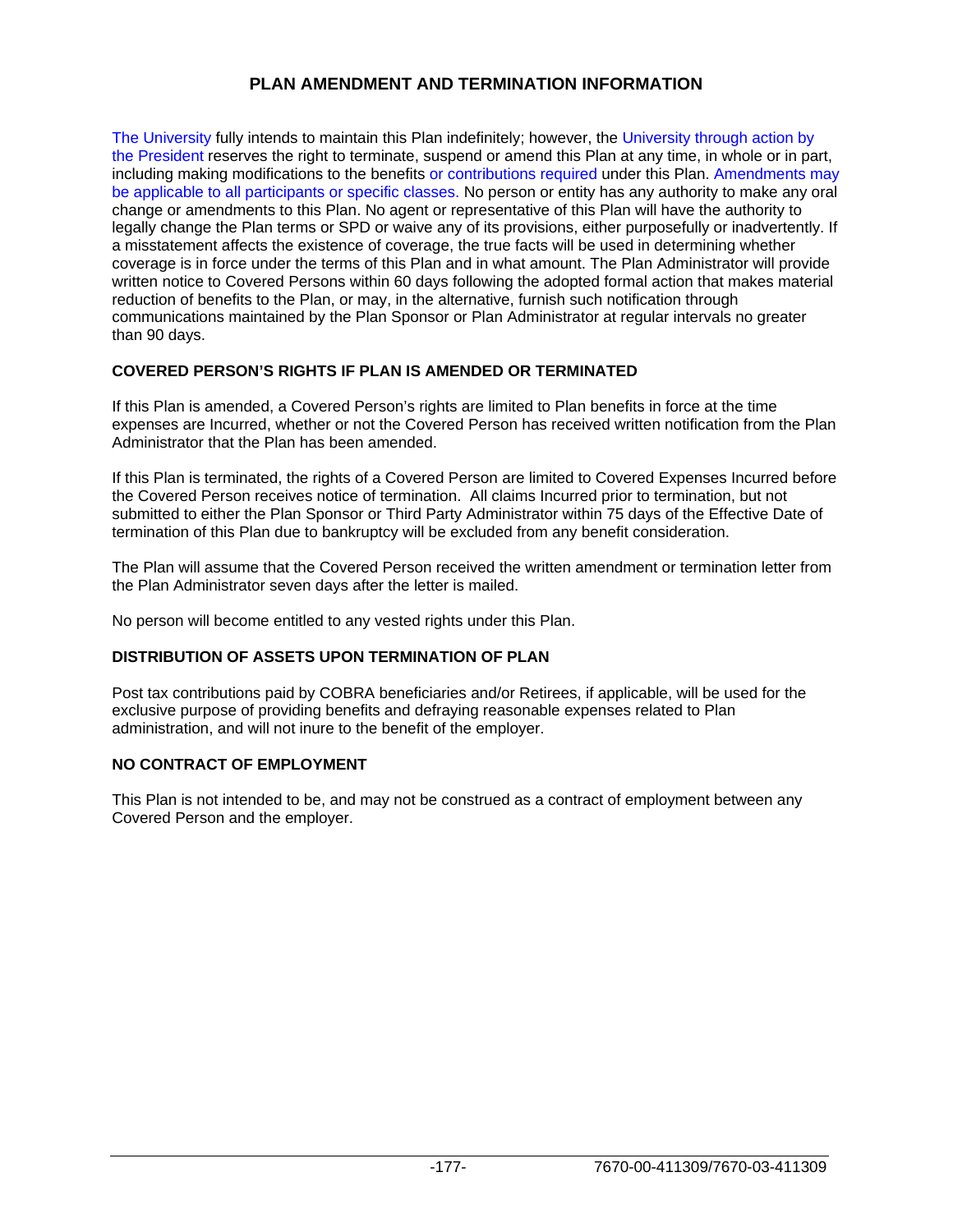# **GLOSSARY OF TERMS**

**Accident** means an unexpected, unforeseen and unintended event that causes bodily harm or damage to the body.

**Activities of Daily Living (ADL)** means the following, with or without assistance: bathing, dressing, toileting, and associated personal hygiene; transferring (moving in or out of a bed, chair, wheelchair, tub, or shower); mobility; eating (getting nourishment into the body by any means other than intravenous); and continence (voluntarily maintaining control of bowel and/or bladder function, or, in the event of incontinence, maintaining a reasonable level of personal hygiene).

**Acupuncture** means a technique used to deliver anesthesia or analgesia, to for treat conditions of the body (when clinical efficacy has been established for treatment of such conditions) by passing long, thin needles through the skin.

**Adverse Benefit Determination** means a denial, reduction, or termination of a benefit, or a failure to provide or make payment, in whole or in part, for a benefit. It also includes any such denial, reduction, termination, rescission of coverage (whether or not, in connection with the rescission, there is an adverse effect on any particular benefit at that time), or failure to provide or make payment that is based on a determination that the Covered Person is no longer eligible to participate in the Plan.

**Alternate Facility** means a health care facility that is not a Hospital and that provides one or more of the following services on an Outpatient basis, as permitted by law:

- Surgical services;
- **Emergency services; or**
- Rehabilitative, laboratory, diagnostic, or therapeutic services.

**Ambulance Transportation** means professional ground or air Ambulance Transportation in an Emergency situation, or when Medically Necessary, which is:

- To the closest facility most able to provide the specialized treatment required; and
- The most appropriate mode of transportation consistent with the-well being of You or Your Dependent.

**Ancillary Services** means services rendered in connection with Inpatient or Outpatient care in a Hospital or in connection with a medical Emergency, including the following: ambulance services, anesthesiology, assistant surgeon services, pathology, and radiology. This term also includes services of the attending Physician or primary surgeon in the event of a medical Emergency.

**Birthing Center** means a legally operating institution or facility which is licensed and equipped to provide immediate prenatal care, delivery services and postpartum care to the pregnant individual under the direction and supervision of one or more Physicians specializing in obstetrics or gynecology or a certified nurse midwife. It must provide for 24-hour nursing care provided by registered nurses or certified nurse midwives.

**Child (Children)** means any of the following individuals with respect to an Employee: a natural biological Child; a step Child; a legally adopted Child or a Child legally Placed for Adoption; a Child under the Employee's or spouse's Legal Guardianship; a foster Child for whom the Employee is legally responsible; or a Child who is considered an alternate recipient under a Qualified Medical Child Support Order (even if the Child does not meet the definition of "Dependent").

**Close Relative** means a member of the immediate family. Immediate family includes You, Your spouse, mother, father, grandmother, grandfather, step parents, step grandparents, siblings, step siblings, half siblings, Children, step Children and grandchildren.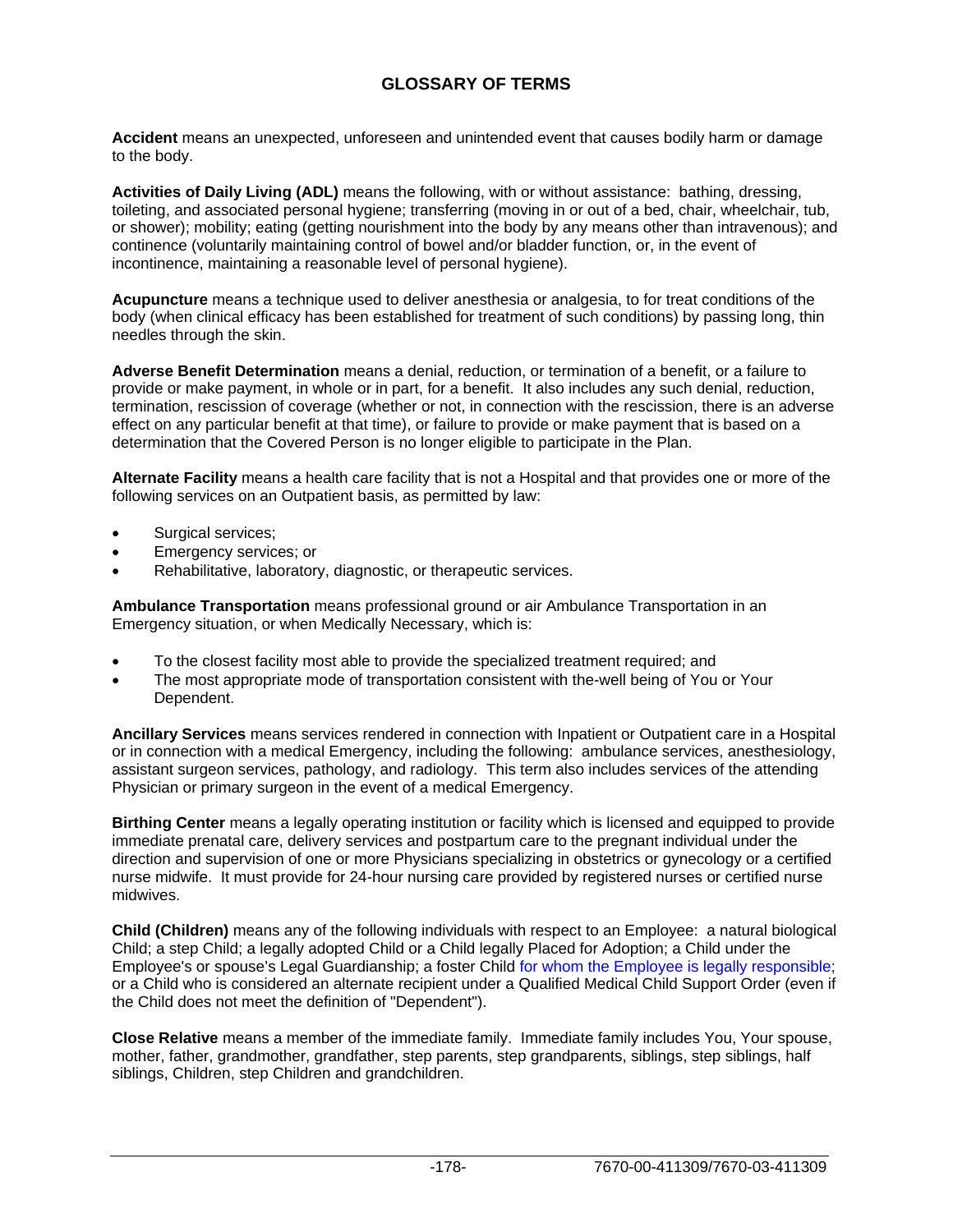**Co-pay** means the amount a Covered Person must pay each time certain covered services are provided, as outlined on the Schedule of Benefits.

**COBRA** means Title X of the Consolidated Omnibus Budget Reconciliation Act of 1985, as amended from time to time, and applicable regulations. This law gives Covered Persons the right, under certain circumstances, to elect continuation coverage under the Plan when active coverage ends due to a Qualifying Event.

**Cosmetic Treatment** means medical or surgical procedures which are primarily used to improve, alter or enhance appearance, whether or not for psychological or emotional reasons.

**Covered Expense** means any expense, or portion thereof, which is Incurred as a result of receiving a covered benefit under this Plan.

**Covered Person** means an Employee, Retiree or Dependent who is enrolled under this Plan.

**Custodial Care** means nonmedical care given to a Covered Person to administer medication and to assist with personal hygiene or other Activities of Daily Living rather than providing therapeutic treatment and services. Custodial Care services can be safely and adequately provided by persons who do not have the technical skills of a covered healthcare provider. Custodial Care also includes care when active medical treatment cannot be reasonably expected to reduce the disability or condition.

**Deductible** means the amount of Covered Expenses which must be paid by the Covered Person or the covered family before benefits are payable. The Schedule of Benefits shows the amount of the applicable Deductible (if any) and the health care benefits to which it applies.

**Dependent** – see Eligibility and Enrollment section of this SPD.

**Developmental Delays** are characterized by impairment in various areas of development such as social interaction skills, adaptive behavior and communication skills. Developmental Delays may not always have a history of birth trauma or other Illness that could be causing the impairment such as a hearing problem, mental Illness or other neurological symptoms or Illness.

**Durable Medical Equipment** means equipment which meets all of the following criteria:

- Can withstand repeated use.
- Is primarily used to serve a medical purpose with respect to an Illness or Injury.
- Generally is not useful to a person in the absence of an Illness or Injury.
- Is appropriate for use in the Covered Person's home.

**Effective Date** means the first day of coverage under this Plan as defined in this SPD. The Covered Person's Effective Date may or may not be the same as their Enrollment Date, as Enrollment Date is defined in the Plan.

**Emergency** means a serious medical condition, with acute symptoms that a Prudent Layperson would seek immediate care and treatment in order to avoid jeopardy to the life and health of the person.

**Employee** – see the Eligibility and Enrollment section of this SPD.

#### **Enrollment Date** means:

- For anyone who applies for coverage when first eligible, the Enrollment Date is the date that coverage begins.
- For anyone who enrolls under the Special Enrollment Provision, or for Late Enrollees, the Enrollment Date is the first day coverage begins.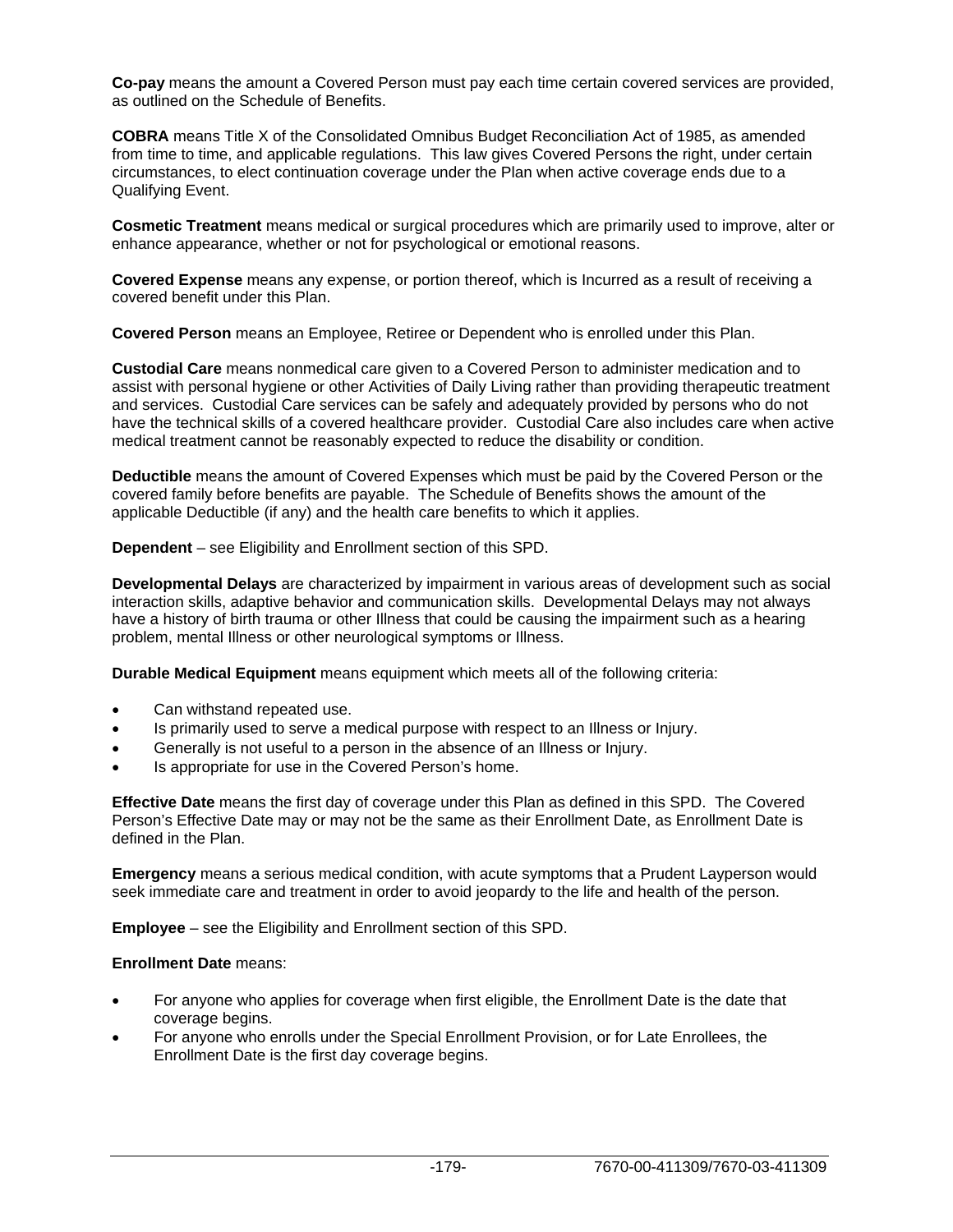**Essential Health Benefit** means any medical expense that falls under the following categories, as defined under the Patient Protection and Affordable Care Act; ambulatory patient services; emergency services; hospitalization; maternity and newborn care; mental health and substance use disorder services, including behavioral health treatment; Prescription drugs; rehabilitative and habilitative services and devices; laboratory services; preventive and wellness services and chronic disease management; and Pediatric Services, including oral and vision care, if applicable.

**Experimental, Investigational or Unproven** means any drug, service, supply, care and/or treatment that, at the time provided or sought to be provided, is not recognized as conforming to accepted medical practice or to be a safe, effective standard of medical practice for a particular condition. This includes, but is not limited to:

- Items within the research, Investigational or Experimental stage of development or performed within or restricted to use in Phase I, II, or III clinical trials (unless identified as a covered service elsewhere);
- Items that do not have strong research-based evidence to permit conclusions and/or clearly define long-term effects and impact on health outcomes (have not yet shown to be consistently effective for the diagnosis or treatment of the specific condition for which it is sought). Strong researchbased evidence is identified as peer-reviewed published data derived from multiple, large, human randomized controlled clinical trials OR at least one or more large controlled national multi-center population-based studies;
- Items based on anecdotal and Unproven evidence (literature consists only of case studies or uncontrolled trials), i.e., lacks scientific validity, but may be common practice within select practitioner groups even though safety and efficacy is not clearly established;
- Items which have been identified through research-based evidence to not be effective for a medical condition and/or to not have a beneficial effect on health outcomes.

Note: FDA and/or Medicare approval does not guarantee that a drug, supply, care and/or treatment is accepted medical practice, however, lack of such approval will be a consideration in determining whether a drug, service, supply, care and/or treatment is considered Experimental, Investigational or Unproven. In assessing cancer care claims, sources such as the National Comprehensive Cancer Network (NCCN) The accessing sancer sanctice Guidelines in Oncology™ or National Cancer Institute (NCI) standard of Compendium, Clinical Practice Guidelines in Oncology™ or National Cancer Institute (NCI) standard of care compendium guidelines, or similar material from other or successor organizations will be considered along with benefits provided under the Plan and any benefits required by law. Furthermore, off-label drug or device use (sought for outside FDA-approved indications) is subject to medical review for appropriateness based on prevailing peer-reviewed medical literature, published opinions and evaluations by national medical associations, consensus panels, technology evaluation bodies, and/or independent review organizations to evaluate the scientific quality of supporting evidence.

**Extended Care Facility** includes, but is not limited to a skilled nursing, rehabilitation, convalescent or subacute facility. It is an institution or a designated part of one that is operating pursuant to the law for such an institution and is under the full time supervision of a Physician or registered nurse. In addition, the Plan requires that the facility: Provide 24 hour-a-day service to include skilled nursing care and Medically Necessary therapies for the recovery of health or physical strength; is not a place primarily for Custodial Care; requires compensation from its patients; admits patients only upon Physician orders; has an agreement to have a Physician's services available when needed; maintains adequate medical records for all patients; has a written transfer agreement with at least one Hospital and is licensed by the state in which it operates and provides the services under which the licensure applies.

**FMLA** means the Family and Medical Leave Act of 1993, as amended.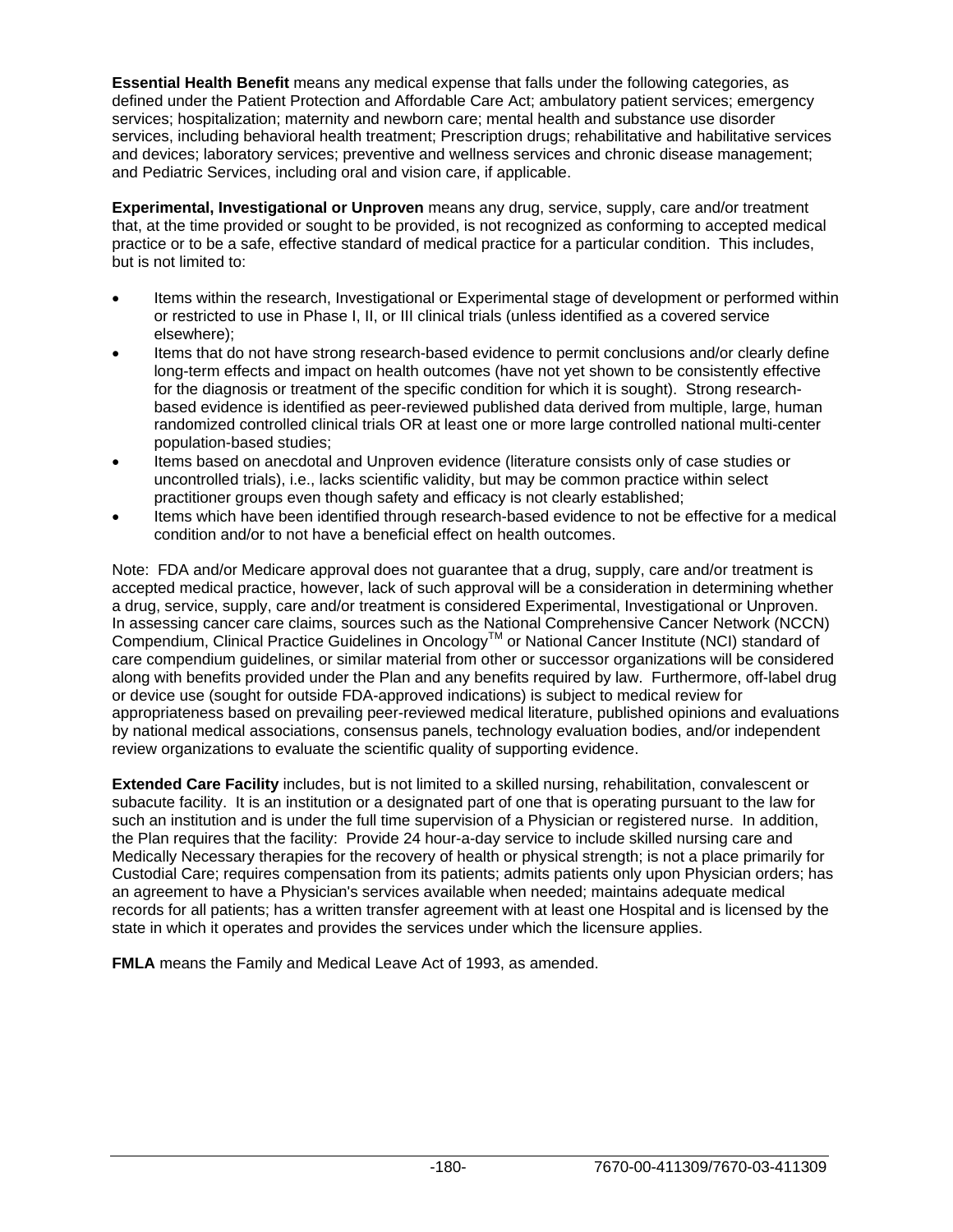**Gender Dysphoria** means a disorder characterized by the following diagnostic criteria classified in the current edition of the Diagnostic and Statistical Manual of the American Psychiatric Association:

Diagnostic criteria for adults and adolescents:

- A marked incongruence exists between one's experienced/expressed gender and one's assigned gender, of at least six months' duration, as manifested by at least two of the following:
	- A marked incongruence between one's experienced/expressed gender and primary and/or secondary sex characteristics (or, in young adolescents, the anticipated secondary sex characteristics).
	- $\triangleright$  A strong desire to be rid of one's primary and/or secondary sex characteristics because of a marked incongruence with one's experienced/expressed gender (or, in young adolescents, a desire to prevent the development of the anticipated secondary sex characteristics).
	- A strong desire for the primary and/or secondary sex characteristics of the other gender.
	- $\triangleright$  A strong desire to be of the other gender (or some alternative gender different from one's assigned gender).
	- A strong desire to be treated as the other gender (or some alternative gender different from one's assigned gender).
	- $\triangleright$  A strong conviction that one has the typical feelings and reactions of the other gender (or some alternative gender different from one's assigned gender).

The condition must be associated with clinically significant distress or impairment in social, occupational, or other important areas of functioning.

Diagnostic criteria for children:

- A marked incongruence exists between one's experienced/expressed gender and one's assigned gender, of at least six months' duration, as manifested by at least six of the following (one of which must be the criterion shown in the first bullet below):
	- $\triangleright$  A strong desire to be of the other gender or an insistence that one is the other gender (or some alternative gender different from one's assigned gender).
	- $\triangleright$  In boys (assigned gender), a strong preference for cross-dressing or simulating female attire; or in girls (assigned gender), a strong preference for wearing only typical masculine clothing and a strong resistance to the wearing of typical feminine clothing.
	- A strong preference for cross-gender roles in make-believe play or fantasy play.
	- A strong preference for the toys, games, or activities stereotypically used or engaged in by the other gender.
	- A strong preference for playmates of the other gender.
	- In boys (assigned gender), a strong rejection of typically masculine toys, games, and activities and a strong avoidance of rough-and-tumble play; or in girls (assigned gender), a strong rejection of typically feminine toys, games, and activities.
	- $\triangleright$  A strong dislike of one's sexual anatomy.
	- A strong desire for the primary and/or secondary sex characteristics that match one's experienced gender.

The condition must be associated with clinically significant distress or impairment in social, school, or other important areas of functioning.

**HIPAA** means the Health Insurance Portability and Accountability Act of 1996, as amended from time to time, and the applicable regulations. This law gives special enrollment rights, prohibits discrimination, and protects privacy of protected health information among other things.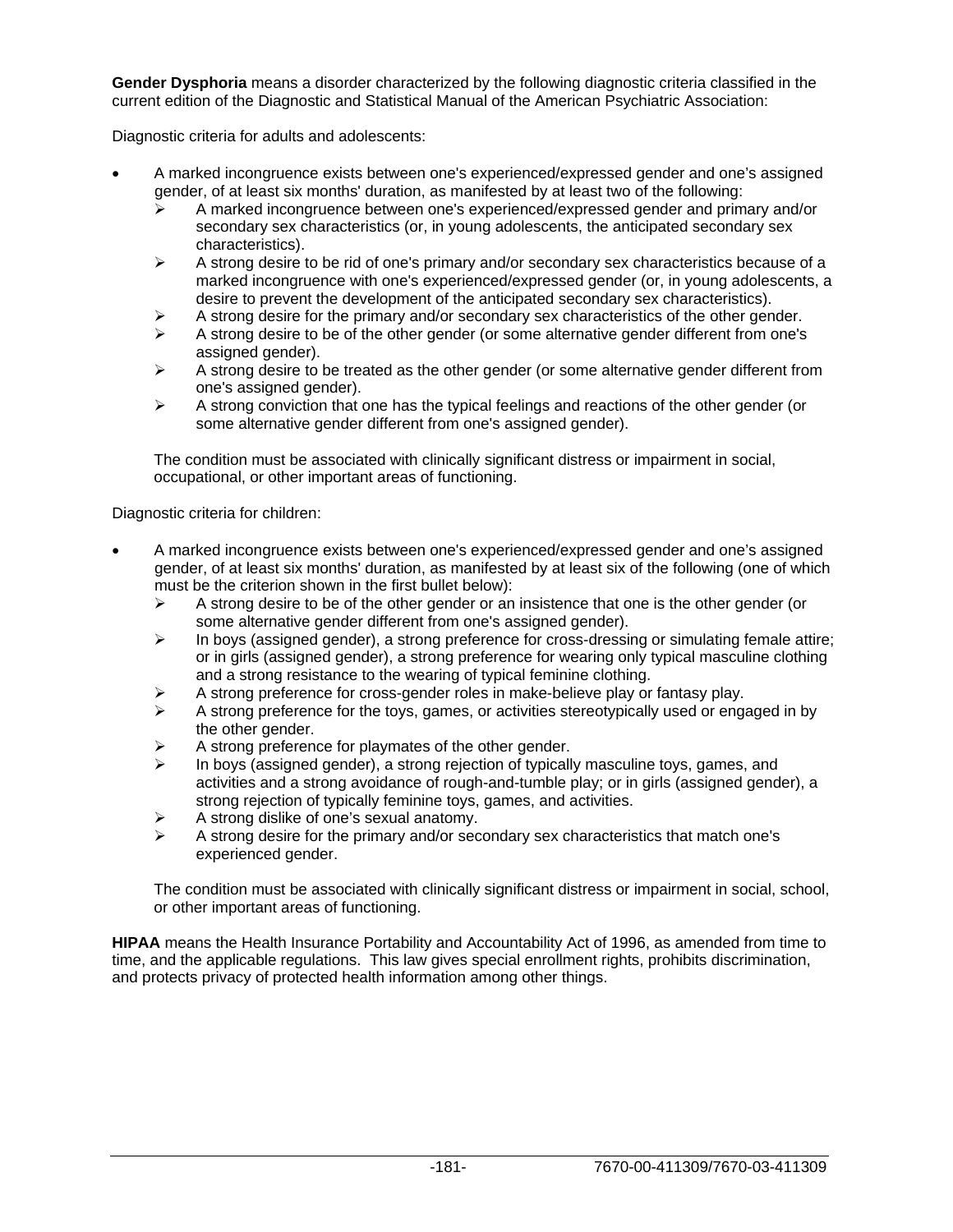**Home Health Care** means a formal program of care and intermittent treatment that is: Performed in the home; and prescribed by a Physician; and intermittent care and treatment for the recovery of health or physical strength under an established plan of care; and prescribed in place of a Hospital or an Extended Care Facility or results in a shorter Hospital or Extended Care Facility stay; and organized, administered, and supervised by a Hospital or Qualified licensed providers under the medical direction of a Physician; and appropriate when it is not reasonable to expect the Covered Person to obtain medically indicated services or supplies outside the home.

For purposes of Home Health Care, nurse services means intermittent home nursing care by professional registered nurses or by licensed practical nurses. Intermittent means occasional or segmented care, i.e., care that is not provided on a continuous, non-interrupted basis.

**Home Health Care Plan** means a formal, written plan made by the Covered Person's attending Physician which is evaluated on a regular basis. It must state the diagnosis, certify that the Home Health Care is in place of Hospital confinement, and specify the type and extent of Home Health Care required for the treatment of the Covered Person.

**Hospice Care** means a health care program providing a coordinated set of services rendered at home, in Outpatient settings, or in Inpatient settings for Covered Persons suffering from a condition that has a terminal prognosis. Non-curative supportive care is provided through an interdisciplinary group of personnel. A hospice must meet the standards of the National Hospice Organization and applicable state licensing.

**Hospice Care Provider** means an agency or organization that has Hospice Care available 24 hours a day, seven days a week; is certified by Medicare as a Hospice Care Agency, and, if required, is licensed as such by the jurisdiction in which it is located. The provider may offer skilled nursing services; medical social worker services; psychological and dietary counseling; services of a Physician; physical or occupational therapist; home health aide services; pharmacy services; and Durable Medical Equipment.

### **Hospital** means:

- A facility that is a licensed institution authorized to operate as a Hospital by the state in which it is operating;
- Provides diagnostic and therapeutic facilities for the surgical or medical diagnosis, treatment, and care of injured and sick persons at the patient's expense; and
- Has a staff of licensed Physicians available at all times; and
- It is accredited by a recognized credentialing entity approved by CMS and/or a state or federal agency or, if outside of the United States, is licensed or approved by the foreign government or an accreditation or licensing body working in that foreign country; and
- It continuously provides on-premises, 24-hour nursing service by or under the supervision of a registered nurse; and
- Is not a place primarily for maintenance or Custodial Care.

For purposes of this Plan, Hospital also includes Surgical Centers and Birthing Centers licensed by the state in which it operates. Hospital does not include services provided in facilities operating as residential treatment centers.

**Illness** means a bodily disorder, disease, physical or mental sickness, functional nervous disorder, pregnancy, or complication of pregnancy. The term "Illness," when used in connection with a newborn Child, includes, but is not limited to, congenital defects and birth abnormalities, including premature birth.

**Incurred** means the date the service or treatment is given, the supply is received or the facility is used, without regard to when the service, treatment, supply or facility is billed, charged or paid.

**Independent Contractor** means someone who signs an agreement with the employer as an Independent Contractor or an entity or individual who performs services to or on behalf of the employer who is not an Employee or an officer of the employer and who retains control over how the work gets done. The employer who hires the Independent Contractor controls only the outcome of the work and not the performance of the hired service. Determination as to whether an individual or entity is an Independent Contractor shall be made consistent with Section § 530 of the Internal Revenue Code.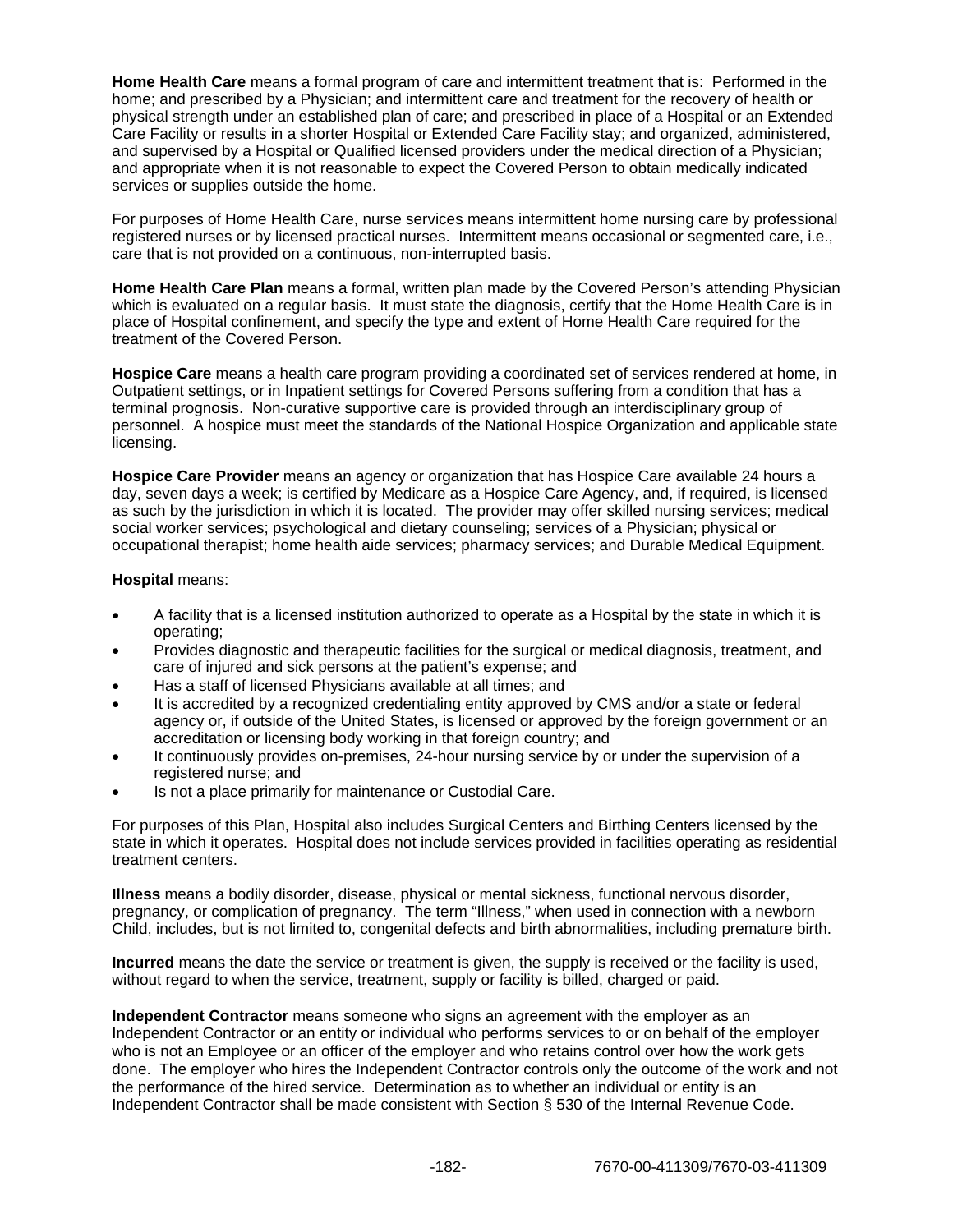**Infertility Treatment** means services, tests, supplies, devices, or drugs which are intended to promote fertility, achieve a condition of pregnancy, or treat an Illness causing an infertility condition when such treatment is done in an attempt to bring about a pregnancy.

For purposes of this definition, Infertility Treatment includes, but is not limited to fertility tests and drugs; tests and exams done to prepare for induced conception; surgical reversal of a sterilized state which was a result of a previous surgery; sperm enhancement procedures; direct attempts to cause pregnancy by any means including, but not limited to: hormone therapy or drugs; artificial insemination; In vitro fertilization; Gamete Intrafallopian Transfer (GIFT), or Zygote Intrafallopian Transfer (ZIFT); embryo transfer; and freezing or storage of embryo, eggs, or semen.

**Injury** means a physical harm or disability to the body which is the result of a specific incident caused by external means. The physical harm or disability must have occurred at an identifiable time and place. Injury does not include Illness or infection of a cut or wound.

**Inpatient** means a registered bed patient using and being charged for room and board at a Hospital or in a Hospital for 24 hours or more. A person is not an Inpatient on any day on which he or she is on leave or otherwise gone from the Hospital, whether or not a room and board charge is made.

**Late Enrollee** means a person who enrolls under this Plan other than on:

- The earliest date on which coverage can become effective under the terms of this Plan; or
- A special Enrollment Date for the person as defined by HIPAA.

**Learning Disability** means a group of disorders that results in significant difficulties in one or more of seven areas including: basic reading skills, reading comprehension, oral expression, listening comprehension, written expression, mathematical calculation, and mathematical reasoning. Specific Learning Disabilities are diagnosed when the individual's achievement on standardized tests in a given area is substantially below that expected for age, schooling, and level of intelligence.

**Legal Guardianship / Legal Guardian** means an individual recognized by a court of law as having the duty of taking care of a person and managing the individual's property and rights.

**Life-Threatening Disease or Condition** means a condition that is likely to cause death within one year of the request for treatment.

**Maximum Benefit** means the maximum amount or the maximum number or days or treatments that are considered a Covered Expense by the Plan.

**Medically Necessary / Medical Necessity** means health care services provided for the purpose of preventing, evaluating, diagnosing or treating an Illness, Injury, mental illness, substance use disorder, condition, disease or its symptoms, that are all of the following as determined by us or our designee, within our sole discretion:

- In accordance with *Generally Accepted Standards of Medical Practice*; and
- Clinically appropriate, in terms of type, frequency, extent, site and duration, and considered effective for Your Illness, Injury, mental illness, substance use disorder, disease or its symptoms; and
- Not mainly for Your convenience or that of Your doctor or other health care provider; and
- Not more costly than an alternative drug, service(s) or supply that is at least as likely to produce equivalent therapeutic or diagnostic results as to the diagnosis or treatment of Your Illness, Injury, disease or symptoms

The fact that a Physician has performed, prescribed, recommended, ordered, or approved a service, treatment plan, supply, medicine, equipment or facility, or that it is the only available procedure or treatment for a condition, does not, in itself, make the utilization of the service, treatment plan, supply, medicine, equipment or facility Medically Necessary.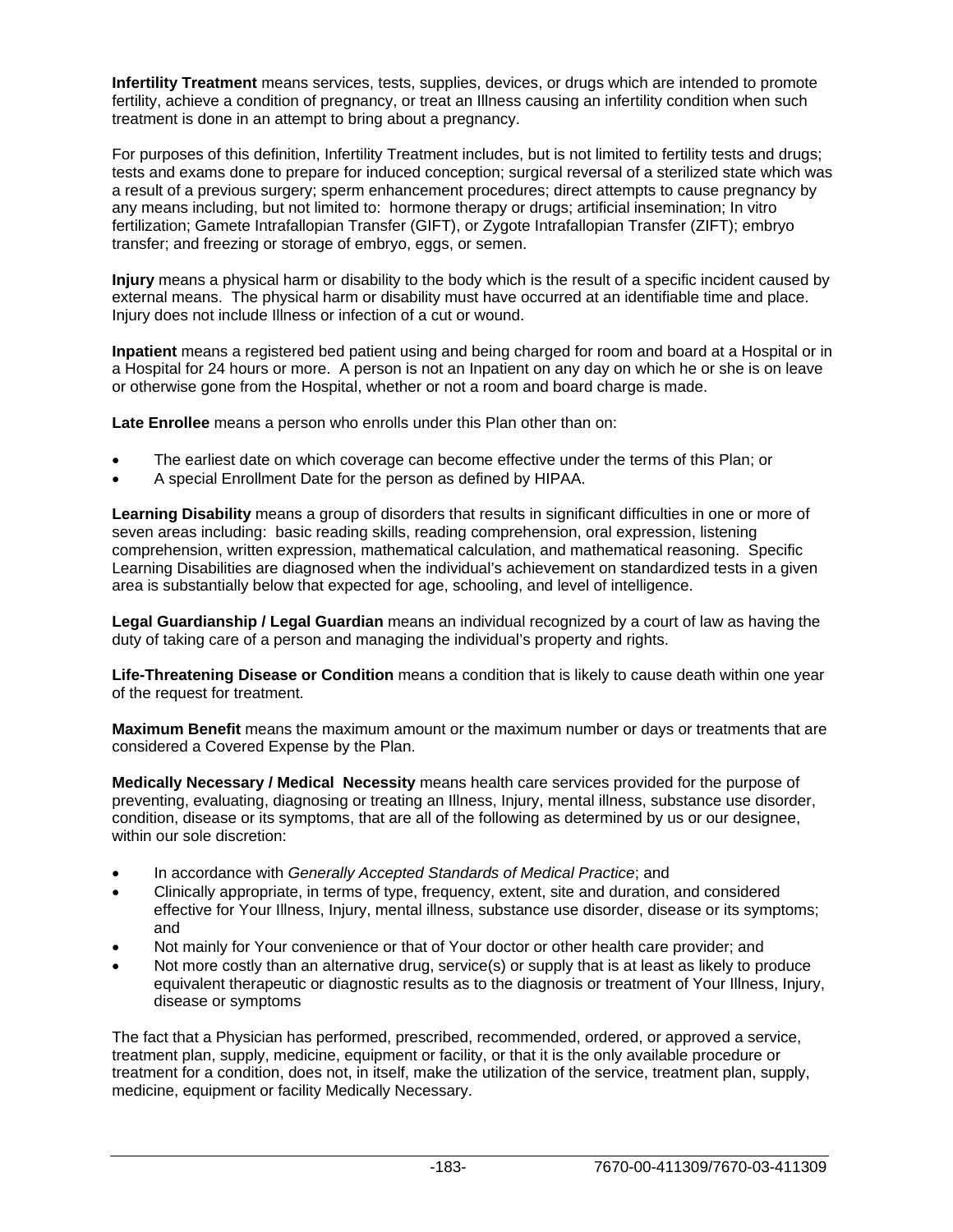#### **Effective: 01-01-2017**

*Generally Accepted Standards of Medical Practice* are standards that are based on credible scientific evidence published in peer-reviewed medical literature generally recognized by the relevant medical community, relying primarily on controlled clinical trials, or, if not available, observational studies from more than one institution that suggest a casual relationship between the service or treatment and health outcomes.

If no credible scientific evidence is available, then standards that are based on Physician specialty society recommendations or professional standards of care may be considered. We reserve the right to consult expert opinion in determining whether health care services are Medically Necessary. The decision to apply Physician specialty society recommendations, the choice of expert and the determination of when to use any such expert opinion, shall be within our sole discretion.

UnitedHealthcare Clinical Services develops and maintains clinical policies that describe the Generally Accepted Standards of medical Practice scientific evidence, prevailing medical standards and clinical guidelines supporting our determinations regarding specific services. These clinical policies (as developed by UnitedHealthcare Clinical Services and revised from time to time), are available to Covered Persons by calling UMR at the telephone number on Your ID card, and to Physicians and other health care professionals on UnitedHealthcareOnline.com.

**Medicare** means the program of medical care benefits provided under Title XVIII of the Social Security Act as amended.

**Mental Health Disorder** means a disorder that is a clinically significant psychological syndrome associated with distress, dysfunction or Illness. The syndrome must represent a dysfunctional response to a situation or event that exposes the Covered Person to an increased risk of pain, suffering, conflict, Illness or death.

**Morbid Obesity** means a Body Mass Index (BMI) that is greater than or equal to 40 kg/m2. If there are serious (life-threatening) medical condition(s) exacerbated by, or caused by obesity not controlled despite maximum medical therapy and patient compliance with medical treatment plan, a BMI greater than or equal to 35 kg/m2 is applied. Morbid Obesity for a Covered Person who is less than 19 years of age means a BMI that falls above the 95<sup>th</sup> percentile on the growth chart.

**Multiple Surgical Procedures** means when more than one surgical procedure is performed during the same period of anesthesia.

**Negotiated Rate** means the amount that providers have contracted to accept a payment in full for Covered Expenses of the Plan.

**Non-Essential Health Benefit** means any medical benefit that is not an Essential Health Benefit. Please refer to the "Essential Health Benefit" definition.

**Orthognathic Condition** means a skeletal mismatch of the jaw (such as when one jaw is too large or too small, too far forward or too far back). An Orthognathic Condition may cause overbite, underbite, or open bite. Orthognathic surgery may be performed to correct skeletal mismatches of the jaw.

**Orthotic Appliances** means braces, splints, casts and other appliances used to support or restrain a weak or deformed part of the body and is designed for repeated use, intended to treat or stabilize a Covered Person's Illness or Injury or improve function; and generally is not useful to a person in the absence of an Illness or Injury.

**Outpatient** means medical care, treatment, services or supplies in a facility in which a patient is not registered as a bed patient and room and board charges are not Incurred.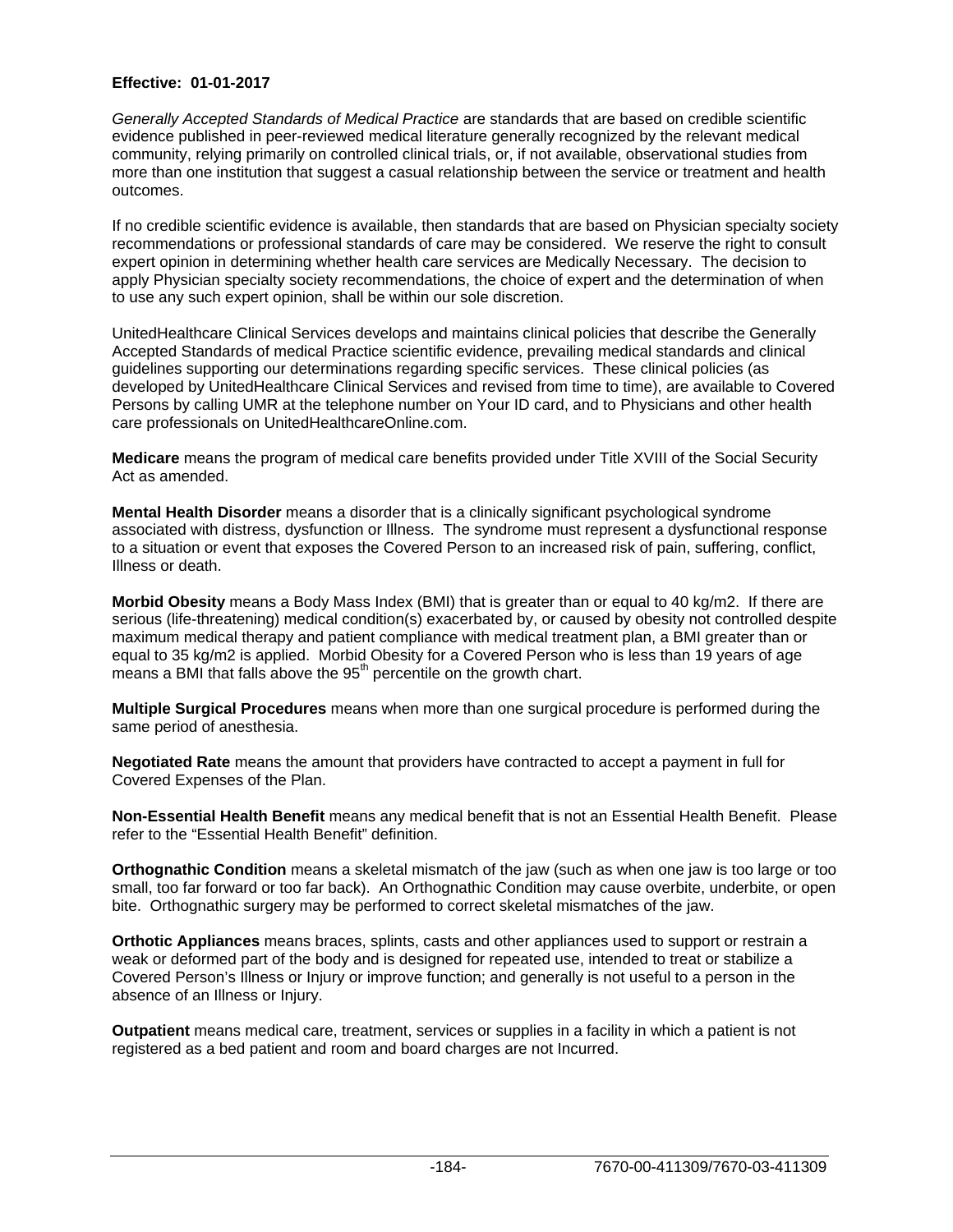**Palliative Foot Care** means the cutting or removal of corns or calluses unless at least part of the nail root is removed or unless needed to treat a metabolic or peripheral vascular disease; the trimming of nails; other hygienic and preventative maintenance care or debridement, such as cleaning and soaking of the feet, and the use of skin creams to maintain the skin tone of both ambulatory and non-ambulatory Covered Persons; and any services performed in the absence of localized Illness, Injury, or symptoms involving the foot.

**Pediatric Services** means services provided to individuals under the age of 19.

**Physician** means any of the following licensed practitioners, acting within the scope of their license in the state in which they practice, who perform services payable under this Plan: a doctor of medicine (MD), doctor of dental medicine including oral surgeons (DMD), osteopathy (DO), podiatry (DPM), dentistry (DDS), chiropractic (DC), optometry (OPT). Subject to the limitations below, the term 'Physician' shall also include the following practitioner types: a physician's assistant (PA), a nurse practitioner (NP), a certified nurse midwife (CNM), or a certified registered nurse anesthetist (CRNA) when, and only when, the practitioner is duly licensed, registered, and/or certified by the state in which he or she practices, the services being provided are within his or her scope of practice, and the services are payable under this Plan.

**Placed or Placement for Adoption** means the assumption and retention of a legal obligation for total or partial support of a Child in anticipation of adoption of such Child. The Child's placement with the person terminates upon the termination of such legal obligation.

**Plan** means the UNIVERSITY OF ARKANSAS Medical Benefit Plan.

**Plan Participation** means that the Covered Person and the Plan each pay a percentage of the Covered Expenses as listed on the Schedule of Benefits, after the Covered Person pays the Deductible(s).

## **Plan Sponsor** means THE BOARD OF TRUSTEES OF THE UNIVERSITY OF ARKANSAS.

**Prescription** means any order authorized by a medical professional for a Prescription or non-prescription drug that could be a medication or supply for the person for whom prescribed. The Prescription must be compliant with applicable laws and regulations and identify the name of the medical professional and the name of the person for whom it is prescribed. It must also identify the name, strength, quantity, and directions for use of the medication or supply prescribed.

**Preventive Care** means a prescribed standard procedure that is ordered by a Physician to evaluate or assess the Covered Person's health and well-being, screen for possible detection of unrevealed Illness or Injury, improve the Covered Person's health, or extend the Covered Person's life expectancy. Generally, a procedure is routine if there is no personal history of the Illness or Injury for which the Covered Person is being screened, except as required by applicable law. Benefits included as Preventive/Routine Care are listed in the Schedule of Benefits and will be paid subject to any listed limits or maximums. Whether an immunization is considered Preventive/Routine is based upon the recommendations of the Center for Disease Control and Prevention. Preventive/Routine Care does not include benefits specifically excluded by this Plan, or treatment after the diagnosis of an Illness or Injury, except as required by applicable law.

**(Applies to Health Savings Plan)** For a High Deductible Health Plan, Preventive / Routine Care means care consistent with IRS Code Section 223(c)(2)(c) and as listed in the Schedule of Benefits, that may be paid by a High Deductible Health Plan (HDHP) without the Covered Person satisfying the minimum Deductible under the Plan.

**Primary Care Physician** means a Physician engaged in family practice, general practice, nonspecialized internal medicine (e.g., those that work out of a family practice clinic), pediatrician, obstetrician/gynecologist, mental health/substance use disorder providers and geriatric. Generally, they provide a broad range of services. For instance, family practitioners treat a wide variety of conditions for all family members; general practitioners provide routine medical care; internists treat routine and complex conditions in adults; and pediatric practitioners treat Children.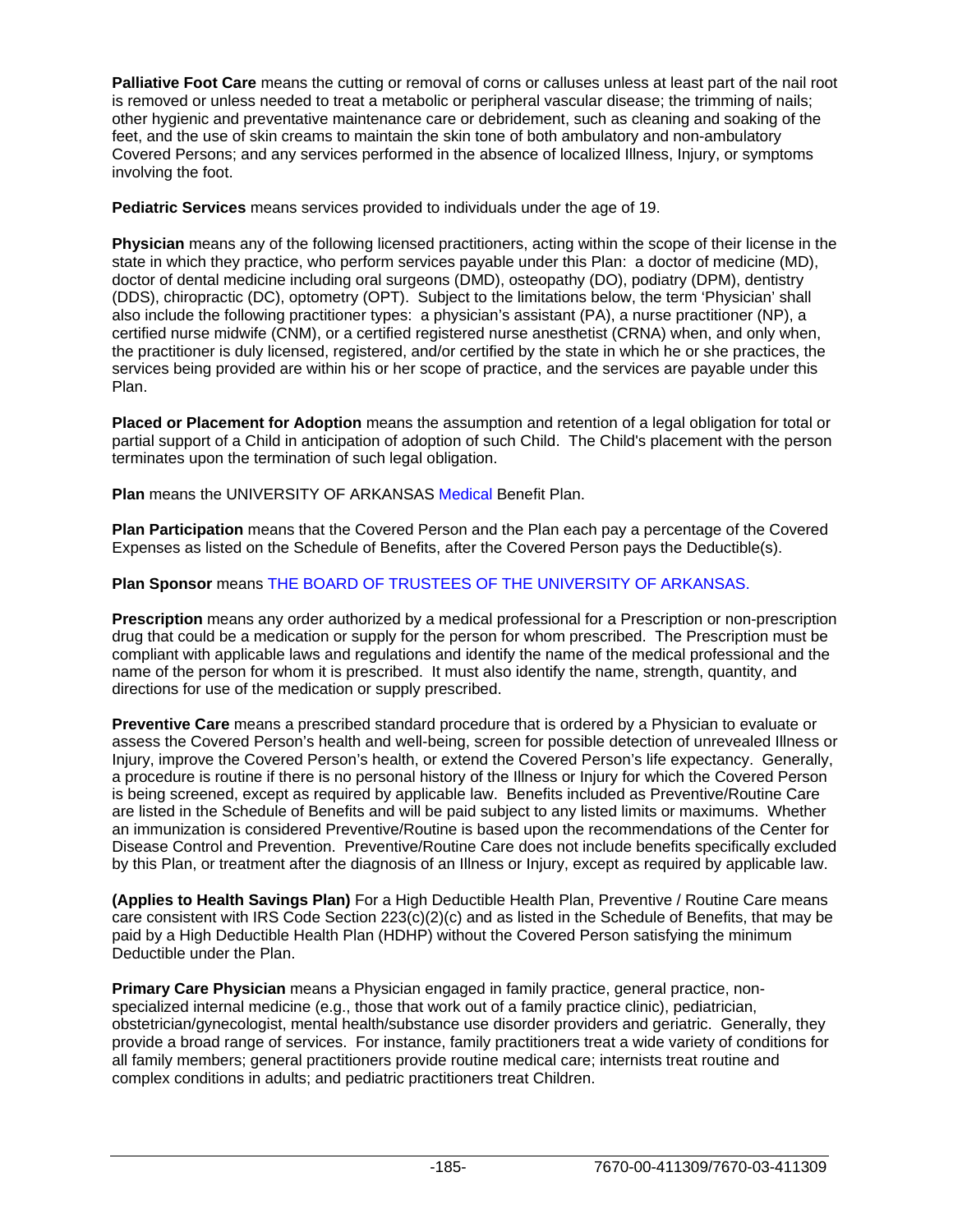**Prudent Layperson** means a person with average knowledge of health and medicine who is not formally educated or specialized in the field of medicine.

**QMCSO** means a Qualified Medical Child Support Order in accordance with applicable law.

**Qualified** means licensed, registered and/or in accordance with the applicable state law, and the particular service or treatment being provided is within the scope of the license, registration, and/or certification.

**Qualified Provider** means a provider duly licensed, registered, and/or certified by the state in which he or she is practicing, whose scope of practice includes the particular service or treatment being provided that is payable under this Plan.

**Reconstructive Surgery** means surgical procedures performed on abnormal structures of the body caused by congenital Illness or anomaly, Accident, or Illness. The fact that physical appearance may change or improve as a result of Reconstructive Surgery does not classify surgery as Cosmetic when a physical impairment exists and the surgery restores or improves function.

**Eligible Retiree** means an Eligible Employee who retires while covered under the Plan and on the date of retirement has age and continuous years of service with the UA equal to at least a total of seventy (70) and immediately prior to retirement has completed ten (10) or more consecutive years of continuous coverage under the Plan or an Eligible Employee who retires while covered under the Plan and on the date of retirement is age 65 or older and immediately prior to retirement: has completed five (5) or more consecutive years of service with the UA and has five (5) or more consecutive years of continuous coverage under the Plan or who has retired under an early retirement agreement approved by THE BOARD OF TRUSTEES OF THE UNIVERSITY OF ARKANSAS.

**SmartCare** option is available University Employees and Retirees and their eligible Dependents who receive care at UAMS facility and through a UAMS provider. Not all services at UAMS are eligible for SmartCare. SmartCare option is also available to University Employees who receive care at The Pat Walker Health Center. Not all services at The Pat Walker Health Center are eligible for SmartCare

**Specialist** means a Physician, or other Qualified Provider, if applicable, who treats specific medical conditions. For instance, a neurologist treats nervous disorders, a gastroenterologist treats digestive problems, and an oncologist treats cancer patients. Physicians that are not considered a Specialist include, but are not limited to, family practitioners, non-specializing internists, pediatricians, obstetricians/gynecologists, and mental health/substance use disorder providers.

**Surgical Center** means a licensed facility that is under the direction of an organized medical staff of Physicians; has facilities that are equipped and operated primarily for the purpose of performing surgical procedures; has continuous Physician services and registered professional nursing services available whenever a patient is in the facility; generally does not provide Inpatient services or other accommodations; and offers the following services whenever a patient is in the center:

- It provides drug services as needed for medical operations and procedures performed;
- It provides for the physical and emotional well-being of the patients;
- It provides Emergency services;
- It has organized administration structure and maintains statistical and medical records.

**Telemedicine** means the practice of health care delivery, diagnosis, consultation, treatment, transfer of medical data and education using interactive audio, video, or data communications.

**Temporomandibular Joint Disorder (TMJ)** means a disorder of the jaw joint(s) and/or associated parts resulting in pain or inability of the jaw to function properly.

**Terminal Illness or Terminally Ill** means a life expectancy of about six months.